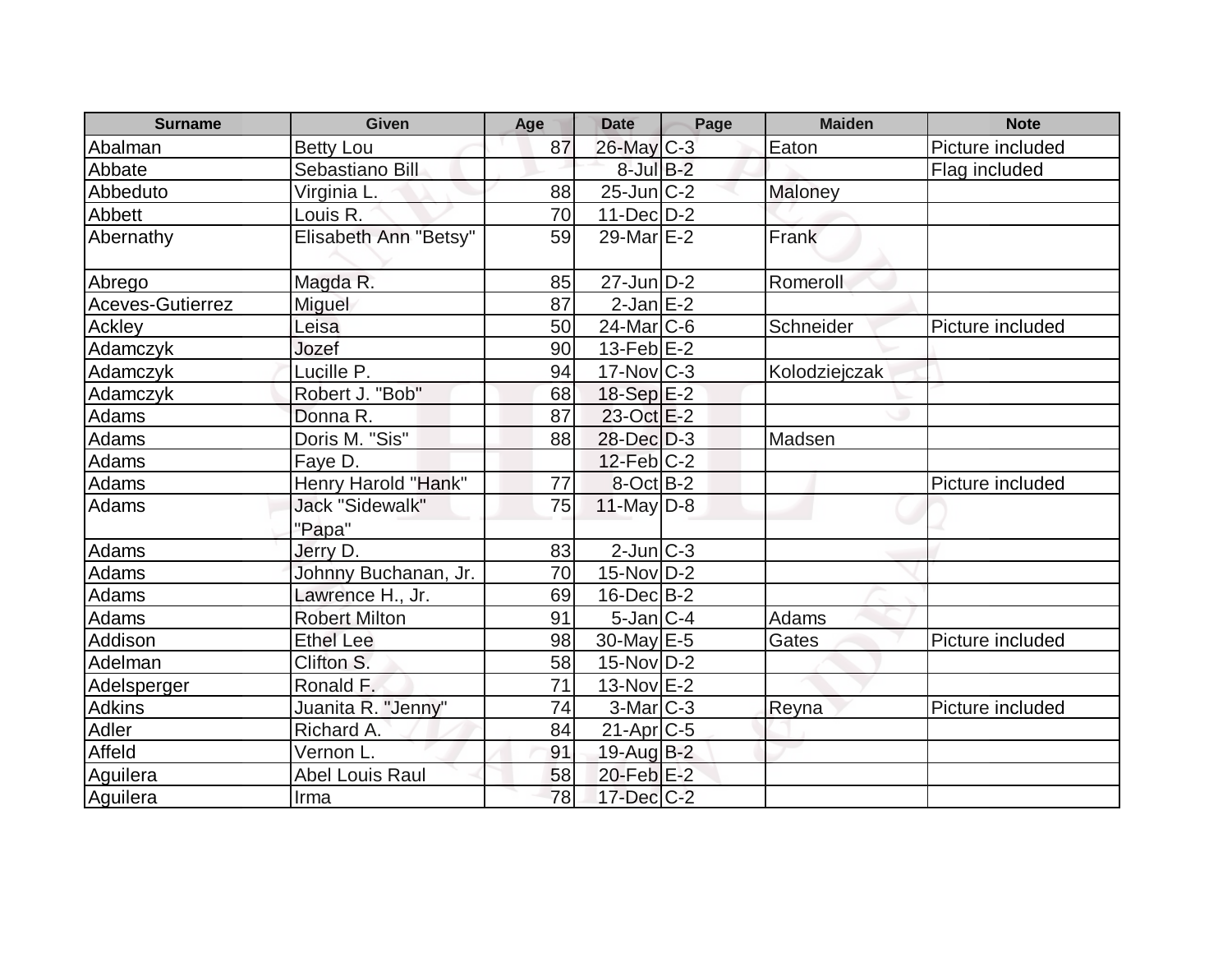| Ahlberg       | Marian                          | 92 | $25$ -Jun $C-2$          |           | Marian Ahlberg   |
|---------------|---------------------------------|----|--------------------------|-----------|------------------|
|               |                                 |    |                          |           | (MacDonald)      |
| Ahlbrand      | Wendell J.                      | 77 | $11-Apr$ $E-4$           |           |                  |
| <b>Ailes</b>  | Annabel                         | 92 | $26$ -Nov $ C-2 $        |           |                  |
| Ailes         | Larry L.                        | 68 | $12$ -Mar $C-2$          |           |                  |
| Ailes         | Samuel L.                       | 93 | $24$ -Jan $E-2$          |           | Flag included    |
| Aimone        | Robert "Bob"                    | 56 | 13-Mar E-2               |           | Flag included    |
| <b>Akers</b>  | Karen                           | 64 | $31$ -Mar $C-3$          |           |                  |
| Akim          | Joan                            | 85 | $2$ -Mar $C-2$           | Gardell   |                  |
| Akrop         | Robert J.                       | 81 | $23$ -Apr $ C-2 $        |           |                  |
| Albach        | Katherine A.                    | 93 | $10$ -May $E-2$          |           |                  |
| <b>Albers</b> | Clarence C.                     | 89 | $4$ -Dec $D-2$           |           |                  |
| Albrecht      | Donald E., PharmD               | 58 | 24-Apr E-2               |           |                  |
| Albrecht      | Viola Koehler                   | 91 | $12$ -Apr $E-2$          |           |                  |
| Alderden      | <b>Charlotte Ann</b>            | 75 | $12$ -Jul $D-2$          | Pearson   |                  |
| Aleman        | Edward                          | 70 | 19-Nov C-2               |           | Flag included    |
| Aleman        | Mary J.                         | 96 | $6$ -Aug $C$ -2          |           |                  |
| Alex          | Ethel B.                        | 97 | $21$ -Dec $D-2$          | Koedyker  | Picture included |
| Alexander     | Anthony L. "Dawk"<br>"Gangster" | 41 | $24$ -Oct $D-2$          |           |                  |
| Alexander     | <b>James</b>                    | 90 | 25-Apr E-2               |           |                  |
| Alexander     | <b>Ramsey Howard</b>            | 46 | $11$ -Jan $D-2$          |           |                  |
| Allande       | Manuel H.                       | 83 | $12$ -Jan $D-3$          |           |                  |
| Allen         | Kevin D.                        | 48 | $6$ -May $B-2$           |           |                  |
| Allen         | Lewis H.                        | 80 | $21-Apr$ $C-5$           |           |                  |
| Allen         | Lois Carolyn                    | 93 | 18-Apr <sub>E-2</sub>    |           |                  |
| Allen         | Lonzo                           | 66 | $27-Oct$ <sub>C</sub> -3 |           |                  |
| Allen         | Marlon T.                       | 41 | 16-Oct E-2               |           |                  |
| Allen         | Robert G., Jr.                  | 76 | 20-Jun E-2               |           | Flag included    |
| Allenbaugh    | Ronald E.                       | 54 | 11-Mar B-2               |           |                  |
| Allendorf     | William R., Jr.                 | 57 | 25-Aug C-3               |           |                  |
| Allenspach    | Mary                            | 91 | $23$ -Feb $ D-4 $        | Kvachkoff | Picture included |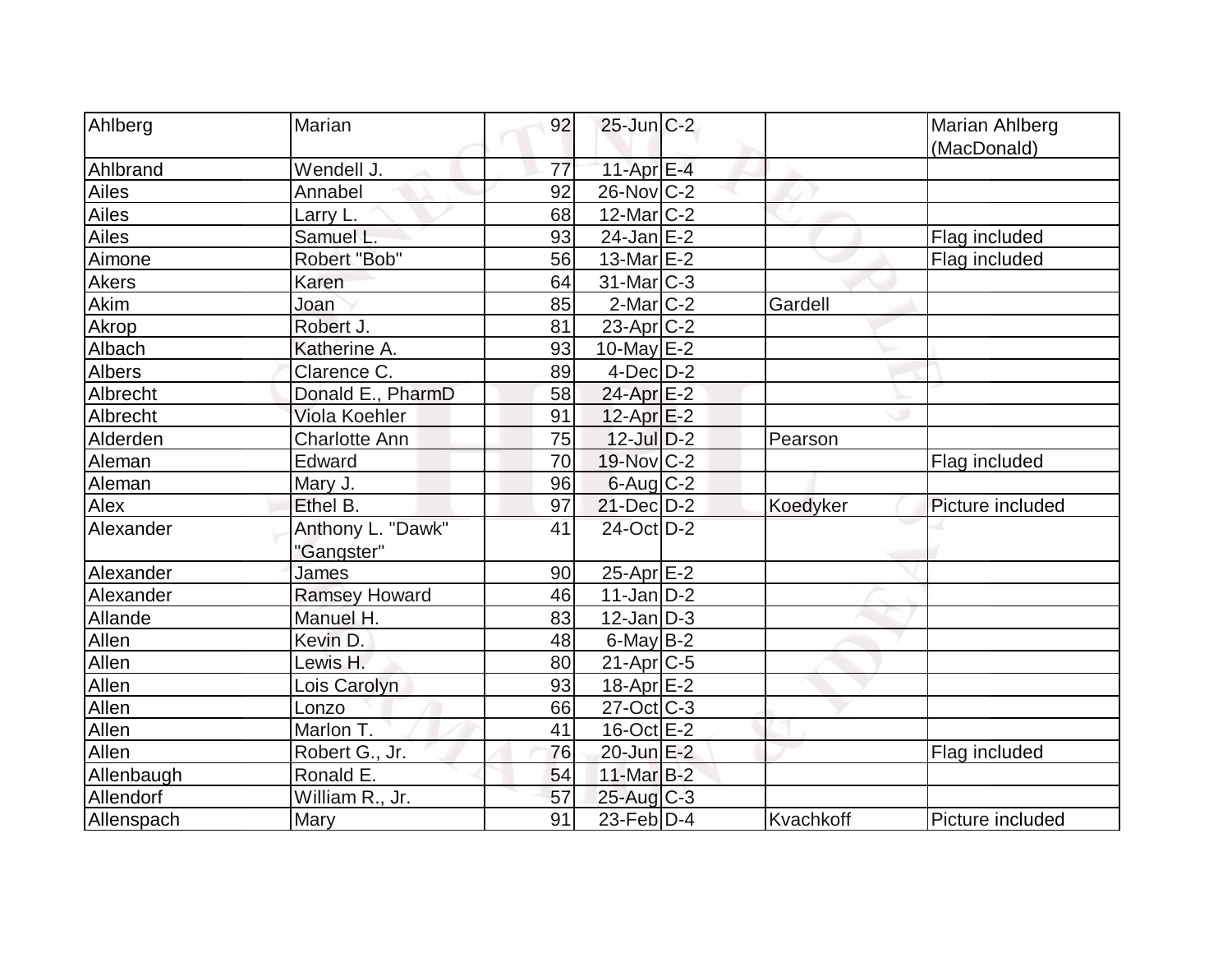| Allison        | Billy Dean, Sr.       | 74 | 23-Apr C-2        |                | Picture included        |
|----------------|-----------------------|----|-------------------|----------------|-------------------------|
| <b>Allison</b> | <b>Mary Lizzie</b>    | 86 | 5-Oct C-2         |                | Picture included        |
| Alter          | Nancy E.              | 76 | $10$ -Feb $ C-3 $ |                |                         |
| Alvarez        | Francisco D.          | 43 | $7$ -Mar $ F-2 $  |                |                         |
| Alvarez        | Gary, Dr.             | 60 | $21$ -Dec $D-2$   |                | Picture included        |
| Alvarez        | Julia                 | 81 | $24$ -Jun $B-3$   |                | Julia Lebron-Alvarez    |
| Alvarez        | <b>Trinidad Maria</b> | 81 | $9$ -Jun $ C-3 $  | Magallon       |                         |
| Ambler         | Kathryn               | 78 | $15$ -Dec $ C$ -5 |                |                         |
| Ambrose        | Gary R.               | 63 | $18$ -Aug C-3     |                |                         |
| Ambrozy        | Richard M.            | 85 | $9$ -Dec $B$ -3   |                |                         |
| Ambuehl        | Donald R., Jr.        | 57 | 22-Oct C-2        |                |                         |
| Amendola       | Clementine            | 85 | $8$ -Oct B-2      | <b>Sulski</b>  |                         |
| Ammerman       | <b>Elissa Marie</b>   | 22 | $17$ -Mar $C-3$   |                | Picture included        |
| Amptmeyer      | Henry W., Jr. "Bud"   | 68 | $11-Dec$ $D-2$    |                | Flag included           |
| Amptmeyer      | Lois J.               | 85 | $6$ -Jun $F-2$    | Dykstra        |                         |
| Andersen       | Nancy E.              | 42 | $3-Oct$ F-2       |                |                         |
| Andersen       | Robert E.             | 58 | $25$ -Jan $E-3$   |                |                         |
| Andersen       | Vera D.               | 93 | $21$ -Aug E-2     | <b>Bohling</b> | Picture included        |
| Anderson       | Carolyn S.            | 69 | 3-Nov C-5         |                |                         |
| Anderson       | Charlotte             | 93 | $22$ -Jul B-2     | Roller         | <b>Charlotte Howell</b> |
|                |                       |    |                   |                | Anderson                |
| Anderson       | Donald E.             | 71 | $7$ -May $C-2$    |                | Flag and Picture        |
|                |                       |    |                   |                | included                |
| Anderson       | Duane E.              | 78 | $6$ -Feb $E-2$    |                | Flag included           |
| Anderson       | Harry E., Jr. "Swede" | 86 | $8-Apr$ B-2       |                | Flag, Picture, and      |
|                |                       |    |                   |                | Firefighter emblem      |
|                |                       |    |                   |                | included                |
| Anderson       | Howard                | 86 | $24$ -May D-2     |                |                         |
| Anderson       | Linda K.              | 58 | $3$ -Jul $E-2$    |                | Picture included        |
| Anderson       | Louis R.              | 54 | 16-Oct E-2        |                |                         |
| Anderson       | Margaret E.           | 99 | $15$ -Oct $ C-2 $ |                |                         |
| Anderson       | Marlene A.            | 80 | $12$ -Nov $ C-2 $ | Johnson        |                         |
|                |                       |    |                   |                |                         |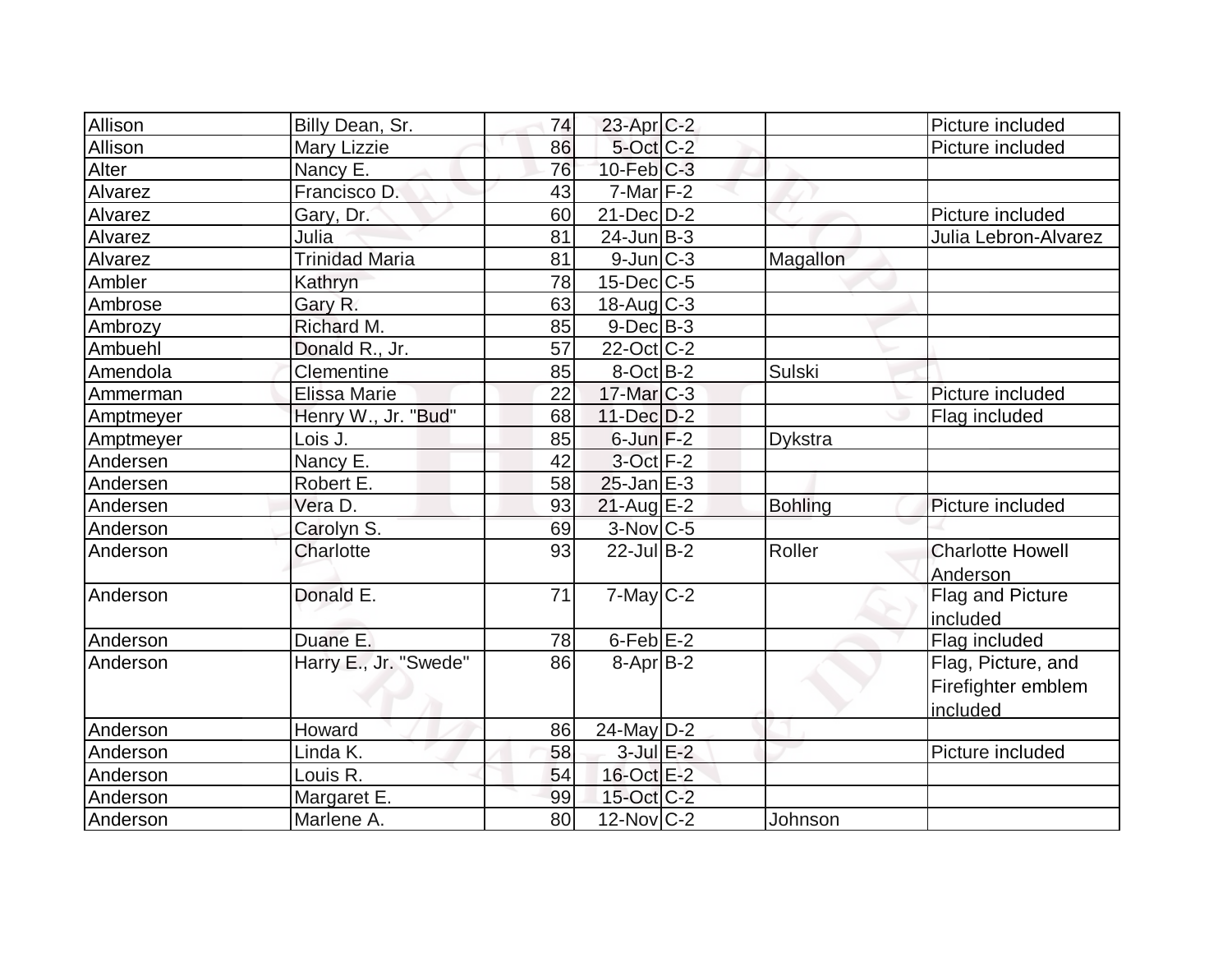| Anderson   | Mary                    | 88  | $30$ -Jun $ C-3 $ |          |                                            |
|------------|-------------------------|-----|-------------------|----------|--------------------------------------------|
| Anderson   | Mary A.                 | 79  | 18-Aug C-3        | Roy      |                                            |
| Anderson   | Maurice I.              | 86  | $5$ -Jan $C-4$    |          | Picture included                           |
| Anderson   | Norma J.                | 86  | $6$ -Mar $E-2$    | Murray   |                                            |
| Anderson   | Ozie Lee                | 101 | $24$ -Aug C-2     |          |                                            |
| Anderson   | <b>Raymond Richard</b>  | 89  | $24$ -Feb $ C-3 $ |          | Flag included                              |
| Anderson   | <b>Shannon Dee</b>      | 40  | $16$ -Aug $D-2$   |          |                                            |
| Anderson   | Steven L.               | 63  | $12$ -May C-5     |          |                                            |
| Anderson   | Thelma K. "Andy"        | 86  | $2$ -May $F-2$    |          |                                            |
| Anderson   | Thomas M., Sr.          | 85  | $6-Sep D-3$       |          | Flag included                              |
| Anderson   | Thomas W. "Tom"         | 63  | $10$ -Nov $ C-3 $ |          | Picture included                           |
| Anderson   | William F.              | 88  | $2$ -May $F-2$    |          | Flag included                              |
| Anderson   | William H.              | 88  | $23$ -Apr $C-2$   |          | Picture included                           |
| Andree     | Harry O.                | 81  | $3-Apr$ $E-2$     |          | Firefighter emblem<br>and Picture included |
| Andree     | Ruth E.                 | 89  | 20-Mar E-2        |          |                                            |
| Andrew     | Bruce E.                | 60  | $31$ -Dec $C-2$   |          |                                            |
| Andrews    | Claudia Lee             | 51  | $26$ -Feb $ C-2 $ |          |                                            |
| Andrews    | John L., District Elder | 66  | $11-Dec D-2$      |          |                                            |
| Andrey     | Dorris "Becky"          | 91  | 18-Sep E-2        |          |                                            |
| Andric     | Radun                   | 78  | $24$ -Aug C-2     |          | Cross included                             |
| Angel      | Donald J. "Red"         | 77  | $18$ -Feb $ B-2 $ |          | Flag included                              |
| Angelini   | Joseph                  | 58  | $18$ -Mar $ B-2 $ |          |                                            |
| Angotti    | Gino Angelo, Sr.        | 20  | $4-Feb B-2$       |          |                                            |
| Anguiano   | Andrew "Andy"           | 50  | $1$ -Jan $C-2$    |          |                                            |
| Ansbro     | Marvin L.               | 77  | $17$ -Nov $ C-3 $ |          |                                            |
| Antczak    | James P.                | 64  | $15-Sep C-3$      |          |                                            |
| Antoinetti | Andrew A.               | 53  | $7-Sep$ $C-2$     |          |                                            |
| Anton      | Helen                   | 86  | $8$ -May $E-2$    | Georgiou |                                            |
| Antone     | Edmund A.               | 85  | $10$ -Jun $B-2$   |          |                                            |
| Appel      | <b>Marilyn Lee</b>      | 70  | $10$ -Jun $B-2$   | Riffey   |                                            |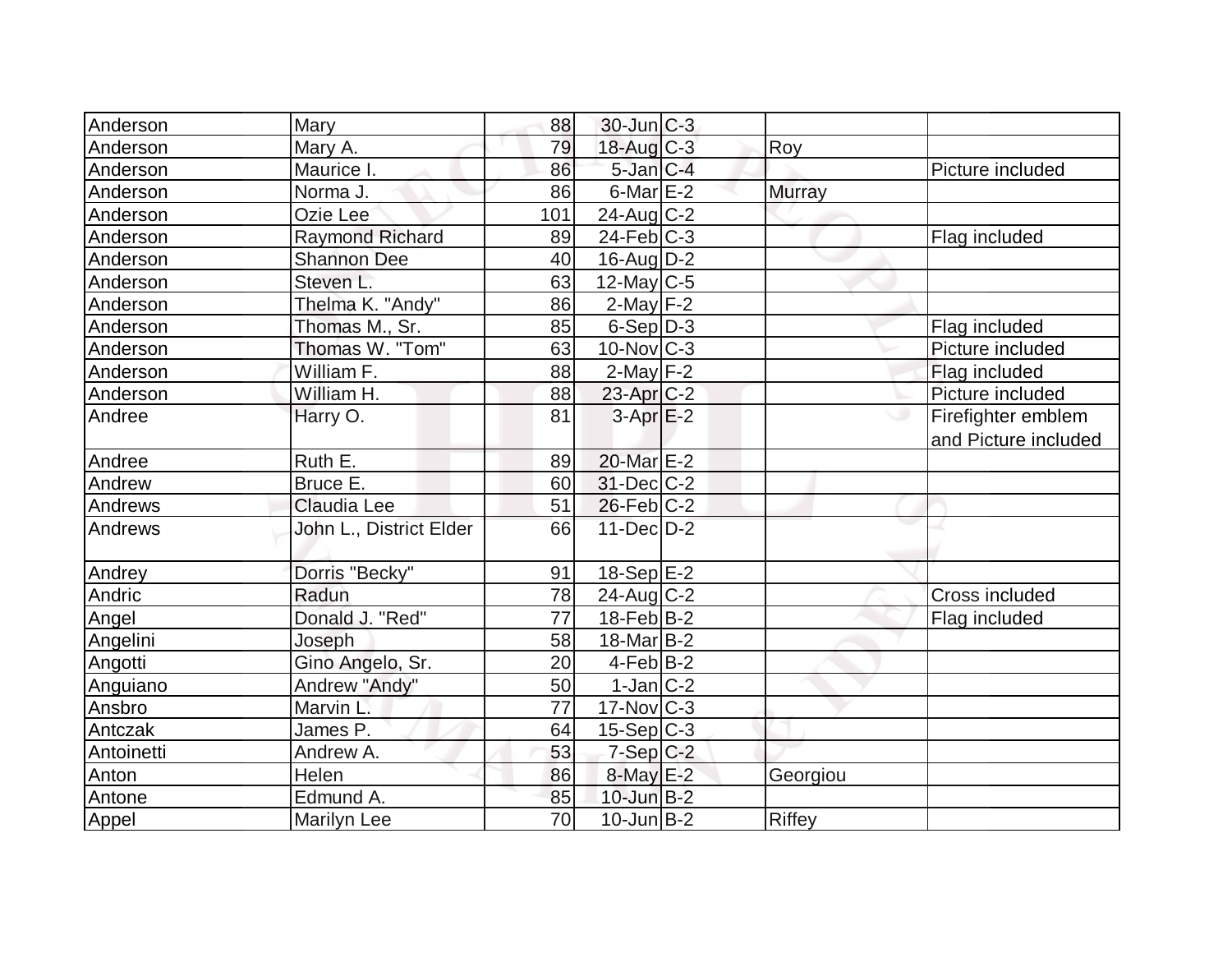| Araiza           | Manuel                  | 75              | $2$ -Oct $E-2$    |                |                  |
|------------------|-------------------------|-----------------|-------------------|----------------|------------------|
| Arama            | John                    | 64              | $23$ -Jun $C-3$   |                |                  |
| Aranowski        | Margaret A.             | 86              | $21$ -Feb $E-2$   |                |                  |
| Ardeleanu        | Margarete Charlotte     | 93              | $19$ -Jul $D-2$   | Weichert       |                  |
| Arens            | Suzanne G. "Toots"      | 59              | $24$ -Feb $ C-3 $ | <b>Trulove</b> |                  |
| Arington         | Wesley W. "Wes"         |                 | $22$ -Dec $C$ -5  |                |                  |
| Armstrong        | <b>Charlotte Yvonne</b> | 60              | $16$ -Jun $ C-2 $ |                |                  |
| Armstrong        | Phyllis M.              | 92              | 13-Mar $E-2$      |                |                  |
| Armstrong        | Vernon "Bud"            | 84              | $21$ -Jun $E-2$   |                |                  |
| Arndt            | Clayton                 | 77              | $21-Sep C-2$      |                |                  |
| Arndt            | Paul F.                 | 81              | $24-Sep C-2$      |                | Flag included    |
| Arndt            | Russell L.              | 84              | $19$ -Mar $ C-2 $ |                |                  |
| Arnold           | Barbara L.              | 78              | $11$ -Jun $C-3$   |                | Barbara L. Patz  |
|                  |                         |                 |                   |                | (Arnold)         |
| Arnold           | Lorayne                 | 95              | $8$ -Jan $C-3$    |                |                  |
| Arnold           | Ronald H.               | 79              | $21$ -Aug E-2     |                |                  |
| Arnold           | <b>Sheredith Sue</b>    | 64              | $10$ -Jan $E-2$   | <b>McGriff</b> |                  |
| Arrowood         | <b>Grace Ruth</b>       |                 | $21$ -Aug $E-2$   |                |                  |
| Artist           | Harry E.                | 87              | 24-May D-2        |                |                  |
| Arvia            | Christopher A.          | 47              | $8$ -Jul B-2      |                |                  |
| Arvia            | Robert J. "Bob"         | 57              | $27-Sep D-2$      |                |                  |
| Arwood           | <b>Joan Louise</b>      | 63              | $16$ -Oct $E - 2$ |                |                  |
| Asbridge         | William F.              | 96              | $16$ -Nov $ D-3 $ |                |                  |
| Ash              | Margaret                | 86              | $31$ -Mar $C-3$   | Kopchany       |                  |
| Ashbaugh         | <b>Thelma Louise</b>    | 94              | $22$ -Jan $C-2$   |                | Picture included |
| Ashbury-McCleery | Gloria Sue              | 59              | $20$ -Nov $ D-2 $ |                |                  |
| Ashcraft         | <b>Martha Frances</b>   | 85              | $28$ -Jun $D-2$   | <b>McAuley</b> |                  |
| Ashcraft         | Mary L.                 | 88              | $19$ -Mar $ C-2 $ | White          |                  |
| Asher            | Berniece R.             | 95              | $4$ -Feb $B-2$    | Hanaway        |                  |
| Atchison         | <b>Kim Palmer</b>       | 57              | $9$ -Jun $C-3$    |                |                  |
| Atha             | Alan Jon, Dr.           | 71              | $14$ -May C-2     |                | Picture included |
| Atkinson         | Brian G.                | $\overline{57}$ | $22-Sep C-5$      |                |                  |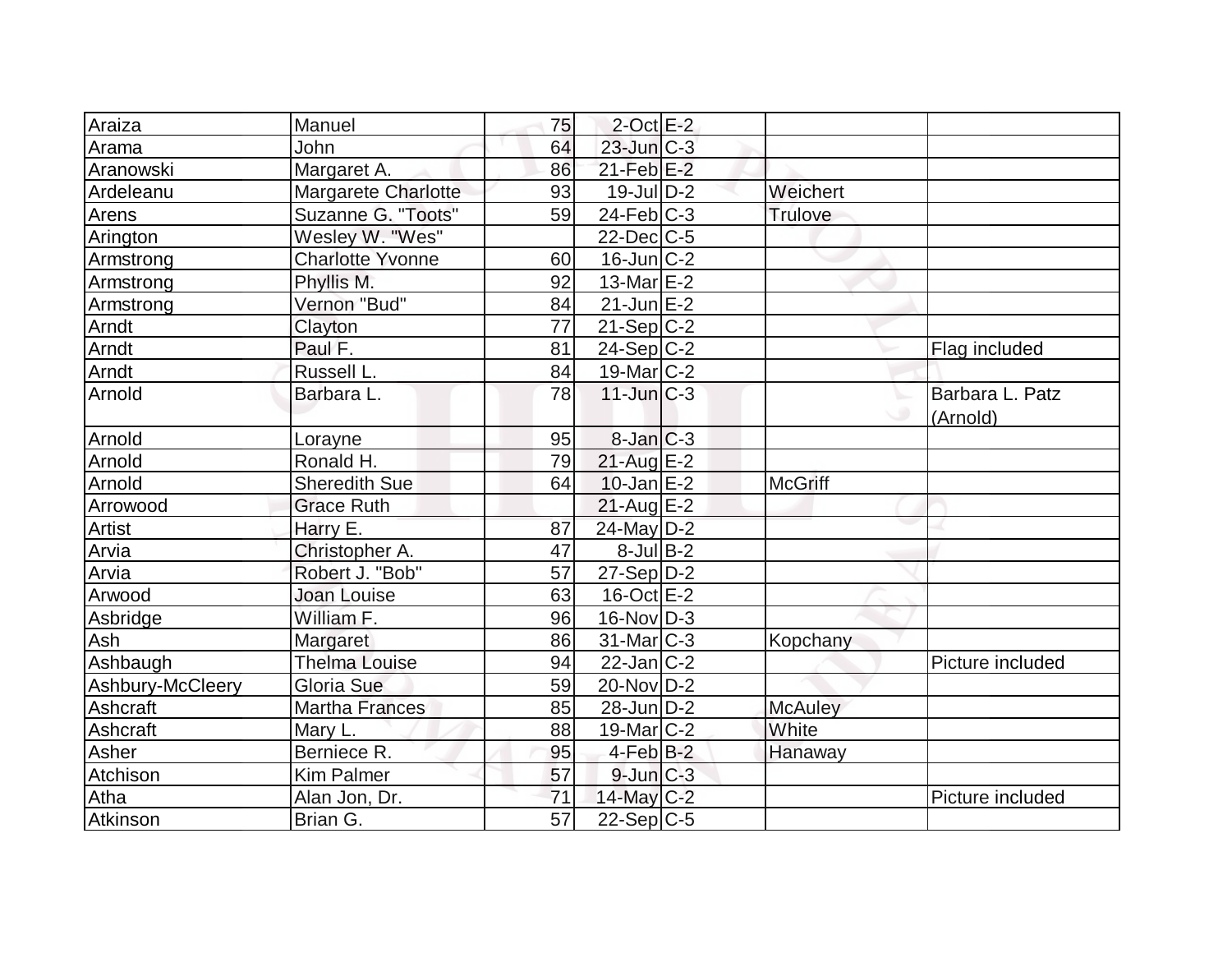| Atkisson         | June Marie                | 89 | $5$ -Nov $C-2$          | Hansen       |                                                    |
|------------------|---------------------------|----|-------------------------|--------------|----------------------------------------------------|
| Atlas            | Lessie                    | 99 | 31-May D-2              |              |                                                    |
| Atttar           | Andrew A.                 | 84 | 7-Nov D-2               |              | Flag and Picture<br>included                       |
| Aube             | <b>Gene Allen</b>         | 72 | $4-Feb$ B-2             |              | Flag included                                      |
| Aubuchon         | Terrence Lynn "Terry"     | 66 | $19-Nov$ C-2            |              | Flag and Picture<br>included                       |
| August           | Jeanne W.                 | 84 | $4$ -Aug $C-3$          | Watson       |                                                    |
| Augusten         | Mary C.                   | 76 | $31$ -Mar $ C-3 $       |              |                                                    |
| Augustyn         | Stanley F., Sr.           | 80 | $5-Nov$ <sub>C</sub> -2 |              |                                                    |
| Aumiller         | Marvin W.                 | 72 | 16-Mar $D-4$            |              | Picture included                                   |
| Austgen          | Ermadeen Evelyn<br>"Erma" | 88 | $15$ -Nov D-2           |              |                                                    |
| Austgen          | Patrice                   | 95 | $5-Nov$ C-2             |              | <b>Patrice McShane</b><br>Austgen                  |
| Austin           | Clara B.                  | 77 | 30-Sep B-3              |              | Clara B. (Austin)<br>Peterson                      |
| Austin           | <b>Clara Beth</b>         | 76 | $23$ -Feb $ D-4 $       |              |                                                    |
| <b>Austin</b>    | Dorothy "Cookie"          | 58 | $3-Nov$ C-5             | Spoor        |                                                    |
| Austin           | Lola E.                   | 96 | $25$ -Mar $B-2$         |              |                                                    |
| Avery            | Joan                      | 86 | $3-Nov$ <sub>C-5</sub>  |              |                                                    |
| Avila            | <b>Johnnie Diane</b>      | 57 | $7$ -May $C-2$          |              |                                                    |
| Avina            | Alfred S.                 | 87 | $25$ -Oct $D-2$         |              | Picture included                                   |
| Avina            | Alice Q.                  | 85 | $3$ -Jul $E-2$          |              | Picture included                                   |
| Ayala            | Maria Guadalupe           | 91 | $18$ -Dec $D-2$         | <b>Mitre</b> |                                                    |
| <b>Babac</b>     | Ratko                     | 70 | 27-Dec D-2              |              | Cross included                                     |
| <b>Babbitt</b>   | Stephanie E.              | 50 | $27$ -Nov $D-2$         | Crook        |                                                    |
| <b>Babcock</b>   | Nena Lee                  | 92 | $14$ -Nov $D-2$         |              | Nena Lee Babcock<br>(Winder) / Picture<br>included |
| <b>Babiak</b>    | Sophie                    | 87 | $11$ -Jul $D-2$         |              |                                                    |
| <b>Babincsak</b> | Stephen V.                |    | 29-Mar E-2              |              | Flag included                                      |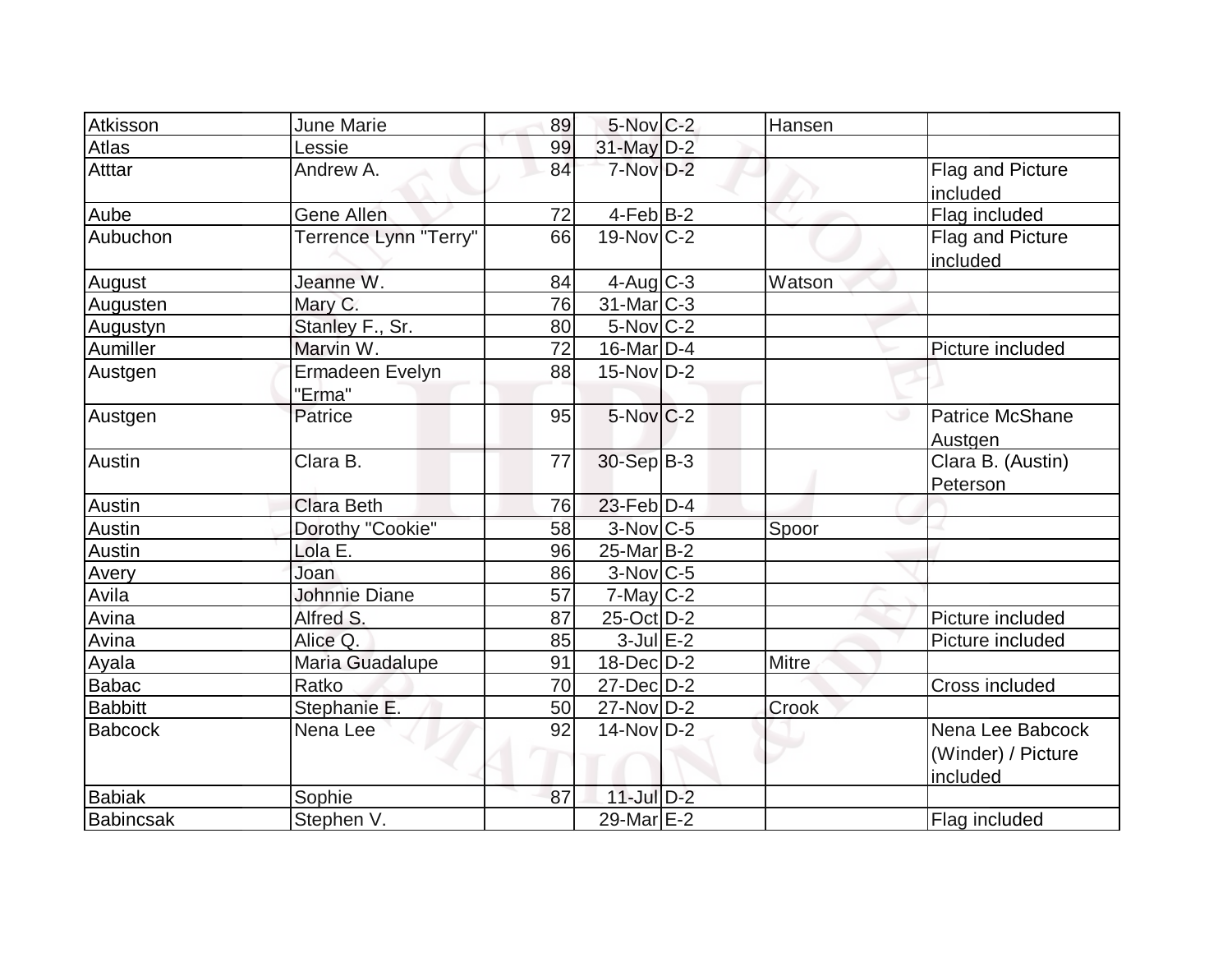| Bachich               | Daniel P.            | 82 | $20-Sep D-3$      |              | Flag and Picture   |
|-----------------------|----------------------|----|-------------------|--------------|--------------------|
|                       | Ronald S.            | 78 | $1-MarE-2$        |              | included           |
| <b>Bachurek</b>       |                      |    |                   |              |                    |
| Backe                 | Adeline M.           | 94 | $7$ -May $C-2$    | Wehner       | Picture included   |
| <b>Badanish</b>       | Stella G.            | 90 | $28$ -Apr $C-3$   |              | Picture included   |
| Badar                 | Dale L.              | 69 | $22$ -Dec $C$ -5  |              |                    |
| <b>Baez</b>           | Ann                  | 83 | $13$ -Dec $D-3$   |              | Ana Rodriguez-Baez |
| Baginski              | Lillian              | 86 | $4$ -Jul $F-2$    | Piznarski    |                    |
| <b>Bailey</b>         | Curtis W.            | 65 | 5-Mar C-2         |              |                    |
| <b>Bailey</b>         | <b>Rose Marie</b>    | 82 | $21-Sep C-2$      | <b>Bolda</b> |                    |
| <b>Bailey</b>         | Ryan A.              | 35 | $1$ -Jun $D-8$    |              |                    |
| Bailey                | <b>Stephen</b>       | 67 | 23-Sep B-2        |              | Flag included      |
| <b>Bailey</b>         | Ve'Vette "Grandma    | 88 | $12$ -Feb $C-2$   |              |                    |
|                       | Bailey"              |    |                   |              |                    |
| Bailey                | Yale A.              | 95 | $10$ -Feb $ C-3 $ |              | Cross included     |
| <b>Bailey Knowles</b> | <b>Fay Rosemary</b>  |    | 28-Sep C-3        |              | Picture included   |
| Bajer                 | Genevieve J. "Jean"  | 91 | $13$ -Jun $E-2$   | Kowalski     |                    |
| <b>Baker</b>          | <b>Dolores</b>       | 81 | $19$ -Apr $ D-2 $ |              |                    |
| Baker                 | Donald W.            | 64 | $21$ -May C-2     |              | Picture included   |
| <b>Baker</b>          | Duane R.             | 50 | $12-Sep D-2$      |              |                    |
| <b>Baker</b>          | James W.             | 75 | $14$ -Jun $D-2$   |              |                    |
| <b>Baker</b>          | Jessica A.           | 61 | $22$ -Feb $E-2$   | Rabatine     |                    |
| Baker                 | <b>Mary Alice</b>    | 91 | $28$ -Feb $E-2$   |              |                    |
| <b>Baker</b>          | Pamela J.            | 55 | 24-May D-2        |              |                    |
| <b>Bakker</b>         | <b>Betty Jean</b>    | 63 | $31$ -Jan $E-2$   |              |                    |
| <b>Bakker</b>         | Marjorie F. "Margie" | 82 | $10$ -Jul $D-2$   |              |                    |
| Balakir               | Frances "Franny"     | 95 | $20-Sep D-2$      |              |                    |
| <b>Balash</b>         | Donald Michael       | 72 | $8-Apr B-2$       |              |                    |
| Balazs                | Eleanor D.           | 92 | $16$ -Jul $C-2$   | Marko        | Picture included   |
| Balczo                | John J.              | 76 | $4-Sep$ $E-2$     |              | Flag included      |
| Baldazo               | Roland               | 54 | $12$ -Jun $E-2$   |              |                    |
| Baldwin               | Trudy                | 65 | $2$ -May $F-2$    | Stur         | Picture included   |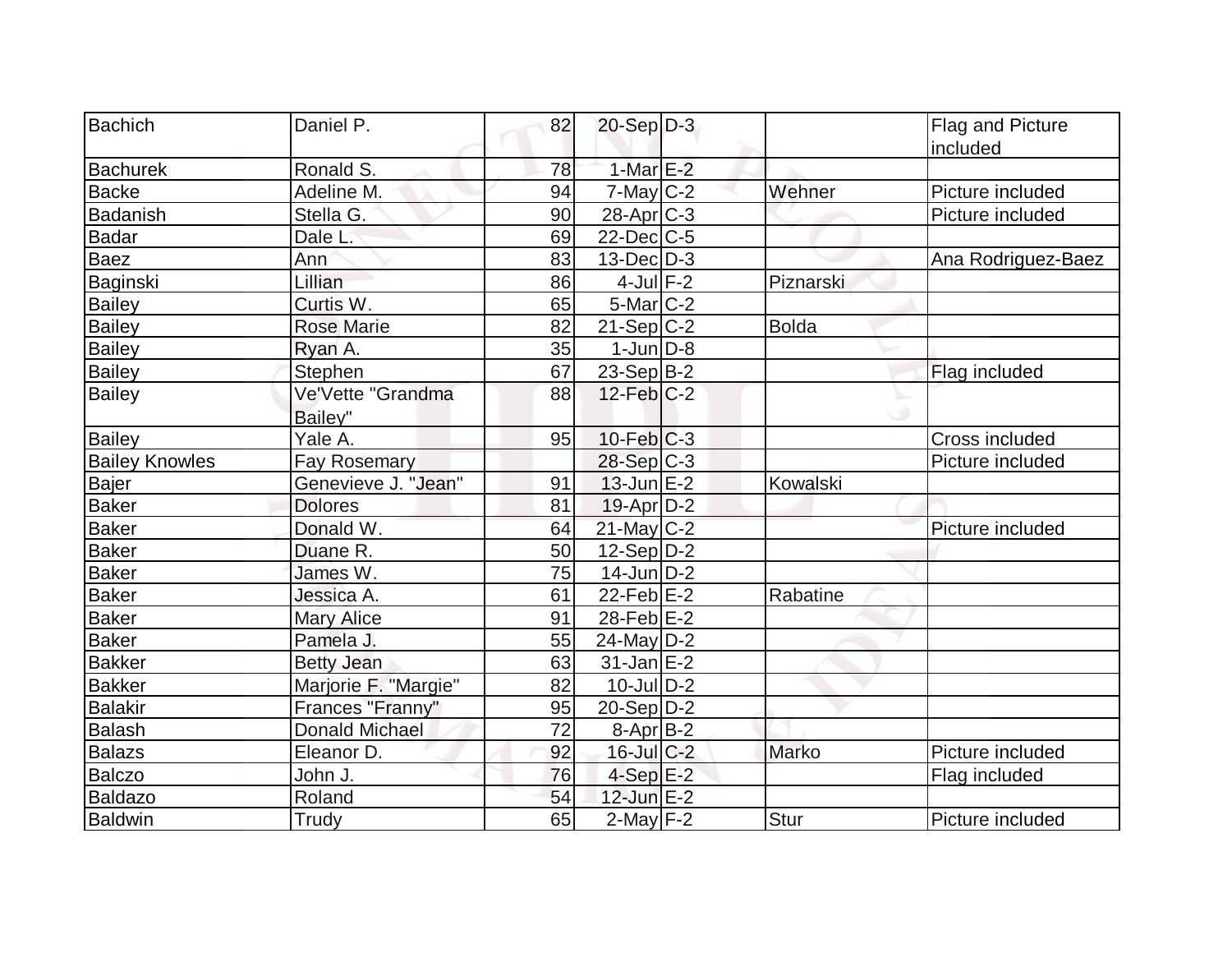| <b>Bales</b>      | Mary Louise          | 81 | $31$ -Jan $E-2$        | Frigo          |                  |
|-------------------|----------------------|----|------------------------|----------------|------------------|
| <b>Balich</b>     | Jeka "Helen"         | 93 | 21-Nov D-2             |                | Cross included   |
| <b>Balio</b>      | John P.              | 93 | 11-May $D-8$           |                |                  |
| Ball              | Dorothy              | 98 | $7$ -Mar $ F-2 $       | O'Donnell      |                  |
| <b>Ballentine</b> | Charles E.           | 68 | $23$ -Jun $ C-3 $      |                |                  |
| Ballog            | Mary M.              | 97 | $5-Apr$ D-2            |                | Picture included |
| <b>Balsley</b>    | Myrtle               | 96 | $10$ -Oct $E - 2$      |                |                  |
| Banas             | Holly A.             | 45 | $22$ -Nov $ D-2 $      |                |                  |
| Banas             | Irene C.             | 92 | $25$ -Jul $E-2$        | Galica         |                  |
| Banas             | Jeremy               | 23 | $11$ -Jan $ D-2 $      |                |                  |
| <b>Banaszak</b>   | Phillip J. "Shadow"  | 75 | $24$ -Dec $C-2$        |                | Flag included    |
| Banka             | Mary Rita            | 94 | $21$ -Mar $E-2$        |                | Flag included    |
| <b>Banke</b>      | Walter J.            | 89 | 29-May E-2             |                |                  |
| <b>Banks</b>      | Franklin D. "Red"    | 55 | $15$ -Aug E-2          |                | Picture included |
| Banter            | <b>Donald Albert</b> | 50 | 30-Sep B-2             |                |                  |
| Barabas           | Robert F. "Bob"      | 74 | $6$ -Aug $C$ -2        |                |                  |
| Barancyk          | Carmela              | 84 | $26$ -Dec $D-2$        | <b>Tedesco</b> |                  |
| Baranowski        | <b>Frances</b>       | 88 | $8$ -Jan $ C-2 $       |                |                  |
| Barbar            | James V. Sr. "Jim"   | 87 | $19$ -Mar $ C-3 $      |                | Flag included    |
| Barber            | Norma                | 89 | $22$ -Jun $D-2$        |                | Picture included |
| <b>Barczak</b>    | Casimir F.           | 71 | $7$ -May $ C-2 $       |                |                  |
| Bare              | Duwad J.             | 91 | $19-Apr D-2$           |                | Flag included    |
| Bargeron          | Walter Norman, Dr.   | 71 | $17$ -Nov $C-3$        |                | Picture included |
| Bargfeldt         | Leslie, Jr.          | 85 | $10$ -Jan $E-2$        |                |                  |
| Barker            | James "Tony"         | 66 | $19-Nov$ C-2           |                | Flag includled   |
| Barker            | Rodney M.            | 66 | $11-Feb B-2$           |                | Flag included    |
| Barkhausen        | Louis H.             | 79 | $3-Nov$ <sub>C-5</sub> |                |                  |
| Barkowski         | Antoinette E.        | 98 | $21$ -Dec $D-2$        |                |                  |
| Barkowski         | Steven J. "Steve"    | 55 | $4$ -Jan $E-2$         |                |                  |
| <b>Barman</b>     | Lenore               | 86 | $28$ -Jul C-3          |                |                  |
| <b>Barnes</b>     | Constance            | 69 | $12$ -Dec $C-2$        |                | Picture included |
| <b>Barnes</b>     | <b>Daniel Steven</b> | 27 | $5$ -Mar $ C-2 $       |                |                  |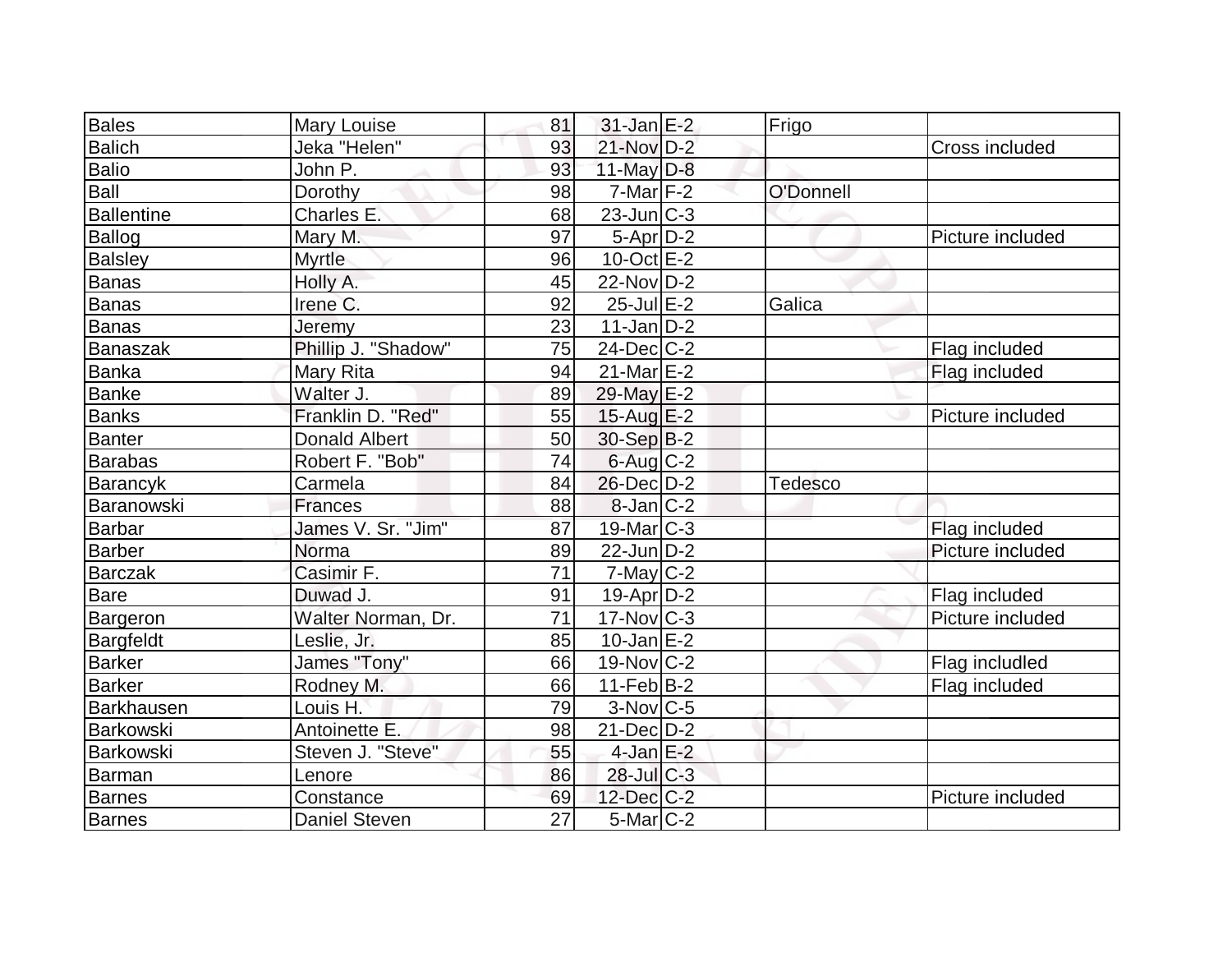| <b>Barnett</b> | Shirley A.           | 75 | $6$ -Nov $E-2$          |         |                     |
|----------------|----------------------|----|-------------------------|---------|---------------------|
| Barney         | Dorothy M.           | 87 | $11$ -Jun $C-2$         |         |                     |
| Barniville     | Deborah A.           | 59 | 14-Oct B-2              |         |                     |
| Baron          | Mary B.              | 94 | $17 - Jun$ B-2          |         |                     |
| Barr           | <b>Carl Edward</b>   | 66 | $16$ -Aug $D-2$         |         |                     |
| Barragan       | Francisco K. "Frank" | 78 | 22-Nov D-2              |         |                     |
| Barragan       | <b>Manuel</b>        | 57 | $20$ -May B-2           |         |                     |
| Barr-Bennett   | Sylvia               | 83 | $7-Oct$ $B-2$           |         |                     |
| <b>Barrett</b> | Joyce K.             | 74 | 22-May $E-2$            |         |                     |
| Barriball      | Mary                 | 89 | $12$ -Dec $C-2$         |         |                     |
| <b>Barrins</b> | Michael J.           | 71 | $7$ -Mar $ F-2 $        |         | Picture included    |
| <b>Barta</b>   | Sue Kelly            | 59 | $8-Sep C-3$             | Fifield |                     |
| <b>Bartak</b>  | Rudolph D.           | 77 | 31-Oct D-2              |         | Flag included       |
| Bartelmo       | V. Thomas            |    | $6$ -Jan $C-3$          |         |                     |
| <b>Bartelt</b> | Dan J.               | 55 | $24$ -Feb $ C-3 $       |         | Picture included    |
| Barton         | Evelyn "Dolly"       | 75 | 18-Dec D-2              |         |                     |
| Barton         | Otho Richard         | 74 | $17$ -Nov $ C-3 $       |         | Flag included       |
| Bartowski      | Stanley "Jake"       | 86 | $28$ -Feb $E-2$         |         |                     |
| <b>Bartz</b>   | Timothy B.           | 62 | $14-Feb$ $E-2$          |         |                     |
| Basaldua       | Irene                | 44 | $20$ -Jun $E-2$         |         | Picture included    |
| Basanda        | Clarence M.          | 83 | 16-May $E-2$            |         |                     |
| <b>Basara</b>  | <b>Milica</b>        | 92 | $21-Apr$ <sub>C-5</sub> |         | Cross included      |
| <b>Basco</b>   | Willard              | 92 | $10$ -Feb $ C-3 $       |         | Flag included       |
| <b>Basham</b>  | <b>Barry</b>         | 61 | $30-Sep B-2$            |         | See Barry and Laura |
|                |                      |    |                         |         | <b>Basham</b>       |
| Basham         | Laura                | 64 | $30-Sep B-2$            |         | See Barry and Laura |
|                |                      |    |                         |         | <b>Basham</b>       |
| Basile         | Peter A.             | 71 | $6$ -Jun $F-2$          |         | Picture included    |
| <b>Bastie</b>  | Joseph P.            | 75 | $1-AprB-2$              |         | Police emblem       |
|                |                      |    |                         |         | included Ret, CPD   |
|                |                      |    |                         |         | 004 District        |
| <b>Batalis</b> | William "Bill"       | 85 | $12$ -Jan $ D-3 $       |         | Cross included      |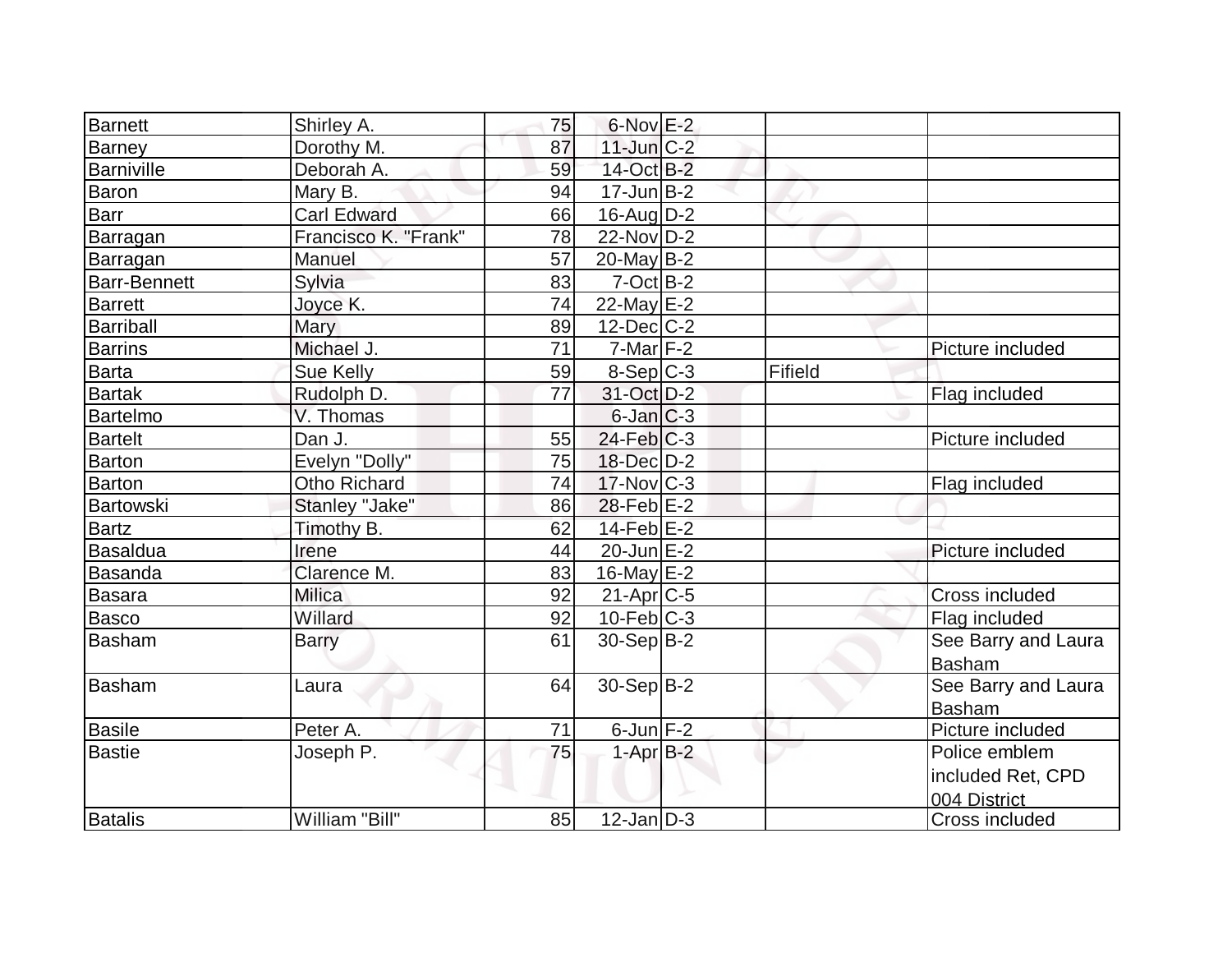| Bateman          | Kathy                      | 56 | $25$ -Feb $B$ -2  |              |                              |
|------------------|----------------------------|----|-------------------|--------------|------------------------------|
| <b>Bates</b>     | Larry                      | 61 | $21$ -Feb $E-2$   |              | Flag and picture<br>included |
| <b>Batson</b>    | Earl "Dean"                | 63 | $13$ -Apr $D-7$   |              |                              |
| <b>Battle</b>    | Maurice "Uncle<br>Maurice" | 70 | $18$ -Dec $D-2$   |              |                              |
| <b>Batzek</b>    | James T.                   | 50 | $17$ -Jan $E-2$   |              |                              |
| <b>Baudouine</b> | Charles A. "Chuck"         | 90 | $12$ -Feb $ C-2 $ |              | Flag included                |
| <b>Bauer</b>     | Maxine D.                  | 92 | $12$ -Feb $ C-2 $ |              |                              |
| Bauman           | Paul L.                    | 94 | $4$ -Jun $ C-2 $  |              | Picture included             |
| Baumiester       | Annette                    | 70 | $29$ -May $E-3$   |              |                              |
| <b>Bauser</b>    | Robert J.                  | 66 | 28-Nov D-2        |              |                              |
| <b>Bauske</b>    | Rodger Lee                 | 70 | 25-Nov B-2        |              |                              |
| Bautista         | Jose, Jr.                  | 59 | $2$ -Oct $E-2$    |              | Picture included             |
| <b>Bayer</b>     | Rudolph                    | 90 | $7$ -May $C-2$    |              |                              |
| Beach            | Clarence E.                | 97 | $19$ -Jan $D-2$   |              |                              |
| Beach            | Thomas W.                  | 53 | $29$ -Jun $ D-5$  |              | Picture included             |
| Bean             | John H., Jr.               | 79 | 28-Sep C-2        |              |                              |
| Bear             | Marlene M.                 | 78 | $16$ -May $E-2$   | Wilson       |                              |
| Beatty           | Ruth L.                    | 84 | $14$ -Aug E-2     | Qualik       |                              |
| Beauchamp        | Gary E.                    | 57 | $12$ -Jan $ D-3 $ |              |                              |
| Becchino         | George E.                  | 61 | $29$ -Jul B-2     |              |                              |
| Becerra          | Petra                      | 84 | $3-Dec$ $C-2$     | Marcial      |                              |
| <b>Beck</b>      | Barbara Jane               | 84 | $25$ -Jul $E-2$   |              |                              |
| <b>Beck</b>      | Nancy R.                   | 80 | $24$ -Apr $E-2$   |              |                              |
| Becker           | Theresa A.                 |    | $12$ -Oct C-2     | Giordano     |                              |
| Beckman          | John E.                    | 81 | $17$ -Jul $E-2$   |              |                              |
| Beecher          | <b>Bruce Alan</b>          | 57 | $19$ -Jun $E-2$   |              |                              |
| Beechin          | William R. "Bill"          | 74 | $17$ -Mar $C-3$   |              |                              |
| Beeson           | Larry H.                   | 60 | $1$ -Jul $B-2$    |              | Flag included                |
| Behling          | Marianne Inder             | 86 | $27$ -Oct C-3     | <b>Boyle</b> | Picture included             |
| <b>Behrends</b>  | James A., Dr.              | 78 | $26-Sep D-3$      |              | Picture included             |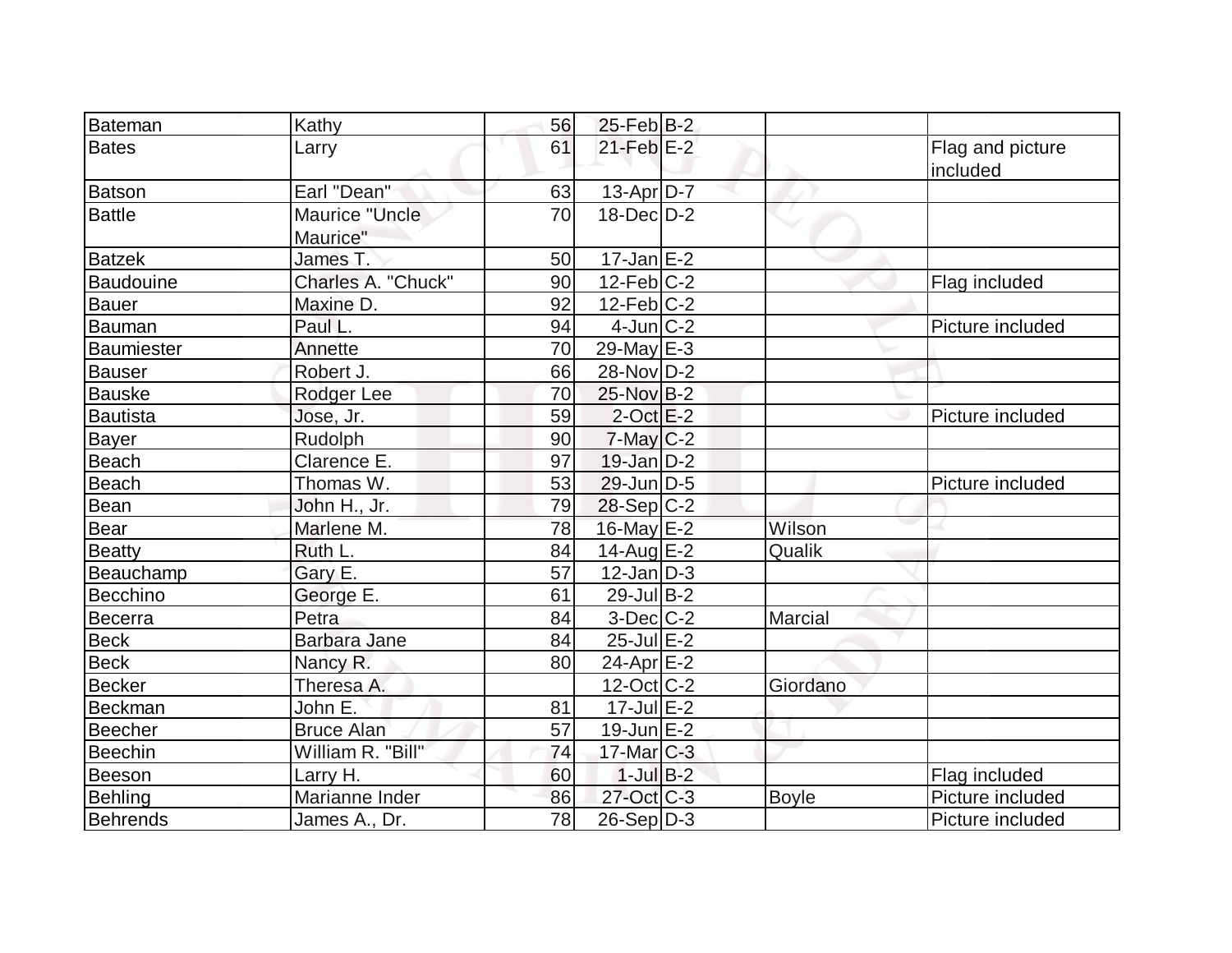| Behrendt            | Alice Irene                      | 91 | 18-Apr <sub>E-2</sub> | <b>Becker</b>    | Picture included                    |
|---------------------|----------------------------------|----|-----------------------|------------------|-------------------------------------|
| <b>Beko</b>         | Paul, Sr.                        | 89 | 28-Aug E-2            |                  | Flag included                       |
| <b>Beladela</b>     | Sara M.                          | 78 | $17$ -May $D-2$       |                  |                                     |
| <b>Bell</b>         | Edna Mae (Lee)                   | 84 | $16$ -JulD-2          |                  |                                     |
| Bell                | James "Jim"                      | 89 | $16$ -Apr $ C$ -2     |                  | Flag and Picture<br>included        |
| Bell                | Joan Lucretia                    | 80 | $2$ -Jul $C-2$        | <b>Hewitt</b>    |                                     |
| Bell                | Joseph H.                        |    | $12$ -Nov $ C-2 $     |                  | Picture included                    |
| <b>Bell</b>         | Mary Ann                         | 60 | $18$ -Jul $E-2$       |                  |                                     |
| Bell                | Robert T. "Bob"                  | 89 | $1-Dec$ $C-5$         |                  |                                     |
| <b>Bella</b>        | Katherine "Kay"                  | 93 | $1-Jan C-2$           |                  | <b>Katherine Bella</b><br>(Pilenak) |
| Bella               | Martha                           | 99 | 21-Nov D-2            | <b>McCrovitz</b> |                                     |
| Bellamy             | <b>Betty Louise</b>              | 76 | $17$ -Jul $E-2$       | Kingery          |                                     |
| <b>Bellis</b>       | Sylvia M.                        | 95 | $1-Auq$ F-2           | <b>Strine</b>    |                                     |
| <b>Bellovich</b>    | Sharon L.                        | 64 | $10$ -Nov $ C-3 $     |                  |                                     |
| <b>Bell-Stewart</b> | Marcella M.                      | 90 | $28$ -May C-2         | Frohmader        |                                     |
| <b>Belt</b>         | <b>Mary Catherine</b>            | 76 | $5$ -Jan $ C-4$       | Lucchetti        |                                     |
| <b>Benac</b>        | Leonard M.                       | 83 | 25-Nov B-2            |                  | Flag included                       |
| <b>Bencie</b>       | <b>Charles</b>                   | 95 | $19$ -Dec $ C-2 $     |                  |                                     |
| Bencomo             | Manuel A. "Manny"                | 49 | 22-Mar E-2            |                  |                                     |
| <b>Bencur</b>       | Eva A.                           | 92 | $24$ -Aug C-2         |                  |                                     |
| <b>Bencze</b>       | Esther D.                        | 92 | $2$ -Jun $ C-3 $      | Szillagyi        |                                     |
| Bencze              | <b>Michael Doyle</b><br>"Mickey" | 67 | 30-Oct E-2            |                  |                                     |
| <b>Bender</b>       | <b>Stella</b>                    | 93 | $6$ -Apr $D-4$        | <b>Swintek</b>   |                                     |
| <b>Benesh</b>       | Barbara J.                       | 65 | $26$ -Feb $C-2$       |                  | Picture included                    |
| Benich              | Lois K.                          |    | $14-Oct$ B-2          |                  |                                     |
| Benitone            | Polly M. "Polly the<br>Clown"    | 90 | $17$ -Nov $ C-3 $     |                  | Picture included                    |
| Benjamin            | Donald E., Jr.                   | 46 | 19-Dec D-2            |                  | Flag included                       |
| Benka               | Dorothy Rose                     | 92 | $6$ -Mar $E-2$        | Scasny           |                                     |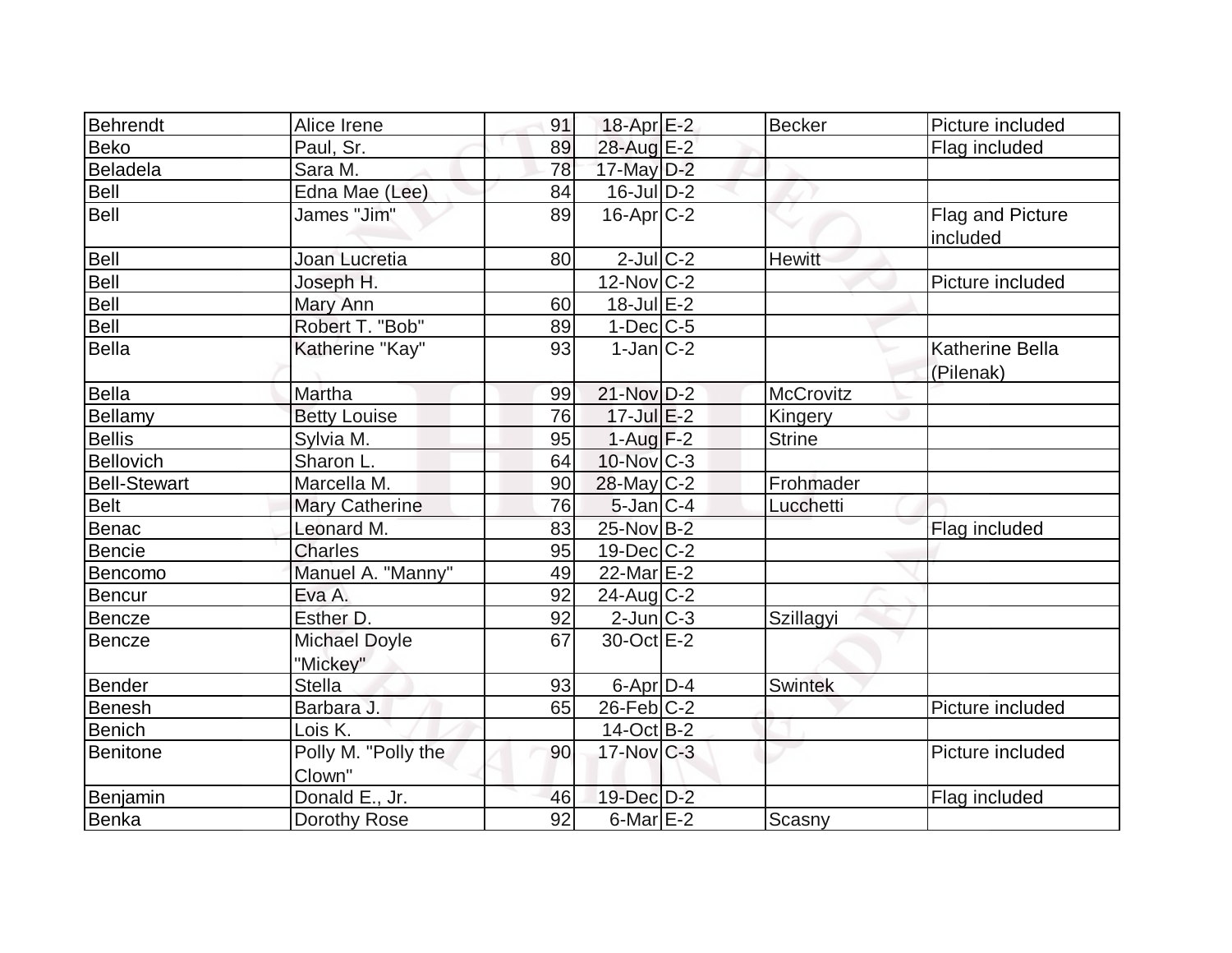| Benko            | Mary                   | 92 | 25-Dec E-2            |                  |                  |
|------------------|------------------------|----|-----------------------|------------------|------------------|
| Benkovich        | Helen                  | 93 | $24$ -Feb $C-3$       |                  |                  |
| Bennell          | Barbara Ann            | 78 | $9$ -Jan $E-2$        |                  | Picture included |
| Bennell          | Barbara Ann            | 78 | $17 - Jan \, E - 2$   | Prott            | Picture included |
| Bennett          | Lenora M.              | 81 | 28-Mar <sub>D-2</sub> | Hunt             |                  |
| Bennett          | Michael                | 61 | $5$ -Mar $ C-2 $      |                  |                  |
| Benoit           | Jean Mullen            | 86 | $5-Apr$ D-2           |                  | Picture included |
| Bensinger        | Meredith A.            | 74 | $15$ -Jan $ C-2 $     | <b>Traverse</b>  |                  |
| Benson           | George A.              | 57 | $3$ -Jun $B-2$        |                  |                  |
| Bentley          | Beulah A. "Bebe"       | 81 | $15$ -Aug $E-2$       | <b>Brooks</b>    |                  |
| Berber-Foreman   | April L., Rev.         |    | $31$ -May $ D-2 $     |                  | Picture included |
| <b>Berdis</b>    | <b>Richard A</b>       | 82 | 30-Sep B-2            |                  |                  |
| <b>Berei</b>     | Louis "Butch"          |    | $10$ -Dec $C-2$       |                  |                  |
| <b>Bereolos</b>  | Mary                   | 95 | $8$ -Mar $E-2$        | <b>Tsouchlos</b> | Cross included   |
| Beresford        | Harry E.               | 73 | $5-Oct$ $C-2$         |                  | Flag included    |
| Berg             | Eileen                 | 85 | 16-Mar D-4            | Smythe           |                  |
| Berg             | Joyce Ann              | 81 | $12$ -Feb $ C-2 $     |                  | Picture included |
| Berg             | Lawrence Jay           | 79 | $7$ -Oct $B-2$        |                  |                  |
| <b>Berge</b>     | Robert D.              | 80 | $25-Sep$ $E-2$        |                  |                  |
| Bergeron         | Pamela Sue             | 61 | $4$ -Dec $D-2$        |                  |                  |
| Berglund         | Antoinette             | 83 | $22$ -Nov $ D-2 $     | Santangelo       |                  |
| Bergner          | Mae E.                 | 98 | $23$ -Apr $ C-2 $     |                  |                  |
| Bergren          | <b>Sara Catherine</b>  | 61 | $9$ -Oct $E$ -2       | Plitt            |                  |
| Bergstrom        | <b>Michael Gerald</b>  | 27 | $2$ -Jan $E-2$        |                  |                  |
| Bergum           | Margaret M. "Peg"      | 65 | $28-Nov D-2$          | Erler            | Picture included |
| <b>Berke</b>     | Harry                  | 95 | $4$ -Feb $ B-2 $      |                  |                  |
| <b>Berkley</b>   | Doyle W.               | 61 | $6$ -Feb $E-2$        |                  |                  |
| <b>Berkshire</b> | Jack I. "Captain Jack" | 73 | $31-Oct$ D-2          |                  | Picture included |
| Berlin           | Jennie Sue             | 93 | 14-Aug E-2            | Allen            |                  |
| Bermingham       | <b>William Matthew</b> | 11 | $6$ -Jan $C-3$        |                  |                  |
| Berminham        | Sue E.                 | 67 | $26$ -Nov $ C-2 $     |                  |                  |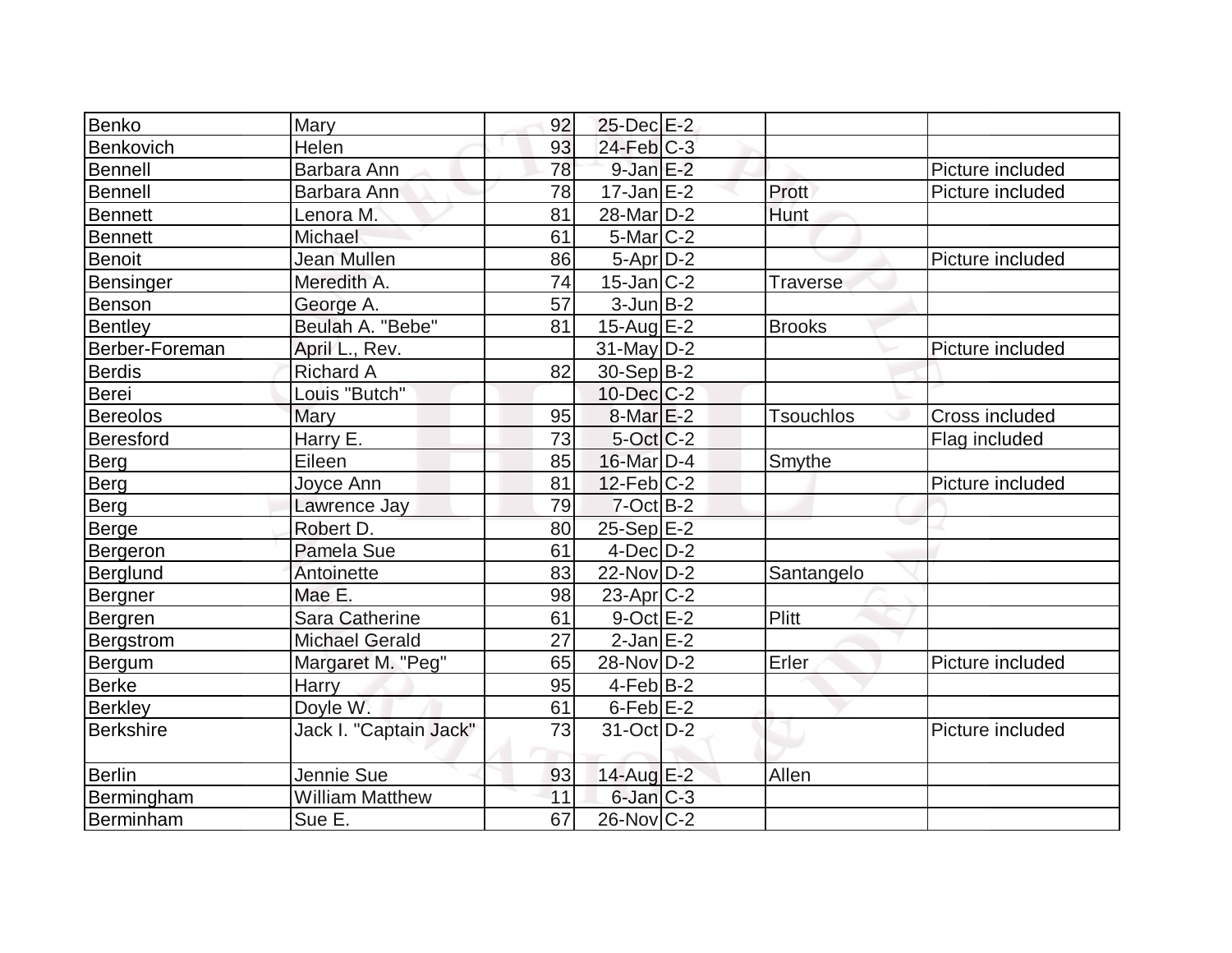| Bernacchi         | Maria A.             | 71  | $26$ -Feb $C-2$   | Carlsson      | Cross included               |
|-------------------|----------------------|-----|-------------------|---------------|------------------------------|
| <b>Bernacke</b>   | Tom                  | 69  | $9$ -Jun $C-3$    |               |                              |
| <b>Bernard</b>    | Yolanda              | 78  | $8$ -Feb $E-2$    |               |                              |
| Bernardi          | Samuel J., Jr. "Sam" | 71  | $3$ -Jan $F-2$    |               |                              |
| <b>Bernas</b>     | Evelyn               | 101 | $3-Apr$ $E-2$     | <b>Buz</b>    |                              |
| <b>Bernhardt</b>  | Paul E.              | 62  | $11$ -Jun $C-2$   |               |                              |
| <b>Berrios</b>    | <b>Jullian Marie</b> | 27  | 30-Oct E-2        |               | Picture included             |
| Berrocal          | Luis Alfredo         | 57  | $15-Sep C-3$      |               |                              |
| Berry             | Aaron L., Sr.        | 65  | $29$ -Apr $ B-2 $ |               |                              |
| <b>Berry</b>      | Dorothy J.           | 69  | $2$ -Jan $E-2$    |               |                              |
| <b>Bertrand</b>   | Robert L., Dr.       | 64  | 11-Aug $C-3$      |               |                              |
| Bertucci          | Frank J.             | 85  | 18-May D-2        |               | Flag included                |
| <b>Beschinski</b> | Josephine E.         | 99  | $8-Aug$ $E-3$     |               |                              |
| <b>Bessler</b>    | Max Lewis, Sr.       | 85  | $12$ -Jun $E-2$   |               | Flag included                |
| <b>Besten</b>     | Gerald C. Den        | 93  | $15$ -Dec $ C$ -6 |               | Flag included                |
| <b>Bewley</b>     | Eva "Evelyn"         | 90  | $28$ -Jul $C-3$   | Dembrowski    |                              |
| Bhagwandine       | Chanrowtie "Mala"    | 71  | $8$ -Aug E-2      |               | Picture included             |
| <b>Bianchi</b>    | Samuel F.            | 64  | $5-Nov$ $C-2$     |               | Picture included             |
| Bianco            | <b>Maria DeJesus</b> | 55  | $4$ -Jun $C-2$    |               |                              |
| <b>Bickel</b>     | Richard E.           | 73  | $15$ -Jan $ C-2 $ |               |                              |
| <b>Biegel</b>     | Guadalupe M.         | 74  | $4$ -Nov $B-2$    | Pena          |                              |
| <b>Biegel</b>     | L. John              | 89  | $13$ -Aug C-2     |               | Flag and Picture<br>included |
| <b>Bielak</b>     | Evelyn H.            | 93  | 30-May E-5        |               |                              |
| <b>Bielat</b>     | Marcia               | 64  | $30$ -Apr $C-2$   | <b>Stasko</b> |                              |
| Bielawski         | Stephanie M.         | 79  | $8-Sep C-3$       | Szczur        |                              |
| <b>Bielewicz</b>  | <b>Rose Marie</b>    | 94  | $5$ -Oct C-2      | Wronko        |                              |
| <b>Biernat</b>    | Joyce A.             | 71  | $2$ -Jul $ C-2 $  |               |                              |
| Biernat           | William A.           | 89  | 8-Nov D-2         |               | Flag included                |
| <b>Bieschke</b>   | <b>Ruth Louise</b>   | 90  | $12$ -May C-5     | Miller        |                              |
| <b>Biester</b>    | Donald Walter, Rev.  | 77  | $7$ -Jan $B-2$    |               |                              |
| Bigbie            | Ruby J.              | 76  | $7$ -Jul $C-3$    |               |                              |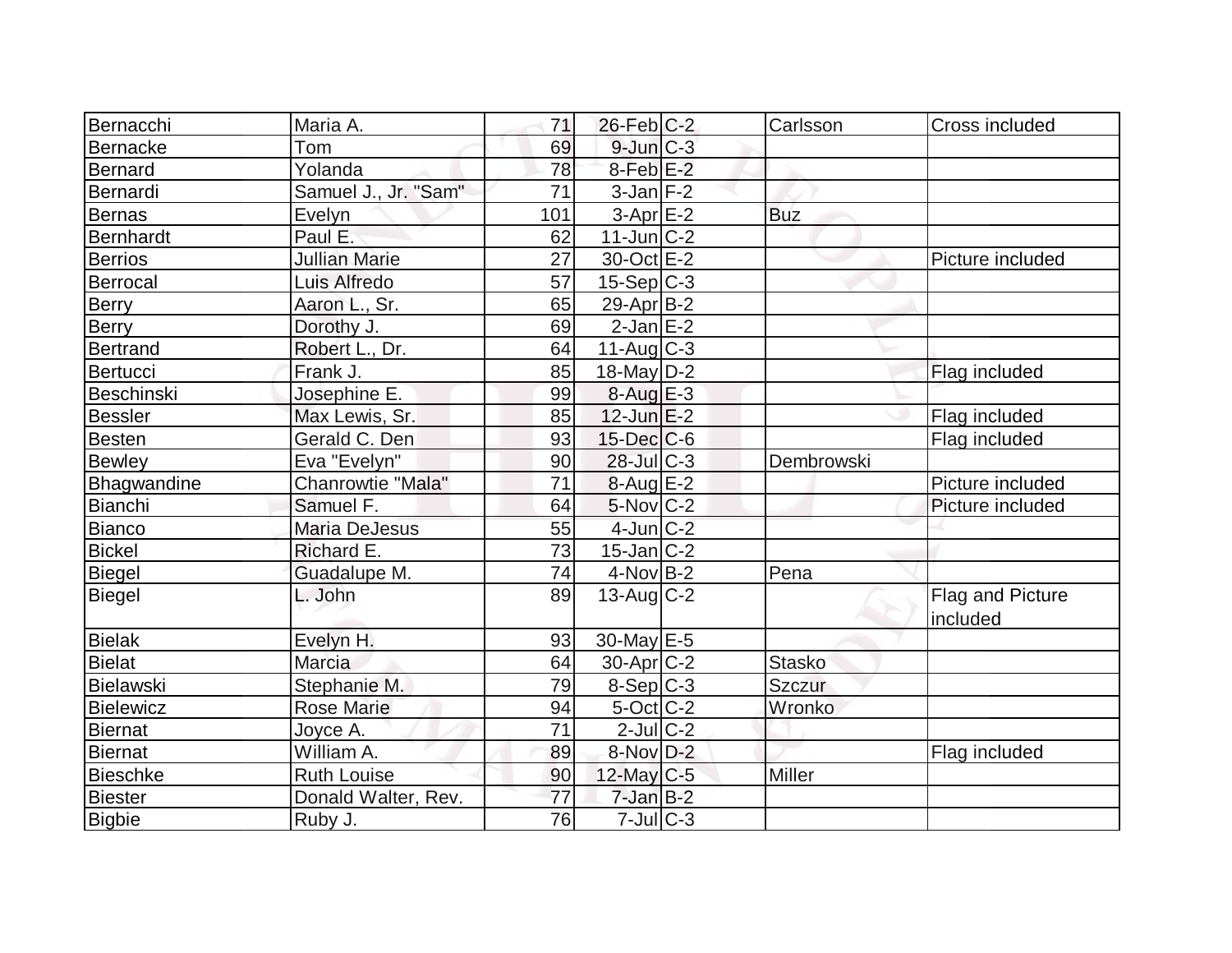| Bigger            | Laura Lynne           | 30 | $22$ -Feb $E-3$   | Lair      | Laura Lynne Lair-<br><b>Bigger</b> |
|-------------------|-----------------------|----|-------------------|-----------|------------------------------------|
| <b>Biggs</b>      | Virginia              | 85 | $9$ -Feb $D-5$    |           | Picture included                   |
| <b>Bilbrey</b>    | Lila V.               | 80 | $23-Oct$ $E-2$    |           |                                    |
| <b>Billings</b>   | Bryce E.              | 88 | $9$ -May $E-2$    |           |                                    |
| <b>Billings</b>   | Nellie M.             | 82 | $3-Dec$ $C-2$     | White     |                                    |
| Bilunas           | Jeanne A.             | 70 | $9$ -Mar $D-4$    |           |                                    |
| <b>Binkley</b>    | James D.              | 68 | 22-May $E-2$      |           |                                    |
| <b>Binkley</b>    | Wayne L.              | 66 | $12$ -Mar $ C-2 $ |           | Picture included                   |
| <b>Birky</b>      | Harley E.             | 96 | $25-Sep$ $E-2$    |           |                                    |
| <b>Birky</b>      | Orville R.            | 87 | $24$ -Jan E-2     |           |                                    |
| <b>Biro</b>       | Carlton M.            | 44 | $23$ -Jul C-2     |           |                                    |
| <b>Birs</b>       | Richard "Aloha Rich"  | 94 | $1-Dec$ $C-5$     |           | Flag included                      |
| <b>Bishop</b>     | Alfred L.             |    | 22-Nov D-2        |           |                                    |
| <b>Bishop</b>     | Billy L. Sr.          | 62 | $17$ -Jan $E-2$   |           |                                    |
| <b>Bittorf</b>    | Louis Dale            |    | $3$ -Dec $C$ -2   | Markwardt | Picture included                   |
| <b>Bixenman</b>   | <b>Ruth Elizabeth</b> | 87 | 29-May $E-2$      |           |                                    |
| <b>Bjelich</b>    | Iris S.               | 88 | $8-Sep C-4$       |           | Picture included                   |
| <b>Black</b>      | James L.              | 80 | $25$ -Aug C-3     |           |                                    |
| <b>Black</b>      | Jean Ann              | 86 | 23-May $E-2$      | Henry     | Picture included                   |
| Blackman          | Alice                 | 86 | $9$ -Oct $E - 2$  | Laird     |                                    |
| <b>Blackstone</b> | Judith A.             | 75 | $12$ -Oct $ C-2 $ |           |                                    |
| <b>Blagg</b>      | Clyde E.              | 66 | 14-Aug $E-2$      |           |                                    |
| Blahunka          | AI                    | 82 | $7$ -May $C$ -2   |           | Flag included                      |
| Blahunka          | Stephen A.            | 84 | $26$ -Feb $C-2$   |           |                                    |
| <b>Blair</b>      | James L.              | 78 | 13-Nov E-2        |           |                                    |
| <b>Blair</b>      | Shirley A.            | 69 | $18$ -Jun $ C-3 $ |           | Shirley A.                         |
|                   |                       |    |                   |           | MacGillivray-Blair                 |
| <b>Blake</b>      | George P.             | 79 | $5-Feb$ $C-2$     |           | Flag included                      |
| Blakeman          | Kenneth W.            | 80 | $15$ -Jan $C-2$   |           | Flag included                      |
| <b>Blanchard</b>  | <b>Charles Monroe</b> | 84 | $15-Sep C-3$      |           | Flag and Picture                   |
|                   |                       |    |                   |           | included                           |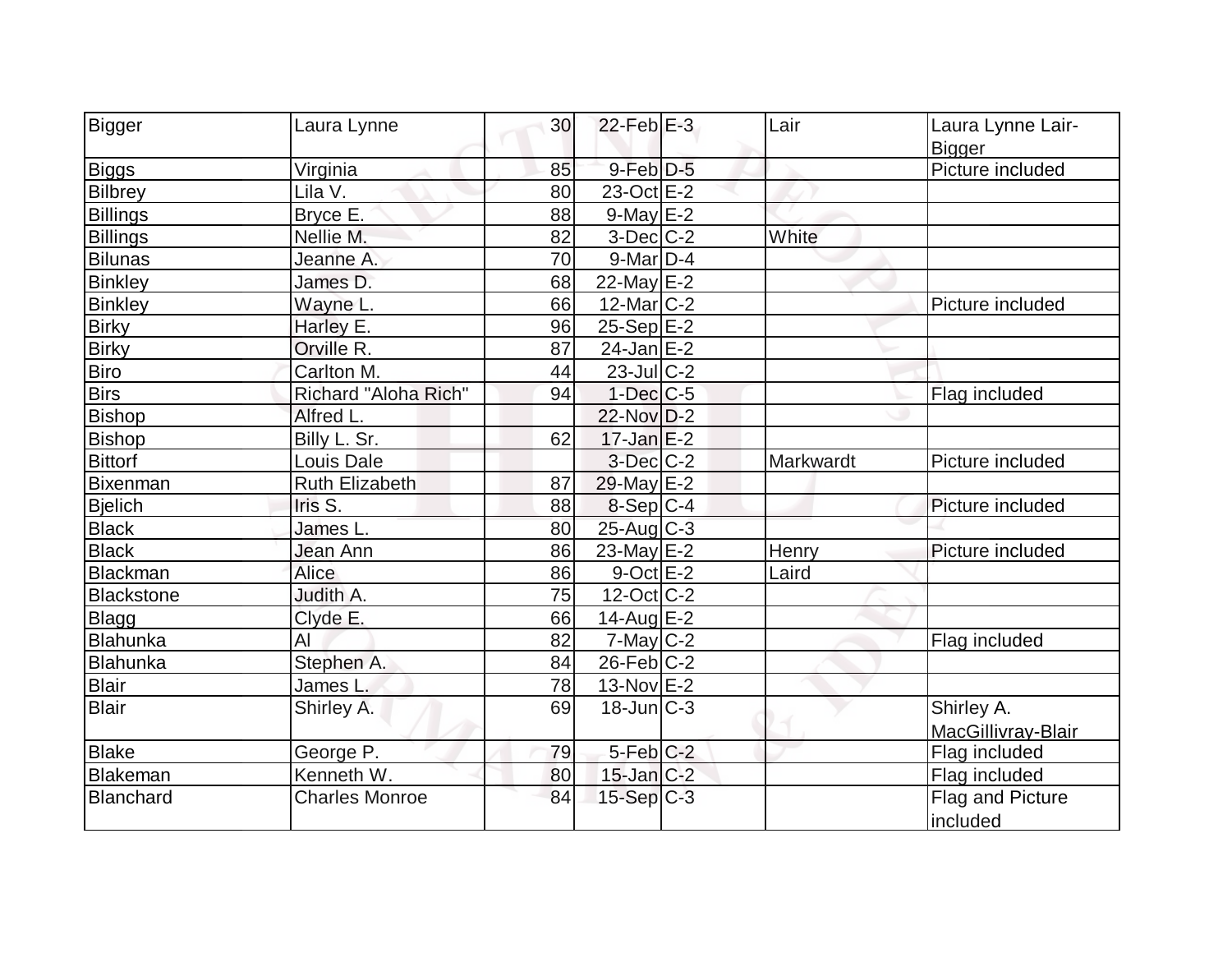| Blanco         | Ricardo M. "Richie"    | 60     | $22$ -Feb $E-2$   |         |                       |
|----------------|------------------------|--------|-------------------|---------|-----------------------|
| Blaney         | Steven J.              | 74     | $2$ -Feb $C-2$    |         | Flag included         |
| Blankenship    | Jonathon James         | 27     | $4$ -Mar $B-3$    |         | Full name Jonathon    |
|                | Randall                |        |                   |         | <b>James Travis</b>   |
|                |                        |        |                   |         | Blankenship           |
| Blankenship    | Richard Lee, Sr.       | 57     | $27-Sep D-2$      |         | Flag included         |
| Blanton        | Hatton H.              | 76     | $23$ -Feb $D-4$   |         |                       |
| Blashill       | Donna L. "Rara"        | 68     | $29$ -Oct C-2     | Lyons   | Flag and Medical      |
|                |                        |        |                   |         | symbol included       |
| Bleau          | Cassandra              | 65     | 28-Nov D-2        | Harkin  |                       |
| <b>Bliss</b>   | Charles W. "Bill"      | 91     | $24$ -Jun $B-3$   |         |                       |
| <b>Bloch</b>   | Mildred                | 93     | $10$ -Jan $E-2$   | Lalich  | <b>Cross included</b> |
| <b>Block</b>   | Dennis A., Dr,         | 60     | $15$ -Feb $E-2$   |         | Picture included      |
|                | <b>DDS/OMS</b>         |        |                   |         |                       |
| <b>Blocker</b> | Betty L.               | 79     | $27$ -Aug C-2     | Seger   |                       |
| <b>Blocker</b> | Shirley                |        | $2-Jan$ $E-2$     |         |                       |
| <b>Blom</b>    | Alice                  | 88     | 8-Apr B-2         | Arends  |                       |
| Bloom          | Alan                   |        | 49 Ocrtober C-2   |         | Picture included      |
|                |                        |        | 12                |         |                       |
| Blotnicki      | Thomas F. "Tom"        | 76     | $21$ -Mar $E-2$   |         |                       |
| <b>Blount</b>  | George T.              | 95     | $18$ -Aug C-3     |         | Cross and Flag        |
|                |                        |        |                   |         | included - Senior     |
|                |                        |        |                   |         | Master Sergeant U. S. |
|                |                        |        |                   |         | Air Force (Retired)   |
|                |                        |        |                   |         |                       |
| <b>Blount</b>  | Jay Thomas "Bird"      | 48     | $29-Oct$ $C-2$    |         |                       |
| <b>Blue</b>    | Carol J.               | 80     | $10$ -Jul $D-2$   | Guschke |                       |
| <b>Blue</b>    | Charles E.             | 68     | $8$ -Jul B-2      |         |                       |
| <b>Blue</b>    | Maxine                 | 89     | $5-Sep$ F-2       |         |                       |
| <b>Blue</b>    | Russell E.             | 71     | $8$ -Feb $E-2$    |         |                       |
| Blumenhagen    | <b>Violet Gertrude</b> | 91     | 28-Dec D-3        | Rexroat |                       |
| Blumka         | Ethan Joseph           | Infant | $24$ -Mar $ C-5 $ |         |                       |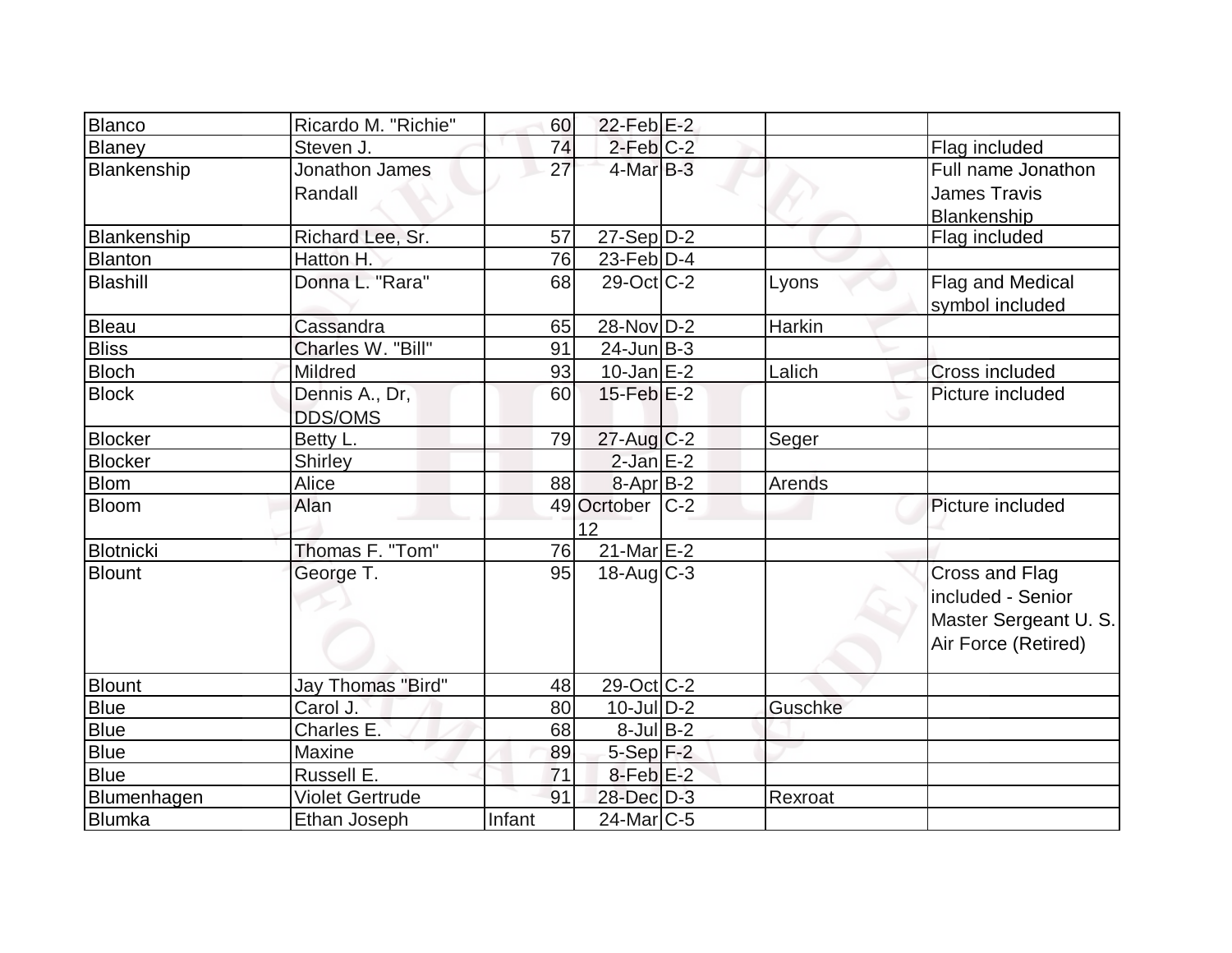| <b>Bobalik</b>        | John                   | 91 | $8$ -Jul $B-2$    |                |                                         |
|-----------------------|------------------------|----|-------------------|----------------|-----------------------------------------|
| <b>Bobby</b>          | Derek L.               | 23 | 16-Jul C-2        |                |                                         |
| <b>Bobin</b>          | Stephany D.            | 94 | $1-Aug$ F-2       | Stal           |                                         |
| Bobrowski             | Albert B.              |    | $24$ -Dec $C$ -2  |                |                                         |
| <b>Bobrowski</b>      | <b>Dolores</b>         | 83 | $23$ -Mar $ D-7 $ | <b>Rivich</b>  |                                         |
| Boby                  | Mary E.                | 66 | $13-Oct$ $C-3$    |                |                                         |
| <b>Bock</b>           | Francis                | 87 | $9-Apr$ $C-2$     |                |                                         |
| <b>Bocken</b>         | Kenneth Ray            | 65 | $27$ -Mar $E-2$   |                | Picture included                        |
| <b>Bodamer</b>        | Ollie M.               | 85 | $24$ -Feb $C-3$   | Dye            | Full name Ollie M.<br>Dye Brown Bodamer |
| <b>Bodhaine</b>       | Jerome "Jerry"         | 80 | $23$ -Feb $ D-4$  |                |                                         |
| <b>Bodney</b>         | Dorothy Jane           | 87 | $3-May$ $E-2$     |                | Picture included                        |
| <b>Boender-Thomas</b> | <b>Esther</b>          | 85 | $9$ -Feb $D-5$    | <b>Bultema</b> |                                         |
| <b>Boer</b>           | Richard                | 65 | $19$ -Jul $D-2$   |                | Picture included                        |
| <b>Boer</b>           | Vivian                 | 82 | 26-Oct C-4        | Sebben         | Picture included                        |
| Bognar                | Fannie (Francesca)     | 98 | $7-NovD-2$        | Nagy           |                                         |
| <b>Bogs</b>           | Arlene K.              | 88 | $4$ -Oct $D-2$    |                |                                         |
| <b>Bogucki</b>        | Lisa Marie             | 58 | $5-Apr$ $D-2$     | Dragomer       |                                         |
| <b>Bogusz</b>         | Genowefa               | 89 | $23$ -Mar $ D-7 $ |                |                                         |
| Boguszewicz           | Johnny J. "Boggie"     | 54 | $23$ -Jun $C-3$   |                |                                         |
| <b>Bohling</b>        | Loretta E.             | 94 | $7-Feb$ $F-2$     |                | Picture included                        |
| <b>Bohling</b>        | Peter Warren           | 53 | $15$ -Oct $ C-3 $ |                |                                         |
| Bojanowski            | Teresa Jean            | 64 | $11-Feb B-2$      | Potter         |                                         |
| <b>Bokowy</b>         | Margaret A.            | 99 | $27$ -Aug C-2     | Zbinden        |                                         |
| Bolanowski            | Gerald A.              | 64 | $8$ -Dec $C-3$    |                |                                         |
| <b>Bolda</b>          | James G.               | 75 | $13$ -Dec $D-2$   |                | Flag included                           |
| <b>Boldenow</b>       | William "Bill"         | 79 | $21$ -Dec $D-2$   |                |                                         |
| <b>Bolek</b>          | Jeanette               | 78 | $6$ -Aug $C$ -2   | Mosca          | Picture included                        |
| <b>Bolen</b>          | Sheldon "Bud"          | 84 | $10$ -Aug $D-7$   |                | <b>Flag and Picture</b><br>included     |
| Bolinger              | William J., Sr. "Bill" | 73 | $15$ -Apr $ B-2 $ |                |                                         |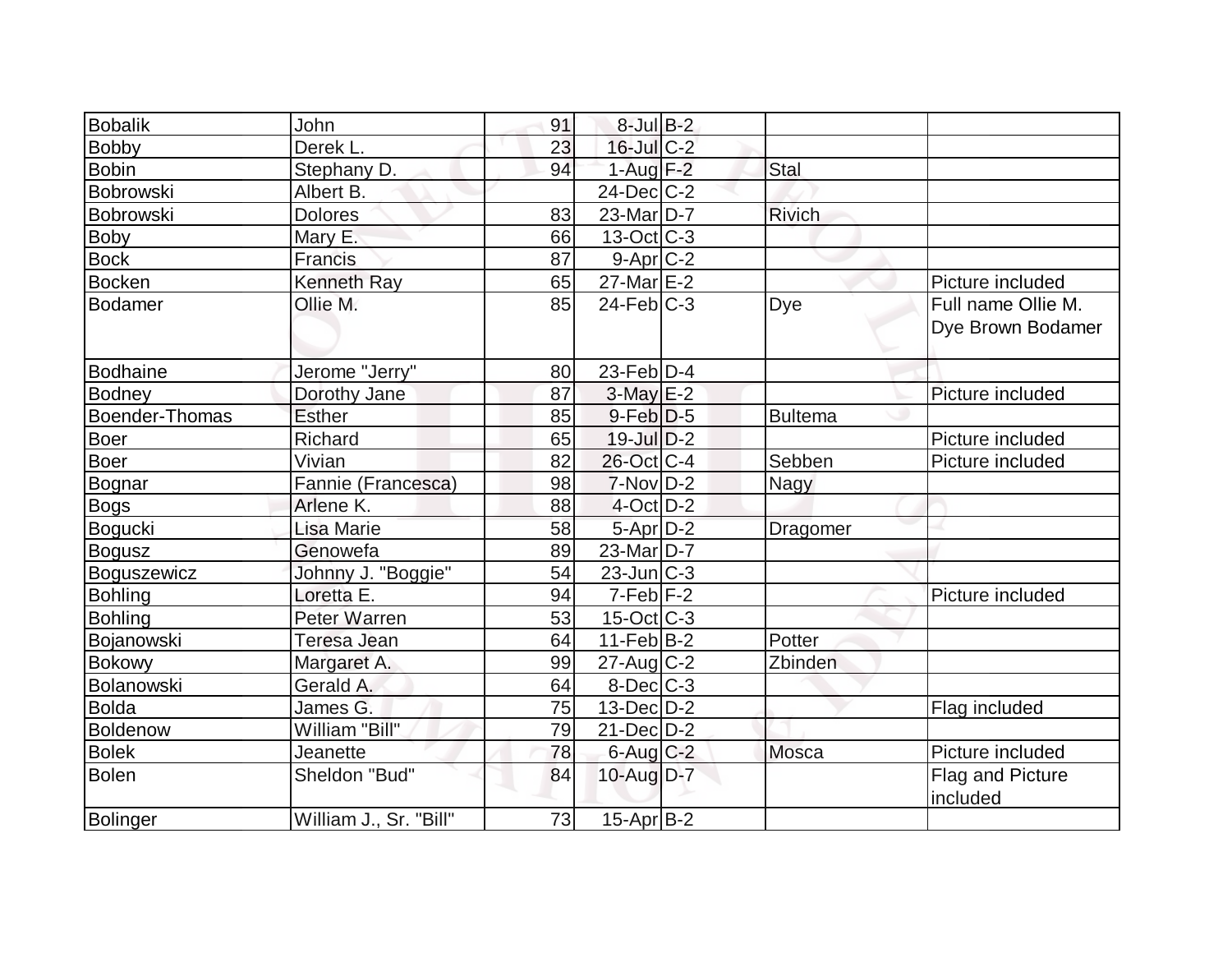| Boljevich         | Mary                 | 84 | 22-May E-2            |         | Cross included               |
|-------------------|----------------------|----|-----------------------|---------|------------------------------|
| Bombersback       | Dorothy              | 86 | $5-Feb$ $C-2$         |         |                              |
| <b>Bonczek</b>    | Stanley A. "Colonel" | 98 | 28-Aug E-2            |         | Flag included                |
| <b>Bond</b>       | Margaret M.          | 95 | $28-Sep C-2$          |         | Picture included             |
| Bone              | Frederick F.         | 73 | $17-Oct$ $E-2$        |         |                              |
| <b>Bonick</b>     | Timothy F.           | 49 | $20$ -Oct $C-3$       |         |                              |
| <b>Bonk</b>       | George J.            | 89 | $2$ -Oct $E-2$        |         | Flag included                |
| Bonneau           | Victor N.            | 88 | $9-Apr$ $C-2$         |         | Flag included                |
| Bonnema           | Jeanette Anna        | 88 | $8$ -Dec $C$ -3       | Pilon   |                              |
| Bonner            | Irene M.             | 84 | 28-Jun D-2            | Szabo   | Picture included             |
| Bono              | <b>Matthew Allen</b> | 33 | 1-Mar $E-2$           |         |                              |
| Bonomo            | Ron                  | 56 | 28-Apr <sub>C-3</sub> |         |                              |
| Bonzani           | Carey Gene "Bonz"    | 53 | 8-Sep C-3             |         |                              |
| <b>Boothe</b>     | Darrell T.           | 83 | $7-Feb$ $F-2$         |         | Picture included             |
| Borg              | Leanna               | 70 | $13-Sep D-2$          |         |                              |
| Borgetti          | Ambrose "Mike"       | 90 | 26-Dec D-2            |         | Flag and Picture<br>included |
| Bormann           | Alvin "Alvie"        | 84 | $9$ -Jan $E-2$        |         |                              |
| Borner            | Susan M.             | 63 | 26-Oct C-4            |         |                              |
| Borngraber        | Eleanor C.           | 86 | $4$ -Mar $ B-2 $      |         |                              |
| Borom             | <b>Beatrice</b>      |    | $7$ -Mar $ F-2 $      |         |                              |
| Borovsky          | Michael              | 84 | $20$ -Jan $ C-3 $     |         | Flag included                |
| Borowski          | Kimberly             | 39 | $4-Sep$ $E-2$         |         |                              |
| <b>Borsattino</b> | Lucille              | 99 | 30-Oct E-2            |         |                              |
| <b>Borys</b>      | <b>Anna Mary</b>     | 78 | 29-Aug $E-2$          | Mazeika |                              |
| Borysiewicz       | Helen                | 97 | $16$ -Dec $B-3$       |         |                              |
| Borza             | Anna                 | 82 | $21$ -Dec $D-2$       | Janos   |                              |
| Bosiljevac        | Ann "Auntie Annie"   | 86 | $9$ -Aug $D-2$        |         | Picture included             |
| <b>Boteler</b>    | Charles E.           | 60 | $10$ -Jul $D-2$       |         |                              |
| <b>Boulles</b>    | Costa "Gus"          | 84 | 17-Mar C-3            |         | Cross included               |
| Bowen             | Charlane D. "Babe"   | 63 | 13-Mar E-2            | Prchlik |                              |
| Bowen             | John H. "Jack"       | 80 | $13$ -Jun $E-2$       |         |                              |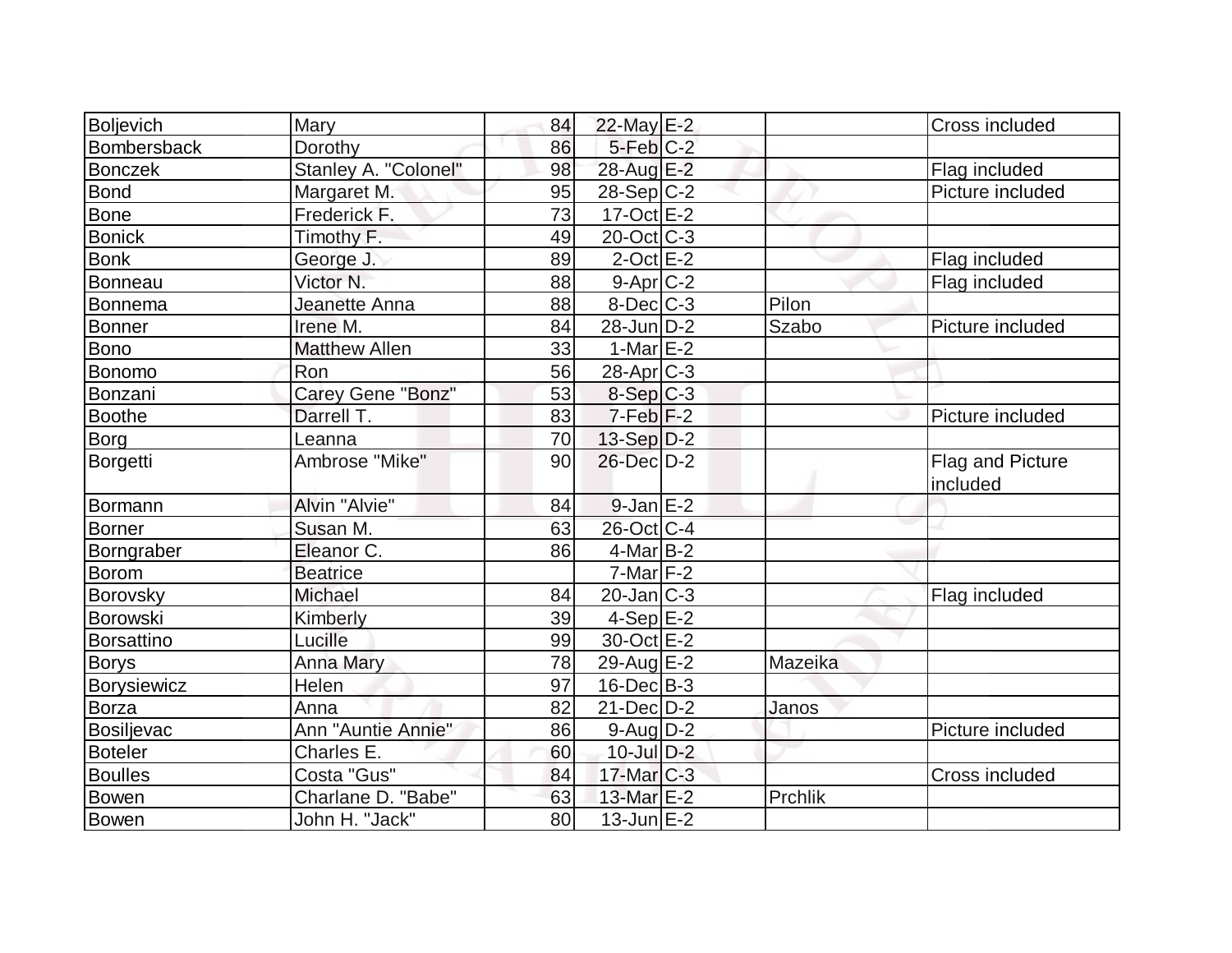| Bowen                | Richard                    | 54 | 26-Jul D-2                      |           | Picture included |
|----------------------|----------------------------|----|---------------------------------|-----------|------------------|
| <b>Bowker</b>        | Orval E. "Gene or          | 72 | $9$ -Jul $C$ -2                 |           | Flag and Picture |
|                      | Red"                       |    |                                 |           | included         |
| <b>Bowlby</b>        | <b>Harley Eugene</b>       | 90 | 25-Apr <sub>E-2</sub>           |           |                  |
| Bowman               | <b>Christine Lynn</b>      | 50 | 22-May E-2                      | Arredondo |                  |
| Boyan                | <b>Rose Mary</b>           | 76 | $18$ -Dec $D-2$                 | Maloian   |                  |
|                      | Lenore D.                  | 89 |                                 |           |                  |
| <b>Boyce</b><br>Boyd | Mary "Margo"               |    | $15-Sep C-3$<br>$16$ -Jan $E-2$ |           | Flag included    |
|                      |                            |    | $17 - Feb$ <sub>C-3</sub>       |           |                  |
| Boyd                 | William Franklin, Jr.      | 89 |                                 |           | Flag and picture |
|                      | "Bill"<br><b>Paul Dale</b> |    |                                 |           | included         |
| <b>Boyter</b>        |                            | 79 | $8$ -Oct $B-2$                  |           |                  |
| <b>Bozic</b>         | John Martin "Jack"         | 60 | $19$ -Jun $E-2$                 |           | Picture included |
| <b>Bracich</b>       | Walter Vincent "Guy"       | 56 | $22$ -Jan $ C-2 $               |           | Picture included |
| <b>Brack</b>         | <b>James Dillard</b>       | 84 | 20-Apr D-7                      |           |                  |
| <b>Brackett</b>      | Kenneth R.                 |    | $1-Feb D-2$                     |           | Picture included |
| <b>Bradac</b>        | Dorothy Ruth               | 93 | 24-Nov C-5                      |           |                  |
| <b>Bradach</b>       | James J.                   | 71 | $7$ -Mar $ F-2 $                |           |                  |
| <b>Bradfield</b>     | Victoria                   | 63 | $27$ -Feb $E-2$                 |           |                  |
| <b>Bradford</b>      | Golda M.                   | 87 | $4-Feb$ B-2                     |           |                  |
| <b>Bradley</b>       | Hilbert L., Sr.            | 93 | 18-Oct D-2                      |           | Picture included |
| <b>Bradshaw</b>      | Elizabeth Janet            | 96 | $18$ -Jan $E-3$                 | Hunter    |                  |
| <b>Bradtke</b>       | Roberta E.                 | 69 | $14-Oct$ B-2                    | Pomperger |                  |
| <b>Brady</b>         | <b>Bernard James</b>       | 70 | 5-Oct C-2                       |           |                  |
| <b>Brady</b>         | Doyle "Brady"              | 90 | $4$ -Aug $C-3$                  |           | Picture included |
| <b>Brady</b>         | Michael J.                 | 74 | $17$ -Nov $ C-3 $               |           | Flag included    |
| Brakel               | Evelyn R.                  | 93 | 14-Apr <sub>C-3</sub>           | Patz      |                  |
| <b>Brakley</b>       | Mason L.                   | 20 | $8$ -Jan $ C-2 $                |           |                  |
| <b>Bramlet</b>       | Wilbur "Don"               | 74 | $24$ -Feb $ C-3 $               |           |                  |
| Brandau              | Terry "Anna Marie"         | 73 | $9$ -Jun $C-3$                  | Toomey    | Picture included |
| <b>Brandt</b>        | Roland Jacob               | 70 | $10$ -Feb $C-3$                 |           | Flag and Picture |
|                      |                            |    |                                 |           | included         |
| Brannan              | Doris L.                   | 83 | $4$ -Oct $D-2$                  | Phillips  |                  |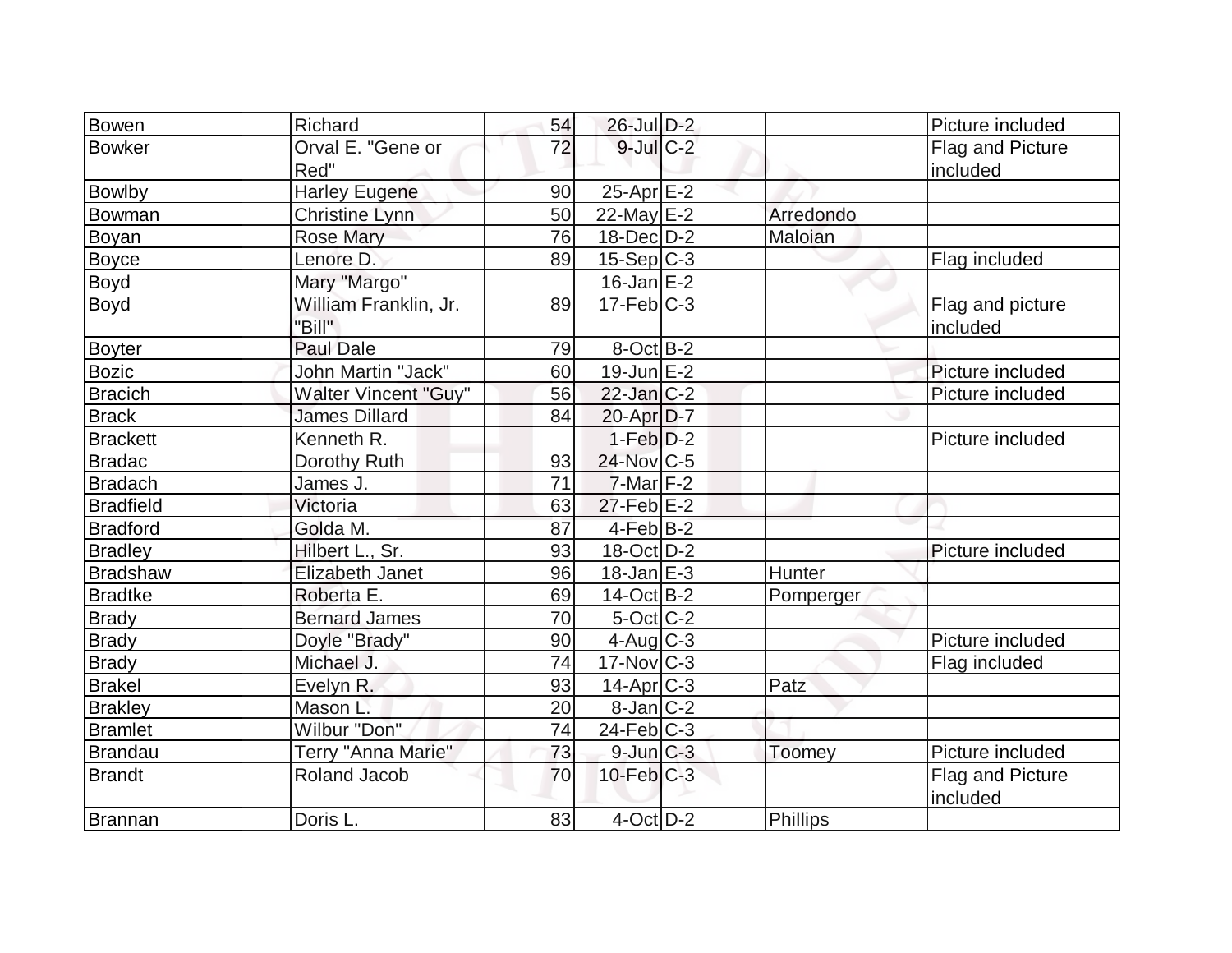| Brannon           | Lloyd James         | 67              | $3-Nov$ <sub>C-5</sub> |                |                                           |
|-------------------|---------------------|-----------------|------------------------|----------------|-------------------------------------------|
| <b>Brashere</b>   | Norman L.           | 71              | $2-Sep B-2$            |                |                                           |
| <b>Brauer</b>     | Hugh D.             | 83              | $9-Sep$ $B-2$          |                |                                           |
| Bray              | Adele Laura         | 80              | $21-Sep C-2$           |                |                                           |
| <b>Bredesen</b>   | Paul E.             | 68              | 8-Nov D-2              |                | Flag included                             |
| Brennan           | Shirley A.          | 83              | $26-Sep D-4$           |                |                                           |
| Brenneman         | Lawrence S.         | 95              | $10-Sep C-2$           |                | Flag and Picture<br>included              |
| Brescia           | Jane                | 61              | $11$ -Jul $D-2$        | <b>Usinger</b> |                                           |
| <b>Breshock</b>   | Eleanor A.          | 87              | $1-Feb$ $D-2$          |                | Cross included                            |
| <b>Brewer</b>     | Beverly "Bev"       | 83              | $27-Sep D-2$           | Walker         |                                           |
| <b>Brezik</b>     | Wallace A.          | 90              | $26$ -Mar $ C-2 $      |                | Flag included                             |
| Bridegroom        | AI. L.              | 70              | $7-Nov$ D-2            |                |                                           |
| <b>Bridegroom</b> | Mary F.             | 86              | $20$ -Apr $D-7$        |                |                                           |
| <b>Brietzke</b>   | Paul H., Professor  |                 | $5$ -Jan $C-4$         |                | Picture included                          |
| Brightwell        | Paul Ray            | 71              | $15$ -Jan $ C-2 $      |                |                                           |
| <b>Brilmyer</b>   | <b>Justin David</b> | 32              | $4$ -Aug $C-3$         |                |                                           |
| <b>Briney</b>     | Florence T.         | 80              | $28-Sep C-2$           | Lavin          |                                           |
| <b>Briscoe</b>    | Minnie              | $\overline{77}$ | $4$ -Oct $D-2$         |                |                                           |
| <b>Britton</b>    | Eugene J.           | 83              | $17 - Dec$ $C-2$       |                |                                           |
| <b>Brkovich</b>   | <b>Barbara Rose</b> | 79              | $2$ -Apr $C-2$         | Kalmar         | Pictures included                         |
| <b>Brockel</b>    | June M.             | 76              | $6$ -Oct $C$ -3        | Reese          |                                           |
| Broda             | <b>Carol Ann</b>    | $\overline{71}$ | $10$ -AugD-6           |                |                                           |
| <b>Brodzik</b>    | <b>Harriet Mary</b> | 95              | $1-NovD-2$             |                | <b>Harriet Mary Brodzik</b><br>(Milewski) |
| Broj              | Barbara J.          | 75              | 19-Nov C-2             | <b>Bis</b>     |                                           |
| <b>Brokaw</b>     | Martha Rachel       | 76              | $27$ -Apr $D-7$        | Wallace        |                                           |
| Brokemond         | George R.           | 78              | $17$ -Nov $ C-3 $      |                |                                           |
| Bronkema          | Jacob               | 86              | 26-Dec D-2             |                | Flag included                             |
| <b>Brooks</b>     | Barbara Ann         | 72              | 25-Sep E-2             | Lesko          |                                           |
| <b>Brooks</b>     | Katrice             | 41              | $13$ -Jun $E-2$        | <b>Baker</b>   |                                           |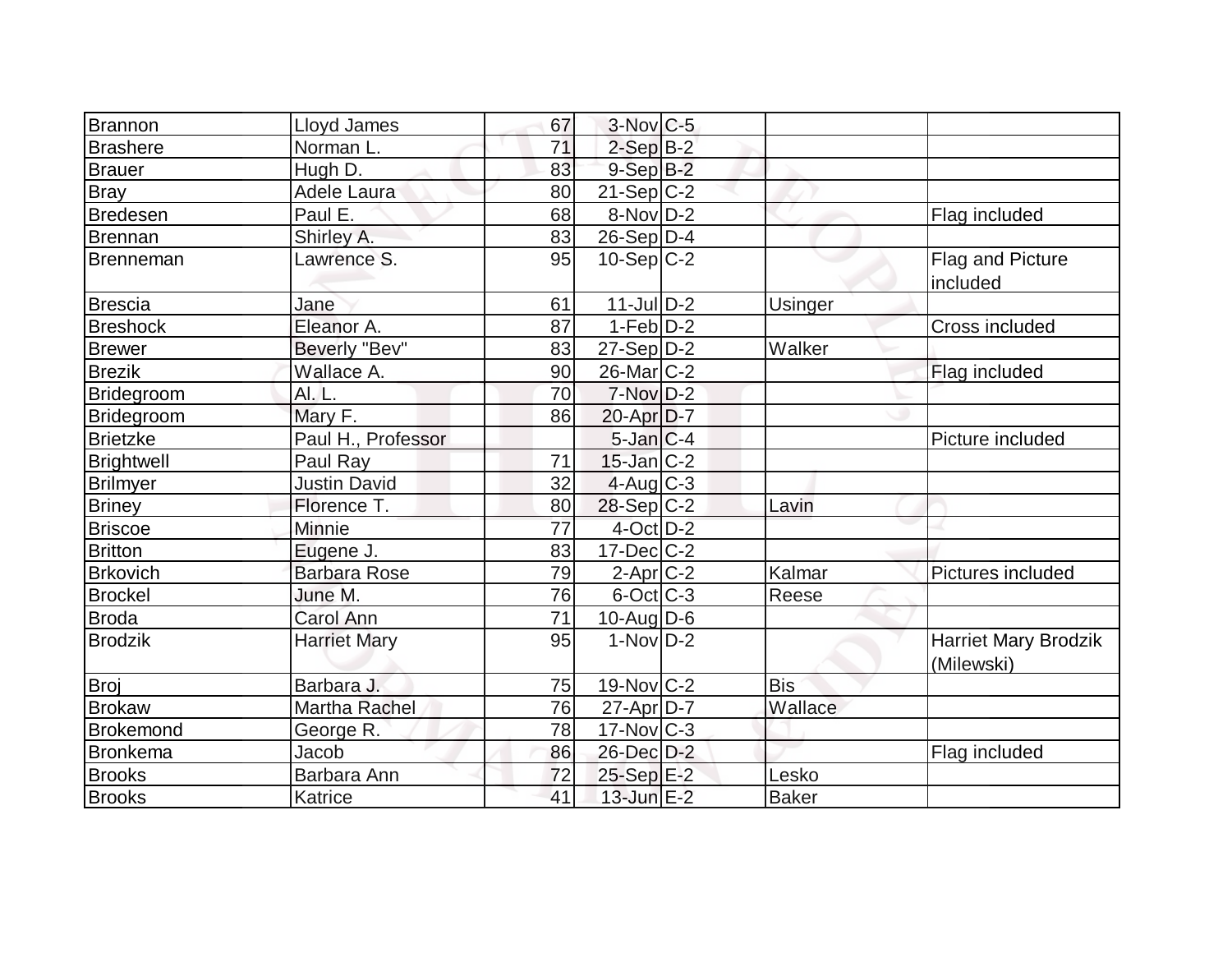| <b>Brooks</b>   | La"Kice De"Shane"               | 17 | $4-Sep$ E-2       |                 | Picture included                 |
|-----------------|---------------------------------|----|-------------------|-----------------|----------------------------------|
|                 | Kicee"                          |    |                   |                 |                                  |
| <b>Brossard</b> | Fern J.                         | 98 | $19$ -Dec $ C-2 $ |                 |                                  |
| <b>Brouwer</b>  | Harold R.                       | 83 | $14$ -Jun $D-2$   |                 |                                  |
| <b>Brown</b>    | Allene C.                       | 67 | $20$ -Jun $E-2$   | <b>Novak</b>    |                                  |
| <b>Brown</b>    | Berton E.                       | 90 | $21$ -May C-2     |                 | Picture included                 |
| Brown           | <b>Bettie Mae</b>               | 88 | $10$ -Jun $B-2$   | Forney          | <b>Bettie Mae Brown</b><br>Kiley |
| <b>Brown</b>    | Charlie B.                      | 80 | $8$ -Jul B-2      |                 |                                  |
| <b>Brown</b>    | Craig A.                        | 65 | 28-Nov D-2        |                 |                                  |
| <b>Brown</b>    | <b>Donald Lee</b>               | 78 | $15$ -Jan $ C-2 $ |                 | Flag included                    |
| <b>Brown</b>    | Donna Lee Marie                 | 79 | 30-Aug F-6        | Willig          |                                  |
| <b>Brown</b>    | <b>Janice Marie</b>             | 66 | 19-Oct C-2        | Lorence         |                                  |
| <b>Brown</b>    | Jean Gertrude                   | 83 | $5$ -Jan $ C-4 $  |                 |                                  |
| <b>Brown</b>    | Kenneth L., II                  | 38 | $3-Mar$ $C-3$     |                 |                                  |
| <b>Brown</b>    | Margaret J.                     | 64 | 30-Nov D-5        | Russel          |                                  |
| <b>Brown</b>    | Margaret J.                     | 64 | $1-Dec$ $C-5$     | <b>Russell</b>  |                                  |
| <b>Brown</b>    | Marlene E.                      | 84 | $7 - Aug$ $E-2$   |                 | Picture included                 |
| <b>Brown</b>    | Phyllis J.                      | 89 | $19$ -Jan $D-2$   |                 |                                  |
| Brown           | Robert H., Jr.                  | 75 | 10-Apr $E-2$      |                 | K of C emblem<br>included        |
| <b>Brown</b>    | Scott R.                        | 85 | 29-Oct C-2        |                 |                                  |
| <b>Brown</b>    | Shirley L.                      | 83 | $27$ -Jun $ D-2 $ |                 |                                  |
| <b>Brown</b>    | Shirley M.                      | 89 | $8-Sep C-3$       | <b>Brickley</b> |                                  |
| <b>Brown</b>    | <b>Thomas Benton</b><br>"Bucky" | 58 | $20$ -Dec $D-2$   |                 |                                  |
| <b>Brown</b>    | William K.                      | 87 | $21-Apr$ $C-5$    |                 | Flag included                    |
| <b>Brownd</b>   | Emma Jean                       | 78 | $8$ -Mar $E-2$    |                 |                                  |
| <b>Browning</b> | Carmen L.                       | 57 | $8$ -Oct $B-2$    | Rodriguez       |                                  |
| Broza           | Erwin J.                        | 78 | $4-Sep$ $E-2$     |                 | Flag included                    |
| Broza           | Linda Louise                    | 61 | 12-Apr $E-2$      |                 |                                  |
| <b>Brubaker</b> | Alice F.                        | 97 | $3-Dec$ $C-2$     |                 |                                  |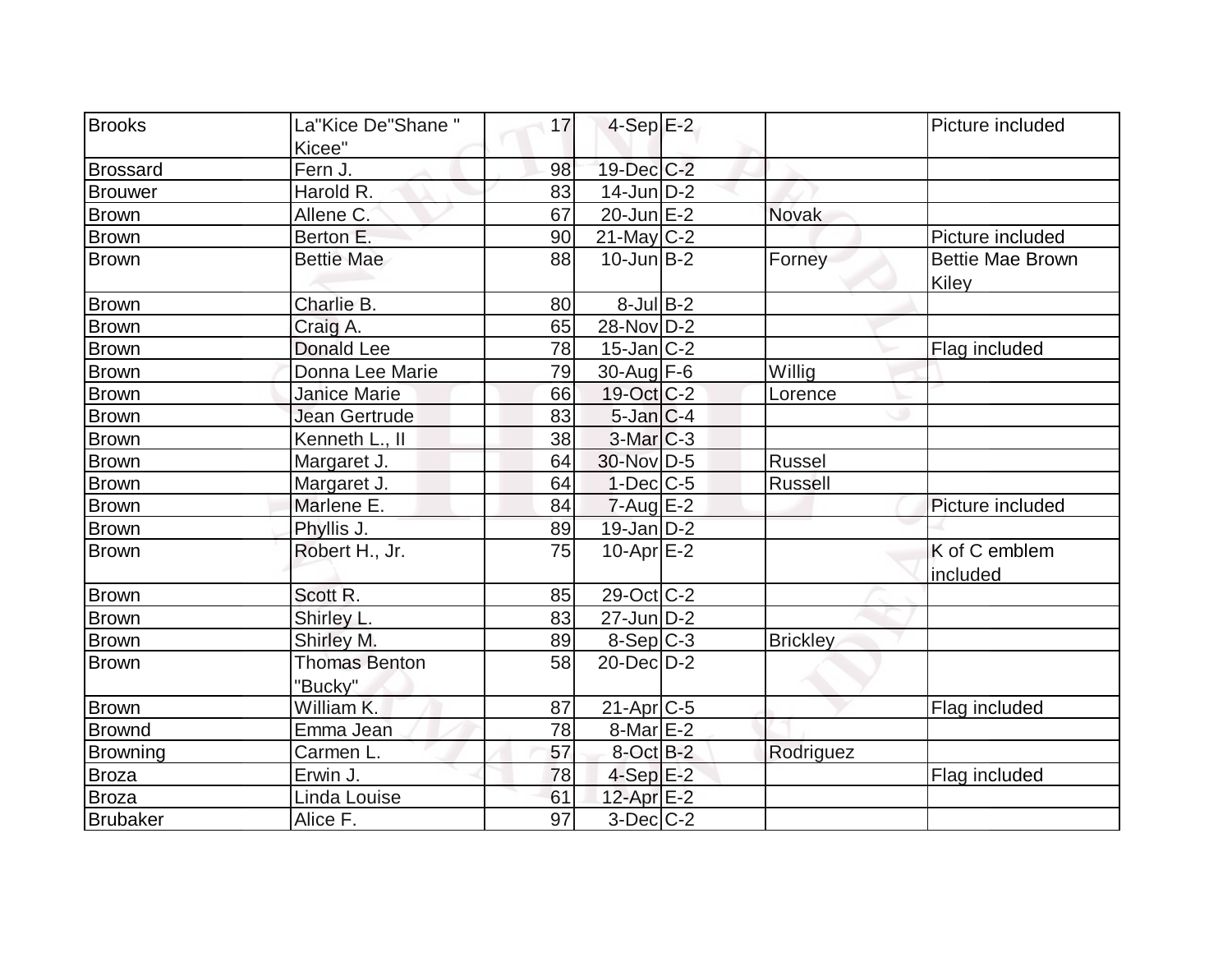| <b>Bruce</b>   | Denise F.                        | 49  | $6$ -Feb $E-2$        |                |                                     |
|----------------|----------------------------------|-----|-----------------------|----------------|-------------------------------------|
| <b>Bruce</b>   | Lucille J.                       | 82  | 26-Jun E-2            | Kirkwood       |                                     |
| <b>Bruce</b>   | Sandra "Sandie"                  | 67  | $7-Sep$ $C-2$         |                |                                     |
| <b>Bruce</b>   | Yvonne F.                        | 92  | $15$ -Jan $ C-2 $     | <b>Hopkins</b> |                                     |
| Bruggeman      | Leroy J. "Jack"                  | 81  | $11$ -Jun $C-2$       |                |                                     |
| <b>Brummel</b> | Virginia                         | 85  | $3$ -Jan $F-2$        |                |                                     |
| Bruner         | Dorothea                         | 92  | $7$ -Mar $ F-2 $      |                |                                     |
| Bruner         | Madlyne K.                       | 91  | $10$ -Nov $ C-3 $     |                |                                     |
| <b>Brunn</b>   | <b>Michele Marie</b>             | 47  | 13-Mar $E-2$          |                |                                     |
| <b>Bruno</b>   | Frank V. "Babe"                  | 86  | $7$ -Dec $D-8$        |                | Flag included                       |
| <b>Brunton</b> | Marjorie Elizabeth               | 88  | $15-Sep C-3$          |                |                                     |
| <b>Brust</b>   | Edith B.                         | 86  | $1-Dec$ $C-5$         |                |                                     |
| Bryan          | Kevine Wayne                     | 42  | $21$ -Aug E-2         |                | <b>Flag and Picture</b><br>included |
| <b>Bryant</b>  | Charles B. "Doode"               | 82  | $20$ -Feb $E-2$       |                |                                     |
| <b>Bryant</b>  | Hilton D., Rev.                  | 82  | 21-Jul C-3            |                | <b>Flag and Picture</b><br>included |
| <b>Bryant</b>  | John W.                          | 58  | 28-Apr <sub>C-3</sub> |                |                                     |
| <b>Bryja</b>   | Irene                            | 84  | 14-Jul C-3            |                |                                     |
| Bryner         | Robert D.                        | 84  | $17-Sep C-2$          |                | Flag included                       |
| <b>Bryson</b>  | <b>Edward William</b><br>"Bubba" | 61  | $8$ -Mar $E-2$        |                |                                     |
| Brzezinski     | Raymond E.                       | 86  | 1-Aug $F-2$           |                |                                     |
| <b>Brzykcy</b> | Daniel J.                        | 60  | $11$ -Dec $D-2$       |                |                                     |
| Buchanan       | Virginia C.                      | 90  | 20-Mar E-2            |                |                                     |
| <b>Bucher</b>  | Lowell                           | 91  | $17$ -Mar $ C-3 $     |                |                                     |
| <b>Buchko</b>  | Janice                           | 72  | $13$ -May B-2         | Marshall       |                                     |
| <b>Buchko</b>  | Michael Jerome Jr.               | 74  | $21$ -May C-2         |                |                                     |
| <b>Bucich</b>  | Jennie "Jean" "Jinx"             | 102 | $15$ -Jan $C-2$       | Sebahar        |                                     |
| <b>Buckel</b>  | <b>Mary Louise</b>               | 101 | $4-Sep$ E-2           | Tonne          |                                     |
| <b>Buckley</b> | James J.                         | 89  | $10$ -Dec $C-2$       |                | Flag and Picture<br>included        |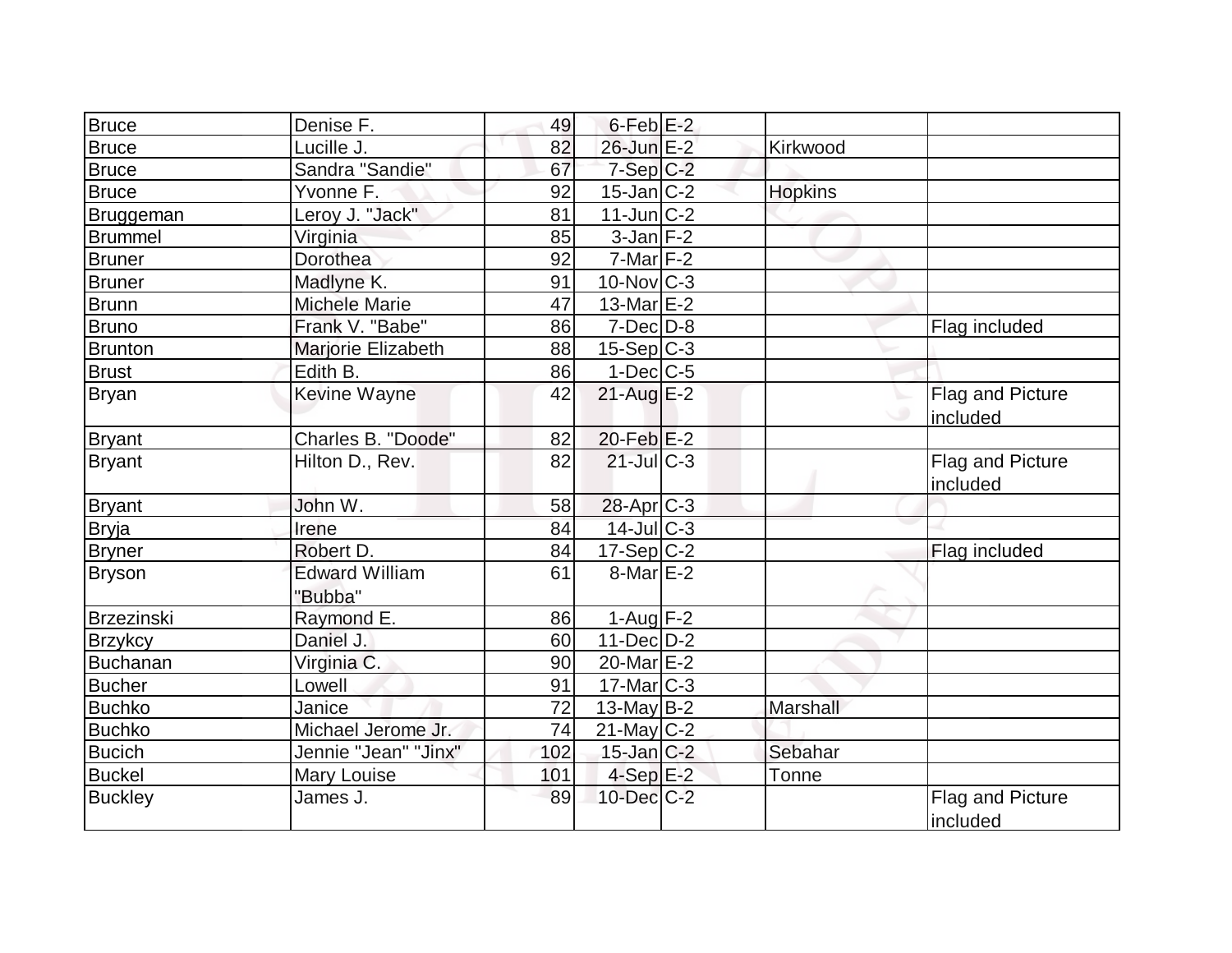| <b>Bucko</b>      | Robert J, Sr. "Bob"                 | 82 | 19-Mar C-3        |              | Flag included                         |
|-------------------|-------------------------------------|----|-------------------|--------------|---------------------------------------|
| <b>Budack</b>     | Eli G., III                         | 50 | 20-Jan C-3        |              |                                       |
| <b>Budarz</b>     | Thomas A.                           | 67 | $16$ -Apr $C-2$   |              |                                       |
| Buder (correct)   | Joseph P.                           | 77 | $24$ -Mar $ C-5 $ |              | see Joseph Budner -<br>March 25, 2013 |
| <b>Budner</b>     | Frank                               | 79 | $4$ -Aug $C-3$    |              |                                       |
| Budner (correct)  | Joseph P.                           | 77 | $25$ -Mar $B-2$   |              | see Joseph Buder -<br>March 24, 2013  |
| Budzowski         | Emily D.                            | 92 | 9-Aug D-2         | Machnikowski |                                       |
| <b>Buehler</b>    | <b>Jack Donald</b>                  | 65 | $21$ -Aug $E-2$   |              |                                       |
| <b>Buehler</b>    | <b>Richard Harrington</b><br>"Rick" |    | $17-Sep C-2$      |              |                                       |
| <b>Buggs</b>      | Tre                                 | 20 | $9$ -May $E-2$    |              |                                       |
| <b>Buibish</b>    | Danny Jr.                           | 84 | $8$ -Mar $E-3$    |              | Flag and Picture<br>included          |
| Buikema           | Raymond A.                          | 80 | $20$ -Jan $C-3$   |              |                                       |
| <b>Bukar</b>      | Zivan                               | 54 | $9$ -Jan $E-2$    |              | <b>Cross and Picture</b><br>included  |
| <b>Bukovic</b>    | Clementine D.                       | 76 | 13-Mar $E-2$      | Ramos        |                                       |
| <b>Bukowski</b>   | Thomas A., III                      | 42 | $20$ -Oct $ C-3 $ |              |                                       |
| <b>Bulak</b>      | <b>Rita</b>                         | 85 | 15-May $E-2$      | Fagerstrom   |                                       |
| <b>Bulczak</b>    | Leona L.                            |    | $18$ -Dec $D-2$   | Fleming      | Picture included                      |
| <b>Bull</b>       | Rosemary E.                         | 69 | $25$ -Aug C-3     | Wilson       |                                       |
| <b>Bullington</b> | Dennis R.                           | 65 | $13-Sep D-2$      |              | Flag included                         |
| <b>Bullion</b>    | <b>Eunice "Marie"</b>               | 82 | $10$ -Nov $ C-3 $ |              | Picture included                      |
| <b>Bullock</b>    | Gerald J.                           | 63 | 12-Nov C-2        |              | Flag included                         |
| <b>Bulot</b>      | Delores R. "Dee"                    | 77 | $25$ -Feb $ B-2 $ |              |                                       |
| <b>Bult</b>       | Kay Wendie                          | 74 | $21-Sep C-2$      |              |                                       |
| <b>Bult</b>       | Simon                               | 87 | 18-Sep $E-2$      |              | Flag included                         |
| <b>Bultema</b>    | Dorothy M.                          | 82 | $7$ -May $C-3$    |              | Picture included                      |
| <b>Bultman</b>    | Laurence, Sr.                       | 92 | $16$ -Aug $D-2$   |              | Flag included                         |
| Bunting           | Carol L.                            | 73 | $3$ -Jul $E-2$    |              |                                       |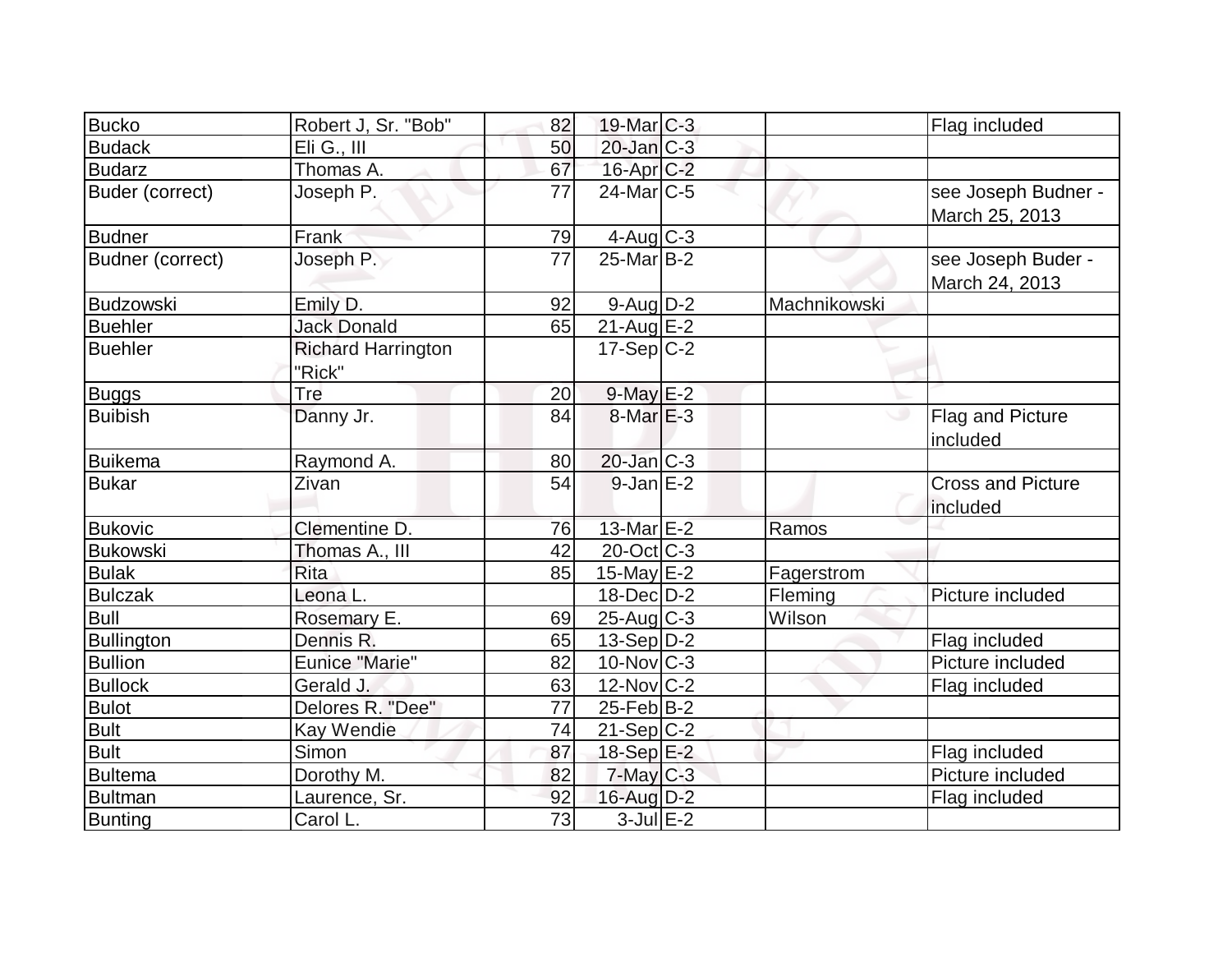|                        |                        |    |                       |                | Picture include    |
|------------------------|------------------------|----|-----------------------|----------------|--------------------|
| Buoscio                | Angelo A.              | 74 | $28$ -Apr $C-3$       |                |                    |
| Burcham                | Celia "Sally"          | 64 | $21$ -May C-2         | Villareal      | Picture included   |
| <b>Burches</b>         | Frank T.               | 95 | 20-Oct C-3            |                | Flag included      |
| <b>Burge</b>           | <b>Jack Cecil</b>      | 83 | $24$ -Apr $E-2$       |                |                    |
| Burgess                | <b>Charles "Louie"</b> | 73 | 13-Apr D-7            |                |                    |
| <b>Burgess</b>         | Charlotte              | 80 | 25-Oct D-2            | Rasheta        |                    |
| <b>Burgess-Shinkle</b> | Ethel                  | 93 | $24$ -Feb $ C-3$      |                |                    |
| Burget                 | Connie                 | 79 | $15$ -Oct C-2         |                | Picture included   |
| <b>Burk</b>            | Larry D.               | 74 | $31$ -May D-2         |                | Firefighter emblem |
|                        |                        |    |                       |                | and Flag included  |
| <b>Burke</b>           | Everett J., Sr.        | 83 | $25$ -Dec $E$ -2      |                | Flag included      |
| <b>Burke</b>           | <b>James Edward</b>    | 52 | $16$ -Feb $D-5$       |                |                    |
| <b>Burke</b>           | John J.                | 66 | $5$ -Dec $D-2$        |                | Picture included   |
| <b>Burke</b>           | Saige Elizabeth        | 3  | $1-Jan C-2$           |                | Picture included   |
|                        | Alemnesh               |    |                       |                |                    |
| <b>Burke</b>           | Wanda V.               | 90 | $30$ -Jan $E-2$       | Haj            |                    |
| <b>Burkhardt</b>       | Edwin E.               | 78 | $15$ -Apr $ B-2 $     |                | Flag included      |
| Burkholder             | Judith G.              | 70 | $4$ -Jun $C-2$        |                |                    |
| <b>Burkholder</b>      | Myrnamarie Fay         | 61 | 24-Apr <sub>E-2</sub> |                |                    |
| <b>Burney</b>          | Alan G.                | 56 | $30$ -Aug $F-6$       |                | Firefighter emblem |
|                        |                        |    |                       |                | included           |
| <b>Burney</b>          | Connie Joy             | 68 | $4$ -May D-6          |                |                    |
| <b>Burns</b>           | Elizabeth O.           | 89 | $17-Feb$ C-3          |                | Picture included   |
| Burns                  | <b>John Nicholas</b>   | 90 | $9$ -Oct $E-2$        |                | Flag and Picture   |
|                        |                        |    |                       |                | included           |
| <b>Burns</b>           | <b>Judith</b>          |    | $10$ -Jan $E-2$       |                |                    |
| <b>Burrell</b>         | Emma                   | 92 | $22$ -Aug $E-2$       | Link           | Picture included   |
| <b>Burrus</b>          | <b>Betty</b>           | 90 | $3$ -Aug D-6          |                |                    |
| <b>Bush</b>            | Carolyn Wells          | 89 | $18$ -Jan $E-3$       | Lindsey        | Picture included   |
| <b>Bush</b>            | Gordon L. "Skeeter"    | 57 | $7$ -Mar $F-2$        |                |                    |
| <b>Bush</b>            | Ida                    | 94 | 23-Feb D-4            | Van Dokkumburg |                    |
| <b>Bushnell</b>        | Robert J.              | 90 | $19$ -JulD-2          |                | Flag included      |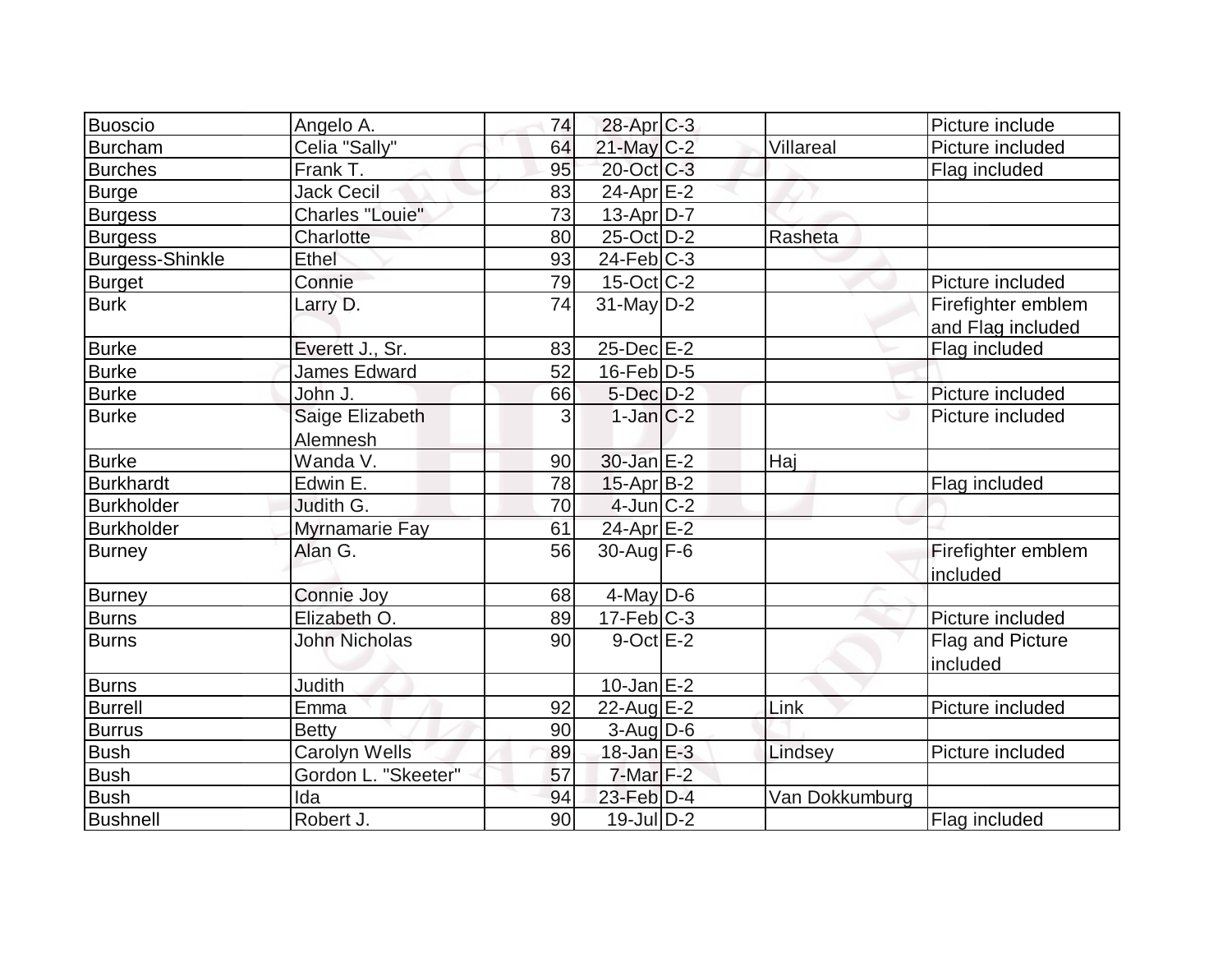| <b>Busker</b>      | Fred B.                   | 65              | $19-Oct$ $C-2$       |         | Flag and Picture |
|--------------------|---------------------------|-----------------|----------------------|---------|------------------|
|                    |                           |                 |                      |         | included         |
| <b>Busker</b>      | Henry J., Jr.             | 78              | 6-Nov <sup>E-2</sup> |         |                  |
| <b>Busovsky</b>    | Joseph                    | 89              | $27-Sep D-2$         |         | Flag included    |
| <b>Bussey</b>      | James "Jimmy"             | 57              | 13-May $B-2$         |         |                  |
| <b>Bussey</b>      | <b>Nelta Lee</b>          | 79              | $17-Oct$ $E-2$       |         |                  |
| <b>Buth</b>        | <b>Betty Jane</b>         | 85              | $7-Sep C-2$          |         |                  |
| <b>Butler</b>      | Eva M.                    | 86              | $3-Feb C-3$          |         |                  |
| <b>Butler</b>      | Sharon M.                 | 66              | $11$ -JulD-2         | Homeier |                  |
| <b>Butrym</b>      | Joseph                    | 90              | $20$ -Feb $E-2$      |         |                  |
| <b>Butterfield</b> | Joanne R.                 | 84              | $8$ -Mar $E-2$       | Warren  |                  |
| <b>Butz</b>        | Bernadotte J. "Dot"       | 86              | $27$ -Jun D-2        |         |                  |
| <b>Byars</b>       | Paul M.                   | 29              | 16-Oct E-2           |         |                  |
| <b>Byers</b>       | <b>Tina Loney Louise</b>  | 69              | $21$ -Aug $E-2$      | Clark   | Picture included |
| <b>Bynum</b>       | Ronald Jay "Ron"          | 54              | $8$ -Dec $C$ -3      |         | Picture included |
| <b>Byrd</b>        | Carol S.                  | 73              | 25-Sep E-2           | Kender  |                  |
| <b>Byrd</b>        | Lois E.                   | 73              | $18$ -Apr $E-3$      |         |                  |
| <b>Byrne</b>       | Thomas D.                 | 70              | 11-Sep $ E-2 $       |         | Picture included |
| Cabrales           | Jorge Chaidez<br>"George" | 56              | $4$ -Oct $D-2$       |         | Picture included |
| Cagen              | Natasha Brooke<br>"Tasha" | 20              | $15$ -Jul B-2        |         |                  |
| Cain               | Rosemarie M.              | 72              | $4$ -Jun $C-2$       |         |                  |
| Caird              | David E. "Dave"           | 73              | $9-Sep B-2$          |         |                  |
| Cala               | James R.                  | 87              | $26$ -Nov $ C-2 $    |         | Flag included    |
| Callahan           | John R.                   | 74              | $14$ -Nov $ D-2 $    |         | Flag included    |
| Callahan           | Michael O.                | 52              | $7$ -Jul $C-3$       |         |                  |
| Calton             | Bobby G.                  | 72              | $29$ -Dec $C$ -5     |         |                  |
| Cameli             | <b>Bernadette</b>         | 90              | $8$ -May $E-2$       |         | Cross included   |
| Camp               | Betty E.                  | 78              | $16$ -Jul $D-2$      |         |                  |
| Camp               | Darlene                   | 80              | 19-Oct C-2           |         |                  |
| Campbell           | Arlene M.                 | $\overline{77}$ | $16$ -Oct $E-2$      |         |                  |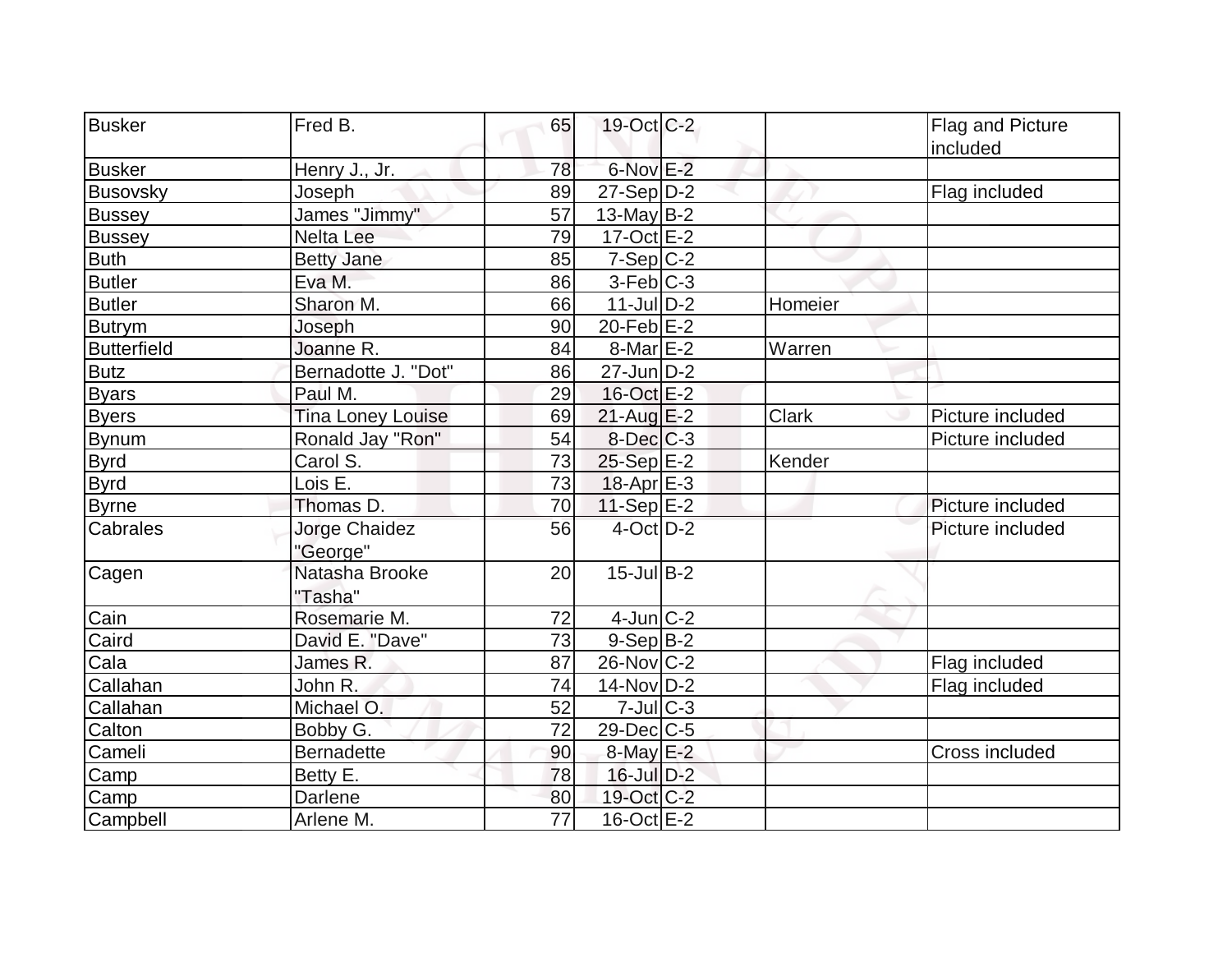| Campbell<br>Audella C.          | 96       | $27$ -Jun $D-2$        | Oppedal      | Picture included |
|---------------------------------|----------|------------------------|--------------|------------------|
| Bernard R., Sr.<br>Campbell     | 77       | $5$ -Dec $D-2$         |              | Picture included |
| Campbell<br>Dorren L.           | 83       | 29-Dec C-5             |              |                  |
| Kenneth, Sr.<br>Campbell        | 88       | $22$ -Jan $C-2$        |              |                  |
| Campbell<br>Mary L.             | 56       | $25$ -Jan $E-3$        | Szymborski   |                  |
| Maurice J., Jr.<br>Campbell     | 74       | $19$ -Jan $D-2$        |              |                  |
| Campbell<br>Susan A.            | 58       | $17$ -Feb $ C-3$       | <b>Boles</b> |                  |
| Virginia L.<br>Campbell         | 84       | $16$ -Feb $D-5$        |              |                  |
| Raymond Clarence, III<br>Camper | 31       | $25$ -Apr $E-2$        |              | Picture included |
| Walter W. "Bill"<br>Campfield   | 61       | $23$ -Feb $ D-4$       |              | Flag included    |
| Jon M.<br>Camplan               | 56       | $30$ -Aug $D-2$        |              |                  |
| Camus<br>Joann                  | 71       | $4$ -Jul $F-2$         |              |                  |
| Richard, Sr.<br>Camus           | 75       | $16-Oct$ $E-2$         |              |                  |
| Randall "Randy"<br>Canady       | 61       | $25$ -Dec $E-2$        |              | Picture included |
| Candiano<br>Agnes D.            | 89       | $8$ -Oct $B-2$         | Maretich     |                  |
| Karen<br>Candreva               | 56       | $8$ -Mar $E - 3$       |              |                  |
| Jerry L.<br>Cannon              | 75       | $31$ -Jul $E-2$        |              | Flag included    |
| <b>Gavino Walter</b><br>Cantu   | 82       | $12$ -Aug $B-2$        |              |                  |
| Cantu<br>Juan                   | 71       | $1-Dec$ $C-5$          |              |                  |
| Caparelli<br>Angelo             | 74       | $18$ -Jan $E-3$        |              |                  |
| Pasqua R.<br>Capocci            | 89       | $14-Feb$ $E-2$         | lannucci     |                  |
| Cappello<br>Rosemary            | 69       | $20$ -Oct $ C-3 $      |              | Picture included |
| Henry V. "Cappy"<br>Caprous     | 93       | $5$ -Nov $ C-2 $       |              | Flag and Picture |
|                                 |          |                        |              | included         |
| Caputo<br>Ernest G.             | 91       | 24-Apr <sub>E-2</sub>  |              | Flag included    |
| Kimberly A.<br>Carey            | 56       | $2-JanE-2$             |              |                  |
| Genevieve C.<br>Carleton        |          | 24-Mar <sub>IC-5</sub> | Augustnyniak |                  |
| Jacqalynn Christine<br>Carley   | 9 months | $25$ -Jan $E-3$        |              |                  |
| Carlin<br>Jean C.               | 70       | $9$ -Apr $C-2$         |              |                  |
| Isabelle<br>Carlson             | 83       | $9$ -Aug $D-2$         | Podgorski    | Picture included |
| Carlson<br>Mary M.              |          | 27-Mar E-2             | LaFlech      |                  |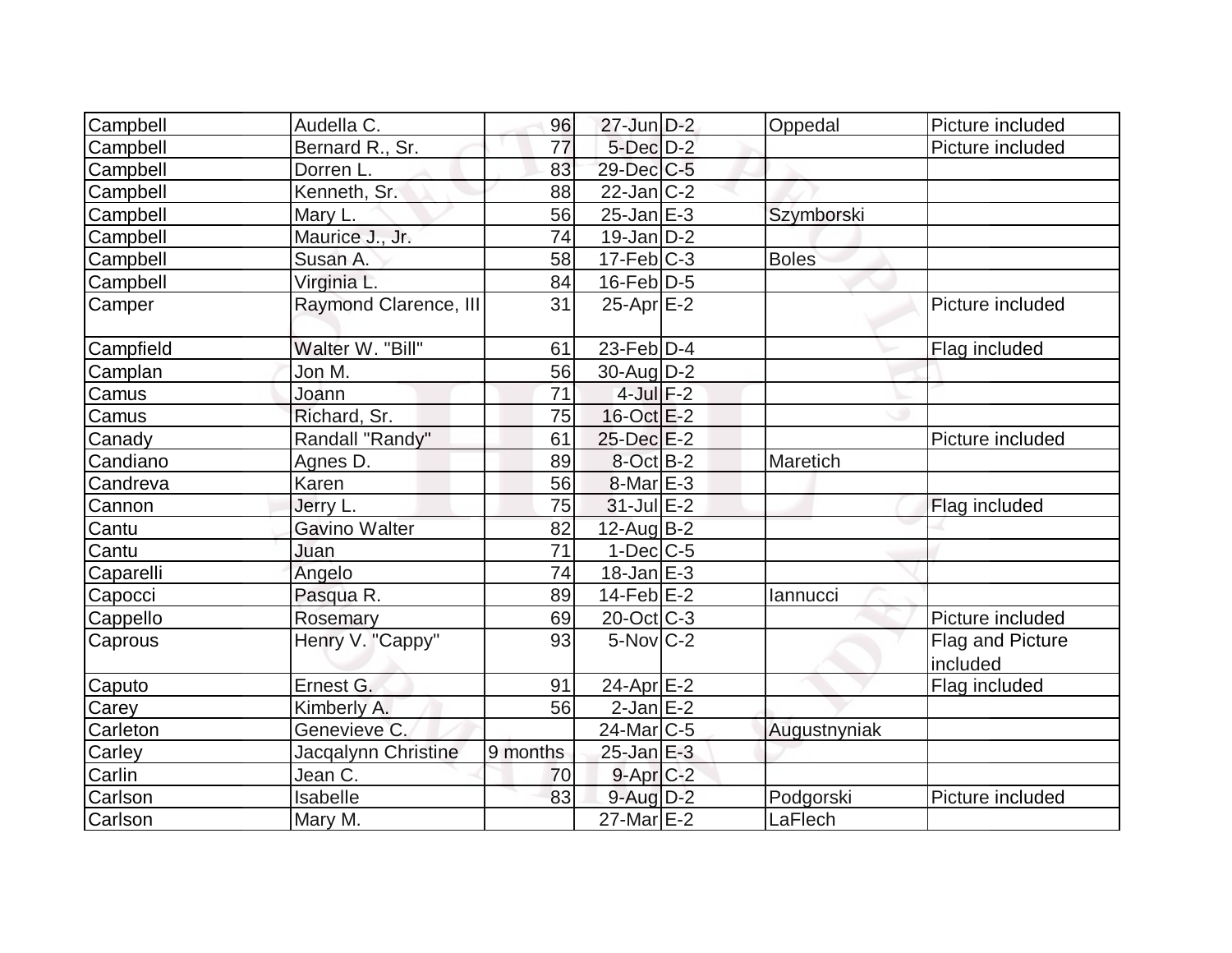| Carpenter     | Betty J.                  | 81              | $6$ -Mar $E-2$         | Sutherlin       | Picture included                 |
|---------------|---------------------------|-----------------|------------------------|-----------------|----------------------------------|
| Carpenter     | Charles                   | 79              | 24-Mar <sub>IC-5</sub> |                 | Flag included                    |
| Carpenter     | James G. "Jim"            | 56              | 24-Dec C-2             |                 | Picture included                 |
| Carpenter     | Jennifer Louise           | 31              | $2$ -Feb $ C-2 $       |                 |                                  |
| Carr          | Gail L.                   | 55              | $9$ -Jan $E-2$         | Havlat          |                                  |
| Carr          | Sandra J."Sandy"          | 56              | $24$ -Nov $ C-5$       | <b>Neitzel</b>  |                                  |
| Carrabine     | Luke                      | 78              | $8$ -Jul B-2           |                 |                                  |
| Carranza      | Jose L.                   | 69              | $19$ -Dec $C$ -2       |                 |                                  |
| Carravetta    | Frank                     | 73              | $17$ -Apr $E-2$        |                 |                                  |
| Carrigan      | James W.                  | 85              | $13$ -Jul $D-2$        |                 |                                  |
| Carrillo      | Desiree Vanessa           | 37              | $24$ -Dec $C$ -2       |                 | Picture included                 |
| Carroll       | Gerretie                  | 86              | 20-Mar <sub>E-2</sub>  |                 |                                  |
| Carroll       | <b>Tessie</b>             | 99              | $7-Nov$ D-2            |                 |                                  |
| Carson        | <b>Florence Mary Rose</b> | 90              | $6$ -Feb $ E-2 $       |                 | Picture included                 |
| Carson        | Jessica L.                | 29              | $14$ -Nov D-4          | Storey          |                                  |
| Carter        | Beatrice F.               | 97              | 13-May B-2             | <b>Kmiec</b>    | Beatrice F.<br>Cerajewski Carter |
| Carter        | Beatrice F. Cerajewski    | 97              | $14$ -May C-2          | <b>Kmiec</b>    |                                  |
| <b>Carter</b> | Jaelynn                   | 30              | $2$ -Nov $ C-4 $       |                 |                                  |
| Cartwright    | LaVonne                   | 91              | $4-Apr$ F-2            | Lawrence        | LaVonne Henderson<br>Cartwright  |
| Caruso        | Andrew                    | 84              | $6$ -Nov $E-3$         |                 | Flag included                    |
| Caruso        | Dawn Marie                | 47              | $12$ -Jan D-3          |                 |                                  |
| Casale        | Charles M.                | 89              | $22$ -Aug $E-2$        |                 |                                  |
| Casale        | Rene                      | 47              | $22$ -Jan $C-2$        | <b>Stephens</b> | Picture included                 |
| Casas         | Juan, Jr.                 | 73              | 29-Aug E-2             |                 | Picture included                 |
| Casbon        | <b>Harden French</b>      | 79              | $14$ -Dec $C$ -3       | Freeman         | Picture included                 |
| Caschetta     | Vera                      | 84              | 28-May C-2             |                 |                                  |
| Casey         | John Erwin                | 87              | $6$ -Jan $C-3$         |                 |                                  |
| Casey         | Nathan                    | 22              | $5$ -Jan $C-4$         |                 |                                  |
| Cash          | Patricia Ann              | $\overline{77}$ | $13$ -Jun $E-2$        | Lockey          |                                  |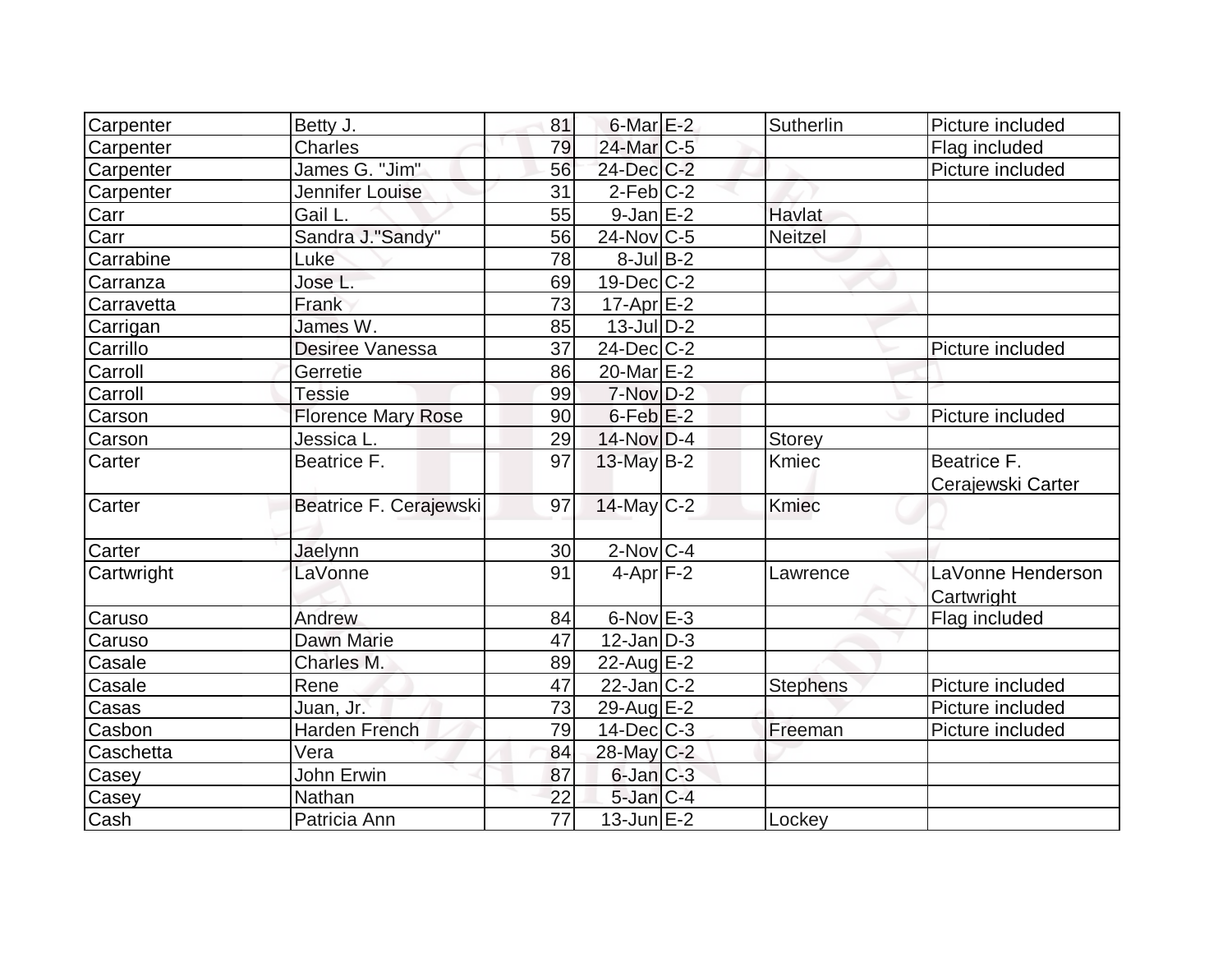| Casson      | Donna Lee             | 59 | $8$ -Mar $E-3$   | Sowers         |                              |
|-------------|-----------------------|----|------------------|----------------|------------------------------|
| Casten      | Susan                 | 76 | $13$ -May B-2    | <b>Bender</b>  |                              |
| Castro      | Lydia "Lily"          | 83 | 13-Dec D-2       | Gonzales       |                              |
| Castro      | Ruben                 | 62 | $17-Oct$ $E-2$   |                |                              |
| Cates       | Robert E.             | 92 | $5$ -Jan $ C-4 $ |                | Picture included             |
| Caton       | Jonas Oliver          | 59 | $1$ -JulB-2      |                | Flag and Picture<br>included |
| Catt        | <b>Edith Lorraine</b> | 93 | $30$ -Jul $C-2$  |                |                              |
| Catterton   | Byron A.              | 96 | $1-Apr$ B-2      |                |                              |
| Cauley      | Ellard A.             | 87 | $28$ -Jul $C-3$  |                | Masonic emblem<br>included   |
| Cavazos     | Fortino               | 60 | $1-Aug$ F-2      |                |                              |
| Cefali      | Carmella C. "Connie"  | 91 | $2$ -Jun $ C-3 $ |                | Picture included             |
| Ceko        | Mile J.               | 87 | 1-Mar $E-2$      |                | Cross included               |
| Celano      | <b>Rosalie</b>        | 94 | $31$ -Jan $E-2$  |                |                              |
| Celebucki   | Michael               | 54 | $23$ -JulC-2     |                | Flag included                |
| Centracchio | Benny M.              | 64 | $17-Sep C-2$     |                |                              |
| Cerda       | Merle L. "Bea"        | 73 | $2$ -Dec $B-2$   | Vicari         |                              |
| Cergizan    | Geraldine V.          |    | $9$ -Feb $D-5$   |                |                              |
| Cermak      | Leonard E.            | 85 | $19-Nov$ C-2     |                |                              |
| Cernik      | Dorothy A.            |    | $14-Sep C-2$     |                | Picture included             |
| Cessna      | <b>Mary Ellen</b>     | 89 | $9-Apr$ C-2      | <b>Bushemi</b> | Picture included             |
| Cetnar      | Frances M.            | 89 | $9-Nov$ C-2      |                |                              |
| Chael       | Thomas C.             | 86 | $22-Sep C-5$     |                | Flag included                |
| Chakos      | Christina J.          | 89 | $17$ -Aug $D-3$  |                | Cross included               |
| Chalifoux   | Alfred J.             | 71 | $18$ -Aug $C-3$  |                |                              |
| Chamberlain | Ida                   | 83 | 28-Aug E-2       |                |                              |
| Chambers    | Vicky L.              | 62 | 19-Mar C-2       |                |                              |
| Champion    | Mary C.               | 66 | 26-Dec D-2       | Nolan          |                              |
| Chance      | Earl E.               | 87 | $3$ -Jan $F-2$   |                | Flag and Picture<br>included |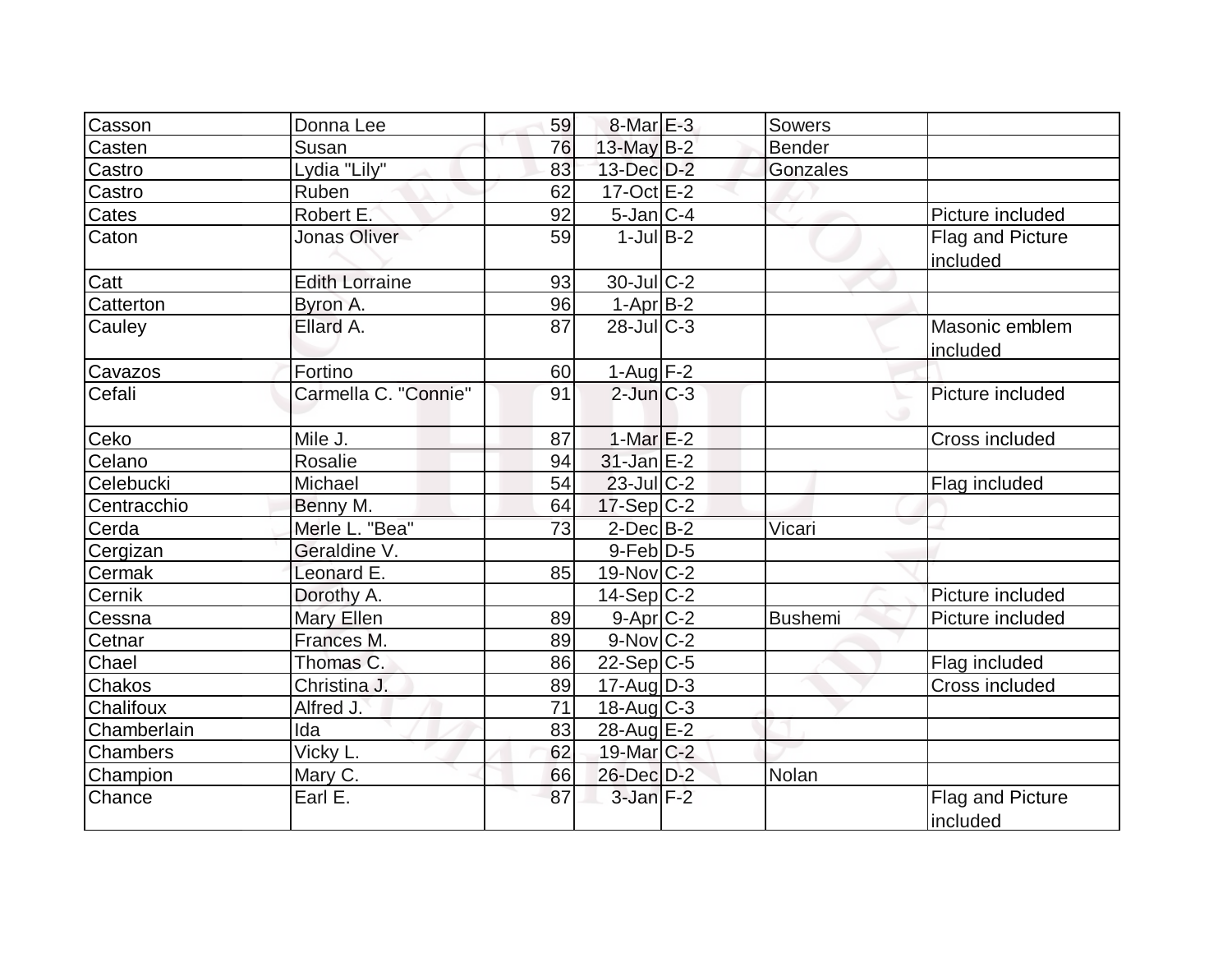| Chaney             | Roseann                         | 83 | $28$ -Feb $E-2$       |                  |                                       |
|--------------------|---------------------------------|----|-----------------------|------------------|---------------------------------------|
| Chapman            | Marion B.                       | 89 | $4$ -Oct $D-2$        | Anderson         |                                       |
| <b>Charbonneau</b> | Eugen F. "Gene"                 | 85 | $6$ -Feb $E-2$        |                  | Marine emblem and<br>Picture included |
| Charnetzky         | Anna Mae                        | 75 | $1-Apr$ B-2           |                  |                                       |
| Chase              | Thomas M.                       | 84 | $11$ -Jan $ D-2 $     |                  |                                       |
| Chavez             | Michael R.                      | 26 | $12$ -Jun $E-2$       |                  |                                       |
| Chavez             | Raymond, III "Ramie"            | 36 | 26-Aug B-2            |                  | Flag included                         |
| <b>Cheeks</b>      | <b>Hazel Lee</b>                | 79 | $7 - Aug$ $E-2$       | <b>Hendricks</b> |                                       |
| Chekan             | Margaret J.                     | 89 | $7 - Aug$ E-2         |                  |                                       |
| Chellberg          | Paul                            | 82 | $22$ -Jan $ C-2 $     |                  |                                       |
| Chenore            | Sandra K.                       | 70 | $10$ -Feb $ C-3 $     |                  |                                       |
| <b>Cherry</b>      | Helen M. "Nanny"                | 97 | $5$ -Jun $E-2$        | <b>Skinta</b>    |                                       |
| Chester            | Anna L.                         | 90 | $22$ -Jan $ C-2 $     |                  |                                       |
| <b>Childers</b>    | Linda J.                        | 69 | $12$ -Mar $ C-2 $     |                  |                                       |
| <b>Childs</b>      | Dwayne "DC"                     | 66 | 14-Apr <sub>C-3</sub> |                  | Flag included                         |
| Chirich            | Mira                            | 66 | $6$ -Mar $E-2$        | <b>Mileusnic</b> | Cross and picture<br>included         |
| Chismar            | Dolores C.                      | 86 | $14$ -Jun $D-2$       | Lindstrom        |                                       |
| Chmiel             | Loretta R.                      | 99 | $3-Nov$ C-5           |                  |                                       |
| Chmiel             | Theresa M. "Terry"              | 84 | $10$ -Jun $B-2$       | Kostecki         |                                       |
| Chmielarz          | Karolina                        | 87 | $12$ -Nov $ C-2 $     | Galdyn           |                                       |
| Chmura             | Norbert B.                      | 87 | 27-Dec D-2            |                  | Flag included                         |
| Chmurynsky         | Ronald J.                       | 59 | $14$ -May C-2         |                  |                                       |
| Choucalas          | <b>Charles</b>                  | 69 | $5 - Apr$ $D-2$       |                  |                                       |
| Chovanec           | Peter J.                        | 91 | 12-Nov C-2            |                  | Flag included                         |
| <b>Christakis</b>  | George A. "Papou"<br>"Dynamite" | 98 | $3-Apr$ $E-2$         |                  | Picture included                      |
| Christensen        | Janice M.                       | 75 | $26$ -May C-3         |                  |                                       |
| Christian          | Angie Mae                       | 75 | 31-Oct D-2            | LaCombe          |                                       |
| Christman          | <b>Evelyn Lucille</b>           | 94 | $5$ -Jun $E-2$        | Otto             |                                       |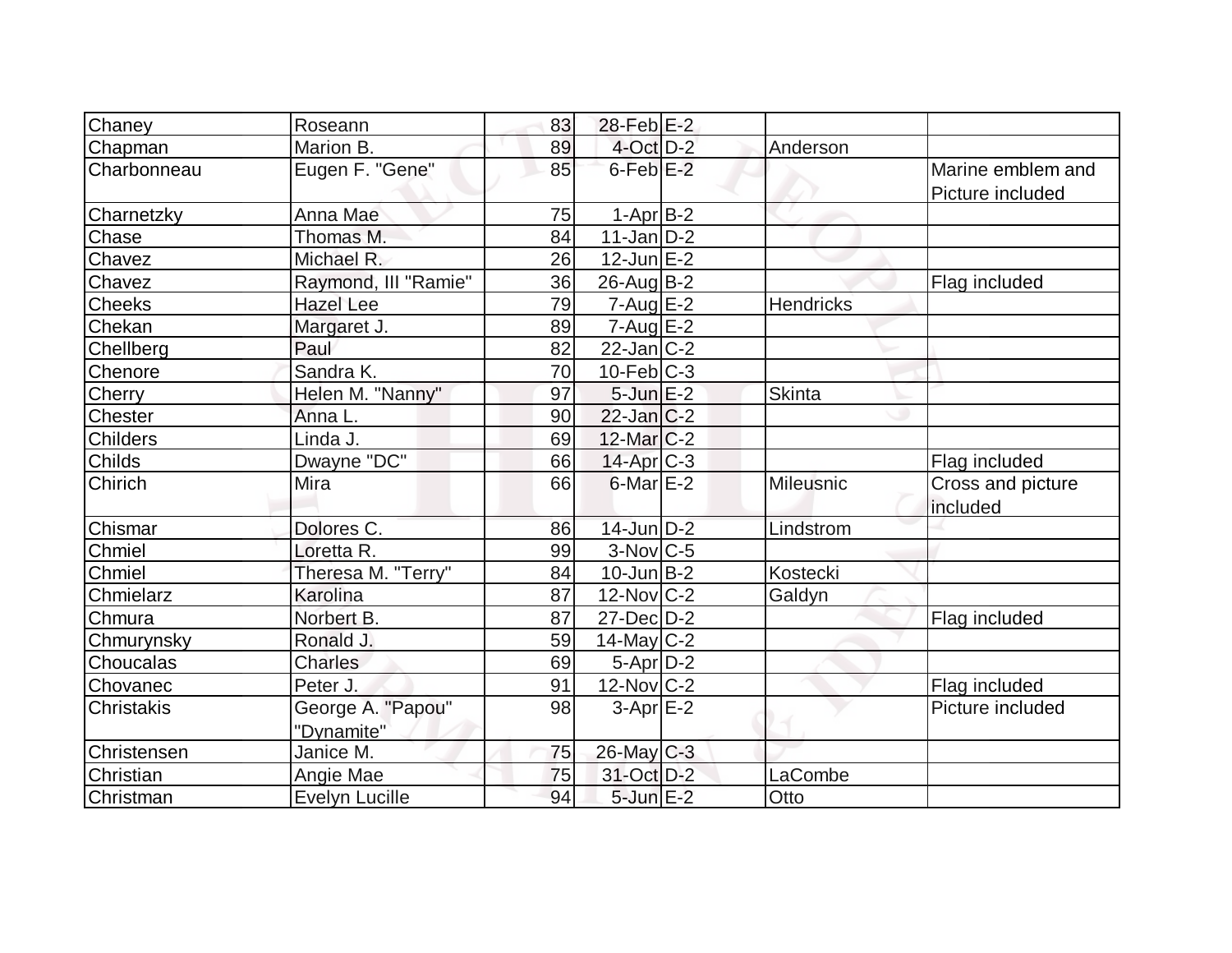| Christman      | James S., Jr. "Jimmy" | 52 | $13$ -Jun $E-2$   |             |                                                                    |
|----------------|-----------------------|----|-------------------|-------------|--------------------------------------------------------------------|
| Christopher    | Luke, Sr.             |    | $1$ -Jun $D-8$    |             |                                                                    |
| <b>Christy</b> | Steven A.             | 53 | $27$ -Feb $E-2$   |             | Picture included                                                   |
| Chrusciel      | John                  | 68 | $2$ -Oct $E-2$    |             | Picture included                                                   |
| Chumbler       | <b>Beatty</b>         | 87 | $4-Sep$ $E-2$     | Childs      | Picture included                                                   |
| Chumley        | Thelma D.             | 62 | 20-Nov D-2        |             |                                                                    |
| Church         | Frank D.              | 67 | $21-Oct$ B-2      |             | Flag included                                                      |
| Churilla       | John A. "Jay"         | 58 | $2-Feb C-2$       |             |                                                                    |
| Cichocki       | Edna                  | 88 | $21$ -Feb $E-2$   | Pierscinski |                                                                    |
| Cichy          | Cynthia M.            | 62 | $5$ -May $C-3$    |             |                                                                    |
| Ciecierski     | Harold J.             | 70 | $11$ -Mar $B-2$   |             |                                                                    |
| Ciesielski     | Henry R.              | 83 | $4$ -Mar $B-2$    |             |                                                                    |
| Ciesielski     | Lawrence B.           | 61 | 19-Dec C-2        |             |                                                                    |
| Cieszkiewicz   | Paul D.               | 76 | $19-Sep$ $E-2$    |             |                                                                    |
| Cipolla        | John J.               | 88 | 14-Aug E-2        |             | Flag included                                                      |
| <b>Cissel</b>  | William J.            | 73 | $12$ -Feb $ C-2 $ |             |                                                                    |
| <b>Clapack</b> | Germaine "Jerry"      | 88 | $4$ -Jul F-2      |             |                                                                    |
| <b>Clapp</b>   | <b>Mark Kevin</b>     | 49 | $13-Sep D-3$      |             | Flag included                                                      |
| <b>Clark</b>   | Dorothy Karen         | 52 | $14$ -Apr $ C-3 $ |             |                                                                    |
| Clark          | Janet A.              | 86 | $6$ -Dec $D-2$    |             |                                                                    |
| <b>Clark</b>   | Robert B.             | 72 | $17$ -Aug $D-3$   |             |                                                                    |
| Claus          | Gerald E. "Jerry"     | 67 | 13-Mar $E-2$      |             | Flag included                                                      |
| Clay           | <b>Andrew Michael</b> | 25 | $20$ -Jan $ C-3 $ |             |                                                                    |
| Clay           | Rudolph, Sr.          | 78 | $10$ -Jun $B-2$   |             | The Honorable<br>Rudolph Clay, Sr.<br>Flag and Picture<br>included |
| Clayton        | Alice                 | 90 | $6-Sep$ $F-2$     | Watson      | Alice Clayton (Leffew)                                             |
| Clayton        | Verna V.              | 81 | $12$ -Jul $D-2$   |             | Picture included                                                   |
| <b>Cleek</b>   | Robert C. "Bob"       | 90 | $23$ -Jun $ C-3 $ |             | Picture included                                                   |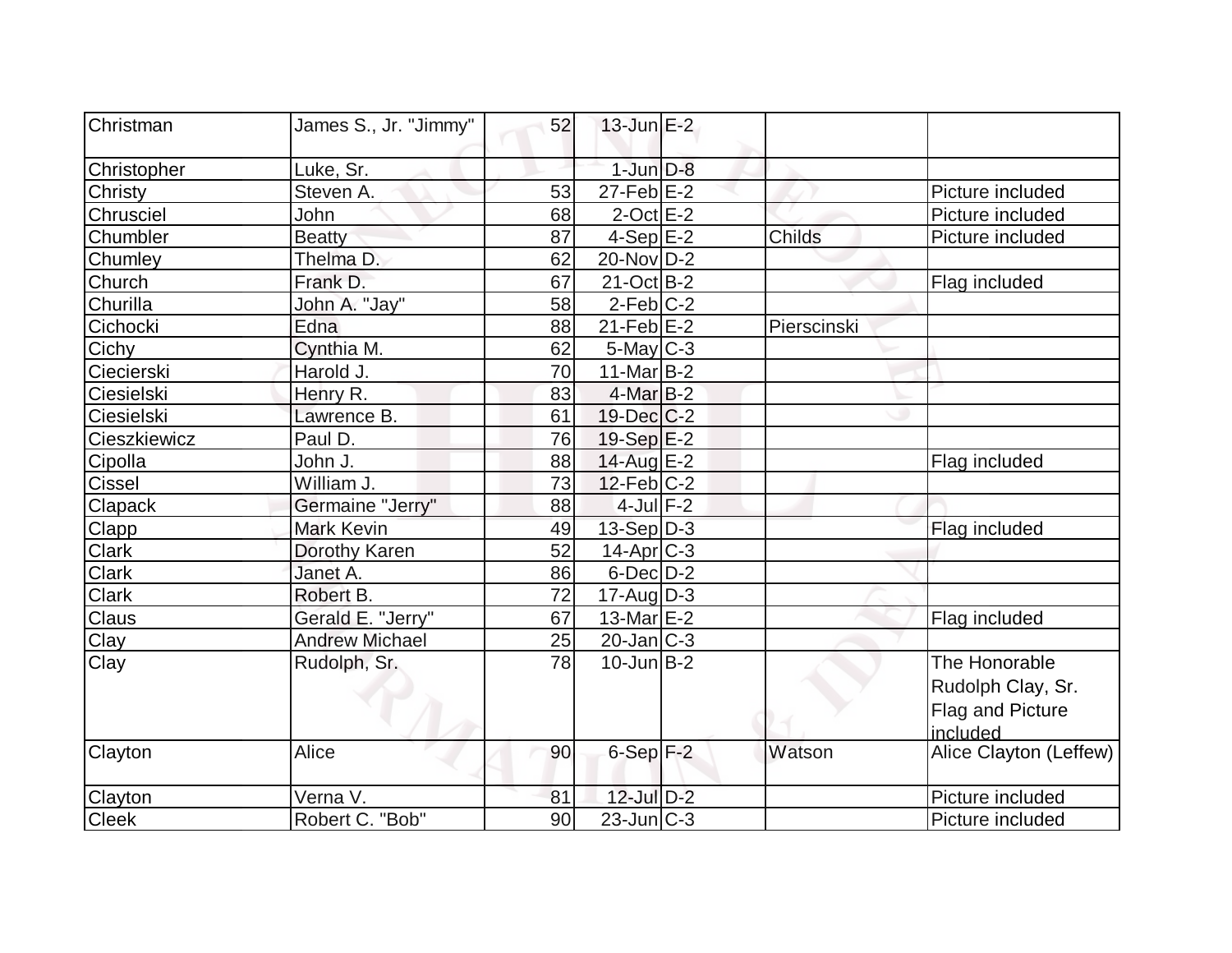| Cleland        | <b>Hatttie Hedwig</b>     | 97  | $18$ -Jun $ C-2 $      | Szymanski      |                     |
|----------------|---------------------------|-----|------------------------|----------------|---------------------|
| Clennon        | Barbara Jean              | 51  | $26$ -Apr $D-2$        | <b>Buibish</b> |                     |
| <b>Click</b>   | Robert L.                 | 81  | 19-Dec C-2             |                | Flag included       |
| <b>Clifton</b> | Marion "Jackie"           | 86  | $31$ -Jul $E-2$        | <b>Keith</b>   |                     |
| Clinnin        | James G.                  | 74  | $26$ -May C-3          |                |                     |
| Clodfelter     | Marlene                   | 72  | $15-Sep C-3$           | Collier        |                     |
| Cloud          | Bessie M.                 | 104 | $9$ -Jul $C-2$         | Price          |                     |
| Cloud-Haviland | Rhonda                    | 62  | $21-Sep C-2$           |                | Picture included    |
| Clouse         | Randall N. "Cocky"        | 60  | $6$ -Jan $ C-3 $       |                |                     |
| Coapstick      | Marilyn E.                | 86  | $20$ -Jun $E-2$        |                | Picture included    |
| Cobb           | Alberta                   | 82  | $9$ -Jul $C-2$         |                | Alberta Battle Cobb |
| Coffman        | Nora L.                   | 101 | $8$ -Jun $D-5$         |                |                     |
| Coggins        | William P.                | 64  | $25$ -Jun $C-2$        |                |                     |
| Cohen          | Eileen L.                 | 65  | $1-Oct$ B-2            | Levis          |                     |
| Coker          | Charles C.                | 71  | $14$ -Aug $E-2$        |                |                     |
| Coker          | Peggy                     | 69  | $24$ -Apr $E-2$        |                |                     |
| Cole           | Cora Louise               | 70  | $5$ -Jun $E-2$         | Aikman         |                     |
| Cole           | George W.                 | 54  | $30$ -Jun $ C-3 $      |                | Picture included    |
| Cole           | Sharon K.                 | 67  | $21-Apr$ $C-5$         |                | Picture included    |
| Coleman        | <b>Franklin Roosevelt</b> | 79  | $26$ -Jan $D-5$        |                |                     |
| Coleman        | Mary L.                   | 68  | $3$ -Dec $ C-2 $       |                |                     |
| Coleman        | Ralph H.                  | 79  | $29$ -Jul B-2          |                |                     |
| <b>Collins</b> | Helen "Baby Helen"        | 87  | $6-Sep D-2$            | Vorice         |                     |
| Collins        | Lorraine                  | 85  | $22$ -Jul B-2          |                |                     |
| <b>Collins</b> | Rickie Ray "Rick"         | 63  | $9-Nov$ <sub>C-2</sub> |                |                     |
| Colon          | Eneida                    |     | $8$ -May $E-2$         |                |                     |
| Colon          | Luis A., Sr.              | 78  | $25$ -Mar $B$ -2       |                | Picture included    |
| Colontuono     | Joseph J.                 | 62  | 20-Jun E-2             |                | Flag included       |
| Combs          | Andrew (Dobey)            | 78  | $6$ -Dec $D-2$         |                |                     |
| Combs          | Lytta-Jane                | 95  | 24-Nov C-5             | Mettler        |                     |
| <b>Combs</b>   | Roger G. Sr               | 61  | 13-Mar E-2             |                |                     |
| Comforti       | Norma J.                  | 85  | 27-Sep D-2             | <b>Roberts</b> | Picture included    |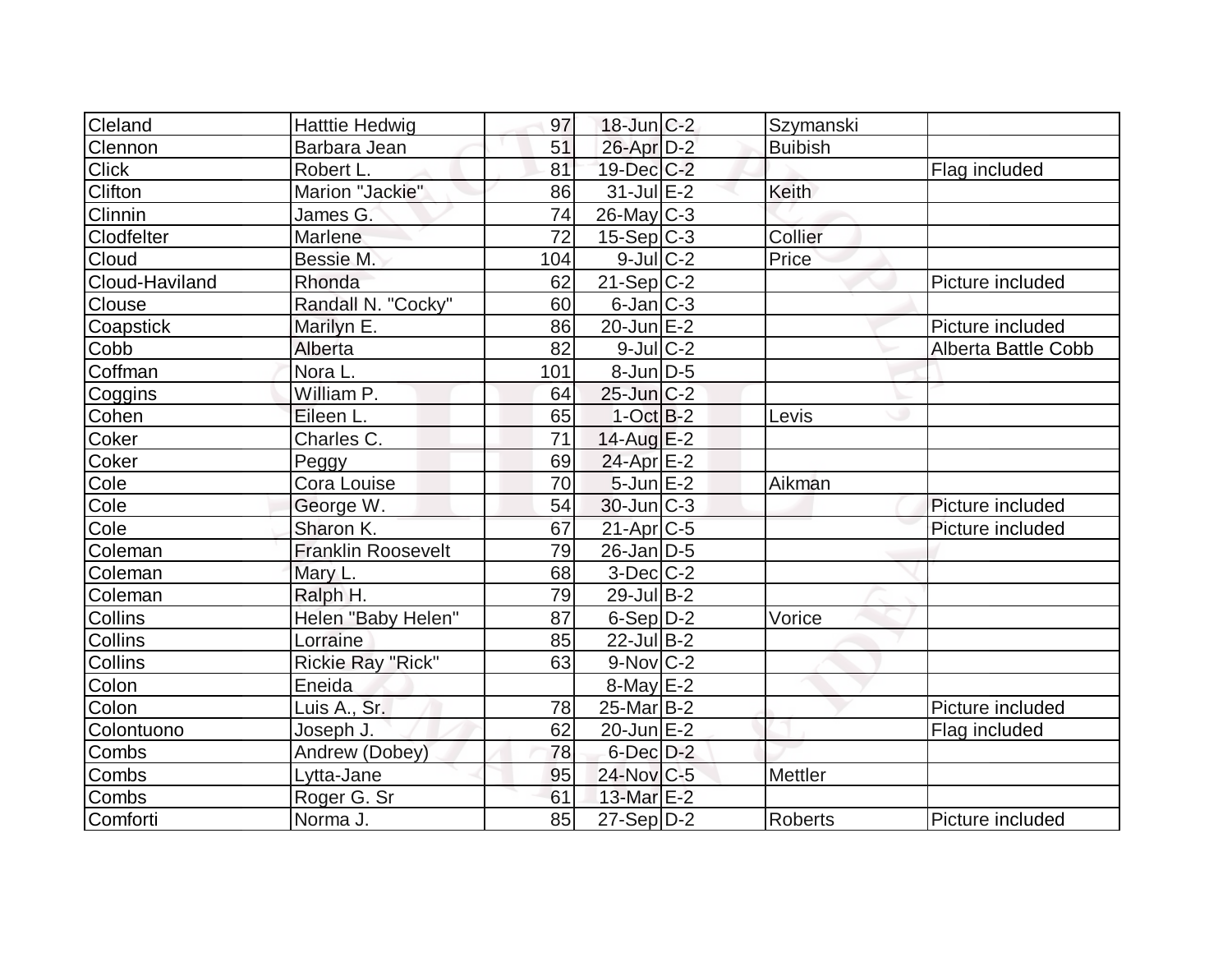|           |                        |    | $10$ -Apr $E-2$          |                |                    |
|-----------|------------------------|----|--------------------------|----------------|--------------------|
| Compton   | George M. "Grandpa     | 92 |                          |                | Flag and Picture   |
|           | George"                |    | 27-Oct C-3               |                | included           |
| Compton   | Robert L.              |    |                          | Young          |                    |
| Concialdi | Richard T., Sr.        | 70 | $10$ -Oct $E-2$          |                |                    |
| Condon    | Richard E.             | 71 | $8-Aug$ $E-2$            |                | Picture included   |
| Coniglio  | <b>Nick</b>            | 85 | $16$ -Apr $ C-2 $        |                | Picture included   |
| Conklin   | Annette L.             | 44 | $12$ -Feb $ C-2 $        |                |                    |
| Conley    | James C.               | 82 | 23-Aug $E-2$             |                | Firefighter emblem |
|           |                        |    |                          |                | and Flag included  |
| Conley    | <b>Thomas Copeland</b> | 92 | $31$ -Dec $ C-2 $        |                | Picture included   |
| Connell   | Valerie Ann            | 59 | $20$ -Aug $C-2$          | Dant           |                    |
| Connelly  | Jane                   | 85 | $29$ -Dec $ C$ -5        |                |                    |
| Connelly  | Joanne M.              | 81 | 17-May D-2               | Pribanich      |                    |
| Connelly  | Joy                    | 79 | $8$ -Dec $C-3$           | Benz           |                    |
| Conner    | <b>Harold Edward</b>   | 83 | 28-Oct B-2               |                |                    |
| Conner    | Helen Mae "Chris"      | 88 | $7 - Aug$ E-2            |                |                    |
| Conrad    | Carol LaVera           | 74 | 20-Mar <sub>IE</sub> -2  | Weber          |                    |
| Conrad    | Norman L.              | 74 | $22$ -Jul B-2            |                |                    |
| Conrad    | Thelma F.              | 98 | $12$ -Oct C-2            | Langley        |                    |
| Conrath   | Edward M.              | 91 | 20-Feb $E-2$             |                | Flag included      |
| Conrath   | Helen A.               | 91 | $18$ -May D-2            | Harddy         |                    |
| Conrick   | Jack M.                | 80 | $18$ -Jul $E-2$          |                |                    |
| Conroy    | Dennis Neil "Skip"     | 75 | $13$ -Jan $ C-3 $        |                |                    |
| Considine | Eric D.                | 31 | 30-May E-5               |                |                    |
| Constan   | Pauline                |    | $23$ -Mar $ D-7 $        | Thomas         | Cross included     |
| Contreras | Sandra Mama "C"        | 73 | $16-Sep B-2$             | Reyna          |                    |
| Cook      | Edward P., Jr.         | 75 | $14$ -Nov $ D-2 $        |                |                    |
| Cook      | Elizabeth C. "Betty"   | 75 | $16$ -Jul $D-2$          | <b>Meadows</b> |                    |
| Cook      | Glenda Sue             | 72 | $27 - Dec$ $D-2$         |                |                    |
| Cook      | John E. "Jack"         | 83 | $19-Nov$ <sub>C</sub> -2 |                | Flag included      |
| Cook      | <b>John Russell</b>    | 82 | 28-Nov D-2               |                | Picture included   |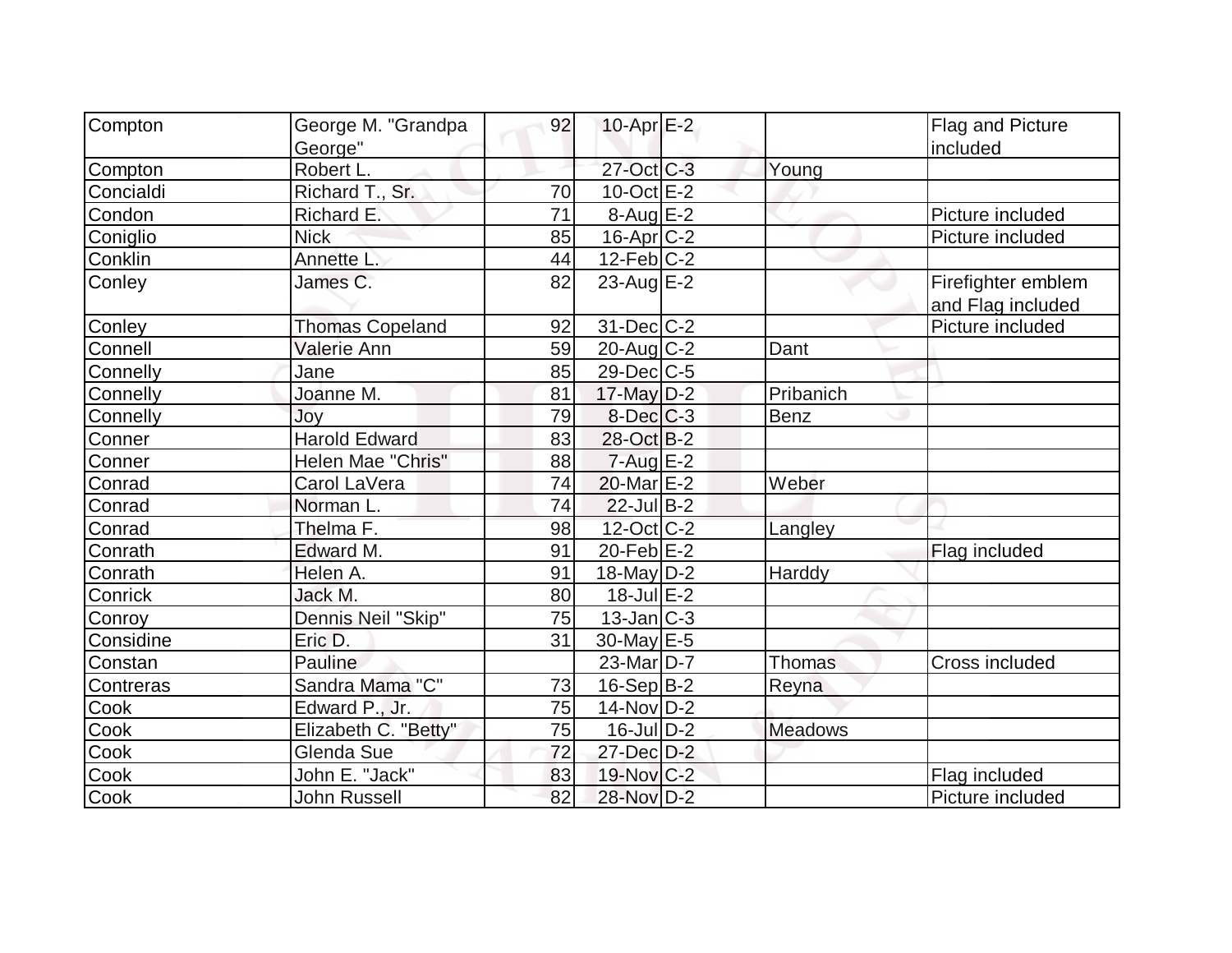| Cook          | Nathan Steven "Nate"      | 21  | $7$ -Mar $F-2$   |                   |                                      |
|---------------|---------------------------|-----|------------------|-------------------|--------------------------------------|
| Cook          | Norma C.                  | 89  | $25$ -Aug C-3    | <b>Morales</b>    |                                      |
| Cooke         | Elizabeth P.              | 92  | $13-Oct$ $C-4$   |                   | Flag included                        |
| Cooke         | Winifred M. "Winnie"      | 95  | $4-Sep$ $E-2$    | <b>Bealing</b>    |                                      |
| Cooley        | Jean J.                   | 95  | $7-Sep C-2$      | Malecki           | Picture included                     |
| Cooley        | Marcella "Sally"          | 81  | 23-Jul C-2       |                   | Picture included                     |
| Cooley        | Margaret J.               | 86  | $12$ -JulD-3     |                   | Margaret J. Cooley<br>Piel           |
| Cooley        | Thomas D.                 | 54  | $11$ -Jan $D-2$  |                   |                                      |
| Cooper        | Edna F.                   | 92  | $17$ -Jul $E-2$  | Mulholland        |                                      |
| Cooper        | Gary Carl                 | 59  | $23$ -Jul C-2    |                   | Picture included                     |
| Cooper        | John H. "Coop"            | 61  | $11-Feb$ B-2     |                   |                                      |
| Cooper        | Lila L.                   | 90  | $13-Nov$ $E-2$   | Utpatel           |                                      |
| Cooper        | <b>Shelby Glenn</b>       | 77  | $26$ -Feb $C-2$  |                   |                                      |
| Copas         | Evelyn R.                 | 91  | $4$ -Dec $D-2$   |                   |                                      |
| Cope          | Garrett L.                | 85  | $15$ -May E-2    |                   | Flag included                        |
| Copp          | Eleanor L.                |     | $7$ -Apr $ C$ -3 | Nagy              |                                      |
| Coppage       | Frieda Louise "Maw"       | 83  | $14$ -Feb $E-2$  |                   |                                      |
| Corak         | <b>Shirley</b>            | 87  | $12-Sep D-2$     |                   | <b>Shirley Jones Corak</b>           |
| Corich        | Martin J. "Marty"         | 63  | $4-Feb B-2$      |                   |                                      |
| Corneiller    | <b>Ernest</b>             | 79  | $16$ -Jun $C-2$  |                   | Flag included                        |
| Corns         | Doreen                    | 73  | $8-Auq$ $E-2$    |                   |                                      |
| Cornwell      | <b>Bette</b>              | 91  | $6$ -Jun $F-2$   |                   | Picture included                     |
| Coros         | Vivian I.                 | 67  | $25$ -Jun $C-2$  | <b>Tesanovich</b> | <b>Cross and Picture</b><br>included |
| <b>Corpus</b> | Rosemary                  | 86  | $3$ -Oct $F-2$   | Galvan            | Picture included                     |
| Correa        | Carmen M.                 | 82  | $4$ -Jun $C-2$   |                   |                                      |
| Correa        | Dimas R.                  | 77  | 22-Mar E-2       |                   | Flag included                        |
| Correa        | Rolando                   | 22  | $4$ -Dec $D-2$   |                   |                                      |
| Corson        | <b>Charlottee Roberta</b> | 101 | 15-May E-2       |                   |                                      |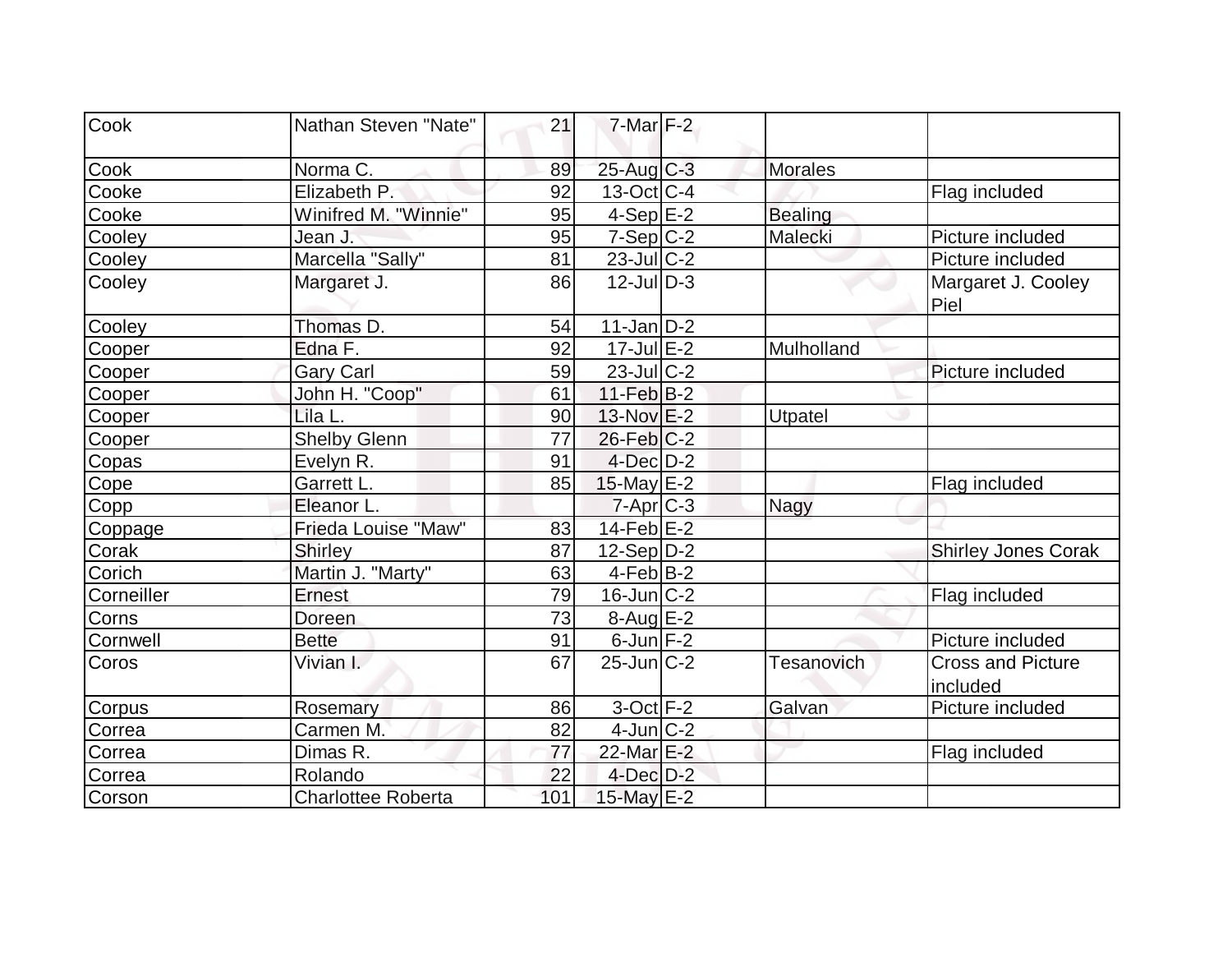| Corwin      | Ann                 | 67 | 29-Oct C-2        |         | Picture / Ann Miller  |
|-------------|---------------------|----|-------------------|---------|-----------------------|
|             |                     |    |                   |         | Corwin                |
| Coslet      | Janet E.            | 65 | $3-Feb$ $C-3$     |         |                       |
| Costa       | Joan                | 76 | $5-Sep$ F-2       |         |                       |
| Costas      | William             | 84 | $25$ -Jul $E-2$   |         | Picture included      |
| Couch       | Lyle F.             | 67 | $4$ -Dec $D-2$    |         | Flag included         |
| Coulehan    | <b>Marian</b>       | 94 | $2$ -Oct $ F-3 $  | Orlich  |                       |
| Coulter     | Samuel N.           | 81 | $30$ -Jun $ C-3 $ |         |                       |
| Courtney    | Eugene F.           | 81 | 13-Nov E-2        |         | Flag included         |
| Courtwright | James               | 77 | $13-Nov$ E-2      |         | Flag included         |
| Cousnard    | <b>Tremain</b>      |    | $7$ -Mar $ F-2 $  |         |                       |
| Coveris     | Mary R.             | 92 | $9$ -Mar $D-4$    | Ress    | <b>Cross included</b> |
| Covey       | Thomas J., MD       | 85 | $21-Sep C-2$      |         | Picture included      |
| Cox         | John M., Sr.        | 79 | $14$ -Apr $ C-3 $ |         | Picture included      |
| Cox         | Philip W.           | 83 | 18-Sep E-2        |         |                       |
| Coxworth    | Marie A.            | 85 | $2-SepB-2$        |         |                       |
| Cragel      | Barbara Jean        | 83 | $21$ -Jul $C-3$   | Ingrahm |                       |
| Craig       | James K.            | 77 | $30$ -Jun $ C-3 $ |         | Flag included         |
| Cramsie     | Donald C.           | 82 | $2$ -Jan $E-2$    |         | Flag included         |
| Crandall    | <b>William Alan</b> | 41 | $21$ -Mar $E-2$   |         | Picture included      |
| Crane       | Daniel              | 51 | $31$ -Jul $E-2$   |         |                       |
| Crane       | John D., Rev.       | 98 | $13$ -Jun $E-2$   |         | Picture included      |
| Cranick     | Michael G., Sr.     | 67 | 18-Nov B-2        |         |                       |
| Craven      | Catherine S. "Kay"  | 72 | $1-Jan C-2$       | Vohs    |                       |
| Craven      | James E. (Ret. CPD) | 78 | $28-Nov D-2$      |         | Flag and Police       |
|             |                     |    |                   |         | emblem included       |
| Craven      | Robert N.           | 94 | $24$ -Jan $E-2$   |         |                       |
| Crawfod     | Robert John "Rob"   | 45 | $17$ -Nov $ C-4$  |         |                       |
| Crawford    | Barbara J.          | 65 | 20-Mar E-2        |         | Picture included      |
| Crawford    | Cecil, Jr.          | 82 | 22-Mar E-2        |         | Flag included         |
| Crawford    | Robert R.           | 85 | 15-Aug E-2        |         |                       |
| Crawford    | Sharon L.           | 68 | $7$ -Dec $D-8$    | Malcolm |                       |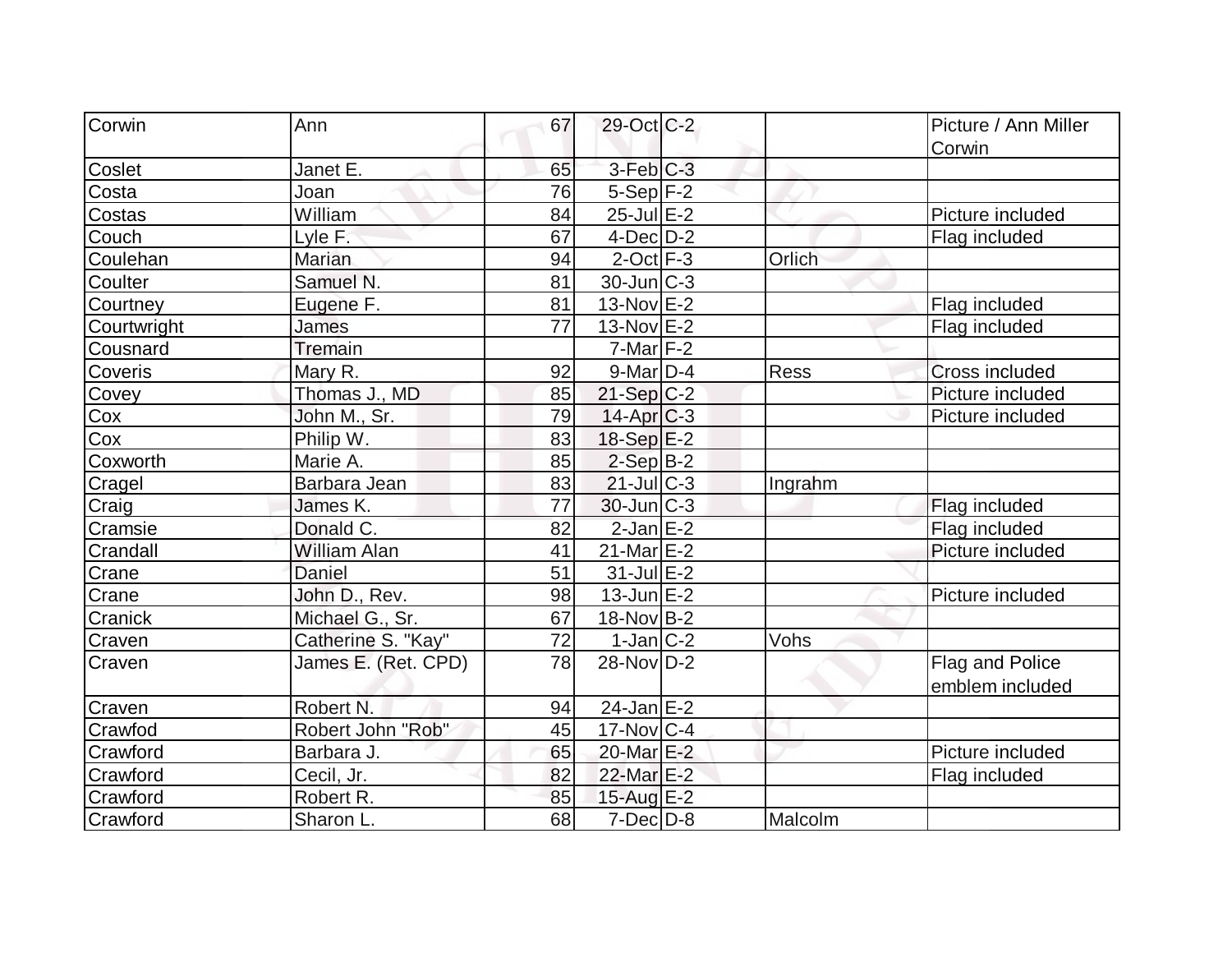| Creeh      | Maude                 | 83 | $31$ -Jan $E-2$        |          |                               |
|------------|-----------------------|----|------------------------|----------|-------------------------------|
| Creighton  | <b>Ruth Esther</b>    | 83 | 31-Dec C-2             |          |                               |
| Cressler   | Michael               | 54 | $18$ -Jan $E-3$        |          |                               |
| Crider     | Raymond "Pete"        | 80 | $12$ -Nov $ C-2 $      |          | Flag included                 |
| Crim       | Earl R.               | 79 | $11$ -Jun $ C-2 $      |          | Picture included              |
| Crisman    | Alice A.              | 72 | $12-Sep D-2$           |          |                               |
| Crisman    | <b>Melford Leroy</b>  | 85 | $25$ -Jan $E-3$        |          | Flag included                 |
| Cristea    | Rello                 | 92 | $24$ -May $D-2$        |          | <b>Star of David included</b> |
| Cristea    | William J., Sr. "Bil" | 85 | $2$ -Jun $C-3$         |          |                               |
| Crncevic   | Ksenija               | 69 | $4$ -Jun $ C-2 $       |          | <b>Cross included</b>         |
| Crnjak     | Irene P.              | 93 | $24$ -Aug C-2          |          |                               |
| Crnkovich  | James J.              | 58 | $2-Feb$ <sub>C-2</sub> |          |                               |
| Crnkovich  | Thomas M.             | 53 | $26$ -May $C-3$        |          |                               |
| Croak      | Sandra L.             | 68 | $1-Feb D-2$            |          | Sandra L. Croak<br>(Gossmann) |
| Crockett   | Phyllis June          | 88 | $15$ -Jan $C-2$        |          |                               |
| Crohan     | William H.            | 86 | $3$ -Jan $F-2$         |          |                               |
| Crohan     | William J. "Bill"     | 62 | 13-Mar E-2             |          | Picture included              |
| Crook      | <b>Delores Mae</b>    | 81 | $2$ -Jan $E-2$         |          |                               |
| Crook      | Nelson A.             | 75 | 1-Mar $E$ -2           |          | Picture included              |
| Cross      | <b>Jimmy Lee</b>      | 78 | $15$ -Dec $C$ -5       |          | Flag and Picture<br>included  |
| Cross      | Marguerite            | 75 | $23$ -Jun $ C-3 $      | Ciani    |                               |
| Crouse     | <b>Shane Allen</b>    | 42 | 29-Dec C-5             |          |                               |
| Crowder    | Shirley M.            | 75 | $29$ -Jun $D-5$        | Hurlburt |                               |
| Crowe      | Dolores I.            | 85 | $1-Nov D-2$            |          |                               |
| Crowe      | John A.               | 31 | $13$ -Mar $E-3$        |          |                               |
| Crowe      | Robert T. "Bob"       | 86 | $3-Apr$ E-2            |          | Flag included                 |
| Crowley    | <b>Edith Louise</b>   | 89 | $2$ -Jan $E-2$         | Poston   | Picture included              |
| Crum       | Susan M.              | 60 | $2$ -Jun $C-3$         |          |                               |
| Crumpacker | William P.            | 87 | $20$ -Nov $ D-3 $      |          |                               |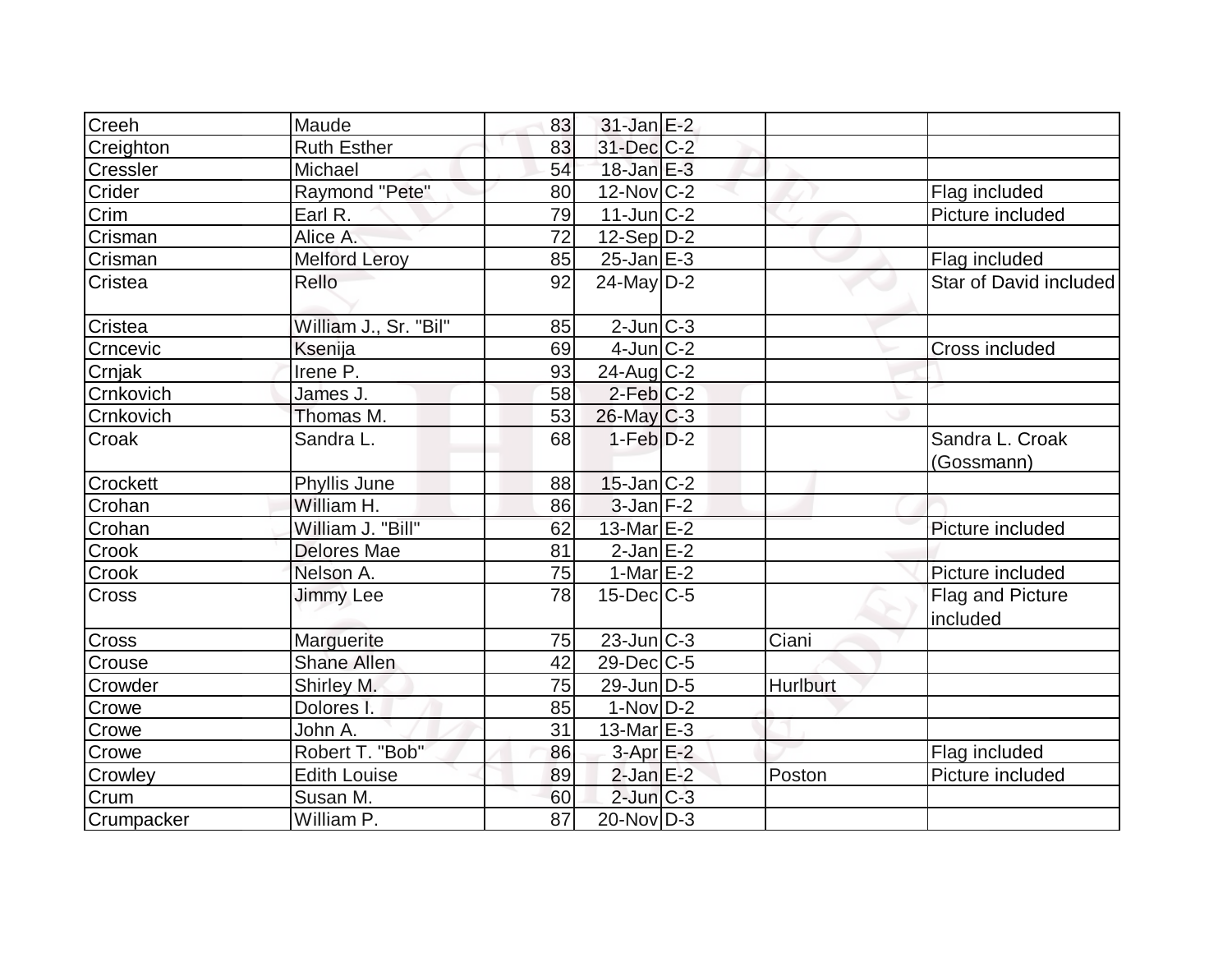| Cruse          | Paul Oka            | 83 | 17-May D-2                 |               |                          |
|----------------|---------------------|----|----------------------------|---------------|--------------------------|
| Crutcher       | Janice Ann          | 60 | $12$ -Aug B-2              |               |                          |
| Csanyi         | Gerald J. "Jerry"   | 64 | $24$ -Feb $C-3$            |               |                          |
| Cuevas         | Rolando Munoz, III  | 23 | $4$ -Dec $D-2$             |               | Picture included         |
|                | "R.C."              |    |                            |               |                          |
| Culp           | Lonnie L.           | 56 | 30-Sep B-2                 |               |                          |
| <b>Cummins</b> | Barbara J.          | 77 | $2-Sep B-2$                | <b>Dubis</b>  |                          |
| Cunningham     | Allen H.            | 58 | $14$ -Apr $ C-3 $          |               | Picture included         |
| Cunningham     | Catherine E. "Momo" | 76 | $17$ -Dec $C-2$ .          |               |                          |
| Cunningham     | Delvante            | 20 | $1$ -Jun $D-8$             |               |                          |
| Cunningham     | John Charles "Jack" | 78 | $4$ -May $ D-6$            |               | Picture included         |
| Cunningham     | Vickie Lynn         | 56 | 13-Mar $E-3$               |               | Picture included         |
| Cuppett        | Adeline M.          | 88 | $9 - Apr$ $C-2$            | Molinaro      |                          |
| Curl           | Louis M.            | 87 | $9$ -Jul $C-2$             |               |                          |
| Curosh         | George S.           | 93 | $22$ -Jul $B-2$            |               | Flag included            |
| Curry          | <b>Lillie Kate</b>  | 88 | $26$ -Jul $D-2$            |               |                          |
| Curtin         | Michael L.          | 52 | $19$ -Mar $C-2$            |               |                          |
| Curtis         | Carey L.            | 65 | $13-Nov$ $E-2$             |               |                          |
| <b>Curtis</b>  | Dorothy A.          | 77 | $16$ -JulD-2               |               |                          |
| Curtis         | Sandra J.           | 70 | $18$ -Jan $E-3$            | Curtis        | Eastern Star included    |
| Cutright       | Donzel "Don"        | 76 | $24-Sep C-2$               |               |                          |
| Cyganowski     | Lillian Helen       | 74 | $20$ -Jun $E-2$            |               | Picture included         |
| Czachorski     | Violet T.           | 92 | $7$ -Jul $C-3$             | <b>Tukich</b> |                          |
| Czajkowski     | <b>Agnes Rose</b>   | 85 | 30-Sep B-2                 | Richter       |                          |
| Czarnecki      | Marilyn "Sue"       | 82 | 30-Aug D-2                 |               | Picture included         |
| Czarobski      | Gerald R.           | 59 | $5-Nov$ C-2                |               | <b>Scales of Justive</b> |
|                |                     |    |                            |               | included                 |
| Czaszwicz      | Frances "Rae"       | 84 | $2$ -Apr $C-2$             |               |                          |
|                | "Tootsie"           |    |                            |               |                          |
| Czerny         | Joanna B. "Siaha"   | 85 | $20$ -Jan $\overline{C-3}$ |               |                          |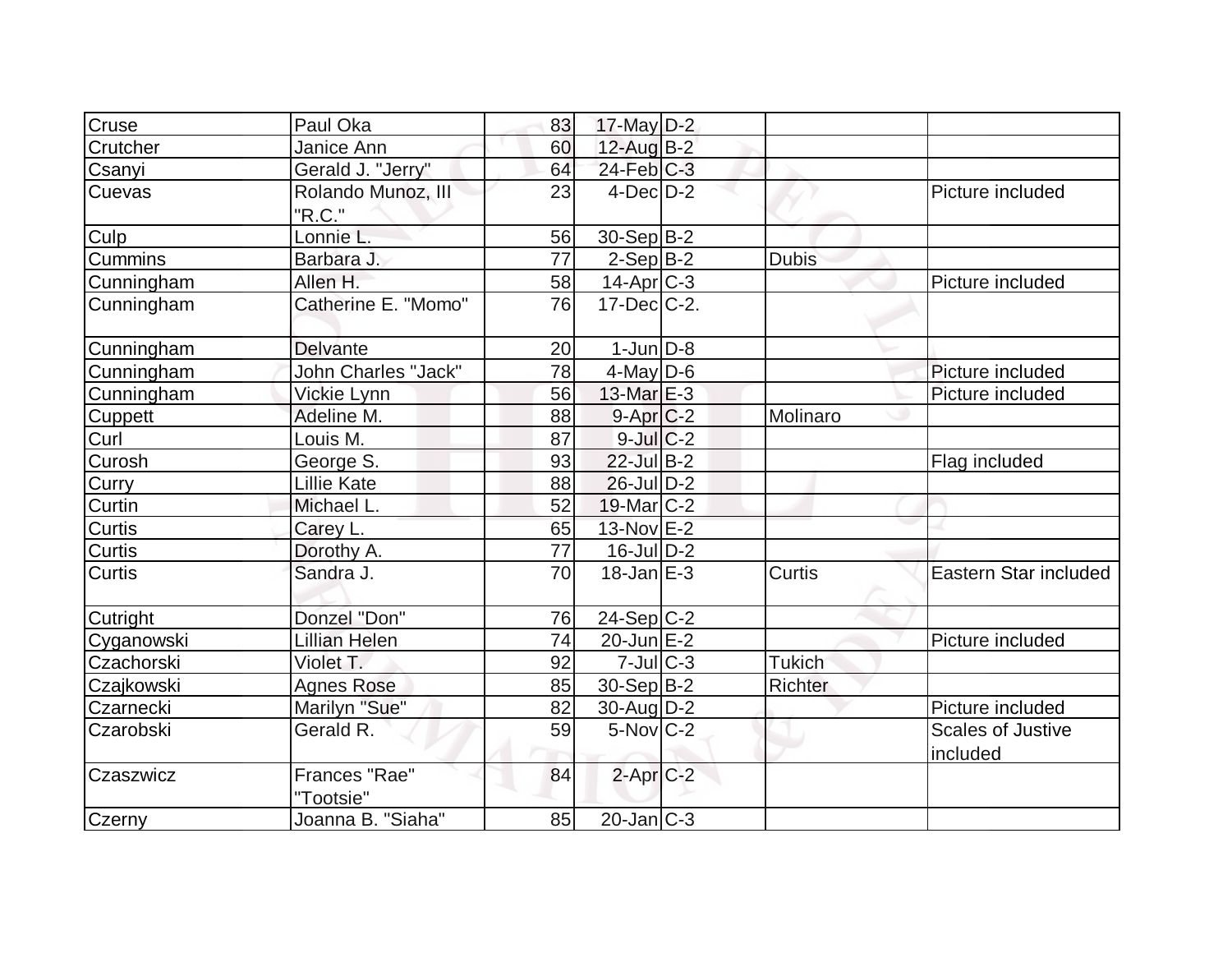| Czerwinski     | Lorraine           | 82  | $3-Feb$ <sub>C-3</sub>   | Dason       |                       |
|----------------|--------------------|-----|--------------------------|-------------|-----------------------|
| Czysczon       | Everest D.         | 78  | 31-Oct D-2               |             | Flag iincluded        |
| Czyzewski      | Louis L.           | 91  | $10$ -Dec $C-2$          |             | Flag included         |
| Dabrowski      | Michael            | 71  | $18$ -Aug $C-3$          |             |                       |
| Dabrowski      | Stella H.          | 87  | 30-Dec B-2               | Bednarowski |                       |
| Dahlgren       | Marilyn            | 71  | $13$ -Dec $D-2$          | Koch        |                       |
| Dahlkamp       | Katherine A.       | 73  | $19-Oct$ <sub>C</sub> -2 |             |                       |
| Daily          | James "Jamie"      | 48  | 28-Oct B-2               |             |                       |
| Daily-Podgorny | Lillian N.         | 101 | $14$ -Aug $E-3$          | Daugherty   |                       |
| Damaskos       | Alexia "Alice"     | 86  | $4$ -Dec $D-2$           |             | Cross included        |
| Dame           | Helen L.           | 78  | $20-Sep D-3$             |             | Picture included      |
| Damjanovich    | Lillian C. (Eleff) | 86  | $24$ -Jan $E-2$          | Salar       | <b>Cross included</b> |
| Damore         | Michael A.         | 56  | 23-Oct E-2               |             |                       |
| Dan            | Jane L.            | 70  | $3-AprE-2$               |             |                       |
| Dancho         | Dennis W.          | 66  | $15$ -Feb $ E-2 $        |             | Picture included      |
| Danczyk        | Lucille T.         | 78  | $10$ -Jan $E-2$          |             |                       |
| Danda          | Lillian            | 81  | $10$ -Nov $ C-3 $        |             |                       |
| Daniel         | <b>Debbie</b>      | 45  | $24$ -Oct $D-2$          |             | Debbie Durham         |
|                |                    |     |                          |             | Daniel                |
| Daniel         | Freddia            | 78  | $27-Sep D-2$             |             | Picture included      |
| <b>Daniels</b> | Kenneth R.         | 51  | $9$ -Jul $C-2$           |             |                       |
| Dankoff        | Robert J.          | 71  | $17$ -Jan $E-2$          |             |                       |
| <b>Darkis</b>  | Herman H.          | 79  | $4-Sep$ $E-2$            |             |                       |
| Darlington     | Linda M.           | 42  | $18$ -Dec $D-2$          |             | Picture included      |
| Darmofalski    | Richard            |     | $13$ -Mar $E-3$          |             | Picture included      |
| Darosky        | John               | 93  | $10$ -Dec $ C-2 $        |             | Flag included         |
| Darrow         | Leo A.             | 98  | $10$ -Apr $E-2$          |             | Flag included         |
| <b>Dates</b>   | Roseann            | 59  | $14$ -Feb $E-2$          |             | Picture included      |
| Daumer         | Delores M.         | 83  | $7$ -Apr $C$ -3          |             |                       |
| DaVaney        | <b>Dustin Cole</b> | 31  | 1-Mar $E-2$              |             |                       |
| David          | <b>Dolores</b>     | 85  | 29-Jul B-2               |             |                       |
| Davidson       | Barbara J.         | 83  | $6$ -Dec $D-2$           |             |                       |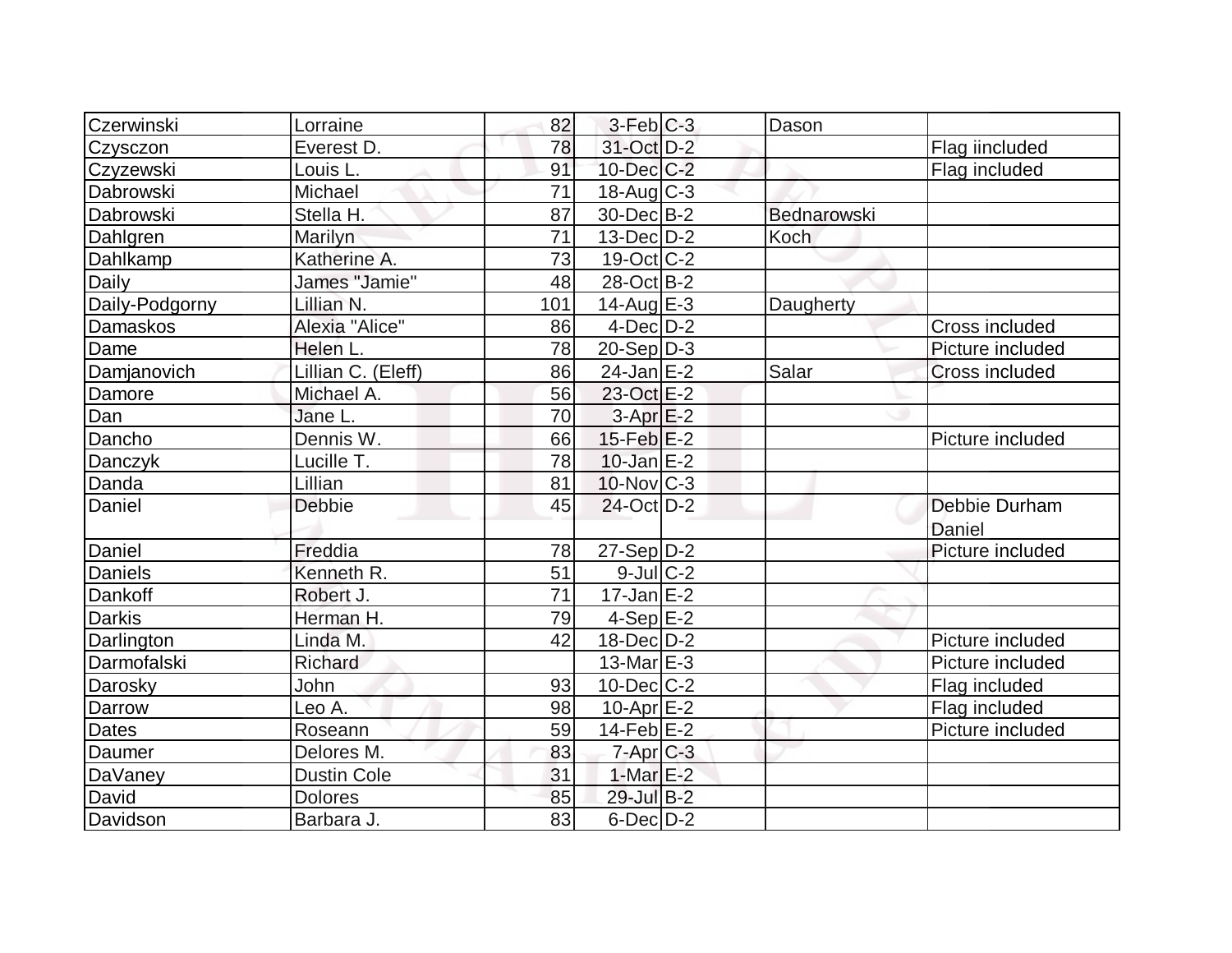| Davies           | Edward L., III "Fast   | 56  | $24$ -Jul $E-2$        |               | Picture included         |
|------------------|------------------------|-----|------------------------|---------------|--------------------------|
|                  | Eddy"                  |     |                        |               |                          |
| <b>Davies</b>    | Robert A.              | 89  | 18-Oct D-2             |               | <b>Flag and Pictures</b> |
|                  |                        |     |                        |               | included                 |
| Davila           | Frank                  | 65  | $27$ -Oct $C-3$        |               |                          |
| Davis            | Camilla "Tootsie"      | 79  | $10$ -Feb $C-3$        | Roman         |                          |
| Davis            | Geneva                 | 88  | $23$ -Jan $E-2$        |               |                          |
| Davis            | Herbert W.             | 92  | $4$ -Nov B-2           |               | Flag included            |
| Davis            | Joanne                 | 85  | $27$ -Dec $D-2$        | Rathburn      | Joanne Moore Davis       |
| Davis            | Lawrence H., Jr.       | 94  | $16$ -May $E-2$        |               | Flag included            |
| <b>Davis</b>     | Mary E.                | 87  | $8$ -Jun $D-5$         |               |                          |
| Davis            | Mary P.                | 57  | $18$ -Jun $C-2$        |               |                          |
| Davis            | Wayne E., Jr.          | 59  | $13$ -Jan $ C-3 $      |               |                          |
| Davy             | Norma "Jeanie"         | 65  | $14$ -Apr $C-3$        | <b>Bishop</b> |                          |
| De Bartolo       | Lynn                   | 59  | $12$ -Jul $D-2$        | Igras         |                          |
| De Boer          | Gordon P.              | 76  | 22-Aug E-2             |               |                          |
| de Boer          | Judy                   | 66  | $12$ -May C-5          |               |                          |
| De Jesus Pagan   | Lourdes Ivette (Lilly) | 61  | $3$ -May $E-2$         |               |                          |
| De La Luz Tellez | Maria                  | 91  | $2$ -Oct $E-4$         | Murillo       |                          |
| Deakin           | Michael P., Jr.        | 45  | $18$ -Mar $B-2$        |               |                          |
| Dean             | Barbara Ann            | 65  | $2$ -Nov $ C-4 $       |               |                          |
| Dean             | Pauline M.             | 53  | $3-Nov$ <sub>C-5</sub> |               |                          |
| Dearduff         | Jean E.                | 92  | $14$ -Feb $ E-2 $      |               |                          |
| Deardurff        | David P.               | 60  | $28$ -Mar $ D-2 $      |               |                          |
| Deatherage       | Lucille H.             | 84  | $3$ -Jul $E-2$         |               | Picture included         |
| <b>DeBoer</b>    | Jack L.                | 60  | $25$ -Feb $ B-2 $      |               |                          |
| deBoer           | Judy                   | 66  | 12-May $C-5$           |               |                          |
| <b>DeBoer</b>    | Winnie                 | 101 | $12$ -Mar $ C-2 $      |               |                          |
| <b>Debok</b>     | Elene M.               | 91  | $6$ -Mar $E-2$         | Ankrum        |                          |
| deBruler         | <b>Barbara</b>         | 73  | $9$ -Jan $E-2$         | Stogowski     |                          |
| Debruyn          | Ruth V.                | 95  | 27-Dec D-2             | Day           |                          |
| <b>DeBusk</b>    | Betty J.               | 78  | $14$ -JulC-3           |               |                          |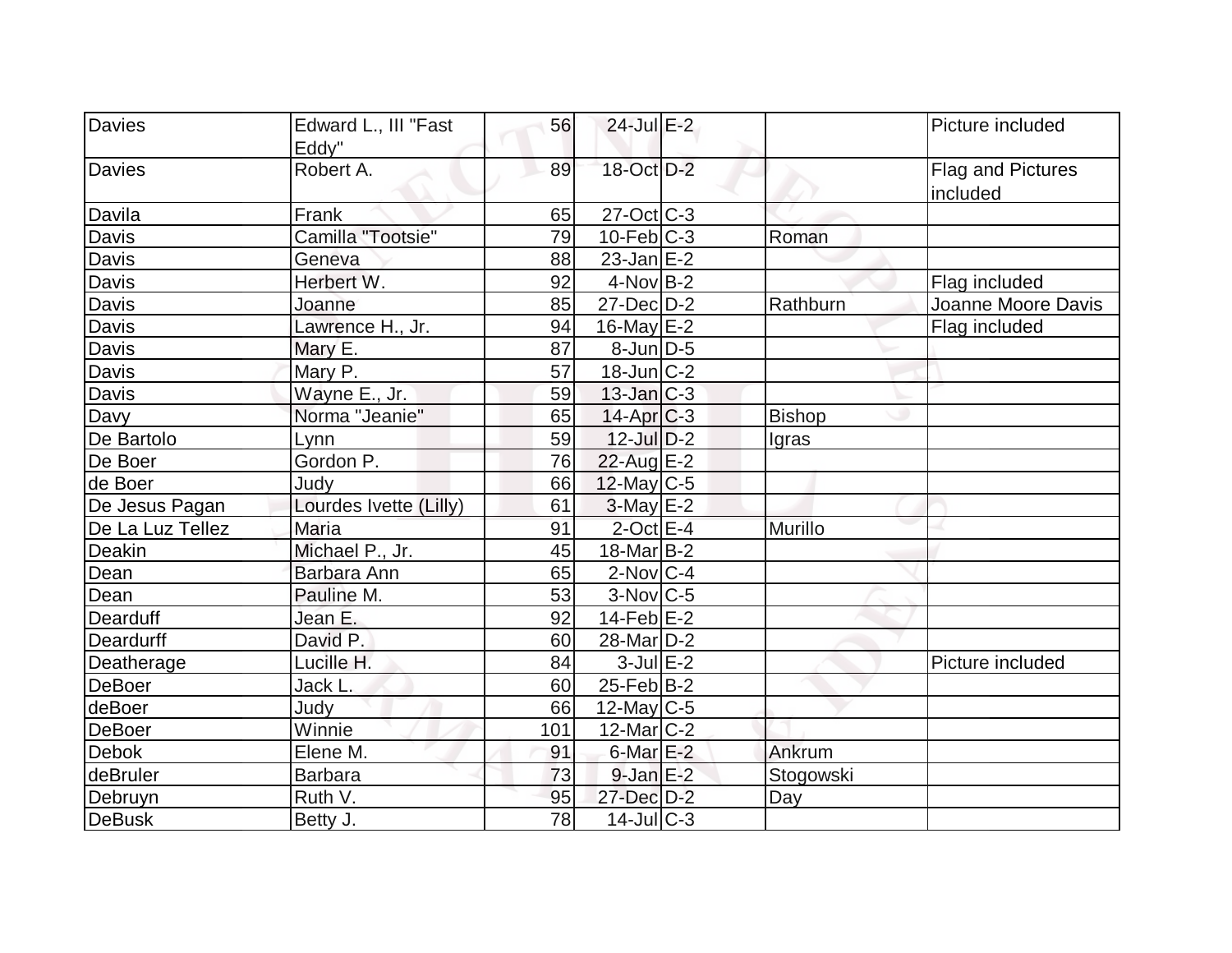| Dec              | Frank J.                   | 73 | $19$ -May C-3           |                |                          |
|------------------|----------------------------|----|-------------------------|----------------|--------------------------|
| Dec              | Lottie M.                  | 95 | $5$ -Jan $C-4$          | Kowalski       | Picture included         |
| DeCamp           | Arliss M.                  | 91 | $11-Aug$ $C-3$          | Stevenson      |                          |
| Deen             | Christopher MD, MS,        |    | $28-Sep C-2$            |                | Picture included         |
|                  | <b>FACS</b>                |    |                         |                |                          |
| Degregorio       | Maxine H.                  |    | $28$ -JulC-3            | <b>Brown</b>   |                          |
| <b>DeHenes</b>   | Michael E. "Mike"          | 55 | $26$ -Dec $D-2$         |                |                          |
| Dehnart          | Paul D.                    | 78 | $22$ -May $E-2$         |                |                          |
| <b>DeJesus</b>   | Juanita                    | 88 | $18-NovIB-2$            | <b>Diaz</b>    | Juanita De Jesus         |
|                  |                            |    |                         |                | Serrano                  |
| <b>Del Risco</b> | Manuel A. "Papi"           | 76 | $31$ -Jul $E-2$         |                |                          |
| <b>DeLaet</b>    | Audrey A.                  | 65 | $1-Sep C-3$             | Kaczorowski    |                          |
| Delgado          | Angel Michael, Sr.         | 41 | 16-Oct E-2              |                |                          |
| Delgado          | <b>Ishmael Sr.</b>         | 77 | $17$ -Feb $ C-3 $       |                |                          |
| DeMarco          | <b>Ruth Marie "Ruthie"</b> | 83 | $25$ -Jun $C-2$         |                | Picture included         |
| <b>DeMaree</b>   | Jacquelyn Jo               | 60 | 11-May $D-8$            | <b>MacBeth</b> |                          |
| Demaree          | William A.                 | 80 | $18$ -Jul $E-2$         |                | Picture included         |
| Demmon           | Kathleen M. "Kate"         |    | $16$ -Oct $E-2$         | <b>Beck</b>    |                          |
| <b>DeMory</b>    | Estelle E.                 | 95 | 22-May E-2              | Rybarski       |                          |
| <b>DeMoss</b>    | Barbara A.                 | 75 | $14$ -Nov $D-2$         |                | Barbara A. DeMoss        |
|                  |                            |    |                         |                | (Kammer)                 |
| Demotte          | Patrick T., "Skeeter"      | 50 | $5-Feb$ <sub>C</sub> -2 |                |                          |
| Demshki          | Rita, Sister, SSJ          | 84 | $2$ -JulC-2             |                |                          |
|                  | <b>TOSF</b>                |    |                         |                |                          |
| Den Hartog       | Gloria Ann                 | 40 | $10$ -Aug $D$ -6        | Moczarnik      |                          |
| Denning          | Geraldine P. "Gerry"       | 75 | 22-Aug E-2              | Speller        |                          |
| Dennis           | <b>Elizabeth Anne</b>      | 78 | $23$ -Jun $C-3$         | Pierce         | <b>Elizabeth Anne</b>    |
|                  |                            |    |                         |                | <b>Wennerberg Dennis</b> |
| Denton           | Darlene                    | 72 | $4$ -Mar $B-2$          |                |                          |
| DePaoli          | Emil Fred                  | 81 | $21-Sep C-2$            |                | Flag included            |
| <b>DePlanche</b> | Dorothy                    | 81 | 19-Mar C-2              | <b>Burgess</b> | Full name Dorothy        |
|                  |                            |    |                         |                | Majka DePlanche          |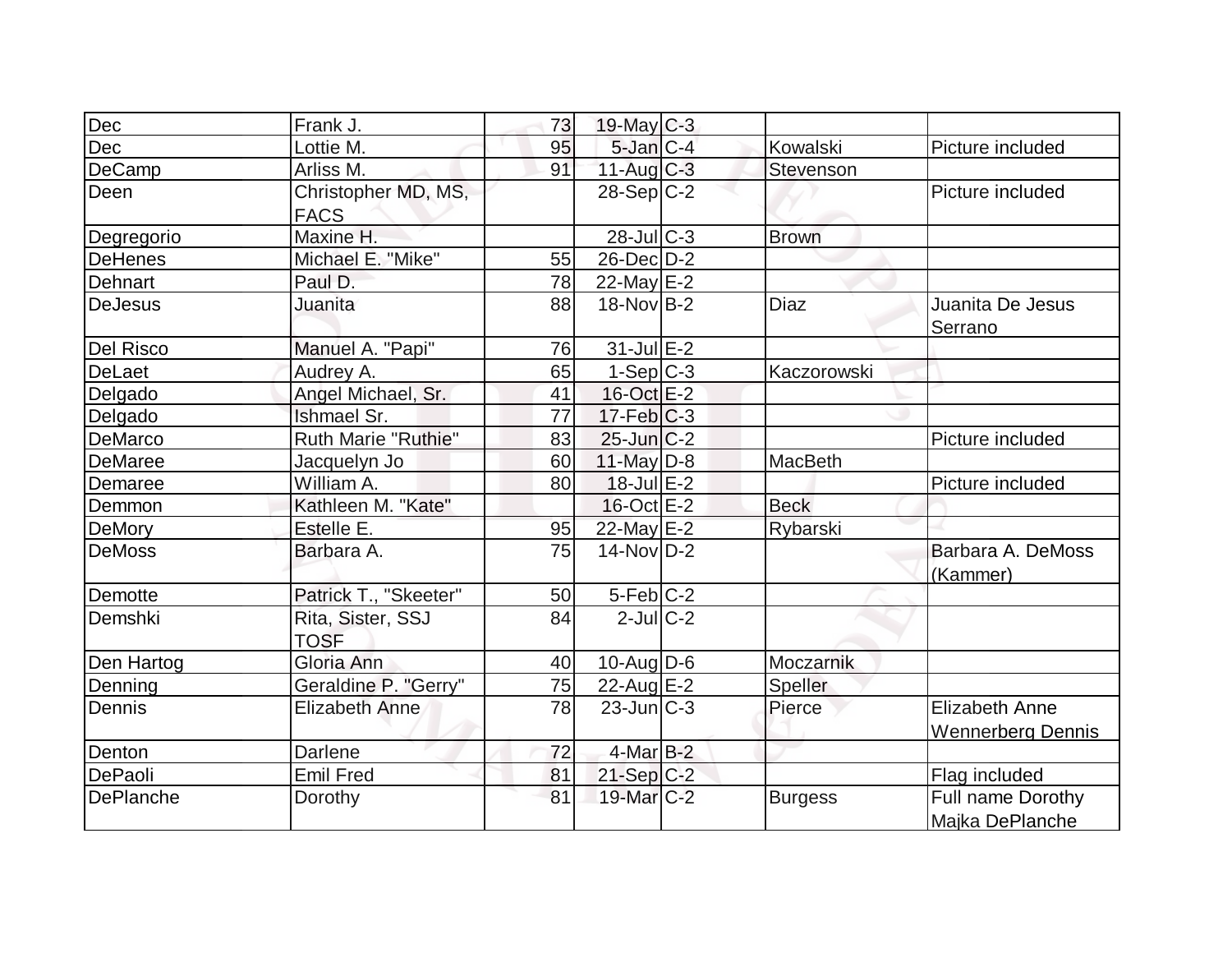| Dereski          | Jane J.                    | 82 | $9$ -May $E-2$         |                |                                                      |
|------------------|----------------------------|----|------------------------|----------------|------------------------------------------------------|
| Dernik           | Mary                       | 88 | $1-Sep C-3$            | Naglosky       | Mary (Shaban) Dernik<br>/ Cross and Flag<br>included |
| Derolf           | lla                        | 95 | $5$ -Jun $E-2$         | Knight         |                                                      |
| DeRosa           | John Nello                 | 73 | 29-Oct C-2             |                |                                                      |
| Derrow           | Daniel P.                  | 64 | $2$ -Oct $E-2$         |                | Flag included                                        |
| DeSimini         | Joseph "Joe"               | 78 | $17$ -Mar $ C-3 $      |                |                                                      |
| <b>Dethloff</b>  | Claudine                   | 86 | $2-Feb$ C-2            | Dixon          |                                                      |
| <b>Dettmer</b>   | Alfred, Rev.               | 83 | $29$ -Dec $ C$ -5      |                | Cross included                                       |
| Deutsch-Frenchik | Mary Ann                   | 70 | $8-Nov D-2$            | Wirtz          |                                                      |
| DeValk           | Wayne O.                   | 67 | $18-Sep$ $E-2$         |                | Picture included                                     |
| DeVary           | Glenna M.                  | 89 | $26$ -Apr $D-2$        |                |                                                      |
| <b>DeVault</b>   | Daniel E.                  | 72 | $15$ -Dec $C$ -5       |                |                                                      |
| Devereaux        | <b>Brandon Scott</b>       | 33 | $11$ -Jan $D-2$        |                |                                                      |
| Devine           | Emi G.                     | 41 | 13-Mar E-2             |                |                                                      |
| Devine           | Richard F. "Dick"<br>N9AYZ | 76 | $31$ -Dec $C-2$        |                | Picture included                                     |
| DeVries          | Dolores T.                 | 93 | 12-Oct C-2             | Wortel         |                                                      |
| <b>DeVries</b>   | <b>Kevin Maureen</b>       | 62 | $11-NovB-2$            | Murphy         |                                                      |
| <b>DeVries</b>   | Mary L.                    | 72 | $2$ -Dec $B-2$         | Molden         |                                                      |
| Devyak           | Freida                     | 90 | 20-Mar <sub>E</sub> -2 | <b>Batalis</b> | Cross included                                       |
| Dewberry         | Joyce                      | 82 | $4-Feb$ B-2            | Cannon         |                                                      |
| <b>Dewees</b>    | Joyce Irene                | 73 | $5$ -Nov $ C-2 $       | Ropp           |                                                      |
| <b>DeWinter</b>  | Kenneth R. Sr.             | 96 | 20-Mar $E-3$           |                | Flag included                                        |
| <b>DeWitt</b>    | Clarence "Butch"           | 76 | 12-Apr $E-2$           |                |                                                      |
| DeYoung          | Dorothy Ann                | 87 | $28$ -May C-2          | <b>DeVries</b> |                                                      |
| DeYoung          | <b>Ruth</b>                | 84 | $22$ -Jan C-2          |                |                                                      |
| Dian             | <b>Robert Albert</b>       | 56 | 26-Jun E-2             |                |                                                      |
| Diaz             | Arthur B. A.k.a."Art"      |    | 18-Sep E-2             |                | Picture included                                     |
| Dickerson        | Margaret A.                | 73 | 21-Oct B-2             |                |                                                      |
| Dickerson        | Ronald D.                  | 53 | $8$ -Dec $C-3$         |                |                                                      |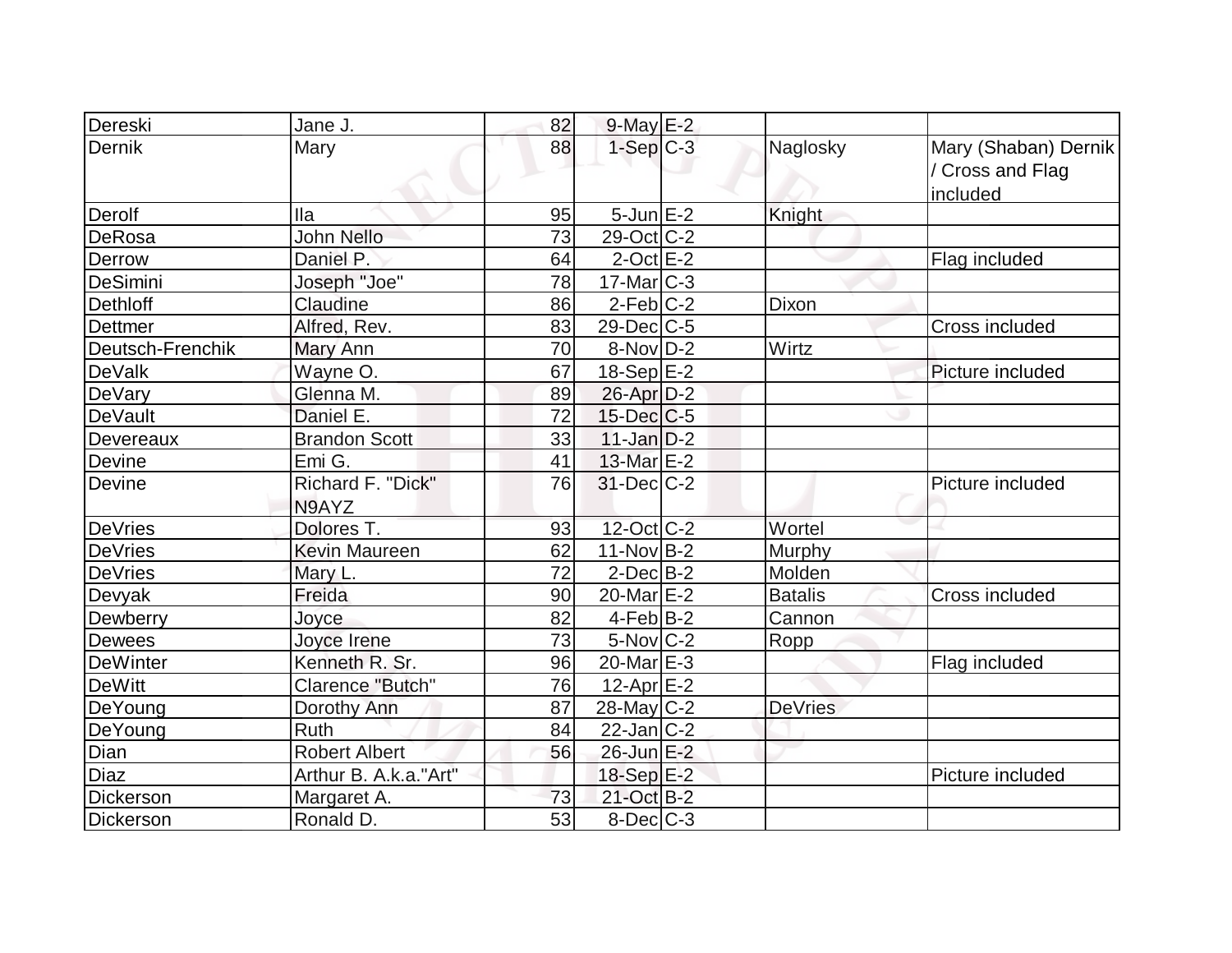| Diekelmann        | Mabel H.               | 88 | $1$ -Jan $C-2$           | Schroeder |                       |
|-------------------|------------------------|----|--------------------------|-----------|-----------------------|
| <b>Dienes</b>     | <b>John</b>            | 79 | $11$ -Feb $B$ -2         |           |                       |
| Diepen            | Boyd R.                | 90 | $31$ -Mar $ C-3 $        |           | Flag included         |
| <b>Diestler</b>   | Myrtle A.              | 89 | $12$ -Mar $ C-2 $        |           |                       |
| <b>Dietz</b>      | Emma Lucille           | 74 | $15$ -Jan $ C-2 $        |           |                       |
| Diggs             | Melda R.               | 91 | $10$ -Nov $ C-3 $        |           |                       |
| Dillabaugh        | Ellison W.             | 87 | $3-May$ $E-2$            |           |                       |
| Dillingham        | Nancy J.               | 78 | $16$ -Dec $B$ -2         |           |                       |
| Dillon            | John A. "Jack"         | 94 | 12-Apr E-2               |           |                       |
| Dimofski          | Magdalene              | 73 | $30$ -Jun $ C-3 $        | Sinal     | Nurse emblem          |
|                   |                        |    |                          |           | included              |
| <b>Dines</b>      | James Elvin            | 91 | $17$ -Dec $ C-2 $        |           | Flag included         |
| Dinwiddie         | Pauline H.             | 94 | $16$ -Jan $E-2$          |           |                       |
| <b>Discher</b>    | Joseph A.              | 84 | $1-Dec$ $C-5$            |           | Flag included         |
| <b>Ditchcreek</b> | Leo Edward, Sr.        | 84 | $7-Nov D-2$              |           | Flag included         |
| <b>Dix</b>        | S. Douglas             | 73 | $19$ -Jul $D-2$          |           |                       |
| Dixon             | Lorraine Ardell        | 85 | $15$ -Jan $ C-3 $        | Weber     |                       |
| Dixon             | Mildred M.             | 93 | $10$ -Feb $ C-3 $        |           |                       |
| Dixon             | <b>Theodore Edward</b> | 97 | $5$ -Dec $D-2$           |           |                       |
| Djoreska          | Stojka                 | 91 | $22$ -Oct C-2            |           |                       |
| <b>Djukic</b>     | Vera                   |    | $26$ -Nov $ C-2 $        |           | <b>Cross included</b> |
| Djuric            | <b>Staka</b>           | 93 | $8-Oct$ B-2              |           | Cross included        |
| <b>Djuric</b>     | Steve (Sava)           | 34 | $26$ -Mar $C-2$          |           | Cross included        |
| Dobbelare         | Michael John, Sr.      | 59 | $27$ -Mar $E-2$          |           |                       |
| Dobrijevich       | <b>Vojin</b>           | 73 | $28$ -Apr $C-3$          |           | Cross included        |
| Dockweiler        | Charlene               | 87 | $5-Sep$ F-2              |           |                       |
| Dockweiler        | Joyce E.               | 73 | $15$ -Dec $C$ -5         | Jansma    |                       |
| <b>Dodrill</b>    | George E.              | 83 | $19-Nov$ <sub>C</sub> -2 |           |                       |
| <b>Dodrill</b>    | Roger Timothy, Sr.     | 77 | $2$ -Jul $C-2$           |           |                       |
| Doepping          | Gordon                 | 93 | $27$ -Jun $D-2$          |           | Flag included         |
| Doering           | Paul A.                | 73 | 23-Dec B-2               |           |                       |
| Dojcinovski       | Dimitrija "Jimmy"      | 72 | $18$ -Aug C-3            |           | <b>Cross included</b> |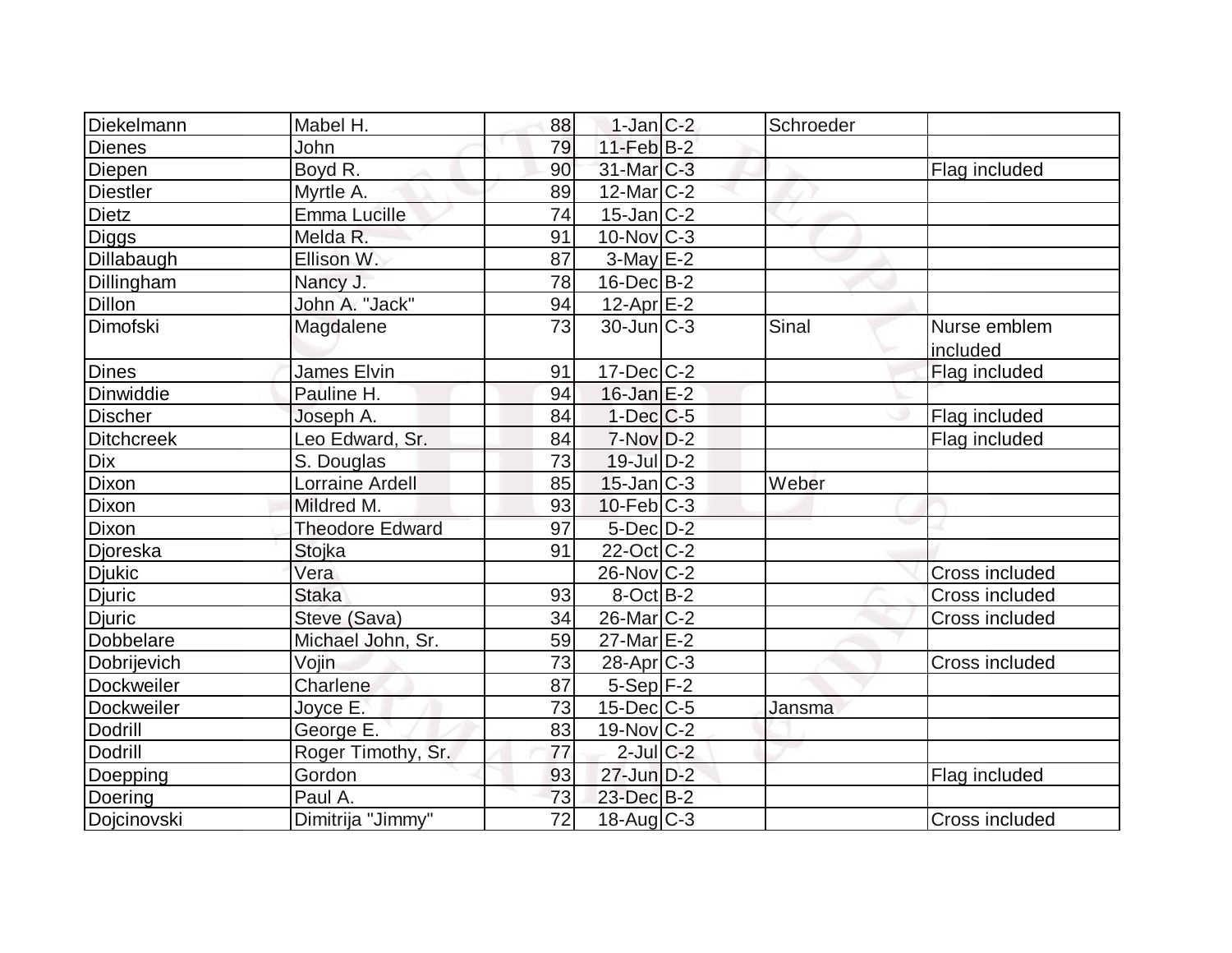| Dolan          | Olga M.                | 94 | $20$ -Jan $C-3$       | <b>Mlaker</b> |                     |
|----------------|------------------------|----|-----------------------|---------------|---------------------|
| Dolatowski     | Edmond                 | 94 | 28-Feb E-2            |               | Flag included       |
| <b>Dold</b>    | Mary Elizabeth         | 97 | 24-Jul E-2            |               | Mary Elizabeth Gill |
|                |                        |    |                       |               | Dold                |
| Doligale       | <b>Thomas Victor</b>   | 46 | $21$ -Jun $E-2$       |               |                     |
| Doll           | <b>Arthur Stephens</b> | 66 | $4-Apr$ F-2           |               | Picture included    |
| Doll           | Dolores M.             | 78 | $12$ -Mar $ C-2 $     |               |                     |
| Doll           | Mathilda A. "Tillie"   | 97 | $10$ -Jan $E-2$       |               |                     |
| Dominguez      | Kimberly               | 53 | 28-Feb E-2            | Foster        |                     |
| Dominguez      | Raul "Sailor"          | 64 | $5 - Aug$ B-2         |               | Flag included       |
| Dommer         | Jeanine S.             | 82 | $7-Nov D-2$           |               |                     |
| Dommer         | Leanette E.            | 83 | $20$ -Feb $E-2$       | Scribner      |                     |
| Dommer         | Marguerite L.          | 87 | 22-Mar <sub>E-2</sub> |               | Marguerite L.       |
|                |                        |    |                       |               | Dommer (Bozzuto)    |
| Dommer         | Raymond E.             | 92 | $19$ -Jun $E-3$       |               |                     |
| Dommer         | Ruth E.                | 93 | $26$ -Jun $E-2$       |               |                     |
| Dommer         | Thelma F.              | 90 | $25$ -Jul $E-2$       |               | Picture included    |
| Domonkos       | Emery J.               | 70 | $13$ -Mar $E-3$       |               |                     |
| Domsic         | Andrew B.              | 91 | $8$ -Feb $E-2$        |               |                     |
| Donahue        | <b>Esther Edith</b>    | 92 | 26-Mar C-2            | Horwell       |                     |
| Donaldson      | Richard A.             | 77 | 6-Aug C-2             |               |                     |
| Doneff         | James                  | 90 | $1-Oct$ B-2           |               | Flag include        |
| Donovan        | <b>Janis Marie</b>     | 83 | 22-Mar E-2            | Poeschell     |                     |
| Donsbach       | Herbert R.             | 52 | $22$ -Jun $D-2$       |               | Picture included    |
| Dooley         | Dale A.                | 59 | $12$ -Jun $E-2$       |               |                     |
| Dorin          | John                   | 55 | $2$ -May $F-2$        |               |                     |
| <b>Dorkin</b>  | Elizabeth M. "Betty"   | 81 | $3-Mar$ C-3           | <b>Busse</b>  |                     |
| Dorschel       | Janet M.               | 88 | 1-Aug $F-2$           |               |                     |
| Dorton         | <b>Colbert Edward</b>  | 75 | $23$ -Jan E-2         |               |                     |
|                | "Chuck" "Pee Wee"      |    |                       |               |                     |
| Dorton         | Jackie Lee             | 72 | 14-Nov D-2            |               | Picture included    |
| <b>Doubles</b> | Pauline F.             | 86 | 17-Jul E-4            |               |                     |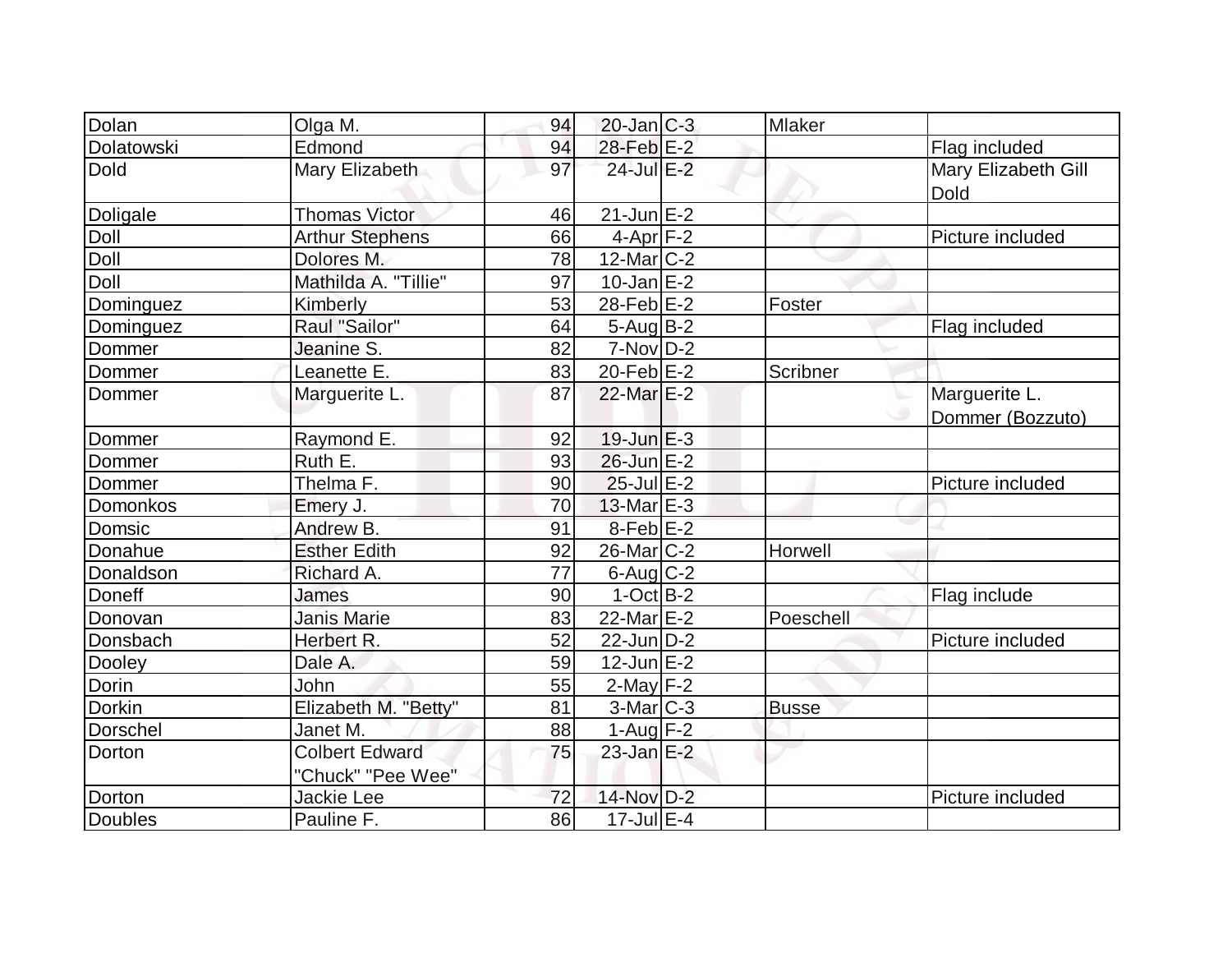| Doughaney         | Joseph J., Jr.         | 91 | $24$ -Jan E-2     |               | Flag included               |
|-------------------|------------------------|----|-------------------|---------------|-----------------------------|
| Douglas           | Harold "Doug"          |    | 24-Apr E-2        |               | Flag included               |
| Douglas           | Lois Ruth              | 89 | 22-Oct C-4        | Klahn         | Picture included            |
| Douglas           | Marlin E.              | 95 | $8$ -Oct $B$ -2   |               | Flag included               |
| <b>Dovellos</b>   | Kalliope               | 85 | $9-Apr$ C-2       |               | Cross included              |
| Dowdy             | Warren G. "Chief"      | 91 | $14$ -Feb $E-2$   |               |                             |
| Dowling           | James E.               | 88 | $21$ -Feb $E-2$   |               | Flag and police             |
|                   |                        |    |                   |               | emblem included             |
| Downey            | Lucille G.             | 94 | 30-Dec B-2        |               |                             |
| Downing           | Mary L.                | 61 | 30-Oct E-2        |               | 61 Picture / Mary L. Pratt- |
|                   |                        |    |                   |               | Downing                     |
| Doxey             | Virginia A.            | 81 | $5-Feb$ $C-2$     |               |                             |
| <b>Drabenstot</b> | Robert E.              | 81 | 19-Nov C-2        |               |                             |
| <b>Drabik</b>     | Julie                  | 91 | $31$ -Jul $E-2$   |               |                             |
| <b>Dragich</b>    | <b>Robert Michael</b>  | 60 | $13$ -Mar $E-3$   |               |                             |
| Dragoin           | Joann D.               | 81 | 30-May E-5        |               | Cross included              |
| <b>Draia</b>      | Daniel Ray             | 66 | $1-Auq$ F-2       |               | Flag included               |
| <b>Drankus</b>    | Jacqueline "Jackie"    | 48 | $15$ -Jan $ C-2 $ | Waters        |                             |
| <b>Drapac</b>     | Pauline E.             | 84 | $12$ -Dec $ C-2 $ | <b>Uskert</b> |                             |
| <b>Draper</b>     | Verdine "Dine'         | 73 | $1-Jan$ C-2       |               |                             |
| Dray              | Verna B.               | 91 | $2$ -Apr $C-2$    |               |                             |
| Dreelan           | Timothy P.             | 50 | $28$ -Jun $D-2$   |               |                             |
| <b>Drenth</b>     | John, Jr.              | 63 | $27$ -Oct $ C-3 $ |               |                             |
| <b>Drinski</b>    | Helen                  | 58 | $1$ -Jul B-2      |               |                             |
| Drinski           | Mae                    | 90 | 30-May $E-5$      |               |                             |
| <b>Drobac</b>     | Robert "Bob" Roy       | 76 | 24-Feb C-3        |               |                             |
| <b>Drosos</b>     | Geraldine A.           | 78 | $9$ -Jun $C-3$    | Chapin        |                             |
| Drown             | Lee Ann                | 57 | 20-Apr D-7        | Smith         |                             |
| Drozdz            | <b>Estelle Barbara</b> | 91 | $2$ -Feb $C-2$    |               |                             |
| <b>Drury</b>      | Helen M.               | 93 | $30$ -Jun $C-3$   | Kowalik       | Flag included               |
| Duchscher         | Helen M.               | 88 | $18$ -Feb $ B-2 $ |               |                             |
| Duda              | Albin A.               | 92 | 12-Apr $E-2$      |               |                             |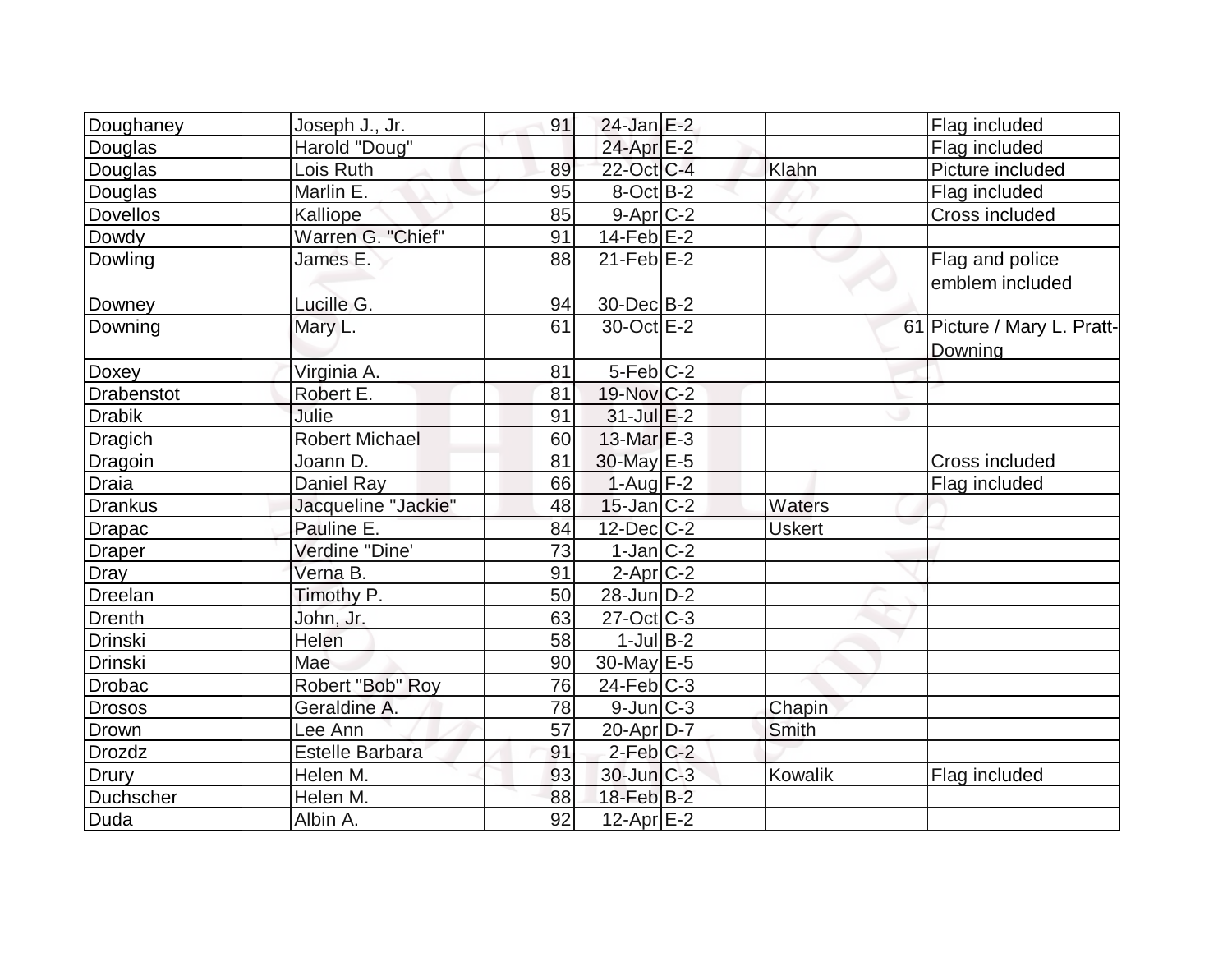| Duda             | Daniel               | 68 | $1-Cct$ B-2             |                 |                       |
|------------------|----------------------|----|-------------------------|-----------------|-----------------------|
| <b>Dudley</b>    | <b>Bessie Lee</b>    | 82 | 11-Dec D-2              | Martin          | Picture included      |
| <b>Dudley</b>    | Richard C. Jr "Dick" | 88 | $17$ -Feb $C-3$         |                 | Flag and picture      |
|                  |                      |    |                         |                 | included              |
| <b>Dudrey</b>    | Wardina L. "Dee"     | 73 | $15$ -Aug E-2           | <b>Strouse</b>  |                       |
| <b>Dudzik</b>    | Donna Lynn           | 65 | $3-Mar$ $C-3$           |                 |                       |
| Duering          | Ronald "Ronnie D."   | 55 | $15$ -Aug E-2           |                 | Picture included      |
| <b>Duffala</b>   | Emil J.              | 91 | $8$ -Jul $B-2$          |                 | Flag included         |
| Duggan           | <b>Betty Lee</b>     | 91 | $12$ -Apr $E-2$         |                 |                       |
| Dughetti         | Santo J.             | 87 | $3$ -Jan $F-2$          |                 |                       |
| Dujin            | Mike "LaLa"          | 92 | 29-Mar <sub>IE</sub> -2 |                 | <b>Cross included</b> |
| Dujmovich        | George               | 85 | $3$ -Jan $ F-2 $        |                 |                       |
| Dull             | Louise C.            | 97 | $23$ -Feb $ D-4$        |                 |                       |
| Dumay            | Garry J.             | 59 | $3$ -Jul $E-2$          |                 |                       |
| Dunbar           | Cedric D.            | 56 | $11$ -Jun $C-3$         |                 | Picture included      |
| Duncan           | <b>Bradley Aaron</b> | 18 | 30-Dec B-2              |                 |                       |
| Duncan           | Jay A.               | 65 | $29-Sep C-3$            |                 | Flag included         |
| Duncan           | <b>Justin Wayne</b>  | 24 | $23$ -Jan $E-2$         |                 |                       |
| Duncan           | Katherine            | 62 | $17$ -Nov $ C-3 $       |                 |                       |
| Dungy            | Jesse LeGora, III    | 82 | $4$ -Mar $ B-2 $        |                 | Picture included      |
| Dunham           | Ruth M.              | 91 | $10$ -Apr $E-2$         | Peterson        |                       |
| Dunlap           | John, Jr., Deacon    |    | $6$ -Jul $D$ -6         |                 |                       |
| Dunlap           | Kathie P. "Frankie"  |    | $30$ -Jun $ C-3 $       |                 |                       |
| Dunlap           | <b>Marlo Renee</b>   | 42 | $23$ -Jun $C-3$         | Kiel            |                       |
| Dunlap           | Sandra L.            | 61 | $10-Sep C-2$            | <b>Bruckner</b> | Picture included      |
| Dunn             | <b>Lillian Ruth</b>  | 85 | $5-Sep$ F-2             | Futa            |                       |
| Dunn             | Patrrick J.          | 61 | $4$ -Jan $E-2$          |                 | Flag included         |
| <b>Duracz</b>    | Angeline "Angie"     | 89 | 13-Nov E-2              | Gonsiorowski    |                       |
| <b>Duranczyk</b> | Dennis D.            | 72 | $23$ -Jan E-2           |                 | Flag included         |
| Duray            | Helen J.             | 82 | 20-Jun E-2              | Wajda           |                       |
| Durbin           | Ray D.               | 90 | $14$ -May C-2           |                 |                       |
| Durkovich        | Dolores P.           | 84 | $20$ -JulD-2            | Rozewski        |                       |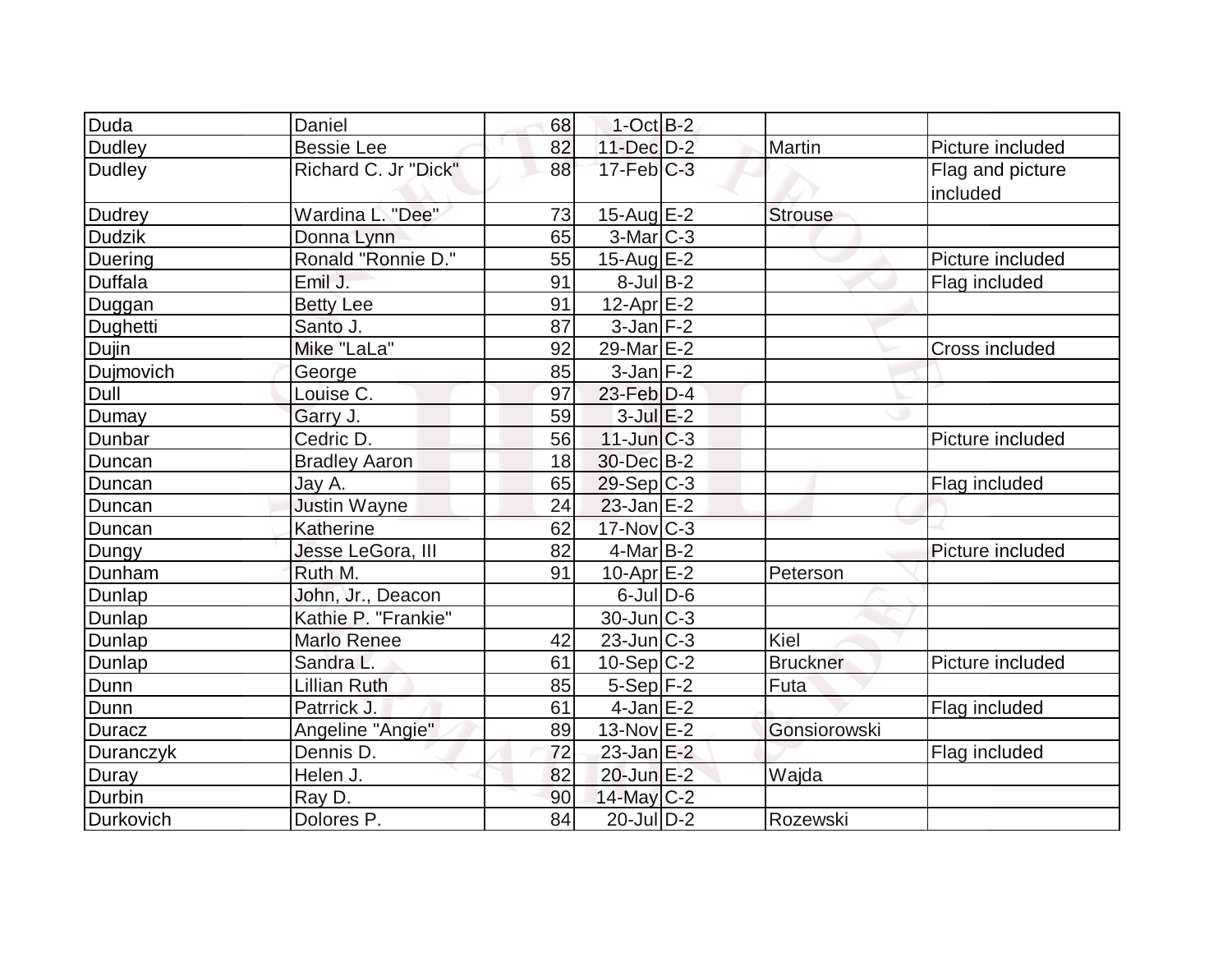| <b>Dust</b>      | Harold E.                | 82 | $14$ -May C-2     |                | Flag included                |
|------------------|--------------------------|----|-------------------|----------------|------------------------------|
| Dust             | Velma M.                 | 86 | 24-Dec C-2        |                |                              |
| Duval            | <b>Kevin Carl</b>        | 71 | $17$ -Apr $E-2$   |                |                              |
| <b>Duvall</b>    | Guy E.                   | 73 | $19$ -Mar $ C-3 $ |                |                              |
| <b>Dvorak</b>    | Barbara M.               | 57 | $5$ -Jan $C-4$    | <b>Mardos</b>  |                              |
| Dwornik          | Juliann R.               | 89 | $4$ -Apr $F-2$    |                |                              |
| <b>Dwyer</b>     | Julie S.                 | 91 | $22$ -Dec $C$ -5  | <b>Badylak</b> |                              |
| <b>Dybel</b>     | Charles J.               | 84 | $30$ -JulC-2      |                | Flag and Picture<br>included |
| <b>Dycus</b>     | James T.                 | 96 | $12$ -Dec $C-4$   |                | Flag included                |
| <b>Dyke</b>      | Grace                    | 89 | 18-May $D-2$      | Vander Laan    |                              |
|                  | Edward W.                |    |                   |                |                              |
| <b>Dykema</b>    |                          | 58 | $16$ -Dec $B-2$   |                |                              |
| <b>Dykstra</b>   | Dorothy                  | 95 | 22-Aug E-2        |                |                              |
| <b>Dykstra</b>   | Gertrude                 | 85 | $2$ -Oct $E-2$    | <b>Visser</b>  |                              |
| <b>Dykstra</b>   | Minnie                   | 93 | $31$ -Dec $C-2$   | Olthoff        |                              |
| Dykstra          | Pamela Lynn              | 50 | $18$ -Jun $C-2$   | Scultore       | Picture included             |
| Dyrhaug          | Patricia Ann             | 70 | $21$ -May C-2     | Deveney        |                              |
| <b>Dywan</b>     | Sophie A.                | 93 | $20$ -Jan $ C-3 $ | Lorenz         | <b>Cross included</b>        |
| <b>Dzienslaw</b> | Helen                    | 94 | $17$ -Aug $D-3$   |                | Polish Emblem<br>included    |
| <b>Dziepak</b>   | Phyllis                  | 73 | $6$ -Feb $E-2$    |                |                              |
| Dzurovsak        | Eugene                   | 64 | $17$ -Apr $E$ -2  |                | Cross included               |
| Eagan            | <b>Elaine Beth</b>       | 79 | $23$ -Apr $ C-3 $ | Lagestee       |                              |
| Eagan            | Stanley W.               | 69 | 26-Aug B-2        |                |                              |
| Eaker            | Helen E.                 | 91 | $6$ -Jan $ C-3 $  |                |                              |
| Earle            | Louis Elmer              | 85 | 13-Aug $C-2$      |                | Flag included                |
| Early            | Mattie B.                | 74 | $15$ -Feb $E-2$   |                | Picture included             |
| Earnhart         | <b>Mariann Rose</b>      | 78 | $4$ -Nov $ B-2 $  | Klein          |                              |
| Eason            | <b>Betty</b>             | 87 | $8$ -Jul $B$ -3   |                |                              |
| Easthope         | <b>Barbara Susan</b>     | 64 | $18$ -Aug $C-3$   | Millar         |                              |
| Eaton            | Margaret Anne<br>"Peggy" | 71 | $18$ -Apr $E-3$   |                |                              |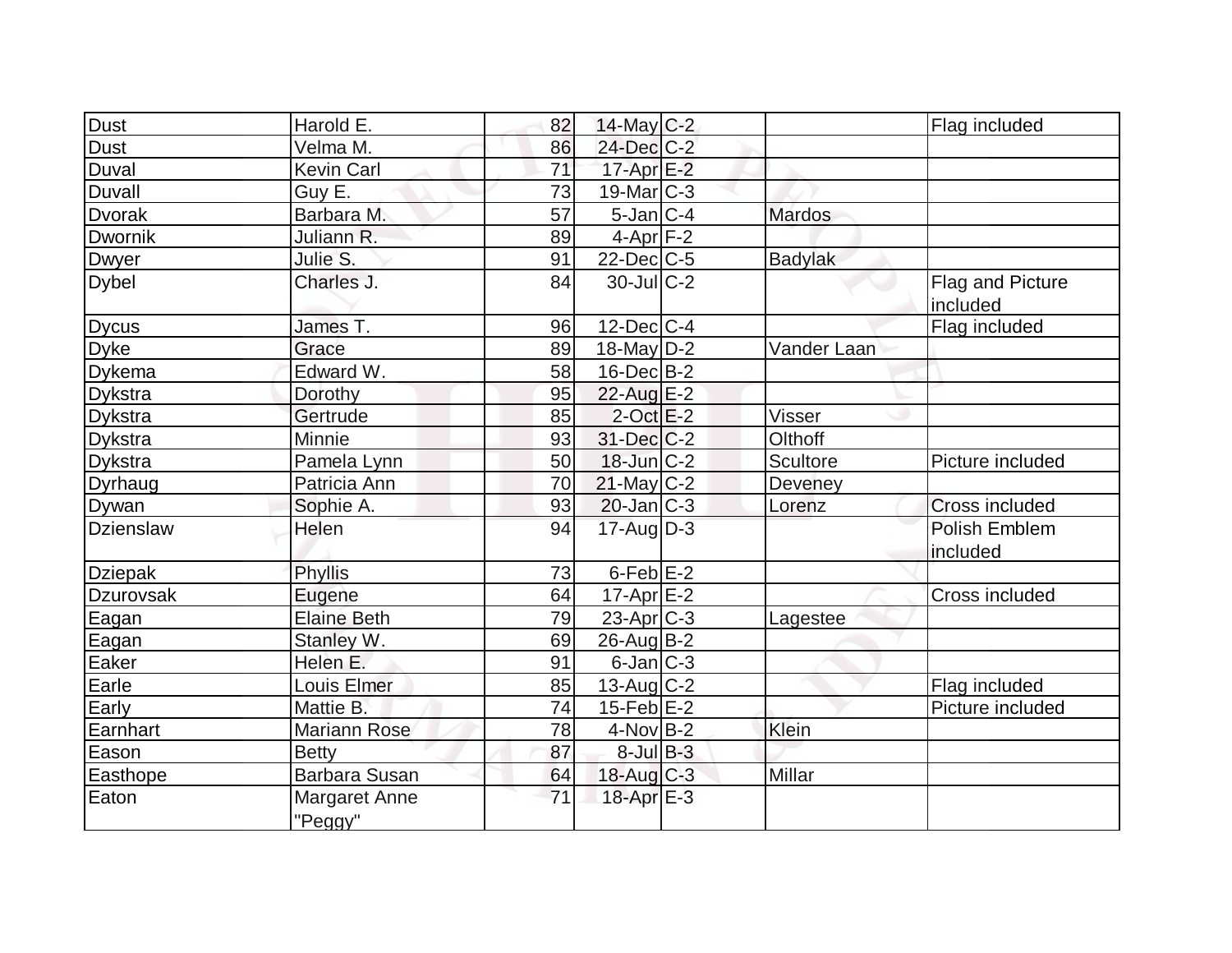| Eberhardt     | Joseph P.                   | 74  | $3$ -Jan $F-2$    |                 | Flag included    |
|---------------|-----------------------------|-----|-------------------|-----------------|------------------|
| Eberle        | Norma L.                    | 79  | $6-Sep D-2$       | Wyant           |                  |
| Ebert         | <b>Fred Carlton</b>         | 96  | 27-Jul D-2        |                 |                  |
| Echols        | James L., Sr.               |     | $8-Apr$ B-2       |                 |                  |
| Echterling    | Anne E.                     | 91  | $16$ -Aug $D-2$   |                 |                  |
| Eckhoff       | Rodney J.                   | 22  | $27$ -Feb $E-2$   |                 | Picture included |
| Ecklund       | Edna S.                     | 101 | 31-May D-2        |                 |                  |
| Edders        | <b>Ralph Alex</b>           | 56  | $2$ -Aug $D-2$    |                 |                  |
| Edington      | James E. "Jim"              | 58  | $31$ -Jan $E-2$   |                 |                  |
| Edmond        | Mattie Pearl "Ed"           | 80  | $15$ -Aug $E-2$   |                 | Picture included |
| Edmonds       | Harold                      | 95  | $28$ -Jun $D-2$   |                 | Flag included    |
| Edwards       | Harry E. "Bud"              | 90  | $25$ -Jun $ C-2 $ |                 | Flag included    |
| Edwards       | James Arthur, Jr.           | 59  | 29-Jul B-2        |                 |                  |
| Edwards       | Kenneth R.                  | 78  | $6$ -Jun $F-2$    |                 | Picture included |
| Edwards       | Timothy W.                  | 46  | 11-Sep $E-2$      |                 | Flag included    |
| Eelman        | <b>Richard Nick "Spuds"</b> | 72  | 11-Sep $E-2$      |                 |                  |
| Eggers        | Frank H., III "Papa"        | 56  | $18$ -Aug $C-4$   |                 | Flag included    |
| Egli<br>Egolf | <b>Bernice</b>              | 93  | $12$ -Jan $D-3$   |                 |                  |
|               | <b>Beverly Lorraine</b>     | 79  | $4$ -May D-6      |                 |                  |
| Egolf         | Lyle L.                     | 82  | $5$ -Oct $ C-2 $  |                 |                  |
| Ehlers        | <b>Ruth</b>                 | 69  | $14-Sep C-2$      |                 |                  |
| Ehlers        | Sylvia M.                   | 96  | $8-Aug$ $E-2$     | Franken         | Picture included |
| Ehlin         | Richard, Sr.                | 64  | $29$ -Dec $C$ -5  |                 | Flag included    |
| Eibel         | Dorothy                     | 105 | $13$ -Jun $E-2$   | Waters          | Picture included |
| Eicke         | Dorothy A.                  | 95  | $12$ -Mar $ C-2 $ | <b>Breisch</b>  |                  |
| Eicke         | Lillie B.                   | 95  | $11$ -Jun $C-3$   | Patzer          |                  |
| Eidam         | Jean A.                     | 86  | $13$ -Apr $ D-7 $ |                 | Picture included |
| Eizenga       | <b>Delores Betty</b>        | 86  | 19-May C-3        | <b>Alderink</b> |                  |
| Eland         | Ann A.                      | 92  | 30-Jan E-2        |                 | Picture included |
| Eller         | <b>Blossom Blanche</b>      | 91  | 10-Oct E-2        | Blessman        |                  |
| <b>Ellis</b>  | Matthew A.                  | 27  | 28-Dec D-3        |                 | Picture included |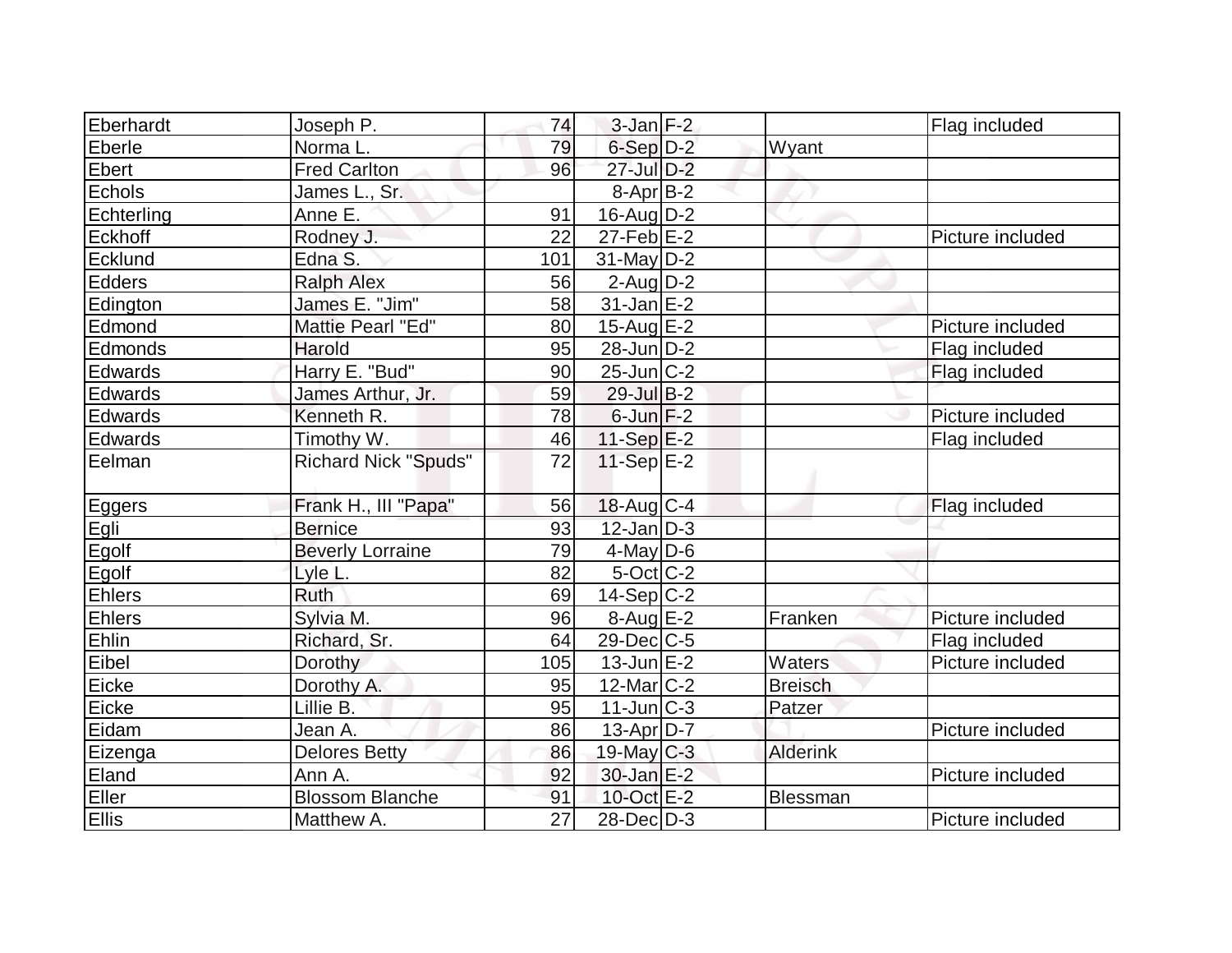| <b>Ellis</b>    | Patricia A.           | 81 | $10$ -Apr $E-2$   |       |                |                  |
|-----------------|-----------------------|----|-------------------|-------|----------------|------------------|
| Ellison-Haak    | Diane                 | 54 | 5-May C-3         |       |                |                  |
| Eise            | James F.              |    | $7-Sep$ $C-2$     |       |                |                  |
| Elsner          | Jeannette G. "Jean"   | 80 | $14$ -Aug $E-2$   |       | <b>Schmidt</b> |                  |
| Elwood          | Ron                   | 71 | $10$ -Dec $C$ -2  |       |                |                  |
| Embry           | Cathy Ann             | 55 | $17 - Dec$ $C-2$  |       |                |                  |
| Emerson         | Barbara Jean          | 77 | $3-Feb C-3$       |       |                | Picture included |
| Emery           | Morgan F. "Bobby"     | 74 | $4$ -Dec $D-2$    |       |                |                  |
| Empson          | Theodore M.           | 56 | $5-Apr D-2$       |       |                | Flag included    |
|                 | "Michael"             |    |                   |       |                |                  |
| Engberg         | Jean Louis            | 81 | $1-May$ $E-2$     |       |                | Picture included |
| Engelien        | Genevieve E.          | 91 | $20$ -Aug $C-2$   |       |                |                  |
| Engle           | <b>Ernest Eugene</b>  | 88 | $24$ -Jan E-2     |       |                |                  |
|                 | "Gene"                |    |                   |       |                |                  |
| Englebert       | John W. "Big John"    | 75 | 30-Sep B-2        |       |                |                  |
| Engleton        | Daniel J.             | 67 | $26$ -Jun $E-2$   |       |                |                  |
| Enhat           | Mary Therese          |    | $19$ -Jul $D-2$   |       | <b>Bayuk</b>   |                  |
| Enoshel         | Bette M. "Aunt Bette" | 79 | $7-Feb$ $F-2$     |       |                |                  |
| Enright         | Mary L.               | 87 | $2$ -Oct $E-2$    |       |                |                  |
| Enright         | Patrick E.            | 63 | $18$ -Feb $B-2$   |       |                | Flag included    |
| Erb             | <b>Kelley Marlene</b> | 23 | $24$ -Dec $C$ -2  |       | Pattee         | Picture included |
| Erdelles        | Richard A.            | 50 | $20$ -Nov $D-2$   |       |                |                  |
| Ericks          | Anne Z.               | 89 | $29$ -Oct C-2     |       | Zoeteman       |                  |
| Ericks          | <b>Ronald "Feets"</b> | 73 | $25$ -Feb $ B-2 $ |       |                | Picture included |
| Erickson        | Barbara A.            |    | 74 Ocober         | $E-3$ | Haney          | Picture included |
|                 |                       |    | 16                |       |                |                  |
| Erickson        | Ethel                 | 93 | $20$ -Aug C-2     |       | Pilat          |                  |
| <b>Erickson</b> | Keith R., Sr.         | 68 | $12$ -Dec $ C-2 $ |       |                | Picture included |
| Eriks           | Larry D.              | 66 | $2$ -Nov $ C-4 $  |       |                |                  |
| Erikson         | Russell E.            | 86 | $12-Sep D-2$      |       |                | Flag included    |
| Ernest          | Rebecca L.            | 72 | $30$ -Jan E-2     |       | Atwood         |                  |
| Escalante       | Lupe                  | 88 | $24$ -Dec $C$ -2  |       |                |                  |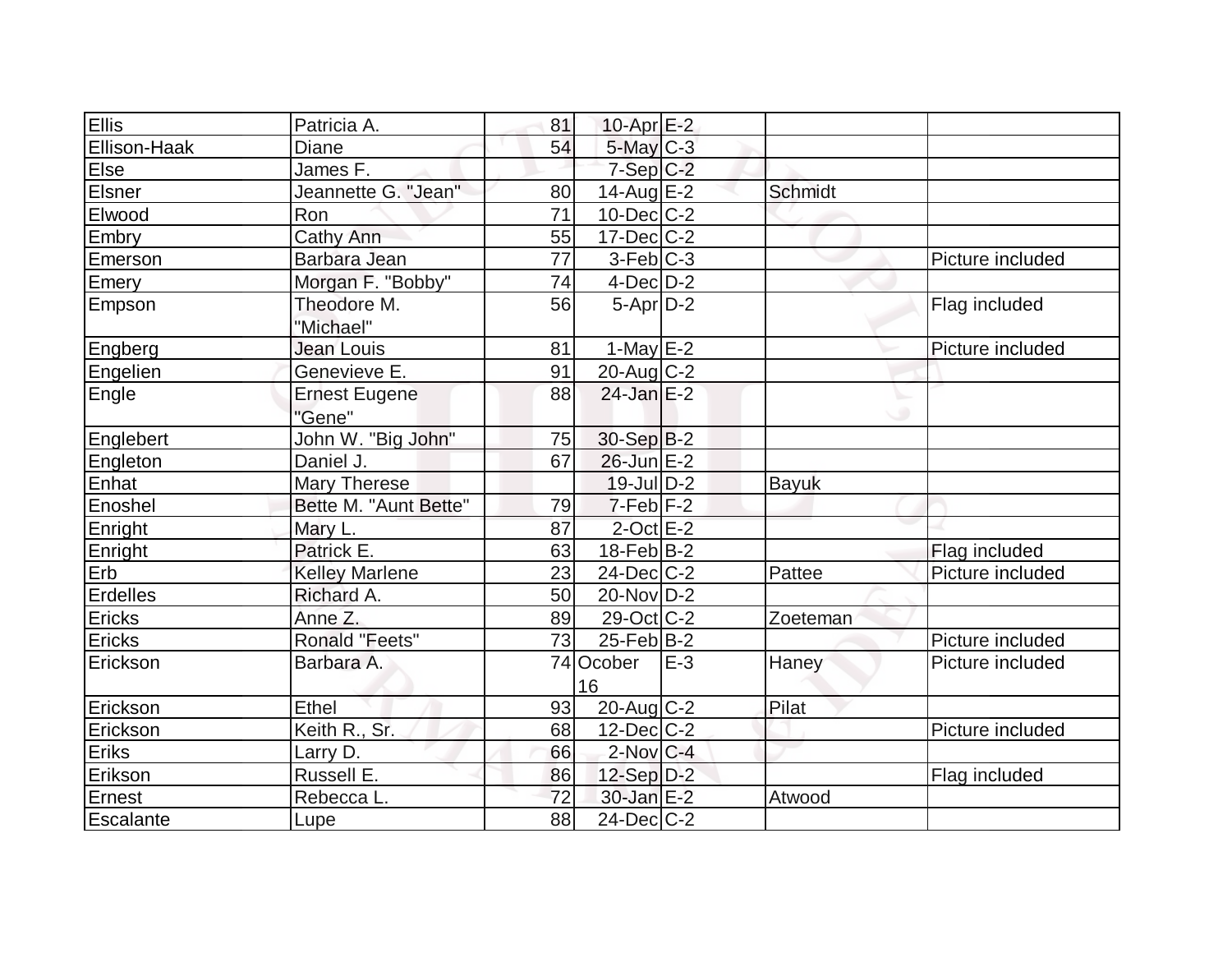| Escamilla     | David                     | 59 | $5$ -Mar $C-2$   |                 | Cross included   |
|---------------|---------------------------|----|------------------|-----------------|------------------|
| Eser          | Betty L.                  | 82 | $26$ -Jan D-5    |                 |                  |
| Espinoza      | Anthony M.                | 27 | 14-May C-2       |                 |                  |
| <b>Esser</b>  | John R.                   | 79 | $5$ -Mar $ C-2 $ |                 |                  |
| Estavillo     | Elizabeth                 | 66 | $5-Apr$ D-2      | Paun            |                  |
| Etcherling    | Joyce                     | 71 | $29$ -Aug $E-2$  |                 |                  |
| <b>Etling</b> | Jacqueline J.             | 81 | $24$ -Jul $E-2$  | Harle           | Picture included |
| Eucce         | Richard S.                | 64 | $15-Sep C-3$     |                 |                  |
| Evancic       | Eugene, Sr. "Gene"        | 81 | $9-Nov$ $C-3$    |                 |                  |
| Evanoff       | Michael                   | 80 | $26$ -Feb $C-2$  |                 | Flag and picture |
|               |                           |    |                  |                 | included         |
| Evans         | <b>Geraldine Eleanore</b> | 84 | $7$ -May $C-2$   | Holland         |                  |
| Evans         | <b>Glen Harvey</b>        | 89 | $8$ -Jan $C-2$   |                 | Picture included |
| Evans         | Rosemary "Baba"           | 82 | $8$ -Dec $C-3$   | Milosich        |                  |
| Evans         | Ruby B.                   | 89 | $8$ -Jun $D-5$   | Perko           | Flag included    |
| Evans         | Susan B.                  |    | $20$ -Jun $E-2$  | Ayers           |                  |
| Evans         | Wallace Eugene, Jr.       | 68 | $2$ -Dec $B-2$   |                 |                  |
|               | "Wally"                   |    |                  |                 |                  |
| Evdokiou      | Martha                    | 89 | $3$ -Jan $F-2$   |                 | Cross included   |
| Everaert      | Hannah J.                 | 79 | $22-Sep C-5$     |                 |                  |
| Evert         | Harry F.                  | 87 | $24$ -Jan $E-2$  |                 | Flag included    |
| Evert         | Robert                    | 80 | $3$ -Jul $E-2$   |                 | Flag included    |
| Ewing         | Donna                     | 80 | $24$ -Apr $E$ -2 | Smith           |                  |
| Ewing         | Rita E.                   | 65 | $26$ -JulD-2     |                 |                  |
| Excell        | Margaret T.               | 93 | $6$ -Oct $C$ -3  |                 |                  |
| Ezell         | Audra R.                  | 68 | 25-Apr E-2       | <b>Dickover</b> |                  |
| Fabian        | <b>Alfred Edward</b>      | 85 | $9$ -Aug $D-3$   |                 | Picture included |
| Faenza        | Barbara                   | 84 | $21-Oct$ B-2     |                 |                  |
| Faenza        | Barbara C.                | 84 | 17-Nov C-4       |                 |                  |
| Fallon        | Matthew R.                | 83 | $25$ -Aug $C-3$  |                 | Flag included    |
| Falls         | Albina M.                 | 88 | $5$ -Jun $E-2$   |                 |                  |
| Falls         | Edward A.                 | 94 | $23$ -Jan $E-2$  |                 |                  |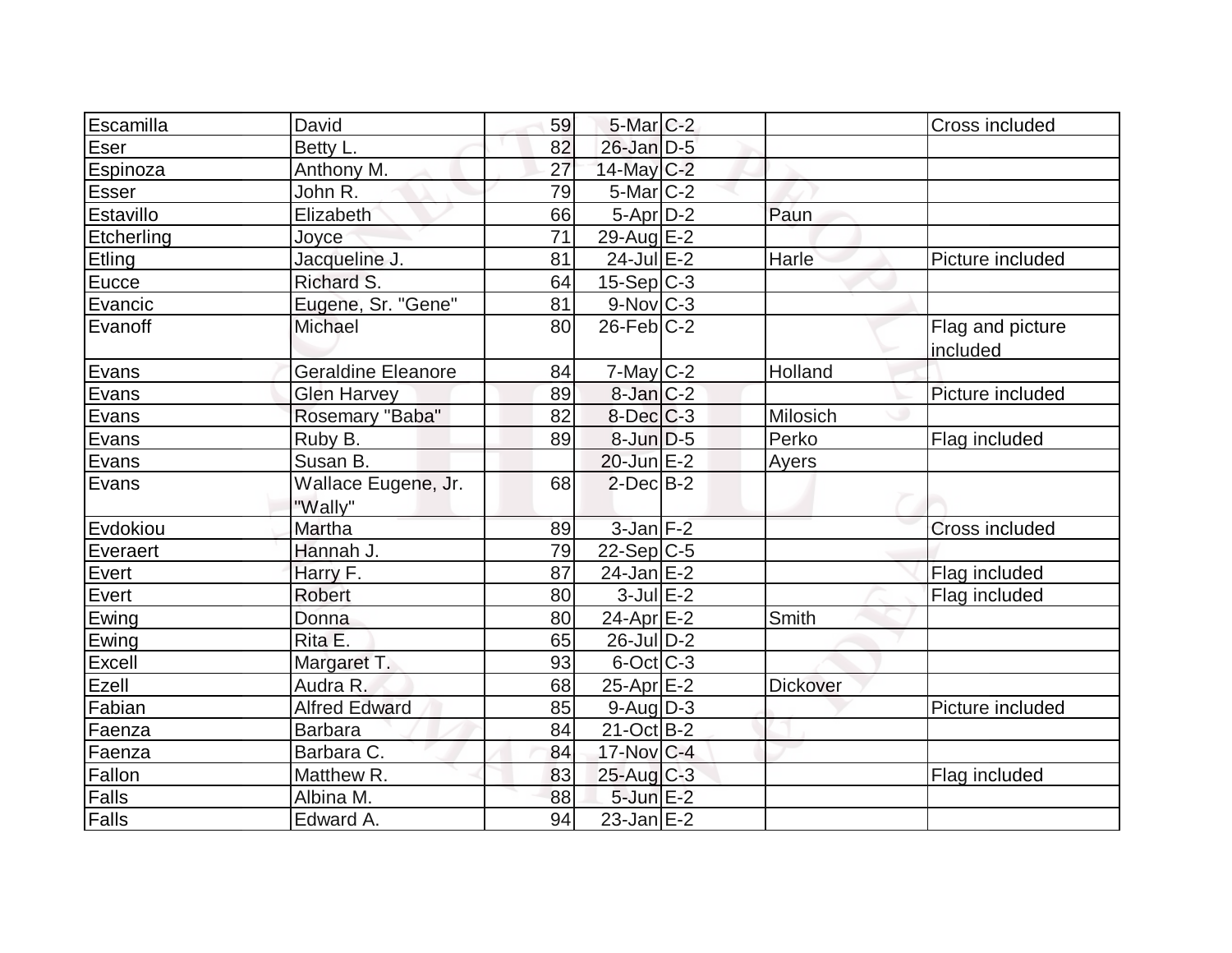| Falucskai  | Geraldine J.            | 74 | $16$ -Jul $D-2$   |                |                        |
|------------|-------------------------|----|-------------------|----------------|------------------------|
| Fant       | Jim P. "Jimbo"          | 55 | $4$ -Jan $E-2$    |                |                        |
| Faoro      | Peter                   | 81 | 26-Aug B-2        |                |                        |
| Farkas     | <b>Pauline Gertrude</b> | 84 | $22-Sep C-5$      | <b>Bok</b>     |                        |
| Farley     | Cheryl M.               | 63 | $9$ -Dec $B$ -2   |                |                        |
| Farn       | <b>Stella</b>           | 82 | $12$ -May C-5     | Winter         |                        |
| Faron      | Eugene J.               | 94 | $10$ -Jan $ E-2 $ |                |                        |
| Farrell    | Edward W.               | 91 | 4-Jan $E-2$       |                | Flag included          |
| Farrenkopf | Julia M.                | 86 | $26$ -Aug $B-3$   | Gorscak        |                        |
| Farris     | Jacqueline R.           | 50 | $8$ -Jan $ C-2 $  |                | Picture included       |
| Fary       | <b>Frank Valentine</b>  | 92 | $8-Aug$ $E-2$     |                | Picture included       |
| Favia      | Joseph Phillip          | 19 | $16$ -Nov $ D-3 $ |                |                        |
| Federenko  | Lucille M.              | 85 | $12$ -Jan $D-3$   | <b>Bonczyk</b> |                        |
| Federico   | Salvatroe P. "Sam"      | 83 | $4$ -Jan $E-2$    |                | Flag included          |
| Fedor      | Donald G., Sr.          | 77 | $30-Sep B-2$      |                | Flag included          |
| Fehlberg   | Rudolph A. H.           | 89 | 11-Dec D-3        |                | Flag included          |
| Feigenbaum | Gwendolyn Joan          | 82 | $28$ -May C-2     | McLellan       |                        |
| Feitz      | Robert A., Dr. "Rob"    | 53 | $14$ -Nov $ D-3 $ |                |                        |
| Feldman    | Israel (Izu)            | 88 | 8-Nov D-2         |                | Star of David included |
| Fellinger  | Maria                   | 78 | $24$ -Nov $ C-5 $ | Binder         |                        |
| Felus      | Frances C. "Fran"       | 87 | $3$ -Jan $F-2$    | Smith          |                        |
| Ferber     | Peggy Ann               | 59 | $30$ -May $D-2$   |                |                        |
| Ferguson   | Gail                    | 54 | $10-Sep C-2$      |                |                        |
| Ferguson   | Grover, Sr.             | 83 | $4$ -May D-6      |                | Picture included       |
| Ferko      | Mathilda D. "Tillie"    |    | 20-May B-2        | Yurjevich      |                        |
| Ferko      | Wanda B.                | 91 | $2$ -Oct $E-2$    | Kordas         |                        |
| Fernatt    | <b>Randall Lane</b>     | 54 | $29$ -Dec $C$ -5  |                |                        |
| Ferrara    | Matthew J.              | 64 | $17$ -Mar $C-3$   |                | Flag included          |
| Ferrarini  | John J., Jr. "Papa"     | 63 | $7$ -Jul $C-3$    |                |                        |
| Ferrell    | Patsy Joyce             | 84 | $12-Sep D-2$      |                | Picture included       |
| Ferstl     | Viola J.                | 82 | $4-Sep$ $E-2$     | Miketinas      |                        |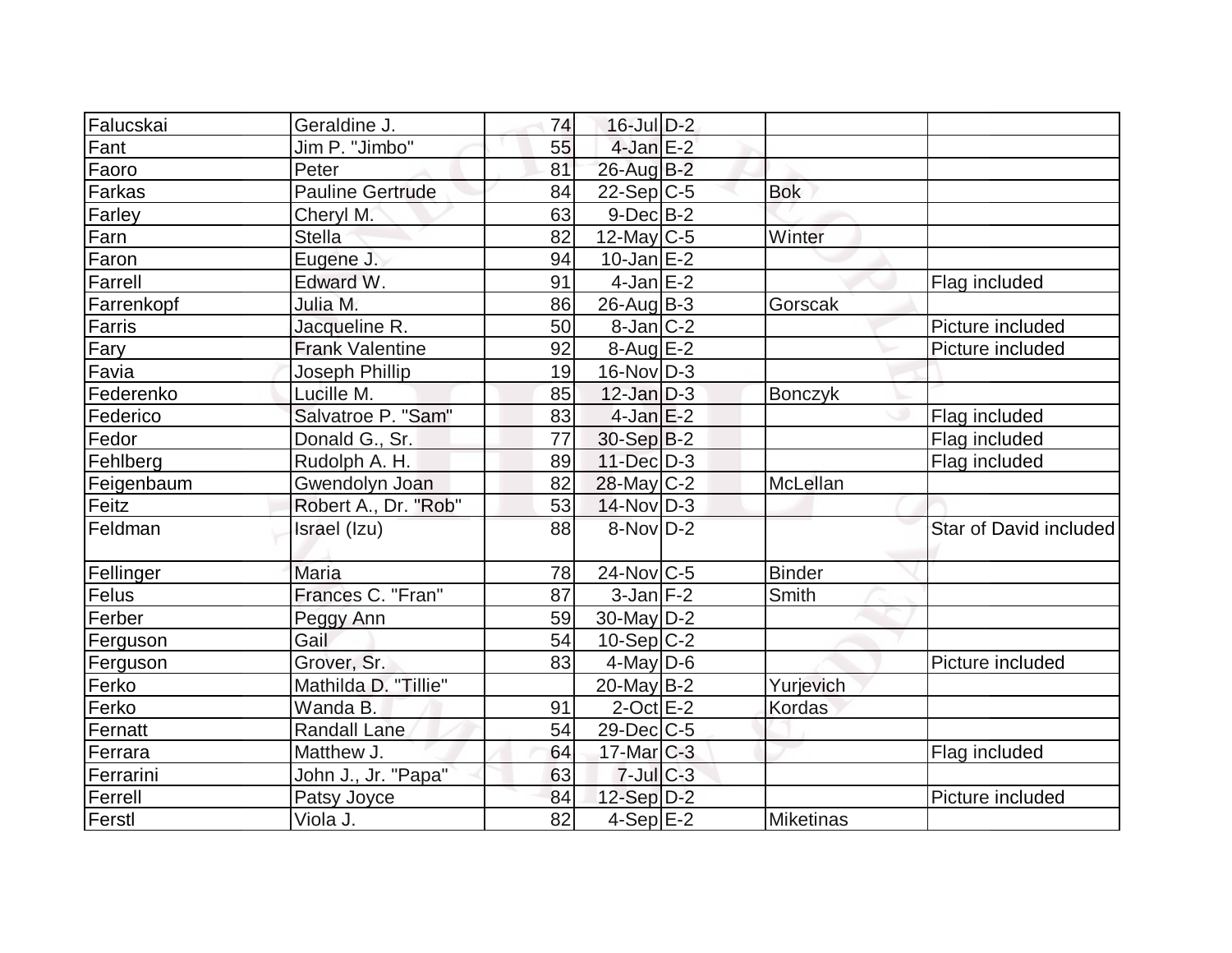| Fetla         | Phillip W.        | 51 | $12$ -May C-5     |         |                          |
|---------------|-------------------|----|-------------------|---------|--------------------------|
| Fetsch        | Andrew J. "Andy"  | 67 | $15$ -Nov $D-2$   |         | <b>Scales of Justice</b> |
|               |                   |    |                   |         | included                 |
| Fetzko        | Theresa "Tess:    | 85 | 30-Jul C-2        |         | Picture included         |
| Fialkowski    | John F.           | 70 | $10$ -Oct $E-2$   |         | Picture included         |
| Ficken        | Robert H.         | 86 | $10-Sep C-2$      |         |                          |
| Fieldhouse    | Donald J.         | 81 | $3$ -Aug D-6      |         | Picture included         |
| <b>Fields</b> | Michael "Mickey"  | 65 | $10-Apr$ $E-2$    |         |                          |
| Fifield       | Mary L.           | 73 | $10$ -Jul $D-2$   | Salyer  |                          |
| Fijut         | Heather L.        | 44 | $6$ -Jan $ C-3 $  |         |                          |
| Fileca        | Pete P.           | 76 | $15$ -Jun $D-2$   |         |                          |
| Filic         | Leila Marie       |    | $4$ -May D-6      |         | Angel / See Leona        |
|               |                   |    |                   |         | Lynn Filic               |
| Filic         | Leona Lyn         |    | $4$ -May $D$ -6   |         | Angel/ See Leila         |
|               |                   |    |                   |         | Marie Filic              |
| Filipas       | Michael           | 47 | $24$ -Apr $E-3$   |         |                          |
| Filipas       | Robert G. "Bob"   | 71 | $5$ -Jan $ C$ -5  |         | Picture included         |
| Filipowicz    | Thomas S., III    | 51 | $7$ -Jan $B-2$    |         |                          |
| Filippini     | Florido A. "Flip" | 96 | $1-Jan C-2$       |         | Picture included         |
| Finke         | Fidelia Ann "Fay" | 81 | 14-Aug $E-2$      | Luketic |                          |
| Finkiewicz    | Frank J.          | 78 | $10$ -Dec $ C-2 $ |         |                          |
| Finley        | Jeanne C.         | 86 | $22-Sep C-6$      |         |                          |
| Finneran      | Marjory A.        | 93 | $24$ -Jan $ E-4 $ | Righter | Marjory A. Finneran      |
|               |                   |    |                   |         | Rogers / Cross           |
|               |                   |    |                   |         | included                 |
| Finnerty      | Leo D., Sr.       | 82 | $6-Sep D-3$       |         | Firefighter's emblem     |
|               |                   |    |                   |         | and Flag included        |
| Finnin        | Garv              | 72 | $3$ -Apr $E-2$    |         | Picture included         |
| Fiorenzo      | Jennie M.         | 81 | 1-Nov D-2         |         |                          |
| Fisch         | Lisa Marie        | 52 | $15-Sep$ C-3      |         | Picture included         |
| Fischer       | George W.         | 86 | $6$ -Aug $C$ -3   |         | Flag and Picture         |
|               |                   |    |                   |         | included                 |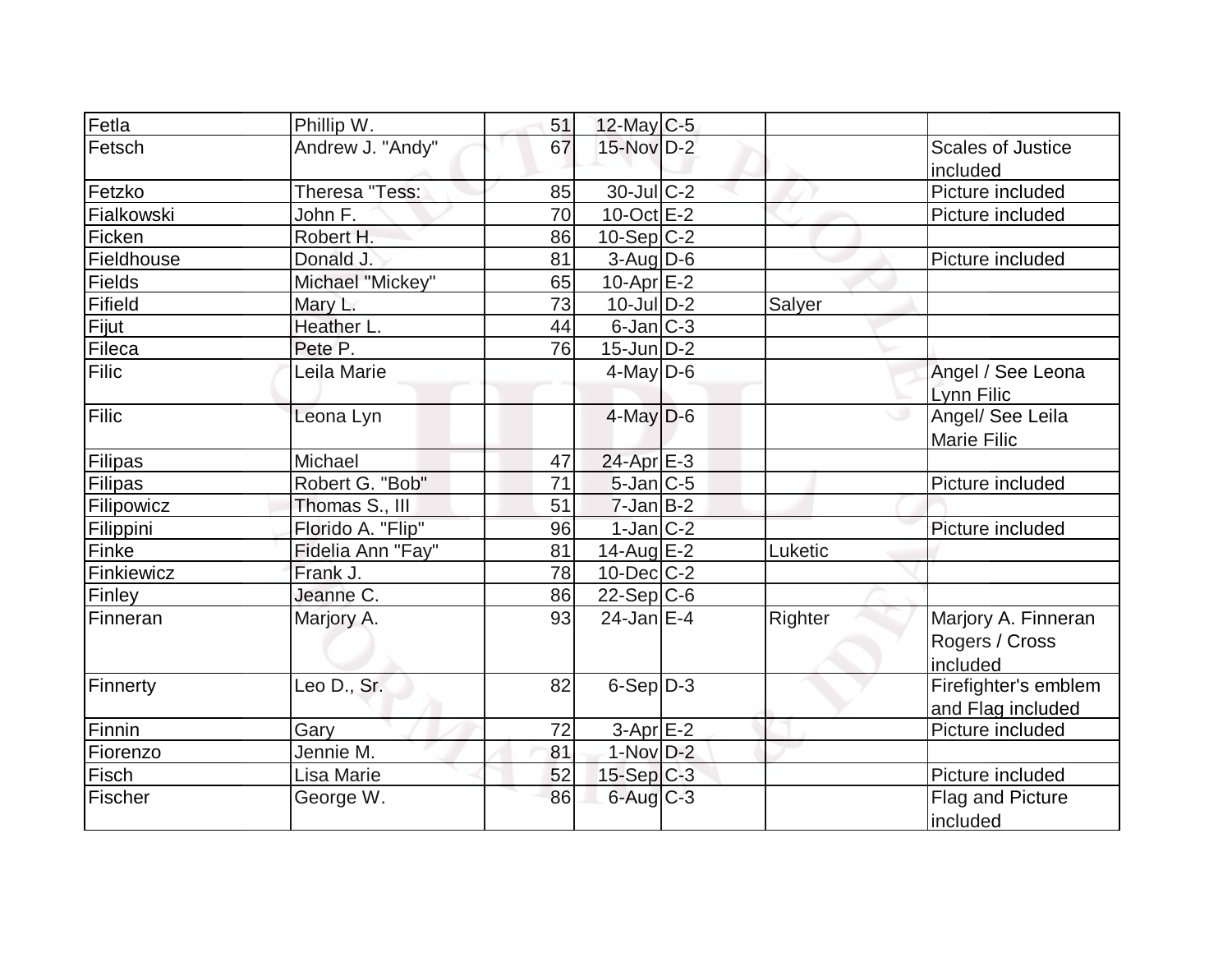| Fischer            | Marijeanne                | 81              | $28$ -Apr $C-3$   | Barenie        | Cross included               |
|--------------------|---------------------------|-----------------|-------------------|----------------|------------------------------|
| <b>Fishel</b>      | Deborah "Debbie"          | 53              | $16$ -Jun $C-2$   |                |                              |
| Fisher             | <b>Gertrude Katherine</b> | 94              | 29-Aug E-2        |                |                              |
| Fisher             | Jeanette W. "Nettie"      | 71              | $7$ -Dec $D-8$    |                | Picture included             |
| Fisher             | Rose Ann                  | 78              | $1-Sep C-3$       |                | Picture included             |
| Fishman            | Margie                    | 76              | $16$ -Oct $E-2$   | <b>Stokes</b>  |                              |
| Fiske              | Phillip Kenneth, Sr.      | 93              | $11-Aug$ $C-3$    |                | Flag and Picture<br>included |
| Fistrovich         | Dorothy                   | 82              | $2-Feb$ C-3       |                |                              |
| Fistrovich         | <b>Stephanie Frances</b>  | 82              | $18$ -Jun $C-2$   | Novosel        |                              |
| Fitzel             | Sylvia Jean               | 72              | $17$ -May D-2     |                |                              |
| Fitzer             | Norma L.                  | 93              | $16$ -Jan $E-2$   |                |                              |
| Fitzgerald         | Hubert G. "Jerry"         | 78              | $20$ -Jul $D-2$   |                |                              |
| Fitzgerald         | Joseph T.                 | 99              | $2$ -Jun $ C-3 $  |                |                              |
| <b>Fitzpatrick</b> | Laura                     | 50              | $11-Mar$ B-2      |                |                              |
| Flack              | <b>Hazel Marie</b>        | 87              | 5-Nov C-3         | Sandefur       | Picture included             |
| Flanagan           | Patrick K. "Snookey"      | 65              | $22$ -Feb $E-2$   |                | Picture included             |
| Flannery           | Laura Jean                | 72              | $11$ -Jan D-2     | <b>Metzcus</b> | Picture included             |
| Flatt              | John E.                   | 61              | 24-Sep C-2        |                | Picture included             |
| Flatt              | Larry J.                  | 64              | $5$ -Mar $C-2$    |                |                              |
| Flatt              | Ottis C.                  | 79              | $7 - Apr$ $C - 3$ |                |                              |
| Fleming            | Diane "Buzz"              | $\overline{71}$ | $24$ -Nov $ C-6$  | Zimmerman      |                              |
| Fleming            | John J.                   | 89              | $18-Sep$ E-2      |                | Flag included                |
| Fleming            | Perry L., Jr. (Fox)       | 71              | $9$ -Jan $E-2$    |                | Picture included             |
| Fleming            | Richard H.                | 79              | $22-Sep C-6$      |                |                              |
| Fleming            | Robert L. "Bob"           | 85              | $25$ -Jun $ C-2 $ |                | Picture included             |
| Fles               | <b>Cecilia Rose</b>       | 84              | $20$ -Jun $E-2$   | Clupny         |                              |
| Fletcher           | Willa B.                  | 90              | $8$ -Jul B-3      |                |                              |
| Flipowicz          | Thomas S., III            | 51              | $6$ -Jan $C-3$    |                |                              |
| <b>Fliris</b>      | Sandra Kaye               | 74              | $1$ -Oct $B-2$    |                | Picture included             |
| Flood              | John "Lee"                | 84              | 13-Jun E-2        |                |                              |
| Flood              | L. Jacquelyn              | 90              | $17$ -Jul $E-2$   | <b>Distell</b> |                              |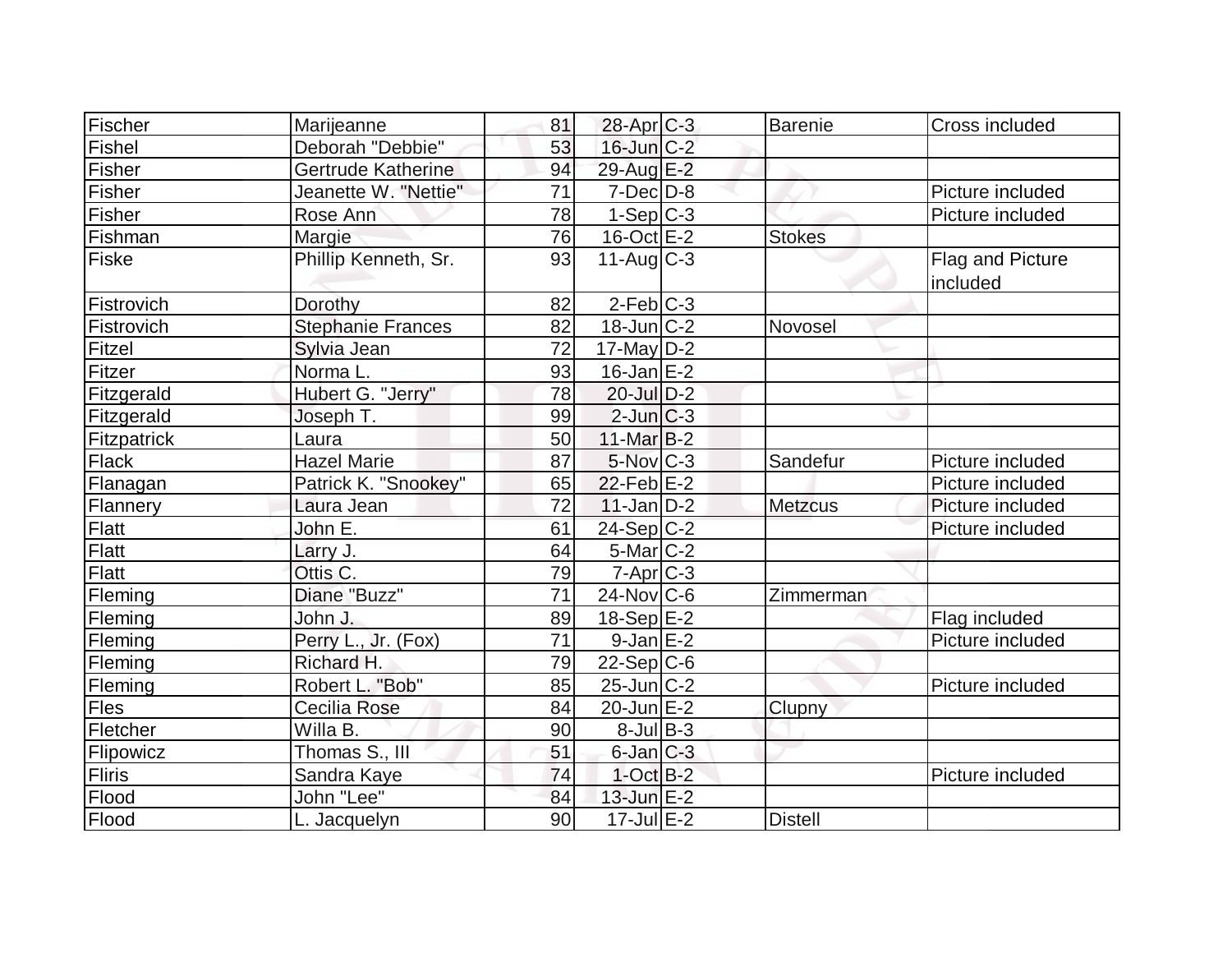| Flora          | Adele Y.           | 101             | $16$ -Jan $E-3$       |               | Picture included |
|----------------|--------------------|-----------------|-----------------------|---------------|------------------|
| Florer         | Helen M.           | 97              | 30-Apr <sub>C-2</sub> |               |                  |
| <b>Flores</b>  | Adolph, Jr.        | 65              | $1-Aug$ F-2           |               | Picture included |
| <b>Flores</b>  | Antonio, Jr.       | 92              | $3$ -Jul $E-2$        |               |                  |
| <b>Flores</b>  | Daniel M., Sr.     | 78              | $4-Apr$ F-2           |               | Flag included    |
| Flores         | Erlinda "Linda"    | 73              | $11$ -Jul $D-2$       |               | Picture included |
| Flores         | Ernesto            | 91              | $31$ -Mar $ C-3 $     |               | Picture included |
| Flores         | Javier             | 49              | $13-Oct$ $C-3$        |               |                  |
| Flores         | Marco              | 79              | $8-Nov D-2$           |               |                  |
| <b>Flores</b>  | Michael "Fall Guy" | 58              | $12$ -Jan $D-3$       |               |                  |
| <b>Flores</b>  | Sammy              | 32              | $24$ -Nov $ C-5$      |               | Picture included |
| <b>Florios</b> | Joann Maria        | 74              | $9$ -Jan $E-2$        |               |                  |
| Flynn          | Bernard J. "Bud"   | 82              | $13-Oct$ $C-3$        |               | Flag included    |
| Flynn          | Marvin N.          | 60              | $30$ -Jul $C-2$       |               |                  |
| Fogarty        | Paul J., Jr. "Jim" | 66              | 22-Mar E-2            |               | Flag included    |
| Foglio         | Susan              | 52              | 14-Aug E-2            |               |                  |
| Foley          | James R., Pastor   | 71              | $10-Sep C-2$          |               |                  |
| Follmer        | Phyllis            | 83              | 14-Mar E-2            | Stajkowski    |                  |
| Followell      | Kenneth Lee, Sr.   | 75              | 6-Dec D-2             |               | Flag included    |
| Forburger      | Ann Marie "Amy"    | $\overline{71}$ | 19-Nov C-3            | Nagy          | Picture included |
| Ford           | George W.          | 80              | $8$ -Jan $ C-2 $      |               |                  |
| Ford           | Kenneth John       | 71              | $8$ -Dec $C$ -3       |               |                  |
| Ford           | Marvin L.          |                 | $10$ -Oct $E - 2$     |               | Flag included    |
| Ford           | Richard M.         | 70              | $2$ -Jun $ C-3 $      |               |                  |
| Forehand       | Ann W.             | 87              | $3-Feb C-3$           |               |                  |
| Foreman        | April L., Rev.     |                 | $31$ -May D-2         |               | Picture included |
| Foresta        | Rudy               | 80              | $30$ -Jan $E-2$       |               |                  |
| Forney         | Carol Ann          | 80              | $30$ -Jan $E-2$       | <b>Krulik</b> | Picture included |
| Forsythe       | Eugene E.          |                 | $23$ -Jan $E-3$       |               |                  |
| Fort           | Cleopatra          | 91              | $31$ -Jan $E-2$       |               |                  |
| Fortener       | Carol L.           | 68              | 23-May E-2            | Yaskulski     |                  |
| Fortuna        | Irja S.            | 95              | $11-Oct$ D-3          | Seppanen      | Picture included |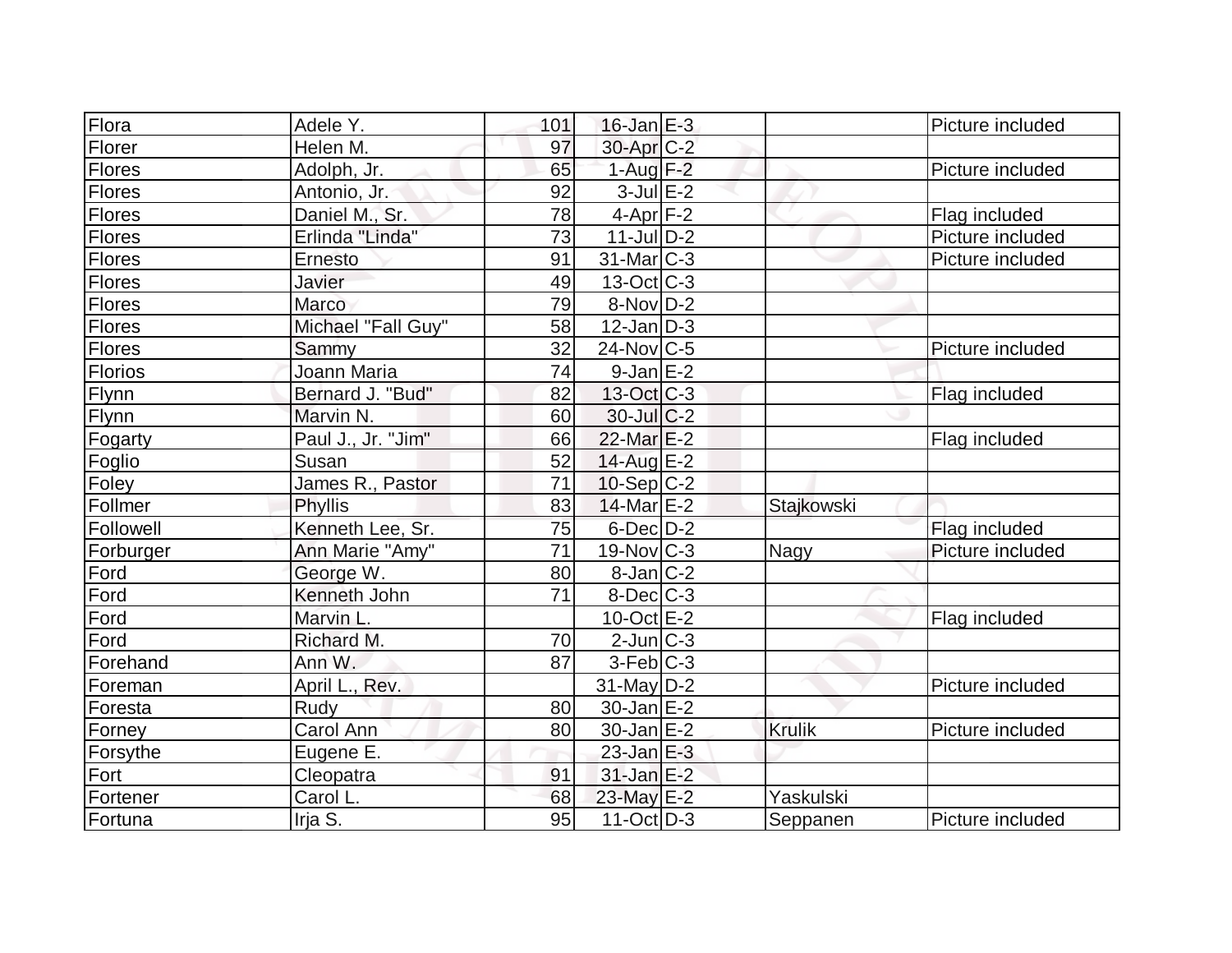| Foss       | Jeanne G.,                  | 85 | $21-Apr$ $C-5$         |          |                               |
|------------|-----------------------------|----|------------------------|----------|-------------------------------|
| Fossett    | Guwana                      | 78 | 18-Dec D-3             |          | Flag included                 |
| Foster     | Gloria E.                   | 86 | $21$ -Feb $E-2$        | Williams |                               |
| Foster     | James E.                    | 77 | $28$ -Dec $D-3$        |          |                               |
| Foster     | <b>Kristina</b>             | 55 | $12$ -Dec $C$ -2       |          |                               |
| Foster     | <b>Richard Leroy (Deek)</b> | 77 | $27$ -Oct $ C-3 $      |          |                               |
| Foust      | Geraldine E.                | 75 | $8$ -Oct $B-2$         |          | Picture included              |
| Fox        | Thelma                      | 78 | $7-Oct$ $B-2$          | Gatlin   |                               |
| Fraga      | Maria "Paty"                | 59 | $1$ -Jun $D-8$         | Pinedo   | Maria Fraga<br>(Ramirez)      |
| Frahm      | Patricia L.                 | 75 | $8-Aug$ $E-2$          |          |                               |
| Francis    | <b>Bonita Mae</b>           | 75 | $17$ -Mar $C-3$        |          |                               |
| Francis    | Richard H. "Rich"           | 68 | $20$ -Jan $C-3$        |          | Flag included                 |
| Franczyk   | Mary M.                     | 96 | 29-May E-2             |          |                               |
| Frank      | Dorothy "Grannie"           | 99 | 4-Aug C-3              | Lardie   |                               |
| Frank      | Phyllis Jean                | 80 | $4$ -Dec $D-2$         |          |                               |
| Franko     | Kathleen M.                 | 65 | 24-May D-2             |          |                               |
| Franko     | Louis "Lou"                 | 24 | $11$ -Jul $D-2$        |          |                               |
| Franko     | Richard                     | 80 | $21$ -Jun $E-2$        |          |                               |
| Frankowiak | Robert F.                   | 64 | $18-Apr$ $E-2$         |          |                               |
| Frankowski | Thaddeus M. "Ted"           | 91 | $11-Dec$ D-3           |          | Flag included                 |
| Fraza      | Jane T.                     | 80 | $5$ -Dec $D-2$         |          |                               |
| Frazier    | Willie D.                   | 61 | 28-Mar <sub>D</sub> -2 |          |                               |
| Frederici  | Gloria Jean                 | 82 | $17-Oct$ $E-2$         |          |                               |
| Fredericks | <b>Bessie Marie</b>         | 93 | $12$ -Dec $ C-2 $      |          |                               |
| Freelove   | Virginia M.                 | 79 | $21-Apr$ $C-5$         |          |                               |
| Freels     | <b>Tonya Rose</b>           | 58 | $25-Sep$ $E-2$         |          |                               |
| Freeman    | <b>Dorothy Frances</b>      | 86 | $3$ -Jul $E-2$         | Ward     | Picture included              |
| Freeze     | Carl N.                     | 70 | 12-Nov C-2             |          | Picture included              |
| Frenchik   | Mary Ann                    | 70 | 8-Nov D-2              | Wirtz    | Mary Ann Deutsch-<br>Frenchik |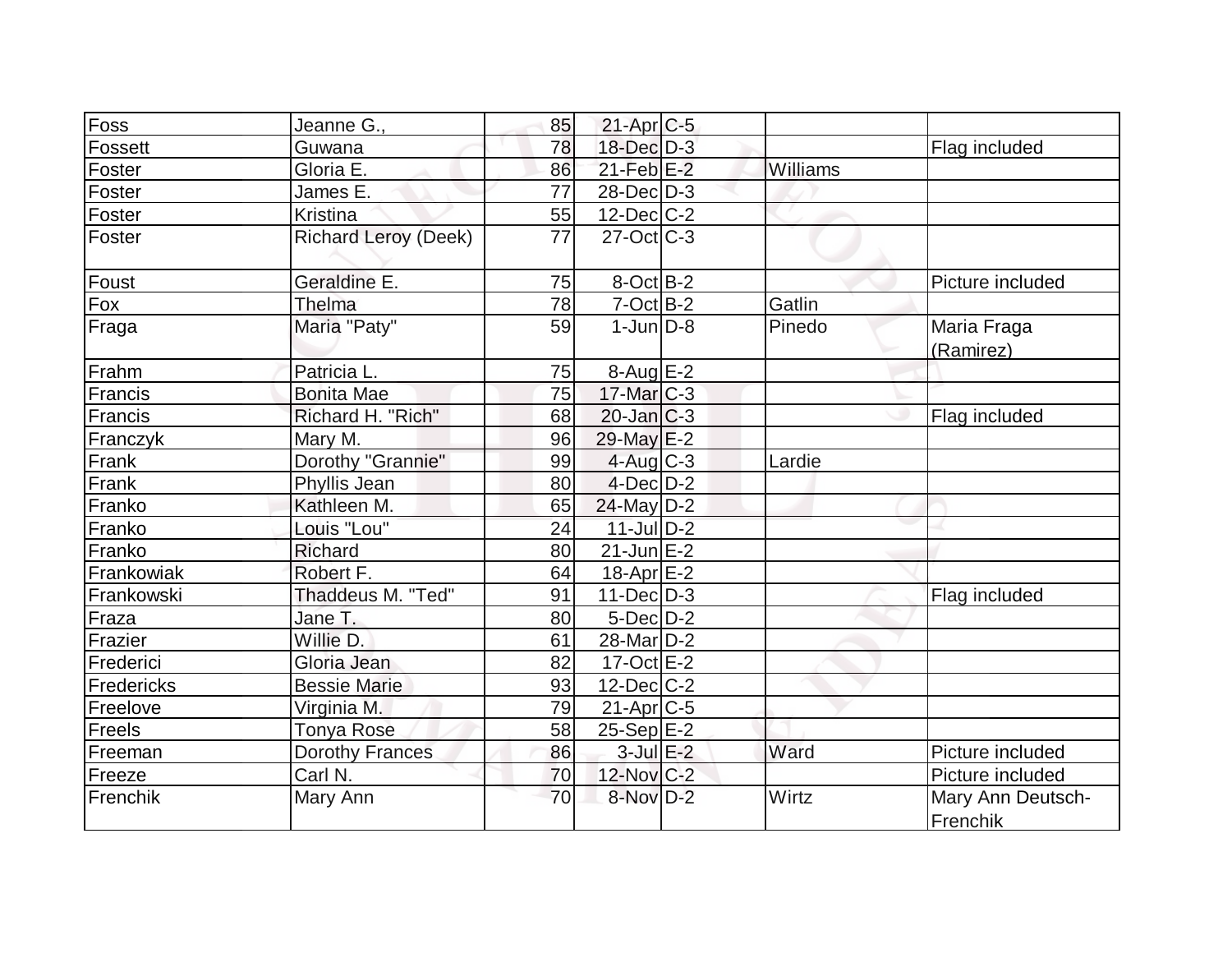| Frenzel   | Dorothy C.             | 82 | 4-Apr <sub>F-2</sub>  |           | Picture included      |
|-----------|------------------------|----|-----------------------|-----------|-----------------------|
| Fresso    | Angelo                 | 80 | $6$ -Jul $D$ -6       |           |                       |
| Freter    | Louis Paul             | 89 | $3-Feb$ $C-3$         |           |                       |
| Frey      | Susan Mae "Sue"        | 59 | $19$ -May C-3         |           | Picture included      |
| Fritts    | Rosalee                | 70 | $8$ -May $E - 3$      | Smetzer   |                       |
| Fritz     | Dorothy A.             | 86 | $24$ -Dec $C-2$       | Jurczak   |                       |
| Fritz     | John                   | 87 | $15$ -Feb $E-2$       |           | Flag included         |
| Fritz     | Nina D.                | 80 | 30-May $E-5$          | Mariash   |                       |
| Frizzell  | <b>Dessole</b>         | 80 | $17 - Jan \, E - 2$   |           |                       |
| Frombach  | George P.              | 83 | $2$ -Dec $D-3$        |           |                       |
| Fronek    | <b>Robert</b>          | 78 | $21$ -Jun $E-2$       |           |                       |
| Fross     | <b>Helen Rae</b>       | 79 | $25$ -Dec $E-2$       | McGowan   |                       |
| Frueh     | Georgetta R. "Gigi"    | 68 | $11$ -Jan $D-2$       |           |                       |
| Fruehling | Ronald W.              | 81 | $16$ -Apr $ C$ -2     |           |                       |
| Frum      | Robert L. "Lefty"      | 88 | $21$ -May $ C-2 $     |           | Picture included      |
| Fry       | Mary Ann T.            | 89 | 28-Apr <sub>C-3</sub> | Mack      |                       |
| Frye      | <b>Eric Michael</b>    | 44 | $24$ -Jul $E-2$       |           |                       |
| Fugate    | Andrew L.              | 27 | $6$ -Nov $E-2$        |           |                       |
| Fugate    | Greggory               | 40 | $22$ -Feb $E-2$       |           | Picture included      |
| Fuller    | Otmar                  |    | $31$ -Dec $C-2$       |           |                       |
| Fuller    | <b>Theresa Rose</b>    | 55 | $28$ -Jun $D-2$       | Ross      |                       |
| Fulton    | <b>Evelyn Ruth</b>     | 95 | $22$ -Oct C-2         |           |                       |
| Funduk    | <b>Daniel</b>          | 52 | $14$ -Jun $D-2$       |           | <b>Cross included</b> |
| Funk      | <b>Clarence Joseph</b> | 61 | 25-May D-7            |           |                       |
| Funkey    | <b>Betty Lee</b>       | 84 | $10$ -Nov $ C-3 $     |           | Picture included      |
| Funston   | Ethel E.               | 80 | $7-Feb$ $F-2$         | Vuich     |                       |
| Furlic    | Margaret               | 95 | $4$ -May D-6          |           |                       |
| Furman    | Richard                | 76 | $25$ -Feb $ B-2 $     |           | Flag included         |
| Furtak    | William M.             | 83 | 18-Dec D-3            |           | Flag included         |
| Gabel     | Ronald G.              | 78 | 22-Oct C-2            |           | Flag included         |
| Gabriel   | <b>Betty Lou</b>       | 83 | 14-Nov D-3            | Konopacki |                       |
| Gaeto     | Flora D.               | 89 | $31$ -Aug F-6         | Mele      | Picture included      |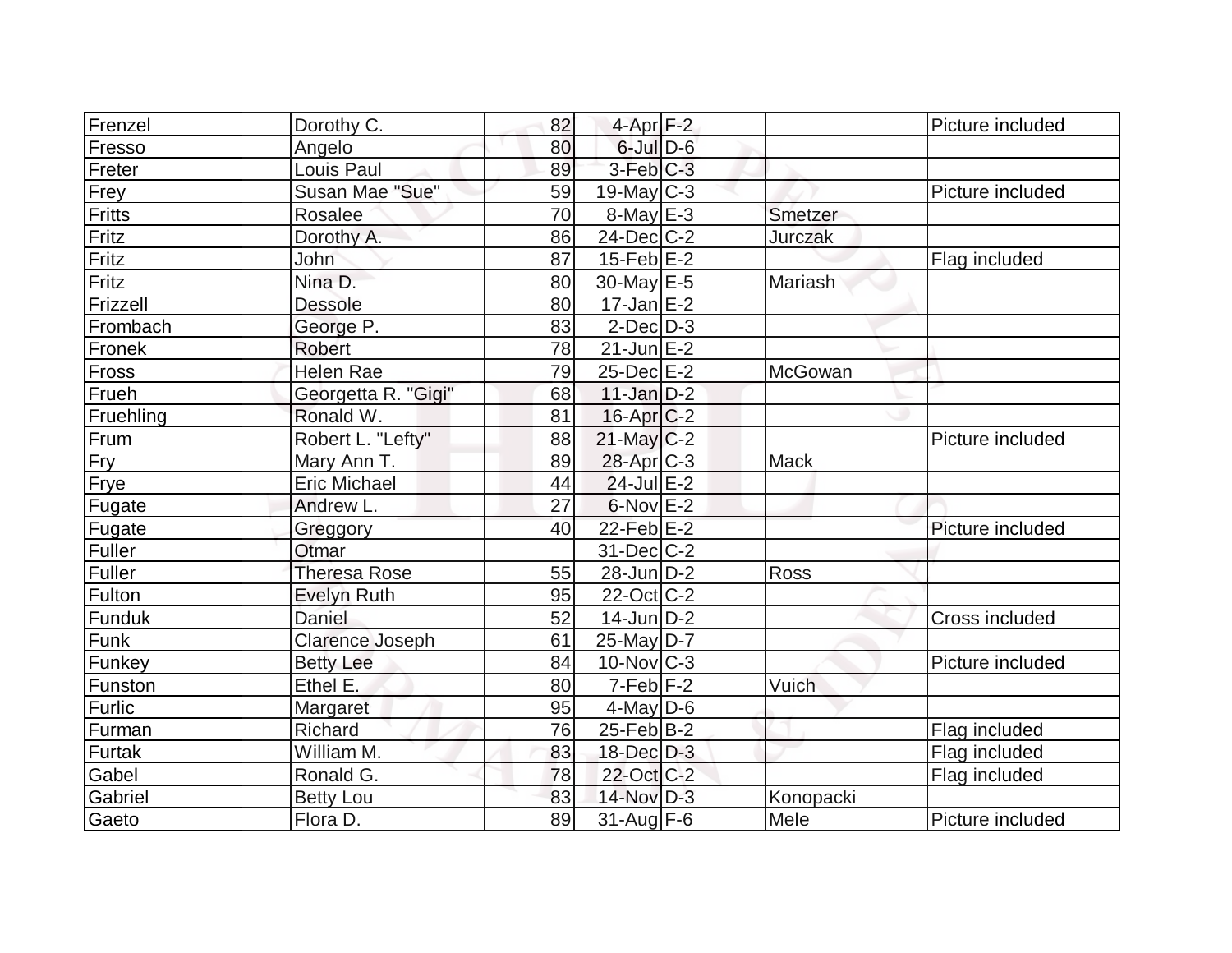| Gaffey    | Emily Anne "Emmy"          |     | $19$ -Dec $C$ -2  |               |                              |
|-----------|----------------------------|-----|-------------------|---------------|------------------------------|
| Gaisser   | Gerhard, Battalion         |     | $6$ -Feb $E-2$    |               | Firefighter's emblem         |
|           | Chief                      |     |                   |               | and Picture included         |
| Gajewski  | Thomas J.                  | 72  | $2$ -Jun $ C-3 $  |               |                              |
| Galambus  | Leona A.                   | 65  | $8$ -JunD-5       | <b>Atkosh</b> |                              |
| Galanos   | <b>John Gus</b>            | 56  | $10-Sep C-2$      |               | Picture included             |
| Gales     | Kathy                      | 58  | $24$ -Feb $ C-4$  |               |                              |
| Gallagher | Eva "Marie"                | 30  | $7 - Apr$ $C - 3$ |               |                              |
| Gallagher | Shawn C.                   | 48  | $13$ -Dec $D-3$   |               | Picture included             |
| Galler    | Rose                       | 99  | $30$ -JulC-2      |               | Star of David included       |
| Gallett   | Edward C., Professor<br>C. | 91  | $19-Apr D-2$      |               | Picture included             |
| Gallgher  | John P.                    | 66  | $4$ -Apr $F-2$    |               |                              |
| Galvin    | David A.                   | 72  | $10$ -Jan $E-2$   |               | Flag included                |
| Gandolfi  | Thomas J.                  | 76  | $6-Sep$ $F-2$     |               |                              |
| Ganga     | Willard J.                 | 88  | $17-Sep C-2$      |               | Flag included                |
| Gannon    | Michael W.                 | 67  | $12$ -Oct C-3     |               | Picture included             |
| Garapic   | John R. Jr.                | 90  | $28$ -Feb $E-2$   |               | Flag and picture<br>included |
| Garcia    | Anthony O. "Tony"          | 79  | $21$ -May C-2     |               | Picture included             |
| Garcia    | <b>Carmen Elba</b>         | 79  | $7 - Apr$ $C - 3$ | Pabey         | Picture included             |
| Garcia    | Ernesto A. "Ernie"         | 82  | $23$ -Feb $ D-4$  |               |                              |
| Garcia    | Hortencia                  | 85  | $10$ -Oct $E - 3$ |               |                              |
| Garcia    | Janet E.                   | 66  | $4$ -Aug C-3      | Kaczmarczyk   |                              |
| Garcia    | Jesse James                | 65  | 14-Mar E-2        |               | Flag included                |
| Garcia    | Linda A.                   | 57  | $6$ -Feb $E-2$    |               |                              |
| Garcia    | Maria DeJesus              | 101 | $16$ -Oct $E - 2$ | Monciavaiz    |                              |
| Garcia    | Mellisa A.                 | 29  | 15-Aug E-2        |               |                              |
| Garcia    | Ramona                     | 84  | $7 - Aug$ $E - 2$ | Manzo         |                              |
| Garcia    | Raul "Pops"                | 65  | $6$ -Oct $C$ -3   |               |                              |
| Garcia    | Valetin A. "Val"           | 75  | $2$ -Jul $ C-2 $  |               | Picture included             |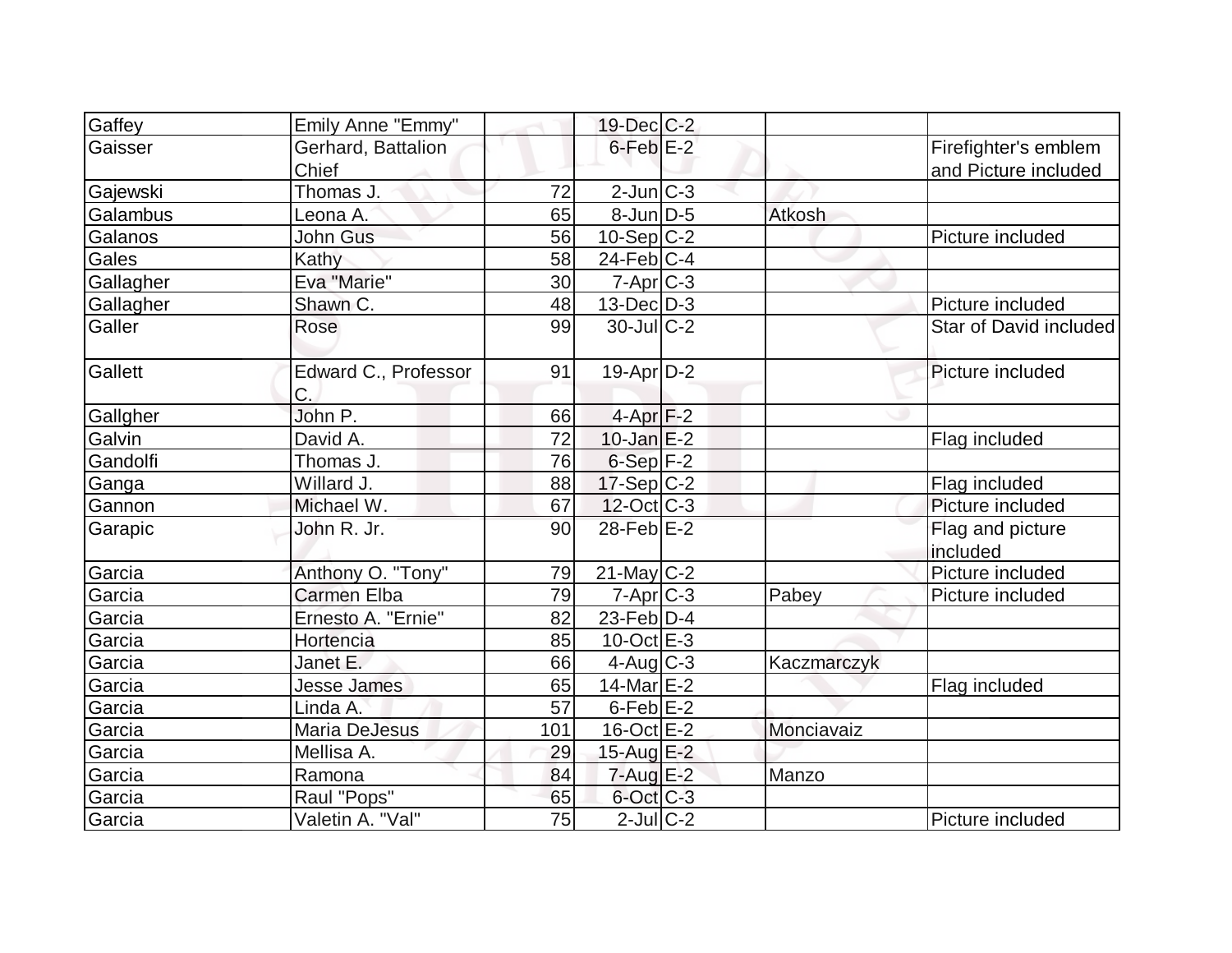| Gardin     | Kent P.                           | 71 | $16$ -Jun $C-2$   |               |                                               |
|------------|-----------------------------------|----|-------------------|---------------|-----------------------------------------------|
| Gardner    | Deborah Lynn                      | 58 | $3-Feb$ $C-4$     |               |                                               |
| Gardner    | <b>Eveline Elizabeth</b>          |    | $10$ -Feb $ C-3 $ |               | <b>Eveline Elizabeth</b><br>Gardner (Ingleby) |
| Gardner    | Joanne                            | 64 | $2$ -Apr $ C$ -2  | Hadrych       |                                               |
| Gardner    | Oscar                             | 97 | $15$ -Jan $ C-3 $ |               | Star of David included                        |
| Gardow     | Werner W.                         | 82 | $23$ -Jan $E-3$   |               | Flag included                                 |
| Garner     | Richard E.                        | 65 | $16$ -Dec $B$ -3  |               | Flag included                                 |
| Garnes     | <b>Richard Arthur</b><br>"Dickie" | 67 | $13$ -Jan $ C-4 $ |               |                                               |
| Garretson  | <b>Richard "Dick"</b>             | 67 | $15$ -Aug $E-3$   |               |                                               |
| Garrison   | Evelyn                            | 78 | 1-Mar $E-2$       | Rippe         |                                               |
| Garrison   | Evelyn                            | 78 | 4-May D-7         | <b>Rippe</b>  |                                               |
| Garrison   | Genevieve "Jean"                  |    | $5$ -Nov $C-3$    |               |                                               |
| Garrison   | Ruth L.                           | 90 | $3-Feb C-4$       | Stanton       |                                               |
| Gartner    | Michael W.                        | 32 | 29-Oct C-2        |               |                                               |
| Garton     | Georgia Jean                      | 76 | $31$ -Jan E-2     | Comer         | Picture included                              |
| Garwin     | Agnes Janeth "Aggie"              | 87 | $24$ -Mar $C$ -5  |               | Picture included                              |
| Gary       | Katie L.                          | 83 | $24$ -Jan $E-2$   |               |                                               |
| Garza      | Joseph C. "Chato"                 | 73 | $12-Sep D-2$      |               |                                               |
| Gasinski   | <b>Lauralee Marie</b>             | 75 | $31$ -Dec $ C-2 $ | Pernicka      |                                               |
| Gasior     | Gloria M.                         | 72 | $3$ -Jul $E-2$    |               |                                               |
| Gaskin     | Donna Jean                        | 78 | 20-Dec D-2        |               |                                               |
| Gasparovic | Louella V.                        | 76 | $26$ -Feb $ C-3 $ | Leets         |                                               |
| Gasquoine  | Gayla S.                          | 63 | $21$ -JulC-3      |               |                                               |
| Gasser     | Danny Lee                         | 63 | $9$ -Jan $E-2$    |               | Picture included                              |
| Gastevich  | Vladimir, Jr.                     | 54 | $22$ -Sep C-6     | <b>Jahnke</b> | Picture included                              |
| Gaul       | Lorraine L.                       | 88 | $2$ -Nov $ C-4 $  |               |                                               |
| Gauler     | Mark L.                           | 50 | 8-Nov D-2         |               | Flag included                                 |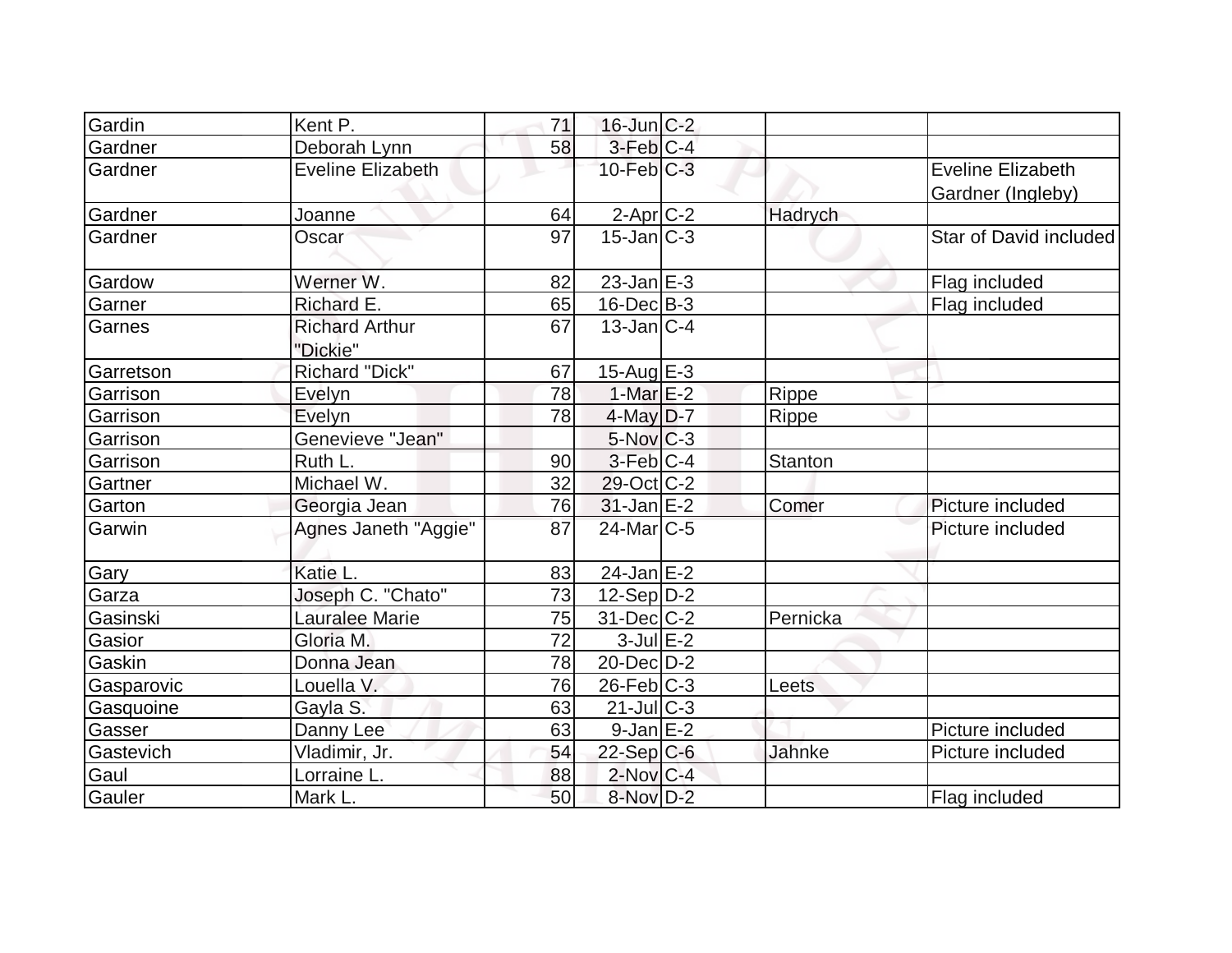| Gavin      | Reinelda Ann "Honey"   | 88 | 6-Apr D-4             | <b>Backes</b> |                              |
|------------|------------------------|----|-----------------------|---------------|------------------------------|
|            |                        |    |                       |               |                              |
| Gavin      | William E.             | 75 | 22-May E-2            |               |                              |
| Gawron     | John Peter             | 28 | $17$ -Nov $ C-4$      |               |                              |
| Gaza       | Agnes M. "Mickey"      | 67 | $30 - Jan$ $E-2$      |               |                              |
| Gaza       | <b>Ann Marie</b>       | 90 | $5$ -Nov $ C-3 $      |               |                              |
| Gazda      | Agnes N. "Nina"        | 80 | 25-Aug C-4            |               |                              |
| Gear       | Victor H.              | 72 | $29$ -Dec $C$ -6      |               |                              |
| Geary      | Maureen M.             | 59 | $6$ -Feb $E-2$        | <b>Blasko</b> |                              |
| Gebauer    | June E.                | 86 | $15$ -Dec $ C$ -6     | Abel          | Picuture included            |
| Gebauer    | <b>Paul Gerald</b>     | 59 | $21$ -Mar $E-2$       |               |                              |
| Geberin    | Dorothy L.             | 91 | $16$ -May $E-2$       |               |                              |
| Gedzun     | Naomi L.               | 87 | 15-Nov D-2            | Sheppard      |                              |
| Geer       | Marjorie A. "Marge"    | 76 | 22-Oct C-2            |               |                              |
| Geffert    | <b>Brandon Michael</b> | 33 | $20$ -May B-2         |               | Flag included                |
| Geiselman  | Debra                  | 50 | $7-Feb$ $F-2$         | Kassner       | Star of David included       |
| Geisen     | Harold P.              | 95 | $11$ -Jun $C-2$       |               | Flag and Picture<br>included |
| Gelinas    | <b>Melissa</b>         |    | $7$ -May $C-3$        | Wright        | Picture included             |
| Genis      | John B.                | 83 | $26$ -Feb $ C-2$      |               |                              |
| Genovese   | James D.               | 59 | $9-Sep B-2$           |               |                              |
| George     | Dorothy                | 96 | 28-Aug E-2            | Cerajewski    |                              |
| George     | Virginia Ann           | 86 | $1-Oct$ B-2           | Ulm           |                              |
| Georgevich | Sandra                 | 92 | $18-Sep$ E-2          |               | Cross included               |
| Gergely    | Theresa                | 83 | $11-Sep$ E-2          | Sevening      |                              |
| German     | Ronald "Ron"           |    | $16$ -Mar $ D-4$      |               |                              |
| Gesse      | Kent William           | 52 | $20-Sep D-2$          |               |                              |
| Giacomin   | Delores J.             | 78 | 28-Apr <sub>C-3</sub> | <b>Kmetz</b>  |                              |
| Giacomin   | John Joseph            | 83 | $20$ -Aug $C-2$       |               |                              |
| Giannini   | James F.               | 86 | $7$ -Mar $F-3$        |               | K of C emblem<br>included    |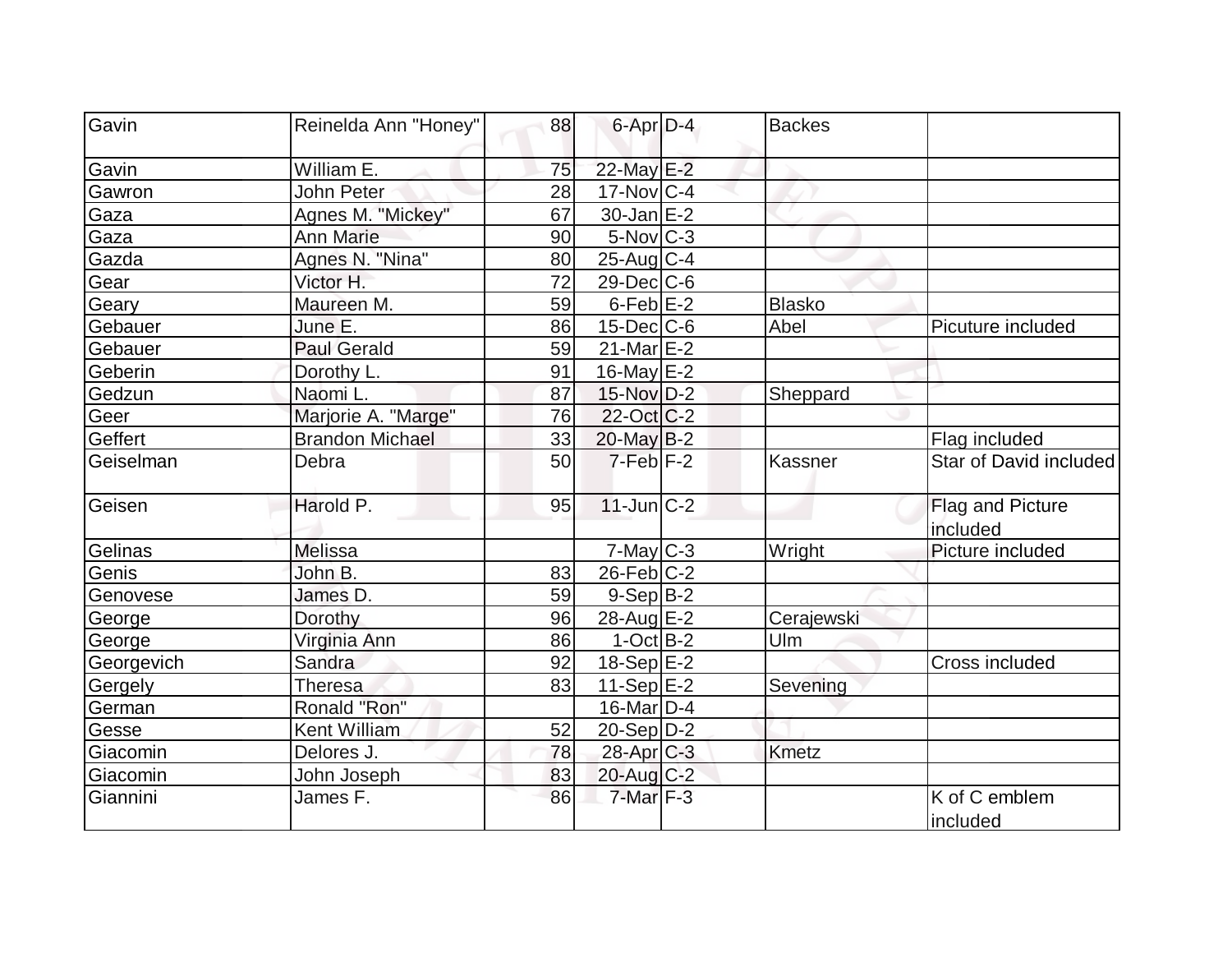| Gibbs      | Gertrude E.         | 86        | 26-Apr D-2        |         |                                     |
|------------|---------------------|-----------|-------------------|---------|-------------------------------------|
| Gibson     | Sophie A.           | 63        | $12$ -May C-5     | Garcia  |                                     |
| Gielniak   | Donna M.            | 91        | 15-Aug $E-3$      | Coppess |                                     |
| Gigac      | Mary Ann            | 77        | $31-Oct$ D-2      | Pupovac |                                     |
| Giglio     | Arlene M.           | 75        | $21$ -Nov $ D-2 $ | Wallace |                                     |
| Gikas      | Philip G.           | 91        | $25$ -Mar $ B-2 $ |         | <b>Flag and Picture</b><br>included |
| Gilbert    | Marie               | 57        | 23-Feb $D-4$      | Earle   |                                     |
| Gilea-Goss | Jeane P.            | 90        | 4-May $D-7$       |         | Picture included                    |
| Gilgallon  | Joan T.             | 77        | $25$ -Mar $B-2$   |         |                                     |
| Gill       | Angel, Jr.          | 80        | $28$ -Dec $D-3$   |         |                                     |
| Gill       | Hope E.             | 92        | $13$ -Dec $D-2$   |         |                                     |
| Gill       | William F. "Bill"   | 91        | $2$ -Jul $ C-2 $  |         |                                     |
| Gillard    | James J.            | 95        | $18$ -Jun $C-2$   |         |                                     |
| Gilliam    | <b>Barbara</b>      | 86        | 8-Jun D-5         |         |                                     |
| Gilliland  | <b>Eddie Eugene</b> | 83        | 3-Dec C-2         |         |                                     |
| Gilmore    | Jeremy David        | 26        | $16-Sep B-2$      |         |                                     |
| Gilmore    | Patricia M.         | 73        | $11$ -Jun $C-3$   |         |                                     |
| Ginter     | David S.            | <u>38</u> | $3-Sep C-2$       |         |                                     |
| Gioiosa    | Kandra Lynn         | 51        | $10-Apr$ $E-2$    |         | Kandra Lynn (Eaton)<br>Gioiosa      |
| Giordano   | Karen               | 49        | 18-Dec D-2        | Phipps  |                                     |
| Giragos    | Henry G. M.D.       |           | $24$ -Aug $C-2$   |         | Picture included                    |
| Glade      | Louise              | 72        | $16$ -Apr $C-2$   |         |                                     |
| Glessner   | Gerald "Gerry"      | 85        | $31$ -Jan $E-2$   |         |                                     |
| Glickauf   | Marlies M.          | 84        | $26$ -Apr $D-2$   |         |                                     |
| Glodowski  | David J.            | 54        | $25$ -Jan $E-3$   |         |                                     |
| Glombicki  | Caroline            | 70        | $24$ -Jan $E-2$   |         |                                     |
| Glover     | Deloris A.          |           | 27-Dec D-2        |         |                                     |
| Glover     | Ronald "Ronnie"     | 62        | $7$ -Oct $B-2$    |         |                                     |
| Glover     | Terrence F.         | 63        | 16-Oct E-2        |         |                                     |
| Glowacki   | Leonard J. "Lenny"  | 78        | $1-Dec$ $C-5$     |         |                                     |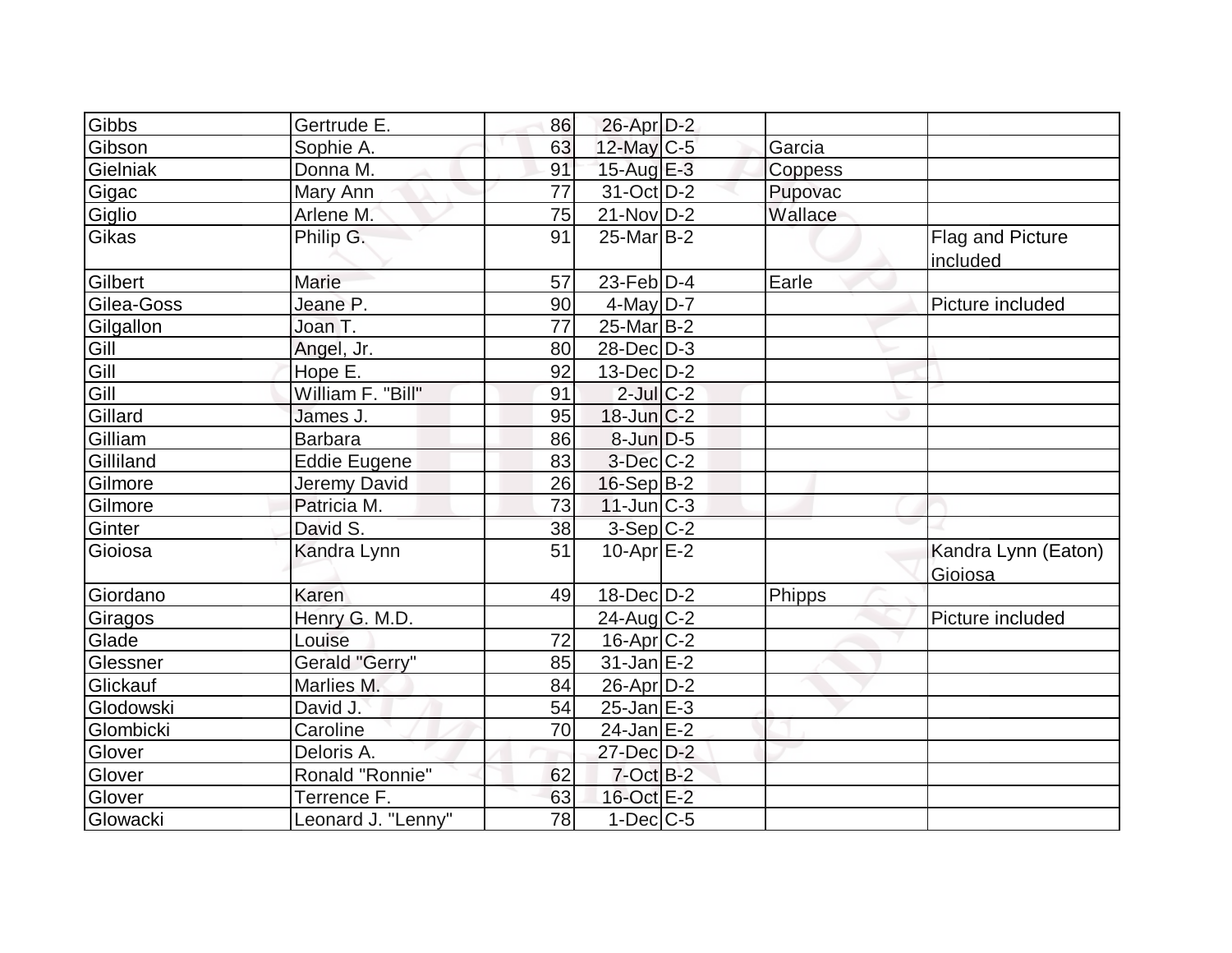| Gloyeske             | Glen T.            | 85 | $19$ -Jan $D-2$         |            | Flag included          |
|----------------------|--------------------|----|-------------------------|------------|------------------------|
| Gobin                | Patricia R.        | 58 | 25-May D-7              | Beiswanger | Picture included       |
| Goble                | E. Lucille         | 91 | 26-Mar <sub>IC</sub> -2 | Dodd       |                        |
| Godbolt              | Harold V. "Popeye" | 77 | $16$ -Jul $D-2$         |            |                        |
| Godfrey              | Janet E.           | 82 | $28-Sep C-2$            |            |                        |
| Godin                | Peter W.           | 66 | $17$ -Jul $E-2$         |            |                        |
| Godlewski            | Edmund             | 90 | $5$ -Nov $ C-2 $        |            | Flag included          |
| Godlewski            | Jeffrey A.         | 52 | $8$ -Jul B-2            |            |                        |
| Goggans              | Cecil E.           | 78 | $26-Sep D-3$            |            | Flag and Picture       |
|                      |                    |    |                         |            | included               |
| Gogolak              | Genevieve M.       | 90 | $9$ -Jun $ C-4 $        |            | Cross included         |
| Goldberg             | Stanford           | 93 | $10$ -Nov $ C-3 $       |            | Picture included       |
| Golden               | <b>Bruce Allen</b> | 56 | $3-AprE-2$              |            | Picture included       |
| Golden               | Michael T.         | 80 | $6$ -Nov $E-3$          |            | Cross, Flag, and       |
|                      |                    |    |                         |            | Picture included       |
| Goldenberg           | Mitchell E.        | 81 | $21$ -Jan B-2           |            | Star of David included |
| Golden-Olson-Nowicki | <b>Margie Lee</b>  | 82 | $5$ -Dec $D-3$          |            | Picture included       |
| Goldschnikl          | Charles E.         | 78 | $3$ -Jul $E-2$          |            | Flag included          |
| Goldstein            | Douglas Thomas     | 64 | $5$ -Jun $E-2$          |            | Flag included          |
|                      | "Doug"             |    |                         |            |                        |
| Golec                | Tammie L.          | 37 | $16$ -Aug $D-3$         |            | Picture included       |
| Goletz               | Robert L.          | 54 | $25-Sep$ $E-2$          |            |                        |
| Goley                | Mary J.            | 80 | $25$ -Jul $E-3$         | Zuccarelli | Picture included       |
| Golub                | John J.            | 96 | $4$ -May D-7            |            | Picture included       |
| Gomez                | Albert             | 63 | 17-Aug D-3              |            |                        |
| Gomez                | Jessie             | 85 | $29-Oct$ $C-3$          | Aguilar    | Picture included       |
| Gonzales             | Jose               | 74 | $3-Mar$ $C-3$           |            | Flag included          |
| Gonzalez             | Angel A. "Papo"    | 55 | $11$ -Oct D-2           |            |                        |
| Gonzalez             | Antonio            | 84 | 15-May E-2              |            | Picture included       |
| Gonzalez             | Carlos Sr. "Tuco"  | 67 | 30-May E-5              |            | Flag included          |
| Gonzalez             | Daniel             |    | $12$ -Oct $ C-2 $       |            |                        |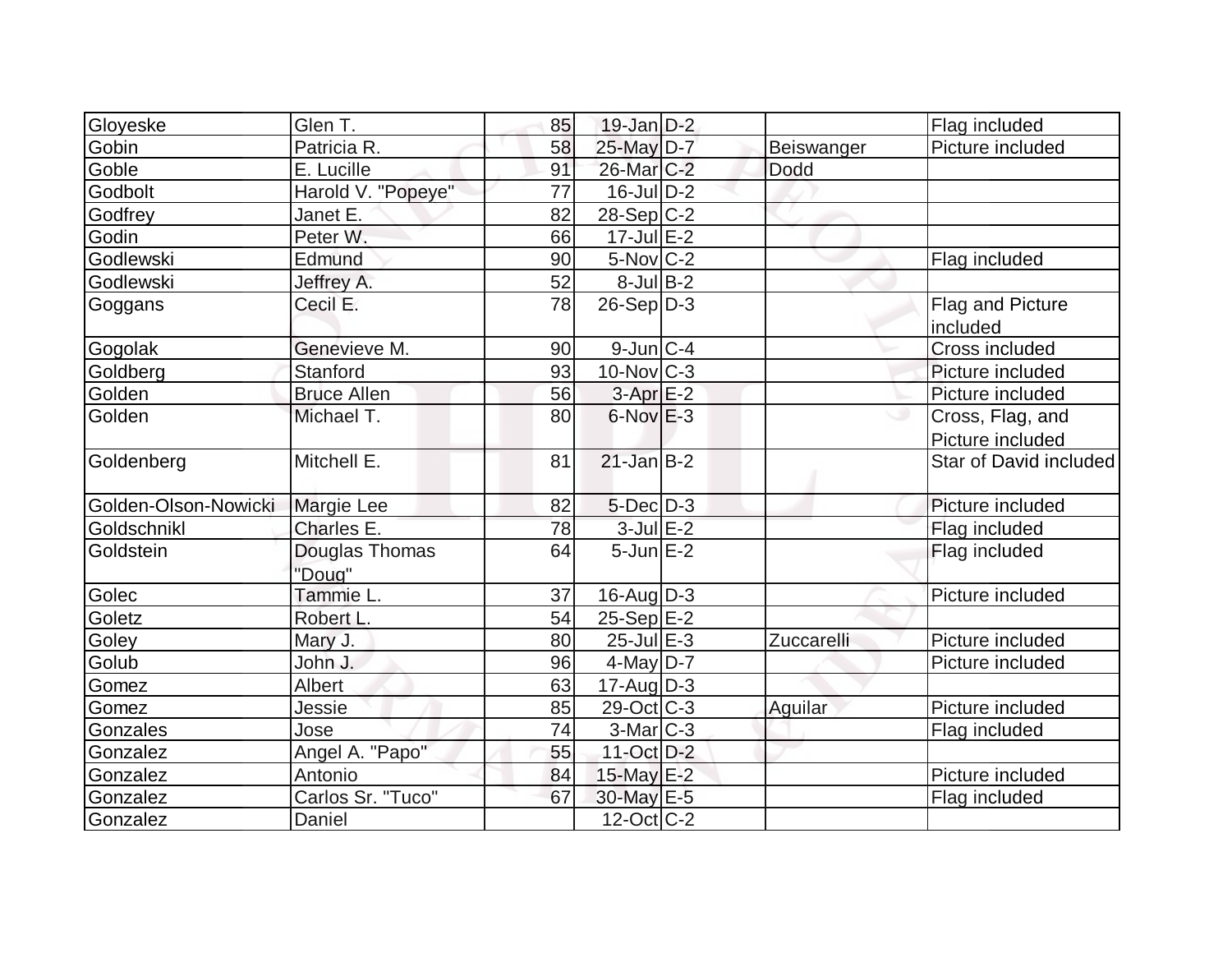| Gonzalez         | Francisco E. "Kike"  | 80 | $4$ -Feb $ B-3 $          |                   |                        |
|------------------|----------------------|----|---------------------------|-------------------|------------------------|
| Gonzalez         | Robert J.            | 84 | $26$ -May $C-3$           |                   |                        |
| Good             | Ruby A.              | 82 | $7$ -Jul $C-3$            |                   |                        |
| <b>I</b> Goodman | Ann                  |    | $30$ -Jun $C-3$           | Evanson           | Star of David included |
| Goodman          | Delores A.           | 68 | $17$ -May D-2             |                   | Picture included       |
| Goodman          | Ryan K.              | 46 | $18$ -Apr $E-2$           |                   |                        |
| Goodmun          | Hilda B.             | 93 | $20$ -Jan $ C-3 $         |                   | Cross included         |
| Goodson          | Shirley "Cathey"     | 57 | $17$ -Apr $E-2$           |                   | Picture included       |
| Goodson          | Shirley F., Rev.     | 77 | $5$ -Nov $ C-3 $          |                   | Picture included       |
| Gora             | Marion B.            | 84 | $18-Sep$ $E-3$            |                   | Cross included         |
| Gorcowski        | Richard C.           | 82 | $15$ -Jan $ C-2 $         |                   |                        |
| Gorczynski       | Shirley P.           | 92 | $25$ -Jul $E-2$           | Zeh               |                        |
| Gorden           | <b>Brooks Arthur</b> | 82 | $26$ -Jan D-6             |                   |                        |
| Gordon           | Barbara A.           | 82 | $28$ -Apr $ C-3 $         | <b>Mac Donald</b> |                        |
| Gordon           | David                | 45 | 15-Apr B-2                |                   |                        |
| Gordon           | Hedwig               | 91 | $29$ -Apr $B$ -2          | <b>Mueller</b>    |                        |
| Gordon           | Margarette B.        | 90 | 22-Aug E-2                | Johnson           |                        |
| Gordon           | Wayne Allen          | 57 | 25-Apr E-2                |                   |                        |
| Gordon-Woods     | Mattie "Moochie"     | 74 | $17 - Jan \, \boxed{E-2}$ |                   | Picture included       |
| Gorlowski        | Frances              | 93 | $21-Apr$ $C-6$            | Garbacik          |                        |
| Gormley          | Richard A.           | 93 | $22-Sep C-6$              |                   |                        |
| Gorski           | David J.             | 66 | $3-Feb$ $C-3$             |                   |                        |
| <b>Goss</b>      | Jeane P.             | 90 | $4$ -May D-7              |                   | Picture / Jeane P.     |
|                  |                      |    |                           |                   | Gilea Goss             |
| Goss             | Pauline M.           | 88 | $2-Sep$ B-2               |                   |                        |
| Gossmann         | Ernest George, Sr.   | 70 | $12$ -Apr $E-2$           |                   |                        |
| Gott             | Kathleen Ann         | 62 | $16$ -Jun $ C-2 $         | Smith             |                        |
| Gourley          | Patricia A.          | 72 | $9$ -Aug $D-2$            |                   |                        |
| Govert           | Margaret J. "Peggy"  | 81 | $4$ -May $D-7$            |                   | Picture included       |
| Gower            | <b>Kevin Dean</b>    | 47 | $18$ -Jun $C-2$           |                   | Picture included       |
| Goyda            | Helen (Bing)         | 94 | $22$ -Oct C-2             |                   |                        |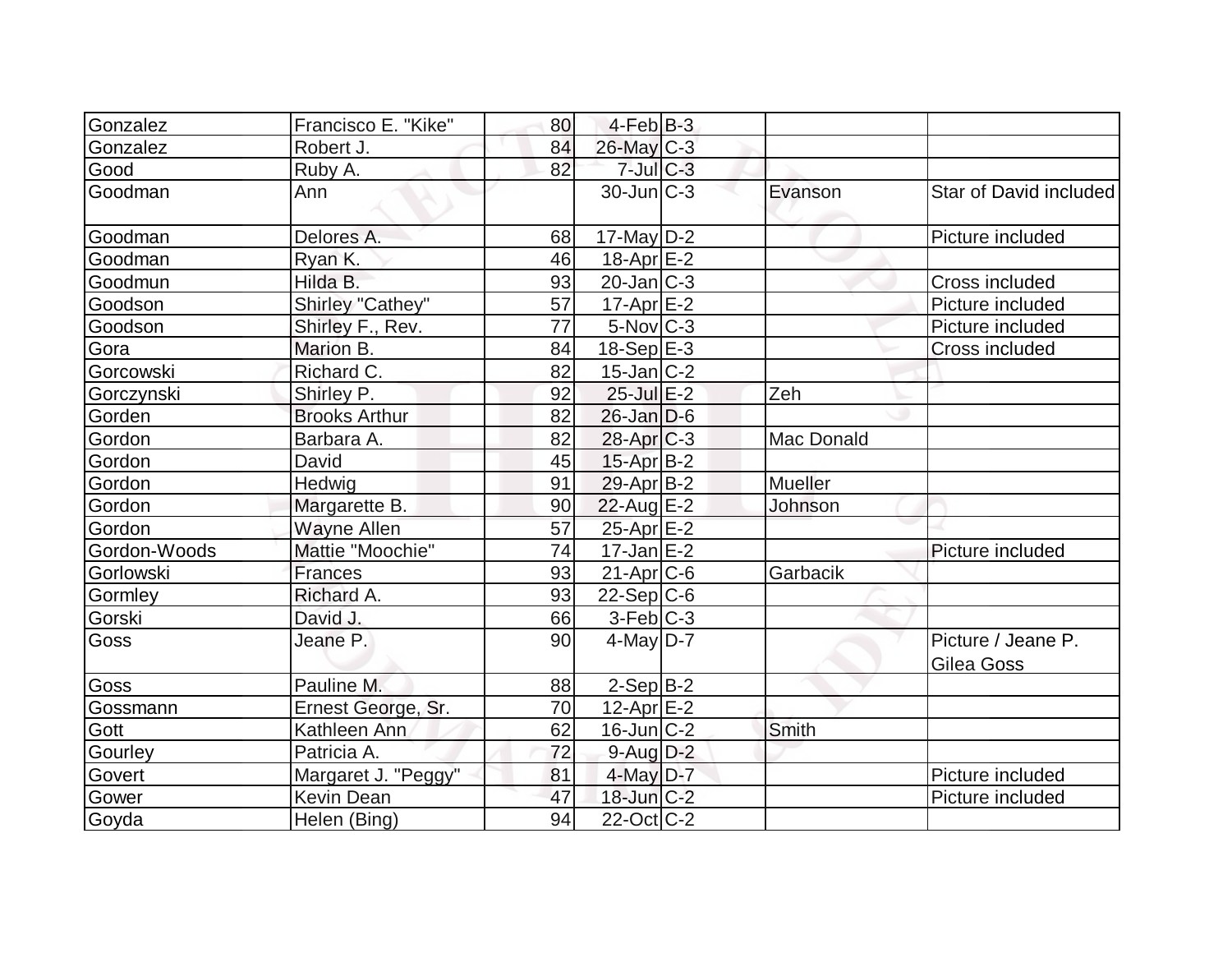| Gozdecki   | Edward F.                  | 86 | $6$ -Dec $D-2$         |                | Flag included    |
|------------|----------------------------|----|------------------------|----------------|------------------|
| Gozdecki   | Rae Jeanne                 | 86 | $4$ -Aug $C-3$         | <b>Stubbs</b>  |                  |
| Graan      | Richard                    | 63 | $4-Sep$ $E-2$          |                |                  |
| Grabarek   | Bernice "Bea"              | 88 | 26-May C-3             |                |                  |
| Gradisher  | Frank G.                   | 75 | $5$ -Jun $E-2$         |                | Cross included   |
| Gradisher  | Mary M.                    | 58 | $8-Nov D-2$            |                |                  |
| Graf       | Loretta Ellen              | 92 | $6-Sep D-3$            |                |                  |
| Graham     | Patricia A.                | 65 | 29-Mar E-2             |                |                  |
| Grambo     | Donna J.                   | 85 | $11$ -JulD-2           |                |                  |
| Grambo     | <b>Marilyn Rosa</b>        | 84 | $17$ -Jan $E-2$        | Hines          | Picture included |
| Granack    | <b>Robert Charles "Bob</b> | 73 | $20$ -Feb $E-2$        |                | Flag and picture |
|            | Bob"                       |    |                        |                | included         |
| Granatir   | <b>James William</b>       | 70 | 18-Sep E-3             |                | Cross included   |
| Granich    | Anne E.                    | 97 | $25$ -Apr $E-2$        | <b>Bartnik</b> |                  |
| Gransinger | Philip D.                  | 69 | $26$ -May $C-3$        |                |                  |
| Grasha     | Ann                        | 45 | $30$ -Jan $E-3$        |                |                  |
| Grasha     | Rudolph M., Sr.            | 92 | $17$ -Nov $C-4$        |                | Flag and Picture |
|            | "Rudy"                     |    |                        |                | included         |
| Graun      | Edna Mae                   | 81 | 30-Oct E-2             | Wiening        |                  |
| Graveline  | <b>Margaret</b>            | 85 | $7-Oct$ B-2            |                |                  |
| Gravelle   | Betty J.                   | 84 | $21$ -May C-2          | <b>Beres</b>   | Picture included |
| Graves     | <b>Bryce Richard</b>       | 83 | $17 -$ Jul $E - 2$     |                | Picture included |
| Gray       | David Edward               | 57 | $23$ -Dec $B-2$        |                |                  |
| Gray       | Odie                       | 48 | 24-Mar <sub>IC-5</sub> |                |                  |
| Grayson    | Wendell                    | 88 | $8$ -Jul B-3           |                | Masonic emblem   |
|            |                            |    |                        |                | included         |
| Graziani   | Dorothy                    | 83 | 23-May E-2             | <b>Udowski</b> |                  |
| Grcevich   | <b>Maryann</b>             | 66 | $12$ -Jun $E-2$        |                |                  |
| Grcich     | Michael J.                 | 57 | 23-Nov D-5             |                | Picture included |
| Grdina     | Stephen Jacob              | 79 | $31$ -Jan $E-3$        |                |                  |
| Greco      | <b>Edward Victor</b>       | 87 | $5$ -Nov $C-3$         |                | Flag included    |
| Green      | Anthony, Jr.               | 24 | $18$ -Jul $E-2$        |                | Picture included |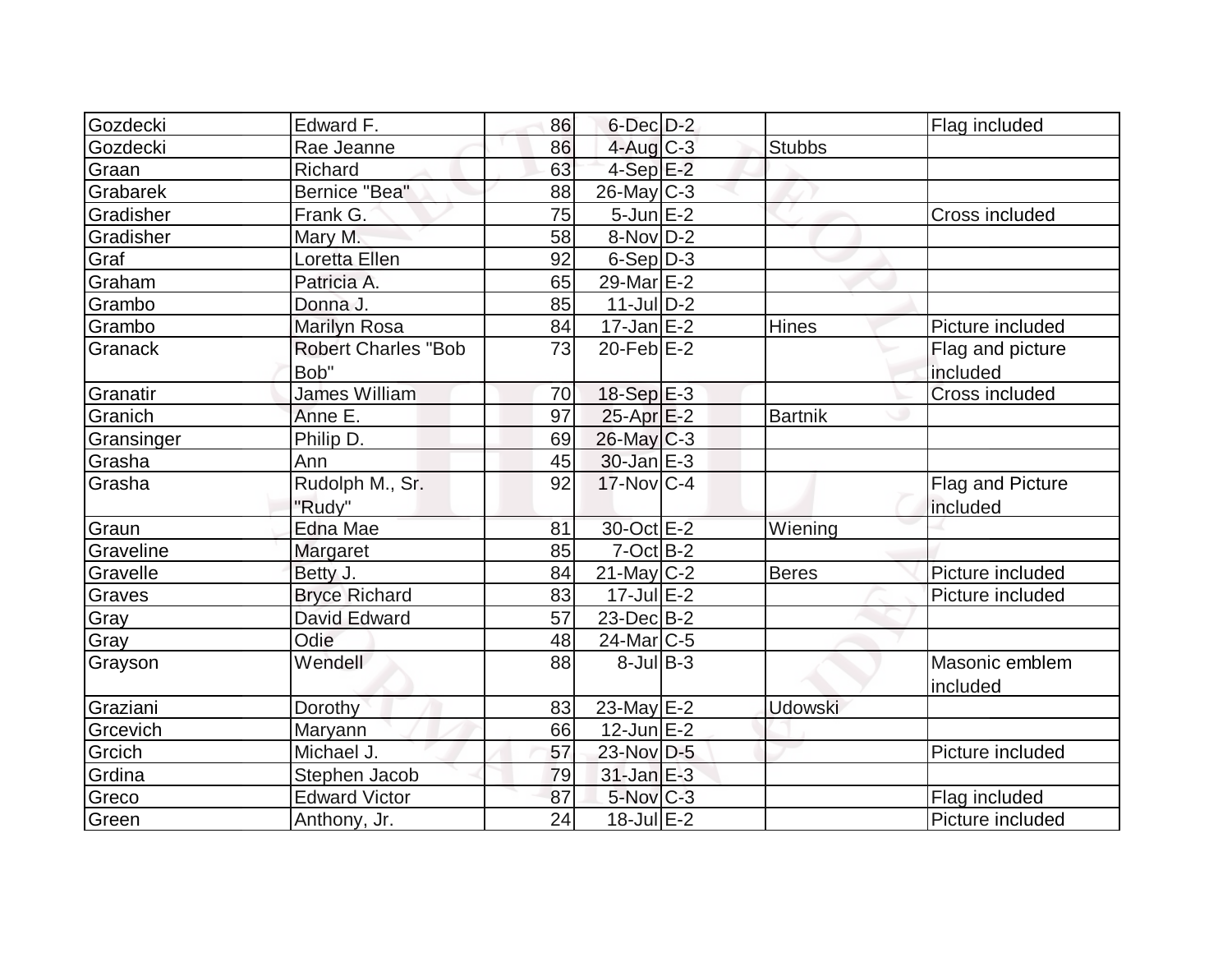| Green      | Arthur W. "Bill"         | 78 | $7 - Apr$ <sub>C-4</sub> |                       |                            |
|------------|--------------------------|----|--------------------------|-----------------------|----------------------------|
| Green      | <b>Betty Jane</b>        | 84 | 28-Dec D-3               |                       | Picture included           |
| Green      | Carol D. "Doris"         | 64 | $3$ -Aug $D$ -6          |                       |                            |
| Green      | Charles L.               | 86 | $24$ -Feb $ C-4$         |                       |                            |
| Green      | Cheryl L.                | 67 | 31-Dec C-2               |                       |                            |
| Green      | <b>Derek</b>             | 70 | $3$ -Dec $ C-3 $         |                       |                            |
| Green      | Dorothy                  | 86 | $3$ -Jul $E-3$           | Goff                  | Dorothy Sankowski<br>Green |
| Green      | <b>Jerline</b>           | 83 | 19-May $C-3$             | Hendon                |                            |
| Green      | John Glen                |    | 28-Oct B-2               |                       |                            |
| Green      | Matthew B.               | 35 | $21-Sep C-2$             |                       |                            |
| Green      | Zachery Sean             | 25 | $2$ -Mar $C-2$           |                       | Picture included           |
| Greene     | Thomasina J.<br>"Tommie" | 81 | $7 - Apr$ $C-3$          | White<br>w            |                            |
| Greenwood  | Timothy E.               | 54 | $5-Sep$ $F-2$            |                       |                            |
| Greer      | Karl E. Gene"            | 70 | $11$ -Jun $C-3$          |                       |                            |
| Gregolunas | Bonnie M.                | 63 | $27$ -Oct $ C-3 $        | Ponne<br>/Poniatowski |                            |
| Gregolunas | <b>Dustin</b>            | 40 | $8$ -Feb $E-2$           |                       |                            |
| Gregorash  | George J.                | 85 | $5$ -Oct C-2             |                       | Flag included              |
| Gregorczyk | Anna                     | 91 | $27$ -May B-2            |                       |                            |
| Gregorczyk | Rosa N.                  | 58 | $18$ -Mar $ B-2 $        | Cardenas              |                            |
| Gregory    | <b>Charles "Chuck"</b>   | 91 | $4$ -Mar $ B-2 $         |                       |                            |
| Greinke    | Ernest                   | 89 | $13$ -May B-2            |                       |                            |
| Grennes    | Sophie                   | 94 | $17$ -Apr $E-2$          |                       |                            |
| Greski     | James                    | 67 | $11$ -Dec $ D-3 $        |                       | Flag included              |
| Gresko     | James A.                 | 60 | 29-Aug E-2               |                       | Picture included           |
| Griede     | Sherri L.                | 56 | $25$ -Aug C-4            |                       | Picture included           |
| Griegel    | Mary L.                  | 66 | $22$ -Jan $C-2$          | <b>Miller</b>         |                            |
| Griegel    | Robert F.                | 67 | $2$ -Oct $F-2$           |                       |                            |
| Grieger    | Richard A.               | 75 | $18$ -Feb $B$ -2         |                       |                            |
| Griffin    | Bonnie Jean              | 60 | $5$ -May $C$ -4          | Mangerson             |                            |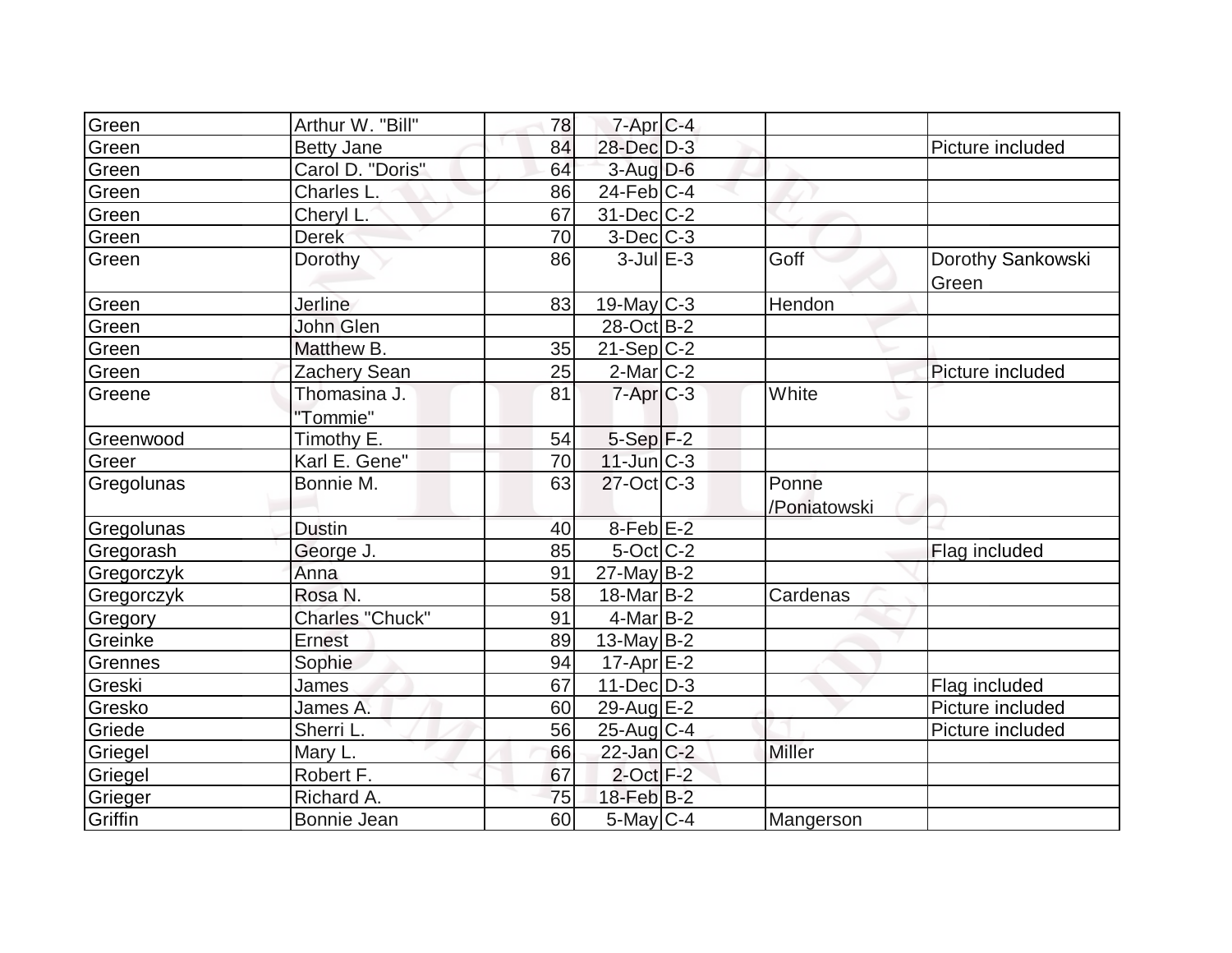| Griffin         | Debra J.           | 60              | $1$ -Jun $D-8$         |              |                     |
|-----------------|--------------------|-----------------|------------------------|--------------|---------------------|
| Griffin         | Idella             | 82              | $13$ -Jan $C-3$        |              |                     |
| Griffin         | Imogene            | 77              | 15-Apr B-2             |              |                     |
| Griffin         | Keith L            | 88              | $18$ -Dec $D-3$        |              | Picture included    |
| Griffin         | Lizzie Mae "Jill"  | 87              | $15$ -Apr $B$ -2       |              |                     |
| Griffin         | Mary Jane          | 85              | $26$ -Nov $ C-2 $      |              | Picture included    |
| Griffin         | Robert L. "Bob"    | 89              | $17$ -Feb $ C-3$       |              | Flag included       |
| Griffith        | <b>Betty Sue</b>   | 81              | $29$ -Jul B-2          | Price        |                     |
| Griggs          | Tommye R.          | 95              | $20$ -Jun $E-2$        |              |                     |
| Grigutis        | Marjorie A.        | 84              | 1-Mar $E-2$            | Peterson     |                     |
| Grilly          | Alverardo R.       | 92              | $28$ -Jun $D-3$        |              | Picture included    |
| Grimes          | Elizabeth "Betty"  | 71              | $21$ -Dec $ D-2 $      | Haynes       |                     |
| Grimm           | Karen              | 73              | $1-Aug$ F-2            |              |                     |
| Grimmer         | Jason R.           | 16              | $6$ -Jan $C-3$         |              |                     |
| Grinstead       | Emily M.           | 87              | $5-Feb$ <sub>C-2</sub> | <b>Beko</b>  |                     |
| Grisa           | Karen M.           |                 | $3-Feb$ $C-4$          | Golich       |                     |
| Grishka         | Frank S. "Greek"   | 82              | $15$ -Oct $ C-2 $      |              |                     |
| Grishka         | <b>Scott</b>       | 59              | $15$ -Oct C-2          |              |                     |
| Grist           | Frank W.           | 65              | 13-Apr D-7             |              | Flag included       |
| <b>Gritters</b> | <b>Robert Dean</b> | 64              | $15-Sep C-3$           |              |                     |
| Groat           | Dale B., Jr.       | 61              | $1$ -Jun $D-8$         |              |                     |
| Grombka         | Delphine E.        | 90 <sub>l</sub> | $22$ -Mar $E-2$        | Zienty       |                     |
| Groninger       | Susan              |                 | $10-Sep$ $C-3$         | <b>Mills</b> | <b>Susan Mills-</b> |
|                 |                    |                 |                        |              | Groninger           |
| Gronkiewicz     | Eric R. "Bubbles"  | 21              | 31-Mar C-3             |              |                     |
| Gronlund        | Shirley J. "Flick" | 83              | $13-Sep D-2$           |              | Picture included    |
| Grosam          | Walter G.          | 90 <sub>l</sub> | $1-Jan C-2$            |              | Flag and Picture    |
|                 |                    |                 |                        |              | included            |
| Gross           | Dolores Jean       | 83              | $19$ -Jun $E - 3$      | Yatsko       |                     |
| Gross           | Ferdinand          | 39              | $1-Sep C-3$            |              | Flag and Picture    |
|                 |                    |                 |                        |              | included            |
| Gross           | Lee "Susie"        | 67              | $24$ -Oct $D-2$        |              |                     |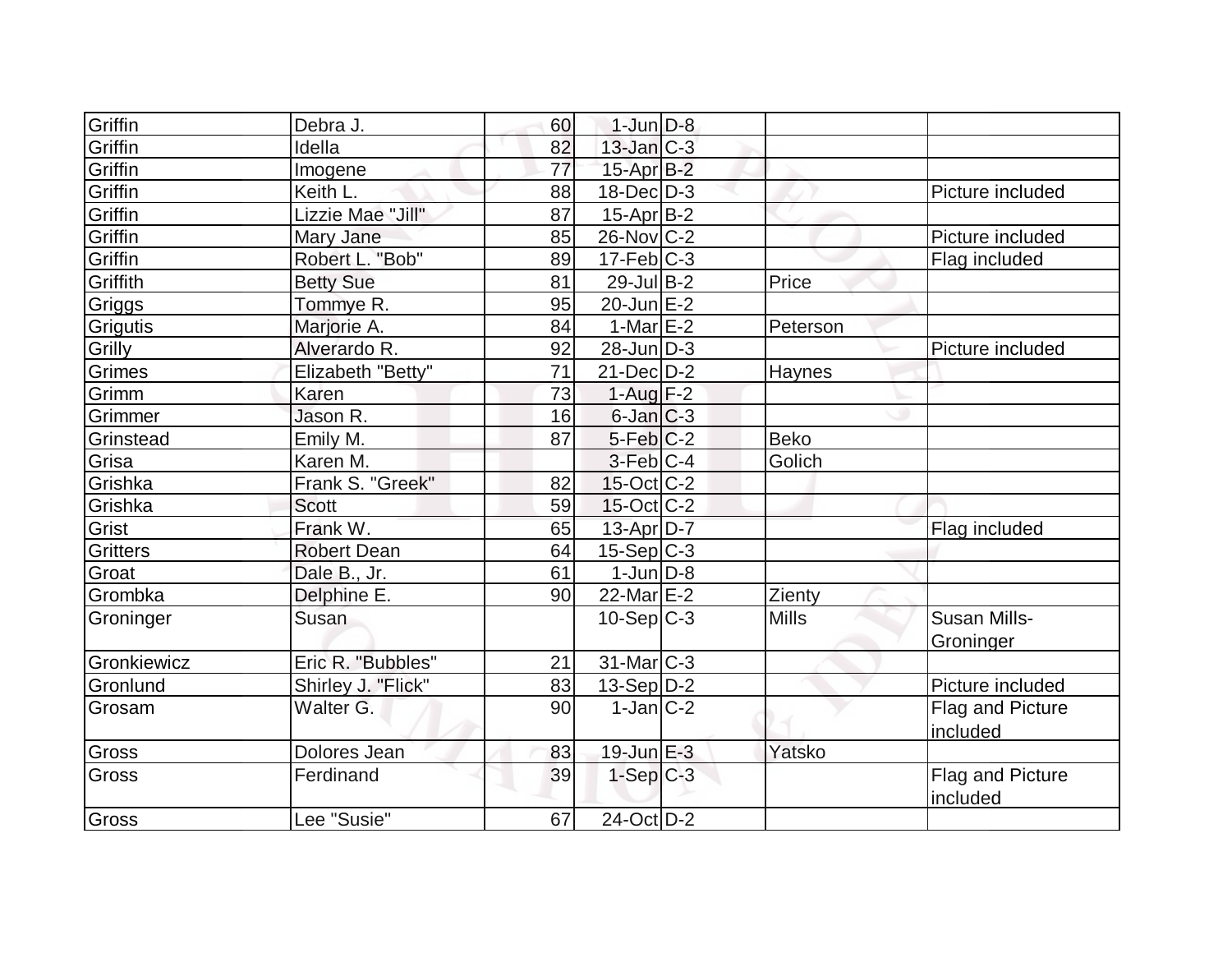|                 |                     |    | $17-Oct$ <sub>E-3</sub> |                  |                        |
|-----------------|---------------------|----|-------------------------|------------------|------------------------|
| Grosskurth      | Gerald E. "Gerry"   | 78 |                         |                  | Picture included       |
| Grosskurth      | Philip J.           | 61 | $3$ -Jun $B-2$          |                  |                        |
| Groth           | Norma Jean          | 89 | $15$ -Aug E-3           | Whitehead        | Picture included       |
| Grott           | Clarence R.         | 73 | $17$ -Jan $E-2$         |                  | Flag and Picture       |
|                 |                     |    |                         |                  | included               |
| Grouchowski     | Verna "Sue"         | 55 | $15$ -Feb $ E-2 $       | Hurley           |                        |
| Grove           | David A.            | 56 | $25$ -Apr $E-2$         |                  |                        |
| Groves          | Ethel M.            | 78 | $12$ -Nov $ C-2 $       | Vaughn           |                        |
| Grube           | Douglas A.          | 60 | $5$ -Jun $E-2$          |                  |                        |
| Gruenenfelder   | John B. "Jack"      | 88 | 26-Dec D-3              |                  |                        |
| Gruett          | <b>Daniel</b>       |    | $27$ -Jun $D-2$         |                  |                        |
| Grulke          | Michelle Lynn       | 39 | 20-Mar $E-3$            | Thomas           |                        |
| Grunewald       | Helen L.            |    | $2$ -Apr $C-2$          | Swienhart        |                        |
| Grutzius        | Sherrie L. "Sherrie | 57 | $16$ -Nov $D-3$         |                  | ت                      |
|                 | Kool-Aid"           |    |                         |                  |                        |
| Grzybowski      | Alice               | 83 | $16$ -Nov $D-3$         | Sowa             |                        |
| Grzybowski      | M. Praesentia, Sr., | 94 | $29$ -Oct C-4           |                  |                        |
|                 | <b>OSF</b>          |    |                         |                  |                        |
| Guadagno        | Olga                | 90 | $29$ -Jul B-2           | <b>Difilippo</b> |                        |
| Guajardo        | Carmen              | 88 | $11$ -Oct $D-3$         |                  | <b>Carmen Gonzalez</b> |
|                 |                     |    |                         |                  | Guajardo / Picture     |
|                 |                     |    |                         |                  | included               |
| Guajardo        | Rose                | 84 | 18-May $D-2$            | Esquibel         |                        |
| Guardado        | Herlinda            | 55 | $17$ -May D-2           | Reyes            |                        |
| Guba            | Yvonne M.           | 81 | $2$ -Nov $ C-4 $        | Shikany          |                        |
| Gubbins         | Jeffrey             | 57 | 26-Nov C-2              |                  |                        |
| Guendling       | Frederick J. "Fred" | 64 | $25$ -Dec $E-2$         |                  |                        |
| Guernsey        | Marvin E.           | 79 | $4$ -Jun $ C-2 $        |                  | Flag and picture       |
|                 |                     |    |                         |                  | included               |
| Guerra          | Jane Marie "Janie"  | 40 | $2$ -Dec $B-2$          |                  |                        |
| Guerrero-Magana | Carlos "El Paisita" | 89 | $16$ -Mar $D-4$         |                  | Picture included       |
| Guidotti        | Ella S.             | 83 | $3-Dec$ $C-2$           | Kreuzinger       | Picture included       |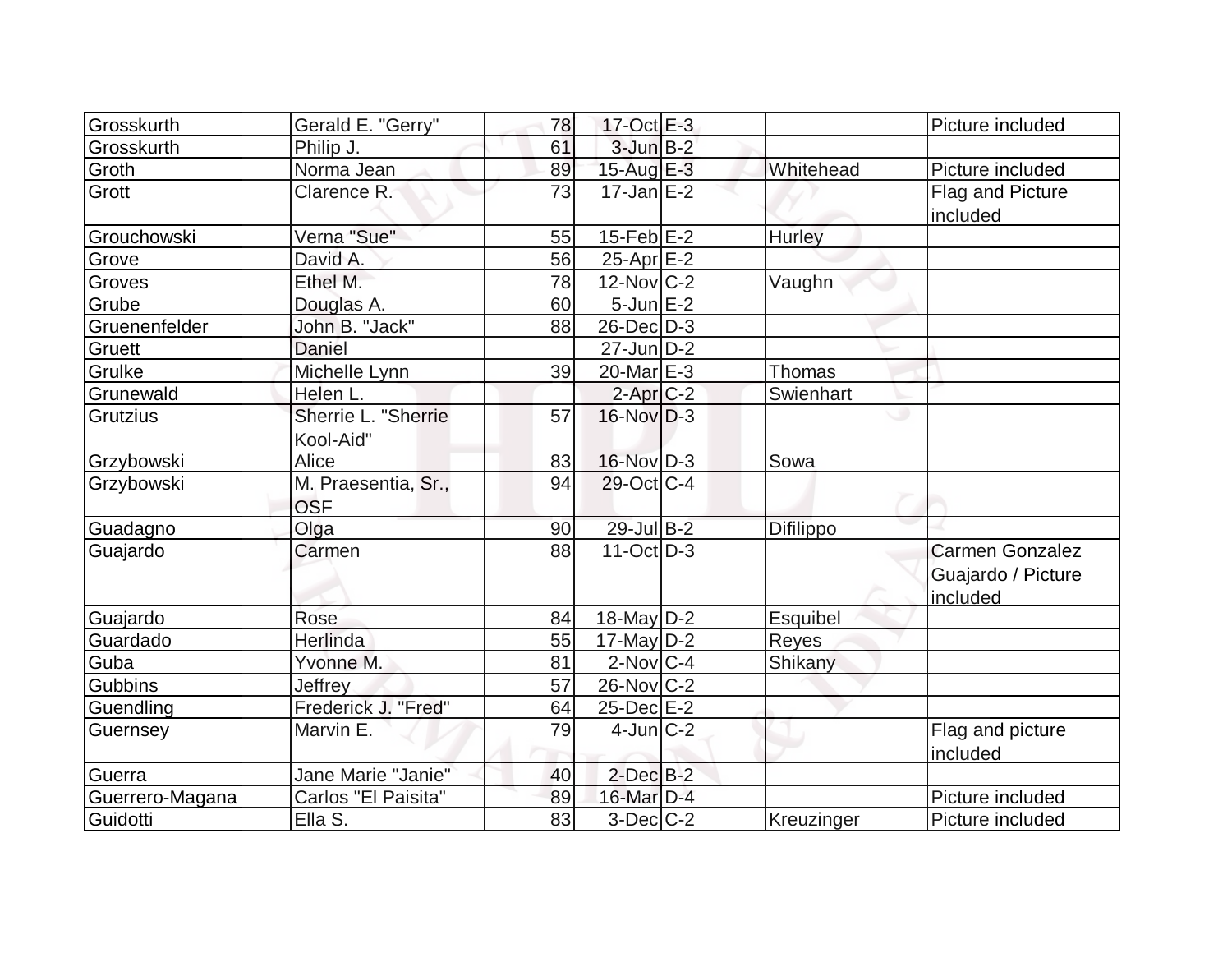| Guiffra       | Anthony B.           | 75 | $15$ -Jan $ C-3 $        |                   |                                              |
|---------------|----------------------|----|--------------------------|-------------------|----------------------------------------------|
| Guiffre       | David J.             | 69 | 22-Mar E-2               |                   |                                              |
| Gulassa       | Charlene J. "CJ"     | 68 | $2$ -Jun $C-4$           |                   | Charlene J. Hanloin<br>(Gulassa)             |
| Gulban        | Mary                 | 93 | $3$ -Dec $C-3$           |                   |                                              |
| <b>Gulick</b> | <b>Harriet</b>       | 61 | $17 - Dec$ $C-3$         | <b>Jazdzewski</b> |                                              |
| Gulley        | Henrietta M.         | 66 | $24$ -Jan $E-3$          | Gima              |                                              |
| Gunn          | Harry E., Dr. "Bud"  | 83 | $20$ -Apr $D-7$          |                   |                                              |
| Gura          | Dennis C. "Gray"     | 71 | 29-Nov C-2               |                   | Flag included                                |
| Gurney        | Iva F.               | 93 | $29$ -Jul B-3            |                   |                                              |
| Gurnic        | David E.             | 59 | $29-Oct$ <sub>C</sub> -2 |                   |                                              |
| Gursansky     | Irene                | 92 | $1-May$ $E-2$            |                   |                                              |
| Guse          | <b>Dean Scott</b>    | 61 | $8$ -Mar $E - 3$         |                   |                                              |
| Guthrie       | Flora Jean           | 74 | $22$ -Jan $ C-3 $        | Cheek             |                                              |
| Gutierrez     | <b>Artudo Arthur</b> | 52 | $22-Sep C-6$             |                   |                                              |
| Gutierrez     | Dora "Petey"         | 66 | $2$ -Feb $C-3$           |                   |                                              |
| Gutierrez     | Raymond              | 88 | $25$ -Aug C-4            |                   | Flag included                                |
| Guy           | Edith M.             | 87 | $16$ -Jun $ C-2 $        |                   |                                              |
| Guz           | Leonard J., Rev.     | 85 | $13$ -Aug C-2            |                   | Cross included                               |
| Guzinski      | Anthony B.           | 93 | $25$ -Nov B-2            |                   | Flag included                                |
| Guzman        | Francisca            | 89 | $13$ -Feb $E-2$          |                   |                                              |
| Gvero         | Ljubica              | 94 | $30$ -May $E-5$          |                   | Cross included                               |
| Gwiazda       | Celeste              | 67 | 30-Mar <sub>D-2</sub>    | Michalkiewicz     |                                              |
| <b>Gymrek</b> | Katherine M. "Katie" | 85 | $3$ -Jan $F-3$           |                   |                                              |
| Gyure         | James                | 92 | $28$ -May C-2            |                   | Flag and Masonic<br>emblem included          |
| Gyure         | Mary M. "Mernie"     | 88 | $11-Apr$ $E-4$           | Zimmerman         |                                              |
| Haak          | <b>Diane</b>         | 54 | $5$ -May $C-3$           |                   | <b>Diane Ellison-Haak</b>                    |
| <b>Haak</b>   | Ida                  | 77 | $1-Oct$ B-2              | <b>Boer</b>       |                                              |
| Haak          | John C.              | 78 | $9$ -Jul $C$ -3          |                   | Flag included                                |
| Haber         | Richard F.           | 73 | $14$ -Apr $C-3$          |                   | <b>Picture and Police</b><br>emblem included |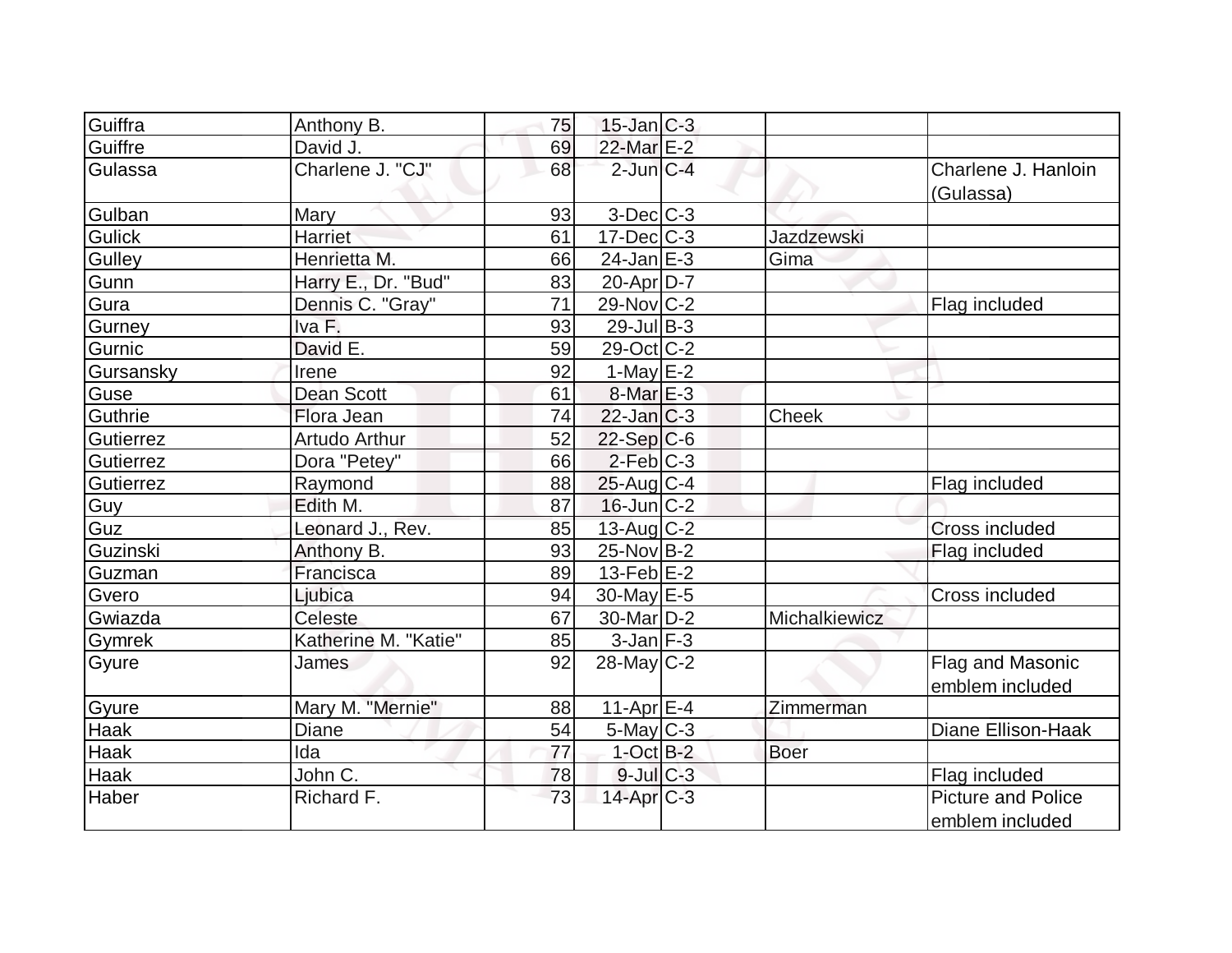| Hack             | Gene "Pops"                | 78 | $6$ -May $B-2$    |               |                             |
|------------------|----------------------------|----|-------------------|---------------|-----------------------------|
| <b>Hack</b>      | James A., Sr.              | 80 | 13-Jan C-3        |               |                             |
| Hadady           | Pearl Julia                | 91 | 22-Oct C-3        | Pente         | Picture included            |
| Hadu             | Marie O.                   | 82 | $13$ -Dec $D-2$   | Genardo       |                             |
| Hagan            | Bradley D.                 | 54 | 12-Mar C-2        |               | Picture included            |
| Hagan            | Ronald R.                  | 69 | $24$ -Jul $E-2$   |               |                             |
| Hager            | Marianna                   | 96 | 3-Mar C-3         |               |                             |
| Hagle            | Marjorie R.                | 86 | $12$ -Feb $C-2$   |               |                             |
| Haholek-Potter   | Linda J.                   | 65 | $21$ -Jan B-2     | <b>Mathis</b> | Picture included            |
| Haines           | James A.                   | 85 | $20$ -Apr $D-7$   |               | Flag and Picture            |
|                  |                            |    |                   |               | included                    |
| Haines           | <b>Stanley William</b>     | 64 | 28-Dec D-3        |               | Flag included               |
| Hajtovik         | John E.                    | 67 | $2$ -Jul $C-2$    |               |                             |
| <b>Halajcsik</b> | Jospeh M.                  | 58 | $20$ -Jan $ C-3 $ |               |                             |
| Hale             | Douglas R.                 | 27 | $3$ -Dec $C$ -3   |               |                             |
| Hale             | Evelyn V.                  | 86 | $14$ -May C-3     | Jerzyk        | Evelyn V.Rogalski<br>(Hale) |
| Hale             | Lucille J.                 | 91 | $15$ -Feb $E-2$   | Hoadley       |                             |
| Halerstadt       | Michael, Dr.               | 58 | 26-May C-3        |               |                             |
| Hales            | Henry G.                   | 86 | $26$ -Nov $C-3$   |               |                             |
| Halfacre         | Dennis R.                  | 75 | $27$ -Aug C-2     |               |                             |
| Halfman          | Connie D.                  | 76 | 14-Oct B-2        | Greenaae      |                             |
| Halik            | <b>John Michael</b>        | 78 | $5$ -Jun $E-2$    |               |                             |
| Hall             | Catherine                  | 69 | $28-Sep C-2$      |               |                             |
| Hall             | <b>Catherine Mary</b>      | 65 | $21$ -Mar $E-2$   | Marshall      |                             |
| Hall             | <b>Christina Marie</b>     | 36 | 16-Aug D-3        |               |                             |
| Hall             | Deborah                    | 59 | $4$ -Jul $F-2$    | Ceroni        | Deborah Hansen Hall         |
| Hall             | Deborah Hansen<br>"Debbie" | 59 | $3$ -Jul $E-3$    | Ceroni        |                             |
| Hall             | Dorothy M.                 | 86 | 28-Apr C-4        | Edgar         |                             |
| Hall             | <b>Edward Frank</b>        | 92 | $13-Sep D-2$      |               | Flag included               |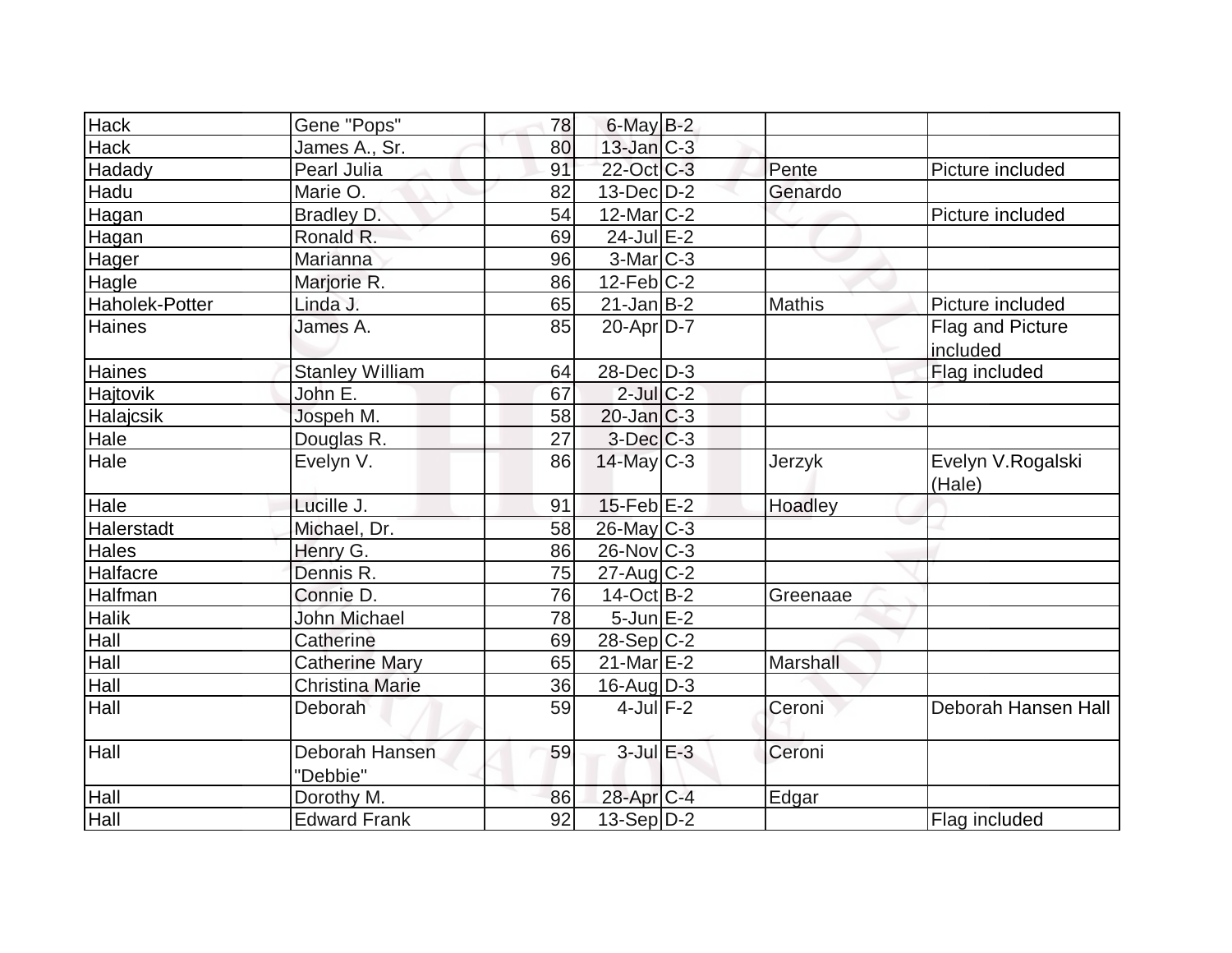| Hall            | Jack C.                    | 82              | 18-Apr <sub>E-2</sub> |                |                                 |
|-----------------|----------------------------|-----------------|-----------------------|----------------|---------------------------------|
| Hall            | John William               | 87              | $6$ -Oct $C$ -3       |                |                                 |
| Hall            | Juanita M.                 | 84              | $21$ -Feb $E-2$       | <b>Harris</b>  | Picture included                |
| Hall            | <b>Kegan Ellsworth</b>     | 13              | $22$ -Oct $ C-2 $     |                | Picture included                |
| Hall            | Kevin J.                   | 56              | $13$ -Aug C-2         |                | Picture includled               |
| <b>Hallas</b>   | June                       | 86              | $2$ -Jun $C-4$        | <b>Schultz</b> | Picture included                |
| <b>Hallett</b>  | Katherine M.               | 79              | $8-Apr B-2$           |                |                                 |
| Haluska         | Peter                      | 101             | $17-Sep C-2$          |                |                                 |
| Ham             | William D., Sr.            | 80              | 15-May $E-2$          |                |                                 |
| Hamadej         | George J.                  | 83              | $2$ -Aug $D-2$        |                | Flag included                   |
| Hamilton        | Bruce W.                   | 59              | $2-Sep B-2$           |                |                                 |
| Hamilton        | Donald                     | 86              | $27$ -Jul $D-2$       |                | Flag included                   |
| <b>Hamilton</b> | Valerie Jean "Aunt<br>Val" | 54              | $7-Mar$ F-2           |                |                                 |
| Hammond         | Daniel E.                  | 75              | 22-Jul B-2            |                |                                 |
| Hammond         | Jeanne C.                  | 74              | $1-May$ $E-2$         |                |                                 |
| Hammonds        | Alvie, Il "Capone"         | 50              | 27-Nov D-2            |                |                                 |
| Hampson         | Rosemary E.                | 89              | $19$ -Jul $D-3$       |                |                                 |
| Hampton         | James S.                   | 72              | 23-Oct E-2            |                |                                 |
| Hamstra         | <b>Arlene Faye</b>         | $\overline{77}$ | $9$ -Jan $E-2$        |                | Picture included                |
| Hanas           | Matthew J.                 | 26              | $15-Sep C-4$          |                |                                 |
| Hanaway         | Joann                      | 68              | $17-Sep C-2$          |                |                                 |
| Handley         | George                     | 67              | $22$ -Nov D-3         |                | Flag included                   |
| Haneman         | Rose Ann                   | 87              | $19$ -Jan D-2         | Arvia          |                                 |
| Hanenburg       | James R.                   | 71              | $8$ -Jan $ C-2 $      |                |                                 |
| Haney           | Dorothy                    | 82              | $1-Mar$ $E-3$         | Kowalsky       |                                 |
| Hanlon          | Charlene J. "CJ"           | 68              | $2$ -Jun $ C-4$       |                | Charlene J. Hanlon<br>(Gulassa) |
| Hansell         | <b>Doris</b>               | 85              | $3-AprE-2$            | Patterson      |                                 |
| Hansen          | Deborah                    | 59              | $4$ -Jul $F-2$        | Ceroni         | Deborah Hansen Hall             |
| Hansen          | Margaret M.                | 83              | $11-Nov$ B-2          |                |                                 |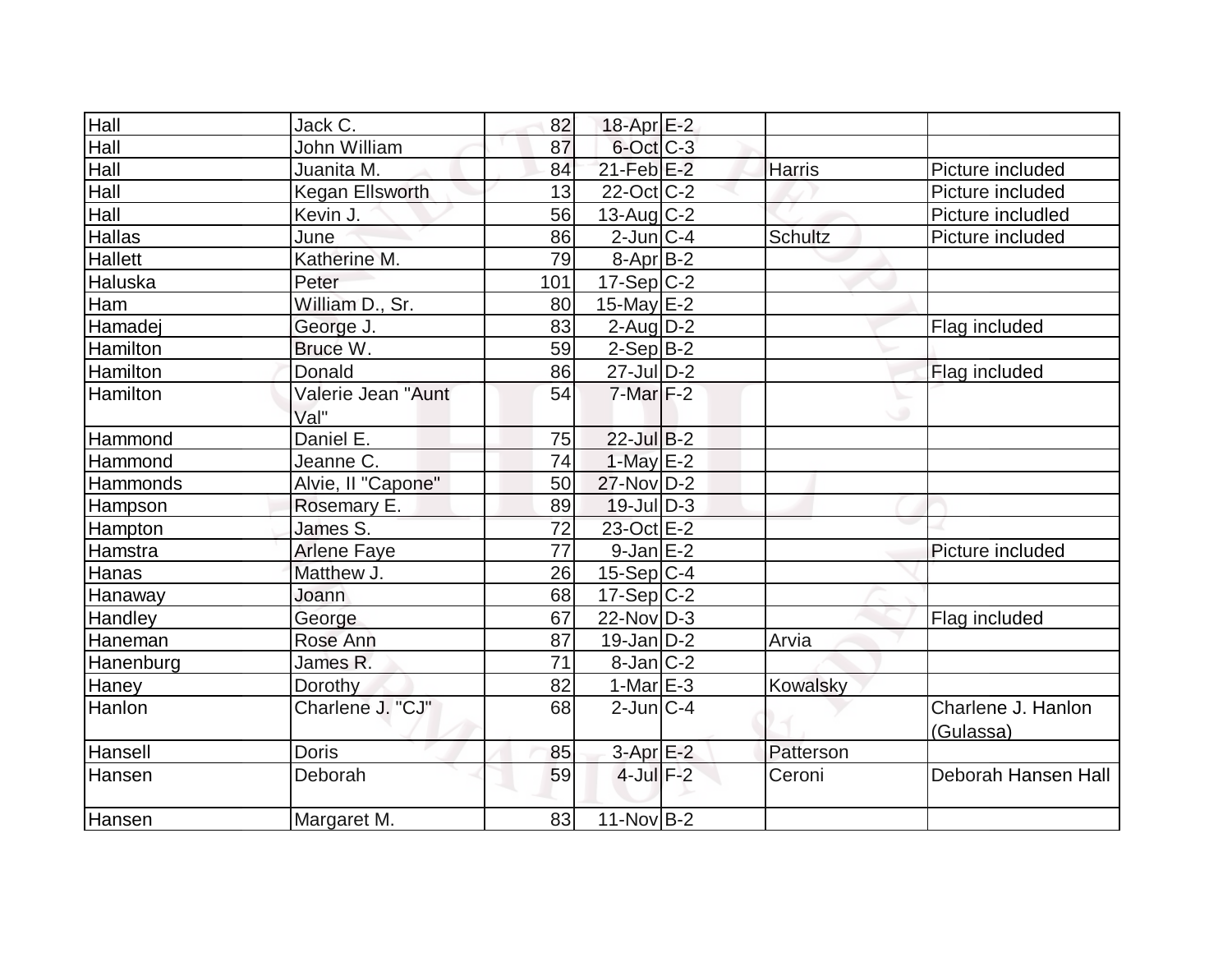| Hansen            | Marilyn R.           | 96  | $18$ -Dec $D-2$    |              |                   |
|-------------------|----------------------|-----|--------------------|--------------|-------------------|
| Hansford          | Louis I.             | 68  | 10-May E-2         |              | Flag and picture  |
|                   |                      |     |                    |              | included          |
| Hanson            | Lorraine             | 59  | $2$ -Apr $C-2$     | Quisenberry  | Picture included  |
| Hanson            | <b>Mary Patricia</b> | 50  | $25-Sep$ $E-2$     |              | Picture included  |
| Hanson            | Theodore H.          | 83  | $5$ -Jan $C$ -6    |              |                   |
| Hanson            | Wallace J. "Barney"  | 91  | $26$ -Jul $D-2$    |              | Flag included     |
| Hardebeck         | Carolyn              | 69  | $26$ -Jun $E-2$    | Zubek        |                   |
| Harder            | Edith                | 100 | $21$ -May C-2      | <b>Binns</b> |                   |
| Hardiman          | Melva D.             | 72  | $17$ -Mar $ C-3 $  |              |                   |
| Hardin            | Mary D.              | 86  | $26$ -Nov $ C-3 $  |              |                   |
| Hardnock          | Denise Kay           | 56  | $4$ -Nov B-2       |              |                   |
| Hardy             | <b>Carol Ann</b>     | 68  | $17 -$ Jul $E - 3$ |              | Picture included  |
| Hargarten         | <b>Steven</b>        | 24  | 29-Aug $E-2$       |              | Picture included  |
| <b>Harkins</b>    | James J.             | 66  | $31$ -Jan $E-3$    |              |                   |
| <b>Harkins</b>    | Lucille              | 91  | $28$ -Jul $C-3$    | Thomas       |                   |
| Harmon            | <b>Helen Marie</b>   | 95  | $28$ -Feb $E-2$    |              |                   |
| Haro              | Janina               | 71  | $25$ -Feb $ B-2 $  |              |                   |
| Harper            | Helen M.             | 86  | $18$ -Jun $C-2$    | Walls        |                   |
| Harr              | Deloris M.           | 78  | $21$ -Nov $ D-2 $  |              |                   |
| Harretos          | Deno                 | 75  | $9$ -Jun $C-4$     |              |                   |
| Harrington        | James R.             | 76  | 24-Oct D-2         |              |                   |
| <b>Harrington</b> | Makenna Nicole       |     | $15$ -Oct $ C-2 $  |              |                   |
| Harrington        | Susan L.             | 66  | 18-May $D-2$       | Stur         |                   |
| <b>Harris</b>     | <b>Curtis</b>        | 79  | $5-Feb C-2$        |              | Picture included  |
| <b>Harris</b>     | Danny Joe            | 60  | $10-Sep$ C-2       |              |                   |
| Harris            | David S.             | 68  | $9$ -Jul $C$ -2    |              | Picture included  |
| <b>Harris</b>     | Donna                | 59  | $14$ -Feb $E-2$    | Floyd        | note: 1954-2013 / |
|                   |                      |     |                    |              | Picture included  |
| <b>Harris</b>     | Findley C.           | 80  | $9$ -Feb $D-5$     |              | Flag included     |
| Harris            | Findley C.           | 80  | $10$ -Feb $C-3$    |              | Flag included     |
| <b>Harris</b>     | Jerry C., Sr.        | 63  | $25$ -Aug C-3      |              |                   |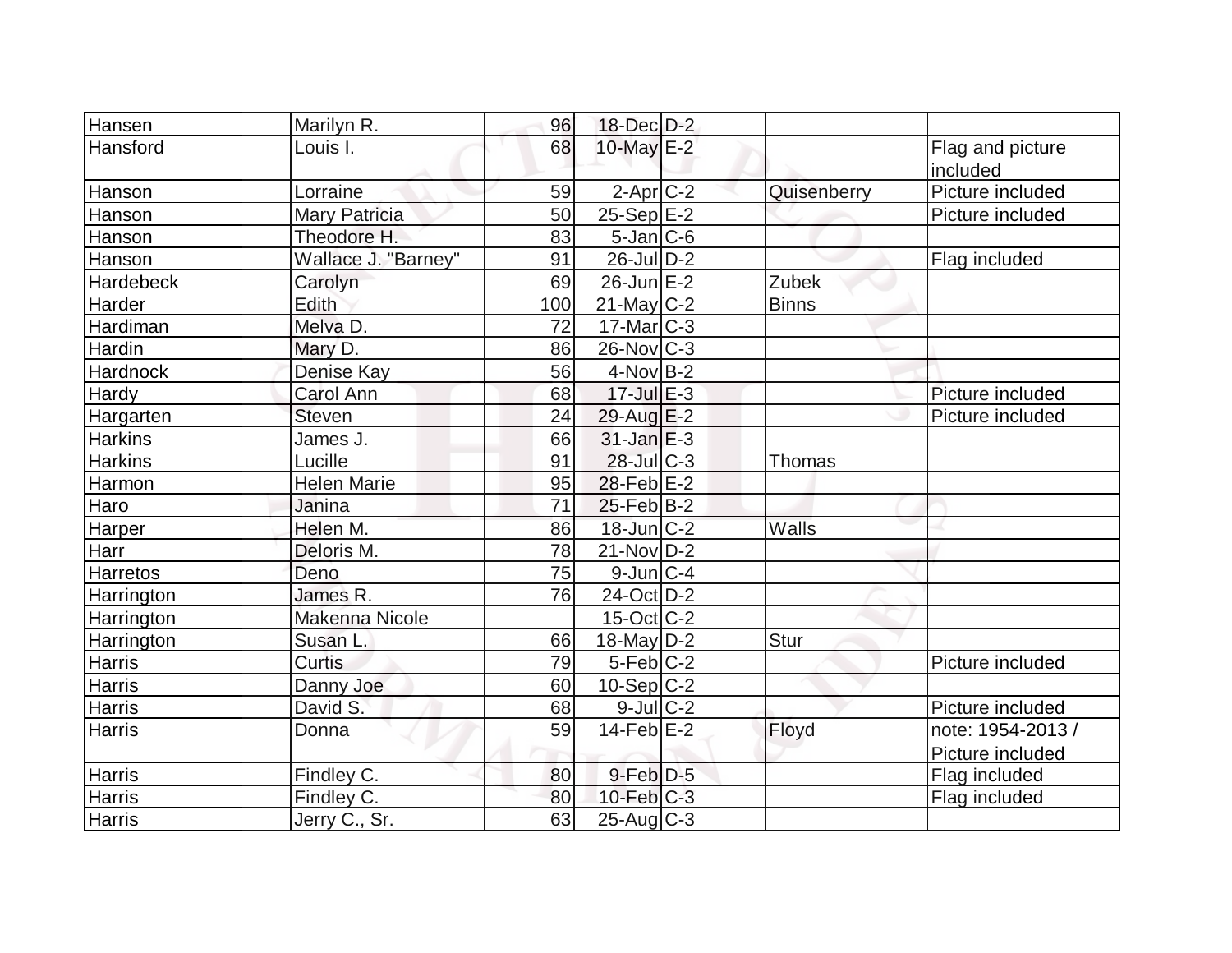| Harris        | Johnnie William, Sr. | 86  | 30-Oct E-3       |            | Picture included |
|---------------|----------------------|-----|------------------|------------|------------------|
| <b>Harris</b> | Nancy                | 63  | 12-May C-5       |            |                  |
| Harris        | Robert Dale, Jr.     | 50  | $1-Nov$ D-2      |            |                  |
| Harrison      | Bobby W.             | 55  | 9-Apr C-3        |            |                  |
| Harrison      | Jacqueline           | 88  | $26$ -Nov $C-2$  | Steinhauer | Picture included |
| Harsany       | <b>Ruth Helen</b>    | 90  | 28-Mar D-2       | Stiller    |                  |
| Hart          | Isabella             | 92  | $29$ -Jul B-3    |            |                  |
| Hart          | Mary                 | 94  | $7$ -Jan $B$ -2  |            |                  |
| Hart          | William L.           | 61  | $14$ -Jul $C-3$  |            |                  |
| Hartge        | Rudolf H. "Rudy"     | 93  | $3$ -Jan $F-3$   |            | Flag and Picture |
|               |                      |     |                  |            | included         |
| Hartman       | Audrey J.            | 83  | $6$ -Mar $E-2$   | Leonard    |                  |
| Hartman       | Frances C.           | 92  | $14$ -Jul $C-3$  | Gromaire   |                  |
| Hartman       | Frank F.             | 82  | $6$ -Mar $E-2$   |            |                  |
| Hartog        | Warren Jack Den      | 66  | $18$ -Apr $E-2$  |            |                  |
|               | "Red"                |     |                  |            |                  |
| Hartoonian    | Robert E.            | 72  | $21$ -Mar $E-3$  |            |                  |
| Hartzell      | Gail                 | 67  | $25$ -Oct $D-2$  |            |                  |
| Harvey        | David M., Dr.        | 83  | 29-Oct C-2       |            |                  |
| Harvey        | David M., Dr.        | 83  | $14$ -Nov $D-3$  |            | Picture included |
| Harvey        | Maclado L.           | 103 | $16$ -Jun $C-2$  |            |                  |
| <b>Harvey</b> | Ralph H.             | 102 | 13-Oct C-4       |            | Picture included |
| Harvil        | <b>Robert</b>        | 89  | 30-Oct E-2       |            |                  |
| Haschke       | Richard              | 50  | 23-Oct E-2       |            | Flag included    |
| Hass          | <b>Robert Henry</b>  | 61  | 16-May $E-2$     |            | Picture Included |
| Hasselbring   | Guy Allen            | 52  | 29-May E-2       |            |                  |
| Hatagan       | John S.              | 84  | 13-Feb $E-2$     |            |                  |
| Hatala-Pozzo  | <b>Bridget</b>       | 39  | $12$ -Feb $ C-2$ |            | Picture included |
| Hatch         | Ronald L.            | 51  | $13$ -Jun $E-4$  |            | Picture included |
| Hatley        | Frances E.           | 89  | $27$ -Jul $D-2$  |            |                  |
| Hauer         | David S.             | 79  | 28-Apr C-4       |            |                  |
| Hauff         | Lilian B.            | 80  | $12$ -JulD-2     |            |                  |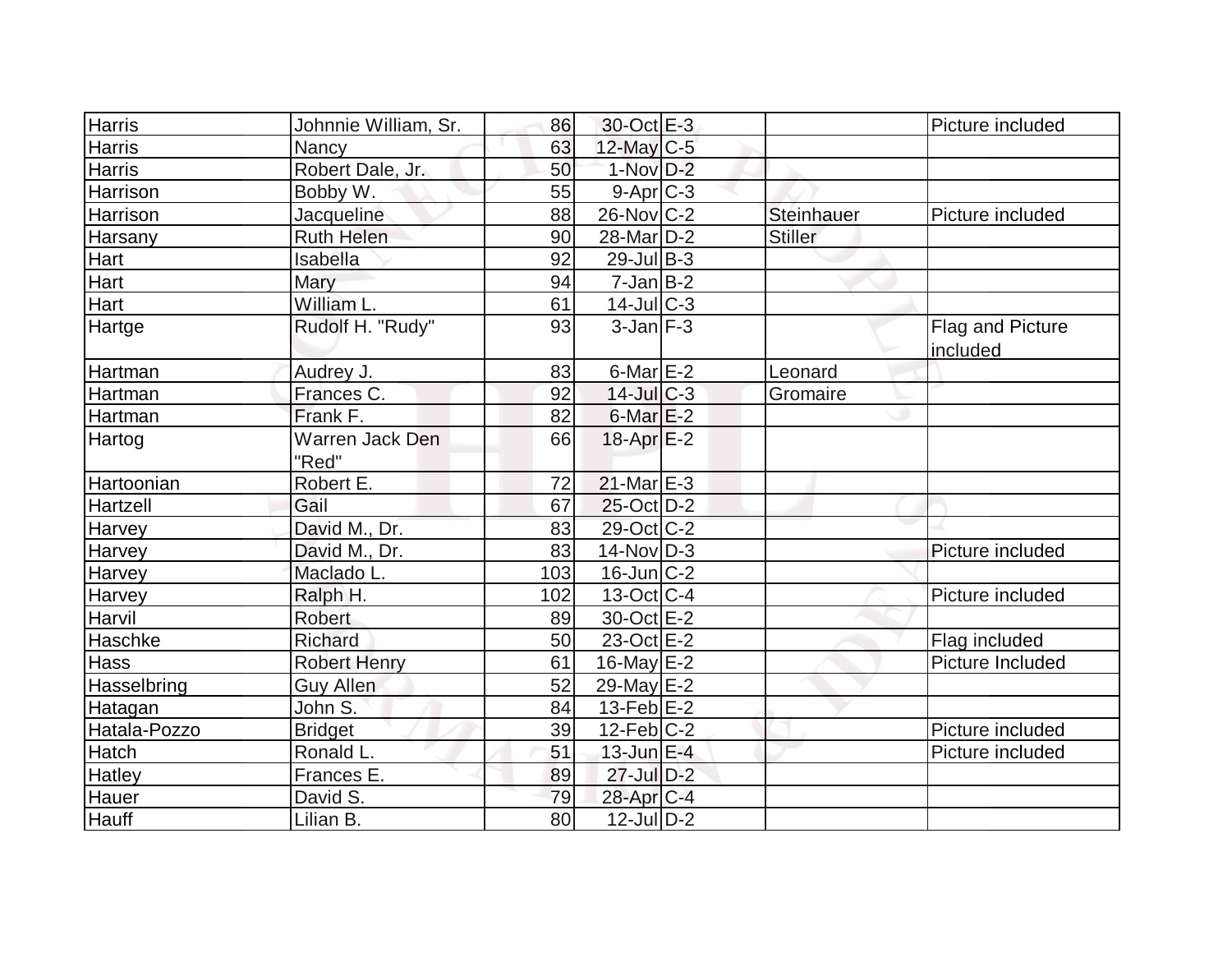| Haughee          | Frank                 | 91              | 30-May E-5              |                 | Picture included |
|------------------|-----------------------|-----------------|-------------------------|-----------------|------------------|
| Hausmann         | Angeline Zorra        | 95              | $1$ -Jun $D-8$          |                 |                  |
| <b>Haviland</b>  | Rhonda                | 62              | $21-Sep$ C-2            |                 | Picture / Rhonda |
|                  |                       |                 |                         |                 | Cloud-Haviland   |
| <b>Havlick</b>   | <b>Bonnie</b>         | 99              | $1-OctB-2$              |                 |                  |
| <b>Hawkins</b>   | <b>Annette Rose</b>   | 79              | $3$ -Oct $F-2$          |                 |                  |
| <b>Hawkins</b>   | Robert M.             | 86              | $3$ -Jan $F-2$          |                 |                  |
| <b>Hawkins</b>   | <b>Sally Ceclia</b>   | 86              | $17$ -Nov $ C-4 $       | <b>Orkis</b>    |                  |
| Hayden           | Mary J.               | 81              | $22$ -Apr $B-2$         | <b>McCarthy</b> |                  |
| Hayduk           | Eleanor               | 78              | $26$ -Jun $E-2$         |                 | Picture included |
| Hayne            | Dorothy               | 83              | $1-Jan C-3$             | Pope            | Cross included   |
| Haynes           | <b>Carlton Thomas</b> | 78              | 21-Apr <sub>C-5</sub>   |                 |                  |
| <b>Haynes</b>    | Karen R. " The Taco   | 70              | $19-Sep \E-3$           |                 |                  |
|                  | Lady"                 |                 |                         |                 |                  |
| <b>Hazeltine</b> | Doris M.              | 96              | 29-Nov C-2              |                 |                  |
| Hazelton         | Evelyn L.             | 90              | 30-Aug D-2              |                 |                  |
| Headley          | George                | 69              | 19-May C-4              |                 |                  |
| Headley          | Richard W. Sr.        |                 | $17$ -Feb $ C-3$        |                 | Flag included    |
| Healey           | Marilyn               | 63              | $17$ -Aug $D-3$         |                 |                  |
| Heaps            | William Bruce "Bill"  | $\overline{72}$ | $8$ -Dec $C$ -3         |                 | Flag included    |
| Hebda            | Barbara J.            | 58              | $19$ -Dec $C$ -3        | Mallon          |                  |
| Hebda            | <b>David Edward</b>   | 33              | $19$ -May $C$ -4        |                 |                  |
| <b>Hedrick</b>   | John E.               | 92              | $28$ -Apr $ C-4$        |                 | Flag included    |
| Heeg             | Lawrence S., Rev.     | 82              | $9$ -Oct $E-2$          |                 | Cross included   |
| Heffernan        | Dorathy Emma          | 93              | $1-Oct$ B-3             | Husmann         |                  |
| Hefner           | Kenneth M.            | 61              | $9-Dec$ B-2             |                 | Masonic emblem   |
|                  |                       |                 |                         |                 | included         |
| <b>Hegedus</b>   | Ethel "Sissy"         | 80              | $29-Sep C-3$            | Coulter         | Picture included |
| Heilman          | <b>Maxine Rose</b>    | 89              | 13-Mar $E-3$            |                 |                  |
| Heilman          | Richard A. "Ritchie"  | 43              | 22-Nov D-3              |                 | Picture included |
| Heims            | John J. "Jake"        | 91              | $25$ -Jan $E-3$         |                 | Flag included    |
| Heinold          | Arthur "Art"          | 97              | 26-Mar <sub>IC</sub> -2 |                 |                  |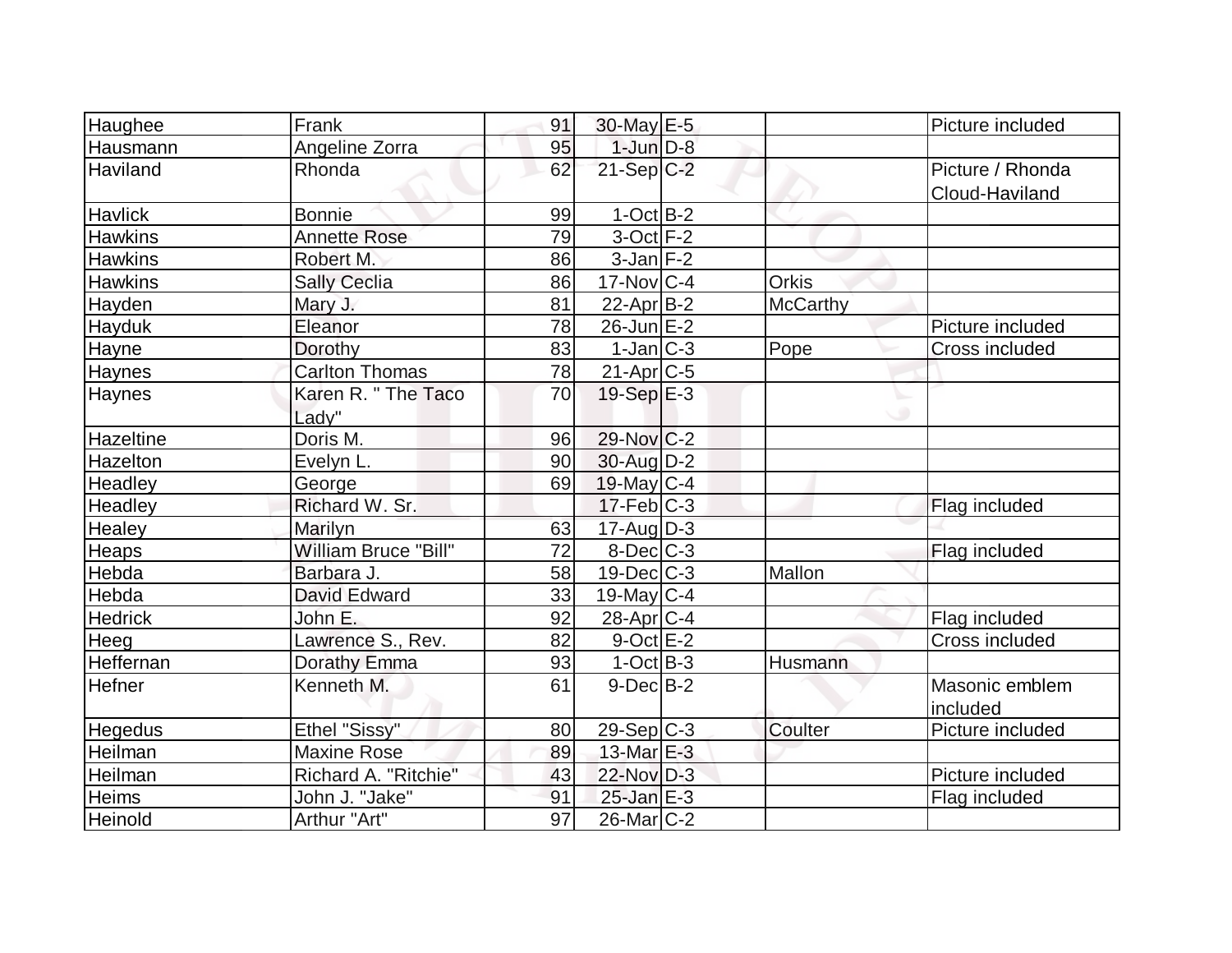| Heinold          | Ruth E               | 93 | $30$ -May $E$ -6       |          |                                 |
|------------------|----------------------|----|------------------------|----------|---------------------------------|
| Heinrich         | Eric J.              | 43 | $18$ -Jan $E-3$        |          |                                 |
| <b>Heins</b>     | Harold F. "Harry"    | 71 | $5$ -Jun $E-3$         |          |                                 |
| <b>Heisner</b>   | Conrad, Rev.         | 71 | $6$ -Feb $E-3$         |          | Picture included                |
| <b>Heldt</b>     | Delmar F.            | 74 | $9$ -Oct $E-2$         |          | Flag included                   |
| Heldt            | Marlene              | 61 | 19-Nov C-2             |          |                                 |
| <b>Helfer</b>    | <b>Blanche</b>       | 89 | $9$ -Feb $D-5$         |          | Star of David included          |
| Helm             | Leona (Alice)        | 86 | $23$ -May E-2          |          |                                 |
| <b>Helmink</b>   | Elizabeth J. "Betty" | 95 | $7$ -Jun $D-2$         |          |                                 |
| <b>Helmus</b>    | Harry                | 87 | $10$ -Apr $E-2$        |          |                                 |
| <b>Helsten</b>   | Sheila A.            | 68 | $24$ -Dec $C-3$        |          | Cross included                  |
| Helton           | Roy G.               | 86 | $24$ -Apr $E-3$        |          | Flag included                   |
| Helwig           | Roger A.             | 48 | $11$ -Jan $D-2$        |          | Picture included                |
| Heminger         | Albert "Ray"         | 90 | $29$ -Aug $E-2$        |          |                                 |
| Henderlong       | Helen R.             | 87 | $2$ -Dec $B-2$         |          |                                 |
| Hendershott      | Barbara E.           | 59 | $30$ -Dec $B-2$        |          |                                 |
| Henderson        | Debra Sue            | 60 | $2$ -May $F-2$         |          |                                 |
| Henderson        | Kathryn A.           | 59 | $14-Sep C-2$           |          |                                 |
| Henderson        | LaVonne              | 91 | $4$ -Apr $F-2$         | Lawrence | LaVonne Henderson<br>Cartwright |
| <b>Henderson</b> | Phyllis H.           | 92 | $5-Apr$ D-2            |          |                                 |
| Hendron          | Shirley R.           | 72 | $17$ -Feb $ C-3 $      |          |                                 |
| Hendzel          | John                 | 61 | $9$ -Jul $C-2$         |          |                                 |
| Hengal           | Helen M.             | 87 | $20$ -Dec $C$ -4       |          |                                 |
| Hengal           | Helen M.             | 87 | $21$ -Dec $D-2$        |          |                                 |
| Henley           | Patrick A.           | 41 | $17 - Jan \, E - 2$    |          | Picture included                |
| Henning          | Margaret A.          | 69 | 14-Apr <sub>IC-4</sub> |          |                                 |
| Henrie           | LaVerne Louise       | 92 | $18$ -Jun $C-2$        | Muir     | Picture included                |
| Henrikson        | Albert A. "Al"       | 70 | $11-Aug$ $C-3$         |          |                                 |
| Henrikson        | Linda M.             | 61 | $18$ -Jan E-3          |          |                                 |
| Henry            | Dorothy Ada          | 90 | $26$ -Mar $C-3$        | Fleming  | Picture included                |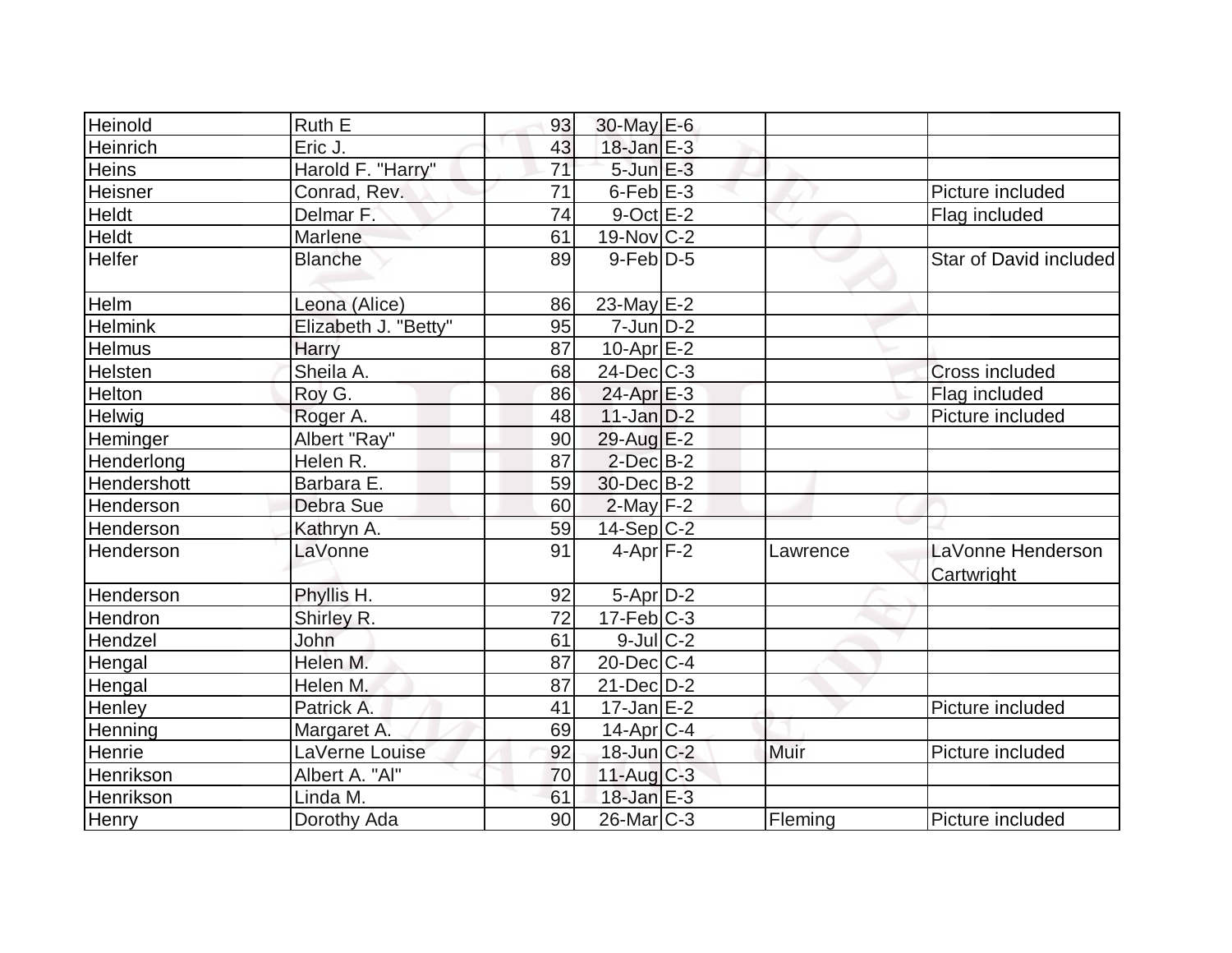| <b>Henry</b>   | <b>Kelly Nicole</b>  | 46              | $9$ -May $E-2$          | <b>Baron</b>      | Picture included            |
|----------------|----------------------|-----------------|-------------------------|-------------------|-----------------------------|
| Hensley        | Douglas S.           | 71              | $1-Nov$ D-2             |                   |                             |
| Hensley        | Marion F.            | 83              | $24$ -Jan $E-2$         |                   |                             |
| Hepp           | Cynthia              | 62              | $12$ -Feb $ C-2 $       | <b>Villarreal</b> |                             |
| Herbert        | Edward C.            | 95              | $11$ -Dec $ D-3 $       |                   |                             |
| Herbert        | <b>Mary</b>          | 89              | $23-Sep\overline{B-2}$  |                   | Mary Herbert<br>(Horbovetz) |
| Herma          | Violet G.            | 97              | $26-Sep D-2$            |                   |                             |
| Hernandez      | Anna Maria           | 70              | $24-Sep C-2$            |                   | Picture included            |
| Hernandez      | Arnulfo Jose, Jr.    | 75              | $30$ -Jun $ C-3 $       |                   |                             |
| Hernandez      | Marjorie Ruth        | 84              | 28-Oct B-2              | Allendorf         |                             |
| Hernandez      | Nickolas             | 78              | $27$ -Jun $ D-3 $       |                   |                             |
| Hernandez      | Paul Rubin Sr.       | 84              | $17$ -Feb $ C-4$        |                   |                             |
| Hernandez      | Rachel               | 85              | $4$ -Dec $D-3$          |                   |                             |
| Hernandez      | Rachel               | 60              | $2$ -Apr $C-2$          |                   |                             |
| Herr           | Daniel John          | 54              | 28-Aug E-2              |                   |                             |
| Herr           | <b>Lloyd Richard</b> | 77              | $15$ -Feb $E$ -2        |                   |                             |
| Herrera        | Richard A.           | 46              | $2-Sep B-2$             |                   | Picture included            |
| Hersberger     | Lois Mardelle        | 86              | $4$ -Feb $B-3$          |                   |                             |
| Hertenstein    | David A.             | 64              | $5$ -May $C-3$          |                   |                             |
| <b>Hess</b>    | Barbara L.           | 78              | $20$ -May B-2           | Lee               |                             |
| Hessessy       | Rosa M.              | 57              | $15$ -Dec $ C$ -5       | Maldonado         | Picture included            |
| Heubner        | <b>Richard Brian</b> | 57              | 20-Mar <sub>IE</sub> -2 |                   |                             |
| <b>Hewitt</b>  | Patricia M. "Pat"    | 68              | $2$ -May $F-2$          | Smith             |                             |
| <b>Hewlett</b> | Margaret R.          | 89              | $4$ -Jul $F-2$          |                   |                             |
| Hickman        | Mark A.              | 35              | 27-Sep D-2              |                   |                             |
| <b>Hicks</b>   | <b>Billie "Babe"</b> | 77              | $4$ -Dec $D-3$          |                   | Picture included            |
| <b>Hicks</b>   | Hugh                 | 84              | $21$ -Dec $D-3$         |                   |                             |
| <b>Hicks</b>   | Lynn E.              | 68              | 29-Nov C-2              |                   |                             |
| <b>Hicks</b>   | Robert L.            | 84              | 21-Mar E-2              |                   | Flag included               |
| Higgins        | Charles O. "Slim"    |                 | $14$ -May C-2           |                   |                             |
| Higgins        | Donna Ruth           | $\overline{57}$ | 22-Nov D-2              |                   |                             |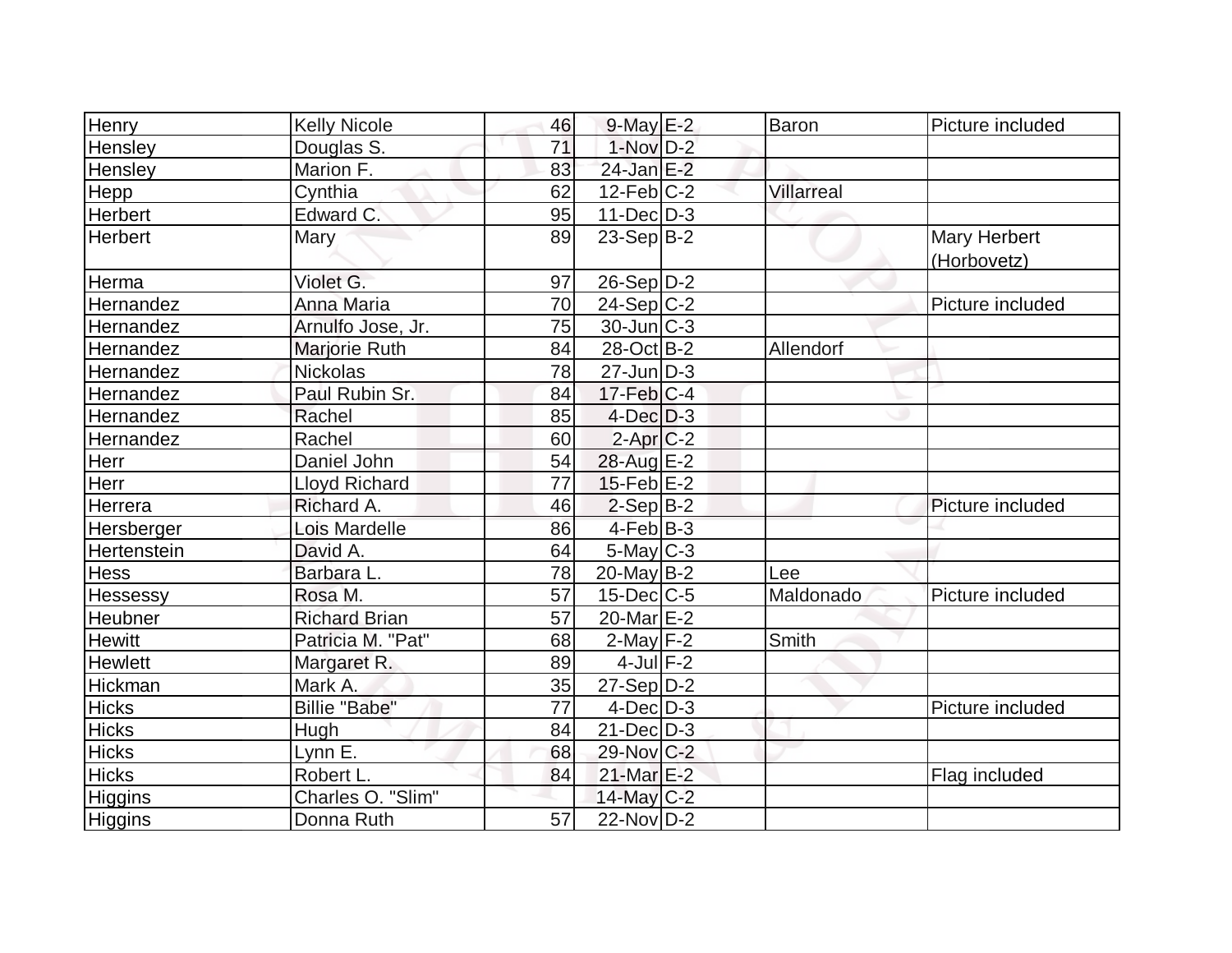| Higgins           | Jerry Wayne, Jr.       | 33 | $9$ -Jan $E-2$    |                          |                      |
|-------------------|------------------------|----|-------------------|--------------------------|----------------------|
| <b>Hilbrich</b>   | Linda J.               | 65 | $7 - Aug$ $E-2$   |                          |                      |
| Hildenbrand       | John E.                | 84 | $2$ -Nov $C-4$    |                          | Flag included        |
| Hile              | Ruby                   | 81 | $20$ -Jan $ C-5 $ | Fivecoat                 | Picture included     |
| Hill              | Evan Joseph            | 30 | 29-Oct C-3        |                          |                      |
| Hill              | Jane V.                | 88 | $25$ -Apr $E-3$   |                          | Cross included       |
| Hill              | Joseph Thomas          | 84 | $9$ -May $E-2$    |                          |                      |
| Hill              | Linda Louise           | 73 | $5$ -Dec $D-2$    | Novothy                  |                      |
| Hill              | Margo C.               | 86 | $25-Sep$ E-3      | Bengston                 | Picture included     |
| Hill              | <b>Tyler</b>           | 20 | $17$ -May D-2     |                          |                      |
| Hillebold         | Mark R. "Hoss"         | 54 | 16-May $E-2$      |                          |                      |
| <b>Hillegonds</b> | Dan D.                 | 61 | $20$ -Jan $ C-3 $ |                          |                      |
| <b>Hilmes</b>     | Gladys V.              | 94 | $15$ -Jul $B-2$   | Dunand                   |                      |
| <b>Hines</b>      | Norman W.              | 84 | $23$ -May $E-2$   |                          |                      |
| <b>Hintz</b>      | Terry E.               | 67 | 12-Nov C-3        |                          | Flag and Picture     |
|                   |                        |    |                   |                          | included             |
| Hise              | Darlene A.             | 74 | $26$ -Oct C-4     |                          |                      |
| <b>Hitchcock</b>  | Jeneane Elizabeth      | 39 | $22$ -Feb $E-2$   |                          |                      |
| <b>Hizley</b>     | Patricia               | 81 | $21$ -Aug $E-3$   | <b>Donnelly Sinclair</b> | Picture included     |
| Hluska            | Kathryn M.             | 92 | $7-NovD-3$        | Milobar                  | Kathryn M. McDade    |
|                   |                        |    |                   |                          | (Hluska)             |
| <b>Hobbs</b>      | <b>Randolph Berdel</b> | 59 | $19$ -Mar $ C-3 $ |                          | Picture included     |
|                   | "Randy"                |    |                   |                          |                      |
| Hobson            | Roland F.              | 85 | $11$ -Jul $D-2$   |                          |                      |
| Hoch              | <b>Melanie Erin</b>    | 31 | $3-Apr$ $E-2$     |                          |                      |
| Hodges            | Augusta                | 87 | 15-Mar $E-2$      | Harmon                   |                      |
| Hoeft             | Laura                  | 55 | 30-May $E-6$      | Kohut                    |                      |
| Hoehn             | Mary Lorraine          | 90 | $30$ -Jan $E-2$   |                          |                      |
| Hoekstra          | Henrietta Ruth         | 79 | $5$ -Mar $C-2$    | Scheeringa               | Henrietta Ruth Kraai |
|                   |                        |    |                   |                          | Hoekstra / Picture   |
|                   |                        |    |                   |                          | included             |
| Hoelzel           | Jane M.                | 94 | $14$ -Feb $E-2$   | Stanislawski             |                      |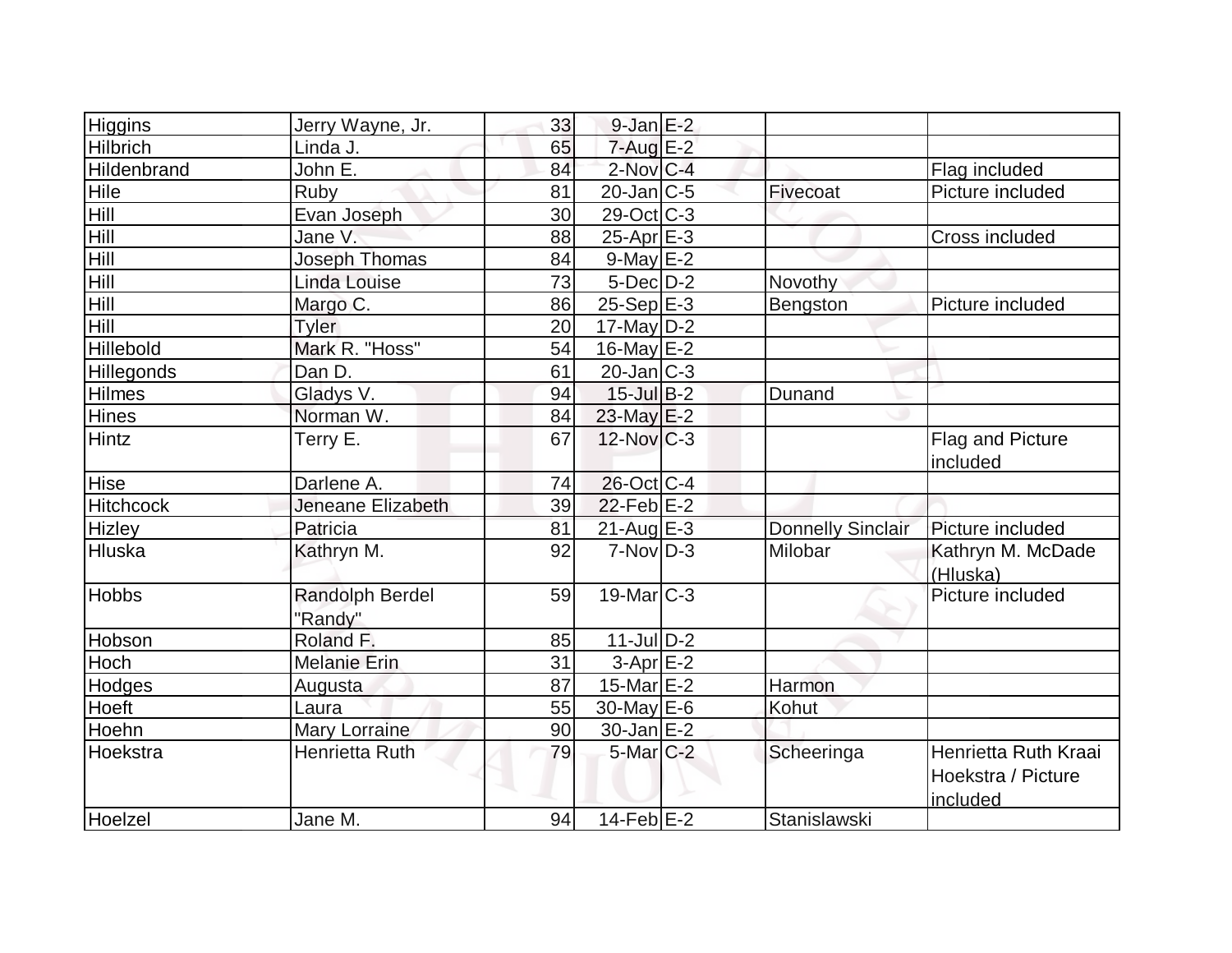| Hofferber     | Mary                          | 85  | 18-Nov B-2        |               |                              |
|---------------|-------------------------------|-----|-------------------|---------------|------------------------------|
| Hoffman       | Arthur Robert "Bob"           | 70  | $10$ -Jun $B-2$   |               |                              |
| Hoffman       | Barbara "Dolly"               | 86  | $27$ -Apr $D-7$   | Huber         |                              |
| Hoffman       | George Dale                   | 61  | $6$ -Jan $ C-4 $  |               |                              |
| Hoffman       | George F.                     | 81  | $7 - Jun$ $D-2$   |               | Flag included                |
| Hoffman       | James A.                      | 88  | $20$ -May B-2     |               | Flag included                |
| Hoffman       | Jerome "Bud"                  | 93  | $12$ -Feb $ C-2 $ |               | Flag included                |
| Hoffman       | Larry R. (Lawrence)           | 79  | 30-Nov D-5        |               | Picture included             |
| Hoffman       | Larry R. (Lawrence)<br>(LOFS) | 80  | $1-Dec$ $C-5$     |               | Picture included             |
| Hoffman       | Margaret E. "Peg"             | 81  | $12$ -Nov $ C-3 $ |               |                              |
| Hoffman       | Richard E.                    | 68  | $11$ -Jul D-3     |               | Flag and Picture<br>included |
| Hoffman       | Richard S.                    | 62  | $22$ -Dec $C$ -5  |               |                              |
| Hoffman       | Virginia F.                   | 100 | $20$ -Nov $D-2$   |               | Picture included             |
| Hoffmaster    | Florence M.                   | 76  | $10$ -Jun $B-2$   |               |                              |
| Hoge          | David W.                      | 57  | $27$ -Dec $D-3$   |               |                              |
| Hoge          | Eleanor R.                    | 87  | $25$ -Nov B-2     |               |                              |
| Hogge         | James L. "Jim"<br>"Poppy"     | 83  | $20-Sep D-2$      |               | Flag and Picture<br>included |
| Hohenegger    | Patriciann "Pat"              | 82  | $2$ -Jul $C$ -2   | <b>Elkins</b> |                              |
| Holevinsky    | <b>Rita Sue</b>               | 56  | $21$ -Mar $E-2$   | Hoogewerf     |                              |
| Holleman      | Clarence William "Al"         | 87  | $27$ -Aug $C-2$   |               |                              |
| <b>Hollis</b> | Edward J.                     | 91  | 27-Mar E-2        |               |                              |
| Hollopeter    | <b>Charles "George"</b>       | 72  | 5-Mar C-2         |               |                              |
| Holloway      | Norma J.                      | 87  | $10-Sep C-2$      |               |                              |
| Holmquist     | Charles E.                    | 88  | $11-Apr \, E-4$   |               | Flag and Picture<br>included |
| Holodick      | Greta I.                      | 83  | 14-Aug E-2        | Isenberg      |                              |
| Holst         | Lynn Aaron                    | 64  | 10-Nov C-4        |               | Flag included                |
| Holzapfel     | <b>Frank August</b>           | 82  | $4$ -Nov B-2      |               |                              |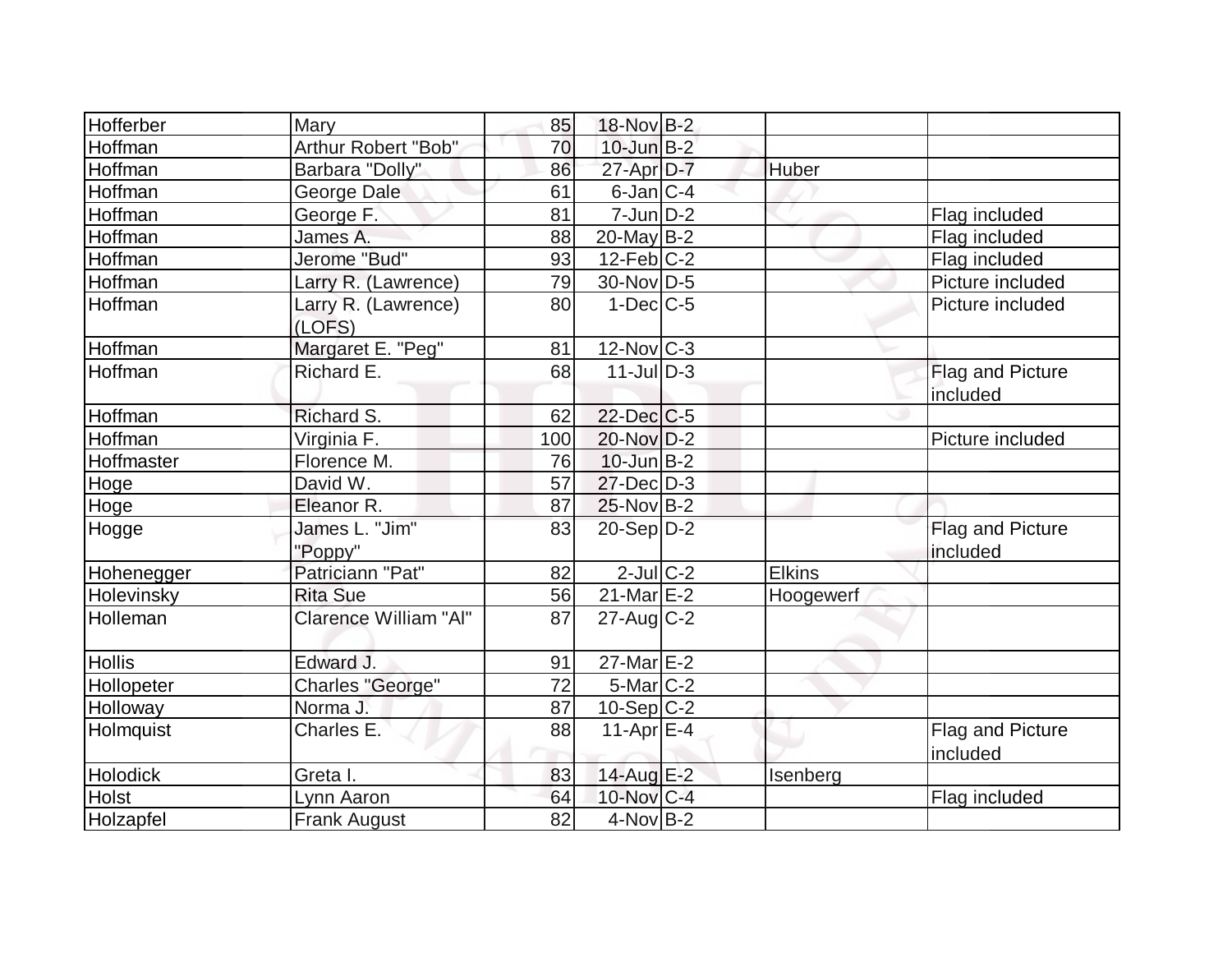| Homans     | Nellie M.             | 99 | 10-Apr <sub>E</sub> -2 |                |                                    |
|------------|-----------------------|----|------------------------|----------------|------------------------------------|
| Honea      | Paul H.               | 65 | 24-Jan E-2             |                |                                    |
| Hooseline  | Jimmy D.              | 86 | 16-Jul D-3             |                |                                    |
| Hoover     | Amanda Elaine         | 38 | $20$ -Jun $E-3$        | Carlin         |                                    |
| Hoover     | Clayton C.            | 76 | $17$ -Mar $ C-4 $      |                |                                    |
| Hoover     | Max K.                | 92 | $13$ -Mar $E-3$        |                |                                    |
| Hoover     | <b>Robert</b>         | 77 | $8$ -Jul B-2           |                |                                    |
| Hoover     | Ronnie D.             | 60 | $18-Apr \, E-3$        |                | Flag included                      |
| Hope       | Lorraine A.           | 83 | 29-Apr B-2             | Czaja          |                                    |
| Hopkins    | Ellen Emma            | 93 | $17$ -Jan $E-2$        | Schreeg        |                                    |
| Hopkins    | Jo Lynn               | 61 | $21$ -Mar $E-3$        |                |                                    |
| Hopson     | Emma T.               | 86 | 19-Mar <sub>C-3</sub>  |                |                                    |
| Horan      | John, Jr.             | 89 | 16-Nov D-3             |                |                                    |
| Horbovetz` | Mary                  | 89 | $23-Sep B-2$           |                | <b>Mary Herbert</b><br>(Horbovetz) |
| Horjus     | William M.            | 81 | 21-Mar E-2             |                |                                    |
| Horn       | Ada                   | 79 | $7$ -Mar $F-3$         |                |                                    |
| Horn       | Annie                 | 74 | $10$ -Oct $E - 3$      |                |                                    |
| Horn       | John H., Sr.          | 83 | 22-Mar E-3             |                | Flag included                      |
| Horvath    | Alexander             | 78 | $7$ -Apr $ C$ -3       |                |                                    |
| Horvath    | Colleen D.            | 70 | $26$ -Jan $D-5$        |                |                                    |
| Horvath    | John M. "Butch"       | 74 | $18$ -Mar $ B-2 $      |                | Flag included                      |
| Horvath    | Joseph J.             | 52 | $8$ -Dec $C$ -3        |                |                                    |
| Horvath    | <b>Mark</b>           |    | $30$ -May $E-6$        |                |                                    |
| Horvath    | Sandor "Sandy"        | 76 | $6$ -Feb $E-3$         |                | Picture included                   |
| Hott       | Ann                   | 86 | 18-Aug C-4             | <b>Kesilis</b> |                                    |
| Houchin    | Doris Jean            | 81 | $18-Sep$ $E-2$         |                |                                    |
| Houlihan   | <b>Eugene Charles</b> | 89 | 27-Aug C-2             |                | Flag included                      |
| House      | Jo Ann                | 67 | 17-Mar C-4             | <b>Meadows</b> |                                    |
| Housty     | Leana Rose            | 83 | $6$ -Dec $D-2$         |                | Picture included                   |
| Housty     | <b>Steve Junior</b>   | 89 | $9$ -May $E-3$         |                | Flag and Picture<br>included       |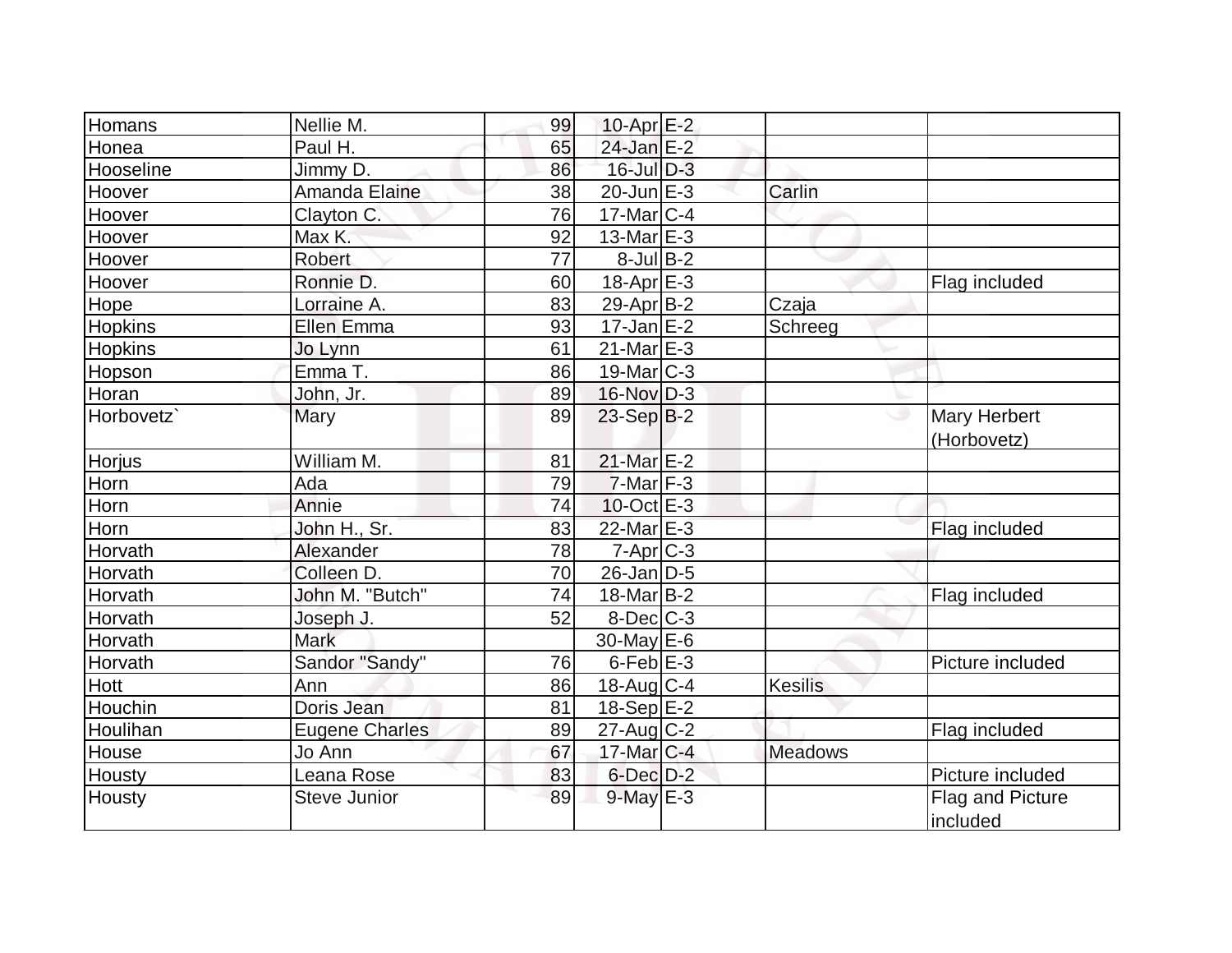| <b>Houtschilt</b> | <b>Bert</b>           | 86     | 15-May $E-2$           |                 | <b>Memorial Servide</b> |
|-------------------|-----------------------|--------|------------------------|-----------------|-------------------------|
| Hovan             | Ann                   | 95     | $5$ -Jun $E-3$         |                 | Ann (Koczur) Hovan      |
| Hovermale         | <b>Robert</b>         | 84     | $1$ -Jan $C-3$         |                 | Picture included        |
| Howard            | Larry J.              | 65     | $22-Sep C-6$           |                 | Flag included           |
| Howard            | Nancy K.              | 85     | $7 - Apr$ $C - 3$      | <b>Benson</b>   |                         |
| Howard            | <b>Riex Lee</b>       | 74     | $20$ -Nov $ D-2 $      |                 |                         |
| Howard            | Ryan                  | 34     | $17$ -Feb $ C-3 $      |                 |                         |
| Howarth           | Thomas R. "Tom"       | 90     | $5-Feb$ <sub>C-2</sub> |                 |                         |
| <b>Howat</b>      | Colin Sholto, Jr.     | 89     | $2$ -Apr $C-2$         |                 | Flag included           |
| <b>Howell</b>     | Charlotte             | 93     | $22$ -Jul B-2          | Roller          | <b>Charlotte Howell</b> |
|                   |                       |        |                        |                 | Anderson                |
| Howell            | James T.              | 66     | 18-Apr $E-2$           |                 | Flag included           |
| Howell            | Pauline               | 86     | $7-Apr$ <sub>C-3</sub> |                 |                         |
| <b>Hrabovsky</b>  | Eleanore S. "Elllie"  | 56     | 28-Oct B-2             |                 |                         |
| Hrabovsky         | Glen Ellyn L.         | 85     | $6$ -Nov $E-3$         | <b>Smithers</b> |                         |
| Hreha             | Marguerite            | 87     | $13$ -Jun $E-2$        |                 |                         |
| <b>Hrindak</b>    | Michael (W9EHH)       | 88     | $9$ -Feb $D-5$         |                 | Flag and Picture        |
|                   |                       |        |                        |                 | included                |
| Hruskocy          | Philip John           | 60     | 23-Oct E-2             |                 |                         |
| <b>Hubbard</b>    | Virginia Rose "Ginny" | 58     | $16$ -Oct $E - 3$      | Schubach        |                         |
|                   |                       |        |                        |                 |                         |
| <b>Huber</b>      | Anthony               | 91     | $17 -$ Jul $E - 3$     |                 |                         |
| Huber             | Catherine             | 84     | 19-May $C-4$           |                 |                         |
| Huber             | Eugene V.             | 94     | $20$ -JulD-2           |                 |                         |
| Huber             | Judi H.               | 67     | $24$ -Dec $C$ -3       |                 |                         |
| Huber             | Wesley F.             | 79     | $19$ -Aug $B - 2$      |                 |                         |
| Huckaby           | Raven Rayne           | infant | $7$ -Oct $B-2$         |                 |                         |
| Hudak             | Roger                 | 57     | $28$ -Feb $E-2$        |                 |                         |
| <b>Hudec</b>      | Frank A.              | 82     | 22-Jun D-2             |                 | Flag included           |
| Hudoba            | Norbert               | 84     | $9$ -Feb $D-5$         |                 |                         |
| <b>Hudock</b>     | Donald A. "Don"       | 77     | $7$ -Dec $D-8$         |                 | Flag included           |
| Hudson            | Thomas E.             | 82     | $2$ -Jun $C-4$         |                 |                         |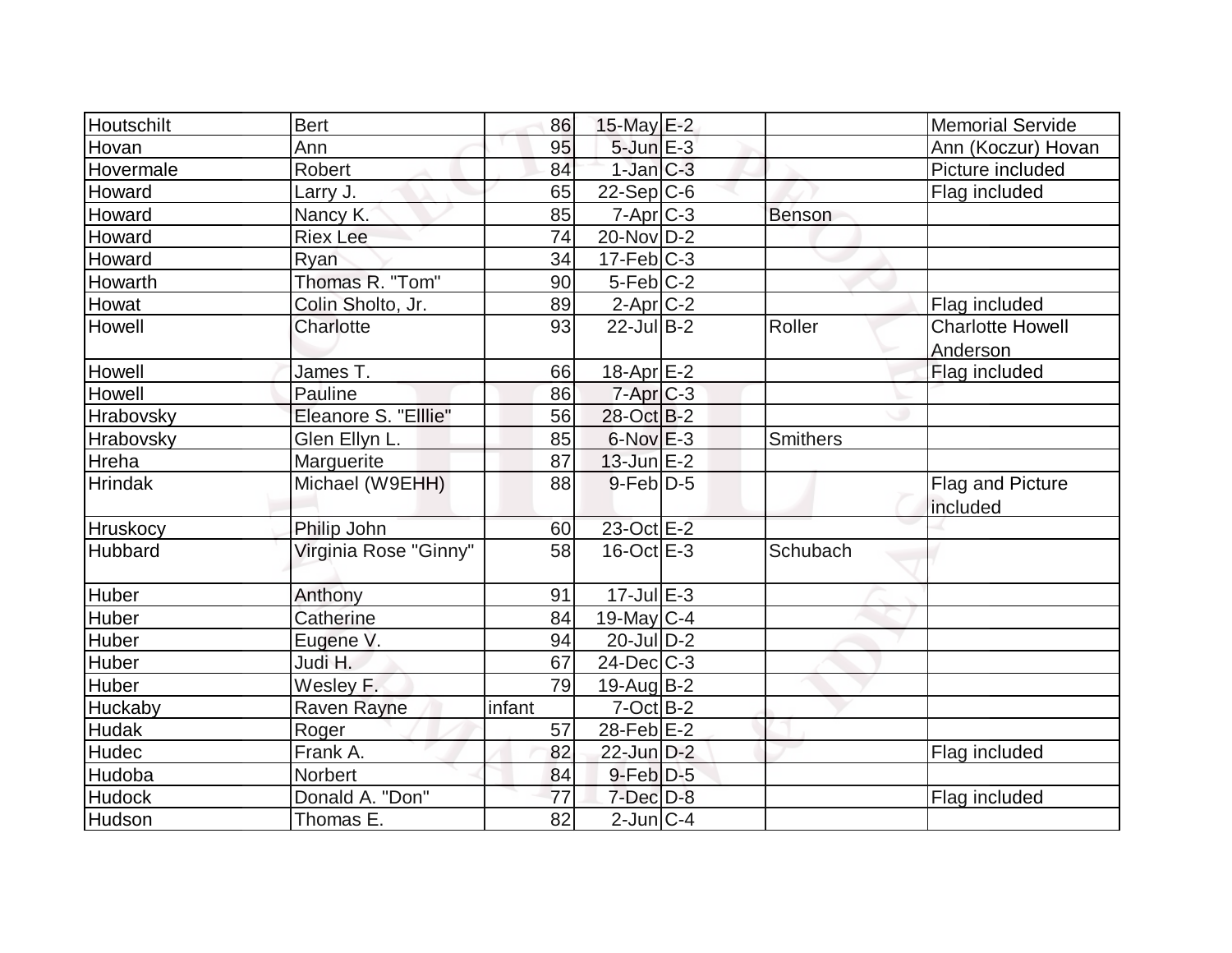| Huelster             | Edwin H.             | 85  | 29-May E-2        |             |                  |
|----------------------|----------------------|-----|-------------------|-------------|------------------|
| Huff                 | Harriet A.           | 83  | $16$ -Jan $E-3$   | <b>Dust</b> | Harriet A. Huff  |
|                      |                      |     |                   |             | (Vallangeon)     |
| <b>Hughes</b>        | Christina L.         | 29  | $7$ -Jan $B$ -2   |             | Cross included   |
| <b>Hughes</b>        | <b>Dallis Henry</b>  | 83  | $14$ -Aug $E-3$   |             | Picture included |
| <b>Huik</b>          | Heikki "Ike"         | 89  | $14$ -Mar $E-2$   |             |                  |
| Huitsing             | Gerrit J.            | 90  | 20-Nov D-2        |             | Flag included    |
| Huitsing             | Peter                | 93  | $30$ -Aug F-6     |             | Flag included    |
| Huizenga             | John G. "Big John"   | 54  | $9$ -May $E-2$    |             |                  |
| Huizenga             | Robert Fred "Bob"    | 72  | $12$ -Jun $E-3$   |             |                  |
| Huizenga             | Willliam O. "Bill"   | 74  | $30$ -AugD-2      |             |                  |
| <b>Huke</b>          | Norma                | 81  | $6$ -Dec $D-2$    |             |                  |
| Hulse                | Richard B.           | 84  | $27 - Dec$ $D-3$  |             | Flag included    |
| Humenik              | Robert E.            | 78  | $12$ -Mar $C-2$   |             | Flag included    |
| Hummer               | <b>Richard Scott</b> | 48  | $7 - Aug$ $E-2$   |             |                  |
| Humpfer              | Curtis H., Sr.       | 85  | 17-Dec C-2        |             | Picture included |
| Humpfer              | Raymond G.           | 85  | $18$ -Jul $E-2$   |             | Flag included    |
| Hundley              | Edward J.            | 70  | $29$ -Jun $ D-5$  |             |                  |
| Hunt                 | Albert W. "Bill"     | 91  | $5-Apr D-3$       |             | Flag included    |
| Hunt                 | Bernyece R.          | 86  | $19-Sep$ $E-2$    |             |                  |
| Huppenthal           | George F.            | 72  | $7$ -Apr $C$ -4   |             |                  |
| Huppenthal           | Lawrence L.          | 70  | $6$ -Mar $E-2$    |             |                  |
| Hurt                 | <b>Blanche Lee</b>   | 91  | $12$ -Jan $ D-3 $ | Crawford    | Picture included |
| Hurt                 | <b>Jane Warren</b>   | 88  | 22-Mar $E-3$      | Randolph    | Picture included |
| Huseman              | Jay                  | 73  | 30-Oct E-2        |             |                  |
| Hutchinson           | Carol A.             | 55  | $28$ -Dec $D-4$   | Perry       | Picture included |
| Hutchinson           | Mildred E. "Dodo"    | 97  | $12$ -Feb $ C-2 $ |             |                  |
| Hutchinson-Yarbrough | Adam Ray             | 39  | $23$ -Feb $ D-5$  |             |                  |
| laleggio             | John "Ted"           | 84  | $1$ -Jun $D-8$    |             | Flag included    |
| Ibarra               | Jesus                | 19  | 24-Oct D-2        |             |                  |
| Idukovich            | Danica               | 102 | $20$ -Jan $ C-3 $ |             | Cross included   |
| Ifyu                 | James H.             | 93  | $23$ -Mar $ D-7 $ |             |                  |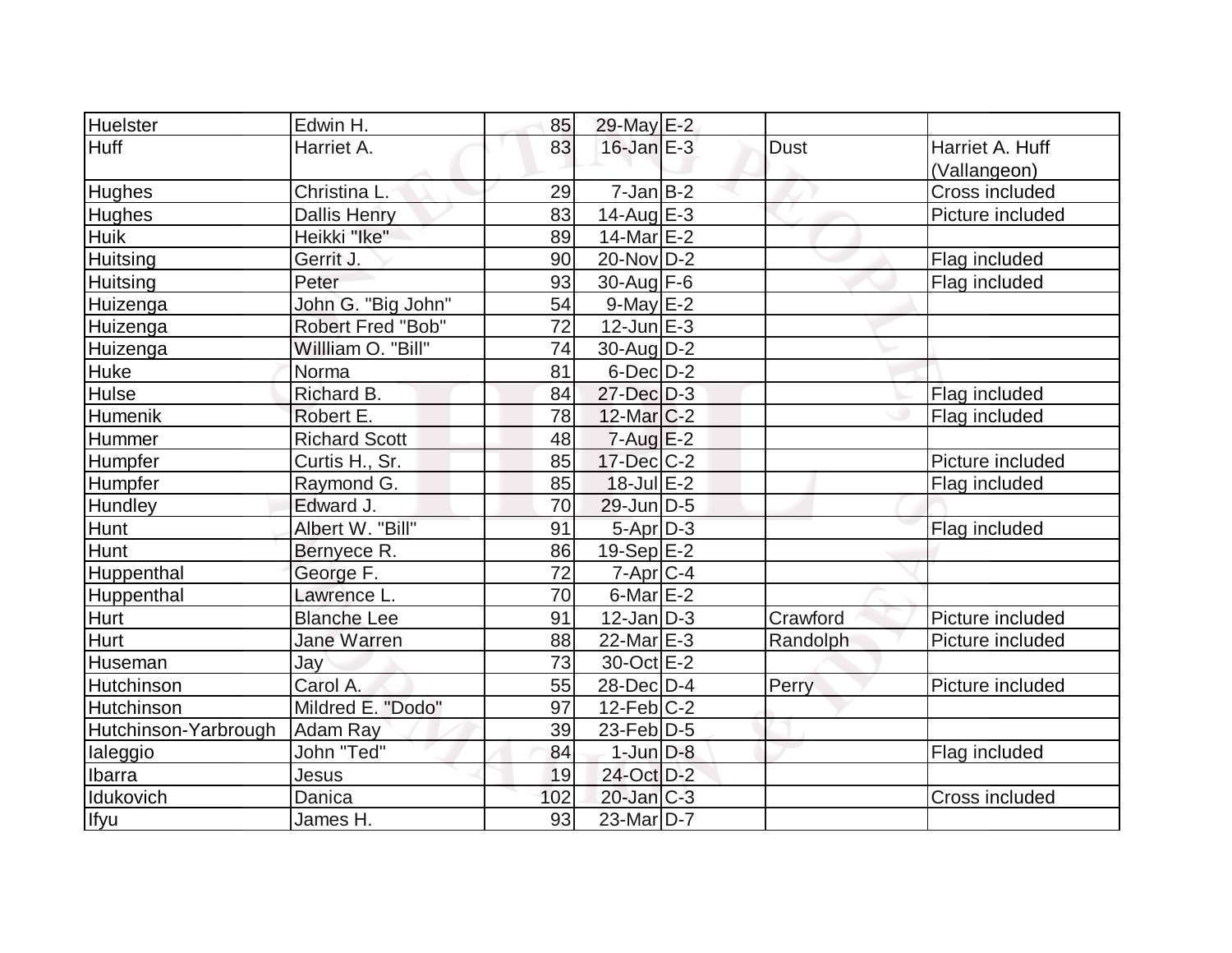| [Ignas           | Joseph E. "Joe        | 52 | $9$ -Mar $D-4$    |                 |                                             |
|------------------|-----------------------|----|-------------------|-----------------|---------------------------------------------|
|                  | Benny"                |    |                   |                 |                                             |
| <b>Ihnat</b>     | Edward J.             | 50 | $6$ -Jan $C-4$    |                 |                                             |
| <b>Ilic</b>      | Barney Leo, Sr.       | 81 | $21-Nov D-3$      |                 |                                             |
| $I$ lic          | Gwenn                 | 65 | $21$ -Jul $C$ -4  | Andersen        |                                             |
| <b>Iliff</b>     | Evelyn M.             | 94 | $27$ -Aug C-3     | Potter          | Eastern Star emblem<br>and Picture included |
| Iliovici         | Sylvia                | 86 | $31$ -Dec $C-3$   | Enoshel         |                                             |
| Imboden          | Michele A. "Shelly"   | 48 | $18$ -Jul $E-2$   |                 |                                             |
| Imer             | Jack W.               | 75 | $31$ -Jan $E-3$   |                 |                                             |
| Indjich          | Ruza (Rose)           | 92 | $6$ -Nov $E-4$    |                 | <b>Cross and Picture</b><br>included        |
| Inhat            | Helen                 | 88 | $27$ -Jul $D-2$   |                 |                                             |
| Inhat            | Mary D.               | 93 | $16$ -Feb $D-5$   | <b>Dmitruck</b> | Flag included                               |
| Injeski          | Marie                 | 90 | $14$ -Jul C-3     | Davis           |                                             |
| lorio            | Robert A. "Chico"     | 72 | $24$ -Apr $E-3$   |                 | Flag and Picture<br>included                |
| Irwin            | Layle                 | 80 | $5-Sep$ F-2       |                 |                                             |
| Ison             | Dock J.               | 64 | 28-Oct B-2        |                 |                                             |
| Ittel            | Donald J.             | 79 | 29-Aug E-3        |                 | Picture included                            |
| Ivanov           | Pete                  | 40 | $10$ -Jun $B-3$   |                 |                                             |
| Iversen          | Irving L.             | 80 | $20$ -Nov $ D-3 $ |                 | Flag included                               |
| <b>Ivey</b>      | <b>Mary Alice</b>     | 87 | $31$ -May $D-2$   |                 |                                             |
| <b>Ivory</b>     | Thomas E. "Tommie"    |    | $4-Apr$ F-3       |                 | Picture included                            |
| Iwan             | Walter                | 91 | $29$ -Jul B-3     |                 |                                             |
| Jachim           | Patricia              | 77 | $2-Sep B-2$       |                 |                                             |
| Jackim           | <b>Catherine Mary</b> | 92 | 17-May D-2        |                 |                                             |
| Jackman          | James E.              | 74 | 30-May E-6        |                 |                                             |
| <b>Jackovich</b> | Frances               | 95 | $14$ -Jul $C-3$   |                 | Picture included                            |
| Jackowski        | Shirley               | 90 | 24-Oct D-2        |                 | Picture included                            |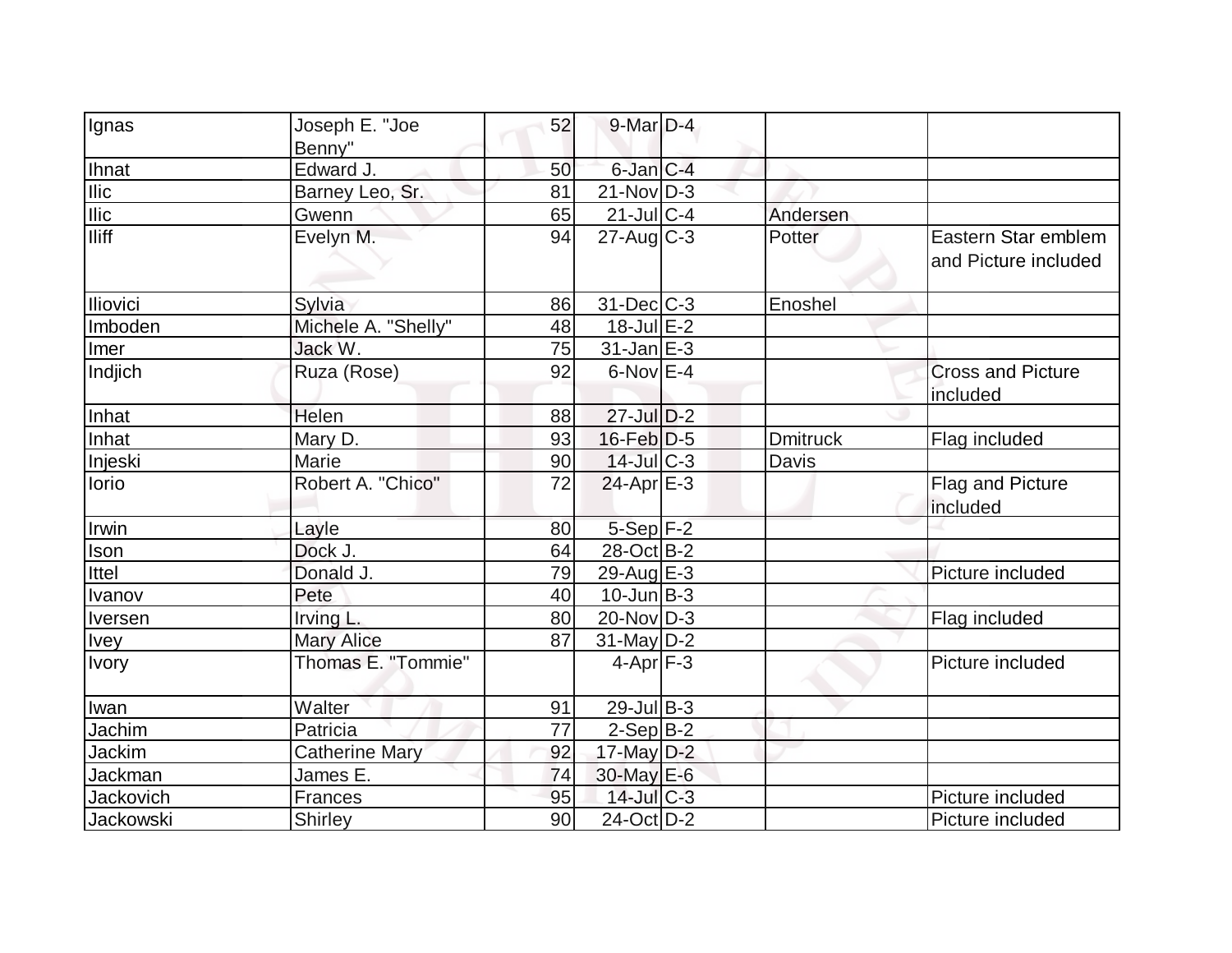| <b>Jackson</b>    | Barbara J.            | 71 | $4$ -Jun $C-2$         |                   |                    |
|-------------------|-----------------------|----|------------------------|-------------------|--------------------|
| Jackson           | Davita                | 50 | $31$ -May $D-2$        |                   |                    |
| Jackson           | Emma Lee              |    | 25-Jul E-2             |                   | Picture included / |
|                   |                       |    |                        |                   | Emma Lee Jackson   |
|                   |                       |    |                        |                   | (Robinson)         |
| Jackson           | <b>Griselle Renae</b> |    | $12$ -JulD-2           |                   | Picture included   |
| Jackson           | Kristina M.           | 41 | $9$ -Feb $D-5$         | <b>Danilaitis</b> |                    |
| Jackson           | Nedra G.              | 98 | $5-Nov$ <sub>C-2</sub> |                   |                    |
| Jacobs            | John J.               | 63 | 5-May $C-4$            |                   | Flag included      |
| Jacobs            | John J.               | 63 | $3-Feb C-4$            |                   | Flag included      |
| Jacobs            | Lena A.               | 93 | $1-Mar \, E-3$         | Schaap            |                    |
| Jacobs            | Monica A.             | 82 | $10$ -Jan $E-2$        | <b>Bodnar</b>     |                    |
| Jacobs            | Peter                 | 88 | $9-Sep B-2$            |                   | Flag included      |
| <b>Jacobs</b>     | Thad F., Sr.          | 91 | $7 -$ Jul $C - 3$      |                   | Flag and Picture   |
|                   |                       |    |                        |                   | included           |
| Jacobs            | Willmon O. "Jake"     | 85 | 14-Nov D-3             |                   | Picrure included   |
| Jacobson          | Jean Marie            | 83 | $3$ -Jul $E-3$         |                   |                    |
| Jaeger            | Ann M.                | 90 | $30$ -JulC-3           | Nemeth            | Picture included   |
| Jaeger            | Mathew M. "Jerry"     | 71 | $3$ -Jun $B-2$         | Fry               |                    |
| Jaeger            | Michael Edmund        | 64 | $12$ -Aug $B-2$        |                   |                    |
| Jaeger            | Nancy Lou             | 75 | $20$ -Jun $E-3$        |                   | Picture included   |
| Jaeger            | Robert R., Jr. "Bob"  | 66 | $6$ -Nov $E-3$         |                   | Flag included      |
| Jagiella          | John J.               | 87 | $12$ -Nov $ C-3 $      |                   | Flag included      |
| Jagoda            | Edward J.             | 66 | $5$ -Nov $C-3$         |                   | Flag included      |
| Jakich            | James J.              | 64 | $24-Sep C-2$           |                   |                    |
| Jakicic           | George R.             | 85 | $2$ -May $F-2$         |                   | Flag included      |
| Jaksa             | Domenica "Dom"        | 97 | $9$ -Jul $C-3$         |                   |                    |
| Jakubielski       | Elanore               | 94 | $17$ -Jul $E-3$        |                   |                    |
| Jakubowicz        | Mary Rose, Sr.        |    | $11$ -Jun $C-2$        |                   | Cross included     |
| <b>Jakubowski</b> | Thad J., "Bishop      | 89 | $17 -$ Jul $E - 3$     |                   | Cross included     |
|                   | Jake" or Fr. Jake     |    |                        |                   |                    |
|                   | (Most Rev.)           |    |                        |                   |                    |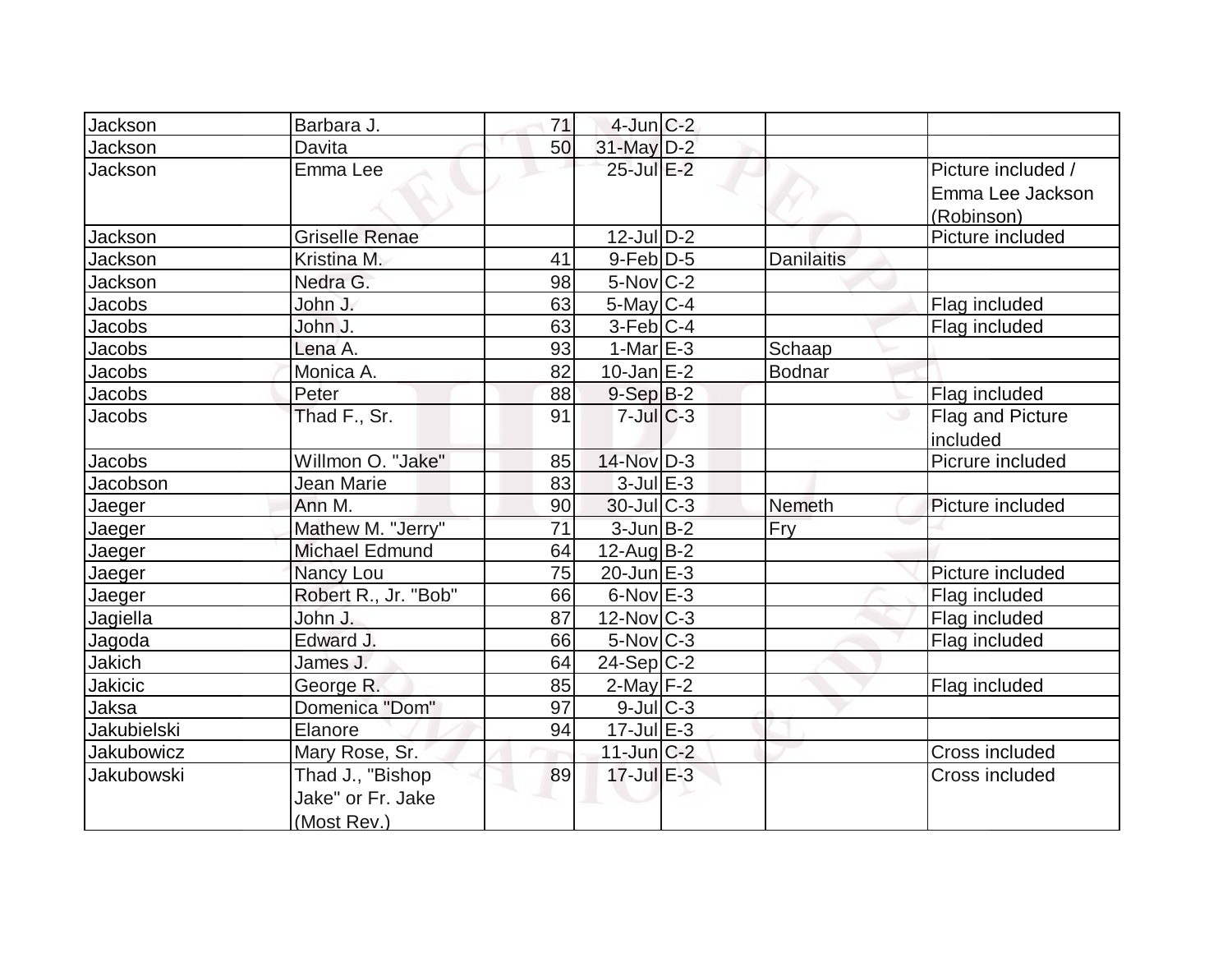| Jamrok          | Gene "Ginch"        | 84 | $13$ -Jul $D-2$   |                 | Flag included     |
|-----------------|---------------------|----|-------------------|-----------------|-------------------|
| Jancaric        | Carmella "Carme"    | 89 | $7-Feb$ $F-3$     |                 |                   |
| Jancek          | Stanley "Stashu"    | 81 | $4$ -Jun $C-2$    |                 |                   |
| Jancosek        | George T., Dr.      | 81 | $24$ -Nov $ C-5 $ |                 | Flag included     |
| Jancosek        | George T., Dr. DDS  | 81 | $13-Oct$ $C-4$    |                 | Flag included     |
| Jancosek        | Joann               | 72 | $9$ -Jan $E-4$    | <b>Dudzik</b>   | Picture included  |
| Janeczko        | Cecelia             | 93 | $4$ -Dec $D-3$    | Mankowski       |                   |
| Jani            | Shanti S.           | 41 | $22$ -Feb $E-3$   |                 |                   |
| Janicki         | John J. "Jocko"     | 75 | $23$ -Mar $ D-7 $ |                 | Flag included     |
| Janik           | Agnes K.            | 97 | $14$ -Dec $C$ -3  | Rybarski        | Picture included  |
| Janik           | Zuzanna             | 89 | $21$ -May C-3     |                 |                   |
| Jankauskis      | Lois A.             | 87 | $9$ -Jun $ C-4 $  | Matthiesen      |                   |
| Jankowski       | Arthur C.           | 81 | 8-Oct B-2         |                 | Flag included     |
| Janott          | Patricia E.         | 89 | $18$ -Jan $E-3$   | McDonald        |                   |
| Janowski        | Josephine M.        | 91 | $4$ -Dec $D-3$    |                 |                   |
| Janowski        | Mary Ellen          | 77 | 26-Aug B-2        |                 |                   |
| Jansen          | Beverly J.          | 78 | $17$ -Jul $E-3$   | Hixon           |                   |
| Jansky          | John R.             | 82 | $10$ -Apr $E-3$   |                 | Flag included     |
| Janusz          | Thomas M., Sr.      | 78 | $12$ -Dec $C$ -3  |                 | Pictures included |
| Jaranowski      | Robert A.           | 82 | $11-Apr$ $E-5$    |                 |                   |
| Jaronski        | Leonard T.          | 83 | $12-Sep D-2$      |                 | Picture included  |
| Jaros           | Dorothy V.          | 85 | $27 - Dec$ $D-3$  | Frystak         |                   |
| Jarosak         | Gertrude A. "Trudy" | 83 | $6$ -Jun $F-2$    | Kepshire        |                   |
| <b>Jaroscak</b> | <b>Stacy</b>        | 52 | $4-Apr$ F-2       | Smith           |                   |
| Jarrad          | George              | 91 | $2$ -Aug $D-2$    |                 | Flag included     |
| Jarrell         | Anna Mae            | 88 | $13-Oct$ $C-4$    |                 | Picture included  |
| Jasek           | Laurel A.           | 60 | $26-Sep D-2$      | Davidson        |                   |
| <b>Jaskutis</b> | Kristine M. "Kris"  | 51 | $17$ -Nov $ C-4$  |                 |                   |
| Jastrzembowski  | Mary Ann            | 79 | 26-Sep D-2        | <b>Makowski</b> |                   |
| Jauregui        | Enrique M.          | 87 | $12$ -May B-2     |                 |                   |
| Jaynes          | Amabel Walter "Amy" | 83 | $23-Nov$ D-4      |                 |                   |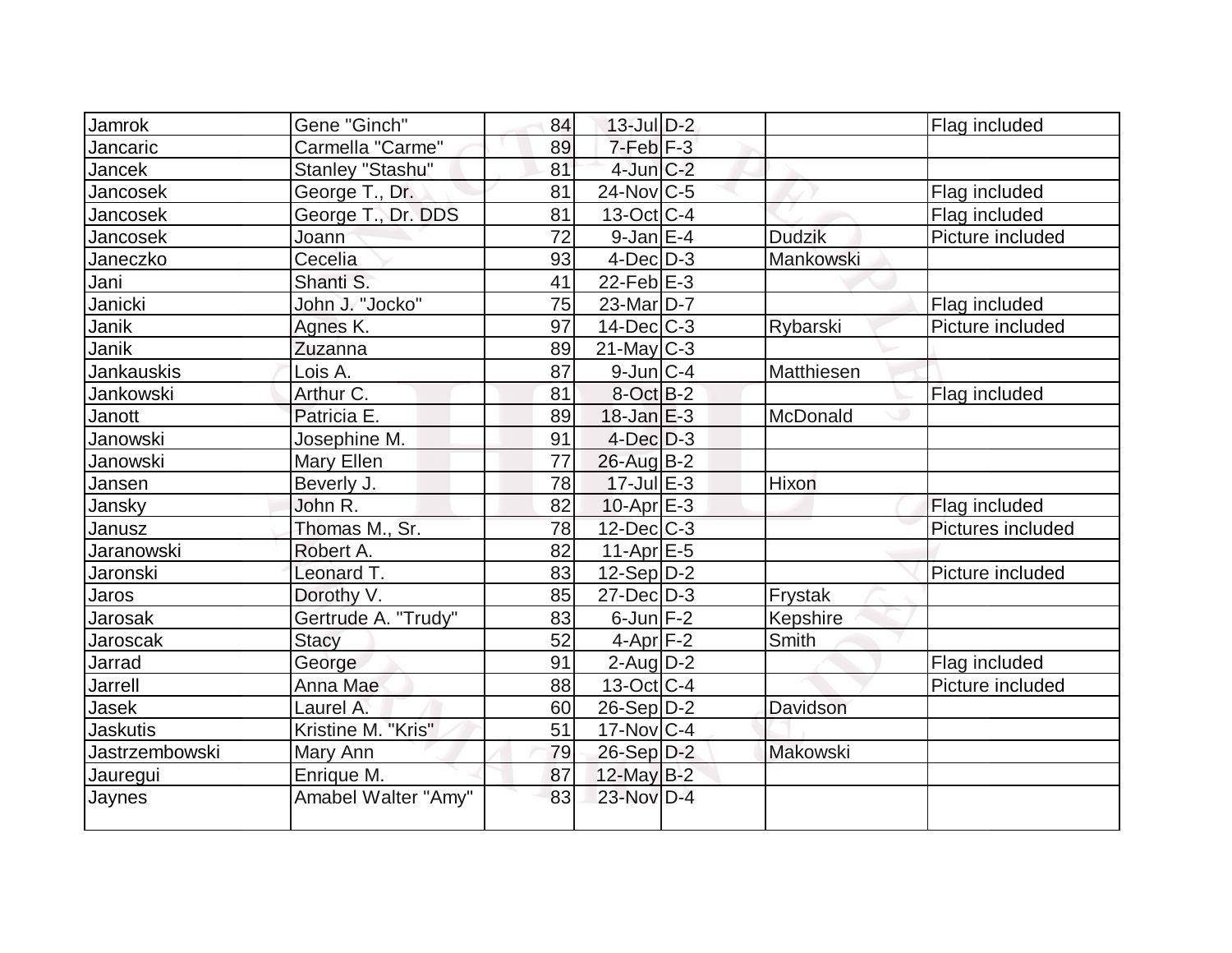| Jazak           | Della C.               | 92 | $26$ -Jul $D-2$        | Soja          |                    |
|-----------------|------------------------|----|------------------------|---------------|--------------------|
| Jean            | Virgil L.              | 83 | 6-Jan C-4              |               | Flag included      |
| <b>Jeffers</b>  | John W.                | 54 | $26$ -Feb $C-2$        |               |                    |
| Jefferson       | Orville E., Sr.        | 77 | $12$ -Feb $ C-3 $      |               |                    |
| Jefferson       | Paulette "Slim"        | 58 | $5-Sep$ F-2            |               |                    |
| Jefferson       | Raymond, Sr.           | 61 | $26$ -Jan $ D-5 $      |               |                    |
|                 | "Rainbow"              |    |                        |               |                    |
| <b>Jeffries</b> | Joan "Joanne"          | 84 | $21$ -JulC-4           |               |                    |
| Jehle           | Paulette M.            | 58 | $1$ -Jul B-2           |               |                    |
| Jelenski        | Michael P.             | 30 | $26$ -Nov $ C-3 $      |               |                    |
| Jelenski        | Michael P.             | 30 | $25$ -Nov $ B-2 $      |               |                    |
| Jelinek         | John                   | 64 | 10-May E-2             |               | Flag included      |
| Jelks           | John E., Jr., Sgt.     | 65 | $4$ -Dec $D-3$         |               | Picture and Police |
|                 |                        |    |                        |               | emblem included    |
| Jenco           | Michael J., Jr.        | 79 | $16$ -Apr $C-2$        |               |                    |
| <b>Jenkins</b>  | Leigh R.               | 93 | 29-Sep C-4             |               | Flag included      |
| Jennings        | Diane M.               |    | $27-Sep D-3$           | Ferris        |                    |
| <b>Jennings</b> | Linda J.               | 68 | $12$ -May C-5          | Rosenberger   |                    |
| Jensen          | Christopher R.         | 62 | 27-Apr D-7             |               |                    |
| Jensen          | Thomas C.              | 50 | $18$ -Aug C-4          |               |                    |
| Jent            | Beatrice I.            | 93 | 9-May E-2              |               |                    |
| Jernberg        | <b>Julie Elizabeth</b> | 35 | $1-Auq$ F-2            |               |                    |
| Jernigan        | Jason E.               | 46 | $5$ -Nov $ C-3 $       |               |                    |
| Jeskey          | <b>Estelle</b>         |    | 29-May E-2             | Radakovich    | Cross included     |
| Jessup          | Earle G.               | 78 | $18$ -Dec $D-3$        |               |                    |
| Jocic           | Nikola                 | 70 | $7-Feb$ F-3            |               | Cross included     |
| Johanson        | Arlene C.              | 75 | $3-Nov$ <sub>C-5</sub> |               |                    |
| Johns           | Dorothy M.             | 87 | $21$ -JulC-4           | <b>Burton</b> |                    |
| Johns           | Thomas W.              | 68 | $15$ -Jul B-2          |               | Flag included      |
| Johns           | Timothy M.             |    | $4$ -May $D-7$         |               | Flag included      |
| Johnsen         | Wanda T. "Wendy"       | 85 | $12$ -Feb $ C-3 $      | <b>Hynek</b>  | Picture included   |
| Johnson         | Allison A., Sr. "Al"   | 91 | $15$ -Jan $ C-3 $      |               | Flag included      |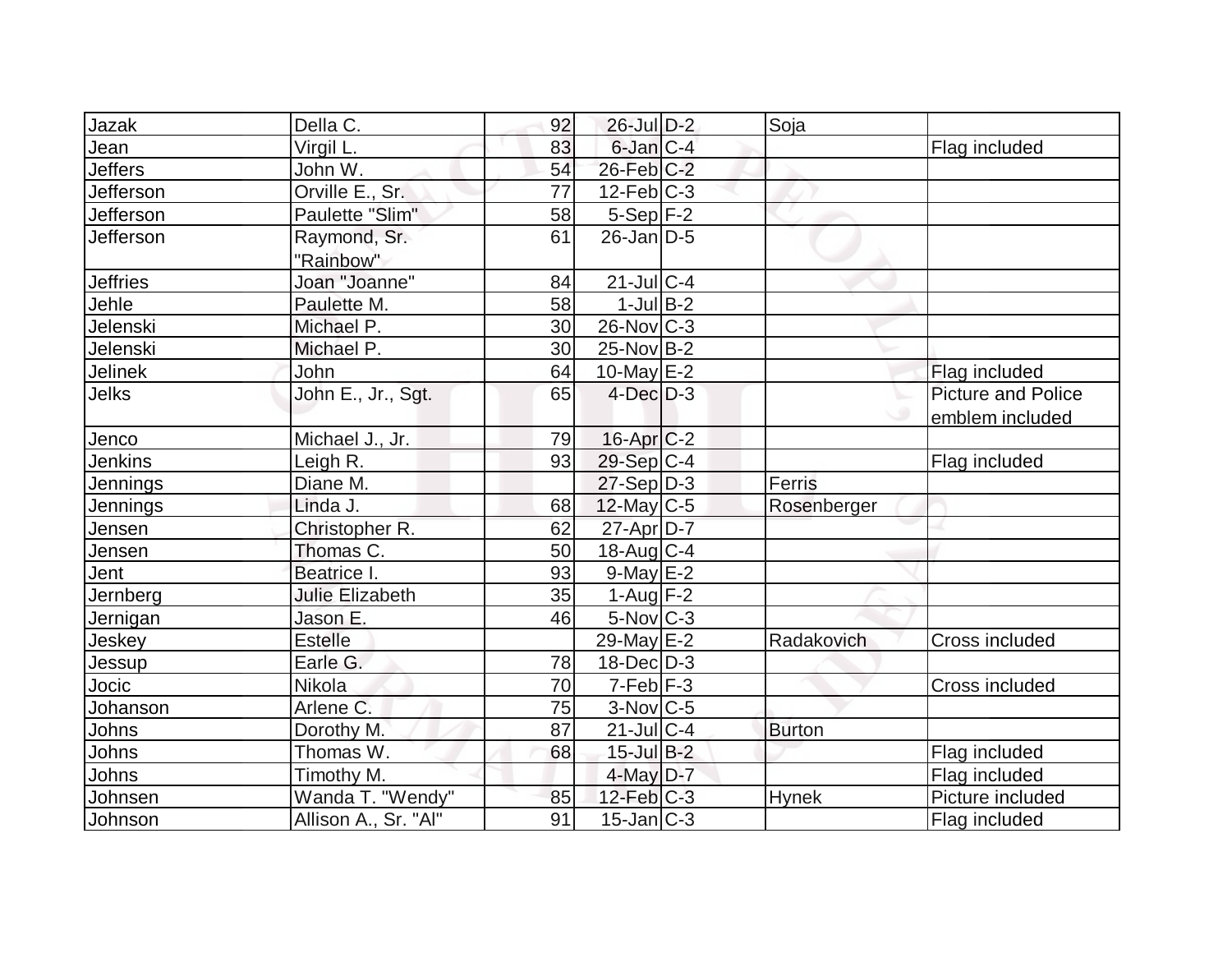| Johnson  | Bernice J.                | 94  | $17$ -Jul $E-3$   | Wiegert                |                  |
|----------|---------------------------|-----|-------------------|------------------------|------------------|
| Johnson  | <b>Bonnie Lee</b>         | 65  | 15-Oct C-2        |                        |                  |
| Johnson  | Boonie E.                 | 63  | 25-Jul E-2        |                        |                  |
| Johnson  | Edgar J.                  | 84  | $24$ -Jul $E-2$   |                        |                  |
| Johnson  | Evelyn M.                 | 91  | $27$ -Jun $ D-3 $ |                        |                  |
| Johnson  | Faye G.                   | 89  | $10$ -JulD-2      |                        | Picture included |
| Johnson  | Isaac T.                  | 86  | 28-Aug E-2        |                        | Picture included |
| Johnson  | James J.                  | 86  | 15-May E-2        |                        | Flag included    |
| Johnson  | Jeffrey P.                | 55  | $3-AprE-3$        |                        |                  |
| Johnson  | Joellen                   | 88  | $31$ -Dec $C-3$   | Lyon                   |                  |
| Johnson  | Karen G. "K.J."           | 60  | $4-Apr$ F-2       |                        |                  |
| Johnson  | Kathryn J.                | 85  | $2$ -Dec $B-2$    | <b>Jacobs</b>          |                  |
| Johnson  | Kenneth J.                | 73  | 5-Mar C-2         |                        | Picture included |
| Johnson  | Layton E.                 | 80  | $20$ -Jun $E-3$   |                        |                  |
| Johnson  | Marjorie A.               | 93  | $8$ -May $E-2$    |                        |                  |
| Johnson  | Michael H. Sr.            | 80  | $13$ -Jun $E-3$   |                        |                  |
| Johnson  | Norma Lee                 | 86  | $5$ -Dec $D-2$    |                        |                  |
| Johnson  | <b>Robert</b>             | 68  | $18$ -Dec $D-2$   |                        |                  |
| Johnson  | Robert E "Gene"           | 80  | $19$ -Jan $D-2$   |                        |                  |
| Johnson  | Rosemary                  | 85  | $11$ -Jun $C-3$   |                        | Picture included |
| Johnson  | Rosennia                  | 82  | 16-Apr C-3        |                        |                  |
| Johnson  | <b>Ruth Lynn</b>          | 59  | $8-Apr$ B-2       |                        |                  |
| Johnson  | Scott D.                  | 52  | 11-Sep $E-2$      |                        |                  |
| Johnson  | <b>Shirley Ann</b>        | 81  | 19-May C-4        | <b>Wallace/Minnick</b> |                  |
| Johnson  | <b>Theo Eloise</b>        | 93  | $15-Sep C-4$      |                        |                  |
| Johnson  | <b>Troy Michael "Troy</b> | 26  | $2$ -Oct $E-3$    |                        |                  |
|          | Boy"                      |     |                   |                        |                  |
| Johnson  | Wayne                     | 72  | $17$ -Jul $E-3$   |                        | Flag and Picture |
|          |                           |     |                   |                        | included         |
| Johnson  | <b>Willard Boyd</b>       | 88  | 26-Oct C-4        |                        |                  |
| Johnston | Thomas J., Jr.            | 76  | $3$ -Dec $C-3$    |                        | Flag included    |
| Jolly    | Helen D.                  | 100 | 20-Feb $E-2$      | <b>DeCero</b>          |                  |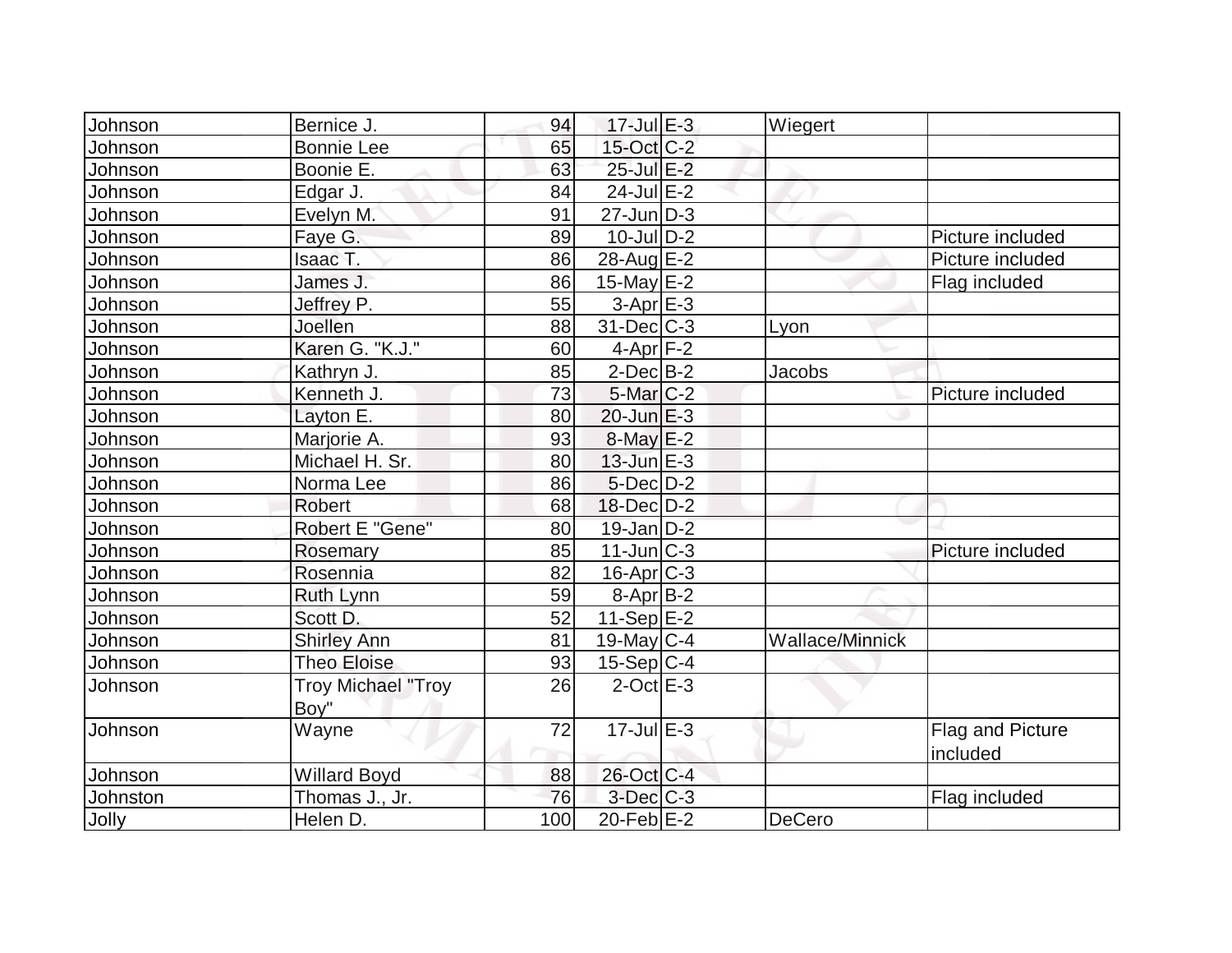| Jonaitis     | Lottie K.             | 92 | $2$ -Jan $E-3$        | Nalezny        |                            |
|--------------|-----------------------|----|-----------------------|----------------|----------------------------|
| Jonas        | Katherine W.          | 78 | 29-Oct C-3            |                |                            |
| Jones        | <b>Bennie</b>         | 64 | $15$ -Jan $C-3$       |                | Picture included           |
| Jones        | <b>Betty</b>          | 91 | $10$ -Apr $E-3$       |                |                            |
| Jones        | Cheryl L.             | 61 | 30-Nov D-5            |                |                            |
| Jones        | <b>Daniel Dean</b>    | 21 | $7$ -Jul $ C-3 $      |                |                            |
| Jones        | Elizabeth L. "Bettie" | 76 | $15$ -Dec $C$ -6      | Misora         |                            |
| Jones        | Jack                  | 94 | $1$ -Jun $D-8$        |                | Flag included              |
| Jones        | Joe T.                | 78 | $22$ -Dec $C$ -5      |                | Flag included              |
| Jones        | John                  | 55 | $4$ -Oct $ D-2 $      |                |                            |
| Jones        | John "Lone Wolf"      | 65 | $6$ -Mar $E-2$        |                |                            |
| <u>Jones</u> | Judith K.             | 70 | $2$ -Dec $B-2$        |                |                            |
| Jones        | <b>Julian Moses</b>   | 79 | $19-Oct$ $C-2$        |                |                            |
|              | "Peanut"              |    |                       |                |                            |
| Jones        | Kay                   | 76 | $1$ -Jan $C-3$        | Casebeer       | Kay McGregor<br>(Jones)    |
| Jones        | Margaret              | 90 | $24$ -Feb $ C-4$      | Feigenbaum     |                            |
| Jones        | Marjorie P.           | 75 | $14$ -Nov $ D-3 $     | <b>Stewart</b> |                            |
| <u>Jones</u> | Martha A.             | 84 | $7-Feb$ $F-3$         |                |                            |
| Jones        | <b>Pauline</b>        | 97 | $6$ -Feb $E$ -3       |                | Pauline Looney Jones       |
| Jones        | Pauline Looney        | 97 | $5-Feb$ $C-2$         |                |                            |
| Jones        | <b>Rita</b>           | 89 | $9-Sep B-2$           | Kleifges       |                            |
| Jones        | Robert "Bobby"        | 46 | $1$ -Jun $D-8$        |                |                            |
| Jones        | <b>Robert Lee</b>     | 74 | 29-May $E-3$          |                |                            |
| Jones        | Shirley               | 87 | $12-Sep D-2$          |                | <b>Shirley Jones Corak</b> |
| Jones        | William M. "Billy"    | 54 | 27-Mar <sub>E-2</sub> |                |                            |
| Jongsma      | Henry                 | 95 | $6$ -Dec $D-2$        |                |                            |
| Jordan       | <b>Beverly Ann</b>    | 81 | 22-May E-2            | Conway         |                            |
| Jordan       | Cecil Leonard         | 87 | $11-Apr \mathsf{E-5}$ |                | Flag included              |
| Jostes       | Terry J.              | 69 | $6$ -Feb $E-3$        |                | Flag included              |
| Jovanovic    | Jugoslav              | 70 | $12$ -Nov $ C-3 $     |                | Cross included             |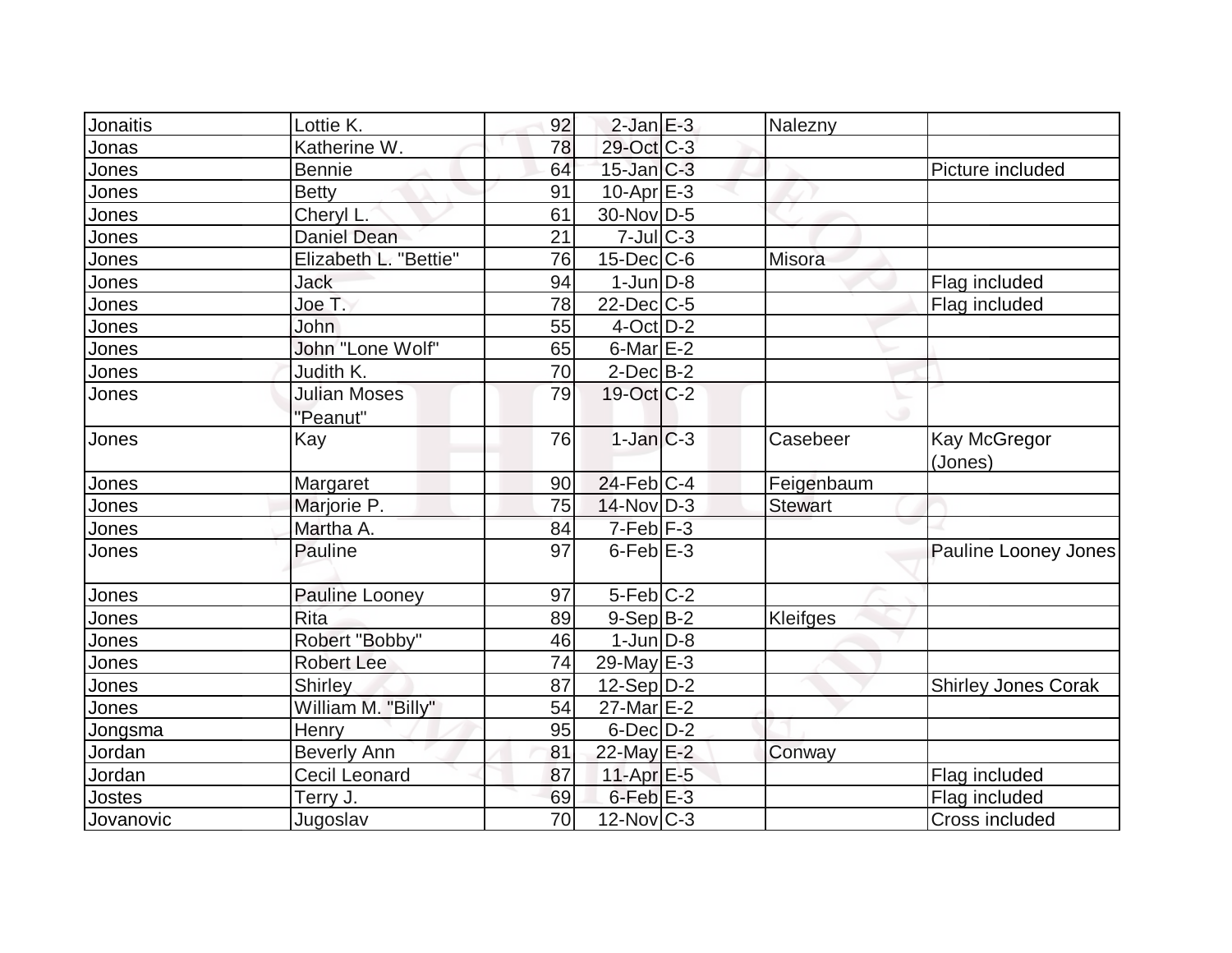| Jovkovich     | Antonia                |    | $21$ -Mar $E-2$            |           | Cross included               |
|---------------|------------------------|----|----------------------------|-----------|------------------------------|
| Jov           | Earl W.                | 88 | $27$ -Oct $C-3$            |           | Flag included                |
| Joy           | Melodie                | 58 | $7-Sep C-2$                |           |                              |
| Juarez        | Rodolfo S.             | 82 | $5$ -May $C-3$             |           |                              |
| Juarez        | Rosemary A.            | 78 | $10$ -Jul $D-2$            |           |                              |
| Judge         | Dorothy I.             | 95 | $24$ -Nov $\overline{C-6}$ |           |                              |
| Julovich      | Angeline               | 89 | $22$ -Oct $C-3$            |           |                              |
| Julovich      | <b>Carolyn Ann</b>     | 59 | $16$ -Jun $ C-2 $          |           |                              |
| Julovich      | Leotie Starr "Cricket" | 17 | $7$ -Jun $D-2$             |           | Picture included             |
| Jungkunz      | George F.              | 73 | $13-Sep D-2$               |           |                              |
| Juran         | Joan K.                | 89 | $21-Apr$ $C-6$             |           |                              |
| Jurasevich    | John F.                | 76 | $22$ -May E-3              |           |                              |
| Jurczuk       | Barbara J.             | 74 | $28$ -Jul $C-4$            | Michalski |                              |
| Jurczuk       | Stanley "Stan"         | 82 | $16$ -Jun $C-3$            |           |                              |
| Jurek         | Anne V.                | 90 | 30-Mar D-2                 | Ruzbasan  |                              |
| Jurek         | Maryann M.             | 69 | $13$ -Jan $ C-3 $          |           |                              |
| Jurewicz      | Mary                   | 86 | $4$ -Jan $E-3$             |           |                              |
| Jurgensen     | Harold, Jr.            | 78 | $15$ -Feb $E-2$            |           | Flag included                |
| Jurincie      | Kathryn F.             |    | 18-Jul E-3                 |           |                              |
| Jurisoo       | Margaret               | 82 | $7$ -May $ C-2 $           |           |                              |
| Jurjevic      | James A.               | 72 | $8-AugE-3$                 |           | Flag and Picture<br>included |
| Jurkovic      | Mirko V.               | 42 | $11$ -Jan $D-3$            |           | Picture included             |
| Juskiw        | Walter                 | 88 | $21-Nov D-3$               |           |                              |
| Just          | Harry C.               | 80 | $22$ -May E-3              |           | Flag included                |
| Justak        | Alfred J. "Juicy"      | 81 | $4-Sep$ $E-3$              |           | Picture included             |
| <b>Justak</b> | Genevieve A.           | 85 | $4$ -Mar $ B-2 $           | Kowalski  |                              |
| <b>Justak</b> | Julia D. "Julie"       | 92 | $17$ -Feb $ C-4 $          | Puhek     |                              |
| Kab           | Julie Ann              | 44 | $7-Feb$ $F-3$              | Harper    |                              |
| Kacher        | Mary E.                | 73 | 17-Oct E-2                 |           |                              |
| Kaczmarski    | Robert "Kaz"           | 61 | $9-Apr$ C-3                |           |                              |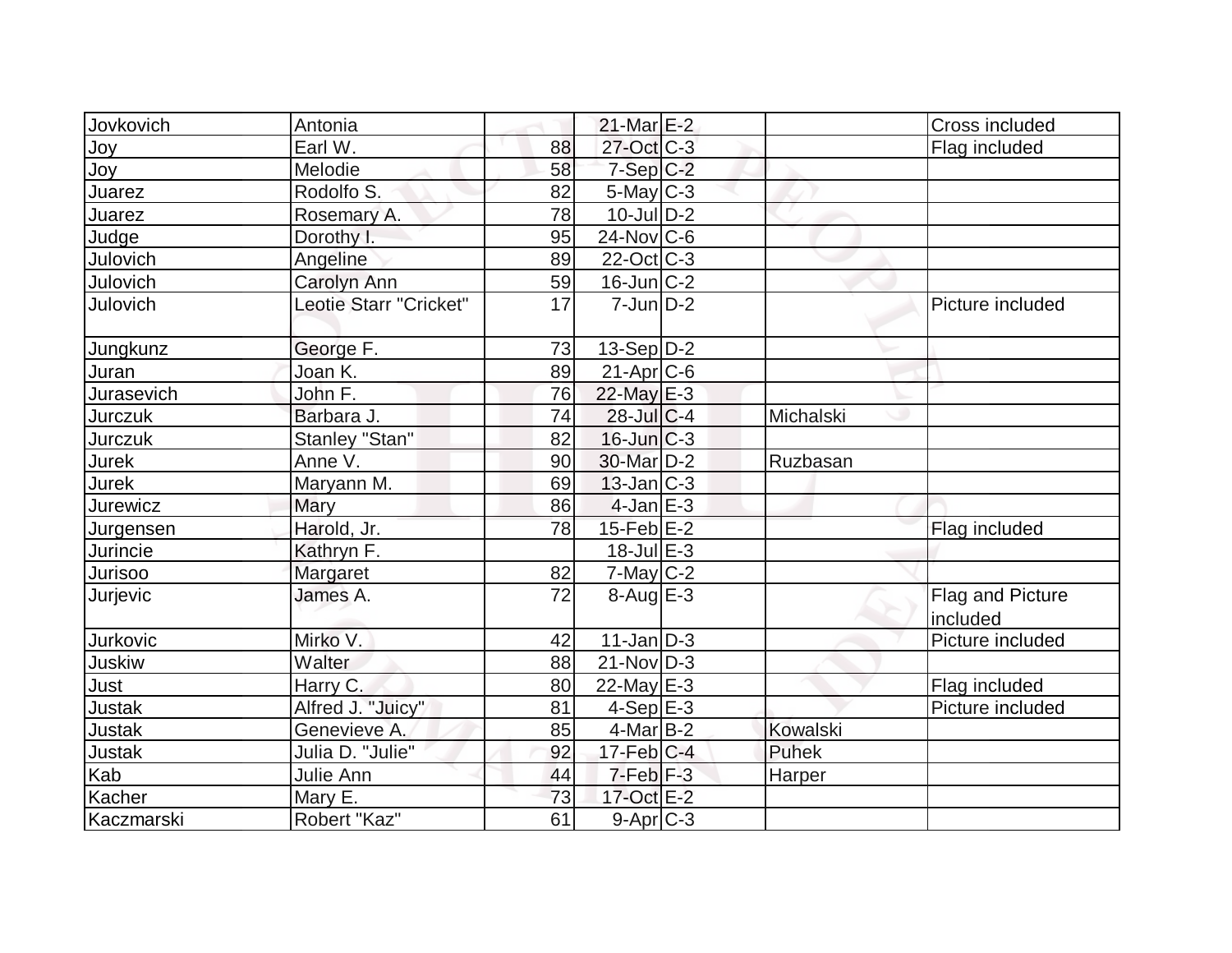| Kaczynski       | Casimir W.          | 90  | $22$ -Mar $E-3$   |            | Flag and Picture                           |
|-----------------|---------------------|-----|-------------------|------------|--------------------------------------------|
| Kaduk           | Marcella "Marcie"   | 86  | $23$ -Jan $E-3$   | Burdyl     | included                                   |
| Kaim            | Karol               | 61  | $28$ -Feb $E-3$   |            |                                            |
| Kaiser          | Avril C.            | 90  | $29$ -Nov $ C-3 $ |            | Picture included                           |
| Kaiser          | Michael C.          | 46  | $16$ -Jan $E-3$   |            | Picture included                           |
| Kakol           | Lois E.             | 91  | $23$ -Aug E-2     | Sallade    |                                            |
| Kalbac          | John "Jack"         | 80  | $12$ -Jun $E-2$   |            |                                            |
| Kalemba         | Rick A.             | 53  | $17$ -Jan $E-3$   |            | Flag included                              |
| Kalember        | Margaret            | 95  | $8-Aug$ $E-3$     |            | Cross included                             |
| Kalina          | Charles, Jr. "Duke" |     | $23$ -Jun $C-4$   |            | Flag included                              |
| Kalk            | Lester E.           | 85  | $24-Sep C-2$      |            |                                            |
| Kallimani       | Gloria              | 91  | $8$ -May $E-2$    |            | <b>Cross and Picture</b><br>included       |
| Kambiss         | Michael J.          | 101 | $5-AprD-3$        |            | <b>Cross and Police</b><br>emblem included |
| Kambouris       | Christos T.         | 81  | $22-Sep C-6$      |            | Cross included                             |
| Kaminchak       | <b>Ruth</b>         | 90  | $26$ -Feb $ C-3 $ |            |                                            |
| Kaminski        | Gertrude S.         | 91  | $20$ -Jan $C-3$   | Mysliwczyk |                                            |
| Kammer          | Barbara A.          | 75  | $14$ -Nov $ D-2 $ |            |                                            |
| Kammer          | Norman E.           | 55  | $14$ -Nov $D-2$   |            |                                            |
| Kane            | Susan J.            | 74  | $4$ -Apr $F-2$    |            |                                            |
| Kanpp-McCurtain | Allegra             | 83  | $10-Apr$ $E-3$    |            |                                            |
| Kantor          | Janet Y.            | 72  | $7$ -Mar $ F-3 $  |            |                                            |
| Kaplan          | Fannie              | 93  | $2$ -Oct $E-3$    |            | Picture included                           |
| Karamacoski     | Lazar               | 74  | $3$ -Jun $B$ -2   |            | <b>Crown Point</b>                         |
| Karas           | Neil J.             | 39  | $14$ -Jun $D-2$   |            |                                            |
| Karatjas        | Sonja M.            | 72  | $25$ -Dec $E-3$   |            |                                            |
| Karlson         | Carol R.            | 87  | $8$ -Jun $D-5$    |            |                                            |
| Karnafel        | Ronald E.           | 69  | 14-Nov D-3        |            |                                            |
| Karr            | Raymond A.          | 85  | $6$ -Dec $D-2$    |            |                                            |
| Karras          | Elanie "Becky"      | 73  | $27$ -Nov $D-2$   |            | Picture included                           |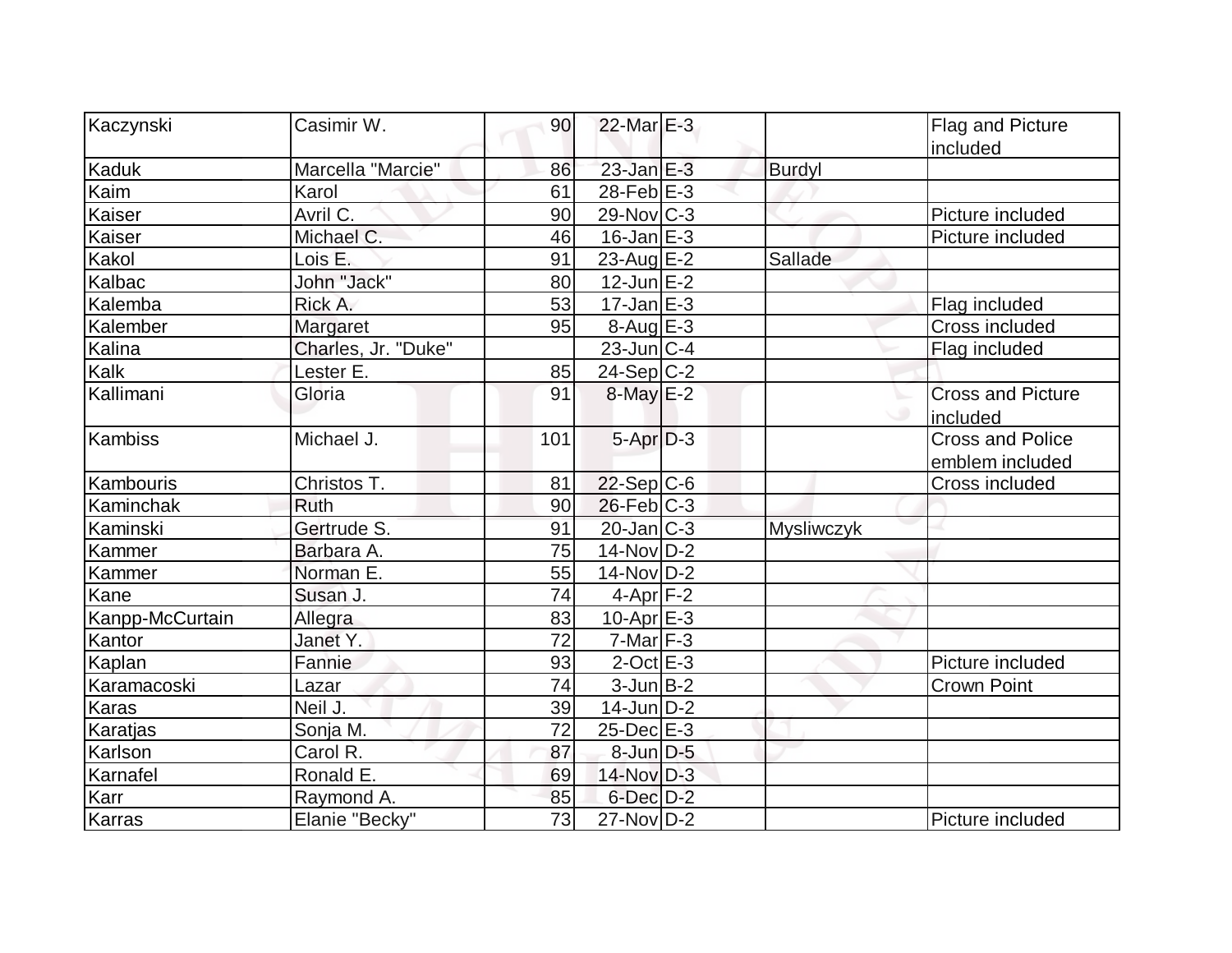| Karulski        | Richard C.           | 74 | $1-AprB-2$            |               |                       |
|-----------------|----------------------|----|-----------------------|---------------|-----------------------|
| Kary            | Anna                 | 88 | $11$ -Jul $D-4$       | Korej         | Anna Kary Valade      |
| Kasbaum         | Kathie J.            | 64 | 18-Dec D-3            |               |                       |
| Kasch           | Lois Charlene        | 79 | $4$ -Dec $D-3$        |               |                       |
| Kasewski        | Joan M.              | 73 | $26$ -Mar $C-2$       | Abram         |                       |
| Kasper          | Connie L.            | 71 | $20-Sep D-2$          | <b>DeWees</b> |                       |
| Kasper          | Frank                | 84 | $2$ -Apr $C-2$        |               |                       |
| Kasper          | Michael Joseph       | 17 | $30$ -Oct $E - 3$     |               | Picture included      |
| Kasprzycki      | Ann T.               | 83 | $19$ -Feb $ C-2 $     |               |                       |
| Kaszuba         | <b>Theresa Marie</b> | 85 | $11-Apr \mid E-5$     |               | Picture included      |
| Katic           | Bosiljka "Boja"      | 76 | $7$ -Jan $ B-3 $      |               | Cross included        |
| Katic           | Mary (Mara)          | 85 | 20-Apr D-7            |               | <b>Cross included</b> |
| <b>Kats</b>     | Eugene R., Sr.       | 80 | $8-AprB-2$            |               |                       |
| Katschke        | Veronica             | 69 | $15$ -Mar $E-2$       | <b>Scheid</b> |                       |
| Katsinis        | Labrine              | 87 | $23-Oct$ $E-2$        |               | Cross included        |
| Katz            | Frances              | 76 | $12$ -Sep $D-2$       |               | Picture included      |
| <b>Katzelis</b> | Angela Marie         | 46 | $19$ -Feb $C-2$       |               |                       |
| Kavadas         | Victoria Nikki       | 93 | $17 - Jan$ $E-3$      |               | <b>Cross included</b> |
| Kayden          | James W., Sr.        | 90 | 19-Sep E-2            |               | Flag included         |
| Kazen           | Gordon Dale, Sr.     | 74 | $8$ -Dec $C$ -4       |               | Flag included         |
| Keaton          | Linvel               | 76 | $26$ -Mar $ C-3 $     |               | Flag included         |
| Keaton          | Margaret W. "Wendy"  | 64 | $24-Apr \rvert E-3$   |               |                       |
| Keelen          | Floye R.             | 78 | $24$ -Mar $ C-6 $     |               |                       |
| Keen            | Alfred Clement "Al"  | 94 | 28-Mar <sub>D-2</sub> |               | Flag included         |
| Keen            | Craig A.             | 58 | 20-Dec D-2            |               | Flag included         |
| Keen            | Cynthia "Cindy"      | 65 | $5 - Aug$ B-2         |               |                       |
| Kegebein        | Lois A.              | 83 | $21-Sep C-3$          | Graff         |                       |
| Kegley          | Leslie A.            | 51 | 16-Oct E-3            | Milligan      | Picture included      |
| Kehe            | Alfred W.            | 87 | 14-Dec C-3            |               |                       |
| Keilman         | Amy Joy              | 36 | 23-Mar D-7            | Domain        |                       |
| Keilman         | Donald F.            |    | $23$ -Apr $ C-2 $     |               |                       |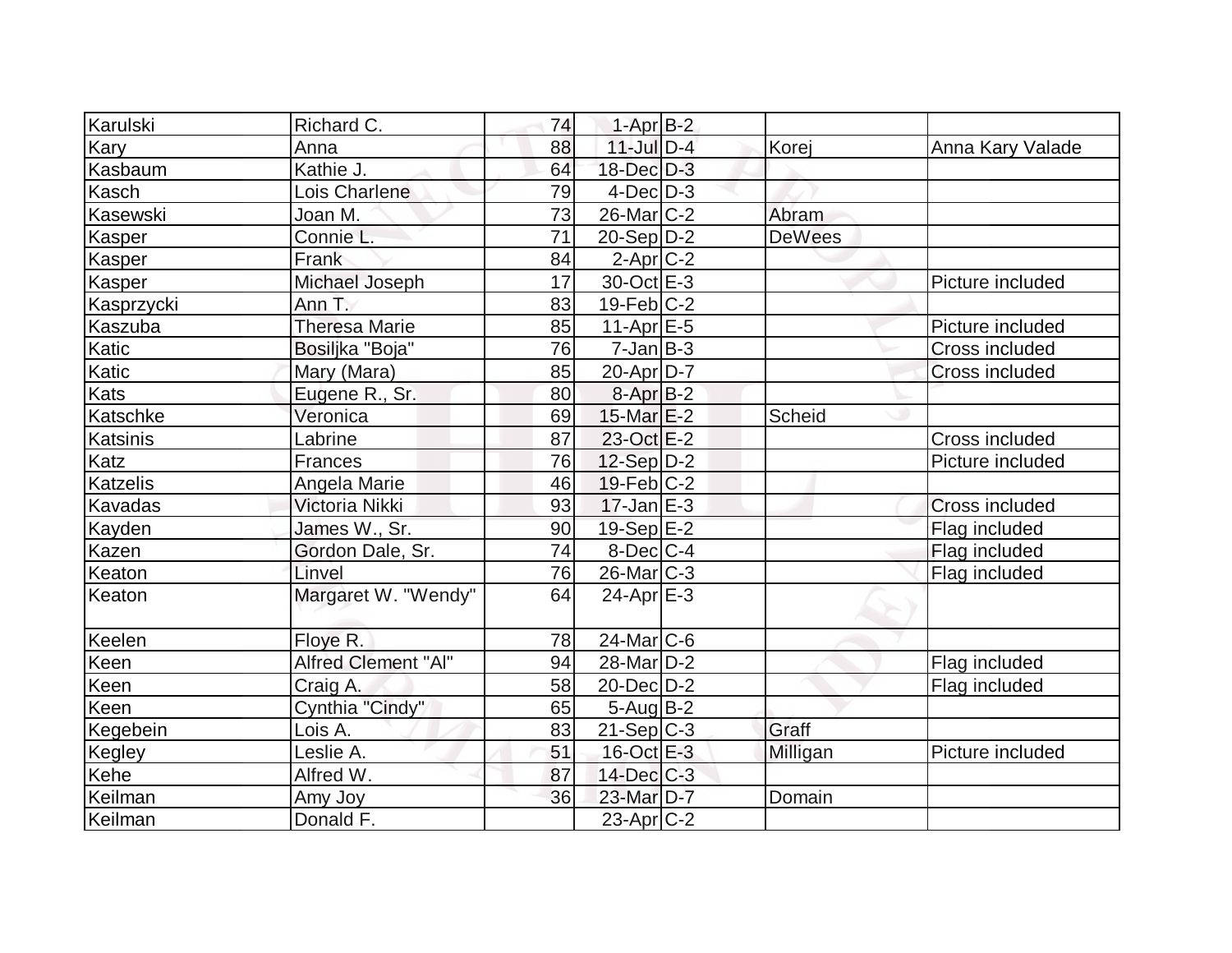| Keilman      | Elsie V.             | 93              | 28-Nov D-2        | Lawton     |                               |
|--------------|----------------------|-----------------|-------------------|------------|-------------------------------|
| Keilman      | Paul A., Sr.         | 85              | 5-Oct C-2         |            | Flag include                  |
| Keilman      | Raymond              | 93              | 5-Mar C-3         |            | Cross included                |
| <b>Keles</b> | Janis "Jamie"        | 65              | $11$ -May D-9     | Vorkapich  |                               |
| Kelleher     | <b>Mary</b>          | 100             | $4$ -Mar $B-2$    | Frankovich |                               |
| Keller       | Carole A.            | 70              | 1-Aug $F-3$       |            | Picture included              |
| Keller       | <b>James William</b> | 51              | $2-Apr$ $C-3$     |            |                               |
| Kelley       | Debra L.             | 63              | $1-May$ $E-2$     |            |                               |
| Kelley       | Marilyn A.           | 75              | $4$ -Aug C-3      |            |                               |
| Kellog       | Lydia G.             | 85              | $2$ -May $F-2$    |            |                               |
| Kelly        | David James          | 82              | $14$ -May C-2     |            |                               |
| Kelly        | Georgia G.           |                 | $5$ -Nov $ C-3 $  | Learos     |                               |
| Kelly        | Julia L. "Babe"      | 87              | $16$ -Dec $B-2$   |            |                               |
| Kelly        | Margueite J. "Peggy" | 79              | $1-MarE-3$        | Stanton    | Marguerite J. Brandy<br>Kelly |
| Kelly        | Patricia C.          | 81              | 12-Nov C-2        |            |                               |
| Kenda        | Carol J.             | 76              | $1$ -Jul B-2      | Girman     |                               |
| Kendall      | Frederick R.         | 84              | $4$ -Jul $F-2$    |            |                               |
| Keniry       | Sandra               | 71              | $15$ -Feb $E$ -3  |            |                               |
| Kennedy      | Ora                  | 92              | $19$ -Jul $D-3$   |            | Flag included                 |
| Kenney       | Deborah A.           | 63              | $21$ -Dec $D-3$   | Saczawa    | Picture included              |
| Kenney       | Hubert, Sr., MSGT    | 84              | $23$ -Apr $C-2$   |            | Flag and Picture<br>included  |
| Kenning      | Bernadette A.        | 79              | $17$ -May $ D-2 $ |            |                               |
| Kent         | Ruth                 |                 | $1-Dec$ $C-5$     |            |                               |
| Keough       | Timothy F.           | 56              | $12$ -Jun $E-3$   |            |                               |
| Kepchar      | <b>Edward Andrew</b> | 80              | $18$ -May $ D-3 $ |            | Flag included                 |
| Kerley       | Carl E.              | 65              | $2-Sep B-2$       |            |                               |
| Kerner       | <b>Fred Henry</b>    | 56              | $2$ -May $F-2$    |            |                               |
| Kerosky      | Catherine V.         | 86              | 25-Oct D-2        |            |                               |
| Kerr         | James "Jim"          | 75              | $9-Auq$ $D-3$     |            | Flag included                 |
| Kerr         | Michael J.           | $\overline{57}$ | $19$ -May C-4     |            |                               |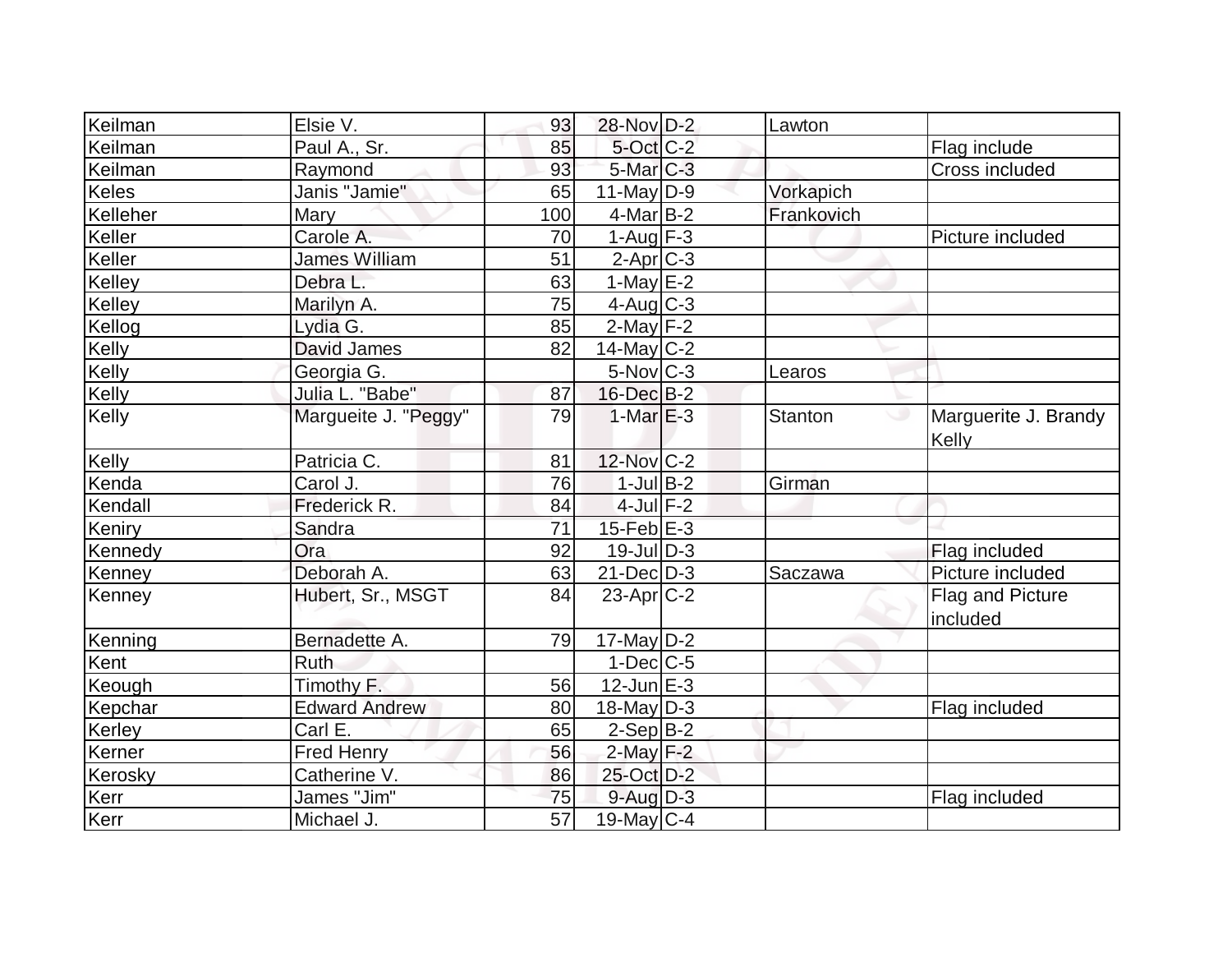| Kerrigan       | Shirley Jean                     | 77 | $22$ -Feb $E-2$  |                 |                                  |
|----------------|----------------------------------|----|------------------|-----------------|----------------------------------|
| Kersey         | Ramona                           | 78 | $1-AprB-2$       |                 |                                  |
| Keseley        | Mehilo                           | 81 | $7-Mar$ F-3      |                 | Flag included                    |
| Kessler        | Keith P.                         | 47 | $15$ -May $E-2$  |                 |                                  |
| Ketelaar       | Jack P.                          | 64 | $20 - Dec$ $D-2$ |                 | Flag included                    |
| Kiaurakis      | Anthony J., Jr.                  | 75 | $26$ -Nov $C-3$  |                 |                                  |
| Kidd           | Elna "Ellie"                     | 71 | $26-Sep D-3$     |                 |                                  |
| Kiechle        | K. Joan                          | 70 | $17$ -Aug $D-3$  |                 |                                  |
| Kiekenapp      | Mary Jane                        | 91 | $24$ -Aug C-2    | Smith           |                                  |
| Kielpikowski   | Catherine E.                     | 90 | $30$ -Apr $C-2$  |                 |                                  |
| Kiernicki      | Leona V.                         | 88 | $15-Sep D-3$     | <b>Szal</b>     |                                  |
| Kiernicki      | Mary A.                          | 83 | $21-Sep C-3$     |                 | <b>Cross included</b>            |
| Kierzkowski    | John H.                          | 72 | $21-Sep$ C-3     |                 | Flag included                    |
| Kijanowski     | Kevin John                       | 30 | $9$ -Jan $E-2$   |                 |                                  |
| <b>Kikkert</b> | Peter, Jr.                       | 75 | $6$ -Jul $D$ -6  |                 |                                  |
| Kil            | Mary Ellen                       | 63 | $5$ -May $C-4$   |                 |                                  |
| Kilander       | Linda Ebert                      | 70 | $1-Oct$ B-3      |                 |                                  |
| Kilavos        | Despina "Penny"                  | 82 | $15$ -Mar $E-3$  | Anast           | <b>Cross included</b>            |
| Kiley          | <b>Bettie Mae</b>                | 88 | $10$ -Jun $B-2$  | Forney          | <b>Bettie Mae Brown</b><br>Kiley |
| Kilgore        | Helen D.                         | 74 | $21$ -Dec $D-3$  |                 | Picture included`                |
| Killingsworth  | Cynthia L.                       | 57 | $28-Sep C-3$     | <b>Jeffries</b> |                                  |
| Kimberling     | Charles E.                       | 83 | $5$ -Oct C-2     |                 |                                  |
| Kime           | Lillian Jade, Baby Girl   Infant |    | $22$ -MarlE-2    |                 | Angel included                   |
| King           | <b>Bette</b>                     | 61 | $22$ -Feb $E-2$  | Molina          |                                  |
| King           | <b>Billie</b>                    | 85 | $3$ -Dec $C$ -3  |                 |                                  |
| King           | <b>Billy Ray</b>                 | 62 | 27-Apr D-7       |                 | Picture included                 |
| King           | <b>Helen Marie</b>               | 62 | $17$ -Dec $C$ -3 |                 | Picture included                 |
| King           | James D.                         | 73 | $14$ -Apr $C-3$  |                 | Flag included                    |
| King           | Mary Alyce                       |    | 22-Aug E-3       | Noll            | Flag and Picture<br>included     |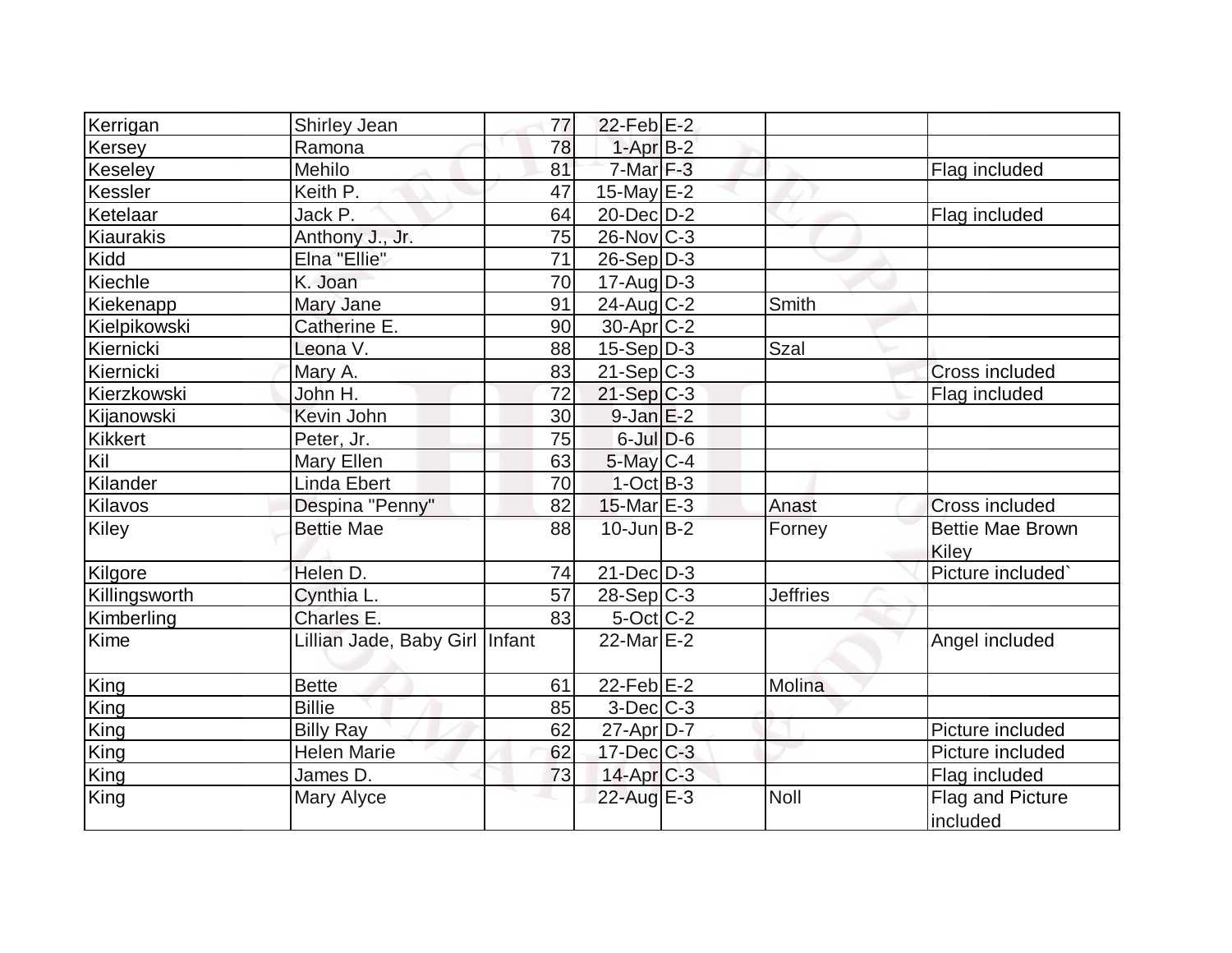| King                     | Mary Jean            | 88       | $4$ -Jan $E-3$       | McCabe          |                                                 |
|--------------------------|----------------------|----------|----------------------|-----------------|-------------------------------------------------|
| King                     | Norma Jean "Rusty"   | 82       | $18$ -Jul $E-3$      | Gillihan        |                                                 |
| $\overline{\text{King}}$ | Olive                | 96       | $17$ -Apr $E-2$      |                 |                                                 |
| King                     | Sheryl Ann           | 53       | $25-Sep$ $E-3$       |                 |                                                 |
| King                     | Sophie Louise        | 93       | 15-May $E-2$         |                 |                                                 |
| Kingsbury                | <b>Brian Allen</b>   | 20       | $1-Apr$ B-3          |                 |                                                 |
| Kinsock                  | <b>James</b>         | 93       | $10$ -Oct $E - 2$    |                 |                                                 |
| Kinzer                   | Nicholas A. "Nick"   | 74       | 30-Oct E-3           |                 | Flag included                                   |
| <b>Kipp</b>              | Jo Ann               | 79       | $27$ -Aug C-2        |                 |                                                 |
| Kiral                    | Daniel John "Danny"  | 64       | $22$ -Jul B-2        |                 | Flag included                                   |
| <b>Kiraly</b>            | John E.              | 88       | $12$ -JulD-2         |                 |                                                 |
| Kirby                    | Theodora R.          | 80       | $1-Sep C-4$          | <b>Stringos</b> |                                                 |
| Kirk                     | Priscilla            | 95       | $4$ -Jan $E-3$       |                 |                                                 |
| <b>Kirkley</b>           | Sharon Jane          | 71       | $15$ -Jan $ C-3 $    | <b>Baker</b>    |                                                 |
| <b>Kirkpatrick</b>       | Mildred "June"       | 87       | $12$ -Jul $D-3$      | Chamberlain     |                                                 |
| Kirn                     | Margaret "Marge"     | 87       | 26-Jun E-2           | Peshel          |                                                 |
|                          |                      |          |                      |                 |                                                 |
| <b>Kirsch</b>            | Wilma E.             | 76       | $11-Sep$ $E-3$       | <b>Shanks</b>   | Wilma E. Kulage<br>Kirsch / Picture<br>included |
| Kiser                    | <b>Merle</b>         | 81       | $18$ -Mar $ B-2 $    |                 | Picture and Flag<br>included                    |
| Kish                     | Frances B.           | 90       | $6$ -Jan $ C-4 $     | Gaczewski       |                                                 |
| Kish                     | Joseph J.            | 92       | $31$ -Jan $E-3$      |                 | Flag included                                   |
| Kissinger                | <b>James Marion</b>  | 88       | 8-Feb <sup>E-3</sup> |                 | Picture included                                |
| Kiszka                   | Annabell             | 81       | $14$ -Feb $E-3$      | <b>Beckford</b> |                                                 |
| Kitchell                 | Calvin B.            | 86       | $12$ -Feb $ C-3 $    |                 |                                                 |
| Kitchen                  | <b>Lauren Claire</b> | 27       | 18-Nov B-2           |                 |                                                 |
| Kitner                   | Warren C. "Kit"      | 84       | $24$ -Feb $ C-4$     |                 | Flag Included                                   |
| Klassen                  | Cecelia A.           | 83       | $4$ -Dec $D-3$       | Tancredi        | Cross included                                  |
| Kleckner                 | Dorothy M. "Bonnie"  | 82       | $3-AprE-3$           |                 |                                                 |
| Klein<br>Klein           | Denis J.             | 80<br>58 | $8$ -Jul B-3         |                 | Flag included                                   |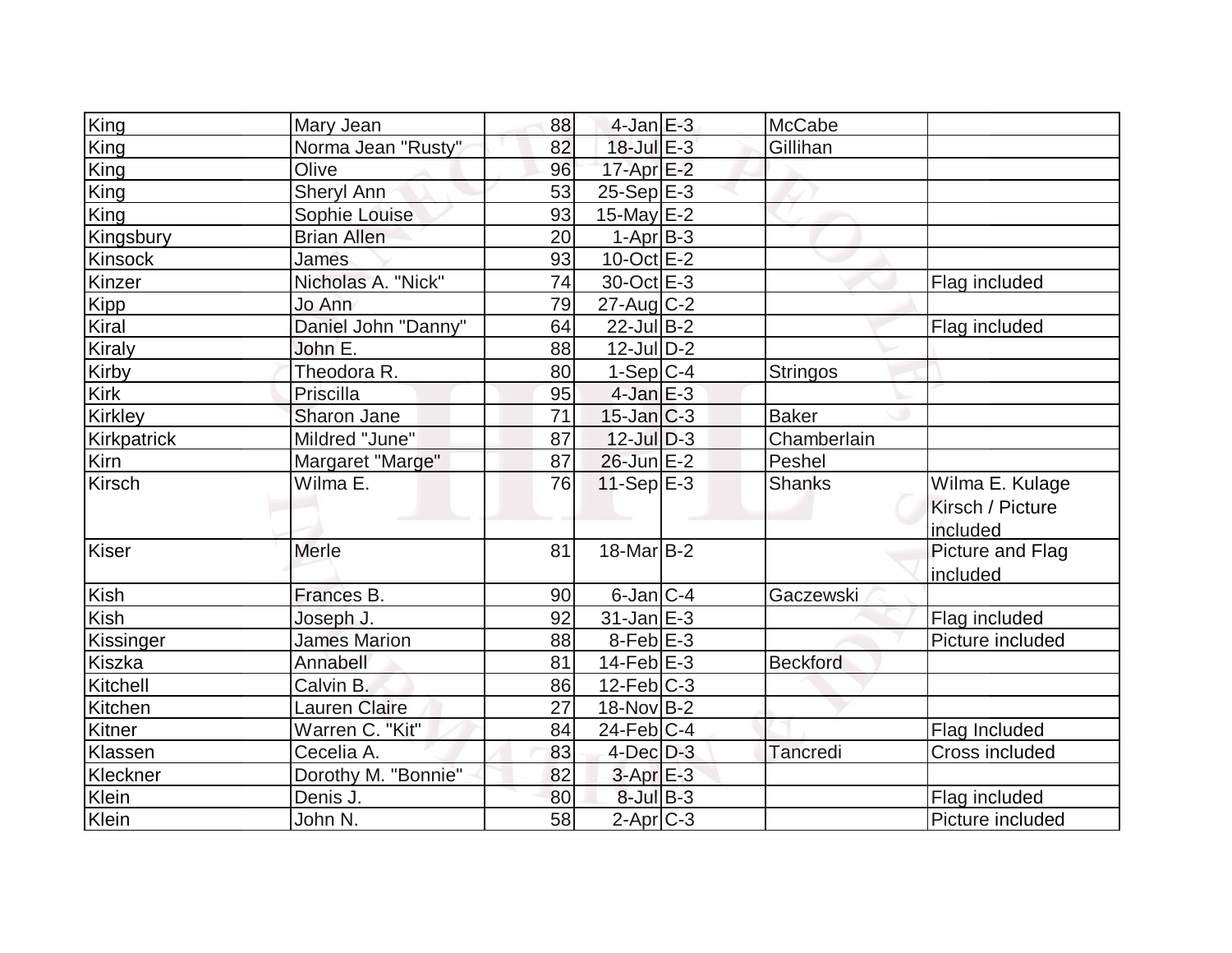| Kleinfeldt    | Chares H.                       | 85 | $10$ -Dec $C$ -3   |               |                            |
|---------------|---------------------------------|----|--------------------|---------------|----------------------------|
| Klemoff       | Boris J. Jr.                    | 35 | $26$ -Feb $C-3$    |               |                            |
| Klemp         | Walter A. "Punk"                | 73 | 20-Dec D-2         |               |                            |
| <b>Klemz</b>  | Larry Allen                     | 71 | $14-Oct$ B-2       |               |                            |
| Klepsch       | <b>Elizabeth Anne</b>           | 98 | $7 - Apr$ $C - 3$  |               |                            |
| Klepsch       | Frederick R., M.D.              | 63 | $6$ -Aug $C$ -3    |               | Picture included           |
| Klimaszewski  | Sara A. "Sally"                 | 74 | $8$ -Oct B-2       | Lelo          |                            |
| <b>Klimis</b> | George N.                       | 82 | $22$ -Jul B-3      |               | Cross and Flag<br>included |
| Klimowicz     | Anne C.                         | 86 | $15$ -Feb $E$ -2   |               |                            |
| Kling         | Lois Florence                   | 91 | $27$ -Mar $E-3$    | Hoffman       | Picture included           |
| Klingensmith  | Jane                            | 87 | $17$ -Dec $C$ -2   | <b>Barney</b> |                            |
| Klobuchar     | <b>Ann Marie</b>                | 86 | $10$ -Dec $C-3$    |               | Picture included           |
| Klocek        | Mary Ann                        | 76 | 13-Nov E-3         |               | <b>Drosos</b>              |
| Klotz         | Brianna "Bri"                   | 22 | $25$ -Jun $C-2$    |               |                            |
| Klucker       | Russell H.                      | 70 | $24$ -Mar $ C-6$   |               | Flag included              |
| Kludzinski    | Loretta J.                      | 85 | 28-Dec D-4         | Dolatowski    |                            |
| Kludzinski    | Maria E.                        | 55 | $5$ -Mar $ C-2 $   | Escalante     |                            |
| Kluga         | Donald "Kluga"                  | 69 | $3-Mar$ $C-3$      |               |                            |
| Kluga         | Thomas M., Jr.                  | 87 | $3-Apr$ $E-3$      |               | Picture included           |
| <b>Klukas</b> | Otto, Jr. "JR"                  | 86 | $15$ -Feb $E-3$    |               |                            |
| Kluko         | <b>Charles</b>                  | 86 | $19$ -May C-4      |               |                            |
| <b>Klus</b>   | Paul J.                         | 69 | $2$ -Jan $E-3$     |               | Flag included              |
| Klut          | Deborah L. "Debbie"             | 54 | $17 -$ Jul $E - 3$ |               |                            |
| <b>Klutts</b> | Marie "Mom"                     | 81 | $19$ -Mar $ C-3 $  | Gilliland     |                            |
| <b>Klutts</b> | Phonzo "Al"                     | 88 | $5-Sep$ $F-3$      |               |                            |
| <b>Kmetz</b>  | George F.                       | 80 | $24$ -Nov $ C-6$   |               |                            |
| <b>Knapik</b> | <b>Anne Marie</b>               | 90 | 22-Feb $E-3$       | Pilarczyk     |                            |
| Knautz        | Kathryn N.                      | 86 | $6$ -Nov $E-3$     | Peach         |                            |
| Knaver        | <b>Helen Dorothy</b><br>"Corkv" | 79 | $6$ -Jan $C-4$     | Kontor        |                            |
| Kneifel       | George A.                       | 73 | $6-FebE-3$         |               |                            |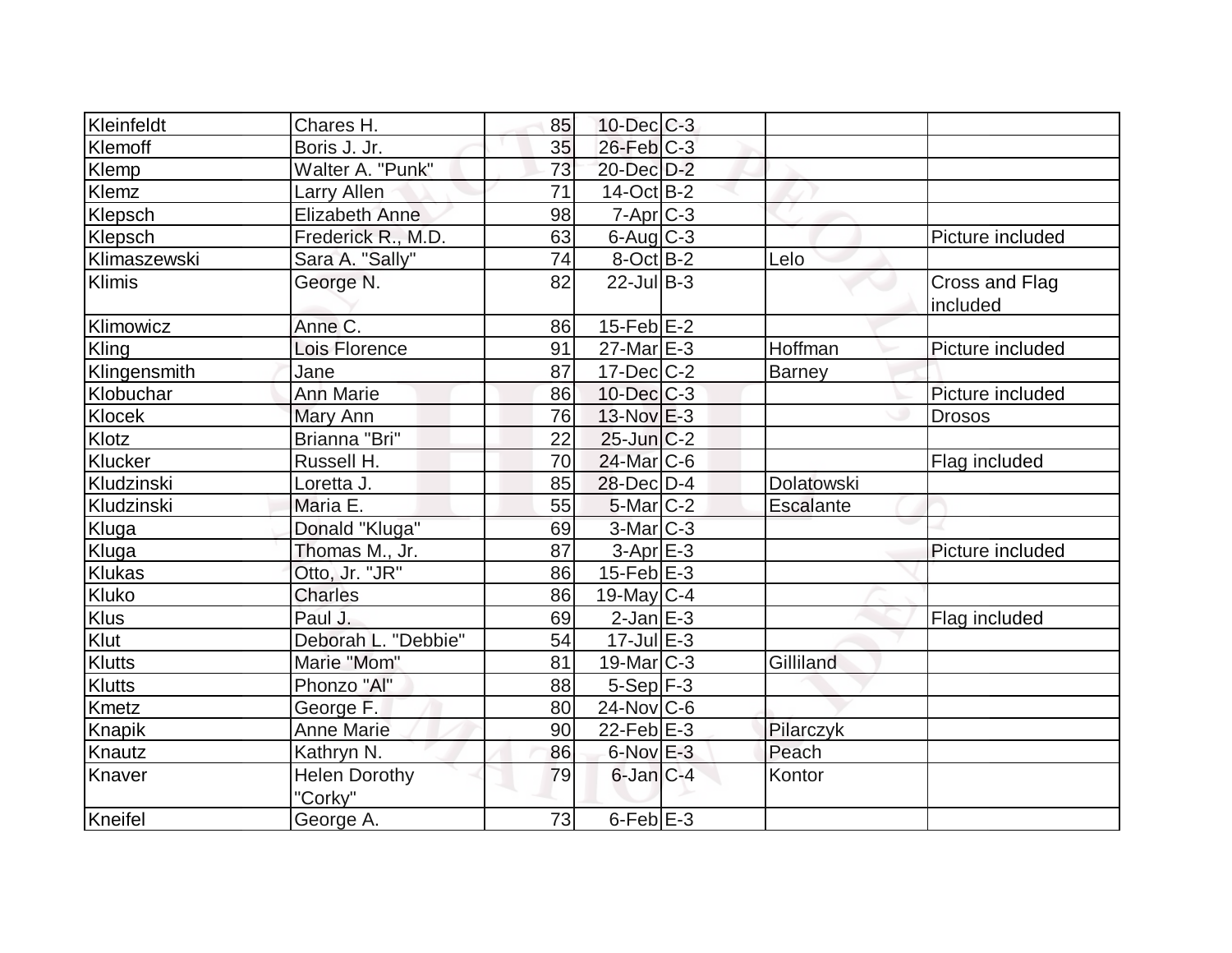| Kneifel       | Samuel E.            | 68  | $13-Sep D-2$      |            |                                     |
|---------------|----------------------|-----|-------------------|------------|-------------------------------------|
| <b>Knesek</b> | Josephine C.         | 88  | $12$ -Feb $ C-3 $ |            | Picture included                    |
| Knies         | William "Billy"      | 39  | 30-Oct E-3        |            | Flag included                       |
| <b>Knight</b> | June                 | 86  | $30$ -JulC-3      | Cyr        |                                     |
| Knight        | Mary Ann             | 68  | 26-Oct C-4        |            |                                     |
| Knoblock      | Rosalee              | 82  | 22-Aug $E-2$      |            | Picture included                    |
| Knobolck      | Loretta A.           | 102 | $21$ -Jan $ B-3 $ |            |                                     |
| Knoll         | James W. "Bud"       | 83  | $21$ -Jan $ C-2 $ |            | Flag included                       |
| Knopf         | Julian E.            | 88  | $12$ -Jan $D-4$   |            | Flag included                       |
| Knotts        | <b>Bradley</b>       | 18  | $16$ -Jun $ C-3 $ |            |                                     |
| Knox          | Raymond W.           | 72  | $10$ -Feb $ C-4$  |            |                                     |
| Kobza         | Richard L.           | 83  | $18$ -Dec $D-3$   |            | Flag included                       |
| Kochanoff     | Najdenka             | 93  | $9-AprC-3$        |            | Cross included                      |
| Koczur        | Ann                  | 95  | $5$ -Jun $E-3$    |            | Ann (Koczur) Hovan                  |
| Koedyker      | Doris E.             | 95  | $3$ -Jun $B-2$    |            |                                     |
| Koedyker      | Henry, Jr.           | 84  | $24$ -Jan E-3     |            | Flag included                       |
| Koehler       | Alexandra E. "Sandy" |     | $20$ -Feb $E-2$   |            |                                     |
| Koehler       | Eddy C.              | 65  | $7-Nov$ D-2       |            |                                     |
| Koenig        | Ed                   | 89  | $10$ -Jan $E-3$   |            | Flag included                       |
| Koenig        | Janice V.            | 70  | $2-Sep B-2$       | Savage     |                                     |
| Kohler        | Gail Ann             | 55  | $28$ -Jul $C-4$   | Pool       |                                     |
| Kohlwey       | William R.           | 58  | $11$ -Jun $E-3$   |            |                                     |
| Kohut-Hoeft   | Laura                | 55  | $30$ -May $E$ -6  | Kohut      |                                     |
| Koitch        | Marion R.            | 94  | $12$ -Jan $ D-3 $ |            |                                     |
| Kokidko       | Walter T.            | 63  | $4$ -Oct $D-2$    |            | Flag included                       |
| Kokot         | Ronald N. "Ron"      | 73  | $28$ -Aug $E-2$   |            |                                     |
| Kolander      | Rose                 | 89  | $13$ -Feb $E-4$   | Chestovich | Rose Von Almen                      |
|               |                      |     |                   |            | (Kolander)                          |
| Kolberg       | Edward A.            | 87  | 14-Jun D-2        |            | <b>Flag and Picture</b><br>included |
| Kolember      | Alice J.             | 92  | $9-Apr$ $C-3$     | Nowicki    | Picture included                    |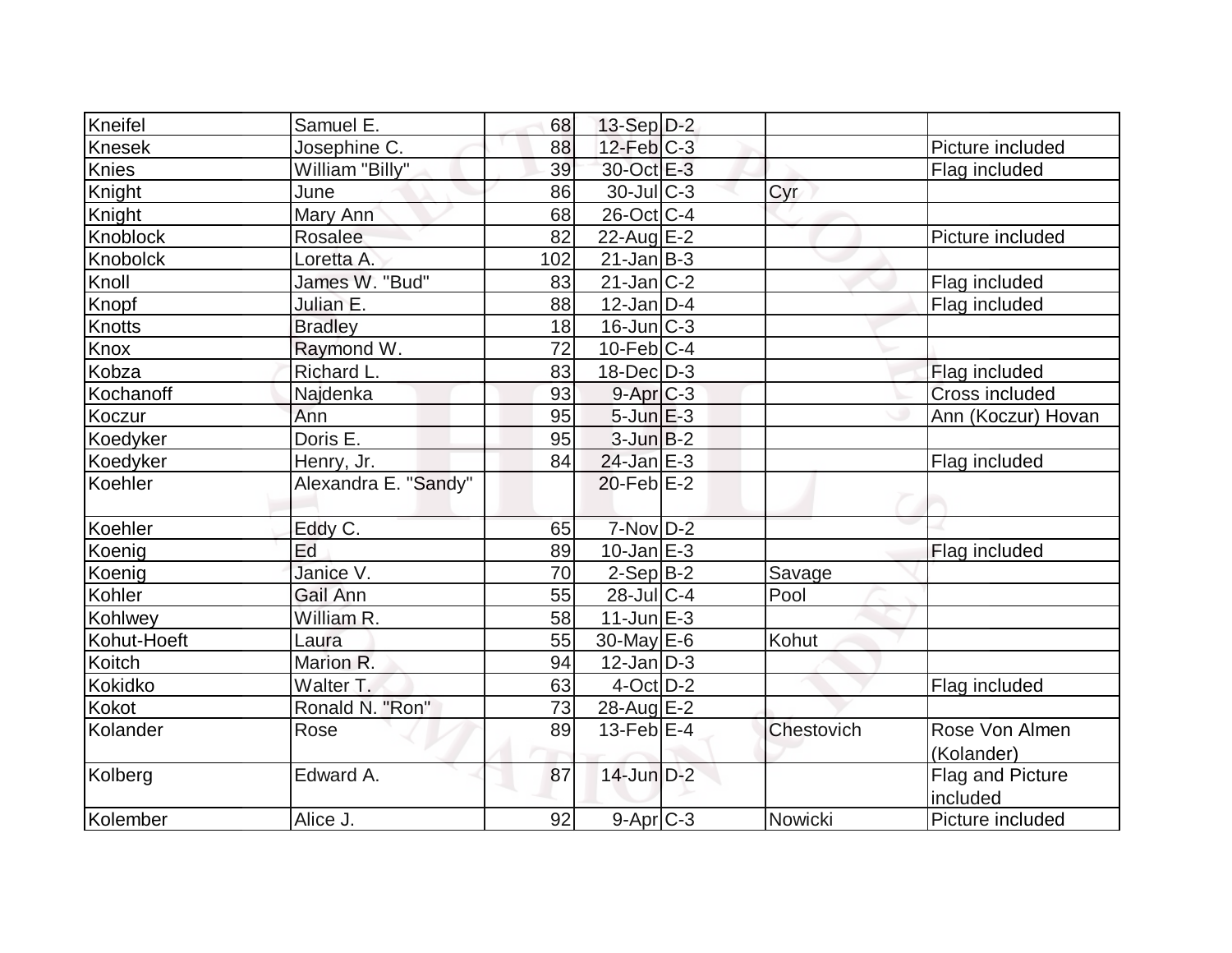| Koliboski  | <b>Stanley</b>        | 87 | 11-Apr $E-5$      |                | Picture included      |
|------------|-----------------------|----|-------------------|----------------|-----------------------|
| Kolic      | Darlene M.            | 74 | $1$ -Jan $C-3$    |                |                       |
| Kolisz     | Harry P.              | 81 | 29-Sep C-4        |                | Flag included         |
| Kollada    | Julianne              | 88 | $5$ -Jun $E-3$    |                | Cross included        |
| Koller     | Marcella R.           | 80 | $8-Apr$ B-3       | Magda          |                       |
| Kolodziej  | Caroline              | 94 | $23$ -Apr $C-2$   | Dlugoposki     |                       |
| Kolodziej  | Mary J.               |    | $5$ -Jun $E-3$    | Hnatko         |                       |
| Komensky   | Cecilia A.            | 77 | $26$ -Feb $ C-3 $ | Scobey         |                       |
| Kometz     | Adam M.               | 21 | $15$ -Mar $E-2$   |                | Piccture included     |
| Komisarcik | <b>Irene Anne</b>     | 82 | $28$ -Aug $E-2$   | Ragan          |                       |
| Komorowski | Joseph W.             | 85 | $1-Jan C-3$       |                | Picture included      |
| Komorowski | Kenneth M. "Komo"     | 72 | 24-Oct D-2        |                | Picture included      |
| Kompare    | Peter M. "Otis"       | 54 | 20-Mar E-3        |                |                       |
| Konarski   | Eugene "Gene"         | 75 | $28-Sep C-2$      |                |                       |
| Konefsky   | Carl G.               | 78 | $10$ -Jan $E-3$   |                | Picture included      |
| Konja      | <b>Emery "Beloved</b> | 72 | $13$ -Jun $E-3$   |                |                       |
|            | Pops"                 |    |                   |                |                       |
| Konkoly    | Thomas "Tom"          | 70 | $16$ -Jan $E-3$   |                | <b>Cross included</b> |
| Konopacki  | Dorothy               | 84 | $13$ -Jul $D-2$   |                |                       |
| Konopka    | Leon B.               | 92 | $5$ -Jun $E-3$    |                |                       |
| Konvalinka | Dorothy F.            | 86 | 28-Aug E-2        | Percak         |                       |
| Kooi       | Kathleen A. "Kathy"   | 51 | $8$ -Jun $D-5$    | Elfresh        |                       |
| Kool       | Elisabeth "Betty"     | 85 | $22$ -Mar $E-3$   | <b>Kikkert</b> |                       |
| Koonce     | Donald L., Sr.        | 76 | $25$ -Aug C-4     |                |                       |
| Koonce     | Harold W.             | 75 | $10$ -Dec $ C-3 $ |                | Picture included      |
| Koons      | Karen S.              | 63 | $1-AprB-3$        |                |                       |
| Koontz     | <b>Christine</b>      | 68 | $17-Feb$ $C-3$    |                |                       |
| Kopil      | Andrew P.             | 84 | $11-Sep$ $E-3$    |                | Flag and Picture      |
|            |                       |    |                   |                | included              |
| Kopilas    | Dragan "Charlie"      | 79 | $14$ -Nov $D-3$   |                | Flag included         |
| Kopko      | <b>Thomas Andrew</b>  | 84 | 29-Mar E-2        |                | Flag included         |
| Kopp       | <b>Charles</b>        | 90 | $20$ -Nov $ D-3 $ |                | Flag included         |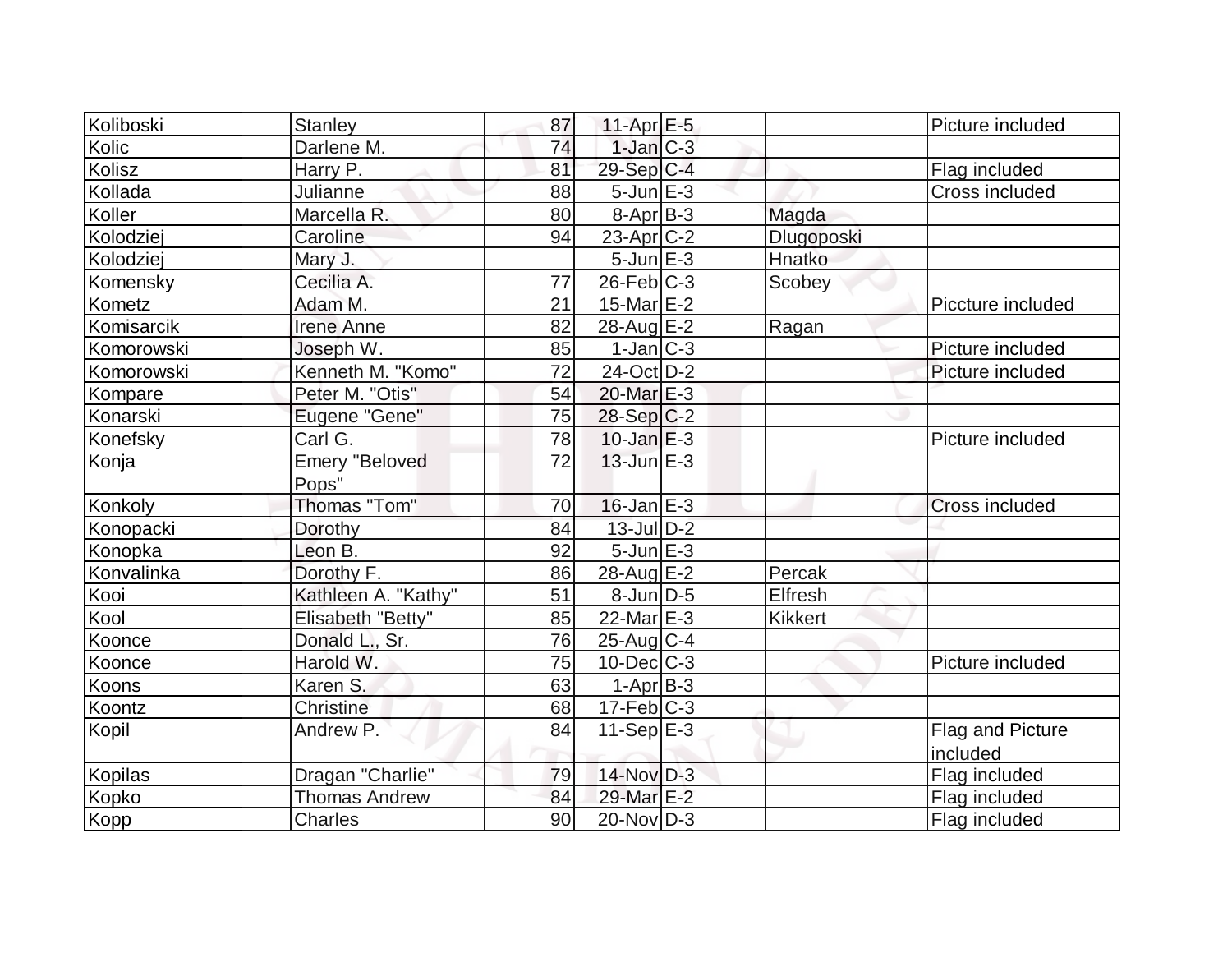| Kopp         | <b>James Kirby</b>   | 68  | $5$ -Jun $E-3$    |                 | Picture included          |
|--------------|----------------------|-----|-------------------|-----------------|---------------------------|
| Korba        | Paula Jane           | 4f9 | $6$ -Feb $E$ -3   | Clavier         |                           |
| Korczyk      | Richard A.           | 86  | $6$ -Aug $C$ -3   |                 |                           |
| Koren        | Robert               | 78  | $10$ -May $E-2$   |                 | Flag included             |
| Korenic      | Anna                 | 73  | $27 - Dec$ $D-3$  | Spolijaric      |                           |
| Korgel       | Leroy J.             | 80  | 13-Aug C-2        |                 | Flag included             |
| Koritko      | Genevieve V. "Jenny" | 90  | $29$ -Dec $C$ -6  |                 |                           |
| Kornoelje    | Buddy J.             | 75  | 5-Apr D-3         |                 |                           |
| Korpella     | Lola                 | 87  | $2$ -Jan $E-3$    |                 |                           |
| Korpita      | Lawrence R.          | 66  | 23-Oct E-2        |                 | Flag included             |
| Kortenhoeven | David J.             | 69  | $11-Apr$ $E-5$    |                 | Flag included             |
| <b>Korus</b> | Joseph F. "Joey"     | 61  | 30-May E-6        |                 |                           |
| Kosakowski   | Leonard J.           | 88  | 16-Oct E-3        |                 | Flag included             |
| Kosanke      | James E.             | 85  | $4$ -Jul $F-3$    |                 | Picture included          |
| Koscielniak  | Joseph A.            | 74  | 25-Aug C-4        |                 | Police emblem<br>included |
| Kosenka      | Roxanne D.           | 54  | $2$ -Mar $ C-2 $  |                 |                           |
| Kosloski     | Rita                 | 84  | $31$ -Mar $ C-4 $ | O'Rourke        |                           |
| Kostbade     | Robert D. "Bob"      | 88  | $10$ -Dec $C-3$   |                 | Flag included             |
| Koster       | Ethel                | 96  | $6$ -Aug $C$ -3   |                 |                           |
| Kostka       | Dorothy L.           | 94  | $29$ -Dec $C$ -6  |                 |                           |
| Kostoff      | Norman "Nob"         | 86  | $12$ -Jan D-4     |                 | Flag included             |
| Kostrey      | Julius               | 83  | $1$ -Jul B-2      |                 |                           |
| Kotarski     | Loretta T.           | 84  | $22$ -Jan $ C-3 $ |                 | Picture included          |
| Kotecki      | Muriel A.            | 88  | $11$ -Jan $ D-3 $ | <b>Beezhold</b> |                           |
| Kottaridis   | Deno                 | 83  | $12$ -Dec $C-2$   |                 |                           |
| Kotul        | Paul A.              | 93  | 28-Aug E-2        |                 |                           |
| Kotulak      | Thomas D., PhD       |     | 11-Aug $C-3$      |                 |                           |
| Kotvasz      | Jerry                | 76  | 20-May B-2        |                 |                           |
| Kouloumbris  | Andreas C.           | 60  | $21$ -Aug $E-3$   |                 |                           |
| Koushiafes   | Peter James          | 83  | $14$ -Apr $ C-4 $ |                 |                           |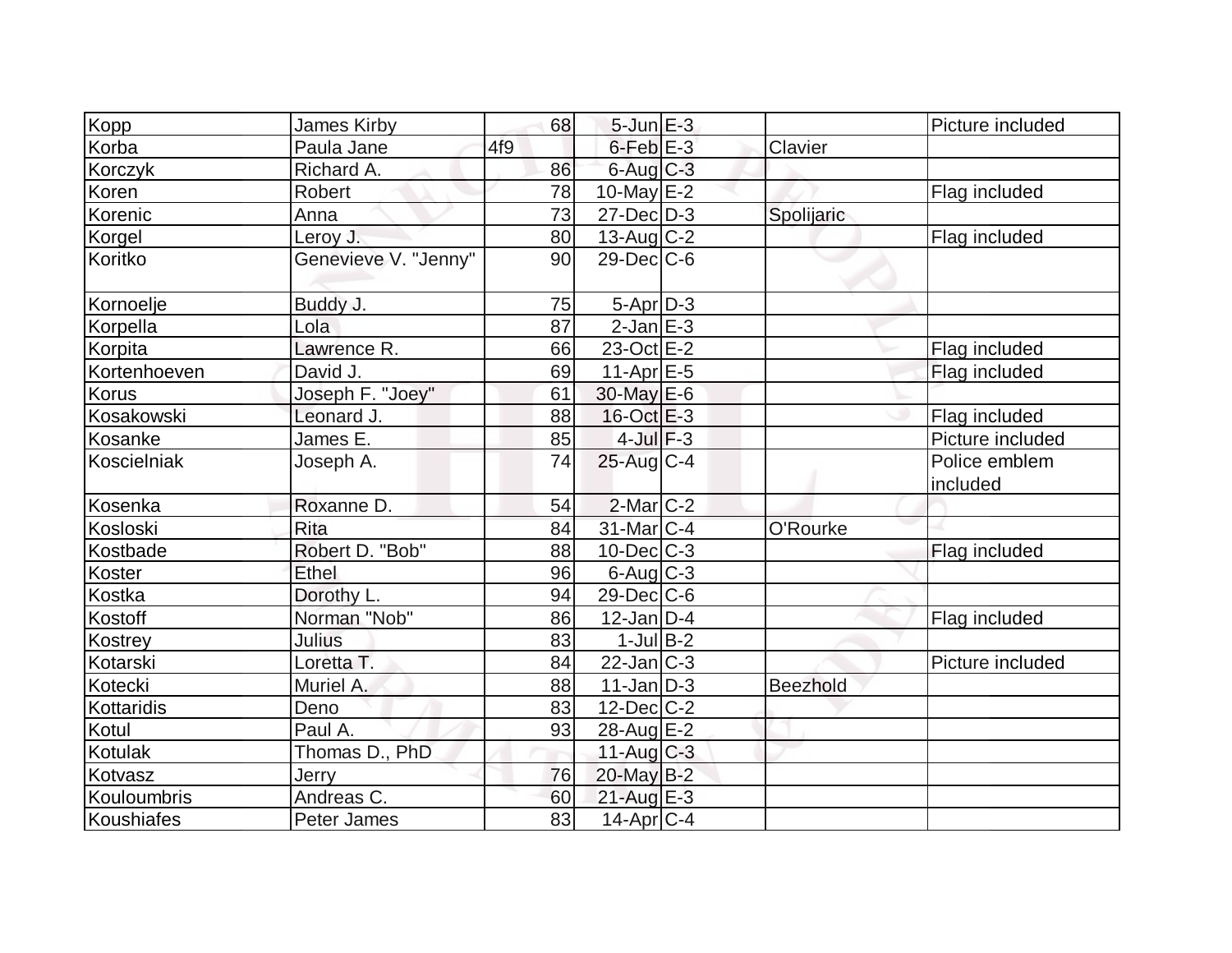| Kovac     | Mary                  |    | 23-May E-3             |               | Mary (Kovac)<br>Schlienz / Cross<br>included           |
|-----------|-----------------------|----|------------------------|---------------|--------------------------------------------------------|
| Kovacevic | Lillian (Leokadja) P. | 91 | $8$ -Jul B-3           |               |                                                        |
| Kovacevic | Lillian P.            | 91 | $7$ -Jul $C-3$         |               | Lillian P. Kovacevic<br>(Leokadja)                     |
| Kovacik   | Lawrence              | 88 | $21$ -Jul C-4          |               | Flag included                                          |
| Kovalow   | Michael               | 88 | $4$ -Jan $E-3$         |               |                                                        |
| Koves     | Mark Alan             | 28 | $12$ -Jun $E-3$        |               |                                                        |
| Kowalski  | Margaret C.           | 93 | $19$ -Jan D-3          | Bencur        |                                                        |
| Kowalski  | <b>Ruth Agnes</b>     | 79 | $3-Apr$ $E-3$          | Kowalski      | Picturre included                                      |
| Koza      | Helen                 | 94 | 13-Apr D-7             | Rajchinetz    | <b>Cross included</b>                                  |
| Koza      | Victoria M.           | 92 | 28-Dec D-3             | <b>Plys</b>   |                                                        |
| Kozanda   | Stanley A. "Stan"     | 84 | $12$ -Feb $ C-3 $      |               | Flag and Picture<br>included                           |
| Kozlowski | Anna T.               | 91 | 18-Jun C-2             | Izsol         |                                                        |
| Kozlowski | Clement F.            | 89 | $23$ -Jan $E-3$        |               | Flag included                                          |
| Kozlowski | Helen                 | 91 | $20$ -Feb $E-2$        |               |                                                        |
| Kozlowski | LaVerne               | 88 | $16$ -Apr $C-3$        | Michau        |                                                        |
| Koznicki  | Clara M.              | 94 | $30$ -Jun $ C-4 $      | Cerajewski    |                                                        |
| Kozrowski | Dorothy M.            | 87 | $21$ -JulC-4           | <b>Burton</b> |                                                        |
| Kraai     | <b>Henrietta Ruth</b> |    | $5$ -Mar $C-2$         | Schreeringa   | Henrietta Ruth Kraai<br>Hoekstra / Picture<br>included |
| Krager    | Jacquelyn J.          | 63 | $19$ -Mar $ C-3 $      | Eldridge      |                                                        |
| Kral      | Anna M.               | 92 | $7-Feb$ $F-3$          |               |                                                        |
| Kralek    | Daniel J.             | 65 | $12$ -Dec $ C-3 $      |               |                                                        |
| Kramer    | Marlene               | 62 | $16$ -Jul $D-2$        |               |                                                        |
| Kramer    | Richard John          | 54 | 18-Apr E-3             |               |                                                        |
| Kranc     | Alice M.              | 84 | 24-Oct D-2             | Wasielewski   |                                                        |
| Kranc     | Joseph C.             | 88 | $30$ -Jan $E-3$        |               | Flag included                                          |
| Krane     | Helen M.              | 95 | 30-Apr <sub>IC-2</sub> | Macielak      |                                                        |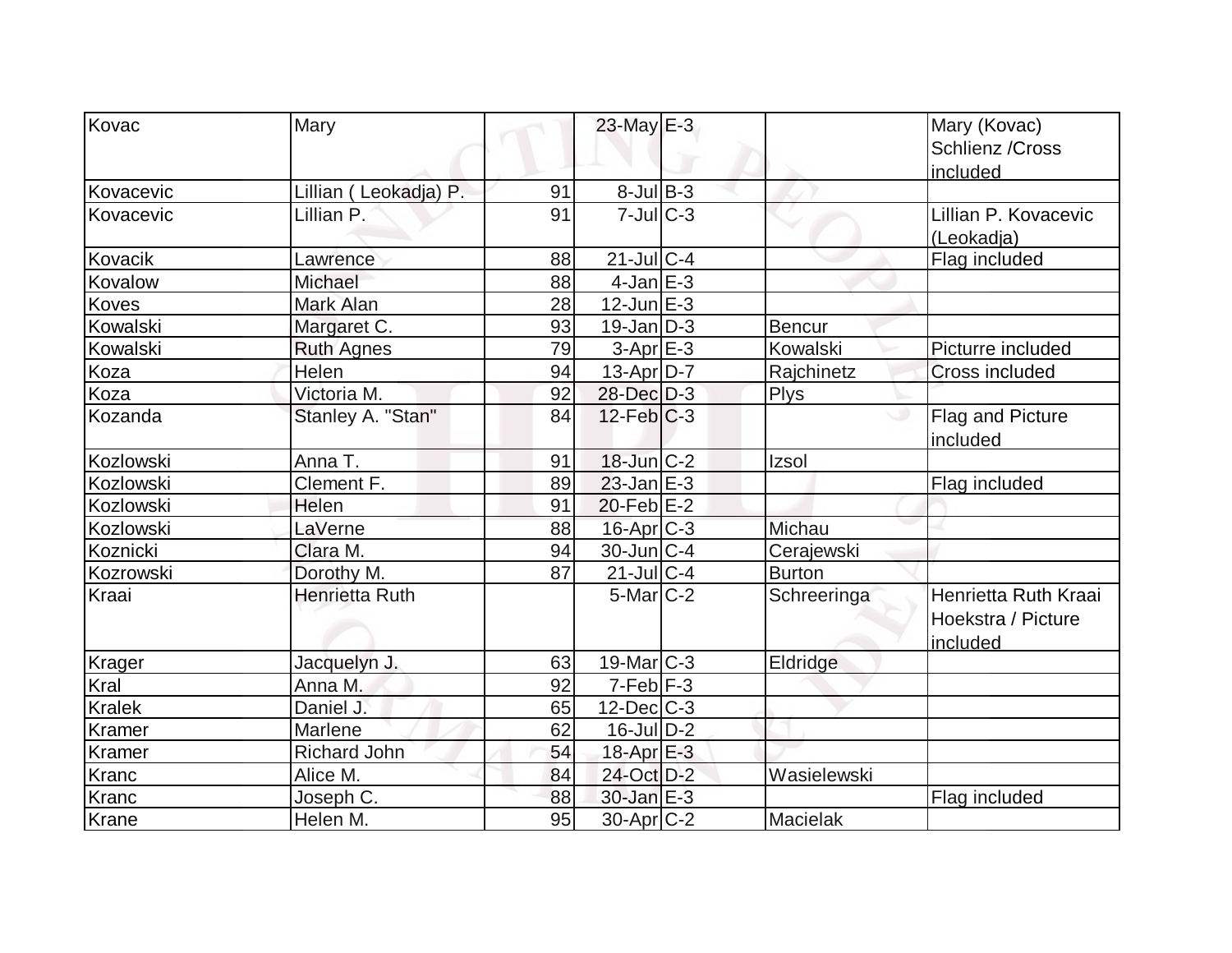| Krasin          | Carol Jean                              | 65 | $20$ -Jan C-4     | Gage          |                            |
|-----------------|-----------------------------------------|----|-------------------|---------------|----------------------------|
| <b>Kraus</b>    | Robert Franklin "Bob"                   | 78 | 20-Aug C-2        |               | Picture included           |
| Krauszowski     | Doris Ann                               | 78 | 26-May C-3        |               |                            |
| Kravas          | William C.                              | 77 | $6$ -JulD-6       |               | <b>Memorial Service</b>    |
| <b>Kravas</b>   | William C.                              | 77 | $16$ -Jun $C-2$   |               |                            |
| Krayniak        | <b>Emory Michael</b>                    | 77 | $3-Apr$ $E-3$     |               |                            |
| <b>Krcelich</b> | Leone L.                                | 82 | $23$ -Apr $ C-3 $ | <b>Scott</b>  |                            |
| Krebes          | Martha M.                               | 91 | $24$ -Aug C-2     |               | Picture included           |
| Krebs           | Siegmund                                | 82 | $1-Jan C-3$       |               |                            |
| <b>Kregel</b>   | Barbara L.                              | 78 | $24-Sep C-2$      |               |                            |
| Kremke          | Julie A.                                | 56 | $4-Sep$ E-3       | Bruhn         | Picture included           |
| <b>Kresich</b>  | Anastasia "Esther"                      | 83 | $12-Sep D-3$      | Giannopoulos  |                            |
| Krga            | John                                    | 87 | $7-Apr C-4$       |               | Cross and Flag<br>included |
| <b>Krick</b>    | Walter W. "Bud"                         | 84 | $3$ -Mar $C-3$    |               |                            |
| Krieger         | Helen                                   | 94 | $21$ -Jan B-3     | Scesny        |                            |
| <b>Krieger</b>  | Leo                                     | 88 | $11-Apr \, E-5$   |               | Flag included              |
| Krieger         | Roy D. "Papa"                           | 85 | 18-Jun C-3        |               |                            |
| Krieter         | Albert "Al"                             | 85 | $4$ -Jul $F-3$    |               | Flag included              |
| Krieter         | Kathleen R.                             | 88 | 27-Nov D-2        |               |                            |
| <b>Krieter</b>  | <b>William Edward</b><br>"Whisker Ball" | 74 | $13$ -Feb $ E-3 $ |               |                            |
| <b>Krist</b>    | Cecelia F.                              | 77 | $7-Apr$ $C-4$     | <b>Dabies</b> | Picture included           |
| Kriston         | Rose M.                                 | 89 | $27$ -Oct $ C-4 $ | Blasko        |                            |
| Kritikos        | Michael A.                              | 76 | $12$ -AugB-2      |               |                            |
| Krmpotic        | John F.                                 | 45 | $27$ -Oct $ C-4$  |               |                            |
| Krnich          | Savka                                   | 82 | $9$ -Oct $E - 3$  |               | Cross included             |
| Kroeger         | Robert D.                               | 72 | 25-Mar B-2        |               |                            |
| Krol            | Frances G.                              | 88 | $25-Sep$ $E-3$    |               | Cross included             |
| Kropel          | Joseph J. Ret. C.P.D.                   |    | $7$ -Jul $C-4$    |               | Police emblem<br>included  |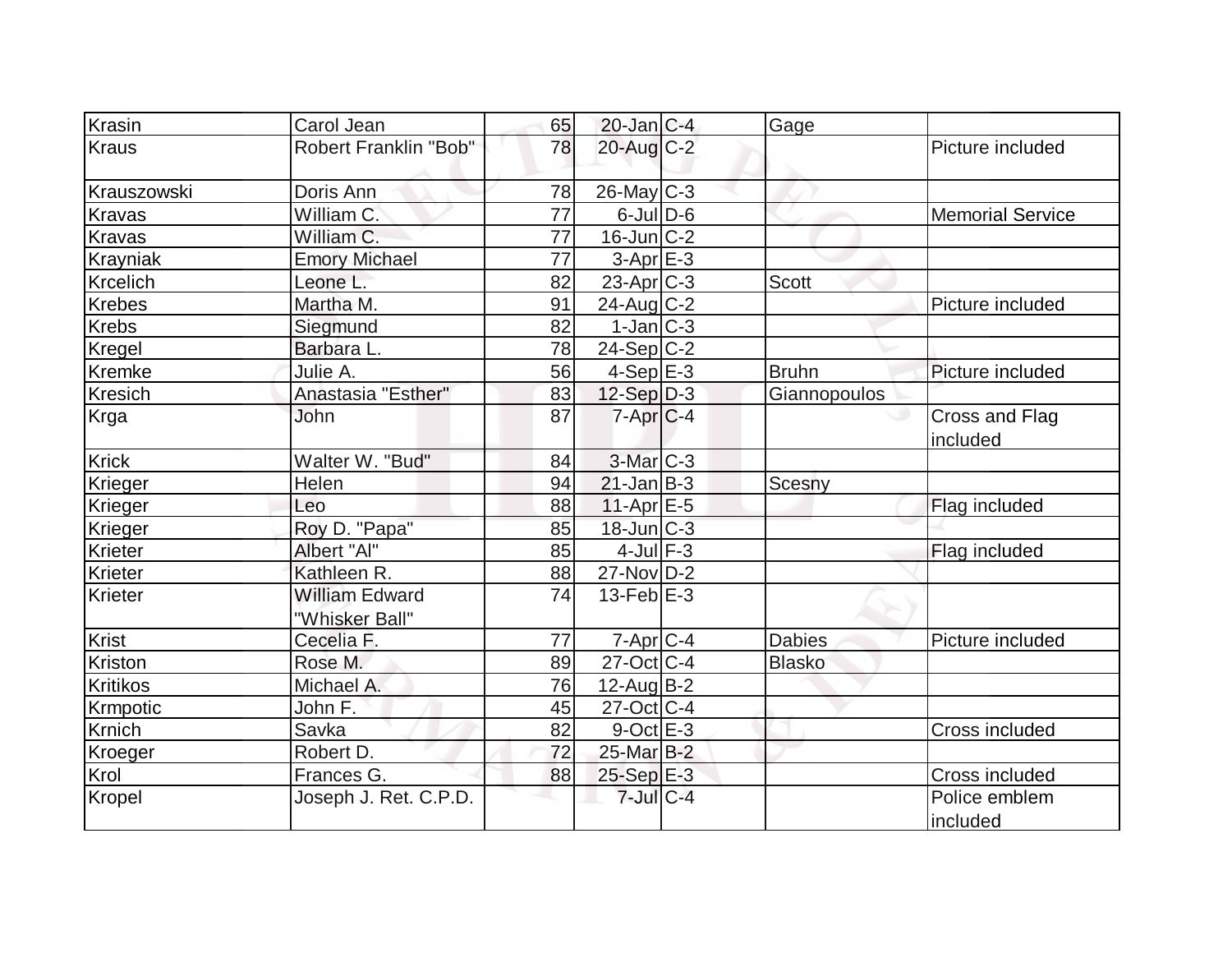| Kropel              | Joseph J., Ret. C.P.<br>D. |    | $16$ -JulC-3      |                | Police emblem<br>included /<br>Rememberance |
|---------------------|----------------------------|----|-------------------|----------------|---------------------------------------------|
| Krucina             | Matthew G.                 | 23 | $16$ -Jul $C-3$   |                |                                             |
| <b>Krucine-Hott</b> | Ann                        | 86 | $18$ -Aug C-4     | <b>Kesilis</b> |                                             |
| Krueger             | Carolyn P.                 | 82 | $31$ -Aug F-6     |                |                                             |
| Kruell              | Robert V.                  |    | $3$ -Jul $E-3$    |                | Flag included                               |
| Krug                | <b>Thomas George</b>       | 87 | $3$ -Jan $F-3$    |                |                                             |
| <b>Kruk</b>         | Tekla "Lucy"               | 91 | $9$ -Oct $E-2$    |                |                                             |
| Krupa               | Frank L.                   | 93 | $20$ -Aug $C-2$   |                | Flag and Picture<br>included                |
| Krupa               | Loretta "Lorraine"         | 87 | $19$ -Aug $B - 2$ |                |                                             |
| Kruse               | Barbara A.                 | 87 | $9$ -Aug $D-2$    |                |                                             |
| <b>Kruse</b>        | Barbara Jean               | 71 | $10$ -Feb $ C-4$  |                |                                             |
| Kruszynski          | Loretta F.                 |    | $27$ -Jun $D-3$   |                |                                             |
| <b>Ksenak</b>       | Agnes E.                   | 84 | $22$ -Feb $E-2$   |                |                                             |
| Ksenak              | Michael                    | 89 | 23-Jul C-2        |                | Flag included                               |
| <b>Kubeck</b>       | Steven J.                  | 58 | $30$ -May E-6     |                |                                             |
| Kubina              | <b>Rosemary Anne</b>       | 71 | $7 - Aug$ E-3     | Williams       |                                             |
| Kubon               | Randall A.                 | 50 | $8$ -Jul B-2      |                |                                             |
| Kuchel              | <b>Gordon Lee</b>          | 75 | $31$ -May D-3     |                |                                             |
| <b>Kuckuck</b>      | John H., Jr.               | 56 | $18$ -May D-3     |                | Picture included                            |
| Kudrecki            | Dale J.                    | 55 | $23$ -Jan $E-2$   |                |                                             |
| Kuehl               | Victoria "Vicki" E.        | 65 | $24$ -Feb $ C-4$  | Torrenga       | Angel included                              |
| Kugler              | Karl A.                    | 75 | $16$ -Nov $ D-3 $ |                | Picture included                            |
| Kujawa              | Jean C. "Grandma"          | 86 | $13$ -Jan $ C-4 $ | Gawron         |                                             |
| Kujawa              | Thadeus "Teddy"            | 68 | $25$ -Aug $ C-4$  |                |                                             |
| Kujawski            | Louis P.                   | 87 | 23-Oct E-2        |                | Flag included                               |
| Kukelka             | Margaret "Marge"           | 88 | $19$ -Jul $D-3$   |                | Picture included                            |
| Kukulski            | Ralph R.                   | 82 | 24-Jan E-3        |                | Flag includled                              |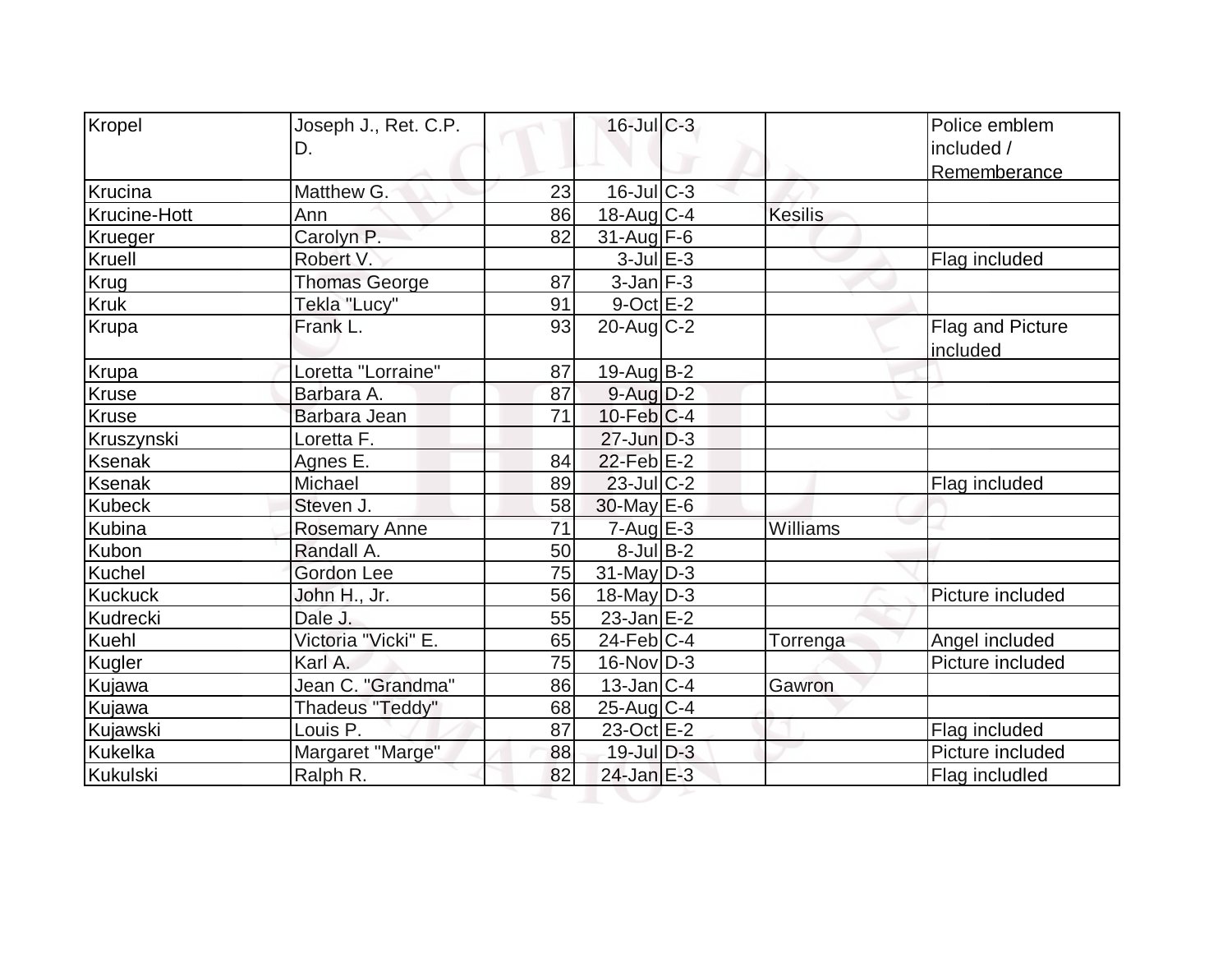| Kulage          | Wilma E.                 | 76 | $11-Sep$ E-3             | <b>Shanks</b> | Wilma E. Kulage  |
|-----------------|--------------------------|----|--------------------------|---------------|------------------|
|                 |                          |    |                          |               | Kirsch / Picture |
|                 |                          |    |                          |               | included         |
| Kulik           | Stella A.                | 87 | 27-Oct C-4               |               |                  |
| Kumar           | Dr. Ashwani              |    | $17-Feb$ <sub>C</sub> -3 |               |                  |
| <b>Kunas</b>    | Elizabeth "Betty"        | 73 | $12$ -Mar $ C-2 $        |               |                  |
| Kunas           | Mike A.                  | 81 | $8$ -Jan $ C-2 $         |               | Flag included    |
| <b>Kupiers</b>  | Andrew                   | 83 | $31$ -Mar $ C-3 $        |               |                  |
| Kurator         | Mary R.                  | 77 | 22-Aug E-3               |               |                  |
| <b>Kurdys</b>   | Jakob Dylan-Lee          | 12 | $1-May$ $E-2$            |               | Picture included |
| Kuric           | <b>Mary Rose</b>         | 86 | $9-Nov$ $C-2$            |               | Picture included |
| Kurina          | Steven                   | 53 | $10-Sep C-3$             |               |                  |
| Kurth           | <b>Kendrick George</b>   | 65 | 17-Nov C-4               |               |                  |
| <b>Kurts</b>    | Vivian H.                | 97 | $27$ -Aug C-3            | <b>Miller</b> |                  |
| Kustron         | Lottie T.                | 99 | $31$ -Mar $C-4$          | Sopkowski     |                  |
|                 | "Wladyslawa"             |    |                          |               |                  |
| Kutka           | Juanita J.               | 81 | $8-Oct$ B-2              |               |                  |
| <b>Kutlik</b>   | Joseph G.                | 92 | $8-Apr$ B-3              |               | Picture inclued  |
| Kuva            | <b>Frances Katherine</b> | 71 | $9$ -Feb $D$ -6          | Dado          |                  |
| Kuyper          | Cecelia Annette          |    | $20$ -Mar $E-3$          | Borgman       |                  |
| Kuziniar        | Maureen E. "Mimi"        | 69 | $5$ -Jun $E-3$           |               | Picture included |
| Kuzmar          | Henry J.                 | 91 | 25-Oct D-2               |               | Flag included    |
| Kuzniar         | Agnes (Nancy)            |    | $29$ -Dec $ C$ -6        |               |                  |
| Kwansy          | Ronald J.                | 77 | $2$ -Feb $ C-2 $         |               | Flag included    |
| Kwiatkowski     | Eugenia M.               | 91 | $5-Mar$ $C-3$            |               |                  |
| Kwiatkowski     | Kathleen M.              | 59 | $7-Feb$ $F-3$            |               |                  |
| Kyle            | Pauline E. "Pony"        | 89 | $4$ -Oct $D-2$           | Fischer       |                  |
| Kyri (Kyriakos) | Stanley L.               | 92 | $16$ -Oct $E - 3$        |               | Cross included   |
| La Mourie       | <b>Estelle</b>           | 88 | $22$ -Jun $D-2$          |               |                  |
| Labadie         | Don                      | 68 | $22-Sep C-7$             |               |                  |
| LaBanco         | Vincent F. "Shine"       | 89 | $5$ -Dec $D-3$           |               | Flag included    |
| Labuda          | Helen A.                 | 64 | $25$ -Jan $E-4$          |               |                  |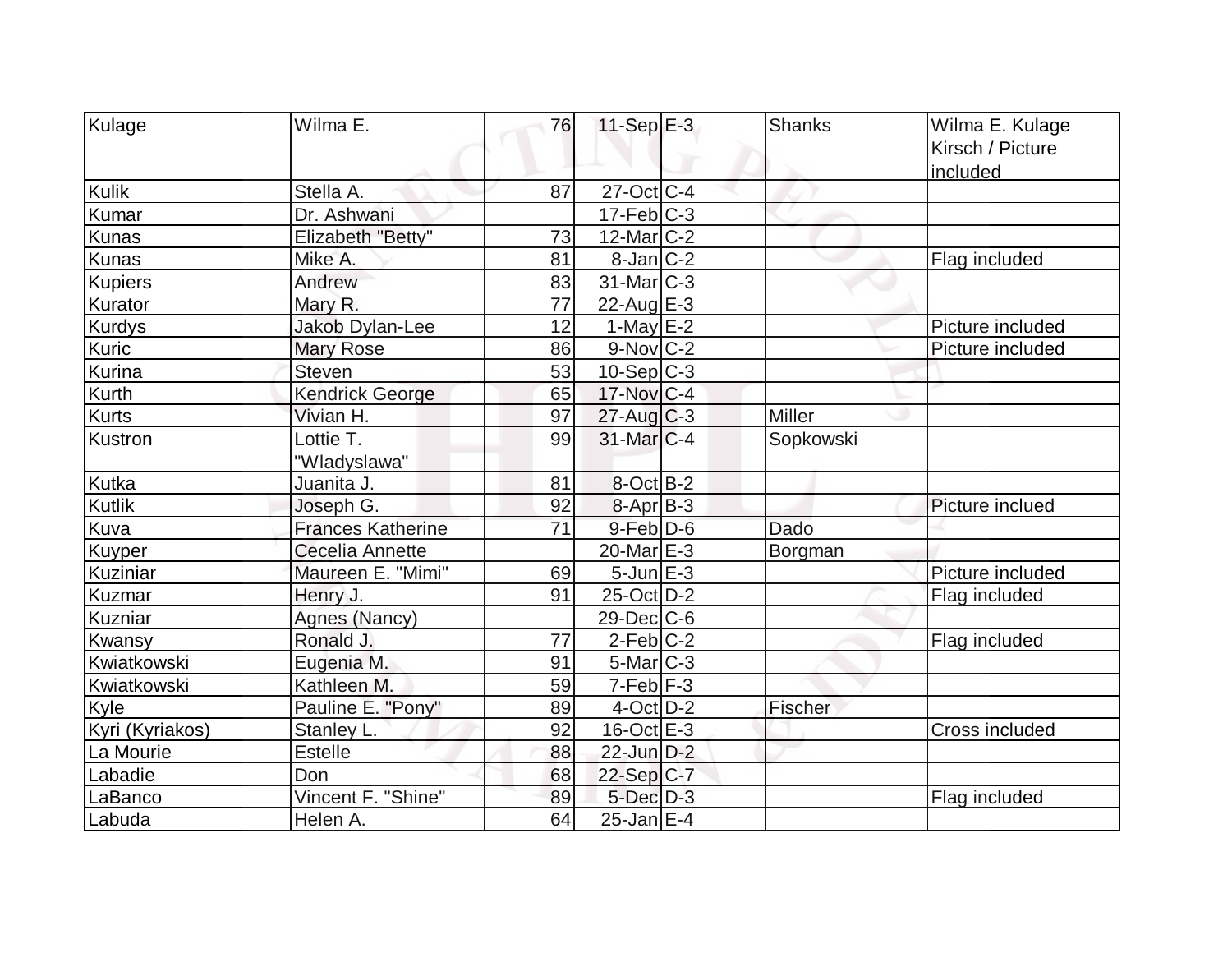| Labuda      | Marge                         | 91 | 18-Nov B-2        |                  |                                    |
|-------------|-------------------------------|----|-------------------|------------------|------------------------------------|
| Labus       | Stanley R.                    | 86 | 26-Sep D-3        |                  | Flag included                      |
| Lach        | <b>Gregory Allen</b>          | 49 | $2$ -Oct $E-3$    |                  | Flag included                      |
| Laczi       | <b>Sharon</b>                 | 67 | $13-Nov$ E-3      | Friend           | Picture included                   |
| Ladowski    | Jerome A.                     | 78 | $8-Nov D-3$       |                  |                                    |
| Ladowski    | Thaddeus P. "Ted"             | 78 | $2$ -Oct $E-3$    |                  | Flag included                      |
| LaFreniere  | Joseph W.                     | 70 | $17$ -Jan $E-3$   |                  | Flag and Picture<br>included       |
| Lafreniere  | Trudy M.                      | 80 | $15$ -Nov $ D-3 $ | Joeckle          | Picture included                   |
| Lager       | Donna J.                      | 80 | $12$ -JulD-3      |                  |                                    |
| Lager       | <b>Howard Edward</b>          | 86 | $23$ -Aug E-2     |                  | Flag included                      |
| Lagestee    | Sharon K.                     | 70 | $2$ -Apr $C$ -3   | Sikma            | Picture included                   |
| Lahaie      | Sheila K.                     | 82 | 28-Aug E-3        |                  |                                    |
| LaHayne     | Elden V.                      | 90 | $15$ -Jan $ C-2 $ |                  | Flag and Picture<br>included       |
| Laingren    | Jerry Richard "Big<br>Jer"    | 68 | 8-Oct B-2         |                  | Picture included                   |
| Lair-Bigger | Laura Lynne                   | 30 | $22$ -Feb $E-3$   | Lair             | Laura Lynne Lair-<br><b>Bigger</b> |
| Lakich      | Theodore P. (Ted)             | 82 | $17$ -Jun $B-2$   |                  | Flag included                      |
| Lakomy      | <b>Blanche</b>                | 94 | $9-Feb$ $D-5$     | <b>Bernier</b>   |                                    |
| Lalich      | Genevieve "Jenny"             | 97 | $16$ -Apr $C-3$   | <b>Mistovich</b> | Cross included                     |
| Lalich      | Mildred K, "Millie"           |    | $6$ -Jul $D$ -6   | Knezevich        | Cross included                     |
| Lamar       | Helen O.                      | 90 | $7 - Aug$ $E-3$   | Yeoman           |                                    |
| Lambert     | Fred L, Sr. "Fast<br>Freddie" | 81 | 30-Nov D-5        |                  | Flag included                      |
| Lambert     | Michael                       | 65 | $24$ -Feb $ C-4$  |                  |                                    |
| Lammering   | J. Dean                       | 64 | 17-Dec C-3        |                  |                                    |
| LaMourie    | <b>Estelle</b>                | 88 | 14-Aug E-2        |                  |                                    |
| Lamprecht   | August John "Augie"           | 84 | 17-Nov C-5        |                  | Flag included                      |
| Lane        | Ann                           | 92 | 10-Nov C-5        | <b>Boravich</b>  | Ann Lane Smoljan                   |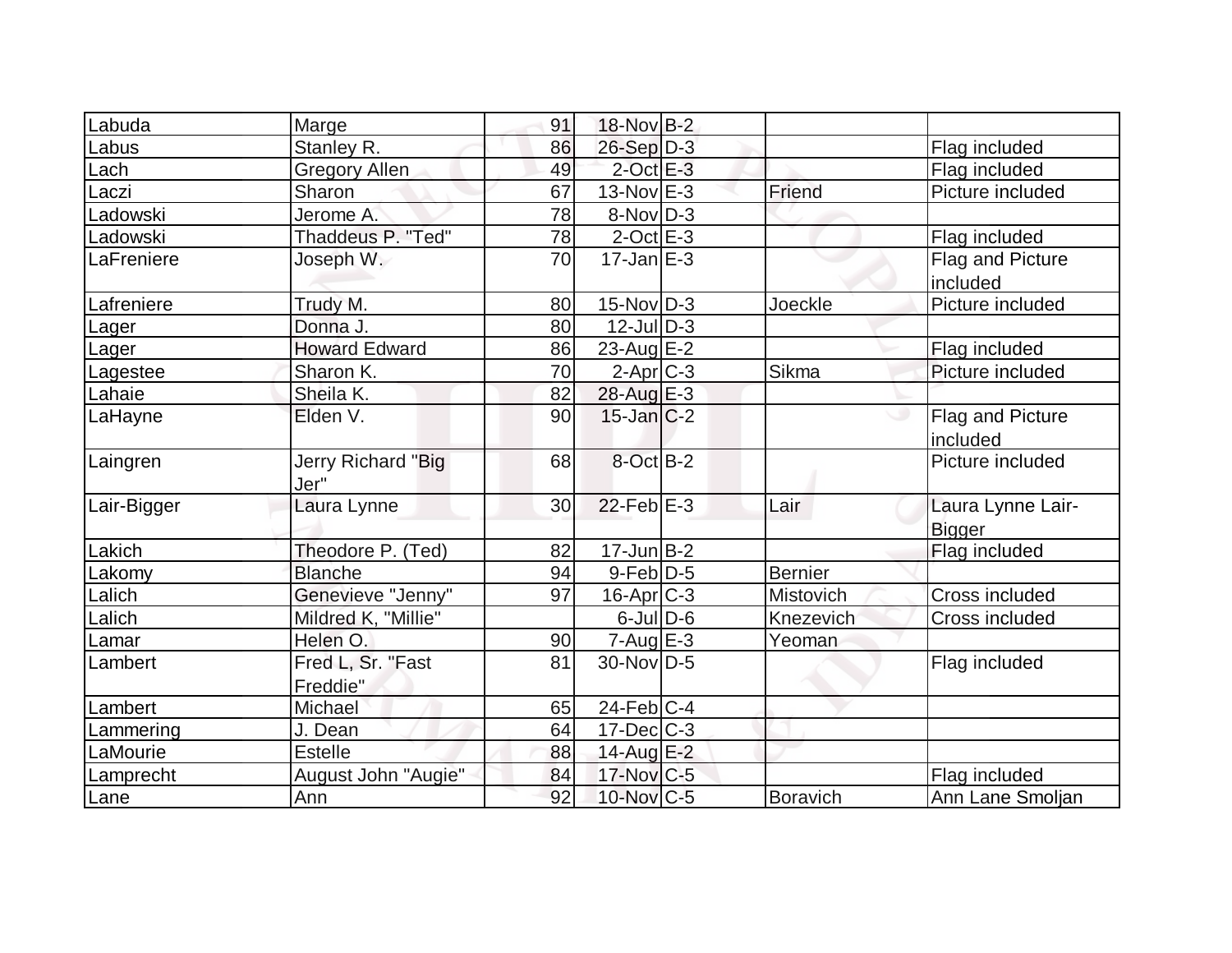| Lang       | Irving               | 78 | $12$ -May C-5            |                 | Flag and picture<br>included |
|------------|----------------------|----|--------------------------|-----------------|------------------------------|
| Langbehn   | Margaret E.          | 87 | 10-May E-2               | MacLeod         |                              |
| Lange      | Lawrence R., Jr.     | 66 | 13-Mar $E-3$             |                 | Picture included             |
| Lange      | Sophie L.            | 84 | $28-Sep C-3$             |                 |                              |
| Langer     | Marilou              | 64 | $1-NovD-2$               | Majchrowicz     | Heart emblem<br>included     |
| Langer     | Mary B.              | 97 | $6$ -Jan $ C-4 $         | Kowalski        |                              |
| Langfield  | Marguerite E.        | 98 | $20$ -Nov $ D-5 $        |                 |                              |
| Langley    | <b>Tammy Elaine</b>  | 50 | $19-Nov$ <sub>C</sub> -3 |                 |                              |
| Langston   | Edna M.              | 79 | $6$ -Dec $D-2$           |                 |                              |
| Lanham     | Robert T.            | 94 | $31$ -May D-3            |                 |                              |
| Lanting    | Shirley              | 92 | $27$ -May B-2            |                 |                              |
| Larkin     | Sonya L.             | 43 | $15$ -May $E-2$          |                 | Picture included             |
| Larson     | Clarabell A. "Petie" | 85 | $12$ -Mar $ C-3 $        |                 |                              |
| Larson     | Geraldine M.         | 71 | $9$ -May $E-3$           |                 |                              |
| Larson     | Richard E.           | 69 | $10$ -Oct $E - 3$        |                 |                              |
| Larson     | Robert "Bob"         | 56 | $26$ -Jul $D-2$          |                 |                              |
| Lasaro     | Carol V.             | 67 | $18$ -Jul $E-3$          | <b>Banvelos</b> | Picture included             |
| Lasher     | Florence             | 88 | $11-Oct$ D-2             |                 |                              |
| Laslow     | Frank M.             | 83 | $17$ -Aug $ D-3 $        |                 | Flag included                |
| Lass       | Ruby                 | 91 | $3$ -Jul $E-3$           | Elibasich       |                              |
| Latham     | Myron D.             | 80 | $16$ -Jan $E-3$          |                 | Flag and Picture<br>included |
| Lathrop    | Alberta M.           | 88 | $17$ -Jun $B-2$          | Willfond        |                              |
| Latko      | John J.              | 94 | $21$ -Dec $D-3$          |                 | Picture included             |
| Laube      | Ruth                 | 96 | $18$ -Dec $ D-3 $        |                 | Picture included             |
| Laurie     | Janine               | 51 | 20-Jun E-3               |                 |                              |
| Laviolette | Christy              | 57 | 30-May E-6               | Ka smark        |                              |
| Lavrick    | Dan Z."Plumbob"      | 70 | $22-Sep C-6$             |                 |                              |
| Lawrence   | Ruth                 | 86 | 24-Mar C-6               |                 |                              |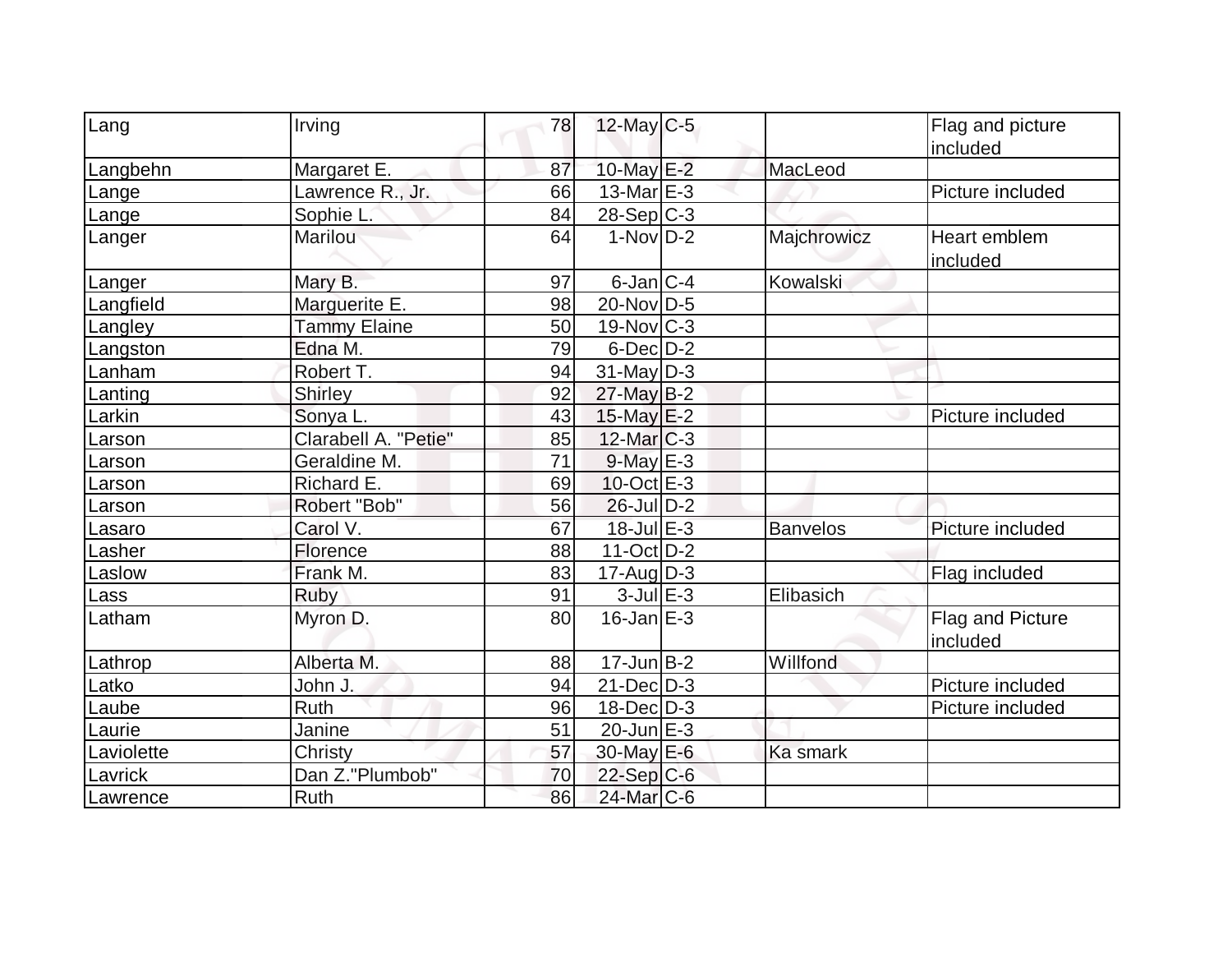| Lawson         | <b>Daniel Charles</b>          | 53  | $27 - Dec$ $D-3$            |               | Picture included       |
|----------------|--------------------------------|-----|-----------------------------|---------------|------------------------|
|                | "Danny"                        |     |                             |               |                        |
| Lax            | H. Doreen                      | 84  | $26$ -Nov $ C-3 $           | Bannister     |                        |
| Lax            | Teresa Jean                    | 83  | $4-Sep$ $E-3$               |               | Picture included       |
| Laxton         | <b>Mary</b>                    | 59  | $3-Feb$ C-4                 |               |                        |
| Lay            | David A.                       | 65  | $21$ -Jul C-4               |               |                        |
| Layhew         | Jennifer Loretto               | 43  | $22$ -Jul B-3               | <b>Martin</b> |                        |
| Layman         | Sandra L.                      | 67  | $5 - Aug$ B-2               | Guernsey      |                        |
| Lazzaroni      | Dorothy                        | 93  | $25$ -Feb $ B-2 $           | Williams      |                        |
| Leach          | Kathleen May                   | 100 | $30$ -May $E$ -6            |               |                        |
| Leady          | Pauline J.                     | 94  | $8$ -Jan $ C-3 $            | Huettner      |                        |
| Leaman         | <b>Peter Andrew</b>            | 31  | $20-Sep D-3$                |               |                        |
| Leask          | David A.                       | 50  | 28-Aug E-3                  |               | Picture included       |
| Leasure        | Madonna                        | 86  | $28$ -Aug $E-3$             | Mausen        |                        |
| Lebron-Alvarez | Julia                          | 81  | $24$ -Jun $B-3$             |               |                        |
| Lee            | Andrea Louise                  | 75  | $28$ -Feb $E-3$             | Koch          |                        |
| Lee            | <b>Bert Donaldson</b>          | 86  | $3-Apr$ E-3                 |               |                        |
| Lee            | Edward J.                      | 98  | $7-Feb$ $F-3$               |               |                        |
| Lee            | Elsie M.                       | 98  | 14-Nov D-3                  | Fazekas       |                        |
| Lee            | Lucy                           | 100 | $2$ -May $F-2$              | Wright        |                        |
| Lee            | <b>Marie</b>                   | 93  | $11$ -Jun $\overline{C}$ -3 | Prince        |                        |
| Lee            | Sook-Pum                       | 79  | $27$ -Feb $E-2$             |               |                        |
| Lee            | <b>Stephen Russell</b>         | 69  | $9-Apr$ $C-3$               |               | Picture included       |
| Leestma        | Rein, Rev.                     | 85  | $9$ -Jan $E-3$              |               |                        |
| Leffew         | <b>Alice</b>                   | 90  | $6-Sep$ $F-2$               | Watson        | Alice Clayton (Leffew) |
| Legard         | Nathaniel J., Sr. "Paw<br>Paw" | 83  | $12$ -May C-5               |               | Picture included       |
| Lehman         | Sherry R.                      | 67  | 11-Apr $E-5$                |               |                        |
| Lehning        | Phyllis D.                     | 78  | $8$ -Dec $C$ -3             | Vinciguerra   |                        |
| Leibengood     | Bob E.                         | 84  | $11$ -Jul $D-3$             |               | Picture included       |
| Leibengood     | Joan Grace                     | 78  | $1-Feb D-2$                 | Fritz         |                        |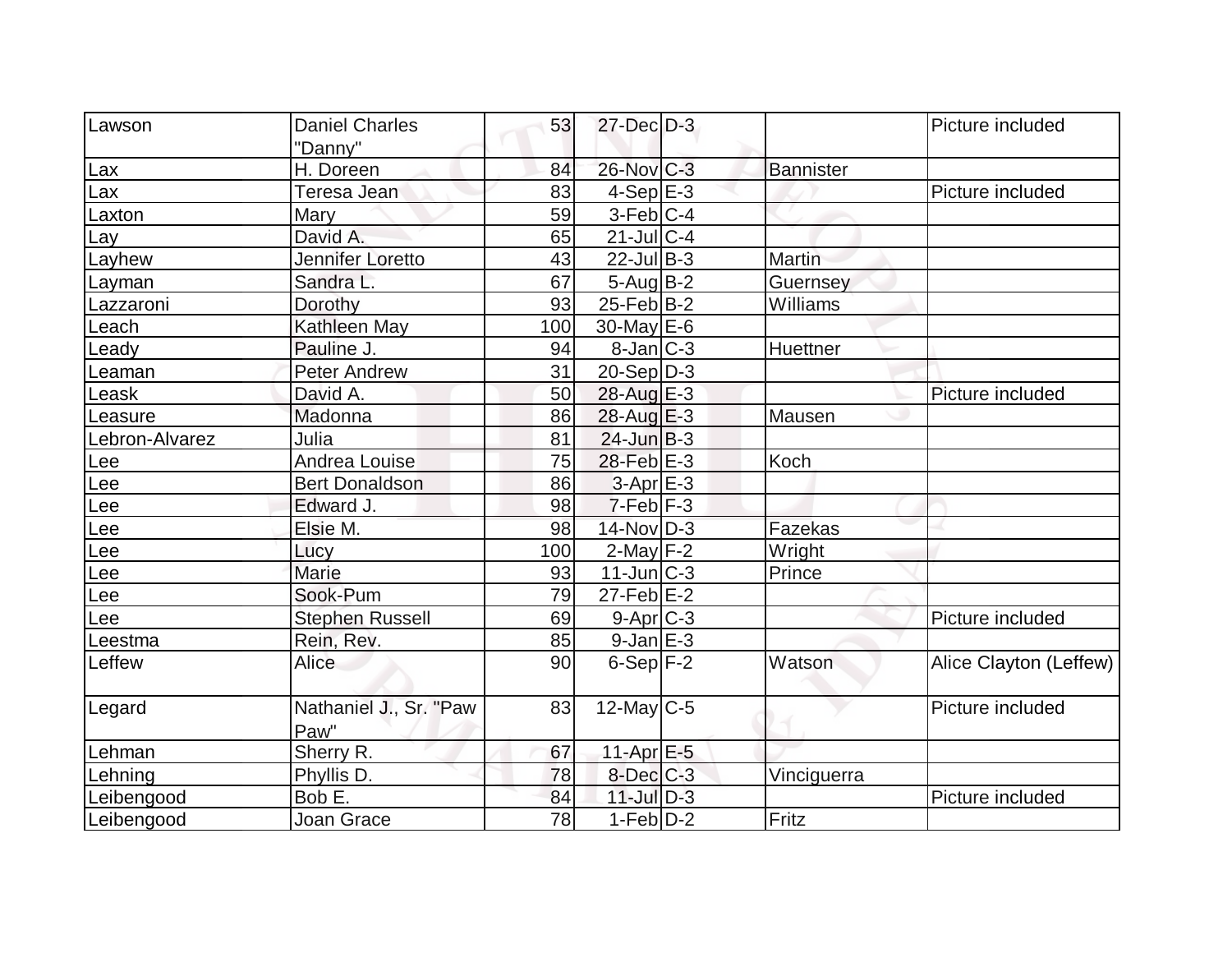| Leick       | Juliellen              | 70 | $1-Jan C-3$       | Chouinard  |                        |
|-------------|------------------------|----|-------------------|------------|------------------------|
| Leimbach    | Anna Maureen           | 87 | $7$ -Jun $D-2$    | Current    |                        |
| Leiva       | Lana Marie             | 71 | 27-Nov D-2        |            |                        |
| LeJeune     | Cody J. "Cody Bear"    | 19 | $6$ -Jun $F-3$    |            |                        |
| Leks        | <b>Jessie Ruth</b>     |    | $14$ -Feb $E-3$   |            |                        |
| Lembke      | <b>Charles "Chuck"</b> | 81 | $29$ -Jan $ C-3 $ |            | Flag and Picture       |
|             |                        |    |                   |            | included               |
| Lenburg     | Dorothy Mae            | 87 | $8$ -Jan $ C-3 $  | Lackman    | Picture included       |
| Lenburg     | Harold E.              | 90 | $22$ -Jan C-3     |            | Picture included       |
|             | Mildred                | 98 | $13$ -Dec $D-2$   |            | Picture included       |
| Lenburg     |                        | 71 |                   | Riordan    |                        |
| Lencioni    | Patricia J.            |    | $31$ -Mar $ C-4 $ |            |                        |
| Lenderink   | Katherine "Kitty"      | 91 | $27$ -Aug C-3     | Decker     |                        |
| Lengel      | Matthew J.             | 48 | $19$ -Dec $C$ -3  |            |                        |
| Lenihan     | George J.              | 82 | $29$ -Aug $E-3$   |            |                        |
| Lennertz    | Rosemary               | 91 | $13$ -Jan $ C-3 $ | Hornett    |                        |
| Lenting     | Henry "Hank"           | 67 | $22$ -Jun $D-2$   |            | Flag included          |
| Lenting     | Marcella               | 64 | $10$ -Jun $ B-3 $ | Vander Zee |                        |
| Lentini     | <b>James</b>           | 87 | $27$ -Oct C-4     |            |                        |
| Lentz       | Patricia A.            | 81 | $11$ -Jun $C-3$   | O'Brien    |                        |
| Lenz        | Floyd L.               | 84 | $18 - Jan \nE-4$  |            |                        |
| Lenzo       | Joann Lee              | 75 | $16$ -Nov $ D-3 $ |            | Picture included       |
| Leonard     | Anita D.               | 75 | $18$ -Aug C-3     |            |                        |
| Leonard     | Robert "Bob"           | 73 | $2$ -May $F-2$    |            |                        |
| Lescak      | John                   | 90 | $8$ -May $E - 3$  |            | Picture included       |
| Lesniak     | Joseph J.              | 88 | $14$ -Mar $E-2$   |            | Flag, emblem, and      |
|             |                        |    |                   |            | picture included       |
| Levin       | Samuel                 | 98 | 24-Oct D-3        |            | Star of David included |
|             |                        |    |                   |            |                        |
| Levin       | William "Bill"         | 84 | $19$ -Jan $D-3$   |            | Flag included          |
| Levine      | Leona Mae              | 82 | $21$ -Jan $C-3$   | Wozniak    |                        |
| Levis       | Michael S. Dr.         | 67 | $4$ -Jun $C-3$    |            |                        |
| Lewandowski | Frances A.             | 84 | $5$ -Jul $D-2$    | Anaszewicz |                        |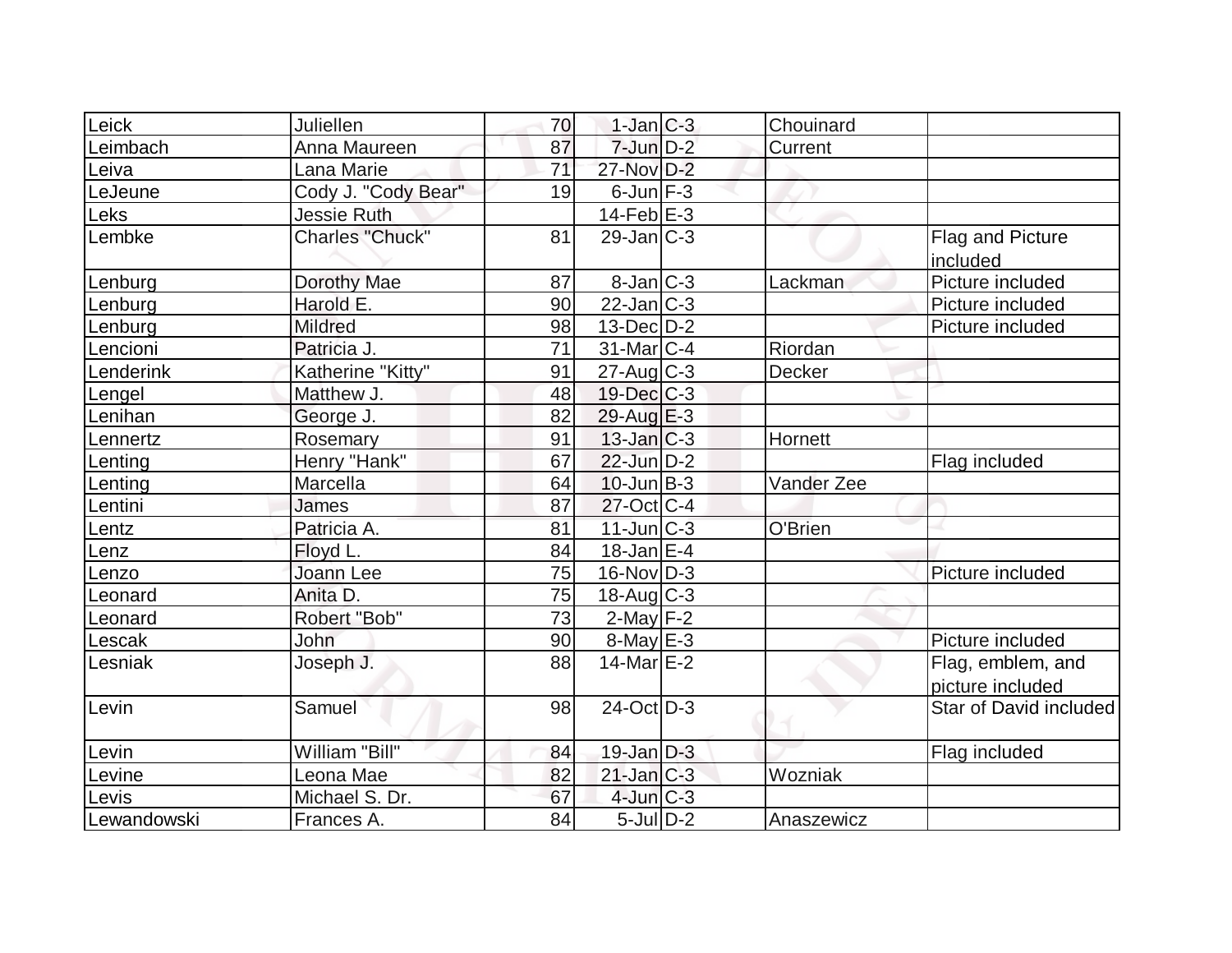| Lewis       | Andrew D.           | 90              | $4$ -Jul $F-3$      |           | Flag included                |
|-------------|---------------------|-----------------|---------------------|-----------|------------------------------|
| Lewis       | Elliot B. "Abdulla" | 64              | $10$ -Jul $D-2$     |           | Picture included             |
| Lewis       | James M., Sr. "Jim" | 82              | $2$ -Apr $C-2$      |           | Flag included                |
| Lewis       | William F. "Bill"   | 70              | $6$ -Nov $E-2$      |           | Flag included                |
| Lewter      | Carol A.            | 70              | $17-Oct$ $E-2$      |           |                              |
| Lexas       | Peter H.            | 93              | $24$ -Oct $ D-3 $   |           | Cross and Flag<br>included   |
| Liebowitz   | Joel A.             | 73              | $17$ -Feb $ C-4 $   |           |                              |
| Lightcap    | Jean H.             | 91              | $30 - Jan \, E - 3$ |           |                              |
| Ligocki     | Joel                | 71              | $7$ -Jul $ C-4$     |           | Picture included             |
| Lilly       | Betty R.            | 93              | $27$ -Dec $D-3$     | Lewis     |                              |
| Liming      | Robert Melvin "Bob" | 91              | $8-Oct$ B-3         |           | Flag included                |
| Lindberg    | Larry H.            | 67              | $9$ -Oct $E-2$      |           |                              |
| Lindley     | Dorothy Delimah     | 97              | $8-Sep C-3$         | Poulson   | Picture included             |
| Lindsey     | Bobby L.            | 81              | $28$ -Jun $D-3$     |           |                              |
| Lindsey     | Carol Ann           | 57              | 29-Aug E-3          |           | Picture included             |
| Lindsey     | Lenwood             | 80              | $29$ -Aug $E-3$     |           |                              |
| Linnemeier  | Lorraine            | 89              | $4-Apr$ F-3         |           | Picture included             |
| Linoski     | Michael             | 75              | $1-Aug$ F-3         |           | Flag included                |
| Linstrom    | Marylou A.          | 69              | $20$ -May B-2       | Green     |                              |
| Lipps       | Sarah Ann           | 56              | $10$ -Feb $ C-4$    | Calabrese |                              |
| Lis         | Alda                | 98              | $19$ -Jan $ D-3 $   |           |                              |
| <b>Liss</b> | Cecylia H.          | 92              | $17 -$ Jul $E - 3$  |           |                              |
| Liszewski   | Walter              | 99              | 1-May $E-2$         |           |                              |
| Little      | Betty R.            | 85              | $8-Oct$ B-3         |           |                              |
| Litton      | <b>Marilyn Ruth</b> | 90              | $13-Nov$ E-3        |           | Picture included             |
| Livingstone | Robert E.           | 91              | $4$ -Aug C-4        |           | Picture included             |
| Lloyd       | Justine             | 62              | $27$ -Feb $E-3$     |           | Picture included             |
| Lodics      | Ernest S.           | 80              | $2$ -Apr $C-3$      |           | Flag and Picture<br>included |
| Loechner    | Monika M.           | 78              | 3-Oct F-3           |           |                              |
| Loehrke     | Theodore W.         | $\overline{82}$ | $18-Feb B-2$        |           |                              |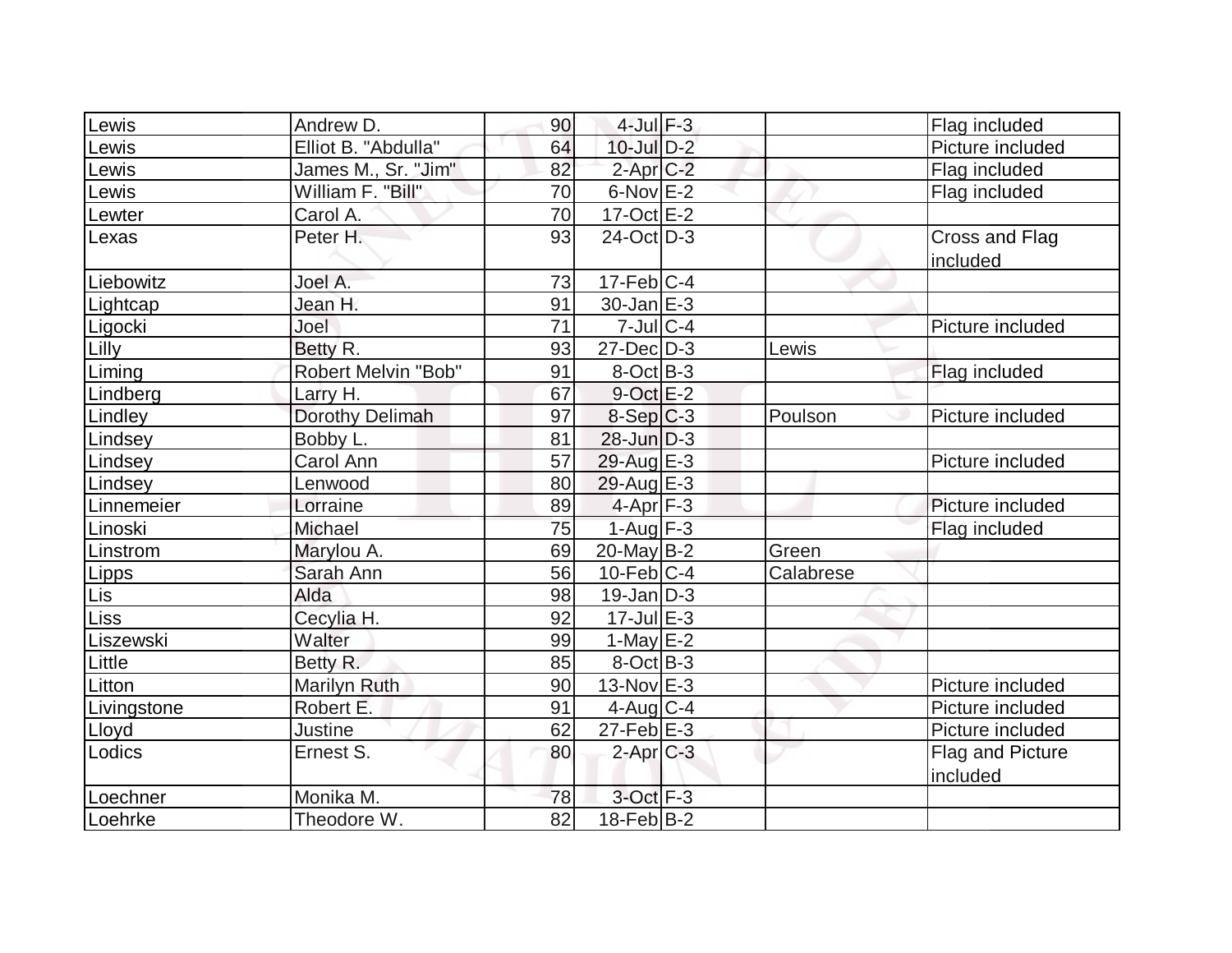|            | Vanilla               | 89 | $16$ -Aug $D-3$         |               |                              |
|------------|-----------------------|----|-------------------------|---------------|------------------------------|
| Lofton     |                       |    |                         |               |                              |
| Logan      | <b>John Mark</b>      | 85 | 30-Jul C-3              |               | Picture included             |
| Lohse      | Patricia A.           | 70 | $12$ -Jun $E-3$         |               |                              |
| Loitz      | Tracy L.              | 40 | $21$ -Mar $E-3$         |               |                              |
| Long       | <b>Charles Donald</b> | 65 | $10-Sep C-3$            |               |                              |
| Long       | David J.              | 53 | $9$ -May $E-3$          |               |                              |
| Long       | Jean Ann              | 75 | 18-Mar B-2              |               |                              |
| Long       | Martha V.             | 93 | 29-Mar <sub>IE</sub> -2 | Hudson        | Picture included             |
| Long       | Thomas M.             | 57 | $27$ -Oct $ C-4 $       |               |                              |
| Long       | Watkin, Jr. "Butch"   | 67 | $4$ -May D-7            |               |                              |
| Longmore   | <b>Richard Lee</b>    | 67 | $26$ -Nov $ C-3 $       |               | Flag included                |
| Looft      | John James            | 79 | $21-Oct$ B-2            |               |                              |
| Looney     | Pauline               | 97 | $6$ -Feb $E-3$          |               | Pauline Looney Jones         |
| Lopacinski | <b>Theresa</b>        | 85 | $8-Nov D-3$             | Pondel        |                              |
| Lopez      | Alvaro R. "Big Al"    | 80 | 20-Nov D-3              |               |                              |
| Lopez      | Brigido, Jr. "Junior" | 47 | $5$ -Jun $E-3$          |               | Picture included             |
| Lopez      | Cruz S., Jr.          | 64 | $9$ -Aug $D-2$          |               |                              |
| Lopez      | Decidoro "Lolo"       | 97 | $4-Feb B-3$             |               | Flag included                |
| Lopez      | Ezequiel A.           | 85 | $13$ -Jul $D-2$         |               | Flag and Picture<br>included |
| Lopez      | Jobita B.             | 81 | $2$ -Oct $E - 3$        | Varela        |                              |
| Lopez      | Jose D.               | 83 | $13$ -Jun $E-3$         |               | Flag and Picture<br>included |
| Lopez      | Julia E.              | 72 | $7-Feb$ $F-3$           |               |                              |
| Lopez      | Karen "Na Na"         | 43 | $18-Sep$ $E-3$          | Hollander     |                              |
| Lopez      | Lorretta              |    | 4-Jan $E$ -4            | <b>Torres</b> |                              |
| Lopez      | Matilde G.            | 99 | $28$ -Jun $D-3$         | Guerra        |                              |
| Lopez      | Peggy Ann             | 70 | $22$ -Dec $C$ -6        | Alcala        |                              |
| Loquist    | Jane E.               | 69 | $9$ -Feb $D$ -6         |               |                              |
| Lorance    | Lorraine E.           | 82 | $7$ -Jul $C$ -4         | Stein         | Picture included             |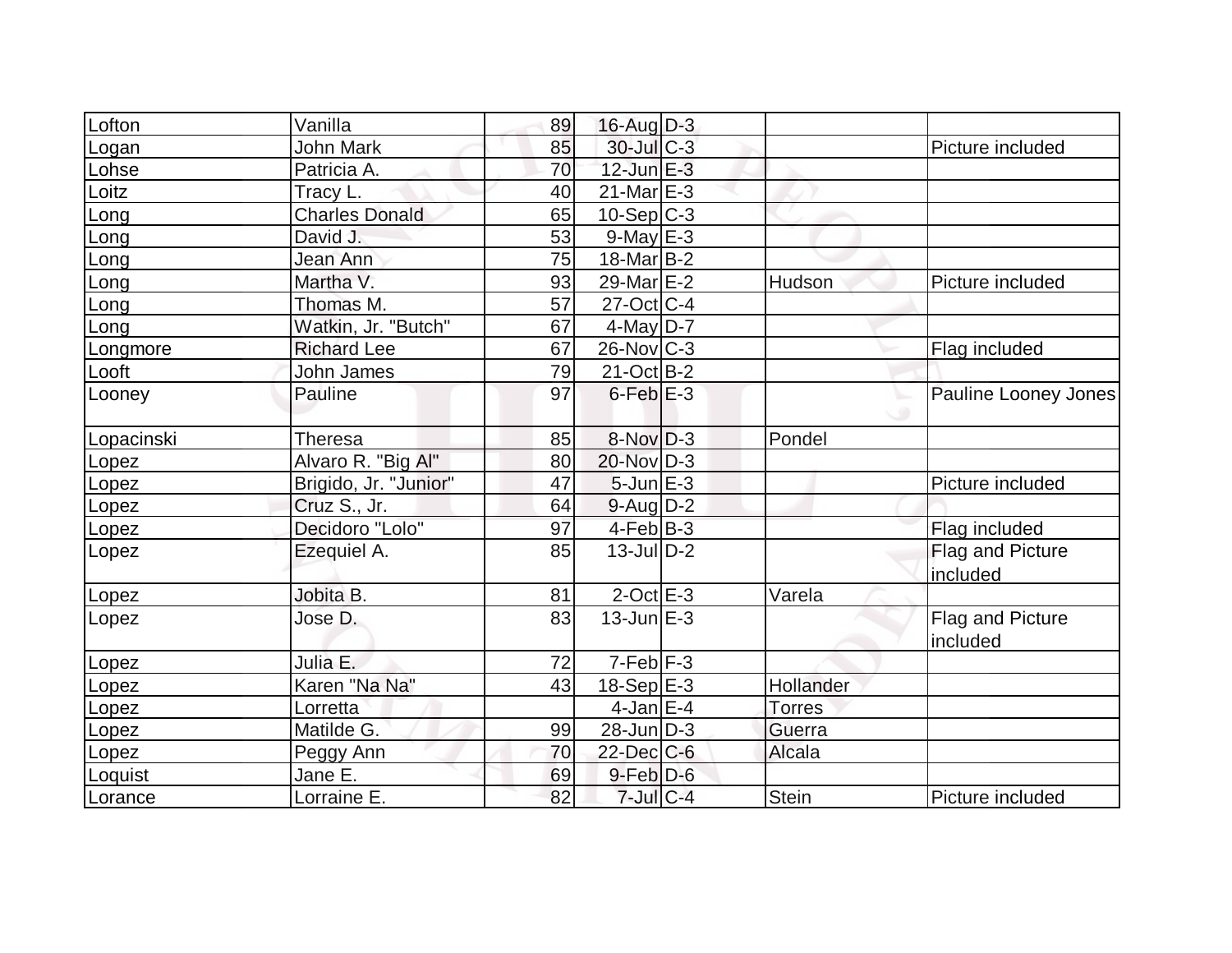| Lorance     | <b>William Thomas</b> | 64  | $11$ -May $D-9$        |                |                         |
|-------------|-----------------------|-----|------------------------|----------------|-------------------------|
|             | "Tom"                 |     |                        |                |                         |
| Lorenz      | <b>Betty Jane</b>     | 88  | 13-May $B-2$           |                |                         |
| Lorenz      | Elaine B.             | 92  | $4$ -Jun $C-3$         |                | Picture included        |
| Lorenz      | <b>Ruth Marie</b>     | 91  | $12$ -Nov $C-2$        | Campanile      |                         |
| Lorenzen    | Ann                   | 72  | $6$ -Jun $F-3$         | Pittenger      |                         |
| Lotito      | Delores "June"        | 80  | $15$ -Apr $B$ -2       |                |                         |
| Lottino     | Alfonse A.            | 88  | $7 -$ Jul C-4          |                | Flag included           |
| Loughmiller | Lawrence D., Pastor   | 60  | $27$ -Dec $D-3$        |                |                         |
|             | (Larry)               |     |                        |                |                         |
| Love        | Gwendolyn M.          | 95  | $15$ -May E-3          |                |                         |
| Lovrich     | Virginia Lee          |     | $25$ -Apr $E-3$        | Wood           | Picture included        |
| Lowe        | Jeffrey E.            | 61  | 26-Nov C-2             |                | Picture included        |
| Lowman      | George Edward Jr.     | 74  | $13$ -Mar $E-4$        |                | Picture included        |
| Lozano      | Jesse                 | 88  | $4$ -Aug $C-3$         |                |                         |
| Lubash      | Florence              | 90  | 16-Apr C-3             |                |                         |
| Lucas       | Ann B.                | 94  | $14$ -Apr $C-3$        |                |                         |
| Lucas       | Don D.                | 74  | $20$ -Apr $D-7$        |                | Flag and Picture        |
|             |                       |     |                        |                | included                |
| Lucas       | Michael J.            | 58  | $22$ -Dec $ C$ -6      |                |                         |
| Luchene     | Alice                 | 79  | $27-Sep D-2$           |                | <b>Memorial Service</b> |
| Lucht       | Hertha                | 87  | $2-Feb$ $C-3$          |                |                         |
| Lucich      | Susanna W.            |     | $11$ -Jan $ D-3 $      |                |                         |
| Luck        | Delores M.            | 92  | $10$ -Jul $D-2$        | <b>Schultz</b> |                         |
| Lucska      | Bertha M. "Betty"     | 101 | $2$ -Jan $E-3$         | Gadish         |                         |
| Ludders     | Joan C.               | 80  | 24-Oct D-3             | Pinkerton      | Picture included        |
| Luebcke     | Anne                  | 88  | $20$ -Dec $D-2$        |                |                         |
| Luebcke     | Annette P.            | 71  | $3-Nov$ <sub>C-6</sub> | Fulcher        | Picture included        |
| Luerssen    | Frank W.              | 86  | $1-Sep$ $C-3$          |                | Picture included        |
| Lukacek     | John M.               | 78  | $6$ -Mar $E-3$         |                | Flag included           |
| Luke        | <b>Betty Jane</b>     | 86  | 23-Apr C-3             | Saulsgiver     |                         |
| Lukow       | Lois Irene            | 90  | $17$ -Nov $ C$ -5      |                |                         |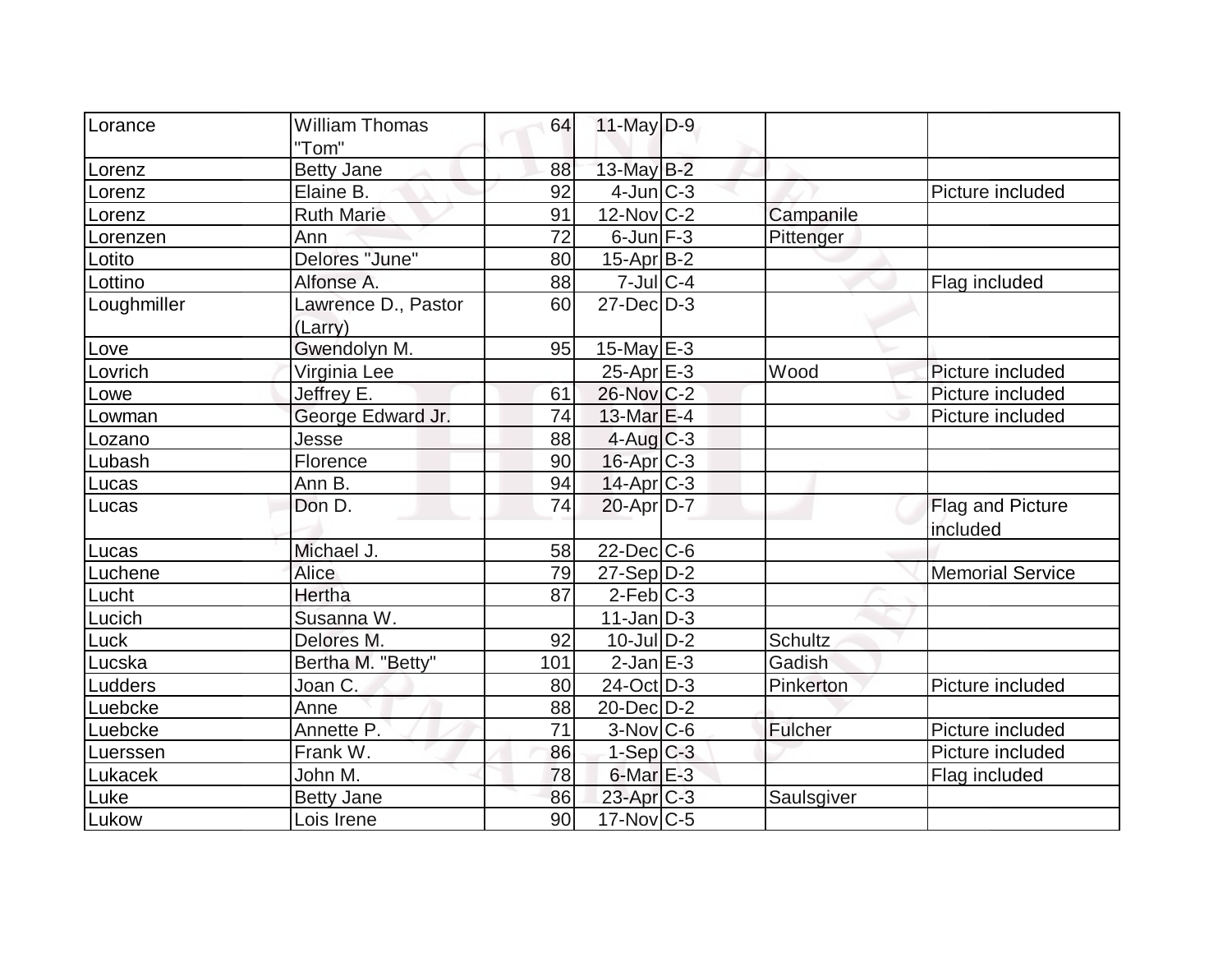| Lumbrearas | Richard S., Jr. "Rick"  | 39 | $21$ -Jan $C-3$   |               |                       |
|------------|-------------------------|----|-------------------|---------------|-----------------------|
| Luna       | Benjamin T.             | 76 | 15-Nov D-3        |               | Picture included      |
| Luna       | Inez Magdaleno          | 82 | $2$ -Jul $C-3$    |               |                       |
| Lund       | Adrianne "Babe"         | 86 | $13$ -Feb $E-3$   | Slager        |                       |
| Lundahl    | <b>Betty</b>            |    | $23$ -Jan E-3     |               | Betty Lundahl (Lindy) |
| Lundgren   | Carl E., Jr.            | 46 | $25$ -Oct D-2     |               |                       |
| Lundy      | Brian E.                | 53 | $25$ -May D-7     |               |                       |
| Lusby      | Thomas A., Jr.          | 36 | $23$ -Jun $ C-4 $ |               |                       |
| Lusk       | <b>Colleen Patricia</b> | 16 | $26$ -Oct C-4     |               |                       |
| Lustgarten | Norma P.                | 85 | $27$ -Mar $E-3$   | Allen         |                       |
| Luther     | Robert W.               | 83 | $16$ -May $E-2$   |               |                       |
| Lutz       | <b>Michael Don</b>      | 33 | $24$ -Aug C-3     |               | Picture included      |
| Lydick     | Juanita                 | 88 | 25-May D-7        |               |                       |
| Lynch      | Faye L.                 | 81 | $29$ -Jan $C-3$   |               |                       |
| Lynch      | James Hugh              | 71 | $8$ -Dec $C-4$    |               | Flag included         |
| Lynch      | Marjorie D.             | 90 | $3-Feb C-4$       | <b>Simons</b> |                       |
| Lynn       | Thelma E.               | 76 | $28$ -Apr $C-4$   |               | Picture included      |
| Lyons      | Darrell E.              | 70 | $2$ -Jun $ C-4 $  |               |                       |

**LANDREP**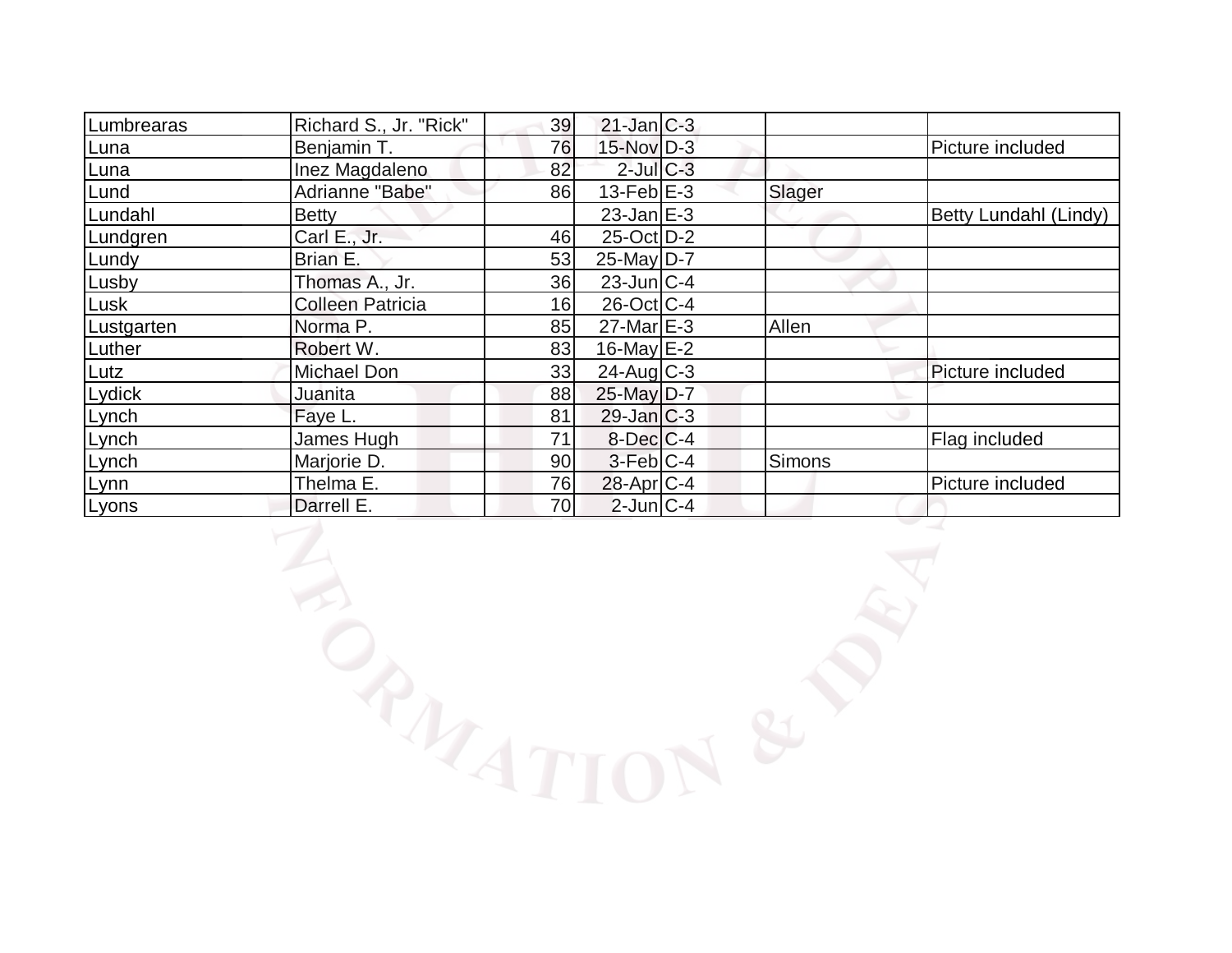| <b>Surname</b>     | Given                            | Age | <b>Date</b>       | Page | <b>Maiden</b>  | <b>Note</b>                  |
|--------------------|----------------------------------|-----|-------------------|------|----------------|------------------------------|
| Maack              | Michael T., Jr.                  | 20  | $17$ -Dec $C-3$   |      |                |                              |
| Maar               | <b>Dieter</b>                    | 68  | $17$ -Jun $B-2$   |      |                | Flag included                |
| Maas               | Geraldine K.                     | 77  | $14$ -Nov $ D-2 $ |      |                |                              |
| Maas               | <b>Mary Alice</b>                | 89  | $31 - JanE-2$     |      |                |                              |
| Maatman            | <b>Norman Ross</b>               | 79  | $29$ -Oct $ C-3 $ |      |                | Flag and Picture<br>included |
| Mabe               | <b>Barbara</b>                   | 74  | $24$ -Oct $D-3$   |      |                |                              |
| Mabe               | Vi                               |     | 30-Oct E-3        |      |                | Picrture included            |
| MacArthur          | John A.                          | 89  | $5$ -Oct $ C-2 $  |      |                |                              |
| MacDonald          | <b>Esther F.</b>                 | 74  | $15$ -Oct $ C-2 $ |      |                |                              |
| MacDonald          | Marian                           | 92  | $25$ -Jun $C-2$   |      |                | <b>Marian Ahlberg</b>        |
|                    |                                  |     |                   |      |                | (MacDonald)                  |
| Macek              | Adam                             | 95  | 25-Jun C-2        |      |                | Flag included                |
| Macek              | Cynthia Marie "Cindy"            | 55  | $16$ -Aug $D-3$   |      | Ciucki         | Picture included             |
| MacGillivray-Blair | Shirley A.                       | 69  | $18$ -Jun $ C-3 $ |      |                |                              |
| Machuca            | Rose                             | 61  | 20-Mar E-3        |      | Vera           |                              |
| <b>Mack</b>        | Harold "Red"                     | 86  | 23-Oct E-2        |      |                | Picture included             |
| Mackey             | <b>Shirley</b>                   | 59  | 26-Mar C-3        |      |                |                              |
| Mackintosh         | Emilie                           | 94  | $30$ -JulC-3      |      | Padol          |                              |
| Macko              | Julia V.                         |     | $9$ -Mar $D-4$    |      | Hoholek        |                              |
| Mackulak           | Margaret "Midge"                 | 87  | $24$ -Feb $ C-4$  |      |                | Cross included               |
| Macudzinski        | Celia                            | 90  | $12$ -Nov $ C-3 $ |      | Wychocki       |                              |
| <b>Macy</b>        | Kitti Ruth                       | 68  | $9$ -Jul $C-3$    |      |                | Picture included             |
| Maddack            | John                             |     | $27$ -Nov D-2     |      |                |                              |
| <b>Maddox</b>      | Michelle R.                      | 43  | $9$ -Mar $D-4$    |      | <b>Tucker</b>  |                              |
| Maertz             | Ruth                             | 84  | $23$ -Aug E-3     |      |                | <b>Ruth Krueger Maertz</b>   |
| Magallanez         | Ruben, Jr.                       | 58  | 26-Jul D-2        |      |                | Flag included                |
| Mager              | Irma Caroline                    | 86  | $21$ -Jan B-3     |      | <b>Scheidt</b> |                              |
| Maggio             | Andrew P.<br>"Mechanical Genius" | 33  | 11-Mar B-2        |      |                |                              |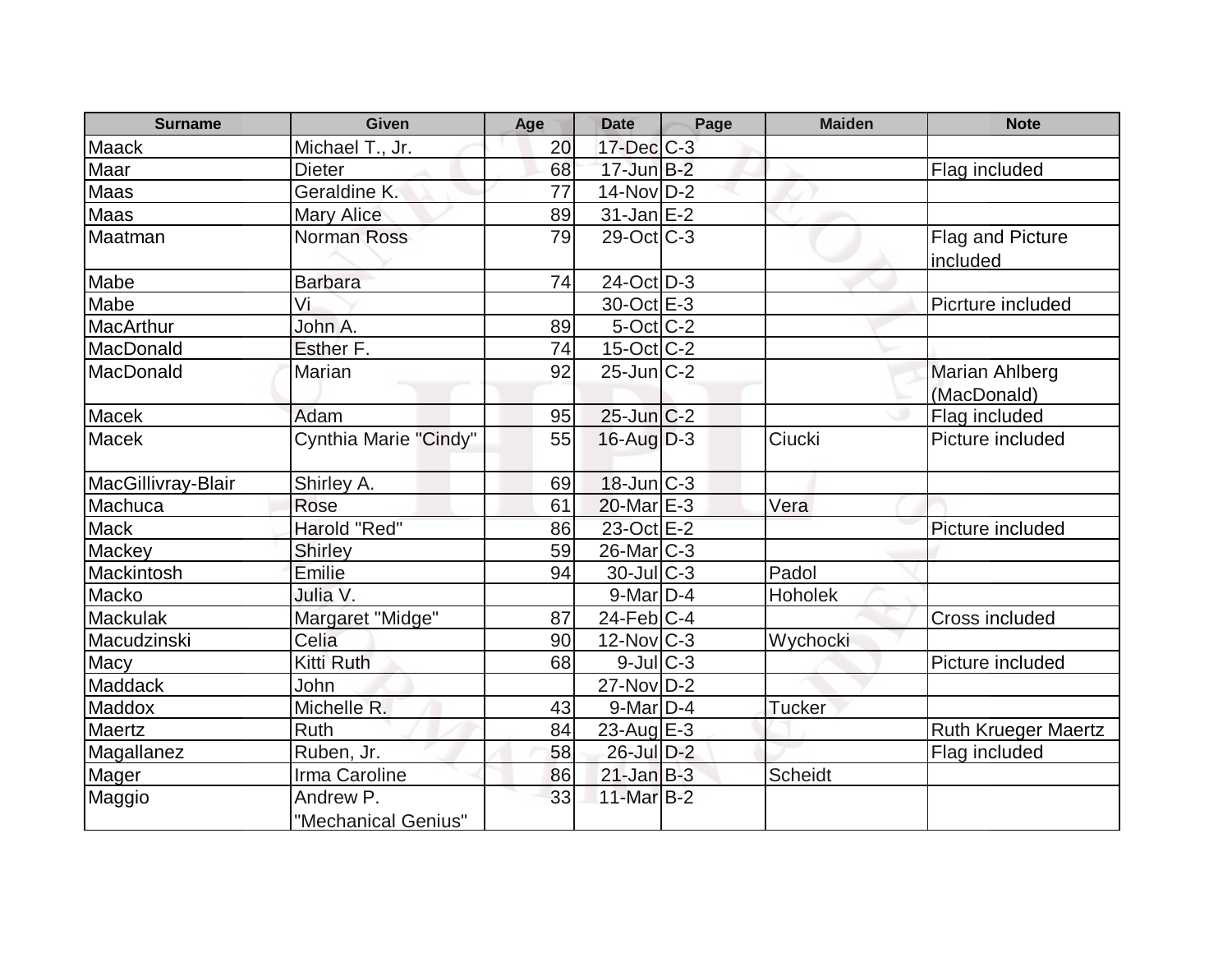| Maginot         | Dorothy J.            | 92 | $21$ -Feb $E-2$   | Abraham     |                                       |
|-----------------|-----------------------|----|-------------------|-------------|---------------------------------------|
| Maginot         | Robert H.             | 83 | 28-Sep C-3        |             | Flag included                         |
| Magnus          | Richard S.            | 68 | $21$ -Feb $E-3$   |             |                                       |
| <b>Magrames</b> | Louis J. "Papa"       | 86 | $28$ -Dec $D-4$   |             | Flag included                         |
| Magro           | Paul A.               | 64 | $10$ -Dec $ C-3 $ |             |                                       |
| Magurany        | George A.             | 87 | $20$ -Oct $ C-3 $ |             | Flag included                         |
| Mahone          | Seneca, Rev.          | 36 | $15$ -Feb $E$ -3  |             | Picture included                      |
| Mahone          | Sidney J., Sr. "Jame" | 89 | $21$ -Jan $ C-3 $ |             |                                       |
| Mahone          | William Bryan         | 77 | $23$ -Apr $ C-3 $ |             | Flag and Picture<br>included          |
| Maietta         | Ronald E., Sr.        | 76 | $11-Oct$ D-3      |             | Flag included                         |
| Maiorano        | Cynthia A.            | 60 | 13-Mar E-4        | Wunar       |                                       |
| Majerski        | Evelyn M.             | 86 | $3-Mar$ $C-4$     | Cwiklinski  |                                       |
| Majewski        | Alfred M.             | 87 | $28$ -Jul C-4     |             | Flag included                         |
| Majewski        | Edwin "Polish Eddie"  | 81 | 13-Dec D-2        |             |                                       |
| Makivich        | Sophie                | 90 | $25$ -Mar $B-2$   |             | Cross included                        |
| Mako            | Irene                 | 69 | 4-Mar B-2         | Pomianowski |                                       |
| Makovsky        | <b>Carolyn Sue</b>    | 69 | $20$ -May B-2     | Lamberson   | Picture included                      |
| Makowski        | Gertrude "Trudy"      | 90 | $15-Sep C-4$      |             |                                       |
| Maldonado       | Jorge                 | 87 | 18-Apr E-3        |             |                                       |
| Malich          | Helen J.              | 86 | $20$ -Jan $ C-4 $ |             |                                       |
| Malis           | Gizella "Sunny"       | 94 | $15-Sep C-4$      |             | Picture / Gizella Malis-<br>Oppegaard |
| Mallas          | Dan Alex              | 86 | $3-Nov$ $C-6$     |             |                                       |
| <b>Mallek</b>   | Harry S.              | 56 | $11-Dec$ D-2      |             |                                       |
| Malloy          | Diane M.              | 74 | $31$ -Jul $E-2$   |             |                                       |
| Malmquist       | Terry L., Sr.         | 67 | $4-SepE-3$        |             | Picture included                      |
| Malo            | Dianne M.             | 76 | $3$ -Jan $F-3$    |             |                                       |
| Malone          | <b>Sherry Lynn</b>    | 64 | $12-Sep D-3$      |             |                                       |
| Maloney         | Daniel J.             | 55 | $3$ -Jun $B-2$    |             |                                       |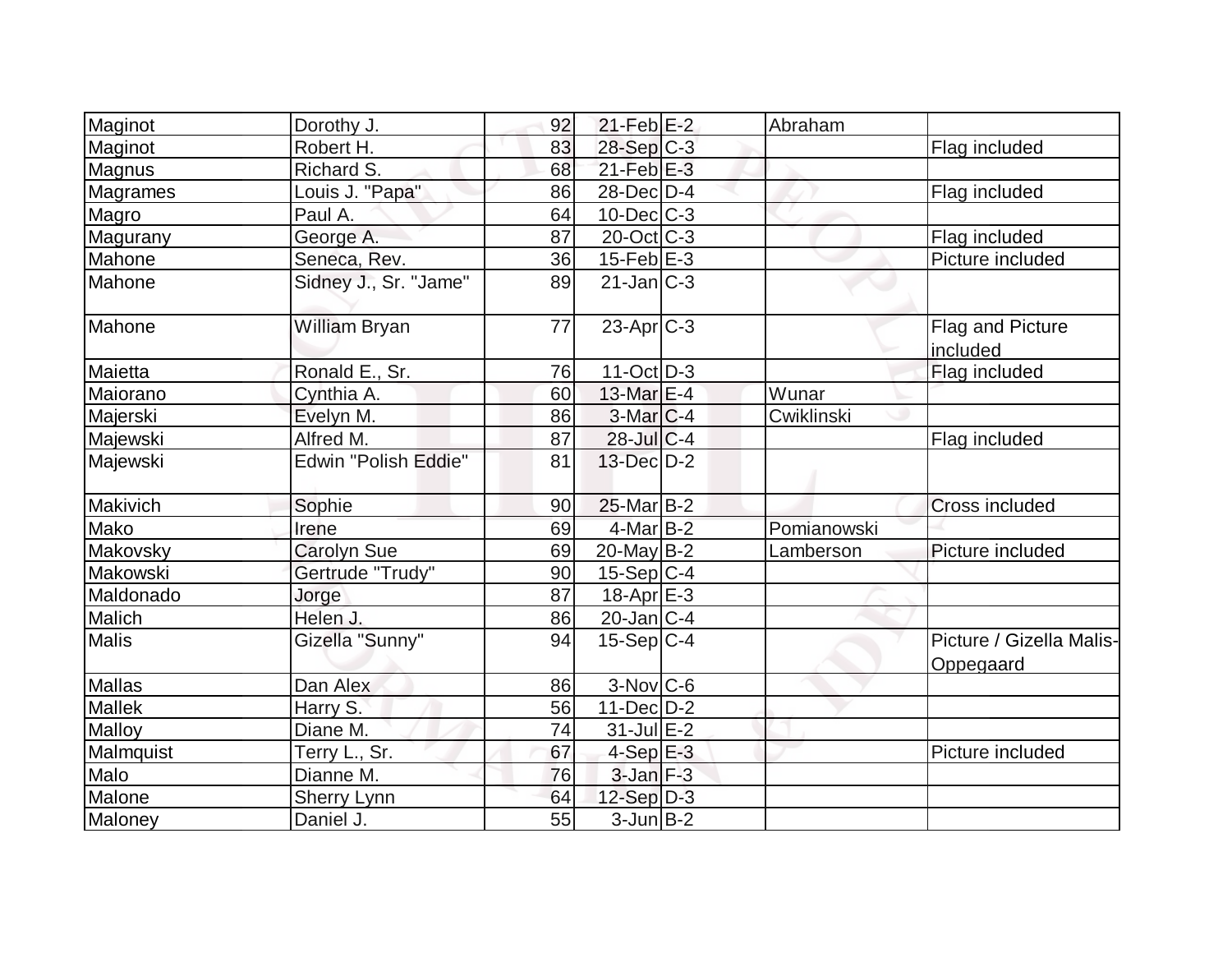| Malott          | Grover P.           | 75 | 17-Nov C-5        |                |                       |
|-----------------|---------------------|----|-------------------|----------------|-----------------------|
| Malsch          | Alice Jean          | 67 | 19-Aug B-2        |                | Picture included      |
| Mamula          | Milorad "Milan"     | 91 | $10-Sep C-3$      |                | Cross included        |
| Manaugh         | Anna M.             | 89 | $5 - Jun$ $E - 3$ | Yager          |                       |
| Mandon          | Robert S. "Booboo"  | 57 | $27$ -Feb $E-3$   |                | Cross included        |
| Manfred         | Mary C.             | 39 | $10-Sep C-3$      |                |                       |
| Manfredo        | Frank               |    | $18$ -Aug C-4     |                | Flag included         |
| Mangrum         | James P. Sr.        | 69 | 20-Mar $E-3$      |                |                       |
| Manhart         | Manetta             | 80 | $15$ -Jan $ C-3 $ |                |                       |
| Manjarrez       | Margaret H. "Peggy" | 80 | $3-Feb C-4$       | Beeler         |                       |
| Mann            | Carmen A.           | 90 | $22$ -May E-3     | Molina         | Picture Included      |
| Mann            | Lee B.              | 79 | $25$ -Jan $E-4$   |                |                       |
| Mann            | Paulette M.         | 64 | $9$ -Jan $E-3$    | Hohos          | <b>Cross included</b> |
| Manos           | Rebecca A.          | 53 | $23$ -Apr $ C-3 $ | Nagy           |                       |
| Mansueto        | Mario D., Dr.       | 87 | $16$ -JulC-3      |                |                       |
| Mantai          | Robert E.           | 87 | 26-May C-4        |                | Flag and Picture      |
|                 |                     |    |                   |                | included              |
| Mantel          | Richard C. "Rich"   | 64 | $11 - Dec$ $D-3$  |                | Picture included      |
| <b>Mantis</b>   | Marietta            | 76 | 28-Feb $E-3$      | <b>Hubbard</b> |                       |
| Manzo           | Connie              | 93 | $20-Sep D-3$      |                | Picture included      |
| Maraszkiewicz   | Mary                | 84 | $22$ -Jan $ C-3 $ | Mrozowicz      |                       |
| Marceta         | Eli "Ilija"         | 89 | $29$ -Jun $ D-5$  |                | Cross included        |
| <b>Marcinek</b> | Robert "Hatch"      | 82 | $2$ -Mar $C-2$    |                |                       |
| Marciniak       | C. George           | 82 | $13-Nov$ E-3      |                | Flag included         |
| Marciniec       | Richard J.          | 78 | $5-Sep$ $F-3$     |                | Flag included         |
| <b>Marek</b>    | Ann                 | 87 | $3-AprE-3$        | Campo          | Picture included      |
| Marentes        | Stella G.           | 82 | $10$ -Nov $ C-4 $ | Gutierrez      |                       |
| Mariano         | Josephine           | 92 | $8$ -Dec $C-4$    |                |                       |
| Marie           | Lester W.           | 86 | $31$ -Dec $C-3$   |                | Picture included      |
| Marinaro        | Randy Scott "Rapid  | 62 | 22-Aug $E-3$      |                |                       |
|                 | Randy"              |    |                   |                |                       |
| <b>Marine</b>   | Ruby                | 66 | $24-Oct$ D-3      |                |                       |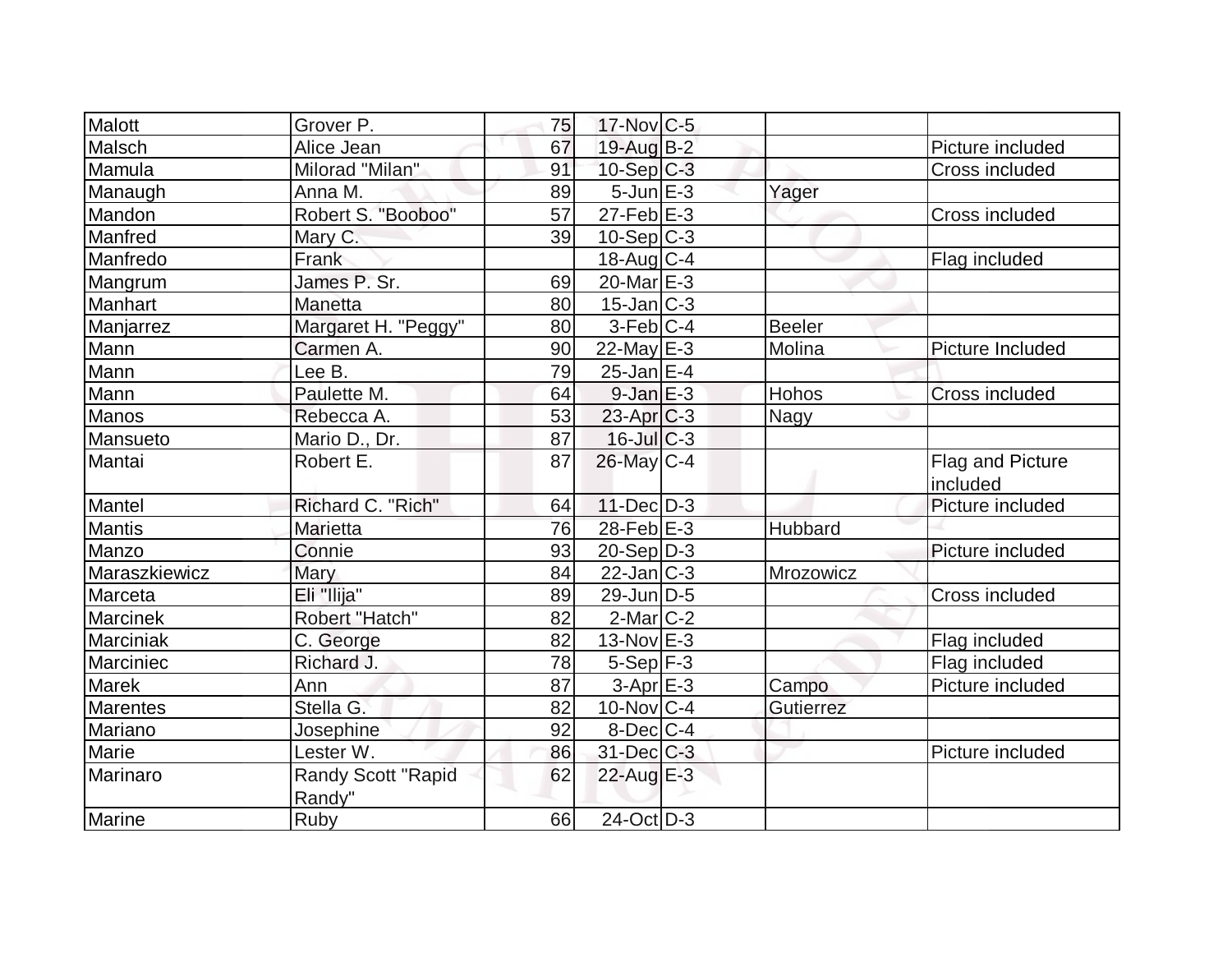| Marinello     | Gerald J.              | 78  | $20-Sep D-3$             |             | Flag included    |
|---------------|------------------------|-----|--------------------------|-------------|------------------|
| <b>Mark</b>   | <b>Jason Michael</b>   | 43  | $1-Aug$ F-3              |             |                  |
| Markham       | Mary G. "Gerry"        | 74  | $9$ -Feb $D-6$           |             |                  |
| Markiewicz    | Elfriede M. "Elfie"    | 87  | $23$ -Jul C-3            | Mengeling   | Picture included |
| Markowski     | Margaret "Peggy"       | 74  | $4$ -Jan E-4             |             |                  |
| <b>Marks</b>  | James C.               | 67  | $17$ -Apr $E-2$          |             |                  |
| <b>Marks</b>  | <b>William Charles</b> | 83  | $14$ -May C-2            |             |                  |
| Markward      | Josephine              | 86  | $5-Sep$ F-3              |             | Cross included   |
| <b>Marlow</b> | <b>Cynthia Lee</b>     | 54  | $25$ -Jan $E-4$          |             |                  |
| Marsee        | Robert D.              | 84  | $15$ -Jan $ C-3 $        |             |                  |
| Marsh         | <b>Albert</b>          | 91  | $27$ -Dec $D-3$          |             | Flag included    |
| Marshall      | <b>Gail Eloise</b>     | 90  | $26$ -Aug $B-2$          |             |                  |
| Marshall      | <b>Ronald Dean</b>     | 75  | 30-Apr <sub>C-2</sub>    |             |                  |
| Marshall      | Shirley M.             | 79  | $2-Apr$ $C-3$            | Dexter      | Flag included    |
| Marshall      | <b>Todd Allen</b>      | 61  | $21-Apr$ $C-6$           |             | Marines emblem   |
|               |                        |     |                          |             | included         |
| Martie        | Richard W.             | 85  | $22$ -Jun $D-2$          |             | Flag included    |
| Martin        | <b>Delcie</b>          | 100 | $30-Sep B-3$             |             |                  |
| Martin        | Glen L.                | 94  | $11$ -Jan $ D-3 $        |             | Picture included |
| Martin        | Imogene "Jean"         | 86  | 26-Jul D-3               |             |                  |
| Martin        | Janice B.              | 62  | $4$ -Jan $E-4$           |             |                  |
| Martin        | John                   | 73  | $15$ -May $E-3$          |             |                  |
| Martin        | <b>Kenneth Earl</b>    | 82  | $15$ -Jan $ C-3 $        |             |                  |
| Martin        | Leo L.                 | 88  | $13-Oct$ <sub>C</sub> -4 |             | Flag included    |
| Martin        | Lhorraine E.           |     | $22$ -Oct C-3            | Quendensley |                  |
| <b>Martin</b> | Lucille                | 92  | $7 - Aug$ E-3            | Norton      | Picture included |
| Martin        | <b>Pauline Agnes</b>   | 88  | $4-Sep$ $E-3$            |             | Picture included |
| Martin        | Phyllis L.             | 93  | 26-Aug B-3               |             |                  |
| Martin        | Raymond P.             | 93  | $17$ -Apr $E-3$          |             | Picture included |
| Martin        | Sandra Ann             | 61  | 26-Oct C-4               |             | Picture included |
| Martin        | Tim                    | 48  | 15-Nov D-3               |             |                  |
| Martinek      | Heidi M.               |     | $17$ -Nov $ C-4$         | Veldhuis    |                  |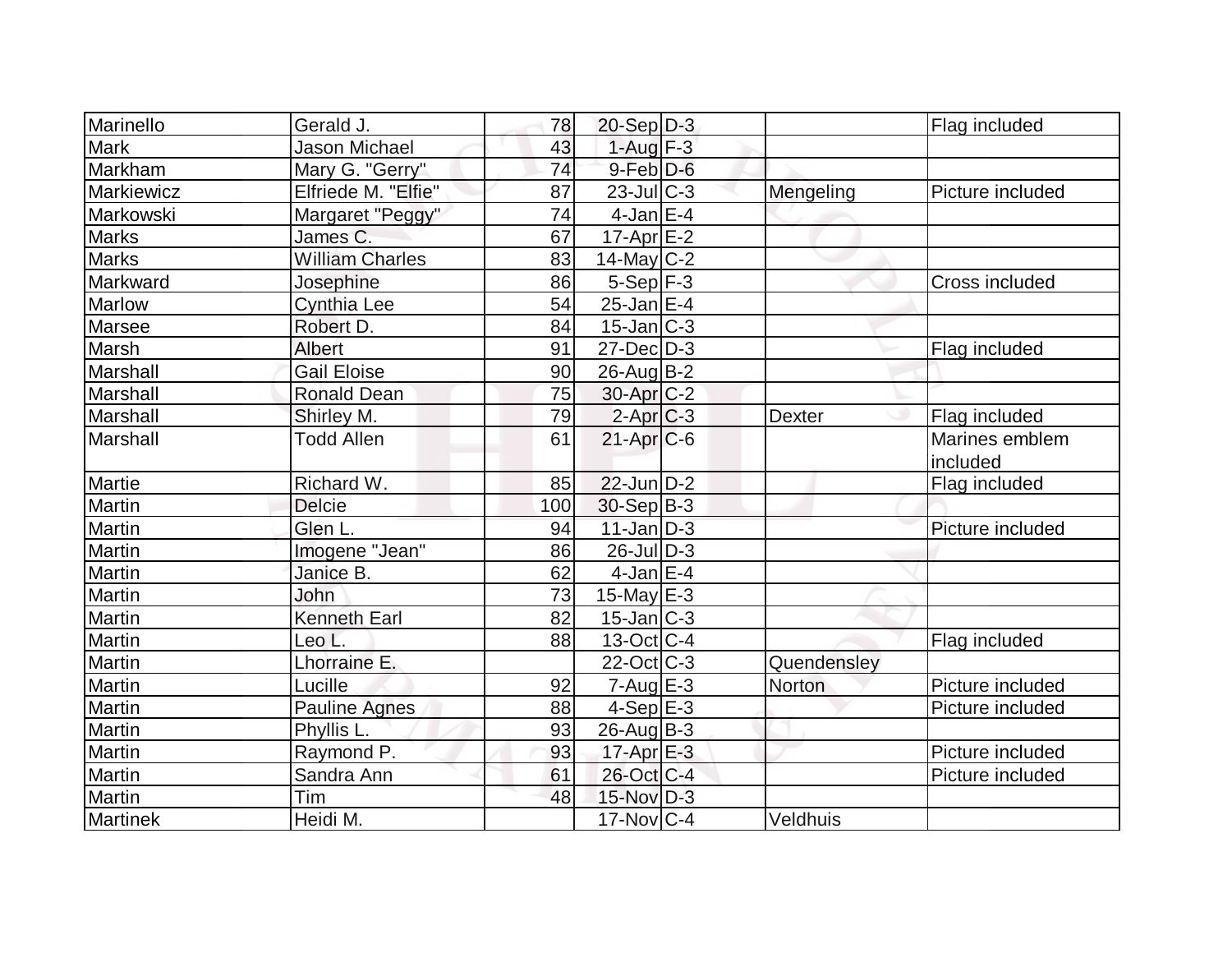| Martinez        | Carlos V., Sr.         | 63 | 26-Oct C-4            |               |                  |
|-----------------|------------------------|----|-----------------------|---------------|------------------|
| Martinez        | Connie L.              | 88 | $6$ -Nov $E-3$        |               |                  |
| <b>Martinez</b> | Della Antoinetta       | 73 | 27-Dec D-3            |               |                  |
|                 | (Toni)                 |    |                       |               |                  |
| <b>Martinez</b> | Edna                   | 95 | $6$ -Aug $C$ -2       | Malecki       |                  |
| <b>Martinez</b> | Hector R.              | 79 | $25$ -Jan $E-4$       |               | Picture included |
| <b>Martinez</b> | <b>Jose Carlos</b>     | 50 | $30 - Jan \, E - 3$   |               |                  |
| <b>Martinez</b> | Juanita Cenizais       | 85 | $17$ -Feb $ C-4 $     |               |                  |
| <b>Martinez</b> | Trinidad "Triny"       | 85 | $15$ -Jul B-2         |               | Flag included    |
| Martino         | Lenora Donna "Lee"     | 84 | $22$ -Jul B-3         | Cappellanti   |                  |
| Martinson       | Ronald O.              | 80 | $16$ -Jan $E-4$       |               |                  |
| Maruszczak      | <b>Betty Lou</b>       | 85 | 13-Mar $E-4$          | <b>Miller</b> | Picture included |
| Marzynski       | Louis                  | 76 | $15$ -Feb $E-3$       |               |                  |
| <b>Mason</b>    | Bruce R.               | 90 | 30-Apr <sub>C-2</sub> |               | Flag included    |
| Mason           | Ralph                  | 80 | 30-Oct E-2            |               |                  |
| Masovitz        | Sanford S.             | 71 | $9$ -May $E-3$        |               |                  |
| Massengill      | <b>Brian David</b>     | 40 | $13-Sep D-2$          |               |                  |
| Massette        | Emilie                 | 75 | $23$ -Dec $B-2$       | Lamb          |                  |
| Massey          | Robert L.              | 66 | $10$ -Dec $C$ -3      |               |                  |
| <b>Mastey</b>   | David M.               | 44 | $12$ -Jun $E-3$       |               |                  |
| Mastronardi     | Dominic                | 83 | $20$ -Mar $E-3$       |               | Flag and picture |
|                 |                        |    |                       |               | included         |
| <b>Mateer</b>   | <b>Jack</b>            | 83 | $15-Sep C-4$          |               |                  |
| <b>Mathas</b>   | <b>Alyssa Marie</b>    | 19 | $26$ -Jan $D-5$       |               |                  |
| <b>Mathews</b>  | Debra M. "Debbie"      | 56 | $17-Oct$ $E-2$        |               | Picture included |
| <b>Mathews</b>  | Jennifer <sub>R.</sub> | 36 | 26-Jun E-2            |               | Picture included |
| <b>Mathews</b>  | Reed P.                | 68 | $9-Feb$ $D-6$         |               | Picture included |
| Mathias         | Audrey                 | 90 | $22$ -Oct $ C-3 $     | <b>Hulse</b>  | Picture included |
| <b>Mathias</b>  | Virgil E., Jr.         | 89 | $7-Nov$ D-3           |               | Flag and Picture |
|                 |                        |    |                       |               | included         |
| <b>Mathias</b>  | W. Brian               | 74 | $22$ -Aug $E-3$       |               | Picture included |
| <b>Matia</b>    | Katherine M.           | 93 | $17$ -Feb $ C-4 $     |               |                  |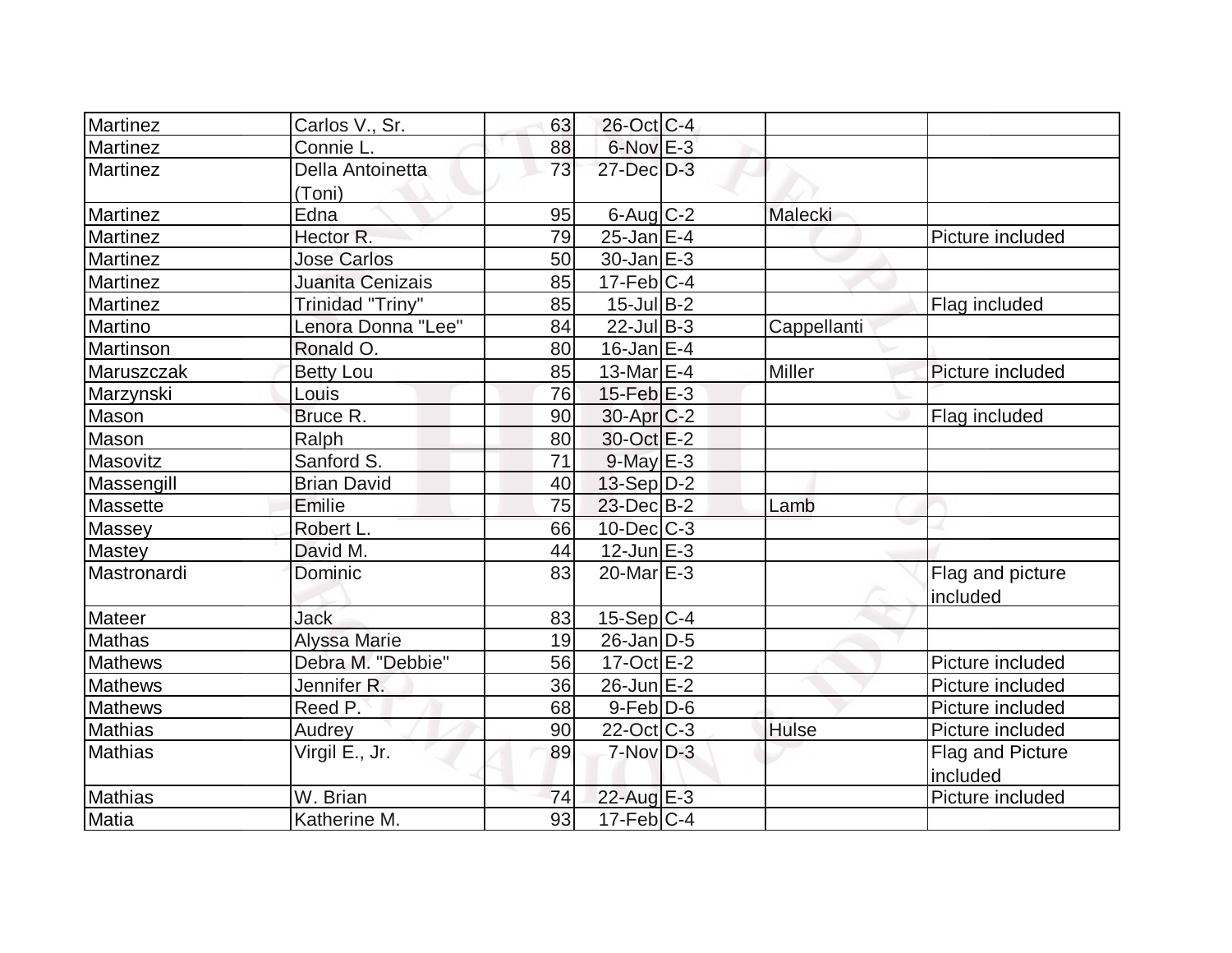| Matokar           | Mary                  | 93 | $22$ -May $E-3$          | Andrusek       |                  |
|-------------------|-----------------------|----|--------------------------|----------------|------------------|
| Matonovich        | Lorraine E.           | 86 | $12$ -Feb $C-3$          | <b>Burns</b>   | Picture included |
| <b>Matthews</b>   | Allie Boyd "Boyd"     | 86 | $7$ -Jan $B-3$           |                | Flag included    |
| Matthews          | Helen                 | 82 | $27$ -Oct C-3            |                |                  |
| Matthews          | Mary "Jane"           | 81 | $14$ -Jul $C-3$          |                |                  |
| <b>Matthias</b>   | Norma J.              | 79 | $10$ -AugD-6             |                |                  |
| Mattingly         | <b>Marlene Marion</b> | 74 | $14-Oct$ B-2             |                |                  |
| <b>Mattox</b>     | Donna M.              | 66 | $22$ -Apr $ B-2 $        |                |                  |
| Matury            | Henry "Hank"          | 77 | $25$ -Jul $E-3$          |                | Flag included    |
| <b>Matusek</b>    | <b>Ann Catherine</b>  | 95 | $15$ -Jul B-2            | Maicher        |                  |
| <b>Matusiak</b>   | <b>Robert</b>         | 76 | $29-Oct$ <sub>C</sub> -3 |                | Flag included    |
| <b>Mauck</b>      | Kenneth W.            | 60 | $14$ -Jun $D-3$          |                | Flag included    |
| Mauger            | Michael               | 54 | 18-Sep E-3               |                |                  |
| Maurushes         | Edward A.             | 69 | $4$ -Jun $C-2$           |                |                  |
| Max               | Dorothy               | 88 | $30$ -Nov $D-6$          | Dillman        |                  |
| Maxwell           | Ann M.                |    | $5-Sep$ F-3              | Hogg           |                  |
| Maxwell           | Susan F.              | 74 | $27$ -Aug C-3            |                |                  |
| Mayer             | Joseph R., III        | 55 | $20$ -Oct $ C-3 $        |                |                  |
| Mayer             | Mary R.               | 78 | $6$ -JulD-6              |                |                  |
| Mayernik          | Stephen A.            | 70 | $17-Oct$ $E-3$           |                |                  |
| <b>Mayes</b>      | Archie L., Rev.       | 87 | $12$ -Oct $ C-3 $        |                |                  |
| Mayfield          | Barbara Ann           | 43 | $8-Nov D-3$              | <b>Hillock</b> |                  |
| Maynard           | Jeffrey A.            | 60 | $20$ -Nov $ D-3 $        |                |                  |
| Mayner            | Margaret              | 90 | $28$ -Jun $D-3$          | <b>Bozich</b>  |                  |
| <b>Mays</b>       | Daniel D.             | 66 | 26-Dec D-3               |                |                  |
| <b>Mazerik</b>    | Paul                  | 92 | $10$ -Jan $E-2$          |                |                  |
| <b>Mazrimas</b>   | Jeffrey W.            | 49 | $21$ -Jan $ C-3 $        |                |                  |
| <b>McAdoo</b>     | Dale S.               | 82 | $21-Nov D-2$             |                |                  |
| <b>McAffee</b>    | <b>Janet Grace</b>    | 68 | $8-Sep C-4$              | Thran          |                  |
| <b>McAllister</b> | Frank D. "Dan"        | 65 | 16-Mar D-4               |                |                  |
| <b>McAlpin</b>    | Barbara J.            | 76 | $27$ -Oct C-4            |                |                  |
| McBride           | Patrick W.            | 64 | $30$ -May E-6            |                |                  |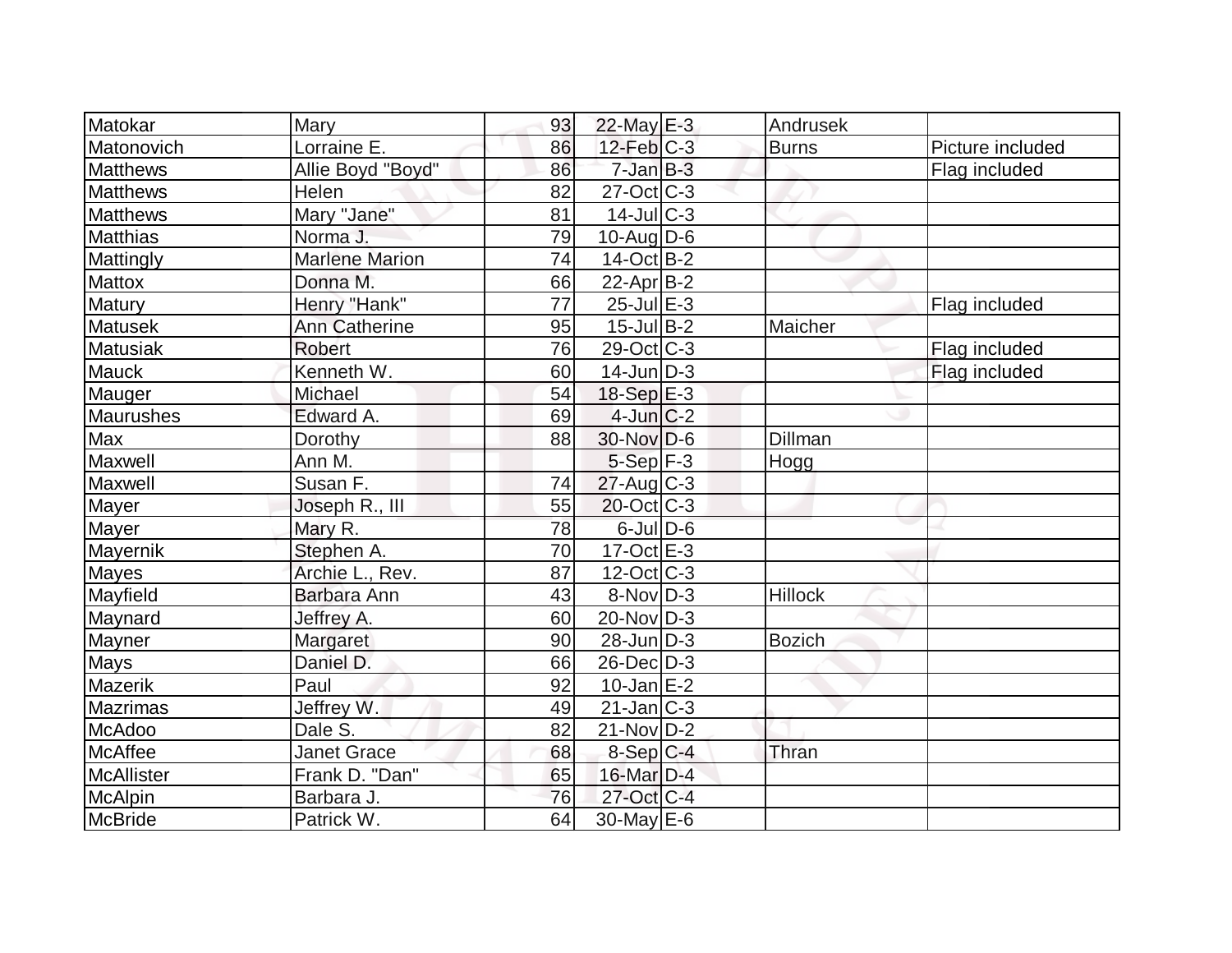| McCall             | <b>Eric Robert</b>          | 47              | $12$ -Jan D-4          |           | Picture included                                                 |
|--------------------|-----------------------------|-----------------|------------------------|-----------|------------------------------------------------------------------|
| <b>McCallister</b> | Ardeth A. "Punky"           | 83              | $30$ -Aug $D-2$        |           | Ardeth A. McCallister<br>(Newman)                                |
| McCambridge        | <b>Sheila Marie</b>         | 77              | $22$ -Nov $D-2$        | Peterson  |                                                                  |
| <b>McCann</b>      | Ronald J. A.K.A.<br>"Cowboy | 59              | $3-Dec$ $C-3$          |           |                                                                  |
| <b>McCarthy</b>    | <b>O'Shea Patrick</b>       | 24              | 26-Oct C-5             |           | Picture included                                                 |
| <b>McClain</b>     | Retha J.                    | 78              | 24-Apr $E-3$           |           |                                                                  |
| <b>McClure</b>     | <b>Nancy Sue</b>            | 57              | $9$ -May $E-3$         | Ludington | Picture / Nancy Sue<br>(Smith) McClure                           |
| McCollum           | James                       |                 | $14$ -Jun $D-2$        |           | <b>Celebration of Life</b><br>(Passed away on<br>March 31, 2013) |
| McCollum           | James William               | 77              | $7-Apr$ <sub>C-4</sub> |           |                                                                  |
| McConnell          | <b>Emma Catherine</b>       | 87              | $21$ -JulC-4           |           |                                                                  |
| <b>McCorkle</b>    | Duane D. "Mac"              | 72              | $25-Sep$ $E-3$         |           |                                                                  |
| <b>McCormack</b>   | Dorothy Jean                | 85              | $26$ -Jan $D-5$        |           |                                                                  |
| <b>McCormick</b>   | Dona "Dolly"                | 78              | 24-Aug C-3             |           |                                                                  |
| <b>McCotter</b>    | <b>Carol Alice</b>          | 76              | $20$ -Jan $ C-3 $      |           |                                                                  |
| <b>McCoy</b>       | <b>Edward Eugene</b>        | 52              | $19$ -JulD-3           |           | Picture included                                                 |
| <b>McCoy</b>       | <b>Henrietta Claire</b>     | 100             | $10$ -Jan $E-2$        |           | Henrietta Claire<br><b>Spiher McCov</b>                          |
| <b>McCoy</b>       | <b>Ruth Lois</b>            | 80              | 16-Jan $E-4$           |           | Picture / Ruth Lois<br>McCoy (Bozeman)                           |
| McCuan             | Sandra L.                   | 70              | $20$ -Jan $ C-4 $      |           |                                                                  |
| McCullough         | Lucille T.                  | 91              | 17-May $D-2$           | Szymanski |                                                                  |
| <b>McCurtain</b>   | Allegra                     | 63              | $10$ -Apr $E-3$        | Knapp     |                                                                  |
| <b>McDade</b>      | Kathryn M.                  | 92              | $7-Nov$ D-3            | Milobar   | Kathryn M. McDade<br>(Hluska)                                    |
| <b>McDaniel</b>    | George "Ranger"             | 67              | 21-Dec D-2             |           | Flag included                                                    |
| McDonagh           | John Joseph (Jack)          | $\overline{87}$ | $11-Sep$ E-3           |           |                                                                  |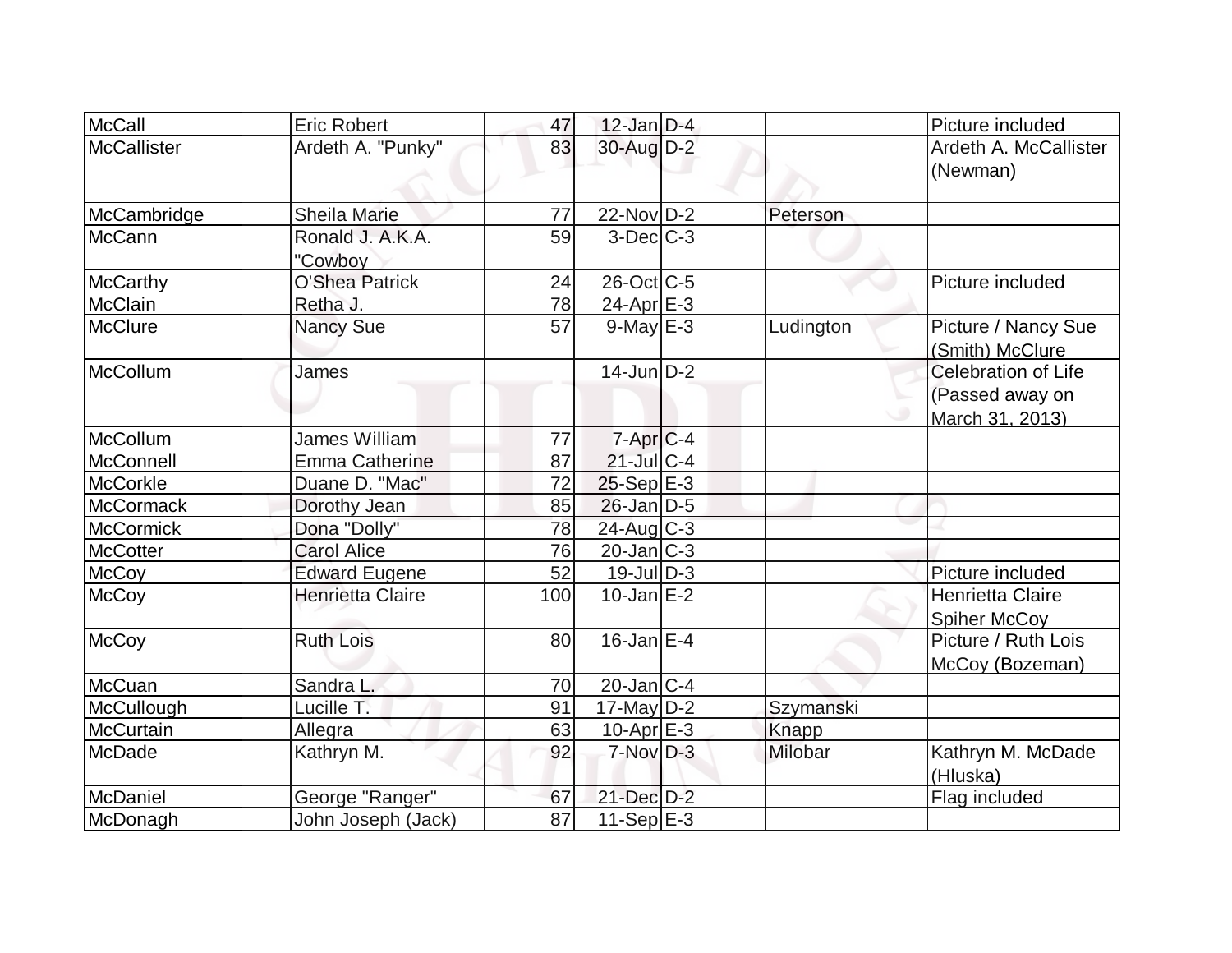| McDonald        | James L.              | 94 | 24-Nov C-5        |                | Picture included |
|-----------------|-----------------------|----|-------------------|----------------|------------------|
| McDonald        | Paulette              | 61 | $23-Sep B-2$      | <b>Udchitz</b> |                  |
| McDonald        | Phyllis E.            | 87 | 30-May E-6        |                |                  |
| McDonough       | Thomas J.             | 63 | $27$ -Jul $D-2$   |                | Flag included    |
| <b>McElroy</b>  | <b>Betty</b>          | 85 | $13-Nov$ E-2      |                |                  |
| McEnterfer      | <b>Thomas Stephen</b> | 86 | $1-Jan$ $C-3$     |                | Picture included |
| McFadden        | <b>Mary Florence</b>  | 93 | $29$ -Dec $C$ -6  | Muldoon        |                  |
| McFalls         | Oren, Jr.             | 86 | $14$ -Mar $ E-3 $ |                |                  |
| McFarland       | <b>Curt Patrick</b>   | 27 | $9$ -Jan $E-3$    |                |                  |
| McFarland       | Doug                  | 61 | $30$ -Jul $C-2$   |                |                  |
| McFarland       | Norah, J.             | 93 | $7-Nov D-3$       |                |                  |
| McGaha          | Willliam F.           | 86 | $21$ -Jun $E-2$   |                | Flag included    |
| McGee           | Bethel "B.H."         | 94 | $18$ -Apr $E-3$   |                | Picture included |
| McGehee         | Barbara Mae           | 65 | 25-Oct D-2        | Hull           |                  |
| McGehee         | Miley Veldeen         | 81 | $16$ -Oct $E-3$   | Holloway       |                  |
| <b>McGill</b>   | Kenneth E.            | 81 | 6-Apr D-4         |                |                  |
| McGillicuddy    | Kathleen              | 95 | $16$ -Oct $E - 3$ |                |                  |
| McGinnis        | Martha                | 90 | $4-Sep$ E-3       |                |                  |
| <b>McGinty</b>  | Donald J.             | 82 | $13$ -Jun $E-3$   |                |                  |
| <b>McGrath</b>  | Kevin                 | 56 | $8$ -Feb $E-3$    |                | Picture included |
| McGregor        | Kay                   | 76 | $1-Jan C-3$       | Casebeer       | Kay McGregor     |
|                 |                       |    |                   |                | (Jones)          |
| <b>McGriff</b>  | David E. "Fred"       | 70 | $18$ -Dec $ D-3 $ |                |                  |
| McGrogan        | James, Rev.           | 75 | $4$ -Aug C-4      |                |                  |
| <b>McGuffey</b> | Lucy                  | 88 | $24$ -Nov $ C-6$  |                |                  |
| <b>McGuire</b>  | Thomas F. "Tom"       | 82 | $9$ -Jan $E-2$    |                |                  |
| McHugh          | James D.              | 70 | $18$ -Jan $E-4$   |                | Picture included |
| McHugh          | Margaret T.           | 82 | $17$ -Apr $E-3$   |                | Picture included |
| McKenzie        | Clarice J.            | 61 | $6$ -Nov $E-4$    |                |                  |
| <b>McKern</b>   | Lawrence W. "Larry"   | 69 | $9$ -Jun $C-4$    |                | Flag included    |
| McKiddy         | Luster                | 86 | 11-Mar $B-2$      |                |                  |
| McKinley        | Bernice E.            | 86 | $4-Sep$ $E-3$     | Dillon         | Picture included |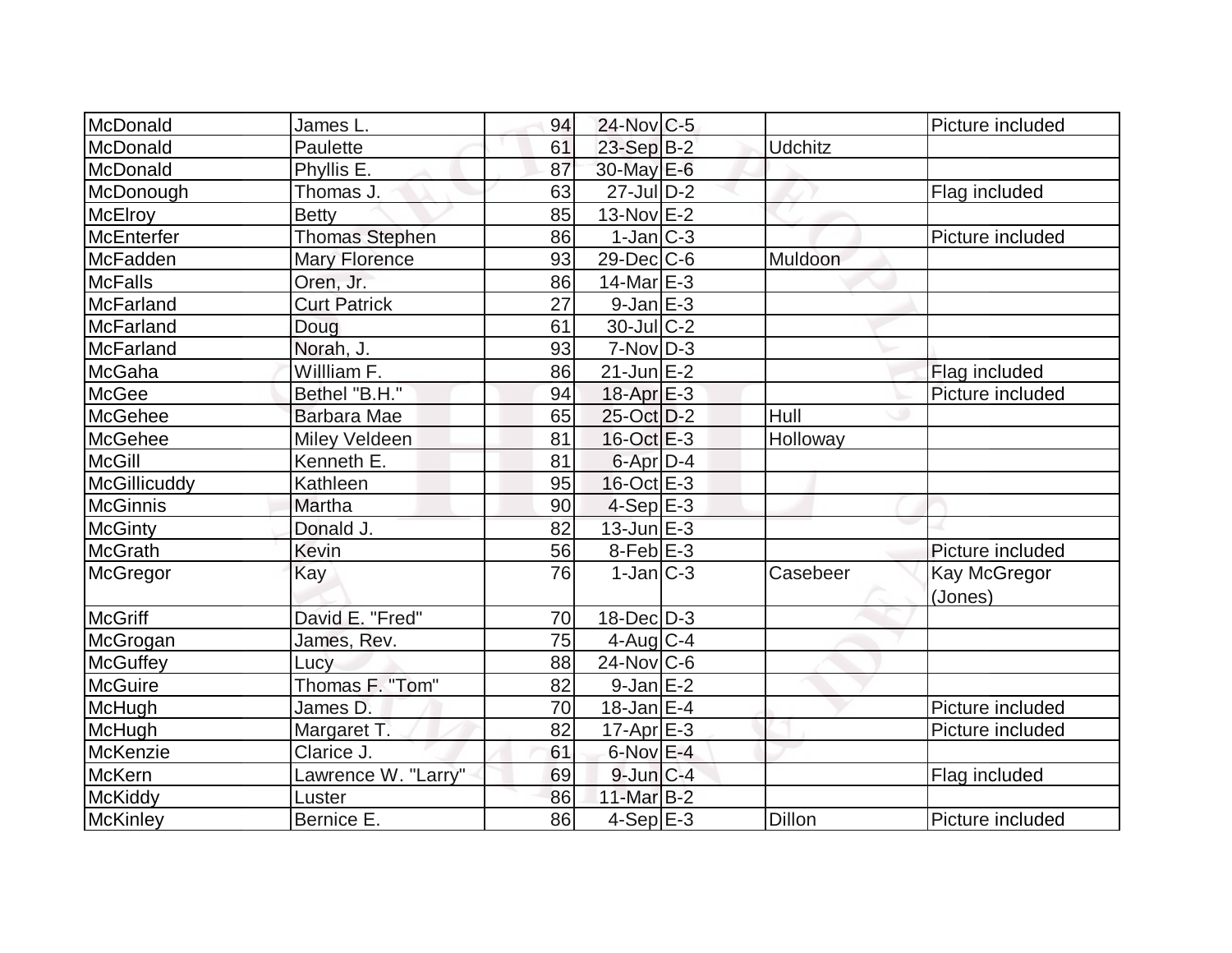| McKinney         | Ida L.                      | 85 | 24-Jul E-2           |               |                              |
|------------------|-----------------------------|----|----------------------|---------------|------------------------------|
| McMahon          | Mitzi                       | 87 | $1$ -Jul $B-3$       |               |                              |
| <b>McManus</b>   | Francis L. "Frank"          | 76 | 6-Feb <sup>E-3</sup> |               |                              |
| <b>McMurry</b>   | Joyce E.                    | 77 | $17-Sep C-2$         |               |                              |
| McNabney         | Willliam F., Ed.D           | 90 | $31-Oct$ D-3         |               |                              |
| <b>McNary</b>    | Eric Lane                   | 44 | $16$ -Jan $E-4$      |               | Picture included             |
| <b>McNeill</b>   | James D.                    | 83 | $8-Oct$ B-3          |               |                              |
| <b>McPipe</b>    | Christine                   | 86 | $30$ -Jun $C-4$      |               | Picture included             |
| McQuen           | Tracey L.                   | 54 | $23$ -Jun $ C-4 $    |               | Picture included             |
| <b>McRoberts</b> | David                       | 69 | $8$ -Jan $ C-3 $     |               |                              |
| <b>McShane</b>   | Josph H.                    | 89 | $20$ -Feb $E-3$      |               | Flag and picture<br>included |
| McShane          | Patrice                     | 95 | $5$ -Nov $C-2$       |               | Patrice McShane<br>Austgen   |
| McWilliams       | Joan C.                     | 68 | $7-Mar$ F-3          | Machusek      | Picture included             |
| Meade            | Mary P.                     |    | 10-Aug D-7           |               |                              |
| Meadows          | Georganne                   | 70 | $28$ -JulC-4         | See           | Picture included             |
| Medakovic        | Ljubica "Ljuba"             | 81 | $31$ -Jan $E-3$      |               | <b>Cross included</b>        |
| Medina           | Karen M.                    | 71 | $12$ -Jun $E-3$      | Lee           |                              |
| Medrea           | Stella M.                   | 90 | $26$ -Aug $B-3$      |               |                              |
| Meeter           | Ann D.                      | 88 | $7$ -Dec $D-8$       | <b>Dekker</b> |                              |
| Megremis         | Thespena Jane "Yia-<br>Yia" |    | $28$ -JulC-4         |               | <b>Cross included</b>        |
| Mehalso          | David E.                    | 47 | 5-May C-4            |               |                              |
| Mehas            | Athanasia                   | 86 | $13-Oct$ $C-4$       |               |                              |
| Meier            | Dana M.                     | 49 | $16$ -Jun $ C-3 $    | Rush          |                              |
| Meier            | Norman F.                   | 75 | $5$ -Jan $ C-5 $     |               |                              |
| Meingasner       | Irene                       | 87 | $25$ -Feb $ B-2 $    | Psikla        |                              |
| Melchert         | Robert W.                   | 79 | 8-Apr B-2            |               |                              |
| Melendez         | Jacob Adam                  |    | $7$ -May $C-3$       |               | Angel included               |
| Meler            | Wayne                       | 94 | $20$ -Feb $E-3$      |               | Flag and picture<br>included |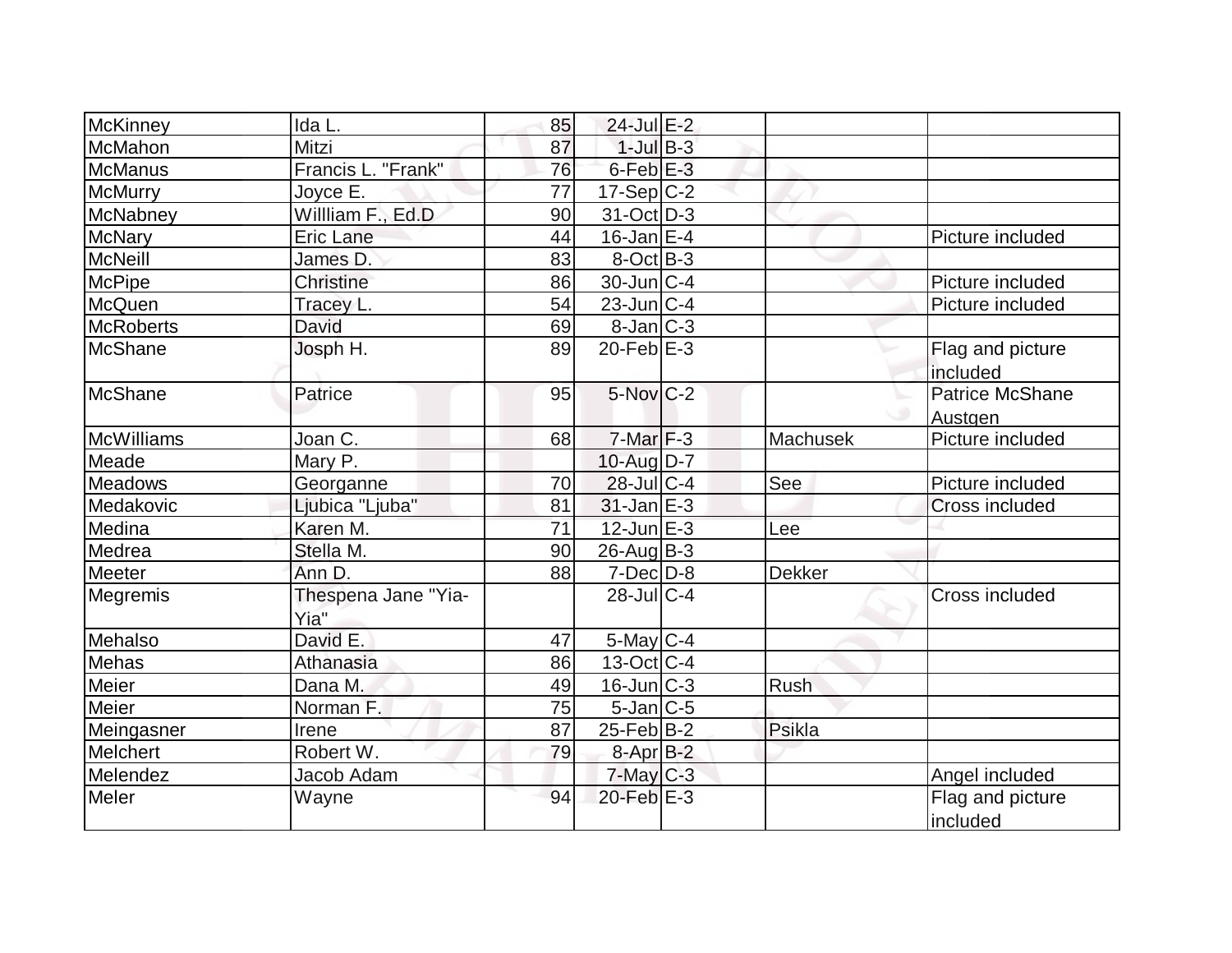| Melia        | Raymond                | 44 | $10$ -Jun $B-3$       |              |                  |
|--------------|------------------------|----|-----------------------|--------------|------------------|
| Meljanac     | Andja                  | 94 | 29-Dec C-6            |              | Cross included   |
| Melton       | James                  | 75 | 30-Apr <sub>C-2</sub> |              |                  |
| Melton       | Jerry L.               | 57 | $13$ -Jun $E-3$       |              |                  |
| Melvan       | Paul F.                | 75 | $9-Nov$ C-2           |              |                  |
| Melvan       | Paul F.                | 75 | $11-Nov$ B-2          |              |                  |
| Memering     | Shirley A.             | 75 | $25$ -Apr $E-3$       |              |                  |
| Menchaca     | Otila                  | 76 | $26$ -Mar $ C-3 $     |              |                  |
| Mendez       | <b>Marie</b>           | 76 | $4$ -Jul $F-2$        |              |                  |
| Mendoza      | Fred                   | 83 | $18$ -Jun $ C-3 $     |              | Picture included |
| Mendoza      | Pauline                | 87 | $14$ -Mar $E-3$       | Perez        |                  |
| Mendoza      | William P.             | 58 | $16$ -Feb $ D-5$      |              |                  |
| Menefee      | Kenneth C.             | 68 | $22$ -Aug E-3         |              |                  |
| <b>Menn</b>  | Rollins "Ron"          | 76 | $25$ -Jun $C-2$       |              |                  |
| Mentz        | <b>Roger Dale</b>      | 66 | $4$ -Jan $E-4$        |              |                  |
| Merch        | Jeanne E.              | 73 | $4$ -Aug C-4          | <b>McCoy</b> |                  |
| Merlo        | <b>Barbara</b>         | 86 | $4$ -May D-7          | Kokajka      |                  |
| Merrill      | William "Bill"         | 90 | $18-Nov B-3$          |              |                  |
| <b>Merry</b> | Helen J.               | 83 | 26-Jun E-2            |              |                  |
| <b>Merry</b> | Wendell E.             | 81 | $10$ -Dec $ C-3 $     |              |                  |
| <b>Merz</b>  | <b>Charles Douglas</b> | 78 | $14$ -Feb $E-3$       |              |                  |
| <b>Metz</b>  | Patricia A.            | 75 | $3$ -Jun $B-2$        | Ray          |                  |
| Meyer        | Alma                   | 98 | $10$ -Jan $E-3$       | Christianson |                  |
| Meyer        | <b>Brett Anthony</b>   | 35 | $9-Apr$ C-2           |              |                  |
| <b>Meyer</b> | Robert L.              | 65 | $6$ -May B-2          |              |                  |
| Meyerowitz   | Gertrude               | 96 | $12$ -JulD-3          | Weinberg     |                  |
| Meyne        | James F.               | 71 | $3-Nov$ $C-6$         |              | Flag included    |
| Meza         | Anna                   | 55 | $30$ -Apr $ C-3 $     |              | Picture included |
| Miano        | Stella D.              | 84 | $7 - Aug$ E-3         | Pacalonis    |                  |
| Micciche     | Gene V.                | 72 | 29-Dec C-6            |              |                  |
| Micciche     | Josephine              | 82 | 29-Jul B-3            |              |                  |
| Michael      | Chieko                 | 80 | $4$ -Jul $F-3$        |              | Picture included |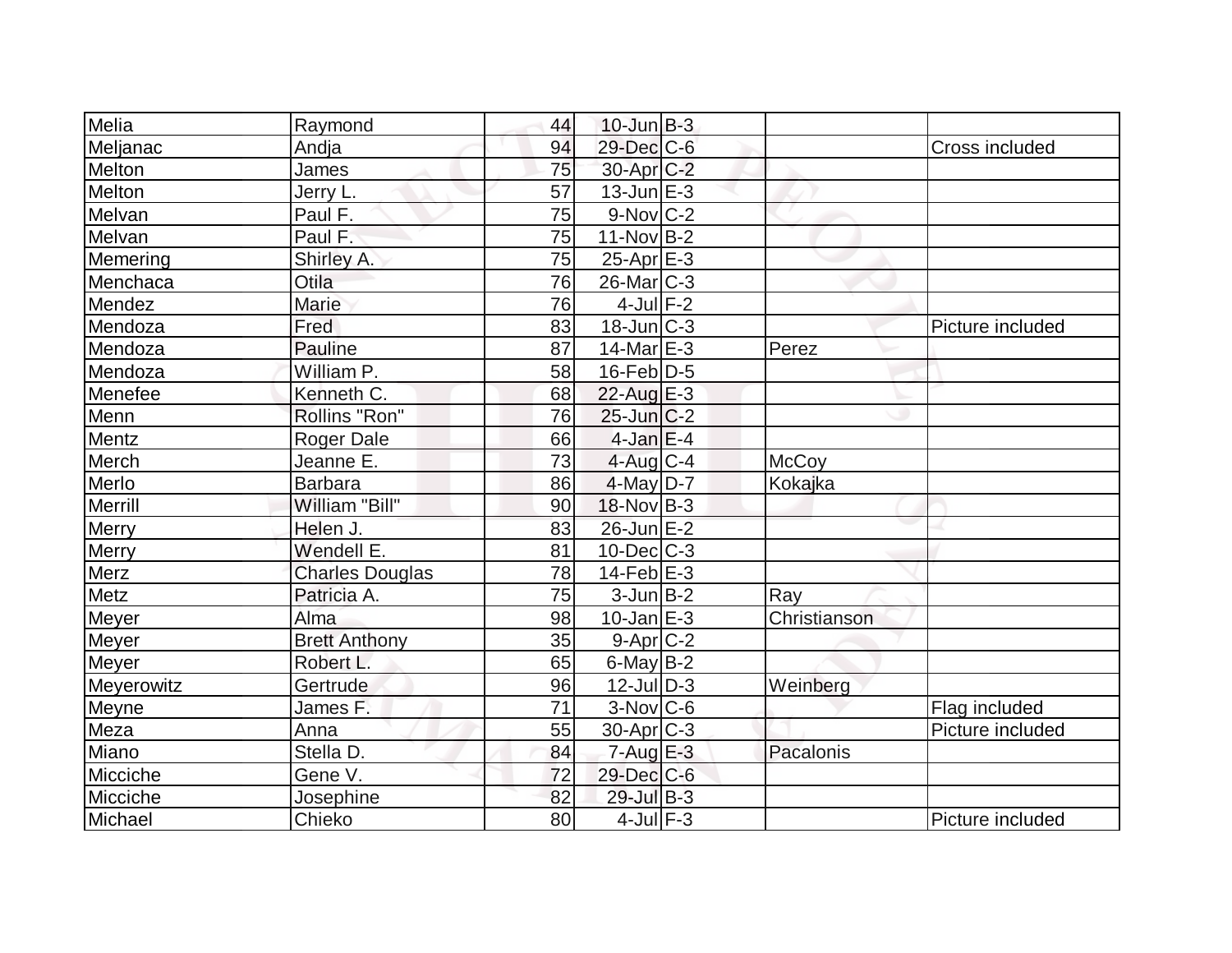| Michalak        | Eugene J.                       | 78 | 28-Dec D-4        |                 |                                     |
|-----------------|---------------------------------|----|-------------------|-----------------|-------------------------------------|
| Michalski       | Dolores "Dolly"                 | 80 | $22$ -Jan $C-4$   | Pieczynski      | Dolores Michalski<br><b>Svetlik</b> |
| Michalski       | Paul A.                         | 55 | $11$ -May D-8     |                 |                                     |
| Michalski       | Virginia R.N.                   | 78 | 15-May $E-3$      | Murphy          | Nurse emblem<br>included            |
| Michuda         | Rose M.                         | 90 | 13-Oct C-4        |                 |                                     |
| <b>Mickles</b>  | Donald G.                       | 70 | $13-Sep D-2$      |                 | Picture included                    |
| <b>Mickles</b>  | <b>Donald Glen</b>              | 48 | $22$ -Jan $ C-3 $ |                 | Picture included                    |
| Mieczenkowski   | <b>Brooke</b>                   | 23 | $9$ -Mar $D-4$    |                 | Picture included                    |
| Miedema         | Betty C.                        | 87 | $3$ -Oct $F-2$    |                 |                                     |
| Mielczarek      | Helena                          | 87 | $6$ -Oct $ C-3 $  |                 |                                     |
| Mielenz         | William R.                      | 86 | $27$ -Feb $E-2$   |                 | Flag Included                       |
| Mihalcik        | Michael                         | 80 | $29-Oct$ $C-3$    |                 | Flag included                       |
| <b>Mikaitis</b> | John G.                         | 60 | $30$ -Jun $ C-4 $ |                 |                                     |
| <b>Mikals</b>   | <b>Rita</b>                     |    | $13$ -Jan $C-4$   |                 | Picture / Memorial<br>Service       |
| Mikolajczak     | Geraldine K.                    | 66 | $14$ -Jun $D-3$   | <b>Brosseau</b> |                                     |
| Mikolajczak     | <b>Russell</b>                  | 48 | 10-May $E-2$      |                 |                                     |
| Mikula          | Joseph M. "Joe"                 | 43 | 1-May $E-2$       |                 |                                     |
| Mikulaj         | <b>Helen Rose</b>               | 90 | $3-Feb$ C-4       |                 | Picture included                    |
| Mikulski        | Terrence R.                     | 67 | $9$ -Jul $ C-3 $  |                 | Flag and Picture<br>included        |
| Milam           | <b>Curtis Dwayne</b>            | 26 | $15$ -Dec $ C$ -6 |                 |                                     |
| Milanovic       | Cedomir "Cedo"                  |    | $8-Feb$ $E-2$     |                 |                                     |
| Milanovich      | Dorothy "Dolly"                 | 82 | $18-Sep$ $E-3$    | Levrich         | Cross included                      |
| Milanowski      | Frank                           | 68 | $6$ -Apr $D-4$    |                 |                                     |
| Milburn         | Matthew H.                      | 24 | $22$ -Feb $E-2$   |                 |                                     |
| <b>Miles</b>    | <b>Bennie</b>                   | 49 | 20-Jul D-2        |                 |                                     |
| Mileusnic       | Jelka                           | 71 | $10$ -Jun $B-3$   |                 | Cross included                      |
| <b>Miley</b>    | <b>Margaret Mary</b><br>"Marge" | 78 | $21$ -Feb $E-3$   |                 |                                     |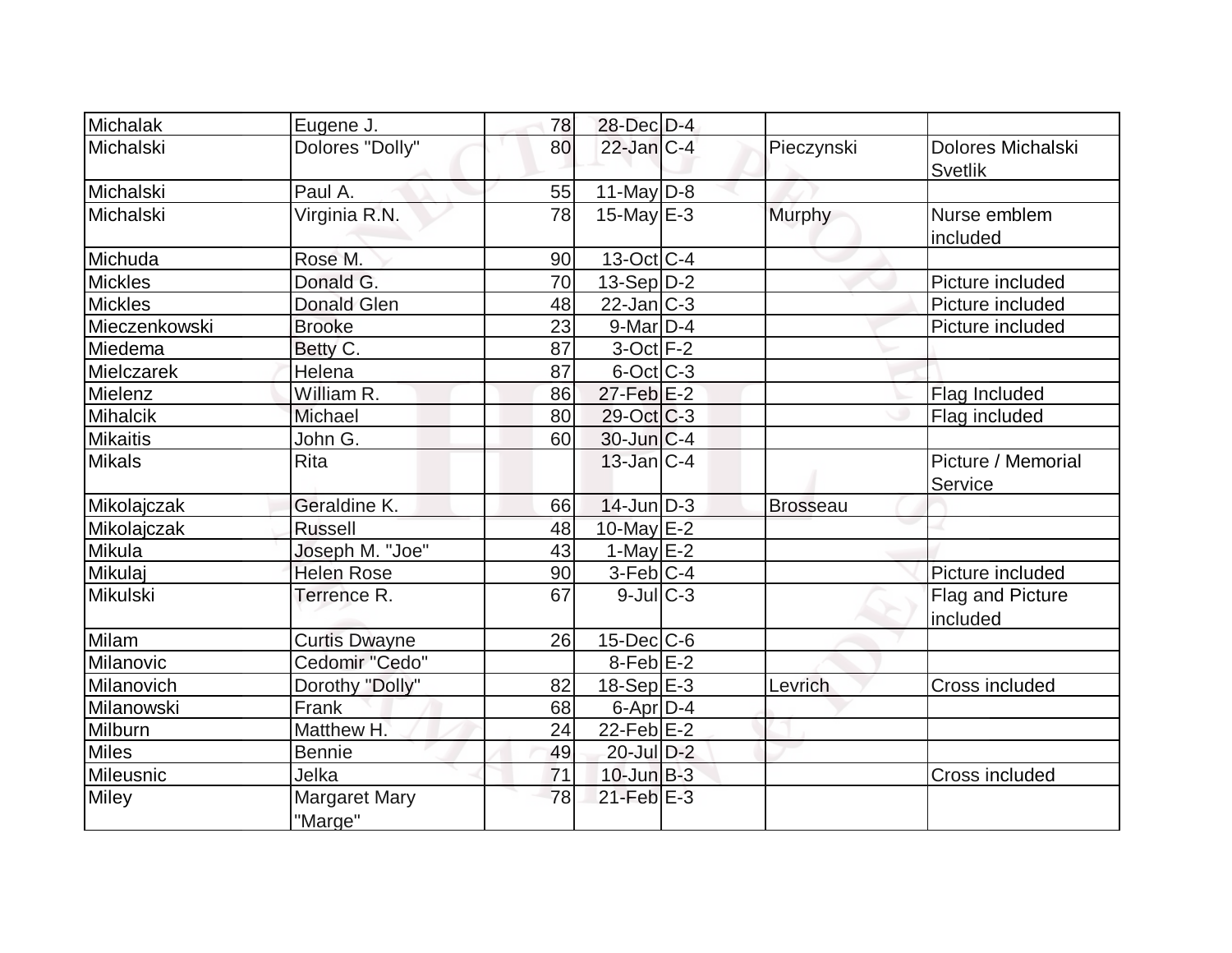| Milkovich     | <b>Beatrice</b>                    | 96              | $24$ -Jan $E-3$   | Dorsey       |                                |
|---------------|------------------------------------|-----------------|-------------------|--------------|--------------------------------|
| Miller        | <b>Aaron Paul</b>                  | 27              | 15-Aug $E-3$      |              |                                |
| Miller        | Ann                                | 67              | 29-Oct C-2        |              | Picture / Ann Miller<br>Corwin |
| Miller        | Anna M.                            | 62              | $6$ -JulD-6       |              |                                |
| <b>Miller</b> | Anthony F.                         | 74              | $1-Jan$ $C-3$     |              |                                |
| Miller        | <b>Barbara</b>                     | 74              | $16$ -Oct $E - 3$ | Haney        | Picture included               |
| Miller        | Brian C.                           | 40              | $1$ -Jul B-3      |              |                                |
| Miller        | Candy R.                           | 50              | $4$ -Jul $F-3$    |              |                                |
| Miller        | Carrie J.                          | 89              | $8$ -May $E-2$    | Swindle      |                                |
| Miller        | Clarence W., III "Bill"            | 62              | $21-Apr$ $C-6$    |              |                                |
| <b>Miller</b> | Clyde                              | 85              | $2$ -Jan $E-3$    |              |                                |
| <b>Miller</b> | David                              | 63              | 31-Dec C-3        |              |                                |
| Miller        | Dennis Charles "D.C."              | 72              | $23$ -May $E-2$   |              | Flag included                  |
| Miller        | Dolores S. "Dee"                   | 76              | $16$ -Feb $D-5$   | Bordowitz    | Picture included               |
| Miller        | <b>Elizabeth Doreen</b><br>"Betty" | 67              | $13$ -Jun $E-3$   | <b>Clark</b> |                                |
| Miller        | James                              | 81              | $11-Apr \ 6-4$    |              | Picture included               |
| Miller        | <b>Jane Rita</b>                   | 89              | 28-Aug $E-3$      |              |                                |
| <b>Miller</b> | <b>Jean Marie</b>                  | 85              | $6$ -Oct $ C-3 $  |              |                                |
| Miller        | Juanita A.                         | 68              | $1$ -Jun $D-8$    |              | Picture included               |
| <b>Miller</b> | Leno H.                            | 59              | $1$ -May E-3      |              | Picture included               |
| Miller        | Linda "Punky"                      | 62              | $9$ -Jan $E-2$    |              |                                |
| Miller        | Louise E.                          | 79              | $24$ -Nov $ C-5$  | Smith        |                                |
| Miller        | Maxine O.                          | 84              | $12$ -Feb $ C-3 $ |              |                                |
| Miller        | Richard B.                         | 58              | $10$ -Aug $D-7$   |              |                                |
| <b>Miller</b> | Russell W. "Russ"                  | 70              | $22$ -Aug $E-3$   |              | Picture included               |
| Miller        | Ruth B.                            | 95              | 20-Jul D-2        |              | Picture included               |
| <b>Miller</b> | Stephen M.                         | 88              | $9$ -Jul $C$ -3   |              | Picture included               |
| Milligan      | David Desmond, Sr.                 | 61              | $11-Feb$ B-2      |              |                                |
| <b>Millis</b> | Edward M.                          | $\overline{70}$ | $1-Feb D-3$       |              | Flag included                  |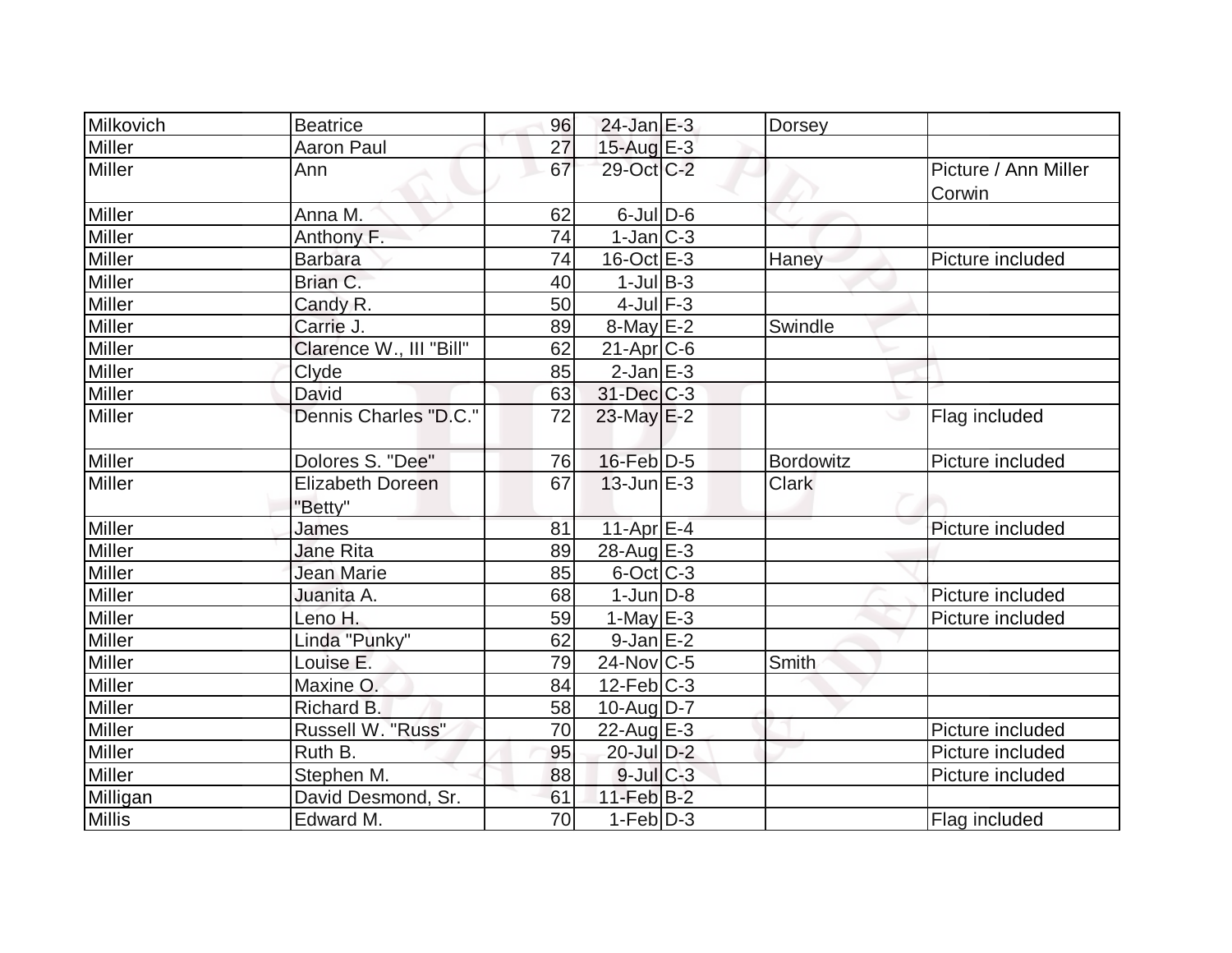| <b>Mills</b>     | David W.                         | 58 | $27$ -Aug C-3     |               | Flag and Picture        |
|------------------|----------------------------------|----|-------------------|---------------|-------------------------|
|                  |                                  |    |                   |               | included                |
| <b>Mills</b>     | Judy M.                          | 67 | $7 - Aug$ $E-3$   |               |                         |
| <b>Mills</b>     | Lawrence L.                      | 80 | $12$ -Feb $ C-3 $ |               | Flag included           |
| <b>Mills</b>     | Shirley J.                       | 78 | $4-Sep$ E-2       |               |                         |
| Mills-Groninger  | Susan                            |    | $10-Sep$ $C-3$    |               |                         |
| Milne            | Wayne K.                         | 96 | $9$ -Jul $C-3$    |               | Picture included        |
| Minard           | William Jessie Ray               | 76 | $12$ -Feb $ C-3 $ |               |                         |
| Minov            | <b>Riste</b>                     | 42 | 8-Sep C-4         |               | Cross included          |
| Minsner          | Sarah J.                         | 89 | $8$ -Dec $C-4$    |               |                         |
| Minton           | <b>Samuel Ray</b>                | 61 | 30-Aug $F-6$      |               | Picture included        |
| Mirabelli        | <b>Mary Earlene</b>              | 62 | $17$ -Apr $E$ -2  |               |                         |
| Miracle          | Larry                            | 72 | 31-Mar C-4        |               |                         |
| Miraldi          | Lena "Noni"                      | 95 | $10$ -Jan $E-3$   | Giampoli      |                         |
| Miramontez       | Ruben                            | 59 | $30$ -Jan $E-3$   |               |                         |
| <b>Misch</b>     | Carolyn S.                       | 66 | 10-Nov C-4        |               |                         |
| Mischka          | Denise C.                        | 44 | $31$ -Mar $ C-4 $ | <b>Torres</b> | Picture included        |
| <b>Mishler</b>   | <b>Faye Louise</b>               | 78 | $4$ -Jun $ C-3 $  | <b>Bilke</b>  |                         |
| <b>Miskimins</b> | Jean E.                          | 93 | $31$ -May $D-3$   |               |                         |
| <b>Misner</b>    | Sarah J.                         | 89 | $9-Dec$ B-2       |               |                         |
| <b>Mistarz</b>   | Joseph G. "Uncle<br>Joe"         | 86 | $25$ -Jul $E-3$   |               | Flag included           |
| Mital            | Joan Evelyn                      | 78 | $9-Sep B-2$       |               |                         |
| Mitch            | Maryann                          | 73 | $7-Feb$ $F-3$     | Haynes        | Picture included        |
| Mitchell         | Mary Louella                     | 94 | $14$ -Aug $E-3$   | Jensen        |                         |
| Mitchell         | Peggy Ann                        | 68 | 8-Aug E-3         |               |                         |
| <b>Mitsch</b>    | James, Sr.                       | 75 | $7$ -Jul $ C-4$   |               |                         |
| Mitzenmacher     | Edward S.                        | 76 | $1-Feb D-3$       |               |                         |
| Mizwicki         | Michael J.                       | 51 | 12-May $C-6$      |               |                         |
| Mobley           | Anna W. "Sister Girl"            | 87 | $23$ -Feb $D-5$   |               | <b>Picture Included</b> |
| Modjeski         | Raymond Joseph<br>( <u>Joe</u> ) | 71 | $5$ -May $C-4$    |               |                         |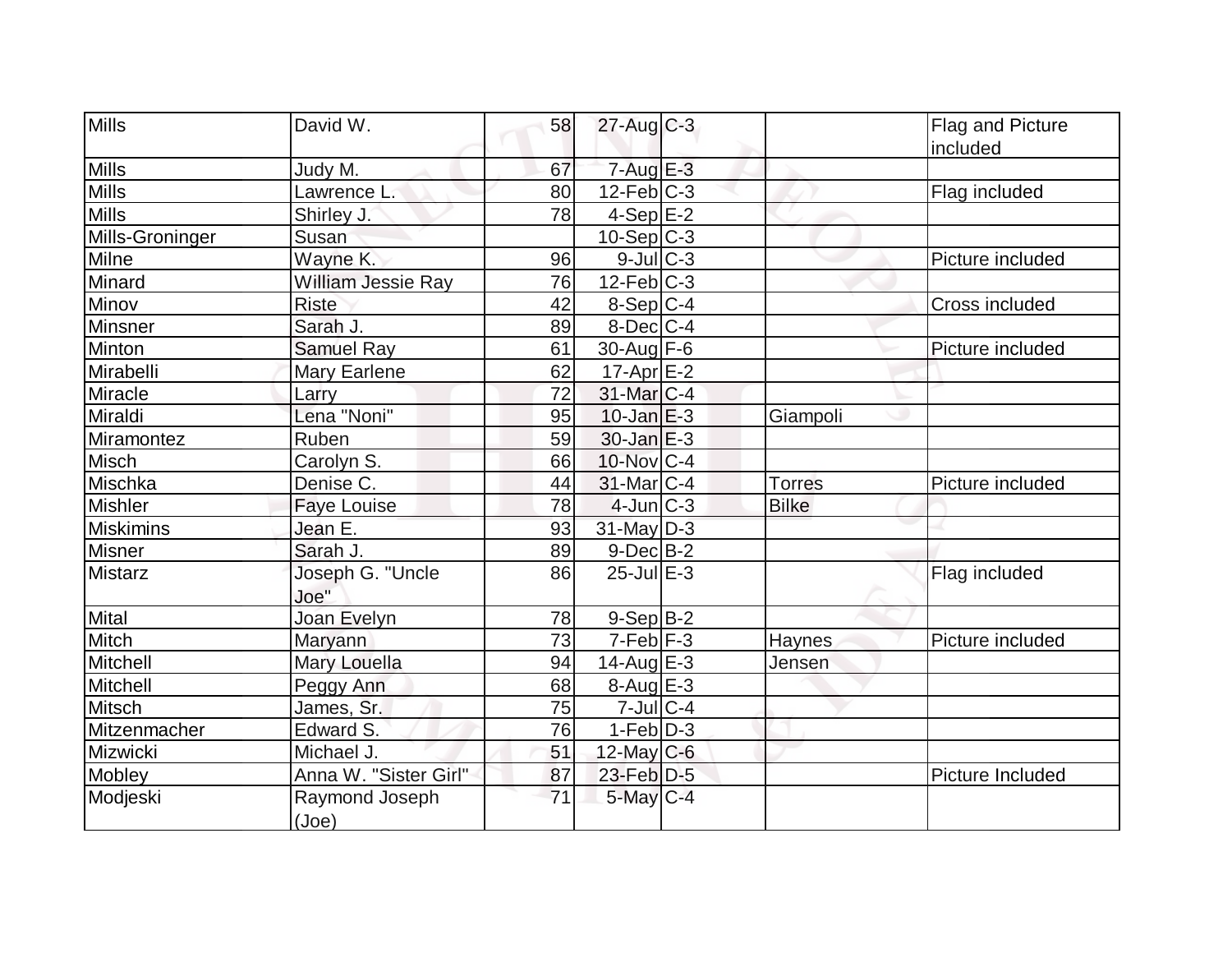| Moe           | Teresa M.                                          | 54      | $31$ -Mar $ C-4 $ |          |                                |
|---------------|----------------------------------------------------|---------|-------------------|----------|--------------------------------|
| Moeller       | Elmer J.                                           | 85      | 19-Jun E-4        |          | Picture included               |
| Moench        | John Otto, Major<br><b>General USAF</b><br>Retired | 91      | $8-Sep C-3$       |          | Flag and Picture<br>included   |
| <b>Moes</b>   | John "Bud"                                         | 93      | $17$ -Apr $E-3$   |          | Flag included                  |
| Moffitt       | Wanda "Diane"                                      | 83      | $18$ -Dec $D-3$   | Davis    |                                |
| Mohler        | <b>Shirley Evonne</b>                              | 84      | $2$ -Jun $ C-4 $  | Fryar    | Picture included               |
| Mohlke        | Earl James                                         | 94      | $12$ -Feb $ C-3 $ |          | Picture included               |
| Mohoi         | Gregg B.                                           | 40      | $21$ -Jan $ C-3 $ |          |                                |
| Moke          | Clarence D., Jr.<br>"Corky"                        | 70      | $30$ -Nov $ D-6 $ |          | Flag included                  |
| Mola          | <b>Bernice</b>                                     | 91      | $26-Sep$ D-3      | Weber    |                                |
| Molden        | Donna L.                                           | 84      | 20-Apr D-7        | Gustason |                                |
| Molden        | Lucas G.                                           | 7 weeks | $17$ -Mar $ C-3 $ |          | Picture included               |
| <b>Molick</b> | Adelle                                             | 95      | 27-Dec D-3        | Lewis    |                                |
| Molmar        | Donald J.                                          | 67      | $15$ -Jan $ C-3 $ |          |                                |
| Molnar        | Arlene M.                                          | 80      | $16$ -Jun $C-3$   | Henry    |                                |
| Molson        | Michael James (Mick)                               | 65      | $29$ -Aug $E-3$   |          |                                |
| Monacelli     | Thomas L., Jr.<br>"Buddy"                          | 49      | $26$ -Dec $D-3$   |          |                                |
| Monberg       | Frederick H.                                       | 74      | $30-Apr$ $C-3$    |          | Cross included                 |
| <b>Monix</b>  | Clarence "Pete"                                    | 81      | $21-Sep C-3$      |          | Firefighter emblem<br>included |
| Montelongo    | Nicolas G. "Nico"                                  | 88      | $25$ -Jul $E$ -3  |          |                                |
| Montez        | Maria Guadalupe<br>Araujo "Lupita"                 | 67      | $2$ -Aug $D-3$    |          |                                |
| Moody         | Charles R., Sr.<br>"Charlie"                       | 93      | $7 - Aug$ $E-3$   |          |                                |
| Moore         | Don, Jr. "Doc"                                     | 59      | 29-Nov C-2        |          |                                |
| Moore         | Farris E.                                          | 94      | $7$ -Mar $F-4$    |          | Flag included                  |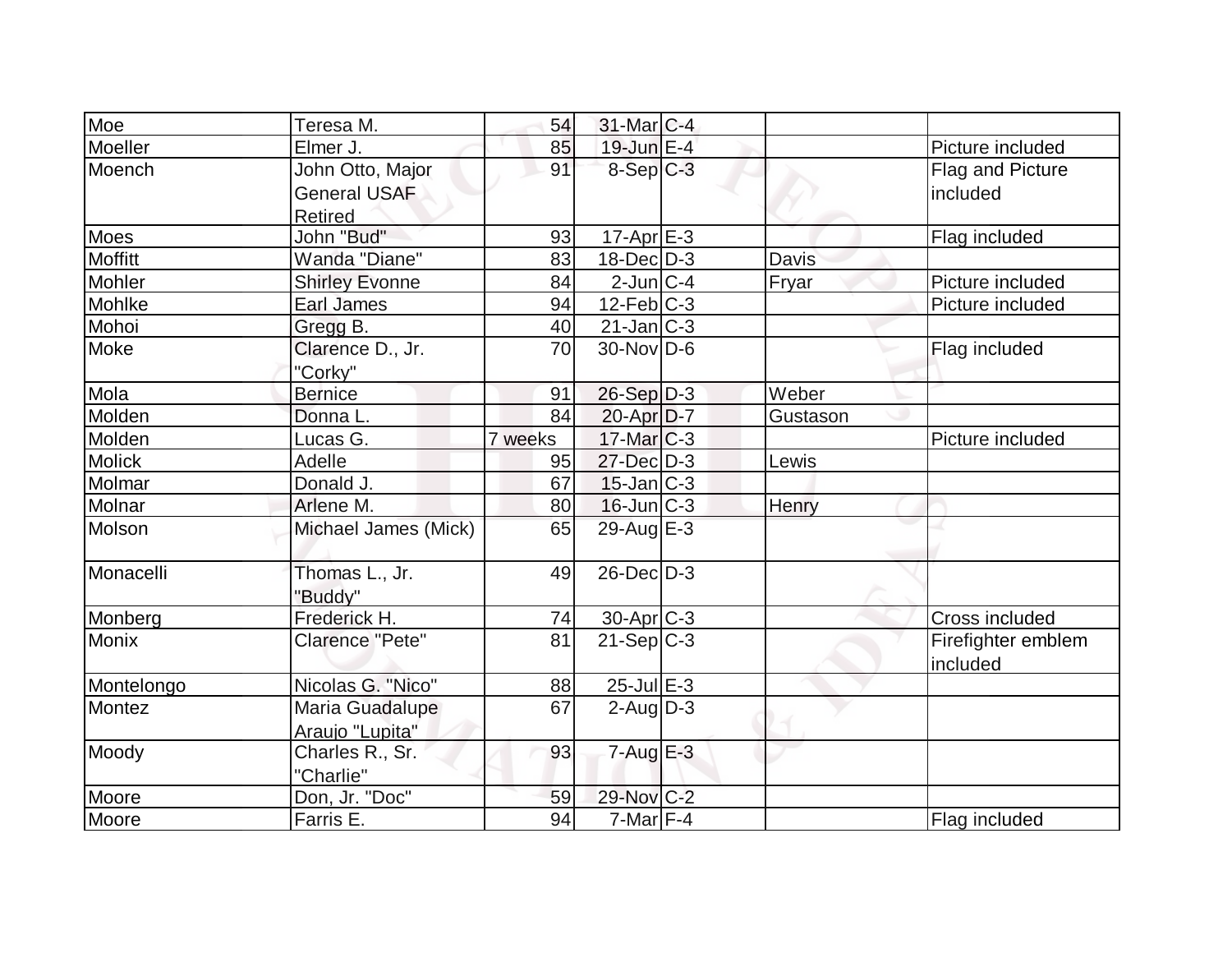| Moore          | <b>Frances</b>                     | 77              | $1-Nov$ D-3           | <b>Bolton</b> | <b>Frances Moore Wiott</b> |
|----------------|------------------------------------|-----------------|-----------------------|---------------|----------------------------|
| Moore          | Glen Ellis                         | 54              | 30-May E-5            |               |                            |
| Moore          | James L.                           | 45              | $14$ -Apr $ C-4$      |               |                            |
| Moore          | James W. "Holy"                    | 96              | $13-Sep D-2$          |               | Picture included           |
| Moore          | Jeannine Marie                     | 55              | $7-Feb$ $F-3$         |               |                            |
| Moore          | Joanne                             | 85              | $27$ -Dec $D-2$       | Rathburn      | Joanne Morre Davis         |
| Moore          | John W.                            |                 | $13-Nov$ E-3          |               | Picture included           |
| Moore          | Leaman D.                          | 79              | $25$ -Feb $ B-3 $     |               | Flag included              |
| Moore          | Patricia A.                        | 73              | 8-Dec <sub>IC-4</sub> |               |                            |
| Mora           | Gilbert J.                         | 79              | $6$ -Mar $E-3$        |               | Flag included              |
| <b>Morales</b> | Digno Scott                        | 76              | $24$ -Aug C-3         |               | Picture included           |
| <b>Morales</b> | Elizabeth                          | 58              | $7$ -May $C-3$        | Hernandez     |                            |
| Morando        | Joaquin, Jr. "John"                | 64              | $18$ -Jul $E-3$       |               |                            |
| Moredich       | James S. "Jim"                     | 73              | $24$ -Nov $ C-6$      |               | Flag included              |
| Morelli        | Karen                              | 73              | $7 -$ Jul $C - 4$     |               |                            |
| Moretton       | Donald August                      | $\overline{77}$ | $20$ -Jan $C-4$       |               | Flag included              |
| Morgan         | <b>Elizabeth Elaine</b><br>"Betty" | 90              | $20$ -Jan $ C-4 $     |               |                            |
| Morgan         | Judith W.                          | 72              | $17 - Jun$ $B-2$      |               |                            |
| Morgan         | Lucy                               | 97              | 22-Mar E-3            |               |                            |
| Morgan         | Paulette                           | 73              | $22$ -Aug $E-3$       |               |                            |
| Morgan         | <b>Robert Dean</b>                 | 67              | $4$ -Mar $B - 3$      |               |                            |
| Morganelli     | <b>Marian</b>                      | 79              | $23$ -Apr $C-3$       |               | Picture included           |
| <b>Morikis</b> | Lucy C.                            | 58              | $26$ -Nov $ C-3 $     |               |                            |
| Morillon       | Edward P.                          | 68              | 29-Aug $E-3$          |               | Picture included           |
| Morlock        | Kenneth G.                         | 84              | $3-Mar$ $C-4$         |               |                            |
| Morreale       | Ann T.                             | 90              | $22$ -Mar $E-3$       | Ciszewski     |                            |
| <b>Morris</b>  | <b>Harold Lee</b>                  | 86              | 18-Apr E-3            |               | Flag included              |
| <b>Morris</b>  | Theodore "Ted"                     | 89              | $18$ -Feb $ B-2 $     |               | Flag included              |
| Mortimer       | James A.                           | 67              | 28-Jun D-3            |               | Flag included              |
| Morton         | Clarence                           | 77              | $9$ -May $E-3$        |               |                            |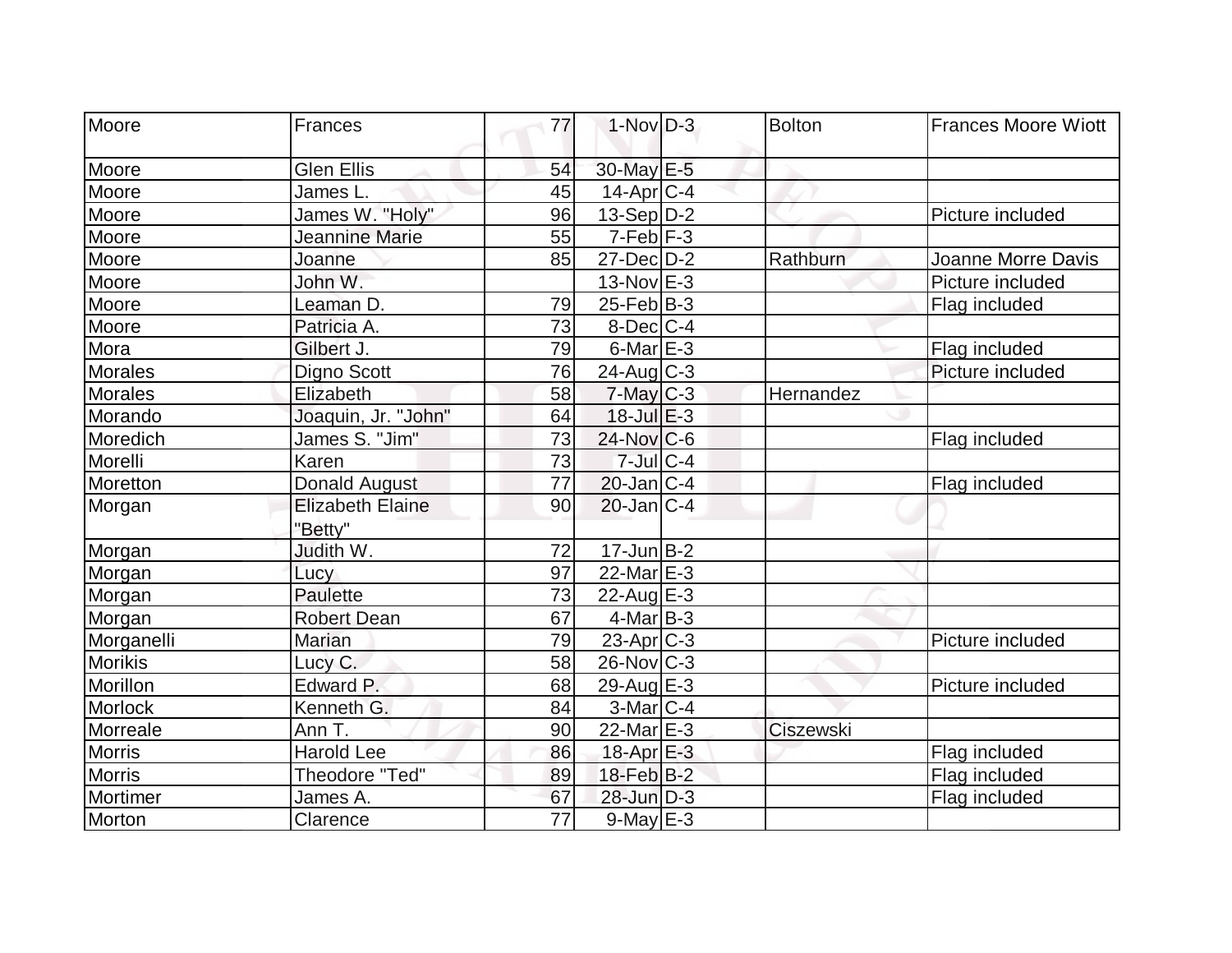| Morton           | Donna Mae           | 78 | $23$ -Apr $C-3$         | Lange     | Eastern Star included    |
|------------------|---------------------|----|-------------------------|-----------|--------------------------|
| Morton           | William B., Jr.     |    | $10$ -Feb $ C-4 $       |           |                          |
| <b>Moruis</b>    | <b>Betty Jane</b>   | 87 | $26-Sep D-3$            | Shawcroft |                          |
| Moser            | <b>Richard Alan</b> | 47 | $10$ -Jan $E-3$         |           |                          |
| Moses            | Troy I., Jr.        | 82 | $12$ -Dec $ C-3 $       |           | Picture included         |
| <b>Moskalick</b> | Janice M.           | 37 | $15$ -May $E-3$         | McDonald  |                          |
| Mosley           | Edwin               | 68 | $19-Nov$ <sub>C-3</sub> |           |                          |
| Mothkur          | Sridhar, Dr.        | 62 | $2$ -May $F-3$          |           |                          |
| Moyer            | Tom                 | 62 | $15$ -Jun $D-2$         |           |                          |
| <b>Mrdak</b>     | <b>Anna Marie</b>   | 11 | $1-Feb D-3$             |           | Picture included         |
| Mrmich           | William             | 83 | $17 - Dec$ C-2          |           | Flag included            |
| Mroczkowski      | Joseph, Msgr.       | 96 | 29-Nov C-2              |           | <b>Cross and Picture</b> |
|                  |                     |    |                         |           | included                 |
| Mrvan            | Patricia J.         | 76 | $13-Nov$ E-3            | Wohadlo   | Picture included         |
| Mucha            | Josephine K.        | 93 | $4-Feb B-3$             | Senkowski |                          |
| Muczynski        | Jerome D.           | 78 | $22-Sep C-5$            |           |                          |
| Muczynski        | Paul J.             | 49 | $11-Sep$ E-3            |           |                          |
| Mudroncik        | Jean                | 85 | $4$ -Aug C-4            | Eggers    |                          |
| Muha             | Ronald M.           | 69 | $26$ -Feb $ C-3 $       |           |                          |
| <b>Muiser</b>    | Clara L.            | 84 | $3-May$ $E-2$           | Gradl     |                          |
| Mularski         | Alvina A. "Murph"   | 87 | $21$ -Jan $ C-3 $       | Oziminski |                          |
| Mulder           | Justin C.           | 26 | $27$ -Feb $ E-3 $       |           |                          |
| Mulder           | Sharon              | 63 | $21$ -Mar $E-3$         | Roeda     |                          |
| Mulholland       | <b>Brittany</b>     | 19 | $13$ -Jan $ C-4 $       |           |                          |
| Mullen           | <b>Ruth</b>         | 93 | $22$ -Jan $ C-3 $       | Carrick   | Picture included         |
| <b>Muller</b>    | Joanne A.           | 79 | $18$ -Feb $ B-2 $       |           |                          |
| Muller           | Mary E.             | 95 | $13$ -Apr $ D-7 $       | West      |                          |
| Mulligan         | Barbara Jean        | 69 | $5$ -Jun $E-3$          | Murray    |                          |
| Mulligan         | Dorothy A.          | 79 | $13-Nov$ $E-3$          |           |                          |
| Mulligan         | John J.             | 78 | 14-Feb E-3              |           |                          |
| Mullin           | James "Squeak"      | 53 | $19-Nov$ $C-3$          |           |                          |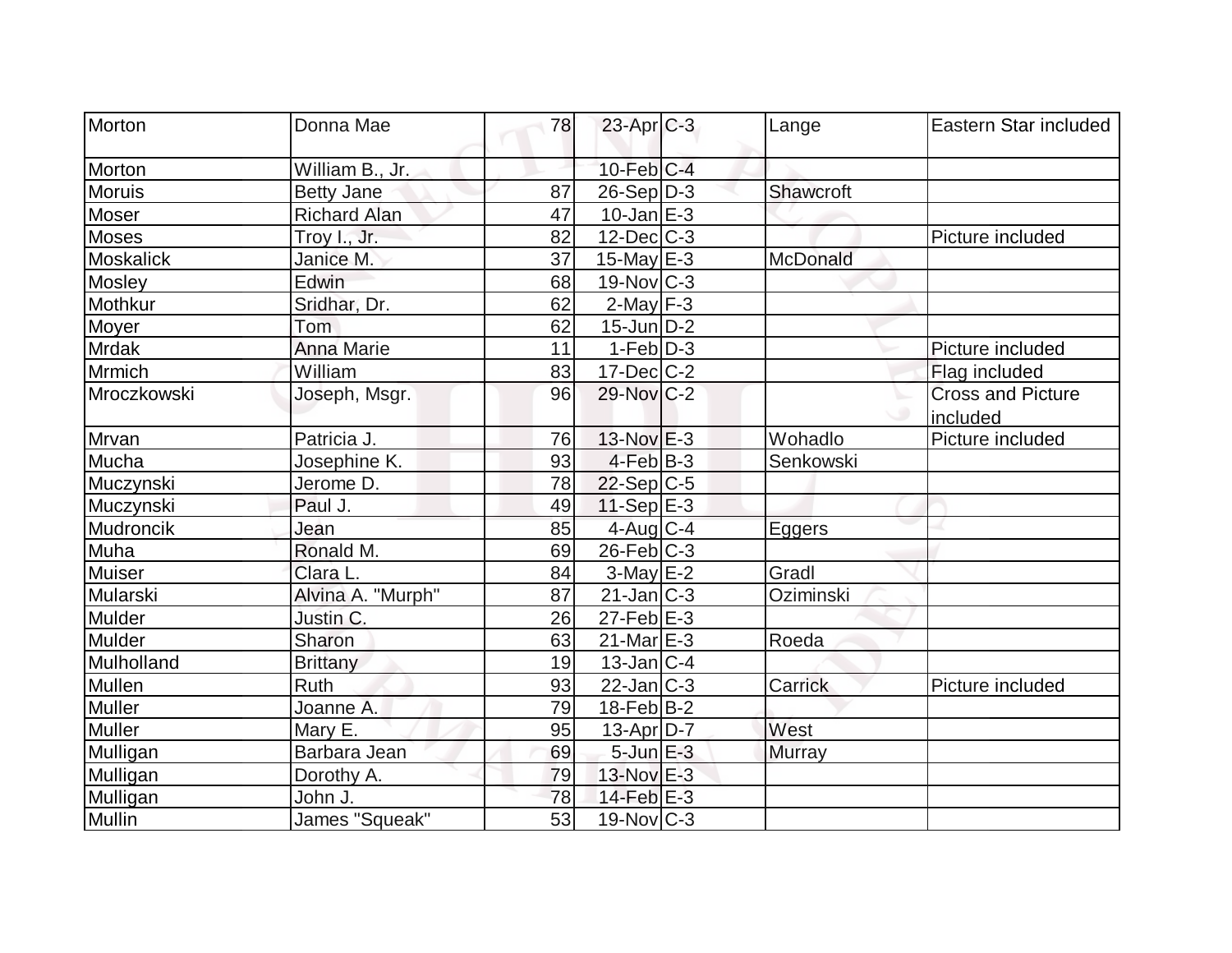| Mullins        | Genevieve          | 88              | $30$ -May $E-6$   |              |                  |
|----------------|--------------------|-----------------|-------------------|--------------|------------------|
| <b>Mullins</b> | Nora "Margie"      | 84              | $18$ -Feb $ B-2 $ |              |                  |
| Mulloy         | Mary Rita          | 93              | $24$ -Feb $ C-4$  |              |                  |
| Mumaugh        | Shirley A.         | 63              | $8$ -Jan $ C-3 $  |              |                  |
| Mundo          | <b>Susan Marie</b> | 59              | $17$ -Aug $ D-3 $ |              |                  |
| Mundt          | <b>Marvin Glen</b> | 80              | $8$ -May $E - 3$  |              |                  |
| Munoz          | Guadalupe Maria    | 60              | $30$ -Jun $ C-4 $ |              | Picture included |
| Munster        | Thelma R.          | 91              | $5$ -Jan $ C-5 $  | Wilke        |                  |
| <b>Murchek</b> | Josephine "Joann"  | 81              | $11$ -Jul $D-3$   |              |                  |
| <b>Murdock</b> | Rhoda C.           | 93              | $19-Apr D-2$      | Randazzo     |                  |
| Murdock        | Shannon D.         | 35              | $7$ -Jul $ C-4 $  |              |                  |
| <b>Murley</b>  | lona B. "Ike"      | 84              | $17$ -May D-3     |              |                  |
| <b>Murley</b>  | lona B. "Ike"      | 84              | $7-Feb$ $F-3$     |              |                  |
| Murphy         | Beatrice R.        | 82              | $14$ -Mar $E-3$   | <b>Dheur</b> |                  |
| Murphy         | Charles Carl, Sr.  | 72              | $3-May$ $E-2$     |              |                  |
| Murphy         | Donald Ray         | 67              | $22-Sep C-6$      |              | Flag included    |
| Murphy         | Evelyn C.          | 83              | $12$ -Apr $E-2$   |              |                  |
| <b>Murphy</b>  | <b>Jacqueline</b>  | 79              | $17$ -Nov $ C-5 $ | Feeney       |                  |
| <b>Murphy</b>  | John H. "Jack"     | 72              | $25$ -Jan $E-4$   |              |                  |
| Murphy         | Marianne E.        | $\overline{77}$ | $5$ -Jan $ C-4 $  |              |                  |
| Murphy         | Regis J.           | 77              | $11-Oct$ D-3      |              |                  |
| Murphy         | Thomas S.          | 78              | $14$ -Nov $ D-3 $ |              |                  |
| <b>Murray</b>  | Doris G.           | 79              | $17$ -May D-3     | VanKley      |                  |
| Murzyn         | Audrey F.          | 75              | $13$ -Mar $E-4$   | Maciejewski  |                  |
| Murzyn         | Mary A.            | 90              | $19-Sep$ $E-3$    | Vanek        |                  |
| Muschelewicz   | Michele M.         | 57              | $17-Oct$ $E-3$    | Michelin     |                  |
| Mushinsky      | Delores "Dee"      | 86              | $11-Nov B-2$      | Liedtke      |                  |
| Musniciki      | <b>Margaret</b>    |                 | $4$ -Jun $ C-3 $  | Smollen      |                  |
| Musson         | <b>Jasper</b>      | 101             | $31$ -Dec $C-2$   |              |                  |
| Muszynski      | Anna T.            | 95              | 26-Dec D-3        |              |                  |
| Muvceski       | Bogoja             | 60              | $9-Sep B-3$       |              | Cross included   |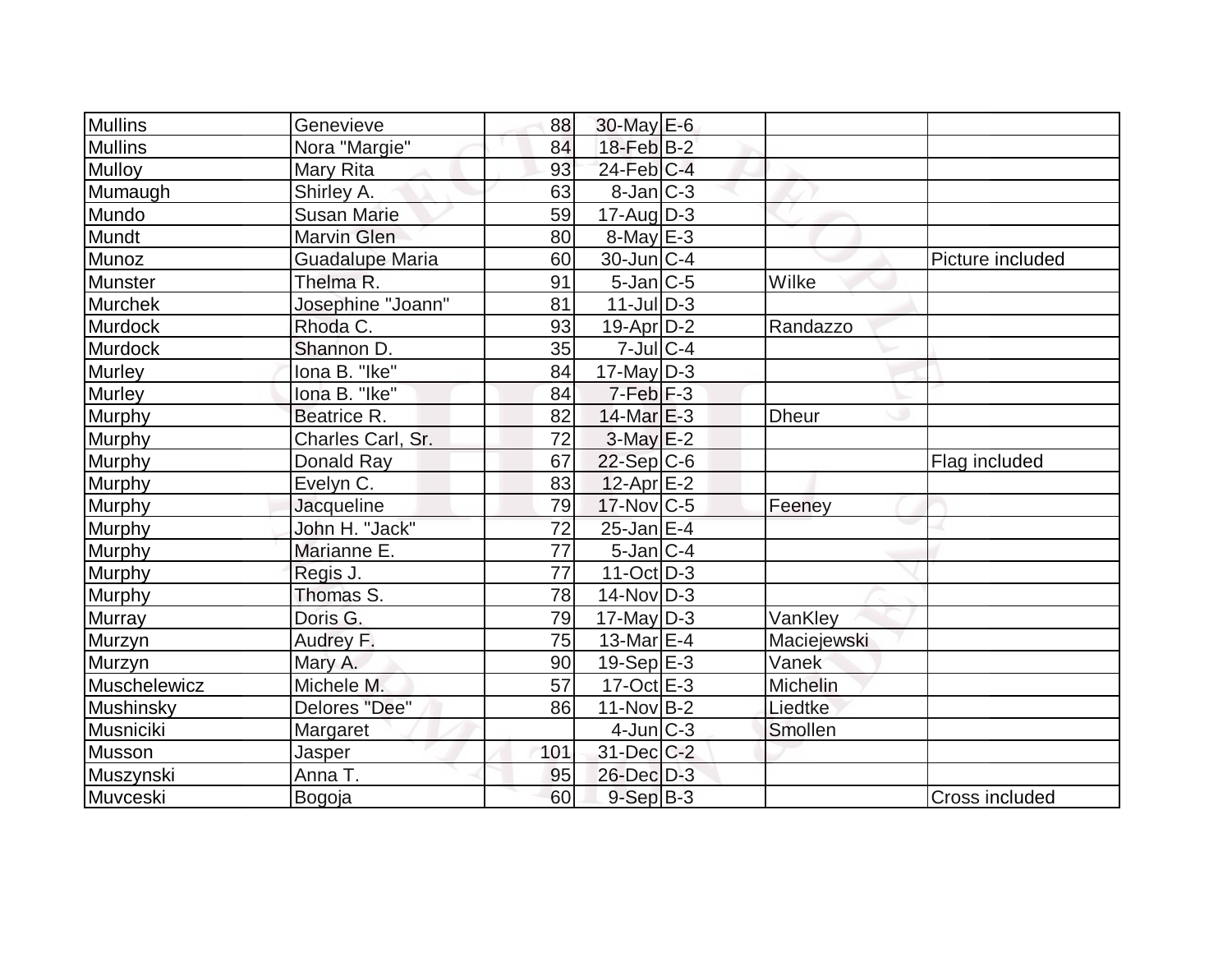| Myers          | Boyd E.             | 85       | $21$ -Mar $E-3$    |                | Flag and picture                |
|----------------|---------------------|----------|--------------------|----------------|---------------------------------|
|                |                     |          |                    |                | included                        |
| <b>Myers</b>   | Elizabeth Ann "Liz" | 80       | 29-Sep C-4         | <b>Stearns</b> |                                 |
| <b>Myers</b>   | James R.            | 60       | $30-Sep B-3$       |                |                                 |
| <b>Myslive</b> | David J.            | 77       | $20$ -Jan $ C-4 $  |                | Picture included                |
| <b>Mysliwy</b> | Aloysius R.         | 89       | $23$ -Jul $C-2$    |                |                                 |
| <b>Mysliwy</b> | Ronald H.           | 63       | $18$ -Dec $D-2$    |                |                                 |
| Nabhan         | Emily               | 103      | $30$ -Jun $ C-4 $  |                | Picture included                |
| <b>Nabors</b>  | Mark E.             | 56       | $2$ -Dec $B-2$     |                |                                 |
| Nacarato       | Betty Jean (Ray)    | 82       | $17 -$ Jul $E - 3$ |                |                                 |
| Naddy          | Judi Lynn           | 54       | 28-Jul C-4         | Cogan          |                                 |
| Nagel          | Robert August "Bob" | 89       | $12$ -Mar $ C-3 $  |                |                                 |
| Nagel          | <b>Tobias</b>       | 92       | $7$ -Jun $D-2$     |                |                                 |
| Nagrocki       | Harry Joseph        | 74       | $24$ -Mar $C$ -6   |                | aka: Rocky, John<br>Polack John |
| Nagy           | Janie Lynn          | 50       | 28-Apr C-4         | Artibey        |                                 |
| Nagy           | Jean M.             | 89       | $8$ -Jul B-3       | Wagner         |                                 |
| Najar          | Angela              | 56       | $15$ -Aug E-3      |                |                                 |
| Nance          | Louise W. "Mommy"   | 82       | $11-Sep$ E-3       |                |                                 |
| Naparla        | Frank J.            | 89       | $22$ -Apr $ B-2 $  |                | Flag included                   |
| Napiwocki      | Raymond A.          | 78       | 11-Aug C-3         |                |                                 |
| <b>Naples</b>  | Nicholas B.         | 65       | $12$ -Apr $E-3$    |                | Flag included                   |
| <b>Napules</b> | Mary L.             | 84       | $9$ -Jul $ C-3$    |                |                                 |
| Narducy        | <b>Jaxson David</b> | 2 months | $18$ -Dec $D-3$    |                | Picture included                |
| Narug          | Douglas C.          | 66       | $17$ -Apr $E-2$    |                |                                 |
| <b>Nash</b>    | Anna S.             | 97       | $4$ -Oct $D-2$     |                | Picture included                |
| <b>Nash</b>    | Cynthia             | 64       | $17-Oct$ $E-3$     | Dlugosz        |                                 |
| <b>Nash</b>    | Joseph W.           | 70       | $17-Oct$ $E-3$     |                |                                 |
| <b>Nash</b>    | <b>Shirley Ann</b>  | 74       | $23$ -Jan $E-3$    |                | Picture included                |
| Nastovski      | Jordan              | 81       | $23$ -May $E-2$    |                | Cross included                  |
| Naumann        | Virgil O.           | 86       | 13-Sep D-3         |                |                                 |
| Nava           | Pasquael, Sr.       | 82       | 15-Dec C-6         |                |                                 |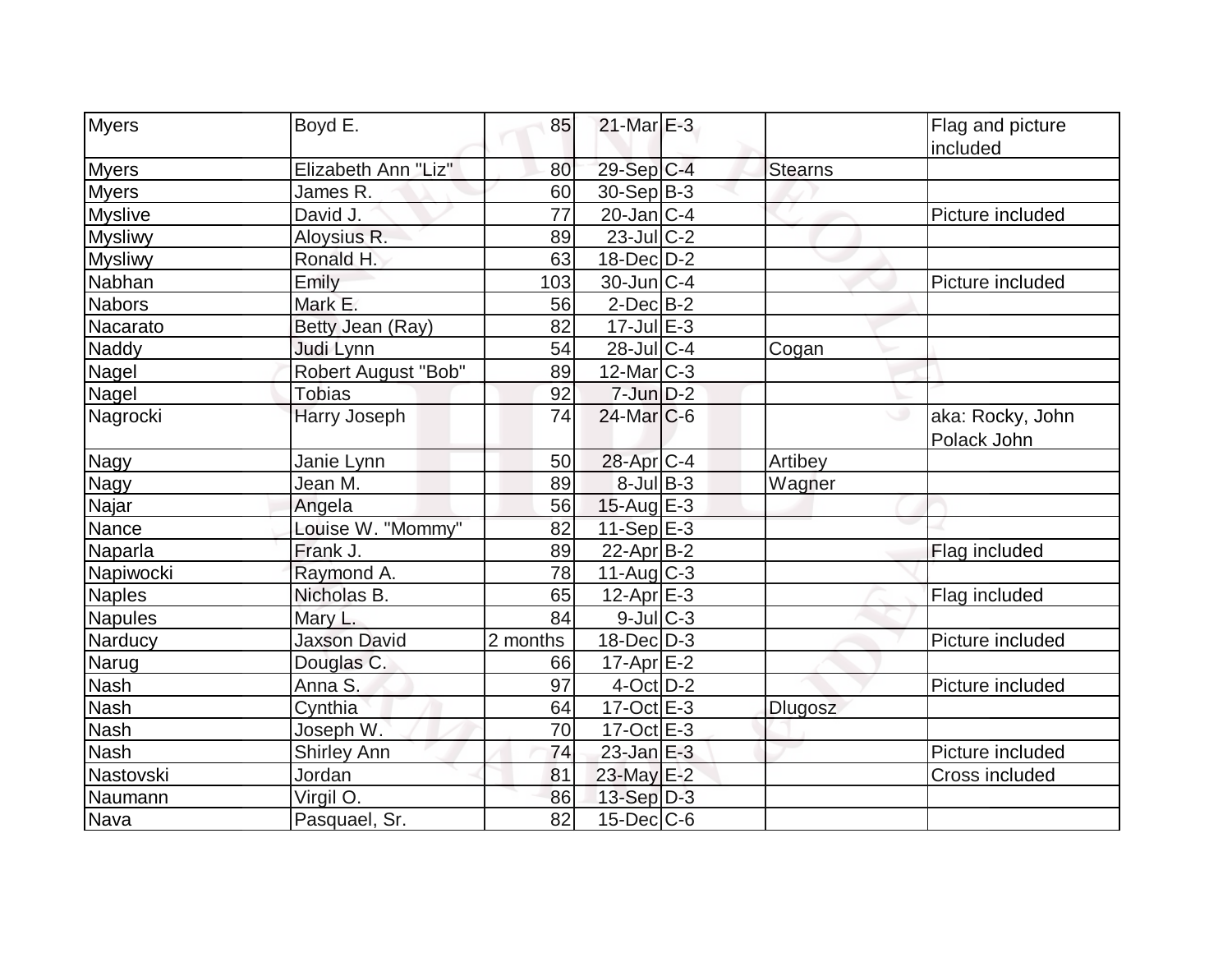| Navejar        | Rosalinda               | 53     | $14$ -Apr $C-4$  | <b>Martinez</b> | Picture included         |
|----------------|-------------------------|--------|------------------|-----------------|--------------------------|
| Naylor         | Delores A. "Dee"        | 76     | $26$ -Feb $C-3$  | Peyton          |                          |
| Nederman       | <b>Raymond Warren</b>   | 80     | $4$ -Jan $E-4$   |                 | Flag included            |
| <b>Neeley</b>  | Robert H.               | 99     | $30$ -Apr $C-3$  |                 | Flag included            |
| <b>Nehl</b>    | George Joseph           | 89     | $5$ -Jan $ C$ -5 |                 | Flag included            |
| <b>Neises</b>  | Robert Jr. "Rob"        | 42     | $21$ -Feb $E-3$  |                 |                          |
| <b>Nellans</b> | <b>Paul Hollister</b>   | infant | $4$ -Aug C-3     |                 |                          |
| Nellessen      | Eileen M.               | 81     | $26$ -May C-4    |                 |                          |
| Nelson         | Aaron, D. S.            | 91     | $1-Auq$ F-3      |                 |                          |
| Nelson         | <b>Beatrice Elaine</b>  | 84     | $15$ -Aug $E-4$  |                 |                          |
| Nelson         | <b>Clara Lottie</b>     | 85     | $31$ -Jan $E-4$  |                 |                          |
| Nelson         | Frances A.              | 93     | $14$ -Apr $C-3$  |                 |                          |
| Nelson         | Lillian J.              | 79     | $4$ -Aug C-4     | <b>Gondek</b>   | Picture included         |
| Nelson         | Mary "Louise"           | 84     | $13-Apr D-7$     |                 |                          |
| Nelson         | <b>Muriel Mae</b>       | 89     | $17$ -May $D-3$  |                 |                          |
| Nelson         | Naomi                   | 84     | $13$ -Feb $E-3$  |                 |                          |
| Nelson         | Naomi Faye              | 87     | 15-Apr B-2       | Wolfe           |                          |
| Nelson         | Robert L.               | 88     | $5$ -Jan $C$ -5  |                 | Flag included            |
| Nelson         | Verne I.                | 79     | $22$ -May E-3    |                 | Picture included         |
| Nenadovich     | Miroslav                | 73     | 11-Aug $E-3$     |                 | <b>Cross and Picture</b> |
|                |                         |        |                  |                 | included                 |
| <b>Nenik</b>   | Helen S.                |        | $11$ -JulD-2     |                 |                          |
| Neri           | Enrique P. (Maestro)    | 83     | $29$ -Dec $C$ -6 |                 | Picture included         |
| <b>Newell</b>  | Hazel                   | 84     | $21-Nov D-3$     |                 | Picture included         |
| <b>Neyhart</b> | <b>Harry Gerald</b>     | 93     | $10$ -Apr $E-3$  |                 | Flag included            |
| <b>Nezat</b>   | Marie                   | 94     | $24$ -Jan $E-3$  |                 | Picture included         |
| <b>Ngo</b>     | Simplicia S.            | 96     | $1-Oct$ B-3      |                 | Picture included         |
| Nicholas       | Melvin P.               | 67     | $12$ -May C-6    |                 | Emblem and picture       |
|                |                         |        |                  |                 | included                 |
| Nicholas       | Ruth E.                 | 87     | $25$ -Jun $C-2$  |                 |                          |
| Nicholls       | Jo Ellen                | 66     | $20$ -Feb $E-2$  | Toth            |                          |
| Nicholls       | <b>Margaret Lucille</b> | 80     | $7$ -Apr $ C-4 $ |                 |                          |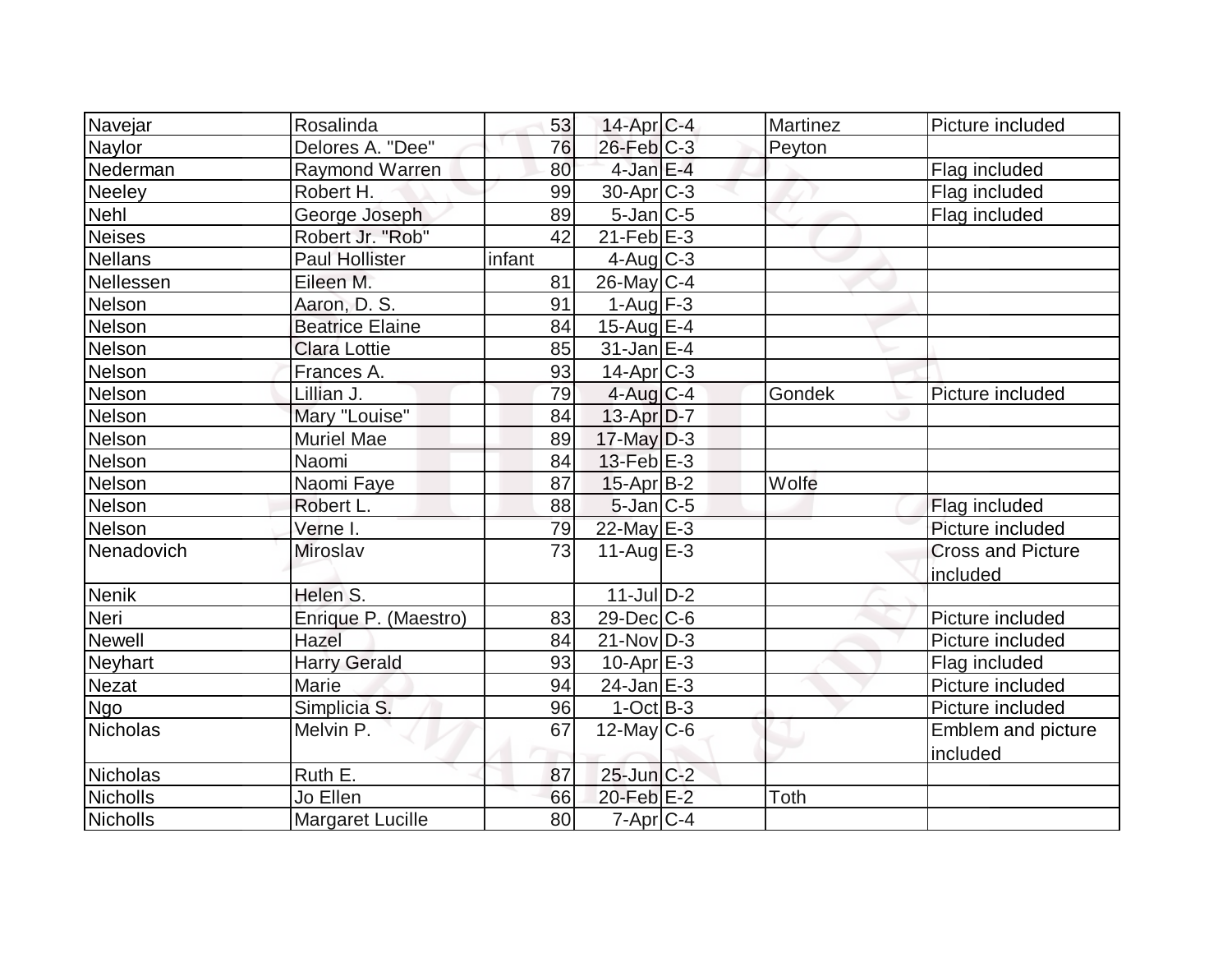| Nichols             | Philip E.                     | 85 | $6$ -Nov $E-4$         |                |                                                 |
|---------------------|-------------------------------|----|------------------------|----------------|-------------------------------------------------|
| <b>Nickias</b>      | Sherry L.                     | 46 | 6-Oct C-4              | Hasse          |                                                 |
| <b>Nicklas</b>      | Harley F.                     | 85 | $12$ -Jan $D-4$        |                |                                                 |
| Nickolaou           | Catherine "Cathy"             | 78 | $11-Sep$ $E-3$         | Adduci         | Picture included                                |
| Nicoletto           | Anthony J. "Tony"             | 65 | $12$ -Apr $E$ -3       |                |                                                 |
| Nielsen             | Martin J., Jr.                | 76 | $18-Oct$ D-3           |                |                                                 |
| Niemeyer            | Harry F., III                 | 65 | $17$ -Jan $E-3$        |                |                                                 |
| Niemi               | Kathryn T.                    | 92 | $17 - Jun$ B-2         |                |                                                 |
| Niepokoj            | Leonard                       | 82 | $5-Feb$ $C-3$          |                | Picture included                                |
| <b>Nies</b>         | Gladys L.                     | 89 | $17 - Dec$ $C-3$       |                |                                                 |
| <b>Nieves</b>       | Barbara A.                    | 72 | $30$ -Aug $D-2$        |                |                                                 |
| Niewiadomski        | Joseph Wieslaw                | 83 | $19-Apr D-3$           |                | Picture included                                |
| Nigro               | Marlene S.                    |    | $11$ -Jan $D-3$        | Gourlay        |                                                 |
| <b>Niksic</b>       | Gerldine T. "Jari"            | 83 | $26$ -Feb $C-3$        | Fleeger        |                                                 |
| <b>Niles</b>        | <b>Mildred Annie "Millie"</b> | 75 | $30$ -Nov $D-6$        | Hecker         |                                                 |
| <b>Nilles</b>       | Delores J.                    | 83 | $8$ -Feb $E-3$         | <b>Schultz</b> | Picture included                                |
| Nilsen <sup>'</sup> | William "Bill"                | 61 | $25$ -Dec $E-3$        |                |                                                 |
| Nimetz              | Eugene "Gene"                 | 89 | $11$ -Oct $D-2$        |                |                                                 |
| <b>Nissen</b>       | <b>Donald Frijes</b>          | 83 | $22$ -May $E-3$        |                | Flag and picture<br>lincluded                   |
| <b>Noble</b>        | Linda Marie                   |    | $9-Aug1D-2$            | Pilarczyk      | Linda Marie Noble<br>(Schnaedter)               |
| <b>Noel</b>         | Vernon E.                     | 70 | $13$ -May B-2          |                |                                                 |
| Nolan               | Phyllis R.                    | 60 | $19$ -May C-4          | <b>Rudick</b>  |                                                 |
| Noland              | <b>Harvey Russel</b>          | 86 | 27-Apr D-7             |                |                                                 |
| <b>Noldin</b>       | Raymond                       | 77 | $5-Apr$ D-2            |                |                                                 |
| Noojin              | Gary L.                       | 60 | $17$ -Oct $E-3$        |                |                                                 |
| Nordmann            | Nancy                         | 72 | $9-Nov$ <sub>C-3</sub> | Scecina        | Nancy (Rubush)<br>Nordman / Picture<br>included |
| Nordquist           | James Joseph                  | 49 | $1$ -May $E-2$         |                |                                                 |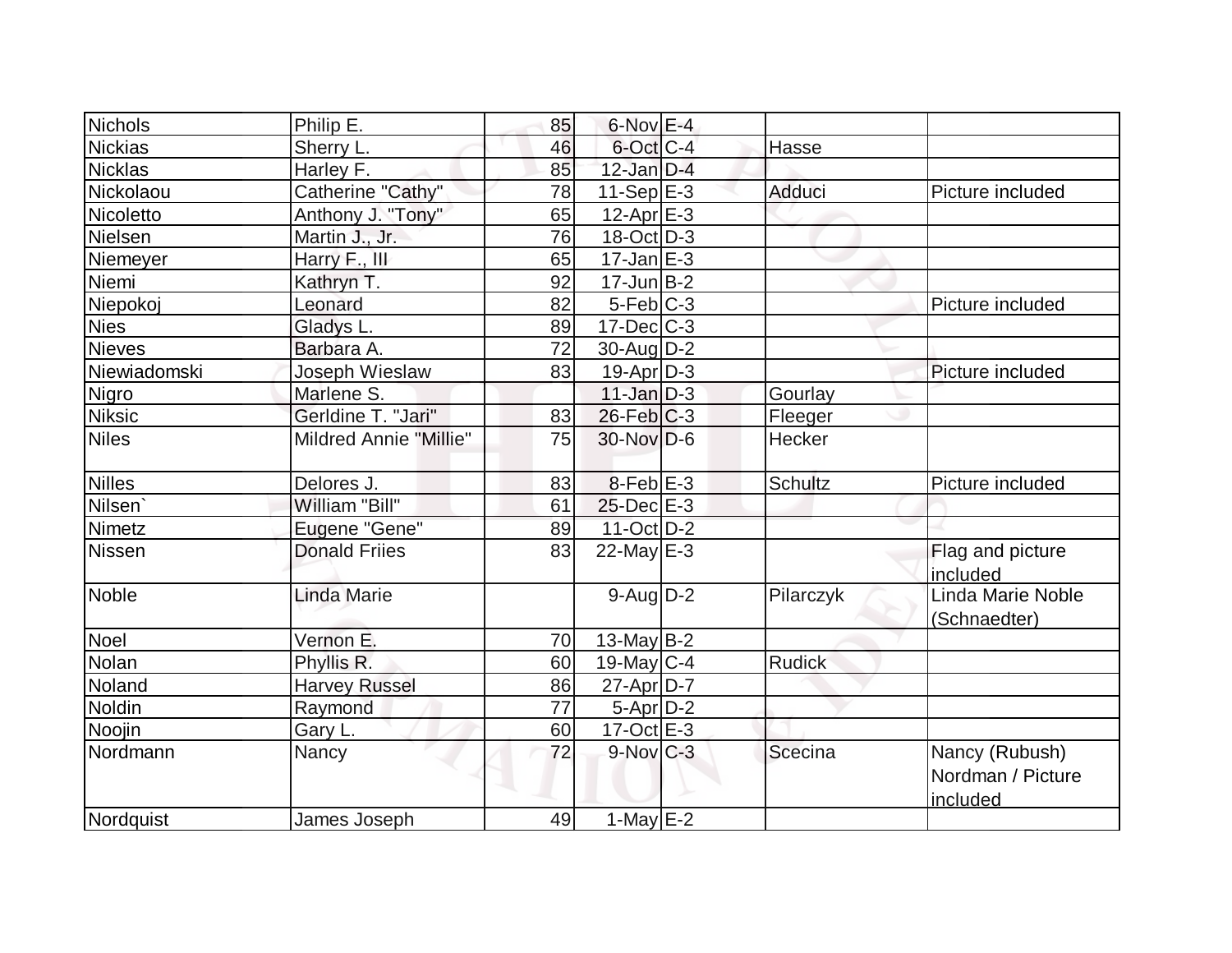| Norkus         | Vivian L.             | 89  | $27$ -Oct C-5         | Lindzy      |                      |
|----------------|-----------------------|-----|-----------------------|-------------|----------------------|
| Norman         | <b>James Lawrence</b> | 65  | $3-Nov$ C-5           |             |                      |
|                | "Larry"               |     |                       |             |                      |
| Norman         | Judith Lynn           | 71  | $21-Nov D-3$          | Humbarger   | Picture included     |
| <b>Norrick</b> | Darwin H. "Bud"       | 84  | $20$ -JulD-2          |             | Flag included        |
| <b>Norris</b>  | Mary "Jean"           | 89  | $16$ -Mar $ D-4 $     | Goranovich  |                      |
| <b>Norris</b>  | Mary Ann              | 73  | $5-Apr D-3$           | Steigerwald |                      |
| Norwood        | <b>Richard "Dick"</b> | 68  | $22$ -Dec $ C$ -6     |             |                      |
| <b>Nosal</b>   | Louis M.              | 49  | $12$ -Feb $ C-3 $     |             | Flag included        |
| <b>Nosich</b>  | <b>Mark</b>           | 87  | $25$ -Jun $C-3$       |             | Flag included /      |
|                |                       |     |                       |             | <b>Memorial Mass</b> |
| Nosich         | <b>Mark</b>           | 80  | $10$ -JulD-3          |             |                      |
| Novakovich     | August "Augie"        |     | 23-Nov D-4            |             | Flag included        |
| Novakovich     | Elisabeth K.          | 65  | $14$ -Apr $C-4$       |             |                      |
| Novelli        | Luciana               | 78  | $20$ -Aug $C-2$       | Gregg       | Nina Marie Walter-   |
|                |                       |     |                       |             | Venkus               |
| Novorita       | Carol                 | 72  | $27$ -Apr $ D-7$      | Podgorski   |                      |
| Novorita       | Florence M.           | 99  | $19$ -Feb $ C-2$      | Tyczkowski  |                      |
| Novosel        | Ann L.                | 101 | $2$ -May $F-2$        |             |                      |
| Novreske       | <b>Brian Joseph</b>   | 16  | $14-Oct$ B-2          |             |                      |
| Nowaczyk       | Christopher           | 63  | $5$ -Jul $D-2$        |             | Picture included     |
| Nowaczyk       | Florence F.           | 98  | $24$ -Nov $ C-6$      | Krawczyk    |                      |
| Nowaczyk       | Fred                  | 66  | $5$ -Jul $D-2$        |             |                      |
| Nowaczyk       | Phyllis C. E.         | 89  | $26$ -Jan $ D-6$      |             | Picture included     |
| <b>Nowak</b>   | Anna                  | 93  | 20-Feb $E-3$          | Cherota     |                      |
| Nowak          | Jessica Jean "Jessi"  | 28  | 18-Apr <sub>E-3</sub> |             | Dove included        |
| Nowak          | Ronald C.             | 66  | $8$ -Mar $E - 3$      |             | Flag included        |
| <b>Nowak</b>   | Stanley J.            | 86  | $20$ -Jul $D-3$       |             | Flag included        |
| Nowak          | Walter J., Jr.        | 66  | 23-May E-2            |             | Flag included        |
| Nowakowski     | <b>Bertha</b>         | 86  | $17$ -Aug $D-3$       |             |                      |
| Nowatzke       | Cecilia               | 96  | $3$ -Apr $E-3$        |             |                      |
| Nowicki        | Delmar J.             | 89  | $17$ -Mar $ C-4$      |             | Flag included        |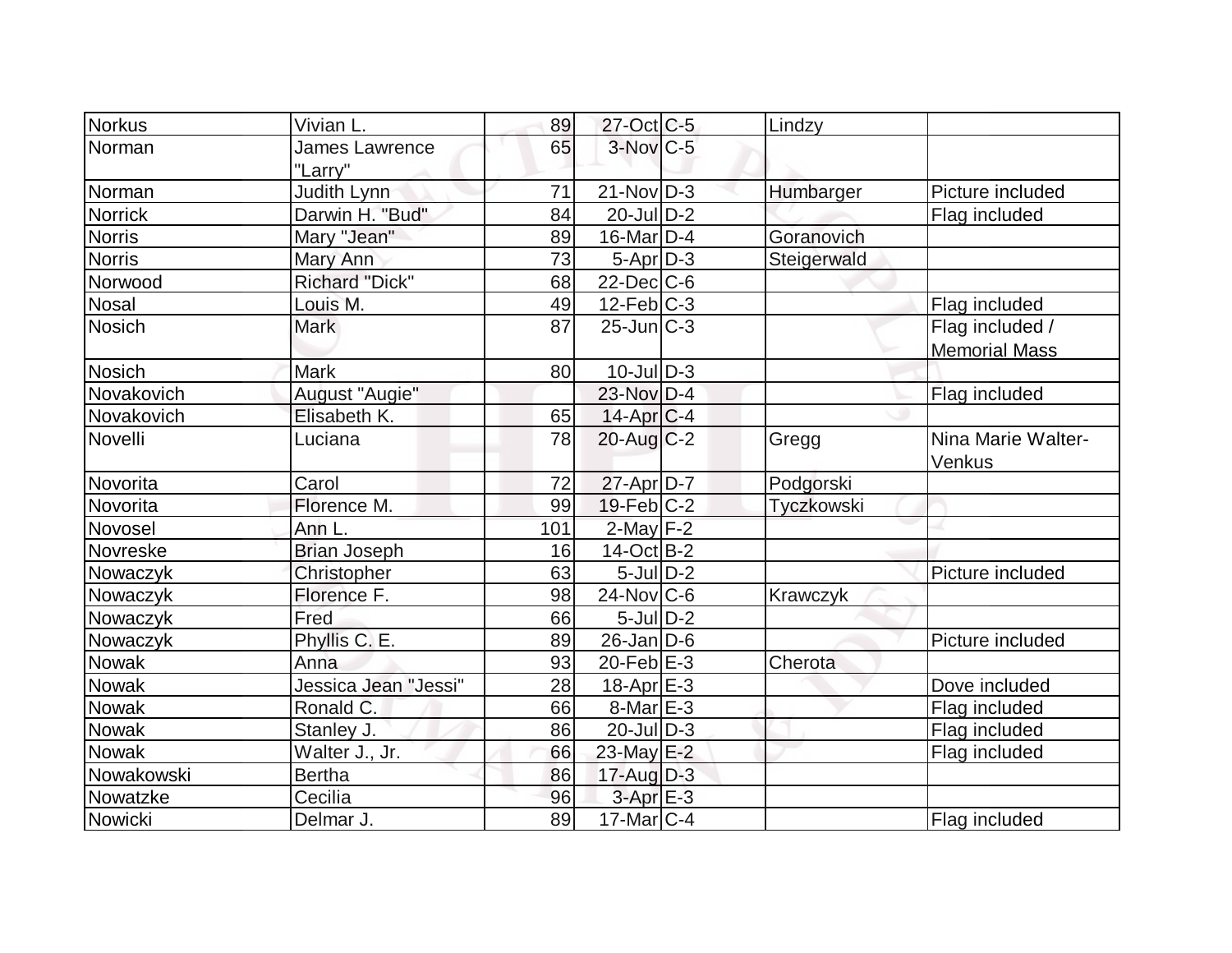| Nowicki      | Margie Lee           | 82 | $5$ -Dec $D-3$    | Golden        | Picture included |
|--------------|----------------------|----|-------------------|---------------|------------------|
| Nowicki      | <b>Shirley</b>       | 77 | $11-Nov B-2$      | Krynicki      |                  |
| Nunez        | <b>Blanca</b>        | 83 | 6-Oct C-4         | <b>Torres</b> |                  |
| Nunley       | Daniel F.            | 60 | $14$ -Jul $C-4$   |               |                  |
| <b>Nush</b>  | Joseph H.            | 33 | 11-Sep $E-4$      |               | Picture included |
| <b>Nuss</b>  | Wayne "Pappy"        | 73 | $4-Sep$ $E-3$     |               |                  |
| <b>Nuzzo</b> | James M., Sr.        | 59 | $4$ -Dec $D-4$    |               |                  |
| Nyiri        | Christine A.         | 60 | $17$ -Apr $E-3$   |               |                  |
| Nymeyer      | Eliot K.             | 79 | 5-Mar C-3         |               |                  |
| <b>Oakes</b> | James M. Sr., "Jim"/ | 69 | 19-May $C-4$      |               |                  |
|              | "Big Daddy"          |    |                   |               |                  |
| <b>Oakes</b> | Ruth M               | 89 | $4-Sep$ E-4       |               | Picture included |
| Oakes        | Sabina               | 95 | $13$ -Jun $E-4$   |               |                  |
| Oaks         | Angela K.            | 40 | $26$ -May C-4     |               |                  |
| O'Barski     | Robert J.            | 83 | $16$ -Jan $E-3$   |               | Flag and Picture |
|              |                      |    |                   |               | included         |
| Obert        | Joan E.              | 94 | $1$ -Oct B-2      | Smyth         |                  |
| Obey         | <b>Shirley Rose</b>  |    | $22-Sep C-6$      | Marko         |                  |
| Obremski     | Hattie M.            | 86 | 25-Dec E-3        |               |                  |
| O'Brien      | Gail                 | 94 | $14$ -Apr $ C-3 $ |               |                  |
| O'Brien      | Michael J.           | 84 | 30-Dec B-2        |               | Flag included    |
| O'Brien      | <b>Scott James</b>   | 21 | $18$ -Jul $E-3$   |               |                  |
| O'Connell    | Daniel P.            | 49 | 30-Dec B-2        |               |                  |
| O'Connor     | Karen J.             | 71 | $20$ -Jun $E-3$   | Jones         |                  |
| O'Dea        | Robert G.            | 73 | $3-Mar$ $C-3$     |               |                  |
| O'Dell       | Donald R.            | 89 | 5-Nov C-3         | Learos        | Flag included    |
| Oderio       | Concetta "Connie"    | 95 | $4$ -Jan $E-4$    | Petrungaro    |                  |
| Odlivak      | Albert               | 82 | $6$ -Jan $ C-4$   |               |                  |
| O'Drobinak   | <b>Cletus</b>        | 78 | $4$ -Feb $B-3$    |               |                  |
| Ogarek       | Mary J.              | 75 | 30-Nov D-5        |               |                  |
| Ogrodowski   | Marian T.            | 94 | $19$ -Jan $D-3$   |               | Picture included |
| O'Halek      | Sue Ann              | 63 | $23$ -Mar $ D-7 $ |               |                  |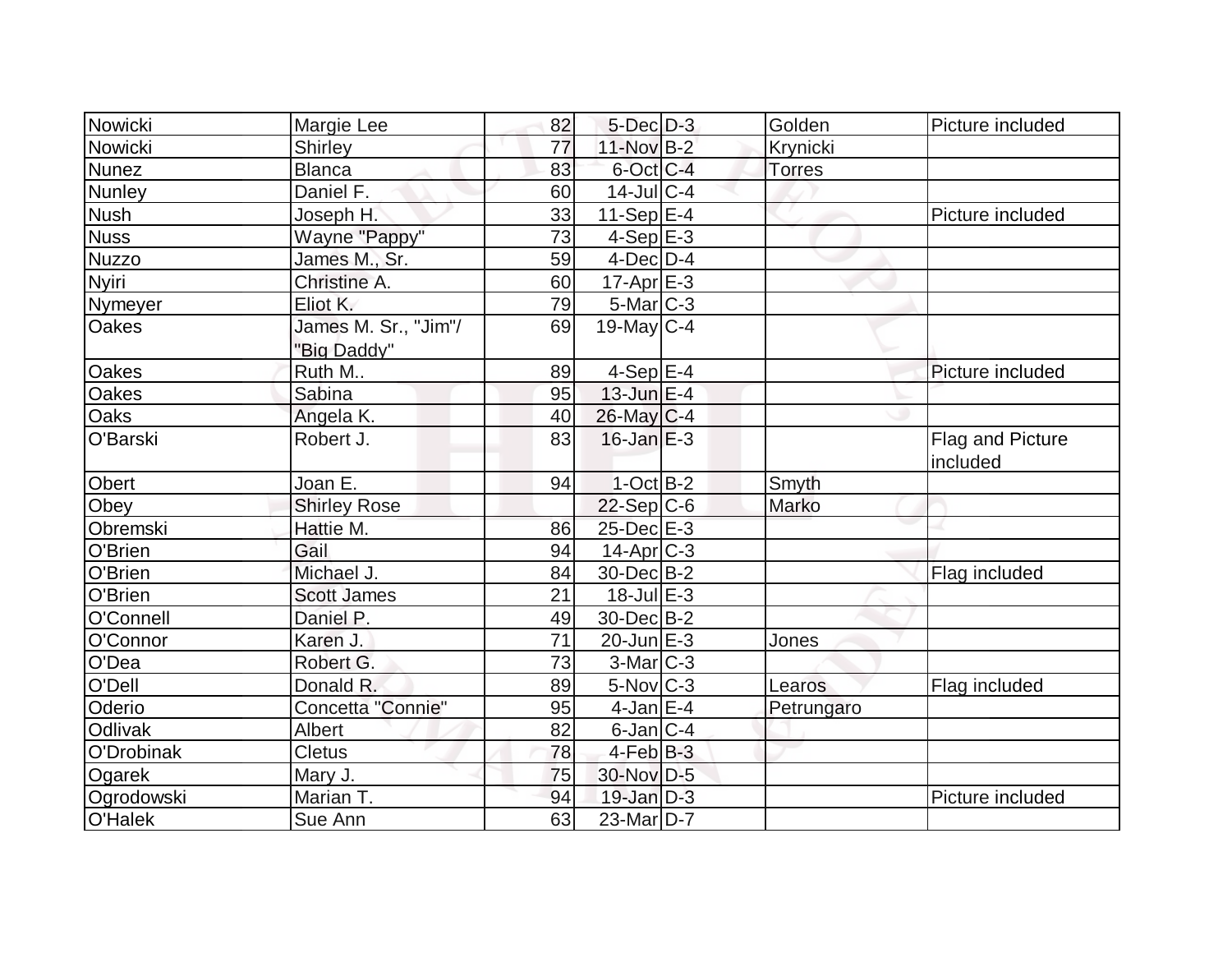| O'Hara        | Barbara A.            | 66 | $12$ -Jul $D-3$            |                |                                            |
|---------------|-----------------------|----|----------------------------|----------------|--------------------------------------------|
| Ohm           | <b>Mary Susanne</b>   | 81 | $20$ -Feb $E-3$            | Sauer          |                                            |
| Okamoto       | George T.             | 89 | 28-Apr <sub>IC-5</sub>     |                | Flag and Picture<br>included               |
| Oldham        | <b>Robert Thomas</b>  | 68 | $4$ -Aug $\overline{C}$ -4 |                |                                            |
| Olejniczak    | Eleanor M.            | 88 | $25$ -Oct $D-2$            |                |                                            |
| Olejnik       | Helen                 | 96 | $15$ -Aug $E-3$            | Fesko          | Helen (Chelle) Olejnik<br>/ Cross included |
| <b>Oleksy</b> | Genevieve "Gene"      | 81 | $3$ -Jul $E-3$             |                | Picture included                           |
| O'Lena        | Orville J.            | 89 | 18-Sep E-3                 |                |                                            |
| Olenik        | Gina Sophie           | 53 | $9$ -Apr $C$ -4            |                |                                            |
| Olin          | Kenneth S.            | 70 | $19$ -Aug B-2              |                |                                            |
| Olinger       | Leslie J. "Les"       | 55 | $7-NovD-3$                 |                |                                            |
| Olis          | <b>Dolores</b>        | 83 | $8-Oct$ B-3                | <b>Bentley</b> |                                            |
| Oliver        | Alice Ina             | 74 | 5-Nov C-3                  | Royse          | Picture included                           |
| Oliver        | llo Frances           | 87 | $2$ -Oct $E-3$             |                |                                            |
| Olivo         | Esther J.             | 95 | $25$ -Jan $E-4$            |                | Picture included                           |
| <b>Olmos</b>  | Ramon "Papi Ray"      | 72 | $31$ -Jul $E-3$            |                |                                            |
| Olsen         | Irene                 | 85 | $5 - Jun$ $E-3$            | Pithes         |                                            |
| Olson         | Dale, MD              | 84 | $7-Feb$ F-3                |                | Picture included                           |
| Olson         | John J.               | 92 | $7$ -Jul $ C-4 $           |                | Flag included                              |
| Olson         | Margie Lee            | 82 | $5$ -Dec $D-3$             | Golden         | Picture included                           |
| Olson         | <b>Onie Marie</b>     | 82 | $8-Aug$ $E-3$              |                |                                            |
| Olson         | Robert F.             | 94 | $17$ -May D-3              |                | Flag included                              |
| Olszak        | Thomas N.             | 70 | $13-Nov$ E-2               |                |                                            |
| Olszewski     | <b>Leonard Joseph</b> | 65 | $6$ -Jan $ C-4 $           |                | <b>Flag and Picture</b><br>included        |
| Olthoff       | Christina             | 77 | $22$ -Jan $C-3$            | <b>Schultz</b> |                                            |
| O'Meara       | John                  | 78 | $29-Sep C-4$               |                | Flag included                              |
| Omilianowski  | Daniel R.             | 72 | $10$ -Jan E-3              |                | Picture included                           |
| Ondrovich     | Evelyn M.             | 92 | $23$ -Nov D-4              |                |                                            |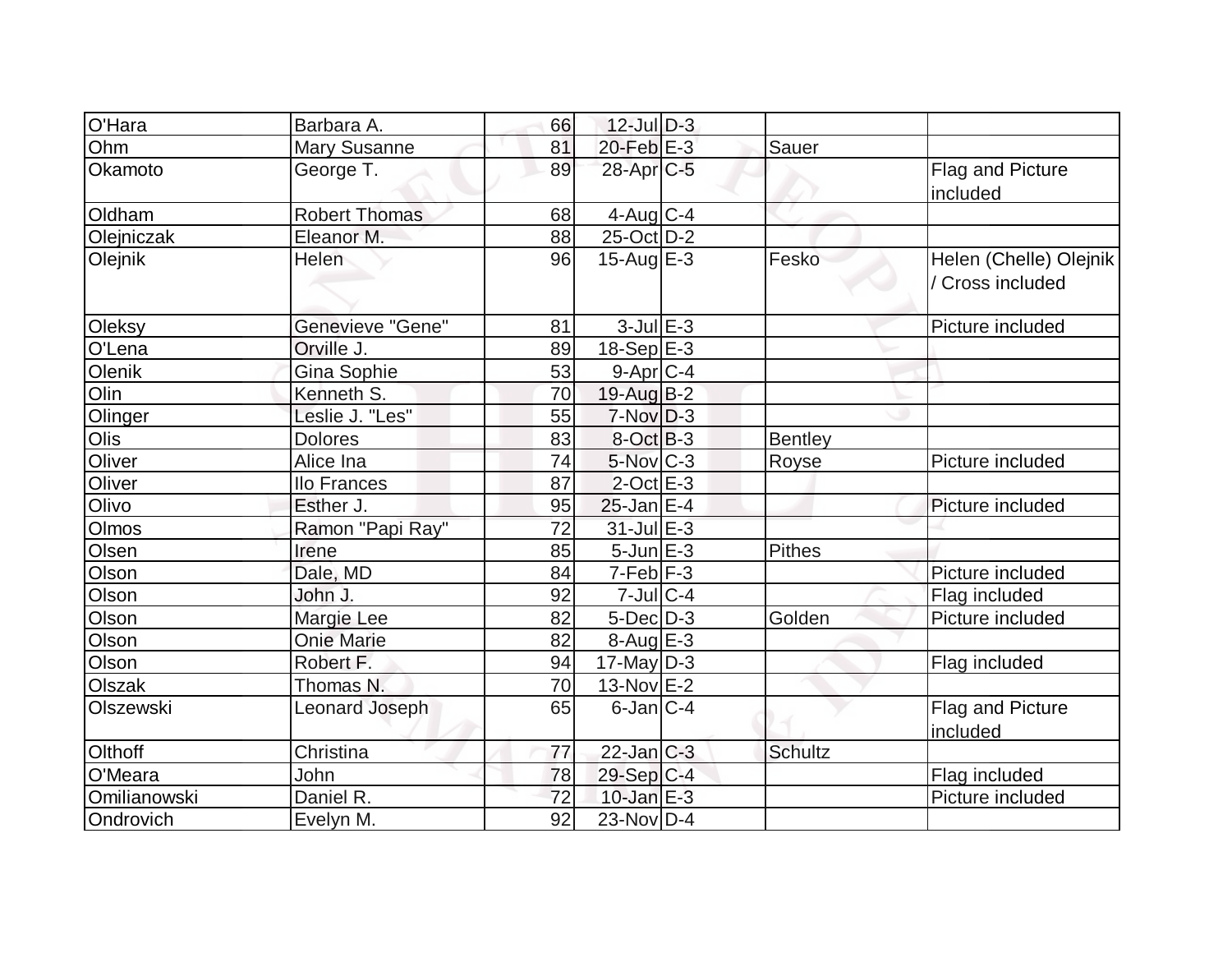| Onohan      | Robert S.            | 63              | $26$ -Mar $C-3$   |               |                                         |
|-------------|----------------------|-----------------|-------------------|---------------|-----------------------------------------|
| <b>Ooms</b> | Dakota               | 14              | $17$ -Jan $E-3$   |               |                                         |
| Oostman     | Richard G. "Big O"   | 70              | 26-Jun E-2        |               |                                         |
| Opacich     | <b>Milan</b>         | 84              | $23$ -Jan $E-2$   |               | <b>Cross and Firefighter</b>            |
|             |                      |                 |                   |               | Emblem included                         |
| Opiola      | Eleanor A.           | 93              | $25$ -Jan $E-3$   | <b>Tokarz</b> |                                         |
| Oplinger    | Robert E. (Bob)      | 74              | $12$ -Feb $ C-3 $ |               | Picture included                        |
| Oploski     | Marsha A.            | 66              | $26$ -Nov $ C-3 $ |               |                                         |
| Opolski     | Lillian M.           | 90              | $7$ -Oct $ B-2 $  |               |                                         |
| Orange      | Jeffrey Lynn         | 56              | 29-Aug E-4        |               |                                         |
| Ordway      | Virginia H.          | 78              | $9$ -Jan $E-3$    |               |                                         |
| O'Rear      | Carl Ray             | 58              | $1-MarE-2$        |               |                                         |
| O'Reilly    | Michael R. Sr.       | 84              | $22$ -May $E-3$   |               | Flag included                           |
| O'Reily     | Eugene J.            | 57              | $13-Oct$ $C-4$    |               |                                         |
| Orelup      | Lois Carletta        | 90              | $21$ -Feb $E-3$   | Whisler       |                                         |
| Orpen       | <b>Bonnie</b>        |                 | $8$ -Dec $C$ -4   |               | Bonnie Orpen (Bush)<br>Picture included |
| Orr         | <b>Hugh Frances</b>  | 60              | $29$ -Jan $ C-3 $ |               |                                         |
| Orr         | <b>Terry Michael</b> | 58              | 30-Nov D-6        |               | Picture included                        |
| Orta        | Alfredo "Freddy O"   | 45              | $6$ -Oct $ C-4 $  |               |                                         |
| Ortega      | Emily "Meli"         | 76              | $9-Feb D-6$       |               |                                         |
| Ortiz       | Julio A.             | 59              | $6$ -Dec $D-2$    |               | Picture included                        |
| Ortiz       | Patricia             | 57              | $3-Feb C-4$       | Villarruel    |                                         |
| Ortiz       | Roman J.             | 82              | $7-Feb$ $F-4$     |               | Flag included                           |
| Ortiz       | Roy J. "Butch"       | 67              | 29-Aug $E-3$      |               |                                         |
| Orze        | Kenneth D.           | 87              | 22-Apr B-2        |               | Flag included                           |
| Orzechowicz | Genevieve "Gen"      | 83              | $14$ -Feb $E-3$   | <b>Hudak</b>  |                                         |
| Orzechowski | Sandra L.            | 73              | 13-Nov E-3        | Gamaler       |                                         |
| Osborne     | Adele R.             | 91              | 22-Nov D-3        |               |                                         |
| Osborne     | Erman                | $\overline{71}$ | $31-Oct$ D-3      |               |                                         |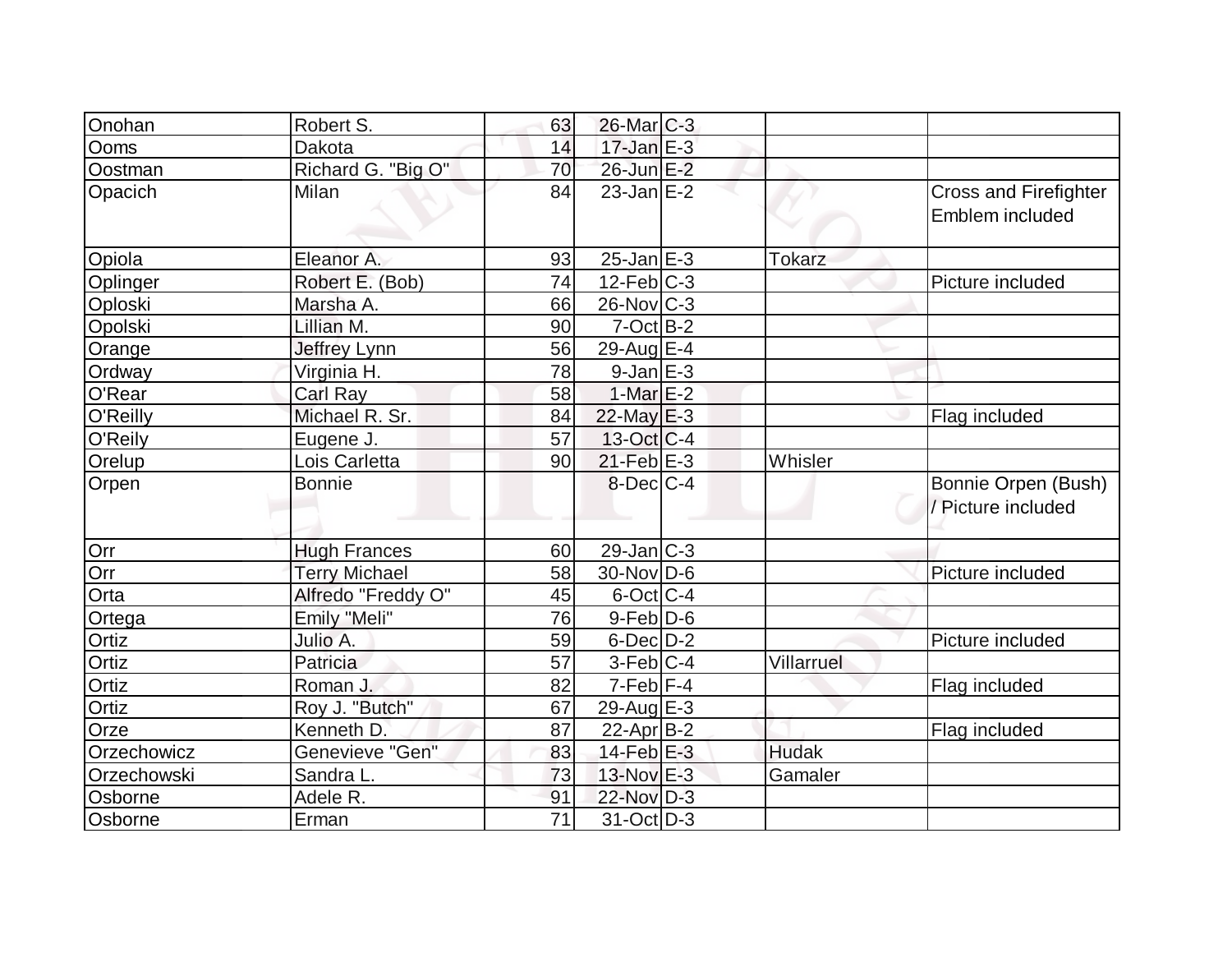| Osborne    | Lester                |                 | 29-Nov C-2             |                | Flag included    |
|------------|-----------------------|-----------------|------------------------|----------------|------------------|
| Osborne    | Ruth A.               | 71              | 29-Nov C-2             |                |                  |
| Osburn     | Wayne                 | $\overline{71}$ | $8$ -Jun $D-5$         |                | Picture included |
| Osmond     | Mervin L.             | 89              | $1-Feb D-3$            |                |                  |
| Osterman   | Linda                 |                 | $4$ -May $D-7$         |                |                  |
| Ostrander  | Susan                 | 54              | $23$ -Jul C-3          | Lomas          |                  |
| Ostrowski  | Elaine                | 76              | $2-Jan$ $E-3$          | Fech           | Cross included   |
| Ostrowski  | Florence M.           | 80              | 18-Jul E-3             |                |                  |
| Ostrowski  | Mitchell              | 82              | 28-Aug E-3             |                | Cross included   |
| Otello     | Joseph J. Jr.         | 77              | 18-Mar <sub>B</sub> -2 |                |                  |
| Otic       | Rajna                 | 74              | $9$ -Jan $E-3$         | Mitrovic       | Cross included   |
| Overhage   | Joseph "Kip"          | 88              | $1-Oct$ B-3            |                | Picture included |
| Overman    | Virginia Anne "Jinny" | 51              | 30-Aug D-2             | Hord           |                  |
| Overturf   | Eva Marie             | 90              | $10$ -Jan $ E-2 $      |                |                  |
| Owen       | Helen M.              | 84              | $8$ -Jul B-2           |                |                  |
| Owen       | Phyllis Irene         | 73              | 20-Mar E-2             |                | Picture included |
| Owen       | Robert J. "Bob"       | 43              | $1-Nov D-3$            |                |                  |
| Owens      | Fredric C.            | 68              | $16$ -Feb $D-5$        |                | Flag and picture |
|            |                       |                 |                        |                | included         |
| Oxley      | Jacob                 | 28              | $16$ -Dec $B$ -3       |                |                  |
| Oxley      | Sandra                | 68              | $9-Dec B-2$            |                |                  |
| Ozelie     | Robert L., Sr.        | 81              | $31$ -Jul $E-3$        |                | Picture included |
| Pace       | Pasquale "Pat"        | 78              | $4$ -Nov $ B-2 $       |                |                  |
| Pace       | <b>Theodore "Ted"</b> | 77              | 29-May E-3             |                | Cross included   |
| Pachiniak  | John "Long John"      | 95              | $24$ -Feb $ C-4$       |                |                  |
| Pacific    | Frank C.              | 90              | 23-Oct E-3             |                |                  |
| Pacini     | Desanka "Dessie"      |                 | $26$ -Mar $ C-3 $      | Lalich         | Cross included   |
| Packard    | Dale F.               | 83              | $30$ -Jan $E-3$        |                | Flag included    |
| Paglis     | James P.              | 91              | $30$ -Jun $ C-4 $      |                | Flag and Picture |
|            |                       |                 |                        |                | included         |
| Pala       | Teresa Rose           | 52              | $25$ -Apr $E-3$        | <b>Riffett</b> |                  |
| Paleologos | Claudia A.            | 62              | $8-Aug$ $E-3$          |                |                  |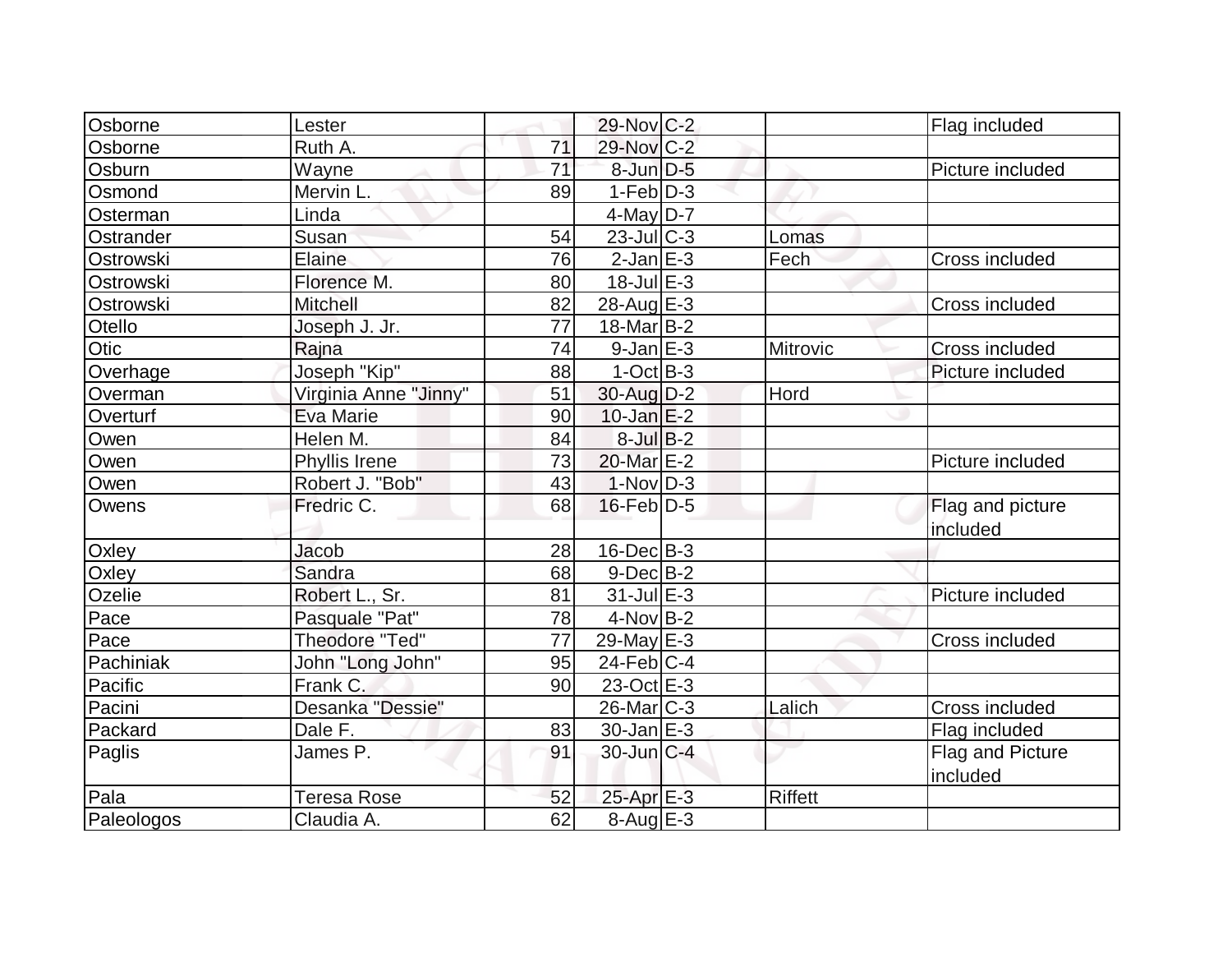| Paliga    | Doris J. "Mamaloo"       | 71 | 10-Aug $D-7$           | <b>Plys</b>     |                                     |
|-----------|--------------------------|----|------------------------|-----------------|-------------------------------------|
| Palkovich | Margaret                 | 90 | $8$ -May $E-3$         | Perevuznik      | <b>Cross included</b>               |
| Pallay    | John                     | 68 | $5$ -Mar $C-3$         |                 | Flag and picture<br>included        |
| Pallmer   | Dorothy Ann,<br>Reverend | 66 | $21$ -Aug $E-3$        |                 |                                     |
| Palmateer | Verona A.                | 93 | $27$ -Apr $D-8$        | <b>Brockman</b> | Flag included                       |
| Palmer    | John W.                  | 81 | $20$ -Feb $E-3$        |                 |                                     |
| Palmer    | Kenneth R.               | 83 | $18$ -Dec $D-3$        |                 | Flag include                        |
| Palmer    | Matilda "Tilly"          | 86 | $5$ -Mar $ C-3 $       |                 | Picture included                    |
| Palmer    | <b>Vincent Joseph</b>    | 93 | $20$ -Jan $ C-4 $      |                 |                                     |
| Palmowski | <b>Florence Marie</b>    |    | 1-May $E-3$            |                 |                                     |
| Palumbo   | Anthony, Dr. "Tony"      | 65 | 8-Nov D-3              |                 |                                     |
| Pampalone | <b>Ann Marie</b>         | 90 | $7$ -Dec $D-8$         | Sonderman       |                                     |
| Pampalone | Anthony N. "Tony"        | 82 | $26$ -Jan D-6          |                 | Flag included                       |
| Pamphilis | Harry John               | 82 | $27$ -Apr $D-7$        |                 |                                     |
| Panares   | Rodrigo R., MD           | 72 | $5$ -Dec $D-3$         |                 |                                     |
| Pancer    | George                   | 56 | $6$ -May $B-2$         |                 |                                     |
| Pandorf   | Vincent M.               | 70 | $18-Sep$ E-3           |                 |                                     |
| Pangburn  | Carole Ann               | 69 | $9-Apr$ $C-3$          |                 |                                     |
| Pankovich | Grace                    | 87 | $6$ -Oct C-4           | Jones           | Cross included                      |
| Panozzo   | Joseph L.                | 39 | $7$ -Jul $C$ -4        |                 | Picture included                    |
| Papp      | Eleanor I.               | 88 | $1$ -Jul B-3           |                 |                                     |
| Pappas    | <b>Jill Carol</b>        | 68 | $5$ -Nov $ C-3 $       |                 | Jill Carol Pappas<br><b>Pickett</b> |
| Paprocki  | Annette                  | 87 | $29$ -Nov $ C-3 $      | Lestinsky       |                                     |
| Paprocki  | Sylvia A.                | 73 | $28$ -May C-2          | Sekula          |                                     |
| Parducci  | Lawrence R. "Buzzy"      | 82 | $3$ -Aug C-6           |                 |                                     |
| Parker    | <b>Frankie Gene</b>      | 73 | 30-Apr C-3             |                 |                                     |
| Parker    | Glen "Bill"              | 77 | $16$ -Apr $C-2$        |                 |                                     |
| Parker    | Nancy                    | 78 | $5-Feb$ <sub>C-2</sub> |                 |                                     |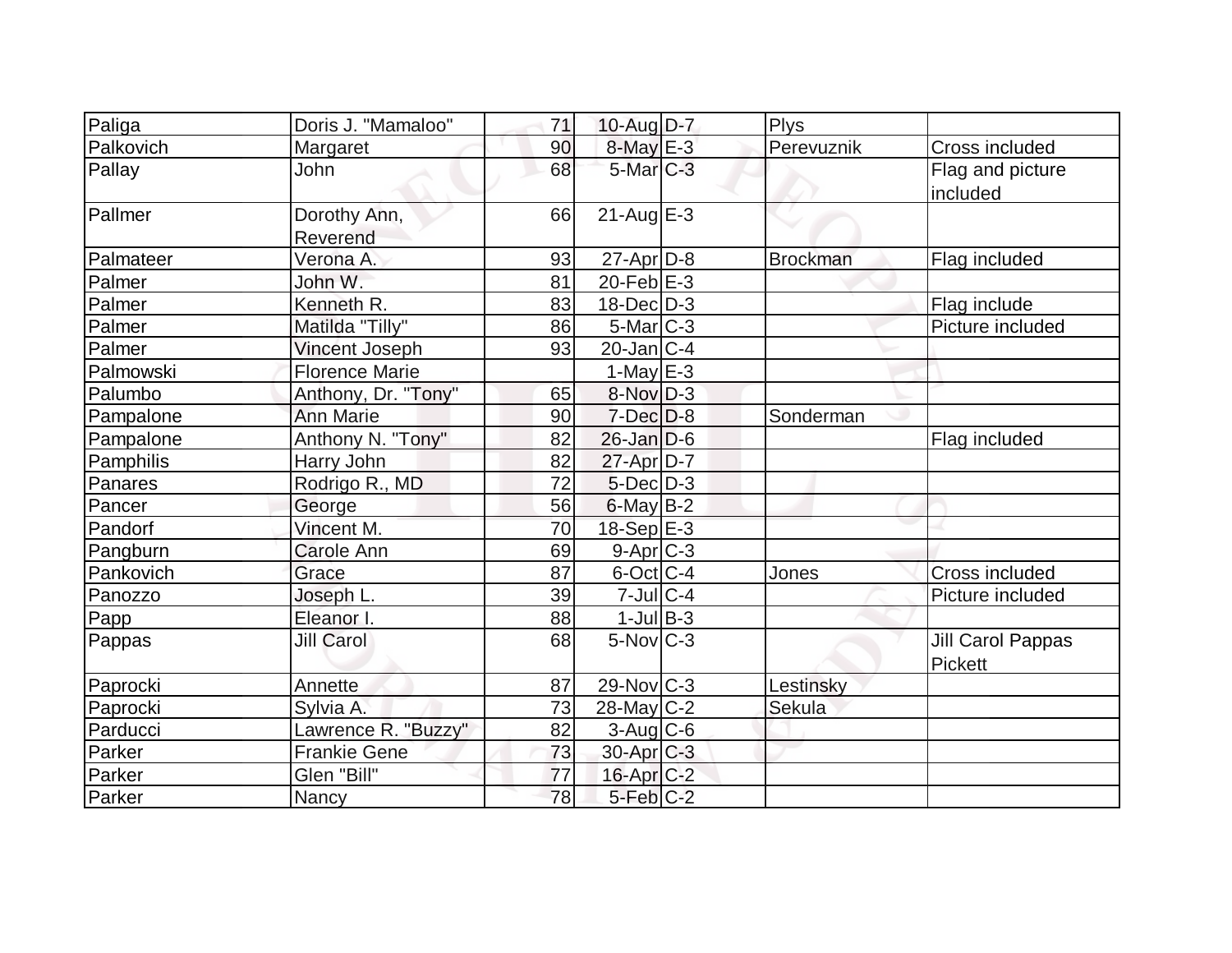| Parker       | Peggy Joyce           | 79 | 26-Dec D-3          | Pouty            | Peggy Joyce Rubey           |
|--------------|-----------------------|----|---------------------|------------------|-----------------------------|
|              |                       |    |                     |                  | Parker                      |
| Parker       | Sadie D.              | 83 | $13$ -Jul $D-2$     | <b>Richards</b>  |                             |
| Parker       | Viola May             | 94 | $31$ -Mar $ C-4 $   |                  |                             |
| Parker-Skeen | Sandra "Mamoo"        | 70 | 22-Sep C-7          | <b>Bentley</b>   |                             |
| Parkison     | Marguerite J."Toots"  | 76 | 13-Apr D-7          | Pavelka          |                             |
| Parlor       | Delores Jean          | 79 | 19-May $C-4$        | <b>Douthett</b>  |                             |
| Parnell      | <b>Jim Allen</b>      | 74 | $11$ -JulD-3        |                  |                             |
| Parr         | Gerald                | 91 | 30-Dec B-3          |                  |                             |
| Parra        | Gabriel, Sr.          | 33 | $5$ -Nov $ C-3 $    |                  |                             |
| Parrish      | Jacquelyn M. "Jackie" | 49 | $4-Apr$ $F-3$       |                  | Picture included            |
| Parrish      | <b>Marie Alice</b>    |    | $10$ -Jan $E-3$     | Jones            | Picture included            |
| Parsons      | Ruby E.               |    | $20$ -Mar $E-3$     |                  |                             |
| Paskash      | Norma E.              | 83 | $15$ -Feb $E-3$     |                  |                             |
| Pastor       | Andrew A. "Chico"     | 98 | $17 - Jan \, E - 3$ |                  | Picture included            |
| Pastorcik    | Babara A.             | 74 | $16$ -Oct $E - 3$   | Haney            | Picture included            |
| Pataky       | Patricia H.           | 90 | $20$ -Jan $ C-4$    |                  |                             |
| Patena       | Tim                   | 62 | $21$ -Dec $D-3$     |                  |                             |
| Patlyek      | Mary                  | 84 | $10$ -Jul $D-3$     |                  |                             |
| Patlyek      | Maryann               | 84 | $11$ -JulD-3        |                  |                             |
| Patriarca    | Anthony               | 90 | $20$ -Jan $ C-5 $   |                  |                             |
| Patrick      | Charles Samuel,       | 74 | $1-Jan C-3$         |                  | "Deacon Chuck" /            |
|              | Patrick, Rev.         |    |                     |                  | Picture included            |
| Patrick      | David W.              | 96 | 12-Aug B-2          |                  |                             |
| Patrick      | Helen F.              | 65 | $26-Sep D-3$        | <b>Beveridge</b> |                             |
| Patterson    | <b>Beatrice</b>       | 96 | $30$ -Apr $ C-3 $   |                  |                             |
| Patterson    | Glenn DaWayne, Sr.    | 34 | $9$ -Aug $D-3$      |                  | Picture included            |
|              | "Muff"                |    |                     |                  |                             |
| Patton       | Raymond B.            | 79 | 16-Dec B-2          |                  |                             |
| Patz         | Barbara L.            | 78 | $11$ -Jun $C-3$     |                  | Barbara L. Patz<br>(Arnold) |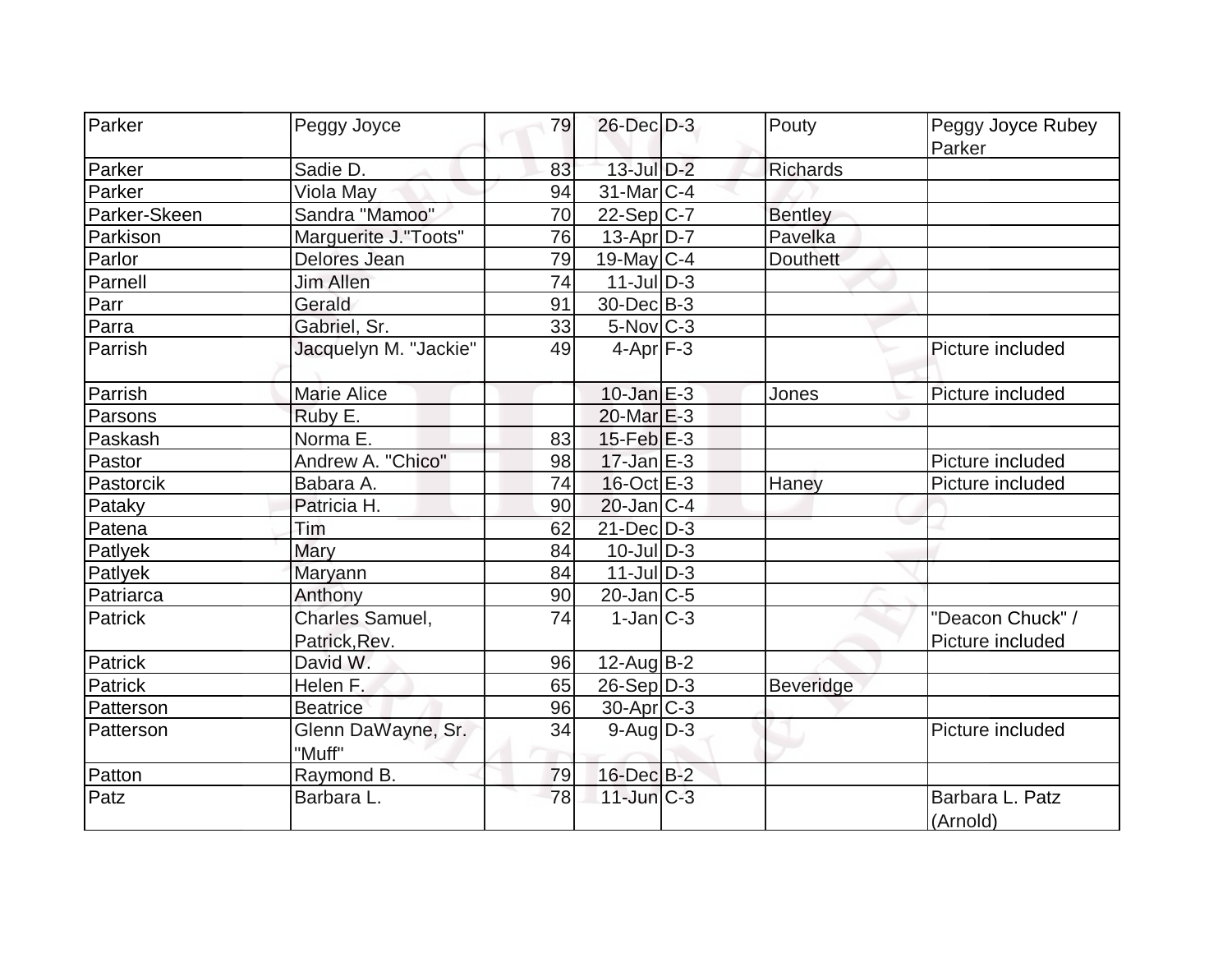| Pauer               | <b>Thomas Paul</b>      | 77 | $15$ -Nov $D-3$          |              | Flag included    |
|---------------------|-------------------------|----|--------------------------|--------------|------------------|
| Paulanuski          | Mary Ann                | 81 | 28-Dec D-4               | Miotke       |                  |
| Paulson             | Lucille M.              | 93 | $15$ -Jan $C-4$          |              |                  |
| Pavelka             | Louis M.                | 82 | $5$ -Dec $D-3$           |              | Flag included    |
| Pavic               | Raymond D.              | 60 | $4-Sep$ $E-4$            |              |                  |
| Pavloff             | Mary C.                 | 92 | 30-Dec B-2               |              |                  |
| Pawelczyk-Wineinger | Linda                   | 59 | $3-Mar$ $C-3$            |              |                  |
| Pawlak              | Joseph John             | 70 | $4-Feb B-3$              |              | Flag included    |
| Pawlak              | Steven S.               | 62 | $19-Oct$ <sub>C</sub> -2 |              |                  |
| Pawlik              | Walter (Wladyslaw),     | 80 | $19$ -Jul $D-2$          |              | Cross included   |
|                     | Rev.                    |    |                          |              |                  |
| Pawloski            | Ronald, Sr.             | 71 | $5$ -Oct C-2             |              | Flag included    |
| Pawlowski           | Richard                 | 82 | $19$ -May C-4            |              |                  |
| Pawlowski           | Theresa D.              | 86 | $11-Oct$ D-3             | <b>Bolda</b> |                  |
| Pawlus              | Edward E.               | 87 | $3-Feb C-4$              |              | Flag included    |
| Pawlus              | James A. "Jim"          | 83 | 7-Feb F-4                |              |                  |
| Payne               | Cynthia Jean            | 62 | $12$ -Aug $B-2$          | Williams     | Picture included |
| Payne               | <b>Melba Rose</b>       | 80 | $20$ -Dec $D-3$          |              |                  |
| Paz                 | <b>William Henry</b>    | 43 | $2$ -Aug $D-3$           |              |                  |
| Peach               | Kevin D.                | 53 | $1-Sep C-3$              |              |                  |
| Pearce              | <b>Judith Ann</b>       | 71 | $8$ -Dec $C-4$           |              |                  |
| Peardon             | <b>Thomas "Darnell"</b> | 89 | $11-Apr$ $E-4$           |              |                  |
| Pearison            | <b>Harold Leon</b>      | 84 | $3-AprE-4$               |              | Picture included |
| Pecenica            | Jovanka "Joey"          | 78 | $4$ -Apr $F-3$           |              | Cross included   |
| Pecher              | Rita Ann                | 76 | $1$ -Jun $D-9$           | Whitehead    |                  |
| Peciulis            | Raymond J.              | 68 | $6-Sep D-3$              |              |                  |
| Peck                | Shirley "Poochie"       | 58 | $13$ -Mar $E-4$          |              |                  |
| Pedroza             | Petra "Patsy"           |    | $12$ -Feb $ C-3 $        |              |                  |
| Peek                | Charles A.              | 20 | 19-Sep $E-3$             |              | Picture included |
| Pelke               | Robert C. "Bob"         | 93 | $12$ -Jan D-4            |              | Flag and Picture |
|                     |                         |    |                          |              | included         |
| Pemberton           | Wesley J.               | 52 | $30$ -May $E-6$          |              |                  |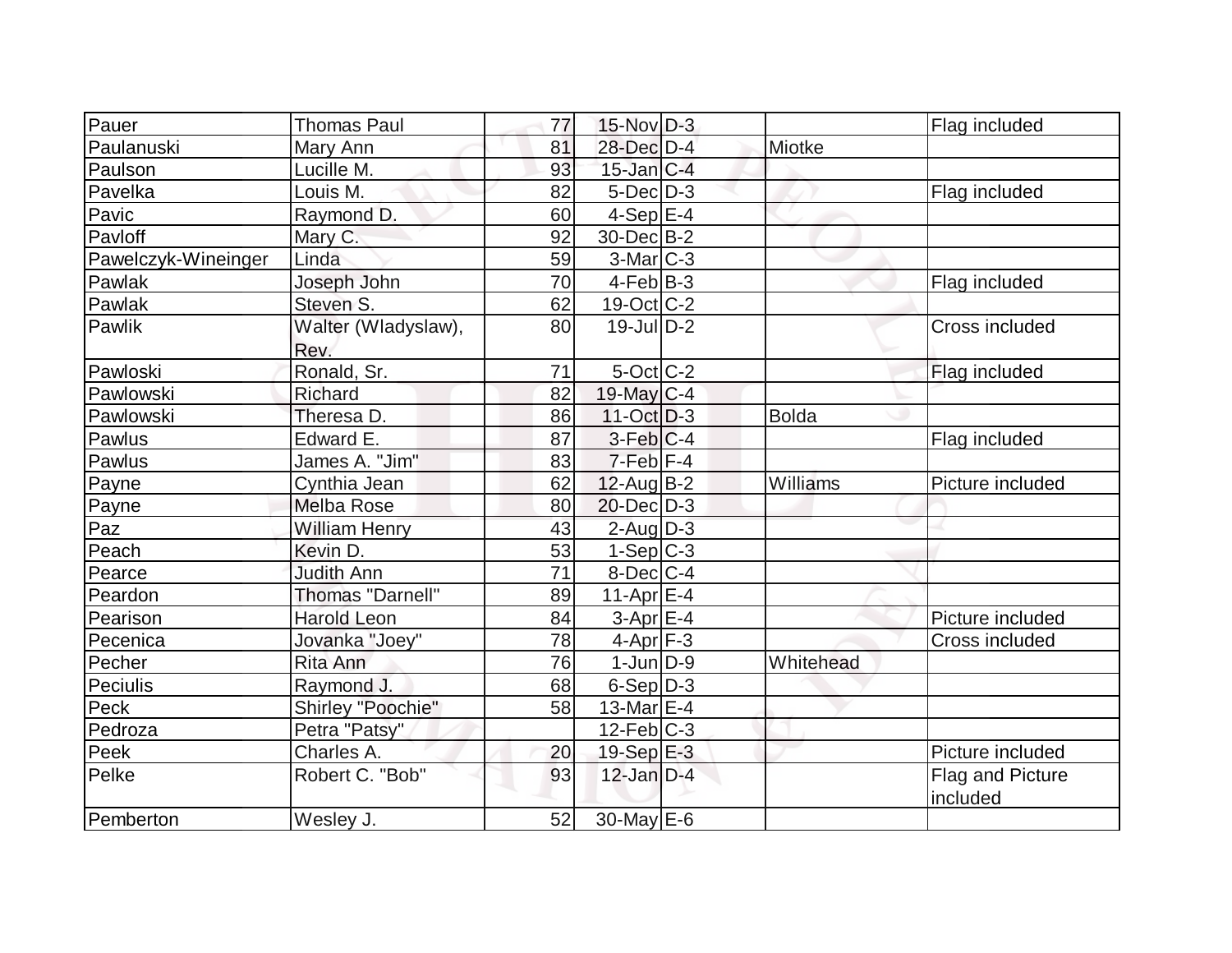| Pembroke    | John E.             | 81 | $4-Sep$ $E-4$          |         | Flag included         |
|-------------|---------------------|----|------------------------|---------|-----------------------|
| Pena        | Javier D.           | 41 | $4$ -Jun $C-3$         |         |                       |
| Pena        | Milburga "Millie"   | 93 | 29-Oct C-3             | Ahedo   |                       |
| Pendergrast | Esther M.           | 83 | $11-Oct$ D-2           |         |                       |
| Pendrick    | Ardeth "Art"        | 82 | $31$ -Mar $ C-4 $      |         |                       |
| Penkala     | Maria               | 89 | $12$ -Oct $ C-3 $      | Malenko |                       |
| Pennington  | James E. "Jim"      | 73 | $9$ -Dec $B$ -2        |         |                       |
| Pennington  | Linda R.            | 56 | $7-Sep C-2$            |         |                       |
| Perez       | Charlene "Charlie"  |    | 11-Sep $ E-4 $         |         | Picture included      |
| Perez       | Joe E.              | 86 | $26-Sep D-3$           |         | Flag included         |
| Perez       | Mario               | 82 | $23$ -Jun $ C-4$       |         |                       |
| Perez       | Michael             | 64 | $6$ -Dec $D-3$         |         |                       |
| Perez       | Monserrate "Willie" | 85 | $11-Oct$ D-3           |         | Picture included      |
| Perez       | Peter R.            | 82 | $5$ -Jul $D-2$         |         |                       |
| Perez       | Porfirio N.         | 70 | $1-Auq$ F-3            |         | Picture included      |
| Perez       | William             | 87 | $3$ -Jan $F-2$         |         |                       |
| Perfetti    | Phyllis             | 96 | $16$ -Apr $ C-3 $      |         |                       |
| Perino      | Irene               | 87 | $13-Nov$ $E-3$         |         |                       |
| Perkins     | Herbert T.          | 87 | 8-Jun D-5              |         | Flag included         |
| Peronis     | Anthony N.          | 48 | $8$ -Dec $ C-4 $       |         | <b>Cross included</b> |
| Peronis     | Nicholas P.         | 83 | $14$ -Mar $E-3$        |         | <b>Cross included</b> |
| Perpich     | Steve L.            | 85 | $21-Apr$ $C-6$         |         | Flag and Picture      |
|             |                     |    |                        |         | included              |
| Perriera    | Glenna Lois         | 59 | $19$ -Jun $E-3$        |         | Picture included      |
| Perry       | Leonard C. "Lenny"  | 54 | $1-Jan$ $C-3$          |         |                       |
| Perry       | Michael Jerome      |    | 28-Mar <sub>D-3</sub>  |         | Picture included      |
| Perry       | Wayne L.            | 78 | $10$ -JulD-3           |         |                       |
| Pers        | Richard             | 88 | $25$ -Jul $E-3$        |         | Flag and Picture      |
|             |                     |    |                        |         | included              |
| Persic      | Frank J.            | 76 | 28-Jun D-3             |         | Flag included         |
| Pesenko     | Richard H.          | 76 | 19-Mar <sub>IC-2</sub> |         | Flag and picture      |
|             |                     |    |                        |         | <i>included</i>       |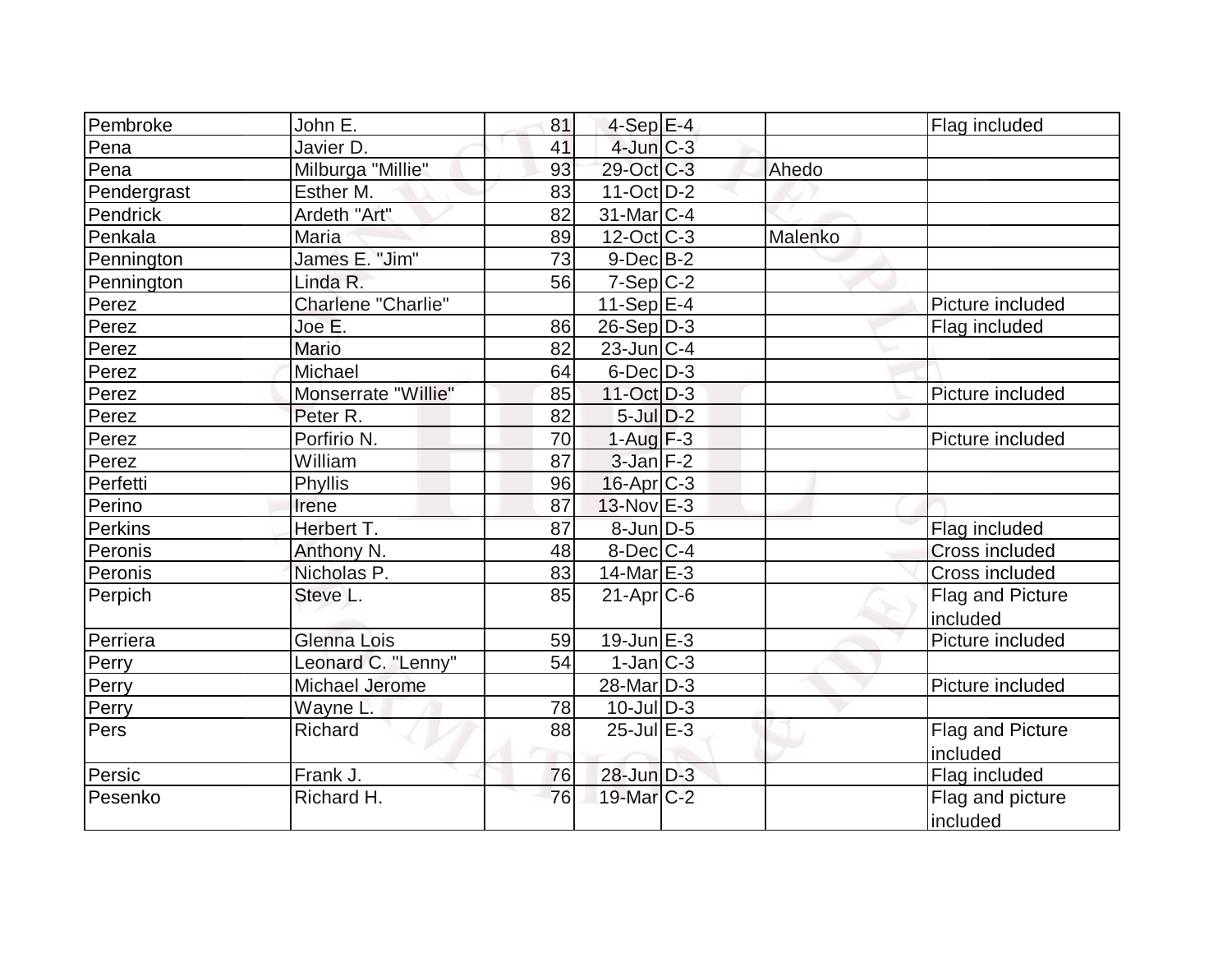| Peters        | Debra D.                       | 61  | $7-Nov$ D-2             | <b>Skaggs</b> |                               |
|---------------|--------------------------------|-----|-------------------------|---------------|-------------------------------|
| <b>Peters</b> | Delores J.                     | 74  | 5-Mar C-3               |               |                               |
| <b>Peters</b> | James D."Jim" "Red"            | 81  | $7$ -May $C-3$          |               | Flag and Picture<br>included  |
| Peters        | Nancy Virginia                 | 71  | 13-Mar $E$ -4           |               | Picture included              |
| Peters        | Thomas H.                      | 67  | $11$ -Mar $B-2$         |               | Flag included                 |
| Petersen      | Charles Edward, I<br>"Chuck"   |     | $5$ -Jan $ C$ -5        |               |                               |
| Petersen      | Scott Joseph                   | 56  | $27$ -Apr $D-8$         |               |                               |
| Peterson      | Clara B.                       | 77  | $30 - Sep$ B-3          |               | Clara B. (Austin)<br>Peterson |
| Peterson      | Dorothy                        | 62  | $9-Dec$ B-2             |               | Picture included              |
| Peterson      | <b>Kwanzie DeSean</b>          | 18  | $6-Sep$ $F-2$           |               |                               |
| Peterson      | Quintell Dante "Q"             | 40  | $10$ -Feb $ C-4 $       |               | Picture included              |
| Peterson      | Roy Edwin                      | 91  | $16$ -Nov $D-4$         |               | Picture included              |
| Petho         | Arlene M.                      | 71  | 19-Oct C-2              | Waggle        |                               |
| Petrelli      | William                        | 83  | $16$ -Jan $E-3$         |               |                               |
| Petroski      | Catherine                      | 85  | $2$ -Mar $ C-2 $        | Sample        |                               |
| Petrovic      | Doug (Dragan)                  | 44  | 25-Jul E-3              |               | <b>Cross included</b>         |
| Petrovich     | Charles Joseph, Jr.<br>"Chuck" |     | $17$ -Mar $ C-4 $       |               |                               |
| Petrovich     | Karavilka                      | 110 | 12-Mar $\overline{C-3}$ | Stojanovich   | <b>Cross included</b>         |
| Petrusic      | Jean B.                        | 86  | $22$ -Mar $E-3$         |               |                               |
| Petsas        | Timothy D.                     | 56  | $26$ -May C-4           |               |                               |
| Petterson     | Mary J., Dr.                   | 84  | $15$ -May $E$ -3        | Miller        | Picture included              |
| <b>Pettit</b> | <b>Elizabeth Olna</b>          | 71  | $16$ -Dec $B$ -3        |               |                               |
| Pettit        | John Allen                     | 45  | $2$ -May $F-3$          |               | Picture included              |
| Peyton        | Richard A.                     | 81  | $4-Sep$ E-4             |               | Flag included                 |
| Peyton        | <b>Thomas Leroy</b>            | 77  | 10-Oct E-3              |               |                               |
| Pflughoeft    | <b>Eldor Robert</b>            | 94  | $24$ -Feb $ C-4 $       |               |                               |
| Phelan        | Evelyn M.                      | 77  | $26$ -Jul $D-3$         |               |                               |
| Phelps        | Elmer C., Sr.                  | 87  | $31$ -Dec $ C-3 $       |               |                               |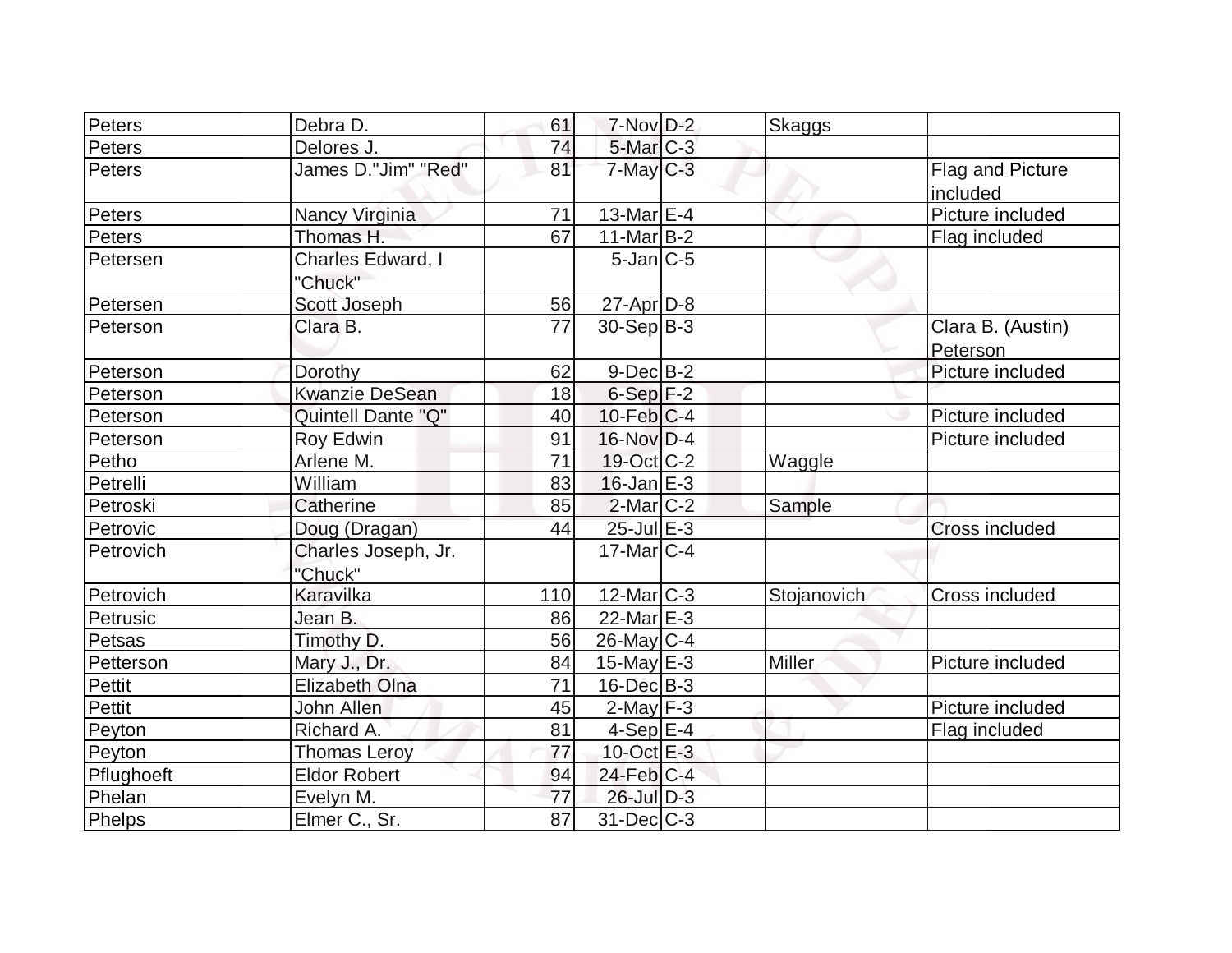| Philips         | <b>Betty</b>          | 64              | $8-Aug$ $E-3$             |              | Picture included                    |
|-----------------|-----------------------|-----------------|---------------------------|--------------|-------------------------------------|
| Phillips        | Elaine                | 67              | $3$ -Feb $C-4$            | Larson       | Picture included                    |
| <b>Phillips</b> | Elaine                | 67              | $21$ -Feb $E-3$           | Larson       | Picture included                    |
| <b>Phillips</b> | <b>Gary Neal</b>      | 64              | $22$ -May $E-3$           |              | Picture included                    |
| Phillips        | James E.              | 73              | $27$ -Dec $D-4$           |              | Flag included                       |
| <b>Phillips</b> | Leoma                 | 92              | $5$ -Jan $ C$ -5          |              |                                     |
| <b>Phillips</b> | Marie M.              | 89              | $23-Oct$ $E-3$            |              | Marie M. Phillips<br>(Ritenour)     |
| Phillips        | Martina "Teena"       | 74              | $4-Sep$ $E-4$             | Palkovich    |                                     |
| <b>Phillips</b> | O'Donald "Don"        | 87              | $20-Sep D-3$              |              | Flag included                       |
| <b>Phillips</b> | Richard E.            | 51              | $4$ -Oct $D-2$            |              |                                     |
| <b>Phillips</b> | Ruth                  | 87              | $11-Feb B-2$              | Harrison     |                                     |
| <b>Phillips</b> | Sue                   | 85              | $9$ -Oct $E-2$            |              |                                     |
| <b>Phillips</b> | <b>William Doyle</b>  | 62              | $17$ -Feb $ C-4 $         |              | Picture included                    |
| Piasecki        | Nancy                 | 77              | $13$ -Dec $D-2$           | Whittinghill |                                     |
| Piazza          | Alice                 | 85              | $5$ -Dec $D-2$            | <b>Toth</b>  | Cross included                      |
| Pickering       | Randall E. "Randy"    | 57              | $4-Feb B-3$               |              |                                     |
| <b>Pickett</b>  | <b>Jill Carol</b>     | 68              | $5$ -Nov $ C-3 $          |              | <b>Jill Carol Pappas</b><br>Pickett |
| Pieczykolan     | Dominika              | 92              | $3$ -Jan $F-4$            |              | Picture included                    |
| Pieczynski      | Dorothy A.            | 86              | $27-Sep D-2$              |              |                                     |
| Pieczynski      | Michael E.            | 30 <sub>l</sub> | $7$ -Jul $\overline{C-4}$ |              | Picture included                    |
| Piekarczyk      | Genevieve J.          | 91              | 28-Feb $E-3$              |              |                                     |
| Piel            | Margaret J.           | 86              | $12$ -JulD-3              |              |                                     |
| Pierce          | David A.              | 64              | $24$ -Aug $C-3$           |              |                                     |
| Pierce          | Elbert "Bud"          | 78              | $14-Sep C-2$              |              | Flag included                       |
| Pierotti        | John T.               | 81              | $27$ -Mar $E-3$           |              | Picture included                    |
| <b>Pietras</b>  | Melina A. "Cyndi"     | 79              | $28$ -JulC-4              | DeLancey     |                                     |
| Pietrzak        | Gerald A. "Jerry Pie" | 73              | $22$ -Jan $ C-2 $         |              |                                     |
| Pietrzak        | Jerome                | 74              | $5 - Apr$ $D-3$           |              |                                     |
| Pifferitti      | James III             |                 | 26-Jul D-2                |              | See Margaret Pifferitti<br>(Mother) |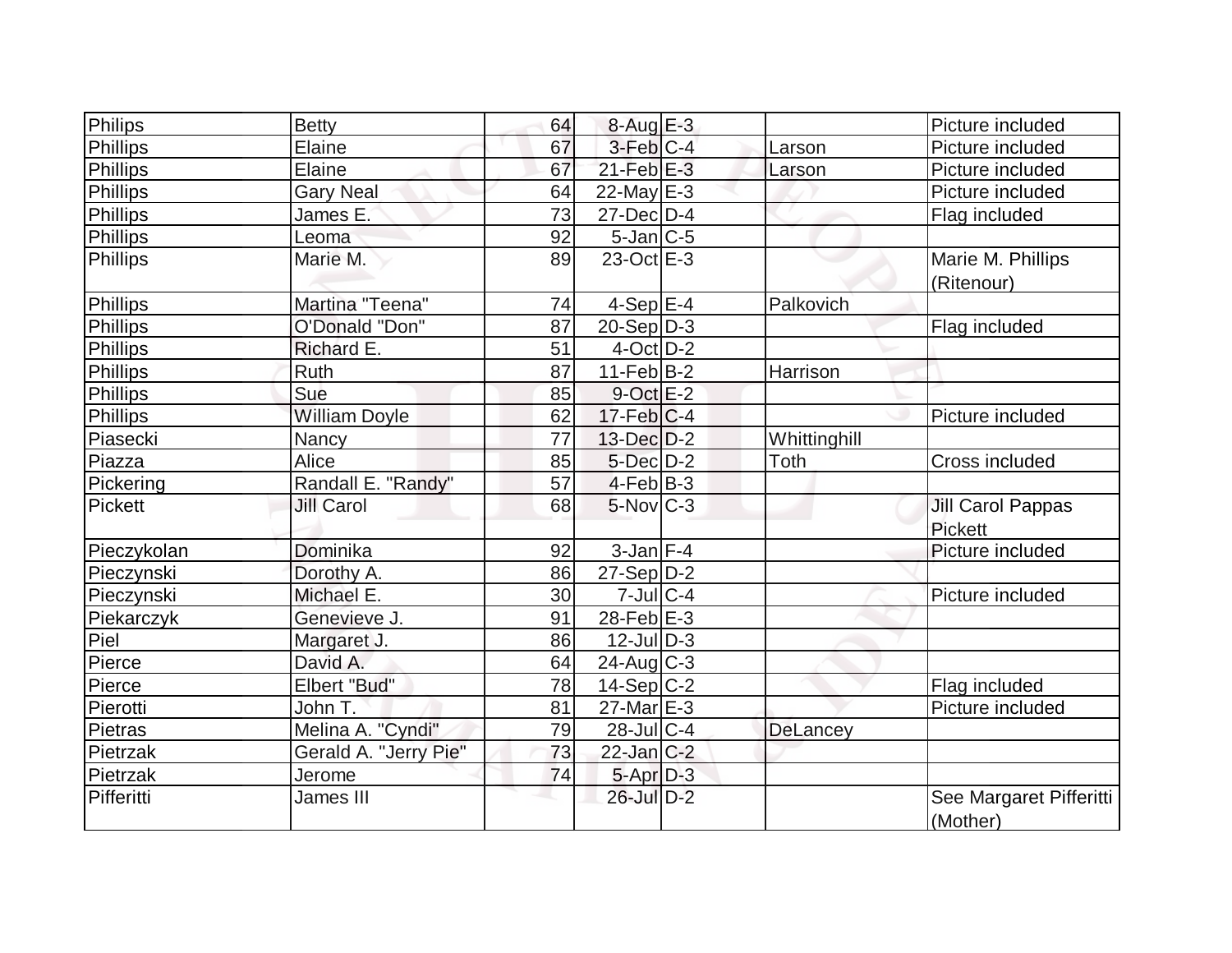| Pifferitti | Margaret (Mother)     |    | $26$ -Jul $D-2$   |         | See James Pifferitti,  |
|------------|-----------------------|----|-------------------|---------|------------------------|
|            |                       |    |                   |         | III (Son)              |
| Pigula     | Armin                 | 64 | 6-Dec D-3         |         | Flag and Picture       |
|            |                       |    |                   |         | included               |
| Pilenak    | Katherine "Kay"       | 93 | $1-Jan C-2$       |         | <b>Katherine Bella</b> |
|            |                       |    |                   |         | (Pilenak)              |
| Pilipow    | Edward A.             | 81 | $2$ -May $F-3$    |         | Flag included          |
| Pillar     | Margaret Ellen "Peg"  | 92 | $10$ -Nov $ C-4$  |         |                        |
| Pineda     | <b>Susie</b>          | 86 | $17$ -Jan $ E-4 $ | Morales |                        |
| Pinkins    | Fred L.               | 76 | $22-Sep C-5$      |         |                        |
| Pinta      | Richard C.            | 68 | $20$ -Oct $ C-3 $ |         | Flag included          |
| Piorkowski | Daniel "Dan"          | 59 | $22$ -Aug $E-3$   |         |                        |
| Piotroski  | Kenneth               | 66 | $24$ -Jul $E-3$   |         |                        |
| Piotrowski | Richard               | 74 | $16$ -Aug $D-3$   |         |                        |
| Piper      | Anna Berniece         | 89 | $18-Nov$ B-3      |         |                        |
| Pirosko    | Debra L.              | 59 | $8-Feb$ $E-3$     |         |                        |
| Pisarski   | Chester               | 82 | $23$ -Dec $B-2$   |         |                        |
| Pitchford  | Elsie T.              | 85 | $7-Cct$ B-3       |         |                        |
| Pittman    | James D.              | 82 | $24$ -Jul $E-3$   |         | Flag included          |
| Pivoriunas | Michael A.            | 57 | $21-Nov D-2$      |         |                        |
| Piwowar    | Andrew J. "A.J"       |    | $17$ -Apr $E-3$   |         | Flag included          |
|            | "Andy"                |    |                   |         |                        |
| Pizer      | Wallace D., Sr.       | 76 | $2$ -Apr $C$ -3   |         |                        |
| Pizzato    | Janice L.             | 61 | $8$ -Oct $B-2$    | Miller  |                        |
| Pleitner   | Virgina A.            | 85 | $30$ -Nov D-6     | Wolf    |                        |
| Plese      | Mary Jane             | 94 | $13$ -Jun $E-4$   |         |                        |
| Pleva      | John Francis, Retired | 82 | $25$ -Jul $E-2$   |         | Flag and Picture       |
|            | Colonel Indiana       |    |                   |         | included               |
|            | <b>National Guard</b> |    |                   |         |                        |
|            |                       |    |                   |         |                        |
| Plonka     | Wicktoria             | 89 | $5$ -Jun $E - 3$  | Gorna   | Wicktoria Plonka       |
|            |                       |    |                   |         | Remes                  |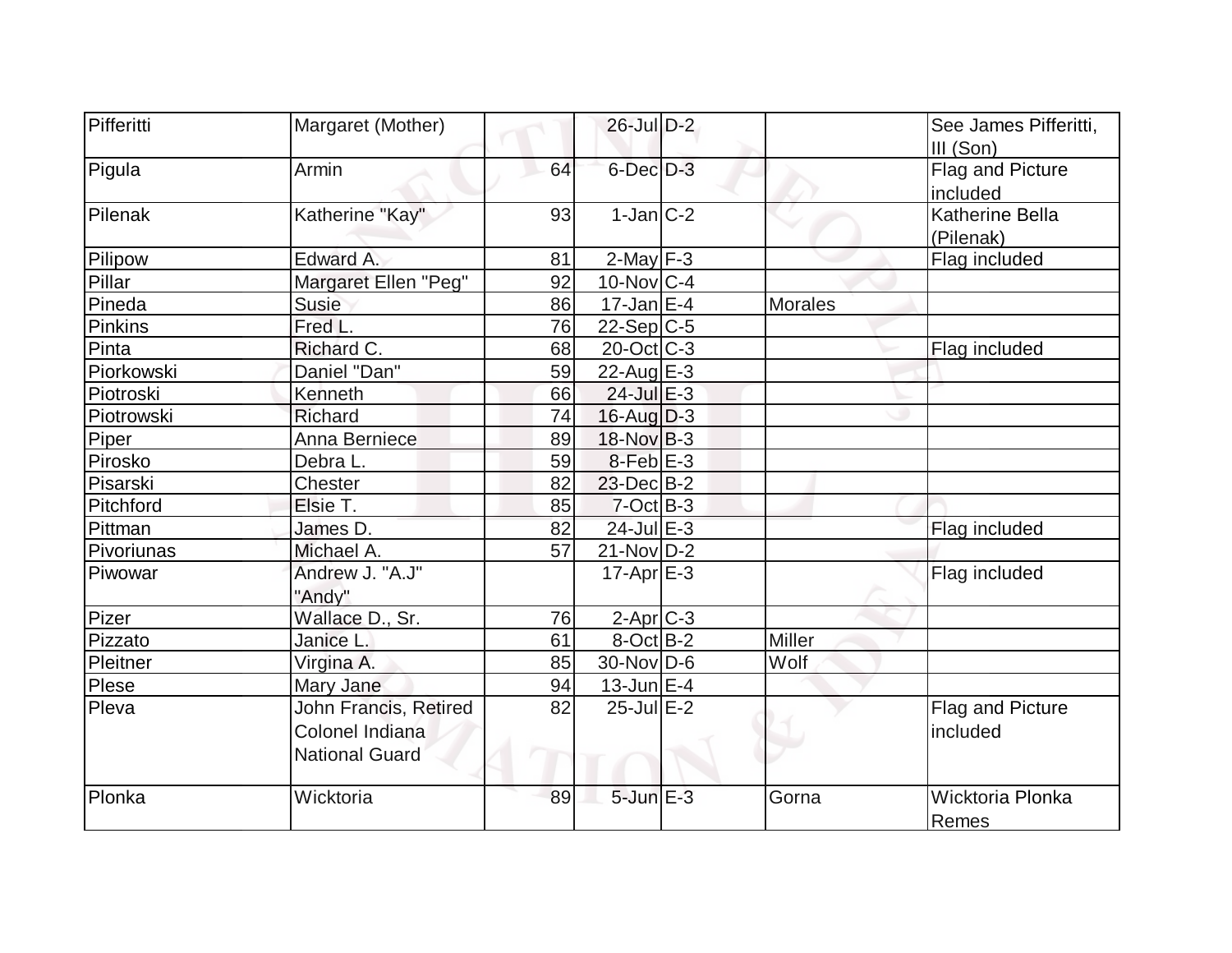| Plunkett      | John Earl          | 85  | $7-Nov$ D-3            |            |                               |
|---------------|--------------------|-----|------------------------|------------|-------------------------------|
| Pluymert      | Joanne Mae         |     | 16-Apr C-3             | Vree       |                               |
| Podgorny      | Lillian N.         | 101 | $14$ -Aug E-3          | Daughterty | Lillian N. Daily-<br>Podgorny |
| Podkul        | Frank J.           | 59  | $21-Sep C-4$           |            |                               |
| Poe           | Joan Alice         | 62  | $18$ -Aug C-3          | Howard     |                               |
| Pogorzelski   | Edward S.          | 85  | $5-Sep$ F-3            |            | Flag included                 |
| Pogorzelski   | Margaret R.        | 89  | $3-Dec$ $C-3$          | Klekot     |                               |
| Pogue         | Anthony "Tony"     | 67  | $25$ -Feb $ B-3 $      |            |                               |
| Poirer        | Robbieanna         | 84  | $6$ -Jun $F-3$         |            |                               |
| Pokrajac      | Michael J. "Mike"  | 94  | 26-Dec D-3             |            | Flag included                 |
| Pokrewczynski | Lottie             | 96  | $3-Nov$ <sub>C-6</sub> | Laski      |                               |
| Poleski       | Gregory J.         | 60  | $28$ -Aug E-3          |            |                               |
| Polewski      | Dorothy F.         | 88  | $17$ -Jun $B-2$        | Grenda     |                               |
| Polichnowski  | Sevela             | 96  | $22$ -Dec $C$ -6       | Albiniak   |                               |
| Policicchio   | <b>Karen Marie</b> | 51  | $13$ -Jul $ D-2 $      | Rumsfeld   |                               |
| Polito        | Alice P.           |     | $4$ -Aug C-4           |            | Picture included              |
| Polito        | Alice P.           |     | $21$ -Jul $C-4$        |            | Picture included              |
| Pollack       | Katherine M. "Kay" |     | $11$ -Dec $D-3$        |            |                               |
| Pollard       | Daisy L. "Big Ma"  | 83  | $23$ -Apr $ C-3 $      |            | Picture included              |
| Polochak      | Henry H., Sr.      | 87  | $14$ -Apr $ C-4$       |            |                               |
| Polster       | Gertrude           | 79  | $14$ -JulC-4           |            |                               |
| Polte         | Richard            | 90  | $23$ -Jun $C-4$        |            |                               |
| Poludniak     | <b>Rose Marie</b>  | 77  | $1-Feb D-2$            | Korba      |                               |
| Poncsak       | Margaret           | 89  | $19$ -Jan $ D-3 $      |            |                               |
| Ponder        | Louie V.           | 84  | $13$ -Jul $ D-3 $      |            | Flag included                 |
| Poortenga     | Anna               | 92  | $10$ -Feb $ C-4$       | Ipema      |                               |
| Poper         | Eugene D.          | 85  | $9-Apr$ $C-3$          |            |                               |
| Popiela       | Lucille A.         | 81  | $15$ -Jan $C-3$        |            | <b>Cross included</b>         |
| Popovic       | Milka              |     | $17$ -Jul $E-3$        |            | <b>Cross included</b>         |
| Popovich      | George S.          | 80  | $20$ -Oct C-3          |            | Flag included                 |
| Popovski      | Tase               | 83  | $20$ -Mar $E-3$        |            | Cross included                |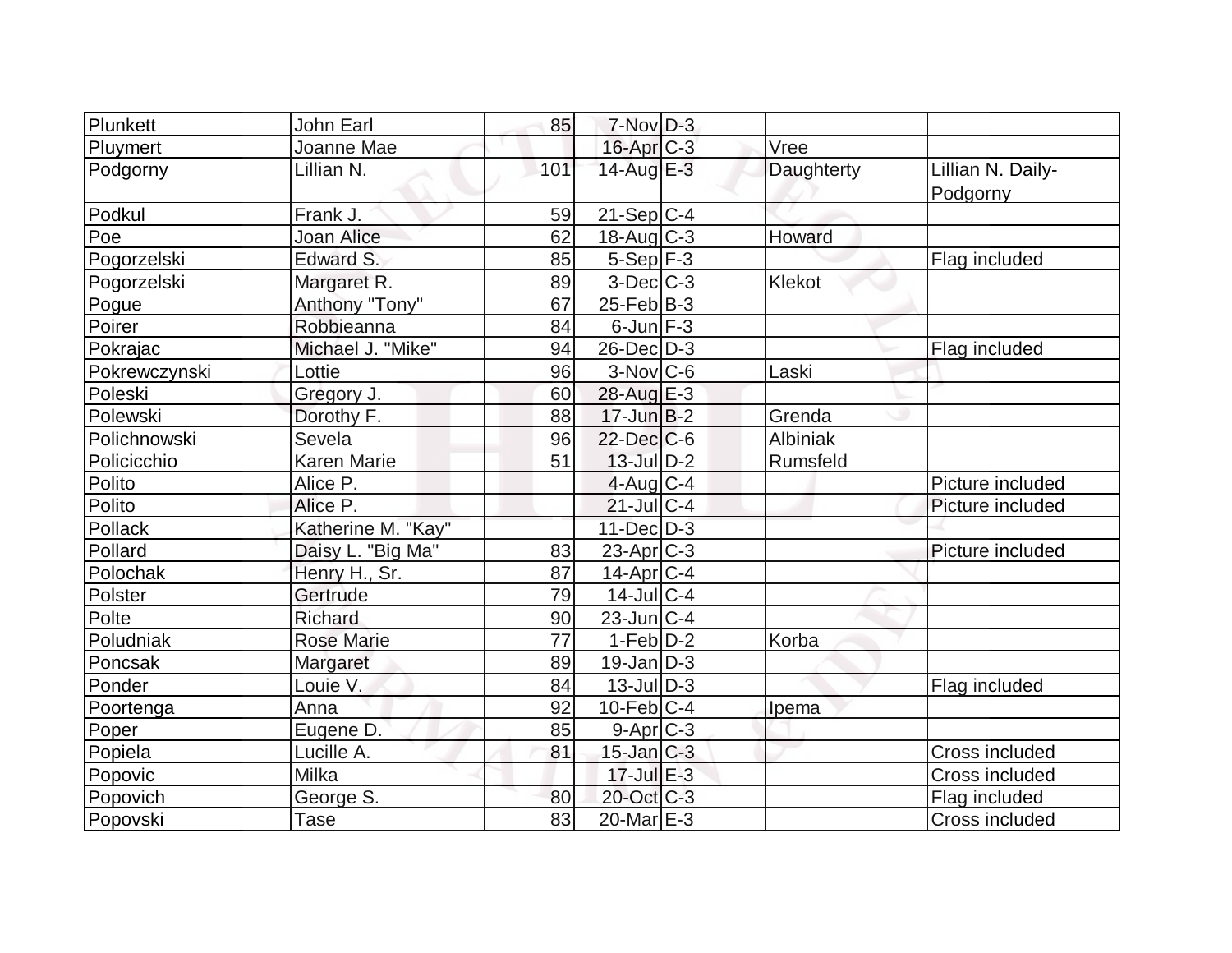| Poppe        | Herbert E.                       | 99              | 6-Apr D-4         |                | Flag included                         |
|--------------|----------------------------------|-----------------|-------------------|----------------|---------------------------------------|
| Poppe        | Mina                             | 90              | $5$ -May $C$ -4   |                | Picture included                      |
| Popplewell   | Virginia C.                      | 88              | $12$ -May C-6     |                |                                       |
| Poracky      | Virginia B. "Gina"               | 89              | $13$ -Aug C-2     |                | Picture included                      |
| Porch        | <b>Christian Allen</b>           | 15 days         | $10$ -Jun $B-3$   |                |                                       |
| Porch        | Howard L. "Curly"                | 85              | $12$ -May C-6     |                | Flag included                         |
| Porter       | Harold R.                        | 87              | $8$ -Jan $ C-3 $  |                | Flag included                         |
| Portlock     | Kendall "Porky"                  | 81              | $21$ -May $ C-3 $ |                |                                       |
| Porvaznik    | Andrew J.                        | 84              | $21$ -Mar $E-3$   |                | Flag and picture<br>included          |
| Posavac      | William J. "Bill"                | 59              | $21$ -May C-3     |                |                                       |
| Post         | Theresa                          | 81              | $15-Sep C-3$      | Dattoli        |                                       |
| Postma       | Millie                           | 68              | $9-Aug$ $D-3$     |                | Picture included                      |
| Postma       | Nicholas Lee                     | 34              | $6$ -Mar $E-3$    |                |                                       |
| Poston       | Lucille B.                       | 86              | $11$ -Mar $B-2$   | <b>Doherty</b> |                                       |
| Potapenko    | Theodore                         |                 | $20$ -Jan $ C-4 $ |                |                                       |
| Potrebic     | <b>Donald Nicholas</b><br>"Nick" | 36              | $11-Nov$ B-2      |                |                                       |
| Potter       | Linda J.                         | 65              | $21$ -Jan $B-2$   | <b>Mathis</b>  | Linda J. Hoholek-<br>Potter / Picture |
| Potter       | Stanley D.                       | 80              | $15$ -Jul B-2     |                | Picture included                      |
| Potts        | Barrett B.                       | 76              | $5-Feb$ $C-3$     |                |                                       |
| <b>Potts</b> | Frank E.                         | 83              | 19-Sep $E-3$      |                |                                       |
| <b>Potts</b> | Mary Joan                        | 87              | $19$ -Feb $ C-2 $ |                | Picture included                      |
| Potts        | <b>William Wesley</b>            | 82              | $6$ -Aug $C$ -3   |                |                                       |
| Poulos       | Dimetria "Toula"                 | 91              | 28-Oct B-3        |                | Cross included                        |
| Poulson      | Margaret L.                      | 87              | $12$ -Nov $ C-3 $ | Miller         |                                       |
| Powell       | Della Mae                        | 83              | $16$ -May $E-2$   |                |                                       |
| Powell       | JB                               | 89              | $27$ -Mar $E-3$   |                | Flag included                         |
| Powell       | June E.                          | 89              | $8$ -Dec $C$ -4   |                | Picture included                      |
| Powell       | Mildred                          | 94              | $18$ -Jun $C-3$   | Cook           | Picture included                      |
| Powell       | Phyllis R.                       | $\overline{72}$ | $8$ -May $E-3$    |                |                                       |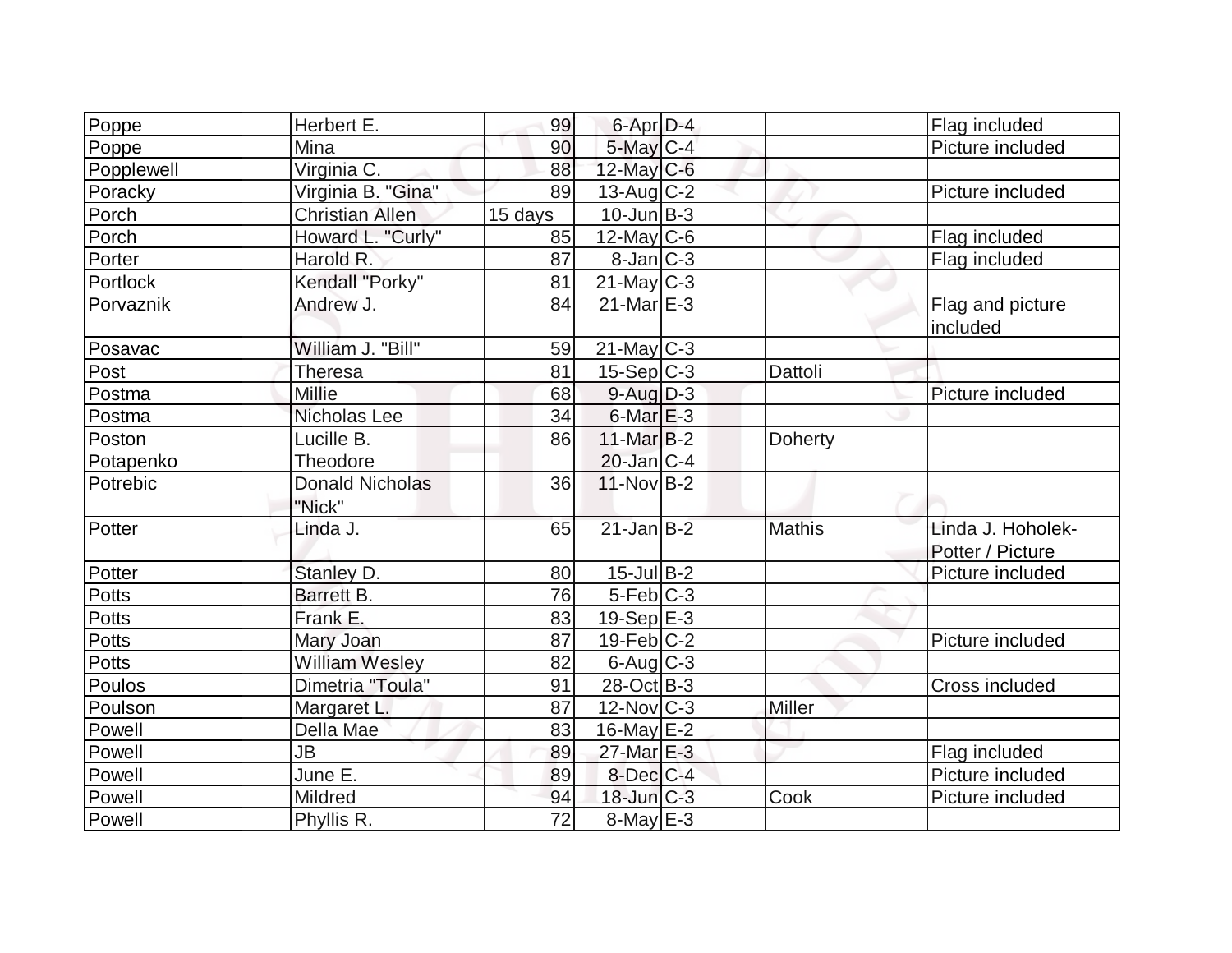| Powell               | Rachel                            | 70 | $7-Nov$ D-3       | Green    |                                                   |
|----------------------|-----------------------------------|----|-------------------|----------|---------------------------------------------------|
| Powell               | Robert L.                         | 86 | $11$ -Mar $B-2$   |          |                                                   |
| Powell               | Sandra K.                         | 74 | 26-Dec D-3        |          |                                                   |
| Powell               | Thomas, Jr.                       | 59 | $3-Apr$ $E-3$     |          |                                                   |
| Powers               | Gordon W.                         | 85 | $20$ -Nov $ D-3 $ |          | <b>Cross included</b>                             |
| Powers               | Jeffrey M.                        | 40 | $8-Apr$ B-3       |          |                                                   |
| Powers               | <b>Rachel Annmarie</b>            | 28 | 1-May $E-3$       |          | Picture included                                  |
| Powers               | William R. "Bill" aka<br>"Popeye" | 86 | $20$ -May B-3     |          |                                                   |
| Pozzo                | <b>Bridget</b>                    | 39 | $12$ -Feb $ C-2 $ |          | <b>Bridget Hatala-Pozzo</b><br>/ Picture included |
| Pramuk               | Helen A.                          | 97 | $3-AprE-4$        | Savage   | Flag included                                     |
| Prange               | James Robert "Jim"                | 77 | $5-Aug$ B-2       |          | Flag included                                     |
| Pranger              | Audrey                            | 84 | 28-Nov D-2        |          | Picture included                                  |
| Prasco               | Lillian M.                        | 98 | $14$ -Aug E-3     | Dinelli  |                                                   |
| Prather              | Nina J.                           | 89 | $13-Oct$ $C-4$    | Cusick   |                                                   |
| Pratt                | Elizabeth Ann                     | 67 | $16$ -Mar $D-4$   |          |                                                   |
| <b>Pratt-Downing</b> | Mary L.                           | 61 | 30-Oct E-2        |          | 61 Picture included                               |
| Prayzner             | Emma E.                           | 99 | $28-Oct$ B-3      | Sprante  |                                                   |
| Prendergast          | Margaret                          |    | 23-Oct E-3        |          | Margaret Reed<br>Prendergast                      |
| Press                | Patti L.                          | 70 | 22-Mar $E-4$      | Hunter   |                                                   |
| Pressner             | James L.                          | 63 | $22$ -Jul B-3     |          |                                                   |
| Prestipino           | David John                        | 74 | 18-Aug $ C-4 $    |          |                                                   |
| Preston              | Barbara J.                        | 70 | $12$ -Jan D-4     | Gonzalez |                                                   |
| Price                | Genevieve E.                      | 91 | $2$ -Nov $ C-5 $  |          |                                                   |
| Price                | Mary Lou                          | 77 | $14$ -Feb $E-2$   |          |                                                   |
| Price                | Mary Lou                          | 77 | $29$ -Jan $C-3$   |          |                                                   |
| Price                | Norman Glen                       | 79 | 24-Jan E-3        |          | Picture included                                  |
| Pridmore             | Evelyn J.                         | 82 | $16$ -Jun $C-3$   | Lee      |                                                   |
| Priesol              | Theresa A.                        | 96 | $15$ -Jan $ C-4$  | Rimarcik |                                                   |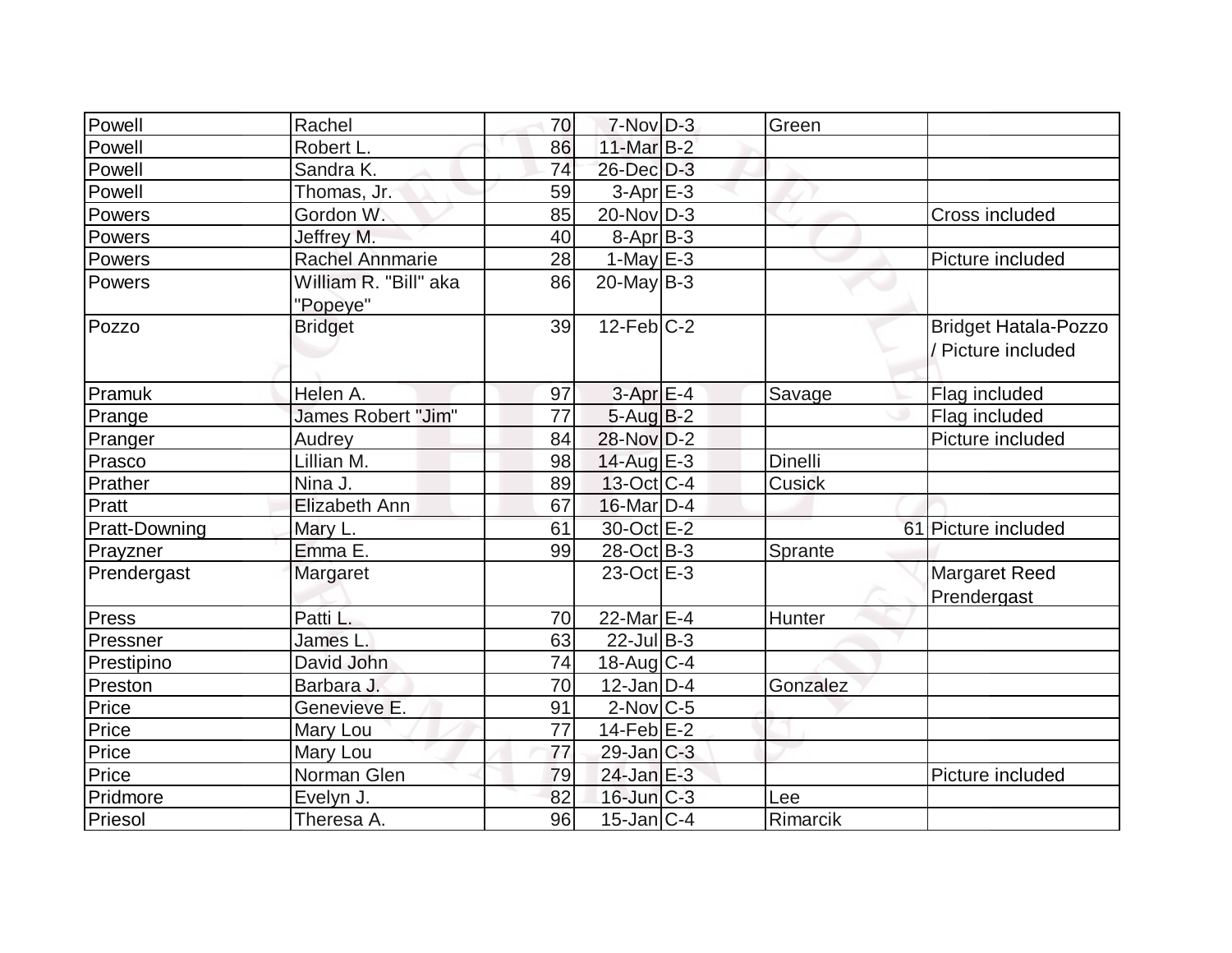| Prince    | Ann E.               | 91       | $7 - Jan$ $B-3$                      |                |                   |
|-----------|----------------------|----------|--------------------------------------|----------------|-------------------|
| Pritza    | Robert M. Ret.       | 83       | 30-May E-7                           |                | Cross and picture |
|           | Captain CFD          |          |                                      |                | included          |
| Prodan    | Jerome Alexander     | 83       | $3-Mar$ $C-4$                        |                | Flag included     |
| Proffitt  | Rose O.              | 96       | $18-Nov$ B-3                         |                |                   |
| Proffitt  | Ruth N.              | 91       | 15-May $E-3$                         |                |                   |
| Prohl     | Gwen J.              | 82       | $16$ -Jul $C-3$                      | Waller         |                   |
| Protho    | James W.             | 89       | $14$ -Feb $E-3$                      |                | Flag and Picture  |
|           |                      |          |                                      |                | included          |
| Protsman  | Donald J.            | 88       | 17-Sep C-2                           |                | Flag included     |
| Prough    | Michael              | 54       | $20$ -Aug $C-2$                      |                | Picture included  |
| Prugh     | Ronald W.            | 77       | $16$ -Feb $ D-5 $                    |                |                   |
| Pruitt    | Valeria Grey         | 85       | $26$ -Mar $C-3$                      |                | Picture included  |
| Prusynski | Frank                | 48       | $10$ -Oct $E-3$                      |                | Flag included     |
| Pruzin    | Robert E.            | 73       | $17$ -Mar $ C-4$                     |                | Flag included     |
| Prytherch | Emily M.             | 93       | $12$ -May C-6                        | <b>Dubczak</b> |                   |
|           |                      |          |                                      |                |                   |
| Przybyla  | Regina T.            | 95       | $6$ -Jan $ C-4 $                     | Neeszymanski   |                   |
| Puchowski | Daniel R.            | 56       | $15$ -Nov D-3                        |                | Picture included  |
| Puchowski | Dorothy M.           | 90       | $24$ -Oct D-3                        |                | Dorothy Puchowski |
|           |                      |          |                                      |                | (Miller) /Picture |
|           |                      |          |                                      |                | included          |
| Puckett   | Elizabeth F. "Betty" | 96       | $6$ -Feb $E-3$                       |                |                   |
| Puett     | Elizabeth            | 76       | $26-Sep D-4$                         | Kent           |                   |
| Pugh      | <b>Anne Pearl</b>    | 66       | $23$ -Jul $C-4$                      |                | Picture included  |
| Pugh      | William C.           | 85       | $7$ -Jul $C-4$                       |                |                   |
| Puglisi   | Anthony L. "Tony"    | 73       | $13$ -Jan $ C-4 $                    |                |                   |
| Puntillo  | Ascanio              | 91       | $5$ -Dec $D-3$                       |                | Flag and Picture  |
|           |                      |          |                                      |                | included          |
| Purevich  | Janette              |          | 19-May $C-4$                         | Goranovich     |                   |
| Purkey    | Constance E.         | 90       | $24$ -Feb $ C-4 $                    | Knorr          | Flag included     |
| Puskac    | James "Randy"        | 60<br>84 | $11$ -Jul $D-3$<br>$31$ -Dec $ C-4 $ |                |                   |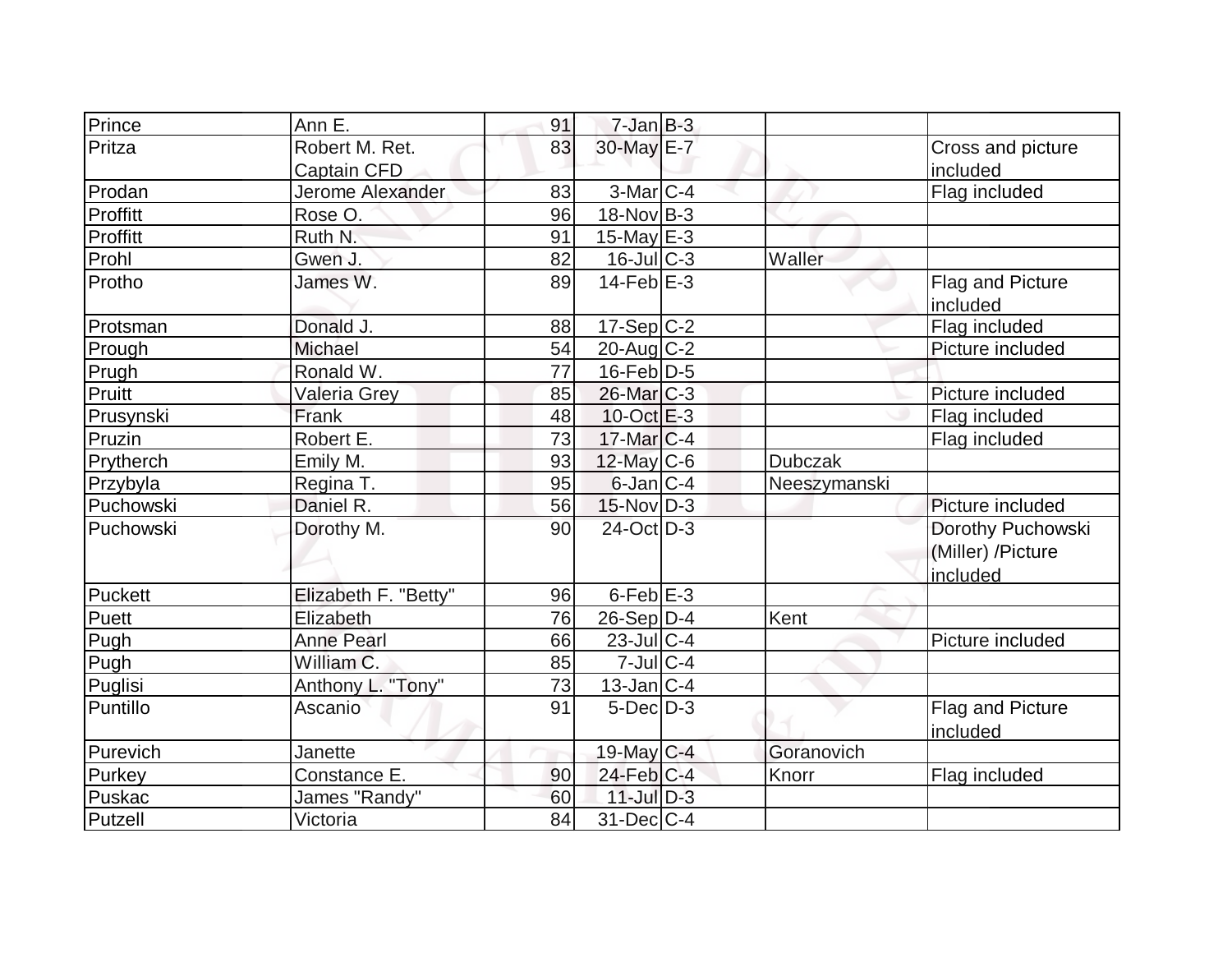| Pyle        | James Thompson        | 83 | $18-Sep$ $E-3$         |         |                    |
|-------------|-----------------------|----|------------------------|---------|--------------------|
| Qualkenbush | Patricia J.           | 78 | $21$ -Jul C-4          |         |                    |
| Qualkinbush | James E.              | 83 | $24$ -Jun $B-3$        |         |                    |
| Quayle      | Robert E.             | 87 | $3$ -Jan $F-3$         |         |                    |
| Quick       | Frances E.            | 88 | $25$ -Jan $E-3$        | Novasky |                    |
| Quilling    | William J.            | 72 | $31$ -Jul $E-3$        |         |                    |
| Quinn       | Philomae "Minnie"     | 88 | $24$ -Nov $ C-6 $      |         |                    |
| Quintanilla | Rodolfo "Rudy"        | 74 | $5-Apr$ $D-3$          |         |                    |
| Quiroz      | Maria Luz             | 80 | $24$ -Jan $E-3$        | Munoz   |                    |
| Quisenberry | George J.             | 57 | $31$ -May D-3          |         |                    |
| Raab        | Fred F.               | 91 | $5$ -Jan $ C$ -6       |         | Flag included      |
| Rabatine    | Wallace E., III       | 34 | $6$ -Oct C-4           |         |                    |
| Rachau      | Emma Francis "Fran"   | 87 | $3$ -May $E-3$         | Rettig  | Picture included   |
| Racine      | Gene R.               | 76 | $14$ -Feb $E-4$        |         |                    |
| Raczak      | Joseph C.             | 80 | $31$ -Jan $E-4$        |         |                    |
| Rader       | Irma Jeanne           | 89 | $11$ -Mar $B-2$        |         |                    |
| Radford     | Michael D.            | 81 | $3-Feb$ <sub>C-4</sub> |         |                    |
| Rado        | John                  | 89 | 23-Jul C-3             |         | Flag included      |
| Radosevich  | <b>Mike</b>           | 83 | $13$ -Jun $E-4$        |         | Flag included      |
| Radovich    | Cedomir "Cedo"        | 93 | $11$ -Jun $C-3$        |         | Cross included     |
| Radovich    | Michael A. "Pops"     | 84 | $10$ -Dec $ C-2 $      |         |                    |
| Radovich    | Milica "Mica"         | 89 | 22-Nov D-4             |         | Cross included     |
| Radunz      | William, Jr.          | 83 | $3-Feb C-4$            |         |                    |
| Radvonausky | Lestie Margaret       | 81 | $30$ -JulC-3           |         |                    |
| Rafalski    | Peggy E.              | 66 | $11-Oct$ D-3           | Garrett |                    |
| Raganyi     | Colleen <sub>Z.</sub> | 86 | $31$ -Jul $E-3$        |         | Picture included / |
|             |                       |    |                        |         | Colleen Z. Raganyi |
|             |                       |    |                        |         | (McGregor)         |
| Raganyi     | George R.             | 85 | $15$ -Dec $C$ -6       |         |                    |
| Ragland     | Georgene              | 85 | $3-Nov$ C-6            | Walsko  | Picture included   |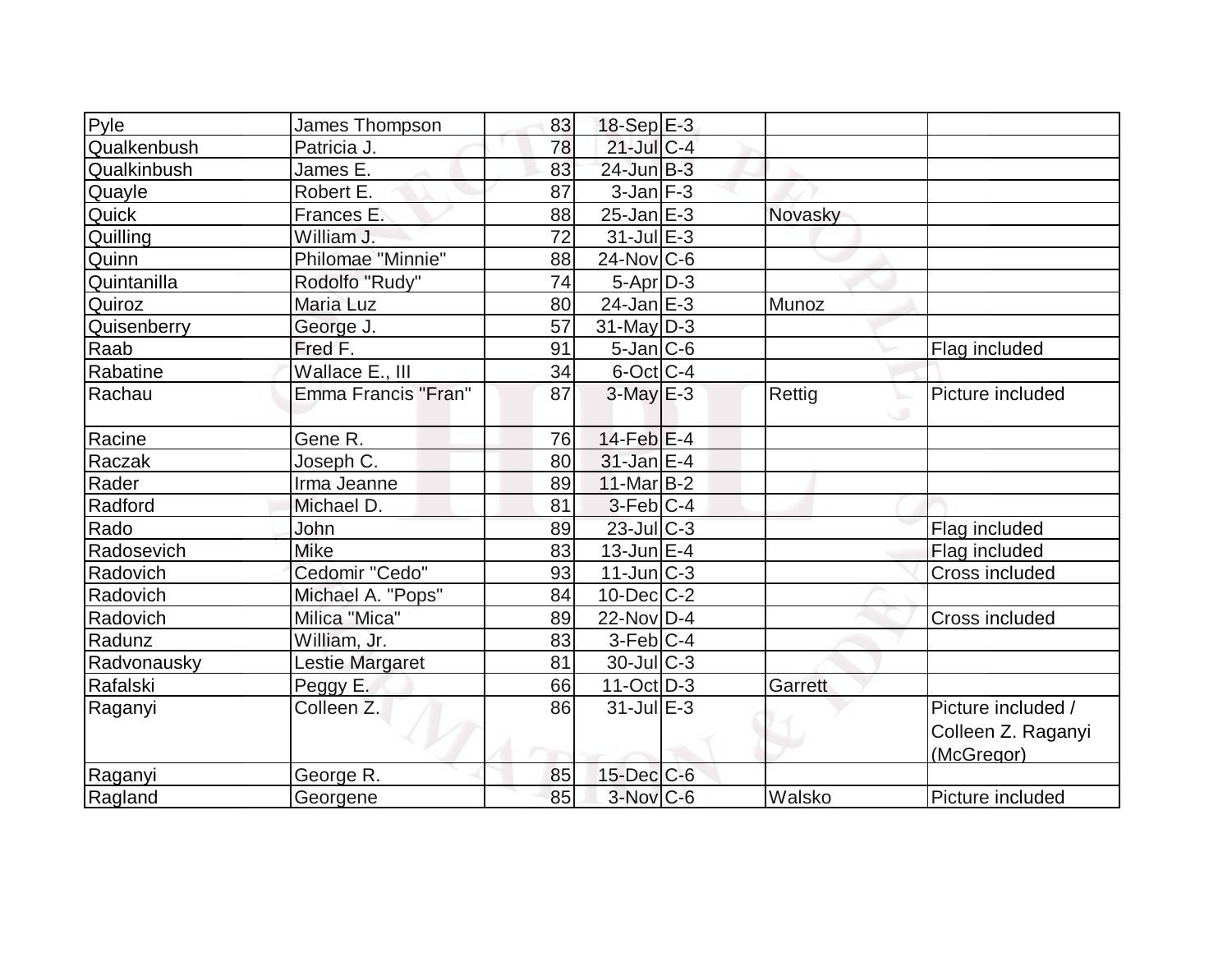| Rahaw     | Andrew "Pete"          | 59 | $18$ -Aug C-5           |            |                  |
|-----------|------------------------|----|-------------------------|------------|------------------|
|           | "Tennessee"            |    |                         |            |                  |
| Raheem    | Yusaf A. Raheem        | 81 | 7-Feb <sup>F-3</sup>    |            | aka Joe Dent     |
|           | Muhammad               |    |                         |            |                  |
| Raiha     | Philip Gerard "Big G." | 49 | $7-Cct$ B-3             |            |                  |
|           |                        |    |                         |            |                  |
| Rainey    | Zana                   |    | $17-Sep C-2$            |            |                  |
| Rak       | Bernice Mary           | 89 | $8-Aug$ $E-4$           | Fus        |                  |
| Rakoczy   | Stella H.              | 97 | $9$ -Jul $C$ -4         |            | Picture included |
| Rambo     | Dawn Rene              | 37 | $28$ -Aug $E-3$         |            | Picture included |
| Ramirez   | Joan C.                | 72 | $8-Aug$ $E-3$           | Goeringer  |                  |
| Ramirez   | Maria "Paty"           | 59 | $1$ -Jun $D-8$          | Pinedo     | Maria Fraga      |
|           |                        |    |                         |            | (Ramirez)        |
| Ramos     | <b>Darrell</b>         | 56 | $3$ -Jun $B-2$          |            |                  |
| Ramos     | Melba G.               | 69 | $4$ -Aug C-4            |            |                  |
| Ramos     | Samuel S.              | 74 | $2$ -Aug $D-3$          |            | Flag included    |
| Ramsay    | Bonita J. "Bonnie"     | 87 | 10-May $E-3$            |            | Picture included |
| Randall   | <b>Mary Ellen</b>      | 92 | $24-Apr \n\mathsf{E-3}$ |            |                  |
| Randham   | <b>Irmgard Anna</b>    | 79 | $13$ -Feb $E$ -2        |            |                  |
| Randham   | James William Jr.      |    | $12$ -Mar $C-3$         |            |                  |
| Ranta     | Thomas W.              | 56 | $13$ -Jan $ C-5$        |            |                  |
| Rao       | Ramachandra, Dr.       | 58 | $17$ -Apr $E$ -3        |            |                  |
| Rapaich   | Helen                  | 83 | $17 - Jan \nE-4$        | Alfirevich |                  |
| Rarity    | David "Scotty"         | 96 | $17-Oct$ $C-2$          |            | Flag included    |
| Rasch     | Henry, Jr.             | 87 | $18-Oct$ D-3            |            | Flag included    |
| Raskosky  | Eddie J.               | 33 | 21-Sep C-3              |            |                  |
| Raso      | Ann                    | 91 | $4-Apr$ F-3             |            | Picture included |
| Rassel    | Patricia C.            | 84 | $15$ -Nov $ D-3 $       | Kulcik     |                  |
| Rastovic  | Duro                   | 98 | $24$ -May D-3           |            | Picture included |
| Rather    | Walter W.              | 88 | $4$ -Aug C-4            |            | Flag included    |
| Ratkovich | Daniel "Dan"           |    | 22-Oct C-3              |            | Cross and Flag   |
|           |                        |    |                         |            | included         |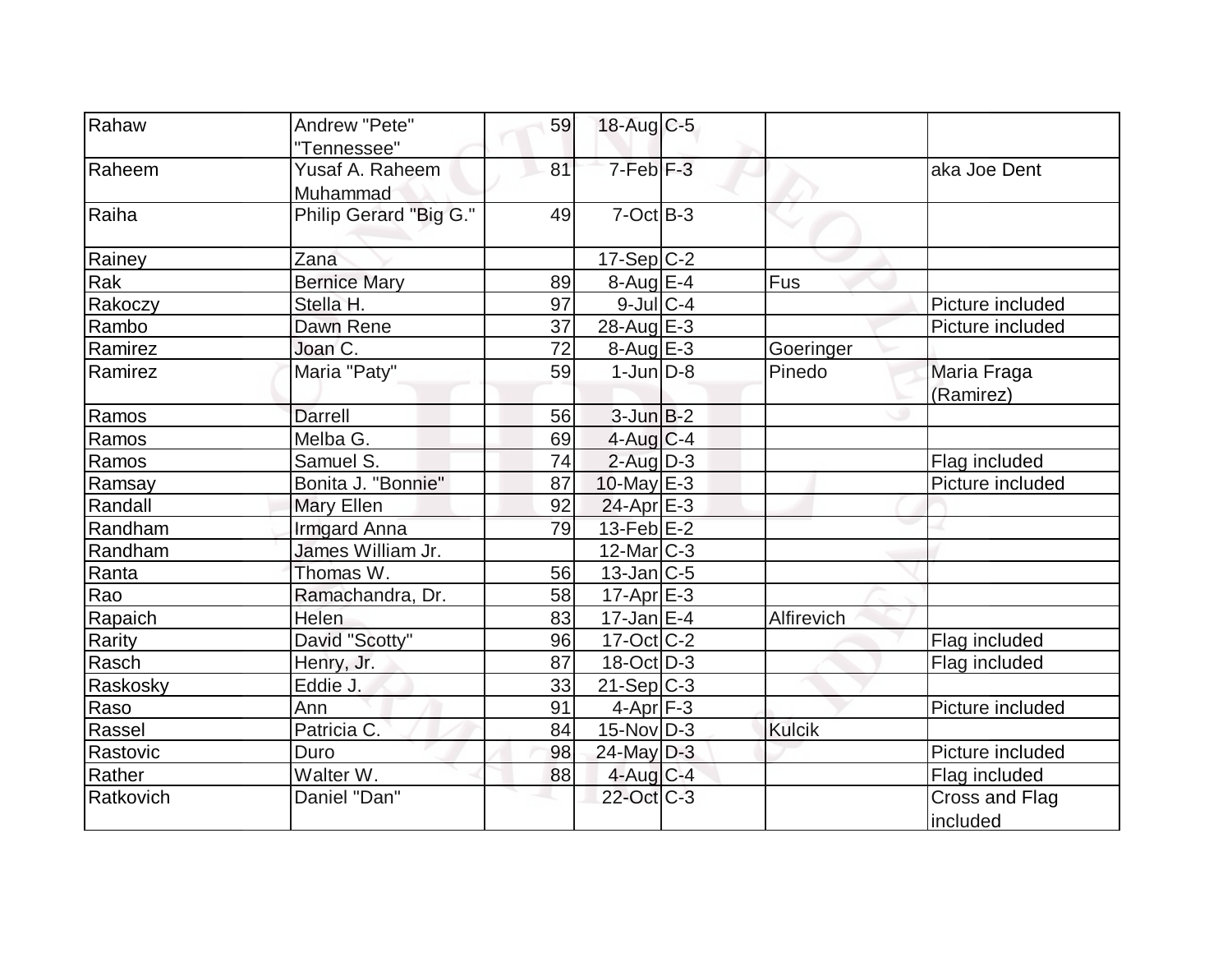| Rattay         | <b>Ulrich</b>        |    | $21-Oct$ B-2    |            |                    |
|----------------|----------------------|----|-----------------|------------|--------------------|
| Rauen          | Irvan                | 91 | 24-Jul E-3      |            |                    |
| Rausch         | Barbara A.           | 64 | $6$ -Jan $C-3$  |            |                    |
| Ray            | Francis A. "Pappy"   | 90 | $18$ -Jul $E-4$ |            | Flag included      |
| Ray            | Janina Ray "Tanya"   | 86 | $15$ -JulB-3    |            |                    |
|                | "Bucky"              |    |                 |            |                    |
| Ray            | Lewis E. "Nick"      | 72 | $7-Nov D-3$     |            | Flag included      |
| Ray            | Robert F.            | 82 | $20$ -Dec $D-2$ |            |                    |
| Ray            | Robert J.            | 55 | $4-Sep$ $E-4$   |            |                    |
| Ray            | <b>Rodney Lee</b>    | 58 | $24$ -Oct D-3   |            | Picture included   |
| Raya           | Francisco T. "Quico" | 69 | $27$ -Dec $D-4$ |            |                    |
| Raymond        | Bill E.              | 84 | $1-May$ $E-3$   |            | Flag included      |
| Read           | John E., M.D.        | 84 | $22$ -Jan $C-3$ |            | Physcian's symbol  |
|                |                      |    |                 |            | included           |
| Readus         | Kimberly Ann "Kim"   | 48 | $7$ -Jun $D-2$  |            |                    |
| Ready          | David                | 65 | 25-Oct D-3      |            |                    |
| Rearick        | David L., Sr.        | 70 | $1-Nov D-2$     |            |                    |
| Reasor         | Zola "Aunt Faye"     | 86 | $12$ -JulD-3    |            |                    |
| Reberg         | Eward J.             | 88 | 5-Nov C-3       |            |                    |
| Recker         | <b>James</b>         | 92 | $26$ -Jan $D-7$ |            | Flag included      |
| Recker         | Phyllis M.           | 86 | 25-Apr $E-4$    |            |                    |
| Redden         | Jason                | 76 | 28-Oct B-3      |            |                    |
| Redden         | Shirley              | 96 | $21$ -Feb $E-3$ | McGaha     |                    |
| <b>Reddick</b> | Joan M.              | 66 | $2$ -Jan $E-3$  | Farr       |                    |
| Redding        | Richard Eugene, D.D. | 92 | $14$ -JulC-4    |            | Flag included      |
|                | S.                   |    |                 |            |                    |
| Reder          | Janice "Jan"         | 65 | $26$ -Jun $E-3$ | Kielkowski |                    |
| Redman         | Roy Raymond          | 66 | $19$ -Jun $E-3$ |            | Picture included   |
|                | "Ronnie"             |    |                 |            |                    |
| Redmond        | Ann                  | 84 | $3$ -Dec $C-4$  | Lippincott | Ann Shafer Redmond |
| Reed           | Clifford N., Sr.     | 71 | $25$ -Oct $D-3$ |            |                    |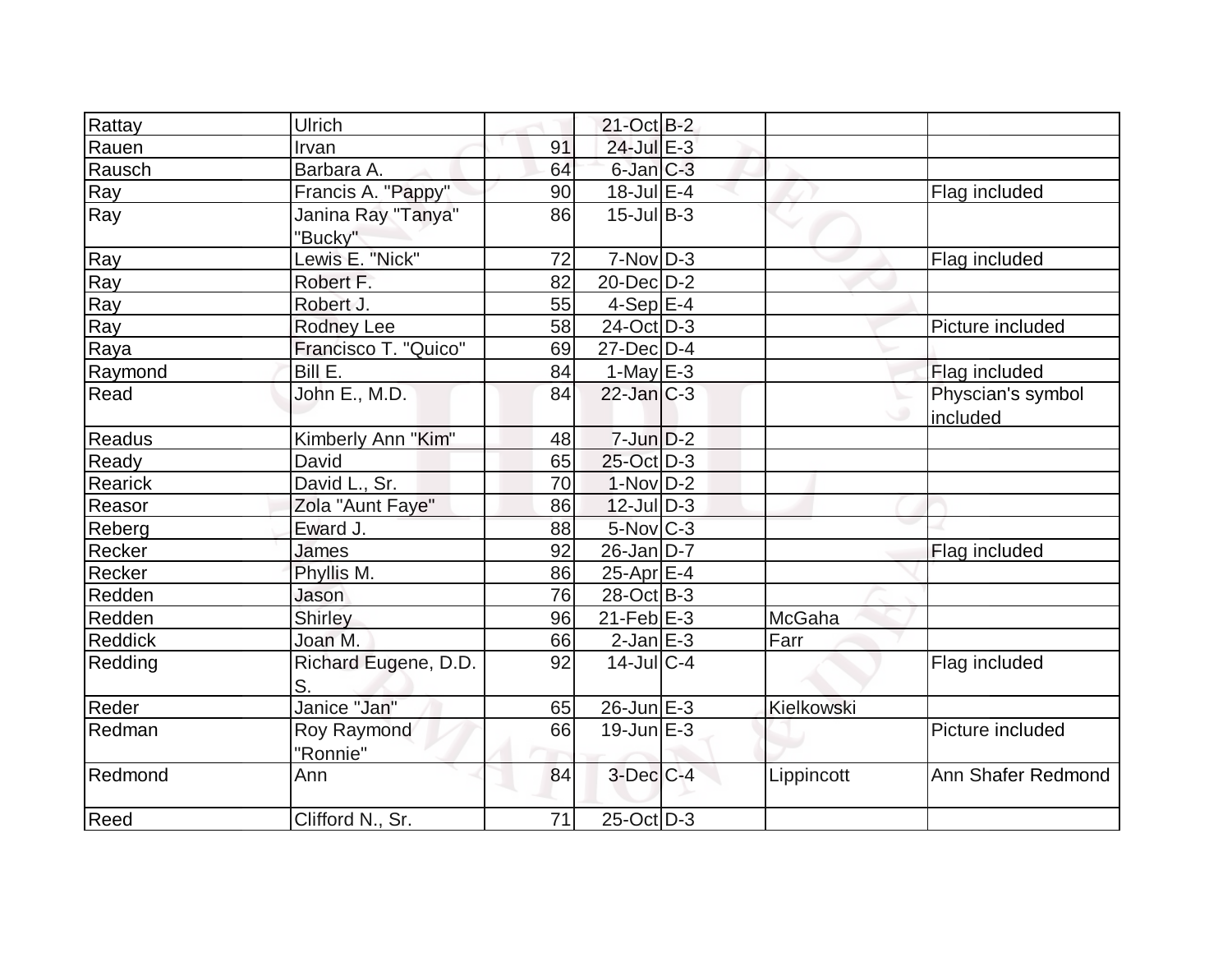| Reed          | Jacquelyn            | 24 | $10$ -Feb $ C-4 $      |        |                  |
|---------------|----------------------|----|------------------------|--------|------------------|
| Reed          | Margaret             |    | 23-Oct E-3             |        |                  |
| Reed          | Paul J.              | 78 | 28-Dec D-4             |        |                  |
| Reed          | Tamara Dawn          | 54 | $8-Nov D-4$            |        |                  |
|               | "Tammy"              |    |                        |        |                  |
| Rees          | Billy E.             | 90 | $29-Oct$ $C-3$         |        | Picture included |
| Rees          | Lisa Ann             | 47 | $10$ -Oct $E - 3$      | Garton | Picture included |
| Reese         | Edward Allen (Ed)    | 56 | $21$ -May C-3          |        | Picture included |
| Regel         | William R., Jr.      | 57 | $11-Apr$ $E-5$         |        | Picture included |
| <b>Reibly</b> | <b>Robert Edward</b> | 85 | $9$ -Oct $E-3$         |        | Picture included |
| <b>Reibly</b> | <b>Shirley Ann</b>   | 77 | $26$ -May C-4          |        |                  |
| Reid          | <b>Byron</b>         | 88 | $27$ -Apr $D-8$        |        | Picture included |
| Reid          | Michael R.           | 57 | $5$ -Dec $D-3$         |        |                  |
| Reid          | <b>Rosalie</b>       | 88 | $10$ -Jul $D-3$        |        |                  |
| Reilly        | Janet Kay            | 58 | $24$ -Apr $E-3$        | Mahler |                  |
| <b>Reilly</b> | Joseph J., Jr. "Bud" | 69 | $3-Nov$ <sub>C-6</sub> |        | Flag and Picture |
|               |                      |    |                        |        | included         |
| <b>Reilly</b> | <b>Scott</b>         | 44 | $7$ -Jul $ C-4$        |        |                  |
| Reinhardt     | Carl W.              | 79 | 24-Oct D-3             |        |                  |
| Reinholt      | <b>Billie Ann</b>    | 87 | 28-Dec D-4             |        |                  |
| Relich        | Nicholas             | 96 | $25$ -Jan $E-4$        |        |                  |
| Remes         | Wicktoria            | 89 | $5$ -Jun $E-3$         | Gorna  | Wicktoria Plonka |
|               |                      |    |                        |        | Remes            |
| Remus         | Randall E.           | 69 | $1-Feb D-3$            |        | Flag included    |
| Render        | Ronald P.            | 82 | $1-Oct$ B-3            |        | Flag and Picture |
|               |                      |    |                        |        | included         |
| Renehan       | Patrick A.           | 40 | $22$ -Jan $ C-3 $      |        | Picture included |
| Renfro        | Ricky W.             | 60 | $28$ -Dec $D-4$        |        |                  |
| Renn          | Stephen L.           | 52 | 12-Apr E-2             |        |                  |
| Reno          | Willard              | 82 | $31$ -Dec $C-3$        |        |                  |
| Renwald       | Michael P.           | 70 | 23-Nov D-4             |        | Picture included |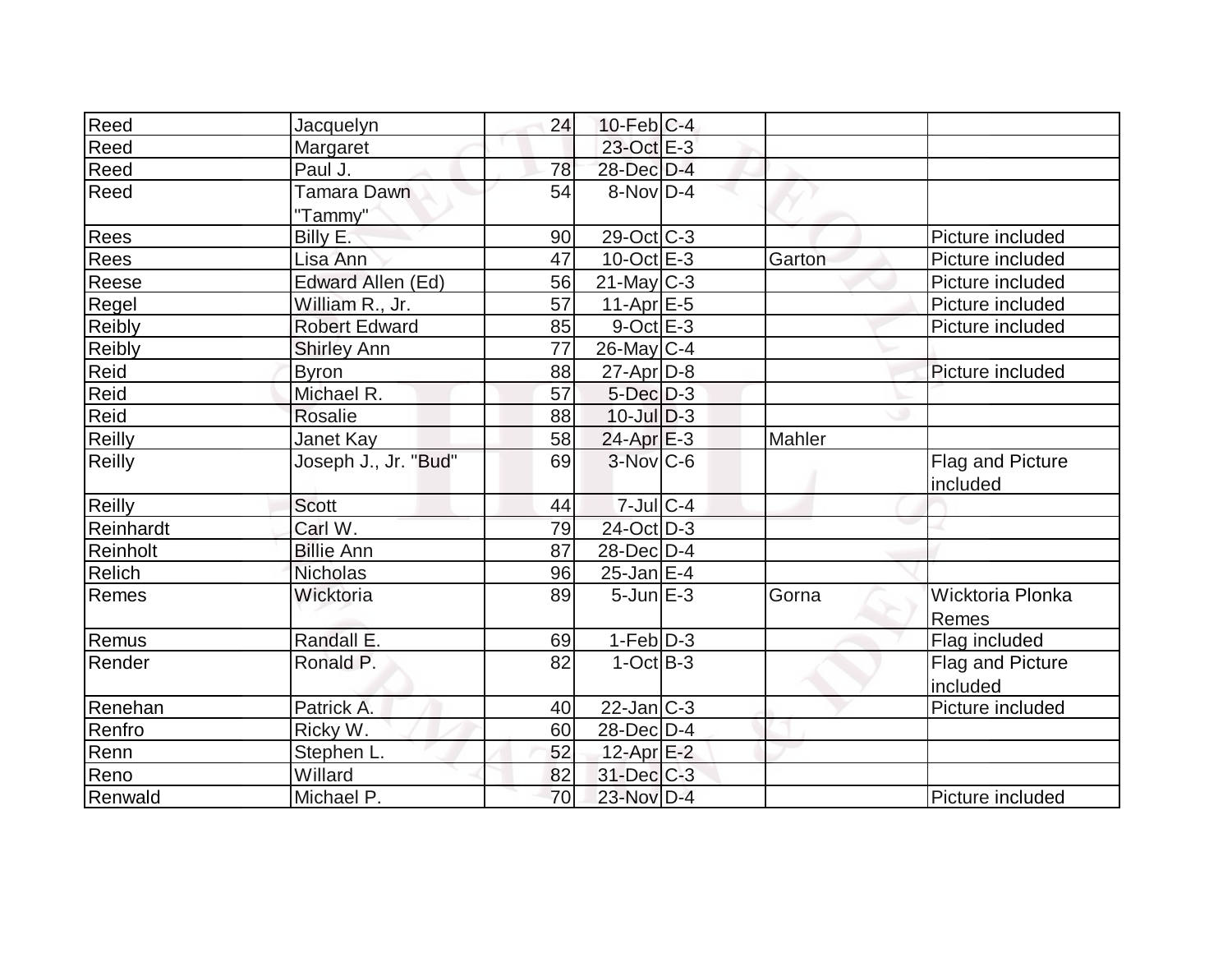| Repay           | Anna Mae "Grandma    | 80 | $21-Apr$ <sub>C-6</sub> |               |                         |
|-----------------|----------------------|----|-------------------------|---------------|-------------------------|
| Repay           | Repay"<br>John J.    | 63 | 20-Aug C-2              |               |                         |
|                 | Barbara Ann          | 78 |                         | <b>Kolbus</b> |                         |
| Repko           |                      | 72 | $24$ -Aug C-3           |               |                         |
| Replin          | <b>Judith Lou</b>    |    | $15$ -Jul B-3           |               |                         |
| Reppa           | Patricia Ann "Pat"   | 85 | $28$ -Feb $E-3$         | Wirtz         | Picture included        |
| Reps            | Louis W.             | 96 | $28$ -Jun $D-3$         |               |                         |
| Resor           | Arnet F.             |    | $19$ -Jun $E-3$         |               | Flag included           |
| Rettig          | Arnold J. "Arnie"    | 77 | $8$ -Jun $D-5$          |               |                         |
| Rettig          | Roger N.             | 80 | $19$ -Feb $ C-3$        |               | Picture included        |
| Revetta         | Clement, Jr.         | 74 | $24$ -Apr $E-3$         |               | Flag included           |
| Revis           | Robert A. "Bob"      | 67 | $11$ -JulD-3            |               |                         |
| Revis           | William A. "Bill"    | 56 | 28-Oct B-3              |               |                         |
| Reyes           | Julian               | 52 | $24$ -Mar $ C-6$        |               |                         |
| <b>Reyome</b>   | Valerie L.           | 48 | $21$ -Jan $B-3$         | Smithe        |                         |
| Rhineberger     | Kenneth              | 39 | 31-Aug F-7              |               |                         |
| <b>Rhodes</b>   | John W., Jr. "Buggy" | 71 | $21-Oct$ B-3            |               |                         |
|                 | "Dude"               |    |                         |               |                         |
| Rhymer          | Jeanine C.           | 60 | $20$ -May B-3           |               |                         |
| Rias            | Johnnie "Gaudy"      | 86 | $19$ -Feb $C-3$         |               | Picture included        |
| Ribar           | Harvey L.            | 75 | $15-Sep C-3$            |               | <b>Memorial Service</b> |
| Ribar           | Joela A.             | 74 | $15-Sep C-3$            |               | <b>Memorial Service</b> |
| Ribar           | Joela Ann            | 74 | $4$ -Jul $F-3$          |               |                         |
| Ricard          | Barbara A.           | 68 | $5$ -May $C$ -5         |               |                         |
| Rice            | Arlene               | 95 | $4$ -Feb $ B-3 $        |               |                         |
| Rice            | <b>Robert</b>        | 80 | $4$ -May D-7            |               |                         |
| <b>Rich</b>     | Jessica M.           | 78 | $8$ -Dec $C$ -4         |               | Picture included        |
| <b>Richards</b> | Robert Wayne         | 68 | $6-Sep D-4$             |               | Police emblem           |
|                 |                      |    |                         |               | included                |
| <b>Richards</b> | Sally J.             | 77 | 25-May D-8              | Pillasch      |                         |
| Richardson      | Bernadine T.         | 76 | $15$ -Jun $D-2$         |               |                         |
| Richart         | Frederick G., Jr.    | 60 | $1-Feb D-3$             |               | Flag included           |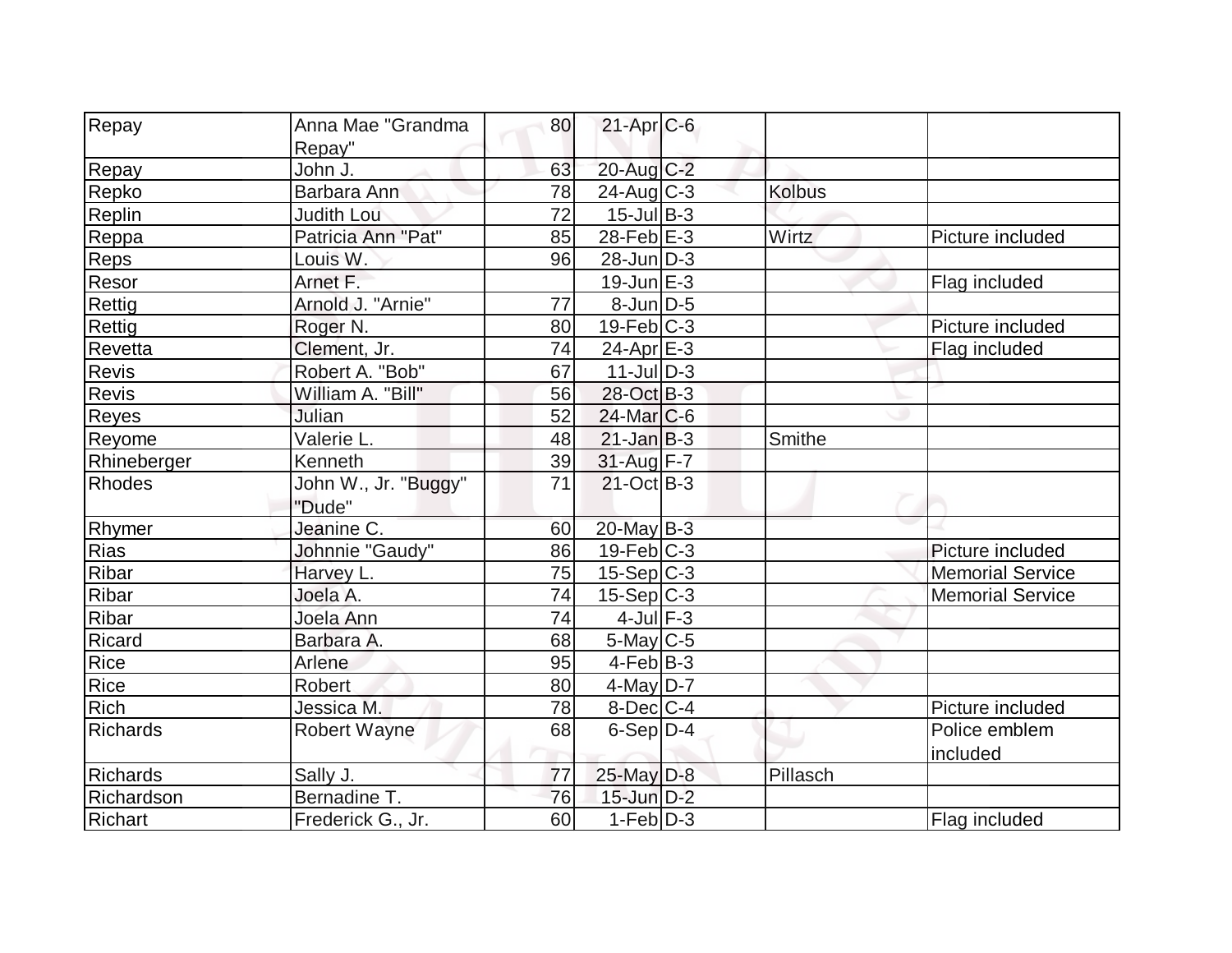| Richel         | Francis W.          | 92 | $19-Sep$ E-3      |                  | Flag included    |
|----------------|---------------------|----|-------------------|------------------|------------------|
| Richied        | <b>Diane</b>        | 73 | $7-NovD-3$        | Ashcraft         | Picture included |
| Richter        | Harold B.           | 82 | 26-Nov C-3        |                  | Flag included    |
| Richwalski     | Charlene M.         | 79 | $23$ -Feb $ D-5 $ |                  | Cross included   |
| Richwine       | Constance J.        | 91 | $13$ -Jun $E-4$   | <b>Bonebrake</b> | Picture included |
|                | "Connie"            |    |                   |                  |                  |
| <b>Rick</b>    | Thomas C.           | 69 | $17 - Dec$ $C-3$  |                  |                  |
| <b>Rickert</b> | Darryl K.           | 49 | $10$ -Oct $E - 3$ |                  |                  |
| Rietman        | Henry J.            | 99 | $28$ -Jul C-4     |                  | Flag included    |
| <b>Riffett</b> | <b>Cody Michael</b> | 17 | $28$ -Jun $ D-3 $ |                  |                  |
| <b>Riley</b>   | Richard C.          | 70 | $31$ -Jan $E-4$   |                  | Picture included |
| Rincon         | Mary Elizabeth      | 54 | $31-Oct$ D-3      | Nolan            |                  |
| Ringer         | Jerold C.           | 56 | $12$ -Jul $D-4$   |                  |                  |
| Ringer         | Louella G.          | 83 | $17$ -Nov $ C-5 $ |                  |                  |
| Rippe          | Edna Ellanora       | 87 | $31$ -Jul $E-3$   |                  |                  |
| <b>Risk</b>    | Rosemary            | 61 | $27$ -Jun $D-3$   | DeWood           | Picture included |
| Rivas          | Carmen              | 88 | 28-Dec D-4        |                  |                  |
| Rivera         | Dieguita            | 96 | 29-Dec C-7        |                  | Picture included |
| Rivera         | Leonor Pagan        | 96 | $6$ -Aug $C$ -2   |                  |                  |
| Rivera         | Luisa R.            | 83 | $13$ -Jan $ C-5 $ |                  |                  |
| Rivera         | Maria L.            | 55 | $11-Feb B-2$      |                  |                  |
| Rivera         | <b>Richard</b>      | 79 | $13-Nov$ $E-3$    |                  |                  |
| Rivera         | Richard, Jr.        | 74 | $15$ -Nov $ D-3 $ |                  |                  |
| Rizzitiello    | Morris L.           | 89 | $28$ -Jun $ D-4 $ |                  | Flag included    |
| Roach          | Alan Jon, Jr., Army | 20 | $13$ -Jun $E-4$   |                  | Flag and Picture |
|                | Specialist "A.J."   |    |                   |                  | included         |
| Roark          | Harriet L.          | 82 | $25$ -Jul $E-3$   |                  |                  |
| Roback         | George F.           | 86 | 28-Mar D-3        |                  | Flag included    |
| Robb           | <b>Rusty</b>        | 53 | 10-May $E-2$      |                  | Flag included    |
| <b>Robbins</b> | Raymond             | 80 | $22$ -Feb $E-3$   |                  |                  |
| Roberson       | <b>William Roy</b>  | 82 | $5$ -Jul $D-2$    |                  |                  |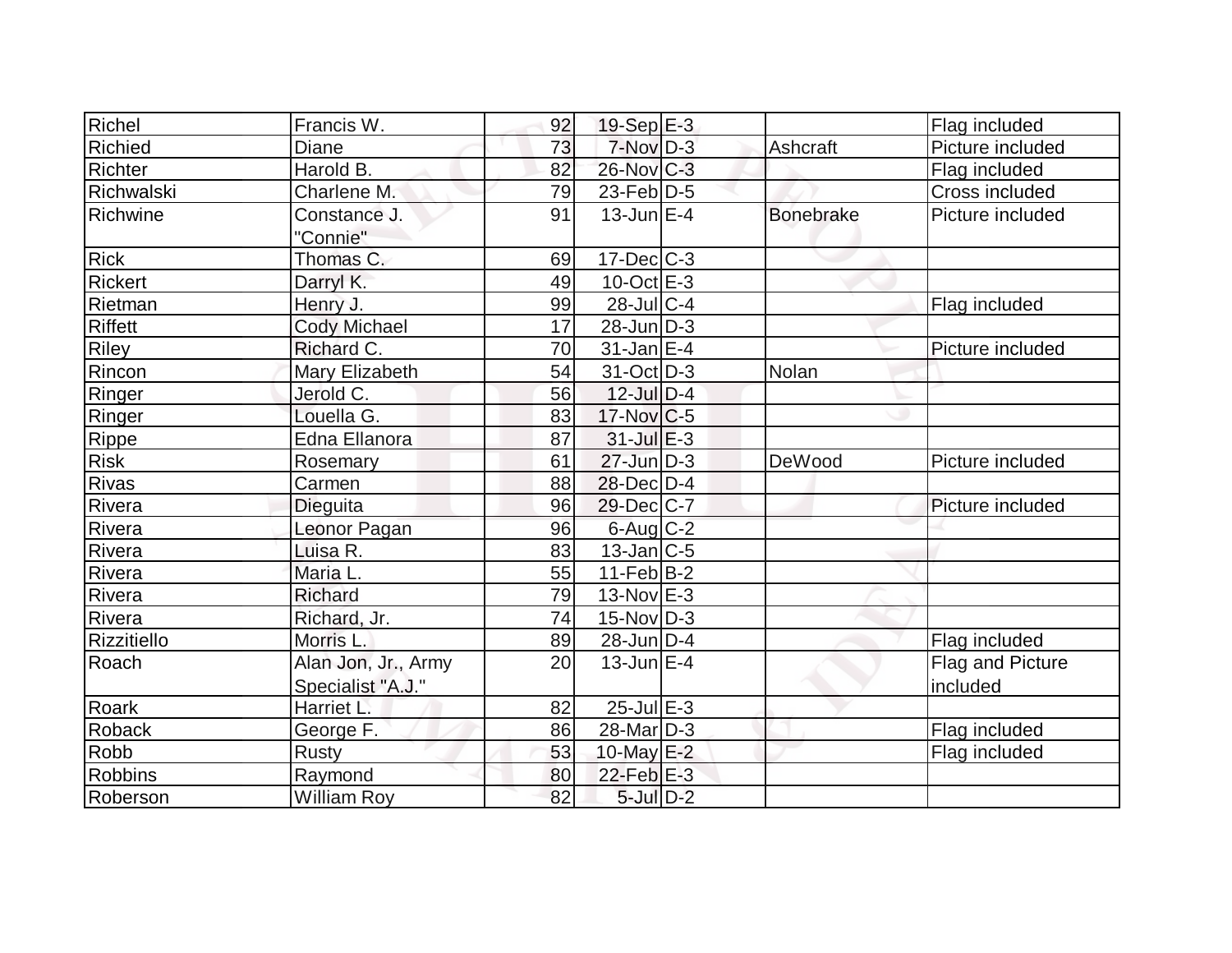| Robertson        | <b>Donald Cameron</b> | 57 | $31$ -Jan $E-4$     |                |                  |
|------------------|-----------------------|----|---------------------|----------------|------------------|
|                  | "Chip"                |    |                     |                |                  |
| Robertson        | Edwin C. "Ed"         | 66 | 28-Aug $E-3$        |                | Picture included |
| Robertson        | <b>Randall Newton</b> | 47 | $17$ -Nov $ C-5 $   |                |                  |
| Robertson        | W. Scott              | 65 | $27$ -Feb $E-3$     |                | Picture included |
| Robinson         | Alice "TT"            | 64 | $9$ -Aug $D-2$      |                |                  |
| Robinson         | <b>Barbara</b>        | 75 | $13$ -Dec $D-3$     |                |                  |
| Robinson         | Fred                  | 67 | $10$ -JulD-3        |                | Picture included |
| Robinson         | <b>Homer Truman</b>   | 78 | $23-Sep B-2$        |                |                  |
|                  | "Robbie"              |    |                     |                |                  |
| Robinson         | Jeanne E.             | 90 | $21$ -May C-3       | Grigalunas     |                  |
| Robinson         | Maria H.              | 80 | $15$ -Oct $ C-3 $   |                |                  |
| Robinson         | Mary Ann              | 91 | $21-Apr$ $C-6$      | Milobar        |                  |
| Rocha            | Armando V. "Arman"    | 84 | $12$ -Jun $E-4$     |                | Picture included |
| Rochefort        | Shirley A.            | 69 | $22$ -Aug $E-3$     |                |                  |
| Rochford         | John B., III "Chip"   | 66 | 15-Dec C-6          |                |                  |
| Rochner          | James P.              | 87 | $26$ -Oct C-5       |                |                  |
| Rodda            | Gerald B.             |    | $12$ -Dec $C-3$     |                | Flag and Picture |
|                  |                       |    |                     |                | included         |
| Rodda            | William R. "Bill"     | 66 | 29-May E-3          |                |                  |
| Rodgers          | James A.              | 51 | $22$ -May $E-3$     |                | Picture included |
| Rodighiero       | Katica                | 87 | $16$ -Jun $ C-3 $   |                |                  |
| Rodney           | Merilyn Mae "Lynn"    | 84 | $20$ -Nov $ D-3 $   |                |                  |
| Rodriguez        | Adeline B. "Ev"       | 95 | $20$ -Feb $E-3$     | <b>Barajas</b> |                  |
| Rodriguez        | Ana Maria             | 87 | $23-Sep B-2$        |                |                  |
| Rodriguez        | Antonia G.            | 80 | $16$ -Oct $E - 3$   | Galvan         |                  |
| Rodriguez        | Dominga G.            | 78 | $10$ -Jan $E-4$     | Garcia         | Picture included |
| <b>Rodriguez</b> | Elijio Duran          | 69 | $16$ -Oct $E - 3$   |                |                  |
| Rodriguez        | Fernando "Fern"       | 81 | $7$ -Jul $C$ -5     |                | Picture included |
| Rodriguez        | Guadalupe L.          | 88 | $30 - Jan \, E - 3$ |                | Picture included |
| Rodriguez        | Joaquin "Jack"        | 68 | $3$ -Jul $E-3$      |                |                  |
| Rodriguez        | Roy Sr.               | 86 | $8$ -Jun $D-5$      |                | Flag included    |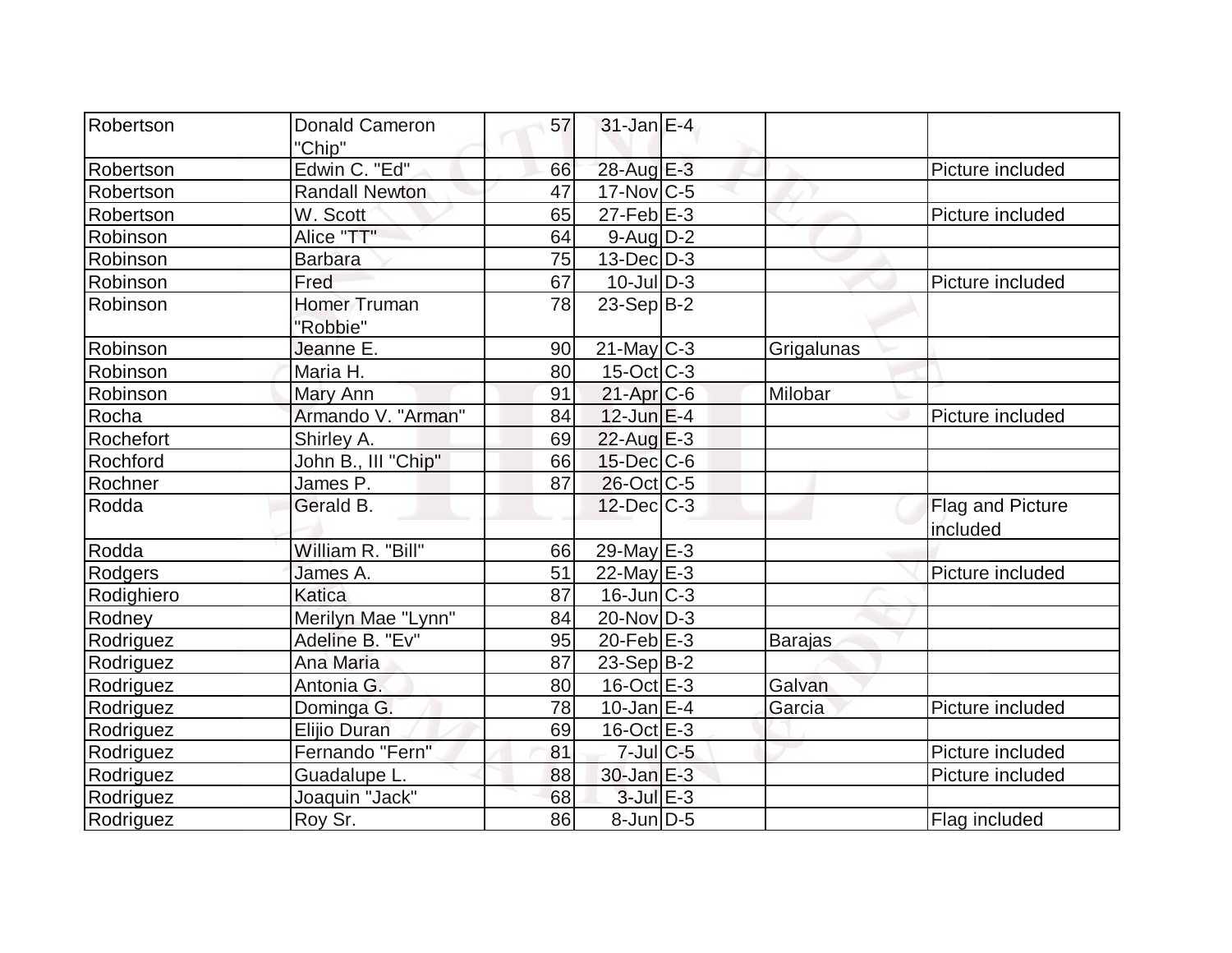| Rodriguez      | Salvador P. "Sal"             | 67 | $13$ -Jul $D-3$         |           |                                                   |
|----------------|-------------------------------|----|-------------------------|-----------|---------------------------------------------------|
| Rodriguez-Baez | Ann                           | 83 | 13-Dec D-3              |           |                                                   |
| Roeda          | <b>Betty Jane</b>             | 86 | $6$ -Jun $F-3$          | Wieringa  |                                                   |
| Roedel         | Ronnie "Ron"                  | 66 | $27-Oct$ <sub>C-4</sub> |           |                                                   |
| Roeske         | Edwin M. (Butch)              | 82 | $13$ -Jun $E-4$         |           |                                                   |
| Rogalski       | Evelyn V.                     | 86 | $14$ -May C-3           | Jerzyk    | Evelyn V. Rogalski<br>(Hale)                      |
| Rogers         | Bertha V.                     | 87 | $23$ -Jan $E-3$         |           |                                                   |
| Rogers         | Charles F. "Chuck"            | 64 | $24$ -Feb $ C-4 $       |           | Picture included                                  |
| Rogers         | <b>Jason Nicholas</b>         | 32 | $12$ -Feb $ C-3 $       |           |                                                   |
| Rogers         | Jewell                        | 82 | $30$ -Jul $C-3$         |           |                                                   |
| Rogers         | Lorraine                      | 83 | $16$ -Oct $E$ -3        |           |                                                   |
| Rogers         | Marjory A.                    | 93 | $24$ -Jan E-4           | Righter   | Marjory A. Finneran<br>Rogers / Cross<br>included |
| Rogers         | Rayma M.                      | 90 | $7 - Aug$ E-3           |           |                                                   |
| Rogoski        | Gertrude M.                   | 94 | 15-Mar E-2              | Dabrowski |                                                   |
| Roi            | Helen M.                      | 86 | $4$ -Nov B-2            | Danko     |                                                   |
| Roknich        | Vera                          | 75 | $12-Sep D-3$            |           | Cross included                                    |
| <b>Rolek</b>   | Mary                          |    | $1-Feb D-3$             |           |                                                   |
| Roll           | John J "Johansen"             | 54 | $2$ -Oct $E-3$          |           |                                                   |
| Roman          | Augustine O., Jr.<br>"Junior" | 42 | $9$ -Aug $D-3$          |           |                                                   |
| Roman          | <b>Frank Vincent</b>          | 88 | $20$ -Jun $E-4$         |           | Flag and Picture<br>included                      |
| Roman          | Jose                          | 84 | $20$ -Dec $D-3$         |           |                                                   |
| Roman          | Juanita                       | 89 | $28$ -Apr $C$ -5        |           |                                                   |
| Romero         | Maria Luisa                   | 87 | 5-Apr D-3               |           | Picture included                                  |
| Romero         | <b>Stephen Ernest</b>         | 31 | $6$ -Mar $E-4$          |           | Picture included                                  |
| Romine         | Alfred "Leroy"                | 75 | $24$ -Feb $ C-4 $       |           |                                                   |
| Rompa          | Betty J.                      | 83 | 25-Oct D-3              |           |                                                   |
| Ronciak        | Christine R. "Tina"           | 88 | $25$ -Mar $B-2$         | Kapitan   |                                                   |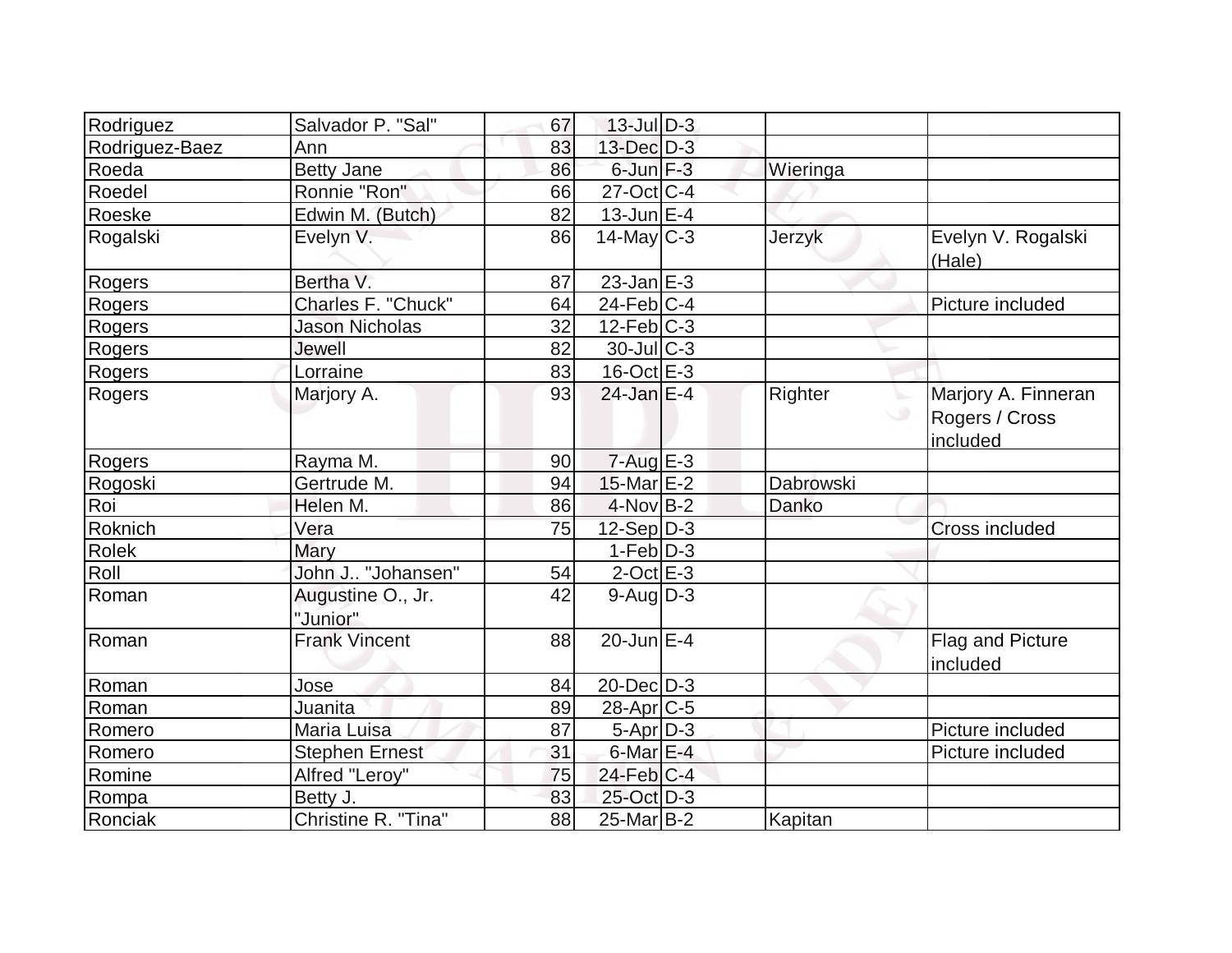| Rongers        | George E.                   | 64 | $13$ -Apr $D-8$        |                 |                        |
|----------------|-----------------------------|----|------------------------|-----------------|------------------------|
| Rooney         | Merilyn Mae "Lynn"          | 84 | 21-Nov D-4             |                 |                        |
| Roop           | David A., Sr.               | 62 | 11-Nov B-2             |                 | Flag included          |
| Roop           | Frances M.                  | 84 | $15$ -Jun $D-2$        |                 |                        |
| Roque          | Lorraine "Rene"             | 82 | $17$ -May D-2          |                 |                        |
| Rorer          | Golda L.                    | 87 | $2$ -May $F-3$         | Long            |                        |
| Rosa           | Orlando G.                  | 45 | $19$ -Dec $ C-4$       |                 |                        |
| Roscoe         | John D., Sr., Deacon        | 82 | $1-Feb D-4$            |                 | Picture included       |
| Rose           | Brian J.                    | 37 | $21$ -Dec $D-3$        |                 |                        |
| Rose           | Lucille M.                  | 90 | $26$ -May C-4          |                 |                        |
| Rosen          | Mildred S.                  | 96 | $26$ -Mar $ C-3 $      |                 | Star of David included |
| Rosen          | Rita                        | 93 | $20$ -Aug $C-3$        |                 | Cross included         |
| Rosenbaum-Sams | Gail                        | 76 | $16$ -May $E-2$        |                 |                        |
| Rosendaul      | James L. "Rosey             | 60 | $3-Apr$ $E-4$          |                 | Picture included       |
| Rosewinkel     | <b>Margaret Rosa</b>        | 88 | 4-Nov B-2              | Schlueter       |                        |
| Rosich         | Elizabeth A.                | 86 | $20$ -Nov $ D-3 $      | <b>Krcelich</b> |                        |
| Rosinski       | Dorothy                     | 77 | $22$ -Feb $E-3$        |                 |                        |
| Rosinski       | Richard E.                  | 70 | $11-Nov B-2$           |                 |                        |
| Rosolowski     | David T.                    | 57 | $24$ -Jan $E-4$        |                 |                        |
| <b>Ross</b>    | <b>Albert Rufus "Smooth</b> | 66 | $11$ -Mar $ B-2 $      |                 | Picture included       |
| Ross           | Dino D., Sr.                | 54 | $29-Apr B-2$           |                 | Picture included       |
| Ross           | Fern M.                     | 82 | $14$ -Mar $E-3$        | <b>Byerley</b>  |                        |
| Ross           | Tera Lynn                   | 24 | $3-May$ $E-3$          |                 | Picture included       |
| Ross           | Vernon George               | 83 | $11$ -Mar $ B-3 $      |                 |                        |
| Rosser         | Tamra M.                    | 50 | $3-Nov$ <sub>C-6</sub> | Johnson         |                        |
| Rosta          | Helen B.                    | 92 | 13-Nov E-4             |                 |                        |
| Roszkowski     | Marian                      | 92 | $13$ -Dec $D-3$        | <b>Nikolich</b> |                        |
| Roszkowski     | Marian                      | 92 | $12$ -Dec $ C-4 $      | Nikolich        |                        |
| Roth           | <b>Terry</b>                | 65 | $6$ -Mar $E-2$         |                 |                        |
| Rouse          | H. Ben                      | 70 | $30$ -Jan $E-3$        |                 |                        |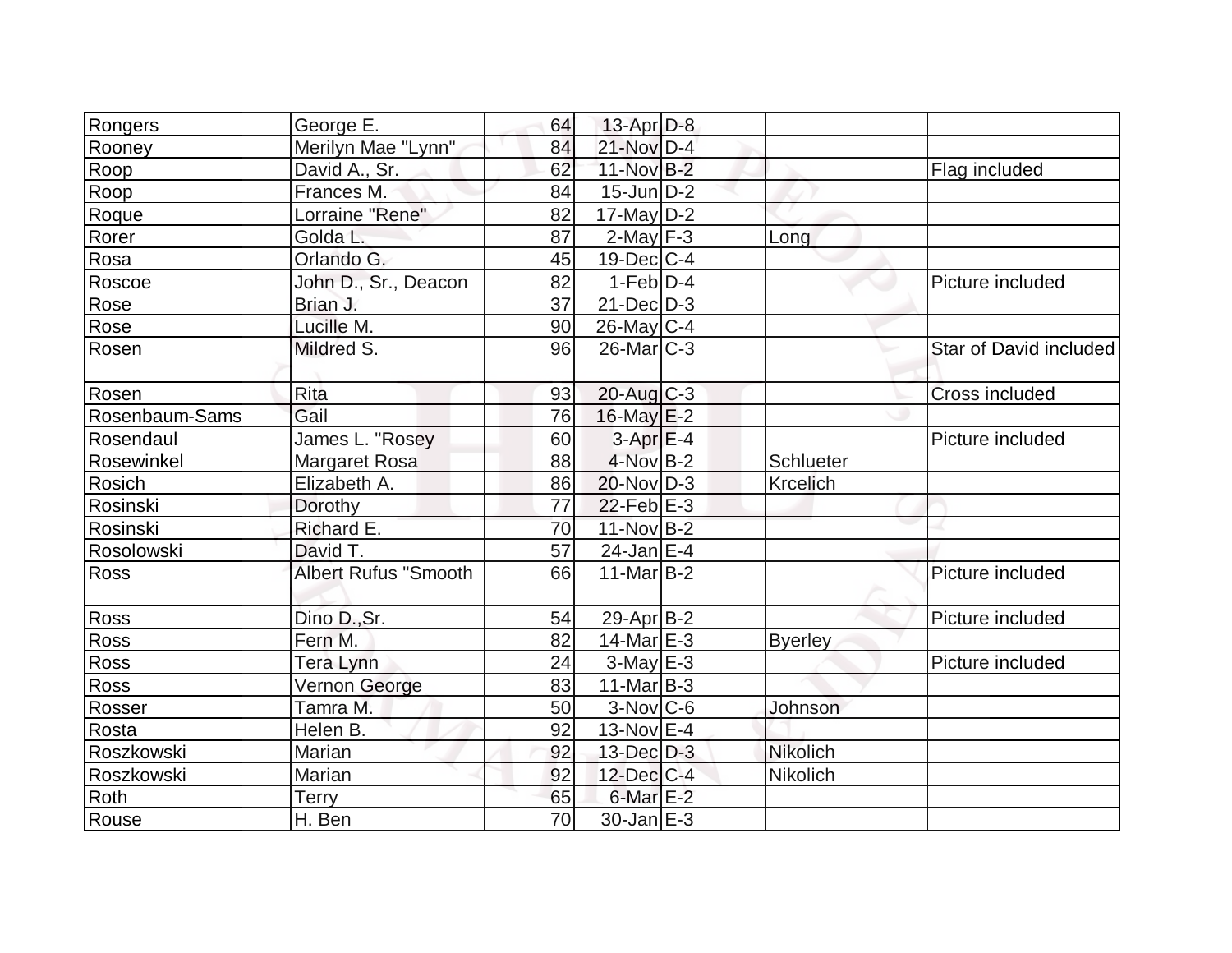| Routes       | James "Jake"  | 63  | $24$ -Jul $E-3$   |              |                   |
|--------------|---------------|-----|-------------------|--------------|-------------------|
| Rowe         | Vera P.       | 92  | $12$ -Jan $D-4$   |              |                   |
| Rowland      | Michael R.    | 53  | $1$ -Jun $D-8$    |              |                   |
| Roy          | Linda Susan   | 61  | $9-Apr$ $C-3$     | <b>Kremm</b> |                   |
| Roy          | Mary A.       | 84  | $28$ -May C-2     | Carbone      |                   |
| Royce        | R. Mark       | 67  | $7$ -May $C-3$    |              | Flag included     |
| Rozcicha     | Wanda         | 102 | $3-Apr$ $E-4$     |              |                   |
| Rozdilsky    | Dorothy J.    | 81  | $29$ -Apr $ B-2 $ |              |                   |
| Rozwalka     | Joseph L.     | 72  | $4-SepE-3$        |              |                   |
| Ruane        | John J.       | 75  | $12-Sep D-3$      |              |                   |
| Ruble-Parker | Peggy Joyce   | 79  | $26$ -Dec $D-3$   | Prouty       |                   |
| Rubush       | Nancy         | 72  | $9-Nov$ $C-3$     | Scecina      | Nancy (Rubush)    |
|              |               |     |                   |              | Nordman / Picture |
|              |               |     |                   |              | included          |
| Rudd         | Leonard J.    | 75  | $25$ -Dec $E-3$   |              |                   |
| Rudin        | Phyllis P.    | 86  | $3-Feb$ $C-5$     | Puzon        |                   |
| Rudnick      | Gene A.       | 81  | $29$ -Mar $E-2$   |              |                   |
| Rudovich     | George J.     | 55  | $12$ -Feb $ C-4$  |              | Picture included  |
| Ruehl        | Marcia E.     | 41  | 15-May $E-3$      | Gurevitz     |                   |
| Ruff         | Raymond B.    | 81  | $31$ -Jul $E-4$   |              | Flag include      |
| Ruiter       | Eleanor       | 90  | $19$ -Jan $D-3$   | Ellens       |                   |
| Ruiz         | Alfonso       | 83  | $27$ -Nov $ D-3 $ |              | Flag included     |
| <b>Ruiz</b>  | Lupe T.       | 91  | 23-Oct E-3        |              | Flag included     |
| Rumas        | Betha P.      | 91  | $5-Sep$ F-4       | Karas        |                   |
| Runions      | Norma N.      | 57  | $17$ -Jun $B-2$   |              |                   |
| Runyan       | David A., Sr. | 58  | $31$ -Jan $E-4$   |              | Picture included  |
| Runyan       | Jay J.        | 44  | $28-Sep C-3$      |              |                   |
| Runyon       | David L.      | 81  | $18$ -Mar $ B-3 $ |              | Flag and Masonic  |
|              |               |     |                   |              | emblem included   |
| Runyon       | Robert E.     | 83  | $5-Sep$ F-4       |              |                   |
| Rupp         | Joseph L.     | 89  | $1-Auq$ F-3       |              | Flag included     |
| <b>Rupp</b>  | Myron "Chip"  | 58  | $1-Apr$ B-3       |              |                   |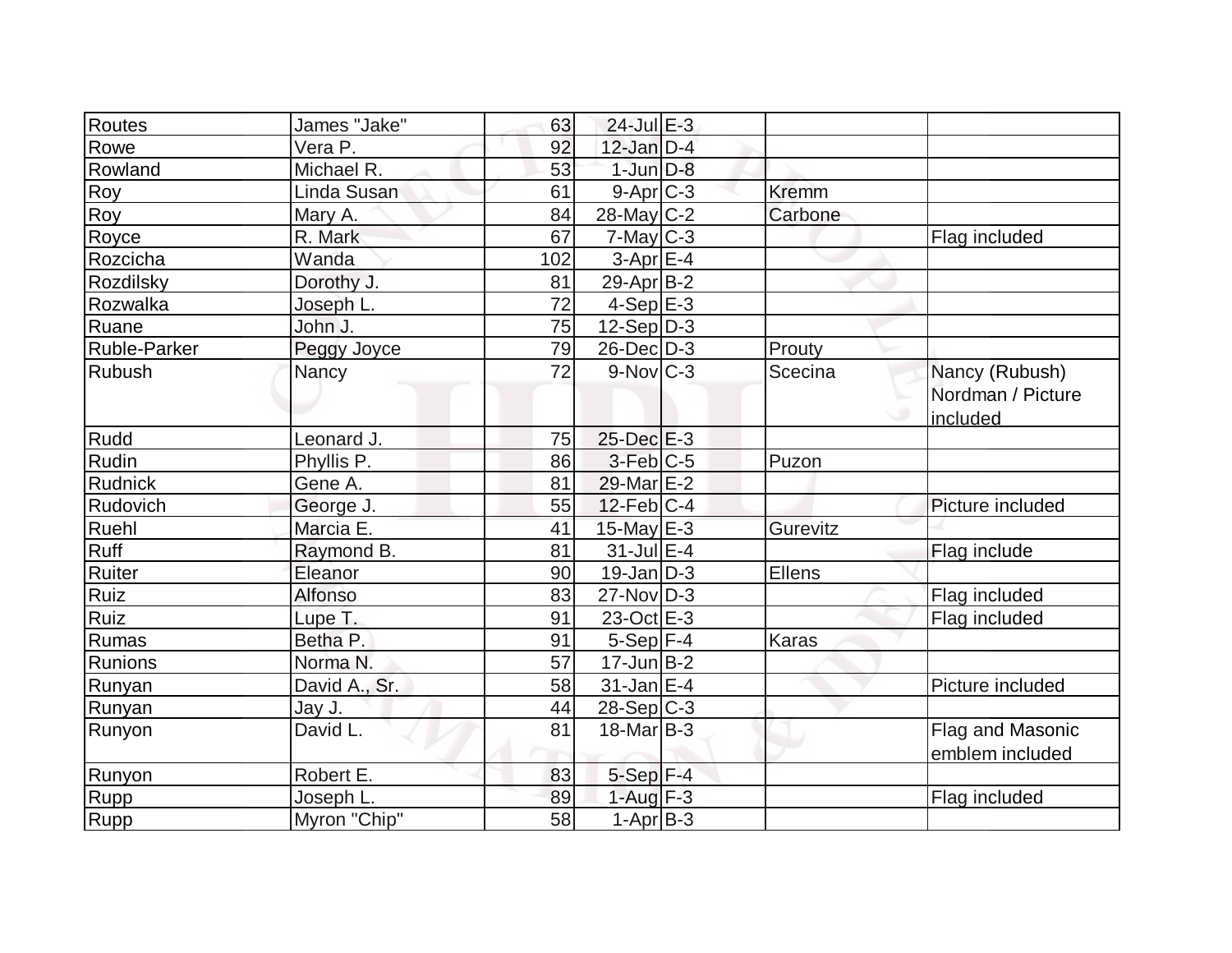| Rusin        | Lorraine M.                          | 86 | 12-Oct C-3        |                   |                              |
|--------------|--------------------------------------|----|-------------------|-------------------|------------------------------|
| Ruskowsky    | Karen A.                             | 63 | 13-Mar $E-4$      | Yoder             |                              |
| Rusnack      | Mary Helen                           | 83 | $1$ -Jan $ C-3 $  | Sporinsky         |                              |
| Russell      | Peter M., Sr.                        |    | $15$ -Jan $ C-4 $ |                   | Flag included                |
| Russell      | Taquila                              | 35 | $18$ -Oct $D-2$   |                   |                              |
| Russell      | Wayne                                | 81 | $22$ -Nov D-4     |                   |                              |
| Rutherford   | James R., Sr. "Silver<br>Fox"        | 76 | $22$ -Jan $ C-3 $ |                   |                              |
| Rutkowski    | Arlene L., RN / MSN /<br><b>CCRN</b> | 63 | $1-Feb D-4$       |                   | Nursing symbol<br>included   |
| Rutkowski    | Casimir J. "Cas"                     | 71 | $31$ -Jan $E-4$   |                   | Picrture included            |
| Rutkowski    | Edwina M. "Evelyn"                   | 91 | $18$ -Dec $D-3$   | Falat             |                              |
| Ruzga        | Donald "Don"                         | 62 | $26-Sep D-4$      |                   |                              |
| Ruzich       | William Ivan                         | 82 | $8-Aug$ $E-4$     |                   |                              |
| Ryan         | Patricia Ann <sup>"Trish"</sup>      | 65 | $7-Feb$ $F-4$     |                   | Picture included             |
| Ryan         | Wilma J. "Ann                        | 69 | $12$ -Jul $D-4$   | Fields            |                              |
| <b>Rybak</b> | Jeffry Allen, Dr.                    | 47 | $13$ -Feb $ E-4$  |                   | Picture included             |
| Rybicki      | Paulette                             | 72 | $17$ -May D-3     | Piscitello        |                              |
| Ryder        | <b>Faye Etta</b>                     | 79 | $14-Sep C-2$      |                   |                              |
| Sabin        | Dorothy                              | 65 | $7$ -May $C-3$    | <b>Slusarczyk</b> |                              |
| Sabin        | George D.                            | 67 | $29$ -Jan $ C-3 $ |                   |                              |
| Sabocik      | Dorothy M.                           | 74 | $22$ -Nov D-4     |                   |                              |
| Sabocik      | Margaret A. "Margie"                 | 83 | $19-Apr D-3$      |                   |                              |
| Sabu         | George                               | 85 | $10-Sep C-3$      |                   |                              |
| Saczawa      | Evelyn                               | 82 | $30$ -Apr $C-2$   |                   | Evelyn (Gruszkos)<br>Saczawa |
| Sadler       | Dolores J. "Dee"                     | 72 | $12$ -Feb $ C-4 $ | Ford              |                              |
| Sadler       | Linda J.                             | 63 | $12-Sep D-3$      |                   |                              |
| Sadowski     | Jean T.                              | 90 | $1$ -Oct $B-3$    |                   |                              |
| Sahutski     | Jerome P. "Jerry"                    | 64 | 27-Dec D-4        |                   |                              |
| Sajn         | Stephen                              | 83 | $5$ -Jun $E-4$    |                   |                              |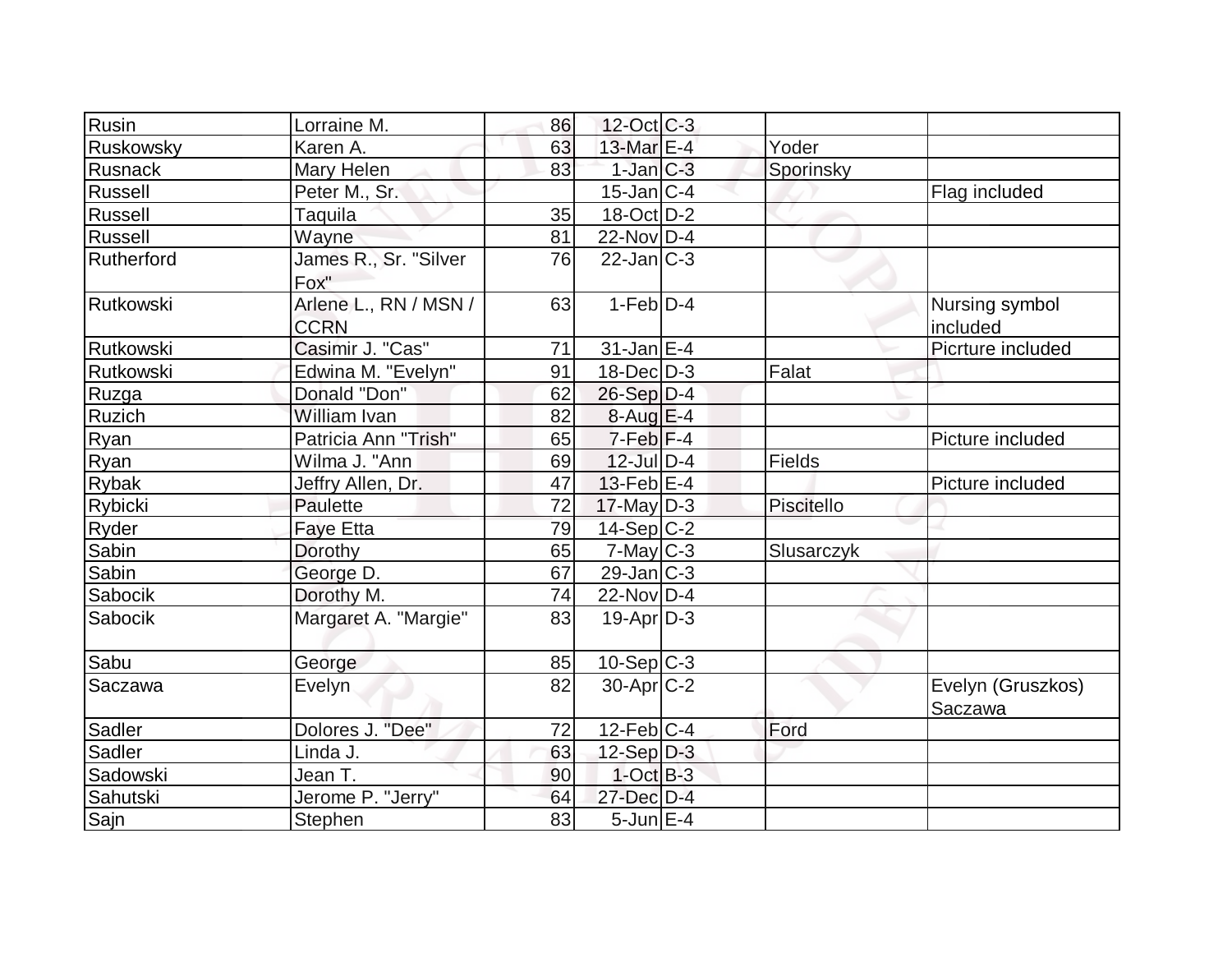| <b>Sakes</b>   | John                      | 72 | $18-Nov$ B-3      |          |                            |
|----------------|---------------------------|----|-------------------|----------|----------------------------|
| Sakiewicz      | Stanley M.                | 68 | $9$ -Apr $C$ -4   |          |                            |
| Sako           | Terry W.                  | 64 | $1$ -May $E-3$    |          |                            |
| Salas          | Ernest J.                 | 91 | $8$ -Mar $E - 3$  |          | Flag included              |
| <b>Salas</b>   | Vidal, Jr.                | 77 | $8$ -Dec $ C$ -4  |          | Picture included           |
| Salatas        | George T. "Yogi"          | 82 | $16-Sep B-2$      |          |                            |
| Salazar        | Jamie                     | 34 | $6$ -Dec $D-2$    |          |                            |
| Salberg        | <b>Leland Charles</b>     | 88 | $1-Sep C-4$       |          |                            |
| Salcedo        | Charles F. "Carlos"       | 85 | 28-Nov D-3        |          | Flag included              |
| Salczynski     | Virginia R. "Ginny"       | 84 | $17$ -Feb $ C-4$  |          |                            |
| <b>Sales</b>   | Glenda Gail               | 40 | $18$ -Apr $E-2$   | Fletcher |                            |
| <b>Sallas</b>  | Mary Lou                  | 75 | $4$ -Jul $F-3$    |          | Picture included           |
| Sambrooks      | Marietta                  | 67 | $2$ -Feb $ C-4$   | Grimmer  |                            |
| Samplawski     | Kenneth W.                | 89 | $15$ -Feb $E-3$   |          | Flag included              |
| Sample         | Patricia                  | 90 | $17$ -Jul $E-3$   |          |                            |
| <b>Samples</b> | Laurie Ann                | 58 | 6-Apr D-5         |          |                            |
| <b>Sams</b>    | Dorlyn L.                 | 82 | $9$ -Mar $D-4$    |          | Masonic emblem<br>included |
| <b>Samuels</b> | Jerome, Jr.               | 67 | $3$ -Aug D-6      |          |                            |
| Samuelson      | James W. "Sammy"          | 67 | $25$ -Nov B-2     |          |                            |
| Sanchez        | Aurelio                   | 64 | $8$ -Jun $D-6$    |          |                            |
| Sanchez        | <b>Christine Marie</b>    | 50 | $26$ -Nov $ C-3 $ |          |                            |
| Sandberg       | Adele L.                  | 94 | $8$ -Jan $ C-3 $  |          | Picture included           |
| Sandefur       | <b>Jeffrey Randall</b>    | 25 | $20$ -Jun $E-3$   |          |                            |
| Sanders        | Thomas "Randy"<br>Dwight. | 73 | $11$ -Jun $E$ -2  |          |                            |
| Sandoval       | Anastacio U., Jr.         | 57 | $17$ -Nov $ C-5$  |          | Picture included           |
| Sandoval       | Elvira G.                 | 79 | $27$ -Dec $D-4$   | Garcia   |                            |
| Sandoval       | Julia                     | 95 | 31-Oct D-3        |          | Picture included           |
| Sandoval       | Ramona                    | 81 | 24-Oct D-3        | Porras   | Picture included           |
| Sands          | Janet                     | 69 | $5$ -Jul $D-2$    |          |                            |
| Sangalis       | Nicholas T.               | 82 | $1-MarE-3$        |          |                            |
|                |                           |    |                   |          | Picture included           |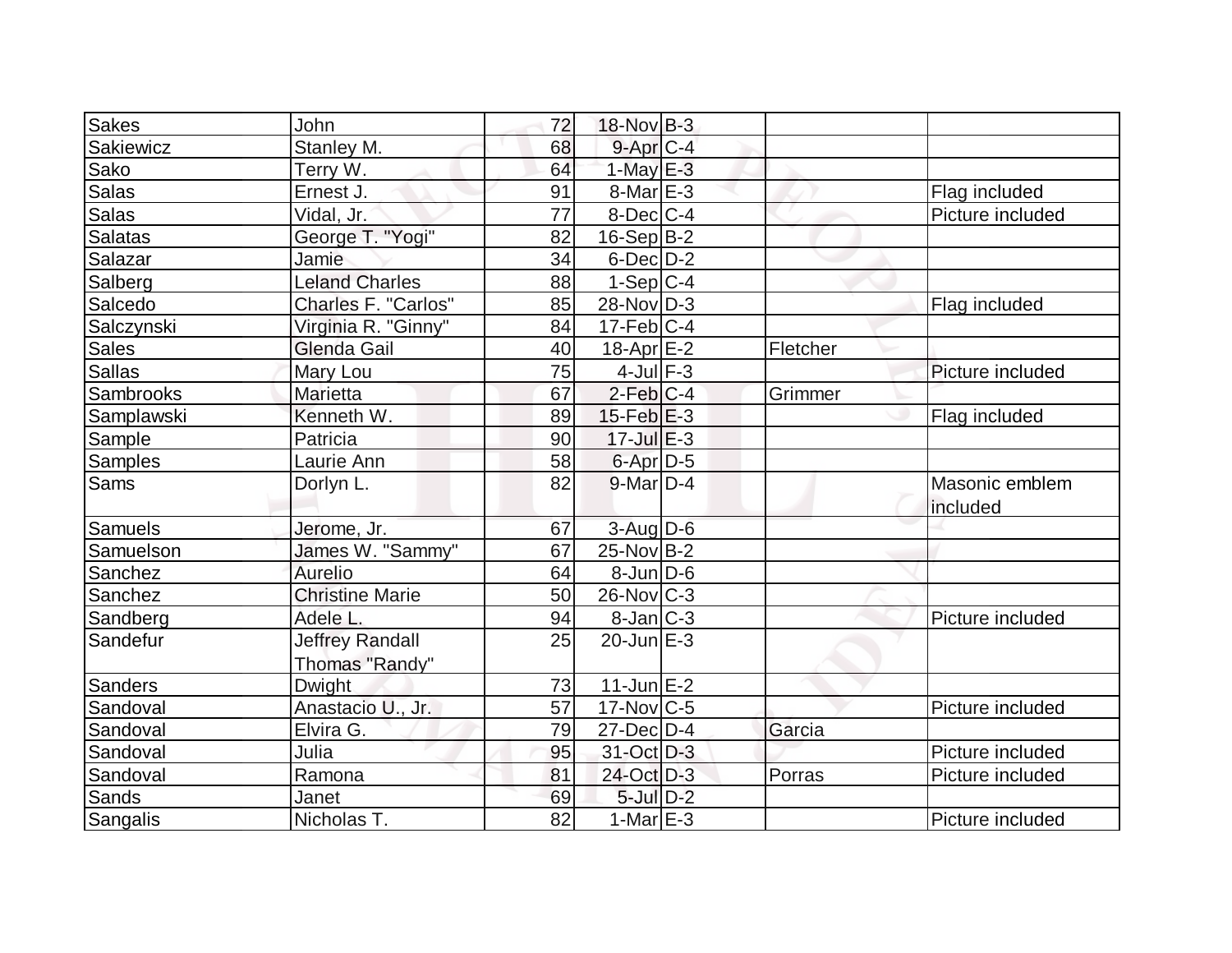| Sankowski | Dorothy               | 86              | $3$ -Jul $E-3$        | Goff             | Dorothy Sankowski      |
|-----------|-----------------------|-----------------|-----------------------|------------------|------------------------|
|           |                       |                 |                       |                  | Green                  |
| Sannito   | Donald M.             | 71              | 24-Feb C-4            |                  | Flag included          |
| Sansone   | Erminia               | 84              | $10$ -Apr $E-3$       | <b>DeBartolo</b> |                        |
| Santay    | Elizabeth M.          | 99              | $4$ -Apr $F-4$        | Vrabely          | Picture included       |
| Santefort | Alice                 | 92              | $26$ -May C-4         | VanDerWal        |                        |
| Santoro   | Mary A.               | 89              | $1-Feb D-2$           | Ashenbrener      |                        |
| Santucci  | Angelo A.             | 28              | $25-Sep$ E-3          |                  | Picture included       |
| Sapp      | Dorothy R.            | 75              | $20$ -Dec $D-3$       |                  | Picture included       |
| Sauborne  | Helen K.              | 99              | $6-Sep D-4$           |                  |                        |
| Sauer     | <b>Ruth Ann</b>       | 70              | $12$ -Jun $E-4$       | Furiak           |                        |
| Saunders  | Marian                | 94              | $2$ -Oct $E - 2$      | Orlich           | <b>Marian Coulehan</b> |
|           |                       |                 |                       |                  | Saunders               |
| Saurborne | Helen K.              | 99              | $5-Sep$ F-4           |                  |                        |
| Sausaman  | Robert B., Sr.        | 89              | $6-Sep D-4$           |                  | Flag included          |
| Sausman   | Jeannine Leontine     | 83              | $16$ -Jun $C-3$       | Dely             |                        |
| Saviano   | Concetta "Connie"     | 86              | $7-Nov$ D-3           | Marco            | Concetta Zorich        |
|           |                       |                 |                       |                  | Saviano                |
| Savickis  | Charles               | 63              | 23-Apr <sub>C-3</sub> |                  | Picture included       |
| Sawchik   | Marsha M.             | $\overline{74}$ | $19$ -Jul D-4         | Ledbetter        |                        |
| Sawyer    | Patricia R.           | 71              | $8$ -Jul B-3          | Reilly           |                        |
| Scanlon   | Patrick               | 79              | $10$ -Aug $D-7$       |                  | Flag included          |
| Scanlon   | Shirley A.            | 83              | $26-Sep D-4$          |                  | Shirley A. (Brennan)   |
|           |                       |                 |                       |                  | Scanlon                |
| Schaap    | Gertrude              | 86              | $8$ -Jul $B$ -4       | <b>Swets</b>     |                        |
| Schaap    | Johanna               | 88              | $5-Nov$ E-4           |                  |                        |
| Schaeffer | Mary                  | 92              | $11-Sep$ E-4          | Genduso          |                        |
| Schaertl  | M. Catherine          | 94              | $8$ -Jan $ C-3 $      |                  |                        |
| Schafbuch | Aaron Michael         | 24              | $17$ -Aug $D-3$       |                  |                        |
| Schaffner | Dennis                | 61              | $6$ -Mar $E-3$        |                  |                        |
| Schaible  | Elizabeth Ann "Betsy" | 92              | 13-Feb E-4            |                  | Picture included       |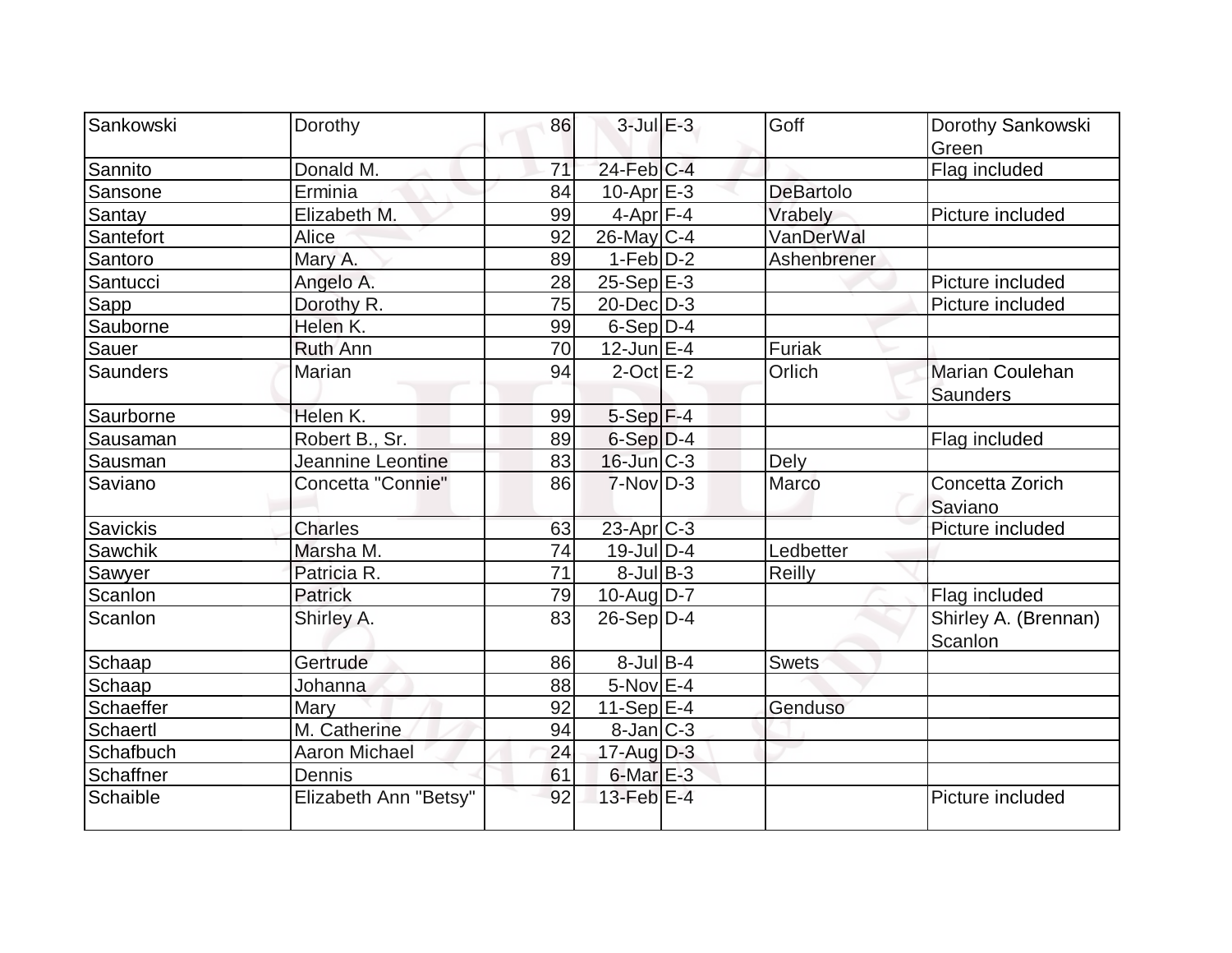| Schau          | Mary P.               | 86 | $24$ -Apr $E-3$   | Popa      |                                              |
|----------------|-----------------------|----|-------------------|-----------|----------------------------------------------|
| Schau          | Quentin "Al"          | 71 | 11-Apr $E-6$      |           |                                              |
| Schauer        | Jeffrey Ralph         | 58 | $17$ -Apr $E-3$   |           |                                              |
| Scheeringa     | Marha "Marti"         | 53 | $25$ -Aug C-4     |           | Picture included                             |
| <b>Schelfo</b> | <b>Shirley Yvonne</b> | 77 | $21-Aug$ $E-3$    | Hegan     | Picture included                             |
| <b>Schenck</b> | William K.            | 89 | 19-May $C-5$      |           | Flag and Picture<br>included                 |
| Scherwin       | James W.              | 52 | $29$ -Aug E-4     |           | Picture included                             |
| <b>Schick</b>  | Irene B.              | 92 | $4$ -Jun $ C-3 $  |           |                                              |
| <b>Schiek</b>  | Michael K.            | 49 | $27$ -Oct C-5     |           |                                              |
| Schiesser      | Alfred C.             | 84 | $11-Mar$ B-3      |           | Firefighter emblem<br>included               |
| Schiesser      | Virgil J. *           | 76 | 27-Aug C-4        |           |                                              |
| Schiesser      | Virgil J. *           | 76 | $19-Sep$ $E-3$    |           |                                              |
| Schiller-Thill | Kathleen M. "Kate"    | 89 | 30-May E-7        |           |                                              |
| Schimpf        | Charles R.            | 87 | $10$ -Jul $D-3$   |           | Flag included                                |
| Schlienz       | Mary                  |    | $23$ -May $E-3$   |           | Mary (Kovac)<br>Schlienz / Cross<br>included |
| Schmidt        | Dorothy A.            | 95 | $2$ -Oct $E-2$    |           |                                              |
| Schmidt        | Edward R.             | 77 | $24$ -Oct $ D-3 $ |           | Flag included                                |
| Schmidt        | Robet H.              | 60 | 14-Apr C-4        |           |                                              |
| Schmitt        | Joseph H.             | 88 | $16$ -Apr $ C-3 $ |           |                                              |
| Schmitt        | Mary M.               | 65 | $21-Oct$ B-3      |           |                                              |
| Schnaedter     | Linda Marie           |    | $9$ -Aug $D-2$    | Pilarczyk | Linda Marie Noble<br>(Schnaedter)            |
| Schneider      | <b>Berenice</b>       | 95 | 31-Aug F-7        |           |                                              |
| Schnoor        | Curt R.               | 61 | $6$ -Dec $D$ -3   |           | Picture included                             |
| Schnure        | William H.            | 91 | $17 - Dec$ $C-3$  |           | Flag included                                |
| Schnurlein     | Kristin L.            | 43 | $5$ -Apr $D-4$    | Paper     | Kristin L. Smith-<br>Schnurlein              |
| Schoenbeck     | Michael R. "Mike"     | 38 | $6$ -Apr $D-5$    |           | Picture included                             |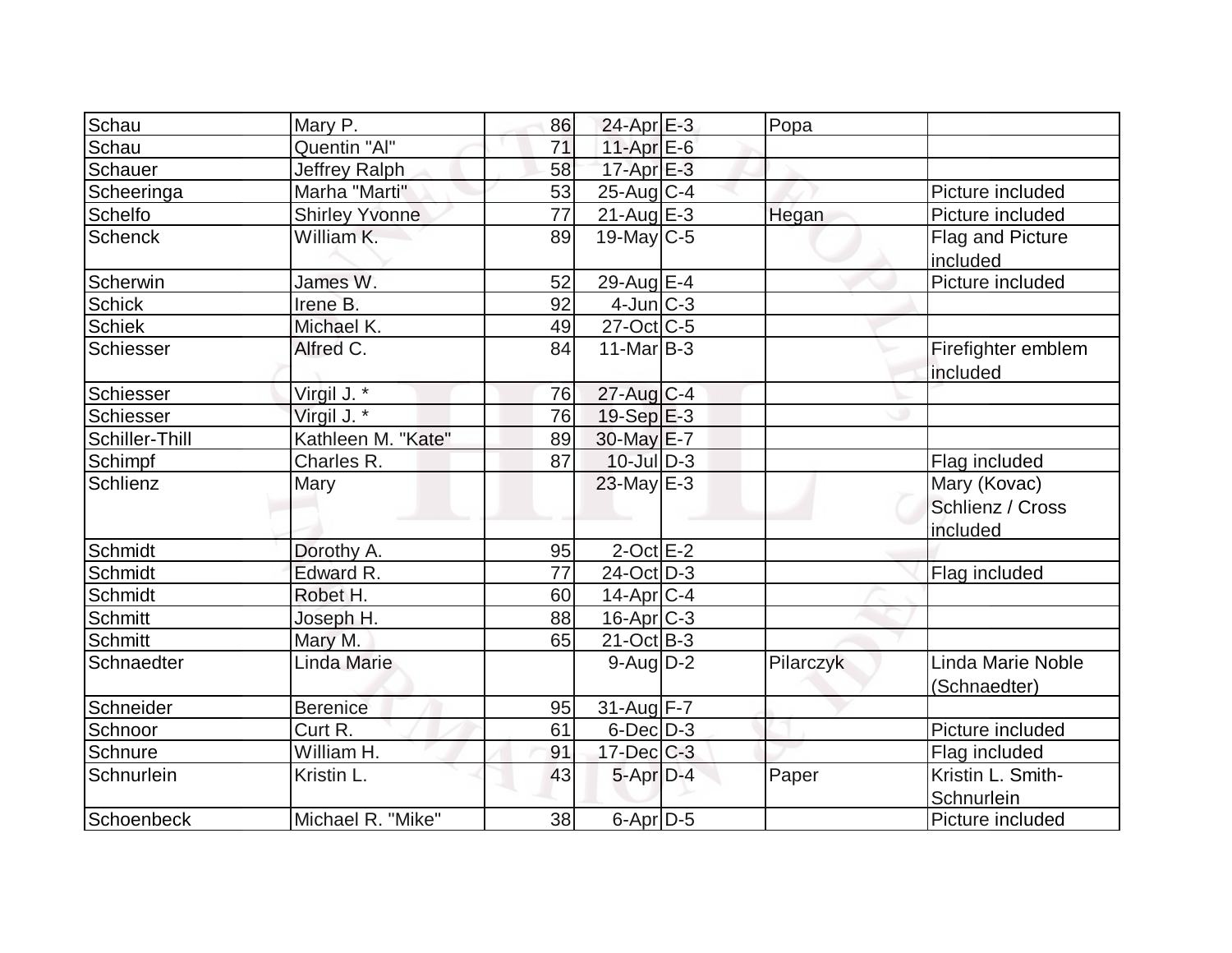| Schoenrock       | Arline                    | 83 | $20$ -May B-3     |                |                              |
|------------------|---------------------------|----|-------------------|----------------|------------------------------|
| Schoon           | Elton L.                  | 95 | 20-Jun E-3        |                |                              |
| Schoon           | Jennifer L. "Jen"         | 26 | 19-Nov C-2        |                |                              |
| Schoon           | Linda S.                  | 61 | $31$ -Mar $ C-4 $ |                |                              |
| Schoonover       | Richard J., Sr.           | 84 | $7$ -Apr $ C-4 $  |                | Flag included                |
| Schoppel         | Janet R.                  | 62 | 23-May $E-3$      |                | Picture included             |
| Schramm          | Dominic "Tom"             | 87 | $4$ -May D-8      |                | Flag included                |
| Schreiber        | Joseph V.                 | 47 | $25$ -Aug C-4     |                |                              |
| Schrieber        | Hattie "Sandy"            | 66 | $5$ -Jun $E-3$    |                |                              |
| Schroeder        | Doris J.                  | 81 | $17$ -Apr $E-3$   | Richey         |                              |
| Schroeder        | Marjorie R. "Marje"       | 93 | $6$ -May $B-2$    | Shuey          |                              |
| Schroeder        | Mary E. "Betty"           | 96 | $18$ -Jan $E-4$   |                | Picture included             |
| Schroeder        | Virginia "Kiki"           | 75 | $23-Sep B-2$      |                |                              |
| Schuitema        | John M., Sr. "Jack"       | 76 | $29$ -Aug $E-4$   |                | Flag included                |
| Schuljak         | Mary Ann                  | 82 | $17-Sep C-3$      | Danko          |                              |
| Schuljak         | Patrick M.                | 43 | $13$ -Jan $ C-5 $ |                |                              |
| Schuller         | Joan A.                   | 92 | $15$ -Feb $E$ -4  |                |                              |
| Schulte          | Wilma L.                  | 86 | $10$ -May E-3     | <b>Barabas</b> |                              |
| Schultz          | Amos R, Jr.               | 59 | $13$ -Feb $E-3$   |                | Flag and Picture<br>included |
| Schultz          | Delores "Lolly"           |    | $14$ -May C-3     | Mata           | Picture included             |
| Schuster         | Juliette L.               | 85 | $16$ -Nov $ D-3 $ |                |                              |
| Schuttinga       | Kenneth W.                | 74 | $4$ -Mar $ B-2 $  |                |                              |
| Schuttrow        | Leona H.                  | 92 | $4-Sep$ $E-4$     | Fritz          |                              |
| Schwab           | Anne M.                   | 88 | $17$ -Jan $E-4$   |                |                              |
| Schwab           | James Edward, Jr.<br>"Ed" | 72 | $13$ -Aug $C-2$   |                | Flag included                |
| Schwager         | Elizabeth M.              | 42 | $25$ -Jun $ C-3 $ |                |                              |
| Schwartz         | Gary                      | 68 | $7-Feb$ $F-4$     |                |                              |
| Schwartz         | <b>Hilda</b>              | 82 | $24$ -Jan E-4     |                |                              |
| Schwartzenberger | Romainous                 | 79 | $26-Sep D-4$      |                | Flag included                |
| Schweder         | Patricia A.               | 75 | $8-Nov D-4$       | <b>Hawkins</b> |                              |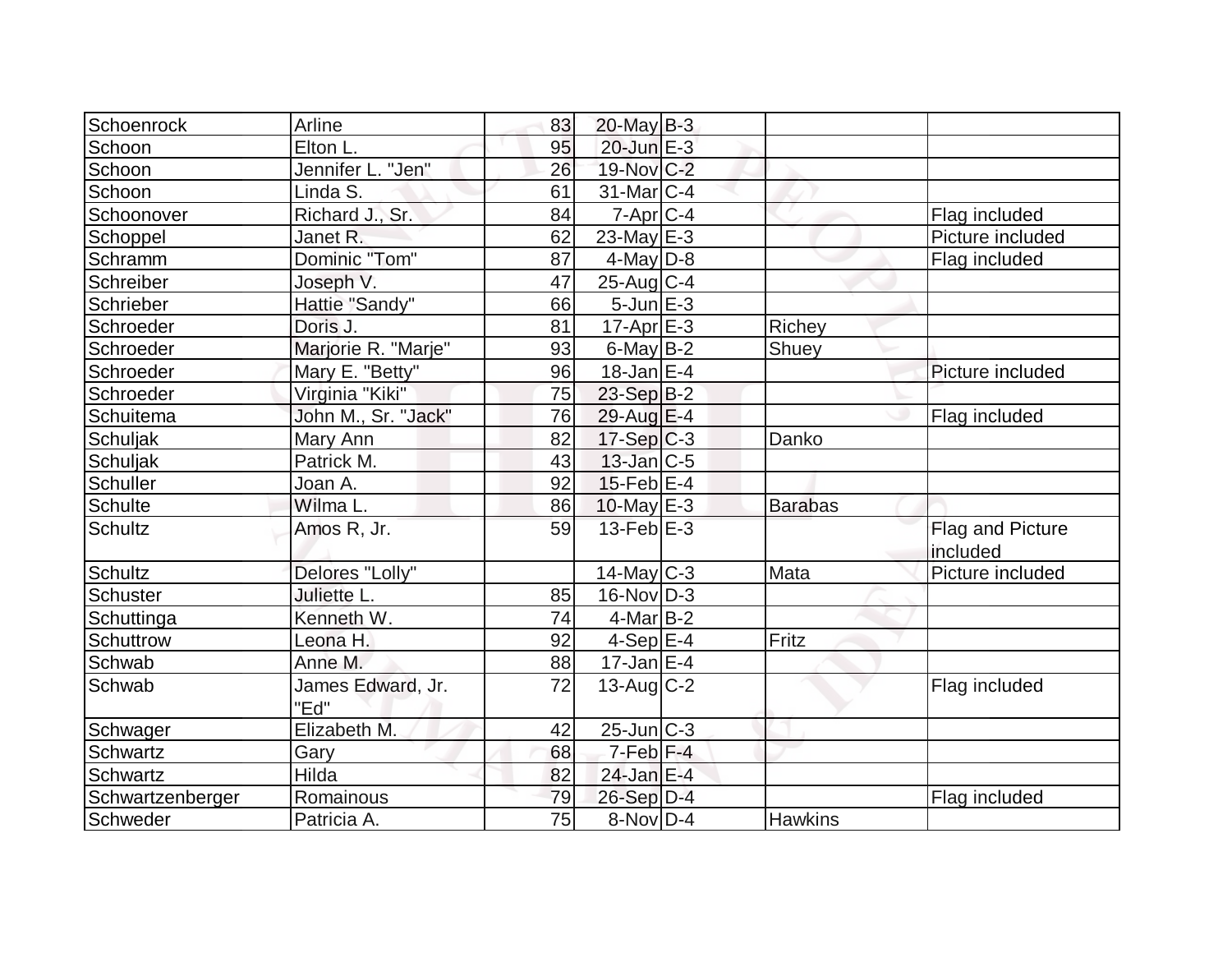| Schweitzer    | William C. "Bill"         | 75              | $9$ -Jul $C$ -4   |                   |                                     |
|---------------|---------------------------|-----------------|-------------------|-------------------|-------------------------------------|
| Schwingendorf | Blanche E. "Bee"          | 95              | $4$ -Mar $ B-3 $  |                   |                                     |
| Sciacero      | Henrietta R.              | 84              | $13$ -Aug $C-3$   |                   |                                     |
| Scofield      | Pauline                   |                 | $31$ -Mar $ C-4 $ | Welch             |                                     |
| Scolley       | Chad E.                   | 40              | $27-Sep D-3$      |                   | Picture included                    |
| <b>Scott</b>  | <b>Constance "Connie"</b> | 70              | $5$ -Jan $ C$ -6  |                   | Picture included                    |
| Scott         | Evelyn L.                 |                 | $12$ -Dec $ C-4 $ | Hamann            |                                     |
| Scott         | John R.                   | 81              | $18$ -Jul $E-4$   |                   | <b>Flag and Picture</b><br>included |
| Scott         | Melvin J.                 | 80              | $2$ -Mar $C-2$    |                   | Flag included                       |
| Scott         | Richard H.                | 73              | $24$ -Jun $B-3$   |                   |                                     |
| <b>Scott</b>  | Veronica "Ronnie"         | 78              | $1$ -Jul B-3      |                   |                                     |
| Scott-Tate    | Johnnie M.                | 90              | $7 - Jan$ B-3     |                   |                                     |
| Scully        | John T., Dr.              | 89              | $20$ -Nov $ D-3 $ |                   | Picture included                    |
| Scurtu        | Maxine                    | 84              | $4$ -Aug C-5      | <b>Detterline</b> |                                     |
| Seabolt       | Lonnie D.                 | 85              | $19$ -Feb $ C-3 $ |                   | Picture included                    |
| Seaman        | Helen J.                  | 86              | $5-Feb$ C-2       |                   | Picture included                    |
| Searcy        | Marcelline "Marcie"       | 77              | $17$ -Jul $E-4$   | Schouten          |                                     |
| Searle        | Paul                      | 84              | $1$ -Jun $D-9$    |                   |                                     |
| Seaton        | <b>Kacy Marie</b>         | 33              | $7$ -Jun $D-3$    |                   |                                     |
| Sebastin      | Carole E.                 | 87              | $7$ -May $C-3$    |                   |                                     |
| <b>Sebek</b>  | George                    | 88              | $14$ -Mar $E-3$   |                   | Flag included                       |
| Seberger      | Wesley H.                 | 69              | $24-Sep C-2$      |                   | Flag included                       |
| Sebock        | Helen T.                  | 83              | $27$ -Nov $D-2$   | Kazmierczak       |                                     |
| Seeley        | Richard, Jr. "Dick"       | 85              | $15$ -Jun $D-3$   |                   | Flag included                       |
| Segal         | Richard                   | 65              | $8$ -Jan $C-3$    |                   |                                     |
| Segraves      | Kenneth W.                | $\overline{70}$ | 14-Jul C-4        |                   | Picture included                    |
| Seils         | Letitia A. "Letty"        | 82              | $3$ -Jul $E-3$    | <b>Millis</b>     |                                     |
| Selby         | William                   | 78              | $23$ -Jan $E-2$   |                   |                                     |
| Seljan        | Frank                     | 90              | $3$ -Feb $ C-5 $  |                   | Flag included                       |
| Seljan        | Helen                     | 90              | $3$ -Jan $F-3$    |                   |                                     |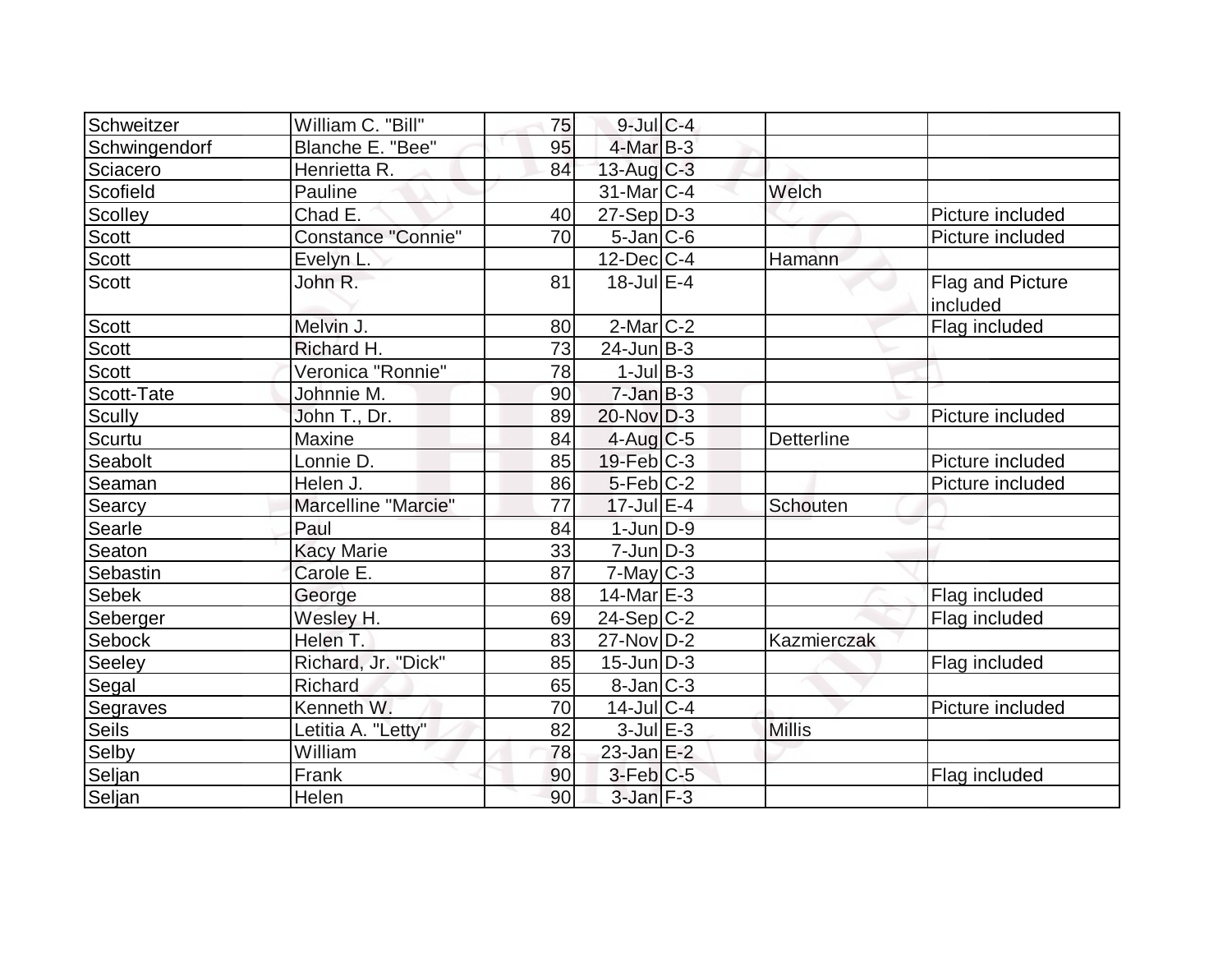| Sell           | Raleigh W. "Windy"   | 94  | $1$ -Jun $D-9$    |                 | Eastern Star, Flag,<br>and Masonic emblem<br>included |
|----------------|----------------------|-----|-------------------|-----------------|-------------------------------------------------------|
| <b>Sellers</b> | Gayle M.             | 44  | $6$ -Mar $E-3$    | <b>Szostak</b>  |                                                       |
| Semancik       | Margaret T.          | 97  | $13-Nov$ E-4      | Kasperan        |                                                       |
| Semchuck       | Bernice J. "Bebe"    | 91  | $5$ -Jan $ C$ -6  | Jez             | Picture included                                      |
| <b>Senak</b>   | Pauline              | 88  | 20-Jun E-3        | <b>Kovalcik</b> |                                                       |
| Sendak         | <b>Bert</b>          | 93  | $12$ -Oct $ C-3 $ |                 | Flag and Picture<br>included                          |
| Senior         | John Weger           | 55  | $10$ -Jan $ E-4 $ |                 |                                                       |
| Sepa           | Smilja               |     | $21$ -Oct B-3     |                 | Cross included                                        |
| Serafin        | <b>Mary Louise</b>   | 85  | $25$ -Dec $E-3$   | Turner          | Picture included                                      |
| Serafin        | Michael A.           | 65  | $3$ -Jan $F-3$    |                 |                                                       |
| Serafini       | Leo J.               | 90  | $16$ -May $E-3$   |                 |                                                       |
| Serdar         | Eli                  | 96  | $4$ -Jan $E-4$    |                 | Cross included                                        |
| Serema         | Mary Jane            | 69  | $3$ -May $E-2$    | Pisarski        |                                                       |
| Serfaty        | Joan M.              | 69  | 29-Aug E-4        |                 |                                                       |
| <b>Serles</b>  | M. Joanne            | 81  | $3$ -May $E-3$    |                 |                                                       |
| Serrano        | Juanita              | 88  | 18-Nov B-2        | <b>Diaz</b>     | Juanita DeJesus<br>Serrano                            |
| Sertic         | <b>Mabel Laverne</b> | 91  | $2$ -Apr $C$ -4   | Hall            |                                                       |
| Sertic         | Richard J. "Rex"     | 77  | $29$ -Jan $ C-3 $ |                 |                                                       |
| <b>Sertich</b> | Helen                | 100 | $5$ -Dec $D-3$    |                 |                                                       |
| Serynek        | Betty J.             | 79  | $16$ -Apr $ C-3 $ |                 |                                                       |
| <b>Sessa</b>   | Hilda                | 87  | $14$ -May C-3     |                 | <b>Cross included</b>                                 |
| Seth           | Betty J.             | 88  | 4-Apr F-4         | <b>Martin</b>   | Picture include                                       |
| Setmeyer       | Richard J.           | 66  | 13-Aug $ C-2 $    |                 | Flag included                                         |
| <b>Settle</b>  | Dennis               | 65  | $18-Oct$ D-3      |                 | Flag included                                         |
| Severson       | Yolanda "Yo"         | 84  | $15$ -Oct C-3     |                 |                                                       |
| Seward         | Joyce M.             | 71  | $23$ -May $E-3$   |                 |                                                       |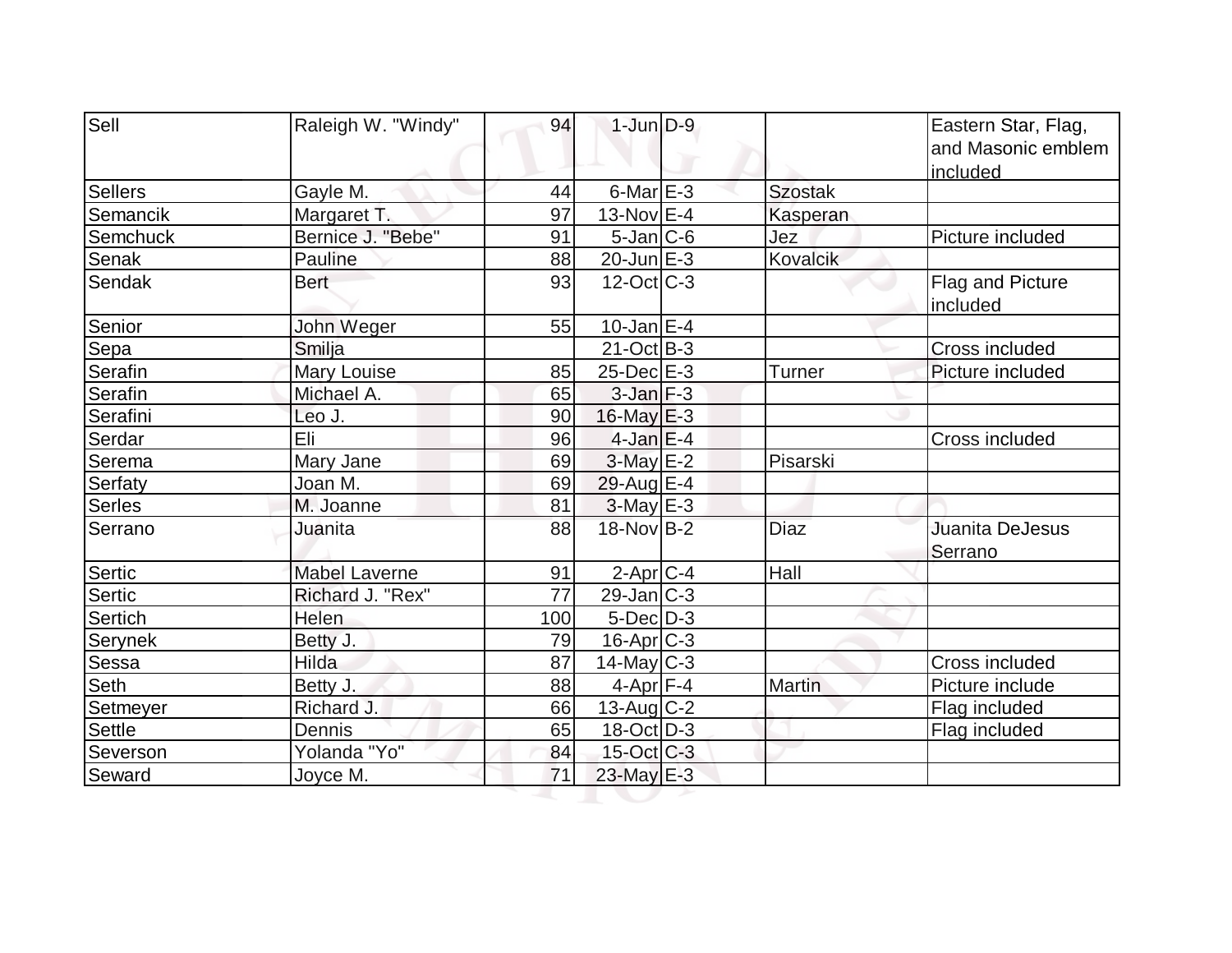| Shaban          | Mary                  | 88 | 26-Aug B-2        | Nagolsky      | Cross and Flag<br>included / Mary<br>(Shaban) Dernik |
|-----------------|-----------------------|----|-------------------|---------------|------------------------------------------------------|
| Shaban          | Mary                  | 88 | $1-Sep C-3$       | Naglosky      | Mary (Shaban) Dernik<br>/ Cross and Flag<br>included |
| Shackleton      | Ann A.                | 91 | 18-Dec D-4        |               |                                                      |
| Shadowens       | Geraldine B.          | 94 | $29$ -Dec $ C$ -6 | <b>Bailey</b> |                                                      |
| <b>Shafer</b>   | Ann                   | 84 | $4$ -Dec $C-3$    | Lippincott    | Ann Shafer Redmond                                   |
| Shafer          | Regina                | 89 | $12$ -Jan $D-5$   |               |                                                      |
| <b>Shakes</b>   | Leonard, Jr. "Sonny"  | 73 | $25$ -Jul $E-3$   |               | Flag included                                        |
| <b>Shanks</b>   | William J.            | 81 | $2-Feb C-3$       |               | Flag included                                        |
| Shanta          | <b>Garrett Ryan</b>   | 19 | $11-Apr$ $E-6$    |               |                                                      |
| Sharkey         | Victoria              | 83 | $28-Sep C-2$      |               |                                                      |
| Sharp           | Bruce L.              | 62 | $25$ -Apr $E-3$   |               | Picture included                                     |
| Shaughnessy     | Evelyn "Ann"          | 78 | $7$ -May C-3      |               |                                                      |
| Shawver         | Mark A.               | 58 | $24$ -Jul $E-3$   |               |                                                      |
| <b>Sheaks</b>   | Lucille M.            | 99 | $9$ -Feb $D$ -6   | Gard          |                                                      |
| Shearer         | Marjorie J.           | 93 | $8$ -Dec $C$ -5   |               |                                                      |
| Shearer         | Paul L., Sr.          | 88 | $22$ -Oct C-3     |               | Flag included                                        |
| Shearer         | <b>Richard Ivan</b>   | 77 | 19-Mar C-3        |               | Picture included                                     |
| <b>Sheets</b>   | Linda L.              |    | $10$ -JulD-3      |               |                                                      |
| Sheffield       | <b>Lewis Michael</b>  | 65 | $27$ -May B-2     |               | Flag included                                        |
| Shegich         | Richard A.            | 75 | $10$ -Nov $ C-4$  |               |                                                      |
| Shehadeh        | Mary Ann              | 59 | $28$ -Feb $E-3$   | Meltzer       |                                                      |
| Shelby          | Gail Ann              | 70 | $1-Aug$ F-3       |               |                                                      |
| Shelby          | Herman E. "Gene"      | 90 | $22$ -Nov $ D-3 $ |               | Flag included                                        |
| Shemo           | Edward M.             | 88 | 25-Jul E-3        |               | Flag included                                        |
| Sherman         | <b>Edward Stephen</b> | 91 | $16$ -Aug $D-4$   |               | Flag included                                        |
| Sherman         | Helyn Jane            | 92 | 28-Jul C-5        |               |                                                      |
| <b>Sherrick</b> | Doug                  | 54 | $19$ -Apr $D-3$   |               |                                                      |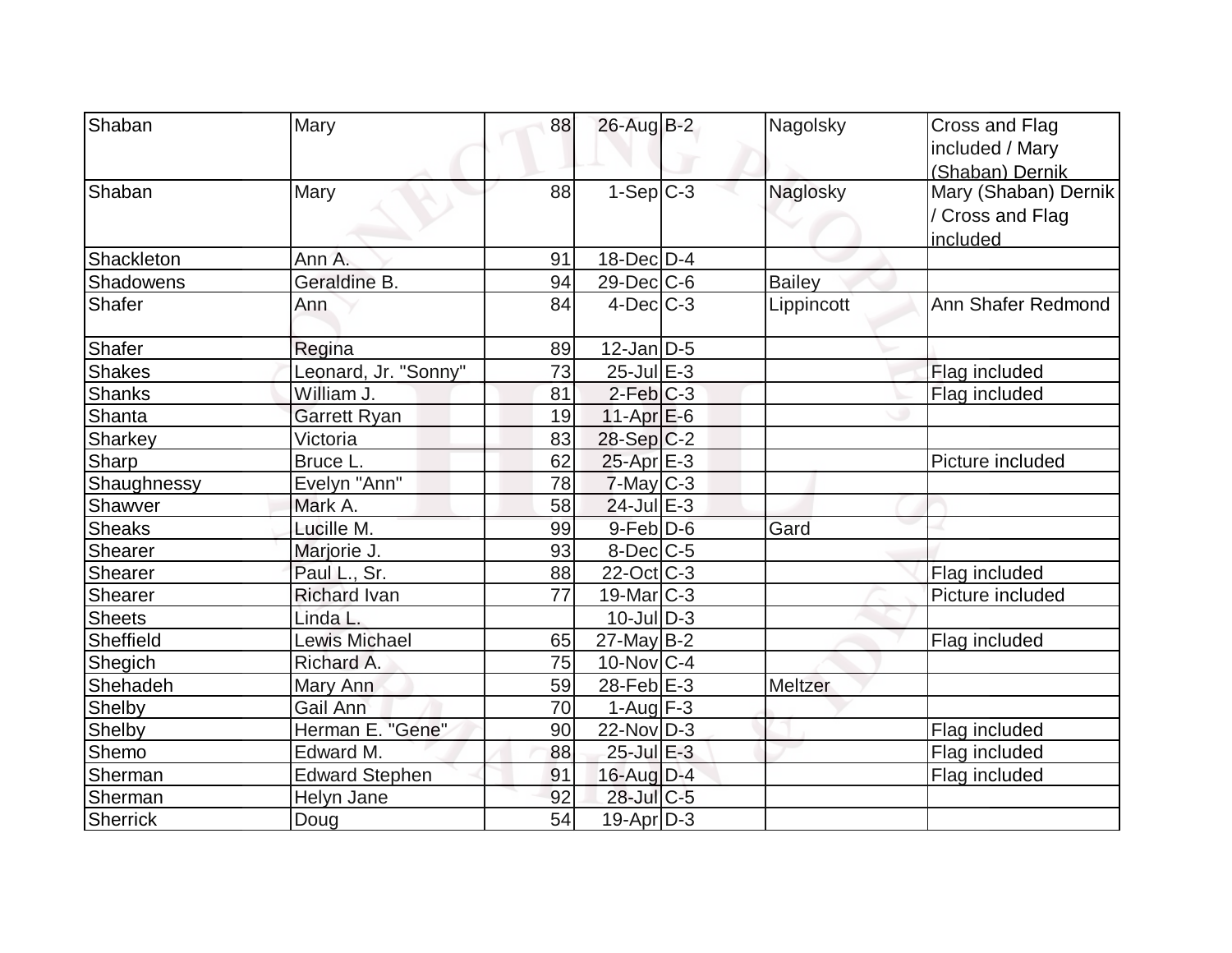| Sherrick      | Russell "Rusty"       | 60 | $12-Sep D-2$          |                |                              |
|---------------|-----------------------|----|-----------------------|----------------|------------------------------|
| Sherwinski    | Ronald J., Sr.        | 67 | $15$ -Dec $C$ -6      |                | Flag included                |
| Sherwood      | Donna Kay             | 75 | 22-Dec C-6            | Machler        | Picture included             |
| Shiel         | James A.              | 83 | $14$ -Aug $E-3$       |                |                              |
| Shields       | Terrence F.           | 77 | $19$ -Mar $ C-4$      |                |                              |
| Shilling      | Judith Lorene         | 72 | 23-Mar <sub>D-7</sub> | Estep          | Picture included             |
| Shingleton    | Virginia C.           |    | $13$ -Jan $C-3$       |                | Picture included             |
| Shinkan       | Robert E.             | 87 | $10$ -Aug $D-8$       |                | Flag and Picture<br>included |
| Shiplov       | Dorsey M.             | 94 | $2$ -Feb $ C-4$       | <b>Black</b>   |                              |
| <b>Shloss</b> | William Sam "Bill"    | 65 | $22$ -Dec $C$ -6      |                |                              |
| Shneider      | <b>Adeline Fay</b>    | 94 | $7$ -Apr $ C$ -5      | Kaplan         |                              |
| <b>Sholts</b> | Patricia R.           | 83 | $2$ -Oct E-4          |                | Picture included             |
| Shonk         | <b>Edward "Eddie"</b> | 76 | $3-Mar$ $C-4$         |                |                              |
| Short         | <b>Gregory James</b>  | 58 | $10$ -Apr $E-3$       |                |                              |
| Short         | <b>Jeffrey Paul</b>   | 55 | $3$ -Oct $F-3$        |                |                              |
| Short         | Mary A. "Tiny"        |    | $21$ -Jan $B-3$       | Tyler          | Picture included             |
| Shrader       | James Ray, Jr.        | 71 | $9$ -Jun $ C-4$       |                |                              |
| Shryock       | Don J.                | 87 | 3-Feb C-4             |                |                              |
| Shryock       | Don J.                |    | $22$ -Feb $E-3$       |                | Service of                   |
|               |                       |    |                       |                | Rememberance                 |
| Shubair       | Jason                 | 34 | 23-Oct E-3            |                | Picture included             |
| Shudick       | Joseph D., Sr.        | 90 | $21-Apr$ $C-6$        |                | Flag included                |
| Shumaker      | <b>Ricky Daniel</b>   | 47 | $22$ -Jan $ C-2 $     |                |                              |
| Shupe         | Edward E.             | 71 | $18$ -Aug C-5         |                |                              |
| Shurr         | <b>Mary Marie</b>     | 93 | $9$ -Jan $E-3$        | Phillips       | Picture included             |
| Shustock      | Helen V.              | 87 | $18$ -Apr $E-4$       | <b>Ulaszek</b> |                              |
| Sibo          | Roger                 | 58 | $4$ -Jul $F-3$        |                |                              |
| Sibray        | <b>Thomas Kesse</b>   | 77 | $20-Sep D-3$          |                |                              |
| Sichling      | Bobby D.              | 76 | $12$ -Jun $E-4$       |                |                              |
| Sick          | Martha M.             | 83 | 20-Oct C-3            |                |                              |
| Sidenbender   | James                 |    | $3-Apr$ E-4           |                |                              |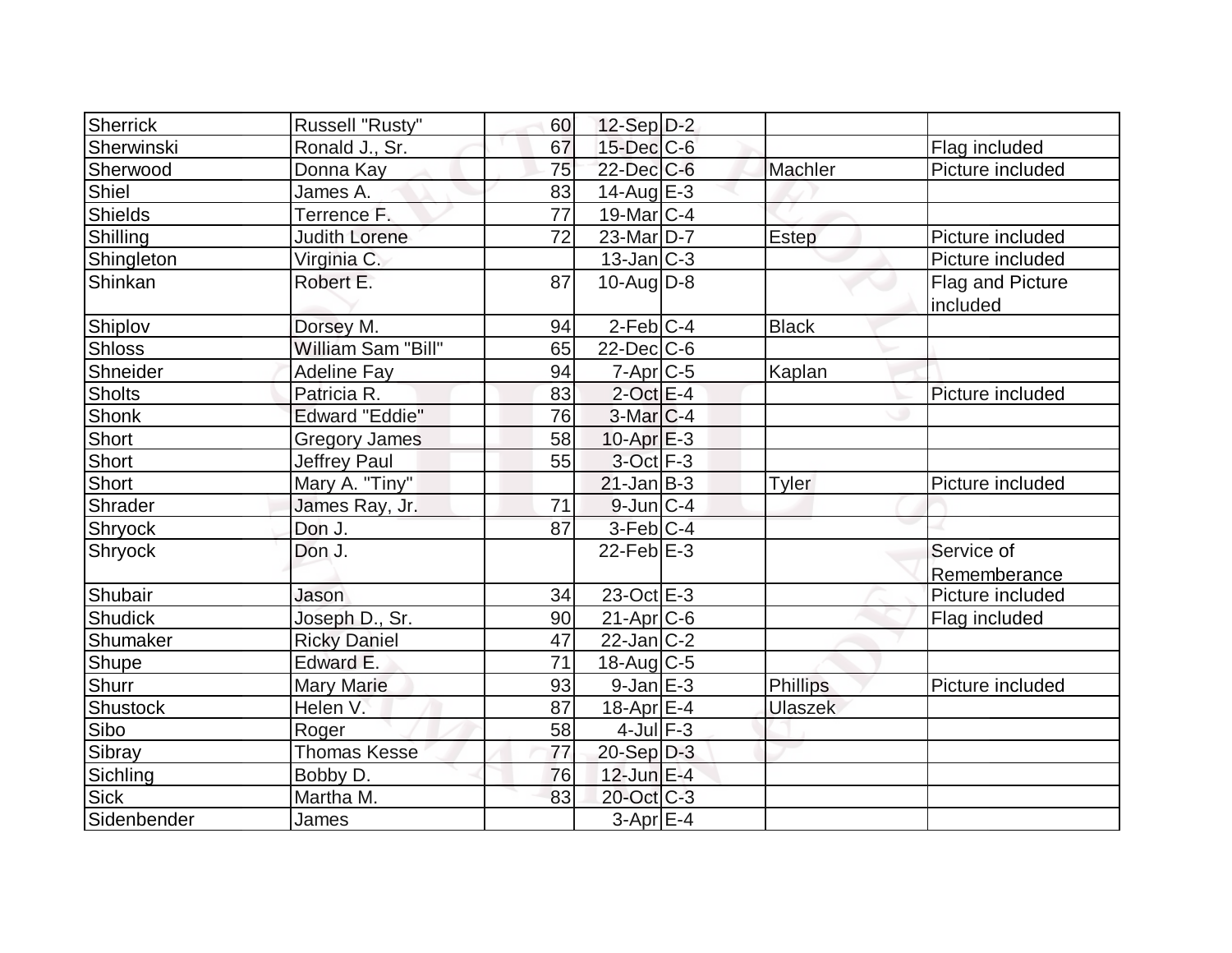| Sidote         | Frank T.                         | 98 | $13$ -Jul $D-3$         |            | Flag included                                                      |
|----------------|----------------------------------|----|-------------------------|------------|--------------------------------------------------------------------|
| Sielski        | Casimir "Dzia"                   | 92 | $18-Sep$ $E-2$          |            | Picture included                                                   |
| <b>Siewert</b> | Ann Louise                       |    | $25$ -Jul $E-3$         |            | Picture / Memorial<br>Service/ See Michael<br><b>David Siewert</b> |
| Siewert        | <b>Michael David</b>             |    | $25$ -Jul $E-3$         |            | Picture / Memorial<br>Service / See Ann<br><b>Louise Siewert</b>   |
| Sikora         | Richard A.                       | 83 | $5$ -Jan $ C$ -5        |            |                                                                    |
| Silhavy        | Edward F.                        | 96 | $21$ -Feb $E-3$         |            | Picture included                                                   |
| Silich         | Mary Louise                      | 74 | $13$ -Jun $E-4$         |            |                                                                    |
| Silich         | <u>Victor V., Jr.</u>            | 86 | 29-Mar <sub>IE</sub> -2 |            | Flag included                                                      |
| Silva          | Jose A., Sr. "My Guy"            | 93 | $22$ -Nov D-4           |            |                                                                    |
| Silva          | Richard C.                       | 82 | $2$ -Oct $E-4$          |            |                                                                    |
| Silvasi        | Louis A.                         | 87 | $24$ -Dec $C-3$         |            | Picture included                                                   |
| Silverman      | Donald S.                        | 65 | $12$ -Nov $ C-3 $       |            | Star of David included                                             |
| Simanson       | Thomas D.                        | 79 | $13-Nov$ E-3            |            |                                                                    |
| Siminski       | Jeanette                         | 60 | $5-Aug B-3$             | Purevich   |                                                                    |
| Simmons        | Charmaine J.                     | 85 | $3-Feb$ C-5             | Marchal    |                                                                    |
| Simmons        | Rosalie B.                       | 94 | $23$ -Nov $ D-4 $       | Wisniewski |                                                                    |
| Simmons        | <b>Sharae Nicole</b>             | 40 | $12$ -Oct C-4           | Watson     |                                                                    |
| <b>Simms</b>   | Leland M.                        | 69 | $24$ -Jan $E-4$         |            |                                                                    |
| Simon          | Parnell, Jr. "Curt"              | 81 | $23$ -Jun $C-4$         |            |                                                                    |
| Simpson        | <b>Esther</b>                    | 82 | $10$ -Feb $ C-4 $       |            |                                                                    |
| Simpson        | <b>Fredrick Lee</b><br>"Freddie" | 49 | $8-Aug$ $E-2$           |            |                                                                    |
| Simpson        | Kathleen                         | 55 | 29-Oct C-4              |            |                                                                    |
| Simpson        | Mattie Mae "Doll"                | 82 | 26-Nov C-3              |            | Picture included                                                   |
| Simpson        | Paul E., Jr.                     | 56 | $27$ -Nov $ D-3 $       |            |                                                                    |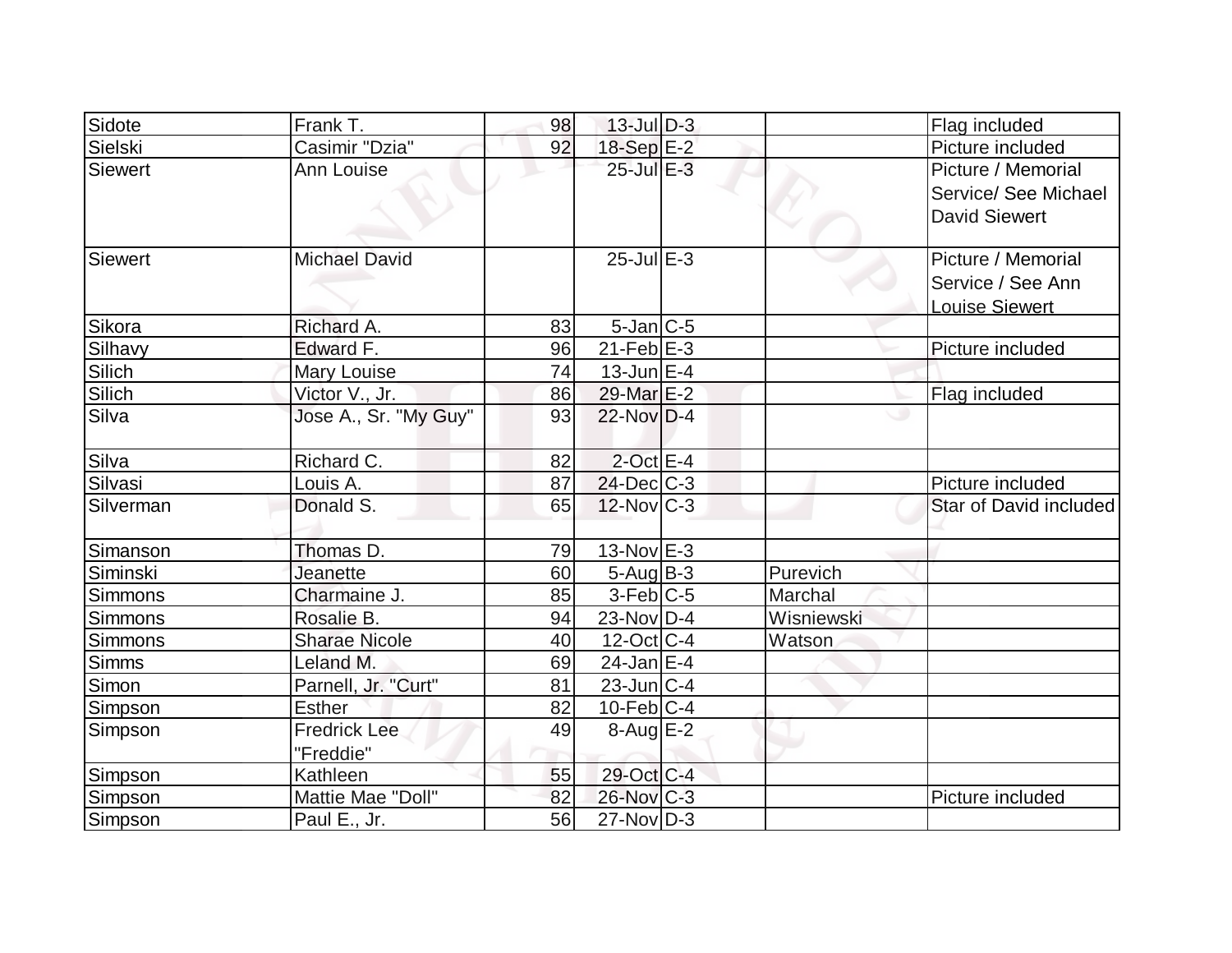| <b>Sims</b>     | Betty L.               | 86 | $22-Sep C-7$           | Medvid          |                                          |
|-----------------|------------------------|----|------------------------|-----------------|------------------------------------------|
| <b>Sims</b>     | David John             | 60 | $24$ -Nov $ C-6 $      |                 |                                          |
| <b>Sims</b>     | Rex E.                 | 82 | $23$ -Jan $E-3$        |                 | Picture included                         |
| Simutis         | Marcella P.            | 88 | $25-Sep$ E-2           | <b>Berzinis</b> |                                          |
| Sinclair        | John W., Jr.           | 86 | $23$ -Mar $ D-8 $      |                 | Flag and Picture<br>included             |
| Sinclair        | Mary Elizabeth "Betty" | 97 | $26$ -Jan $D-7$        |                 | Picture included                         |
| Sipulski        | Henry "Hank"           | 90 | $9$ -May $E-4$         |                 | Picture included                         |
| Sirko           | Leona Helen            | 88 | $7-Nov D-4$            | <b>Belcarak</b> | Picture included                         |
| Sisak           | <b>David</b>           | 76 | $19$ -Feb $ C-2$       |                 |                                          |
| Siurek          | Cecelia                | 97 | $3-Mar$ $C-4$          | Strysniewicz    |                                          |
| Sjoerdsma       | Geraldine "Gerry"      | 83 | 23-Mar D-7             | <b>Stammis</b>  |                                          |
| Skaggs          | Kenneth Dean           | 64 | $3$ -Jan $F-3$         |                 | Flag included                            |
| <b>Skeen</b>    | Sandra "Mamoo"         | 70 | $22-Sep C-7$           | <b>Bentley</b>  | <b>Elizabeth Parker-</b><br><b>Skeen</b> |
| Skinta          | Mary Josephine         | 89 | $6$ -Jun $F-3$         | Cacich          |                                          |
| <b>Sklivas</b>  | Maria                  | 87 | 6-Aug C-3              |                 | Cross included                           |
| <b>Skopiec</b>  | Wilma J.               | 82 | $10$ -May E-3          |                 |                                          |
| <b>Skopp</b>    | Ellen                  | 68 | $26$ -Feb $ C-3 $      |                 |                                          |
| Skowronski      | Gerry                  | 84 | $28$ -Feb $E-3$        | Mularski        |                                          |
| Skowronski      | Helen A.               | 94 | $6$ -May $B-2$         | Pienton         |                                          |
| Skrbina         | Renate M.              | 87 | 15-May $E-3$           |                 |                                          |
| <b>Skrentny</b> | Stanley T.             | 81 | $26$ -JulD-3           |                 |                                          |
| Skrivan         | Anne                   | 88 | $5$ -Dec $D-3$         |                 | <b>Cross and Picture</b><br>included     |
| <b>Skudney</b>  | Lenore L.              | 81 | $3-Nov$ <sub>C-6</sub> |                 |                                          |
| <b>Skureth</b>  | Joseph J.              | 80 | $12$ -Apr $E-3$        |                 |                                          |
| Skvara          | <b>Stephen</b>         | 65 | $24$ -Feb $ C$ -5      |                 |                                          |
| Slamkoski       | William T.             | 49 | 23-Apr $E-4$           |                 |                                          |
| Slankard        | <b>Berniece</b>        | 87 | $22$ -Jan $ C-3 $      |                 |                                          |
| Slavena         | John W. "Hetter"       | 51 | $6$ -Feb $E$ -4        |                 | Flag included                            |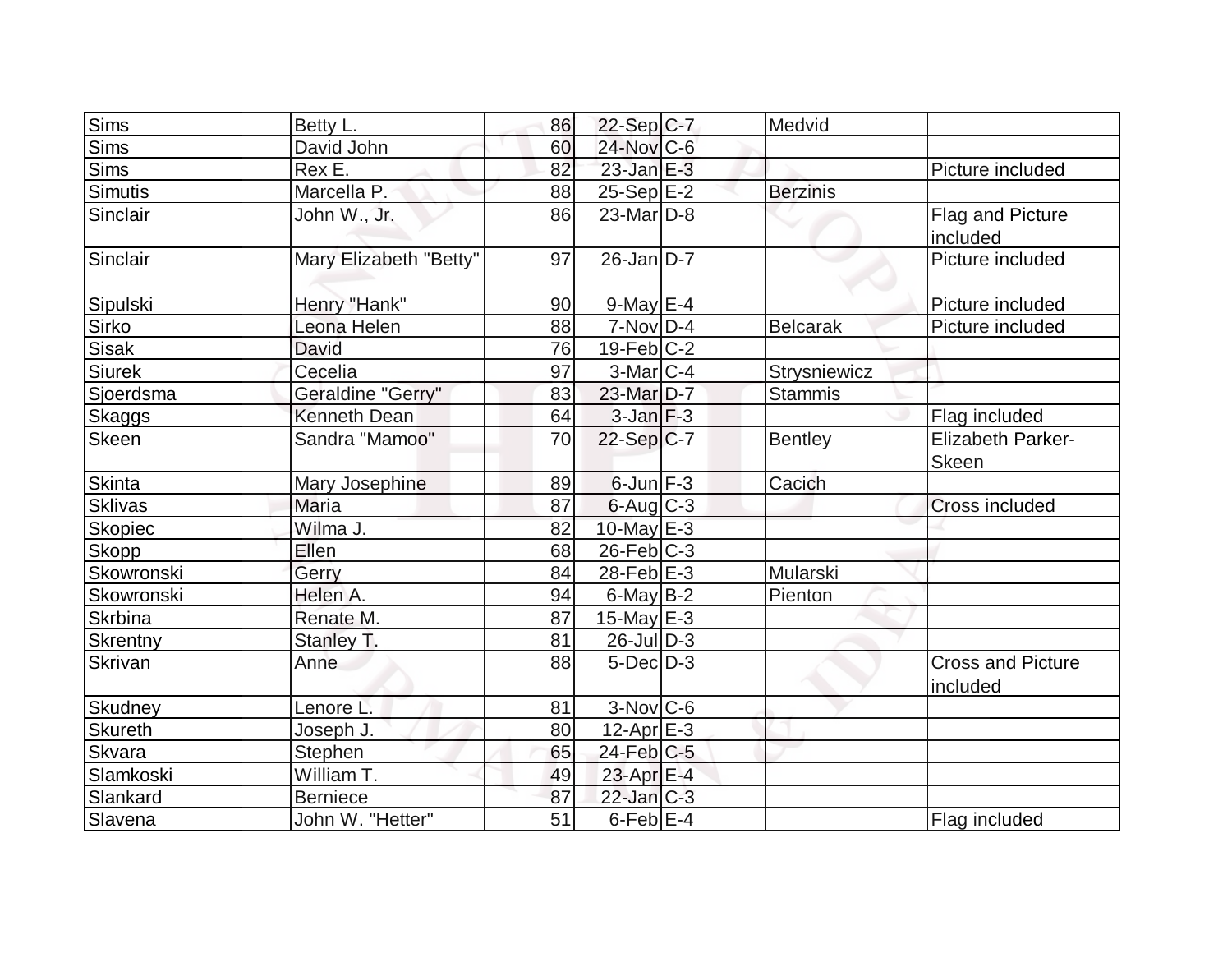| Slawkowski   | Jerome "Moose"               | 75        | $3$ -Jan $F-4$        |              |                  |
|--------------|------------------------------|-----------|-----------------------|--------------|------------------|
| Slawnikowski | James M.                     | 67        | 26-Dec D-4            |              |                  |
| Slesinski    | Jan Anthony                  | 65        | $1-Dec$ $C-6$         |              | Falg included    |
| Slesinski    | Kathie M.                    | 63        | 22-Sep C-7            | <b>Mason</b> |                  |
| Slivka       | Michael                      | 88        | $11-Nov B-2$          |              | Flag included    |
| Sliwa        | Donald D.                    | 71        | $24$ -Aug C-2         |              |                  |
| Sluis        | <b>Bertha</b>                | 84        | $6$ -Feb $E$ -4       |              |                  |
| Slusarczyk   | Anthony "Tony"               | 60        | $11$ -Jan $ D-4 $     |              | Picture included |
| Smack        | <b>Howard George</b>         | 79        | $14$ -Apr $ C-4$      |              |                  |
| Smich        | Michael A.                   | 23        | $23$ -Jan $E-3$       |              |                  |
| Smith        | Albert D.                    |           | $29$ -Jan $C-3$       |              |                  |
| Smith        | <b>Beth Leo</b>              | 64        | $22$ -Jan $ C-3 $     |              |                  |
| Smith        | Caroline                     | 83        | $21$ -Feb $E-3$       | Sapyta       |                  |
| Smith        | <b>Clifford Charles, PhD</b> | 69        | $8-Nov$ D-4           |              | Picture included |
| Smith        | Diane E.                     | 70        | 28-Sep C-2            |              |                  |
| Smith        | Edna A.                      | 80        | $6$ -Mar $E-3$        | Zaborowski   |                  |
| Smith        | Elizabeth J.                 | 86        | Ocrtober   D-3        |              |                  |
|              |                              |           | 11                    |              |                  |
| Smith        | Geneva E.                    | 96        | $28$ -Apr $C$ -5      |              |                  |
| <b>Smith</b> | Georgeann H.                 | 85        | $1-Dec$ $C-6$         |              |                  |
| Smith        | Helen                        | 80        | $22$ -Oct $ C-2 $     | Reeves       |                  |
| Smith        | James E. "Papadoo            | 74        | $10$ -Jan $E-4$       |              | Flag included    |
| Smith        | John W.                      | 72        | $3$ -Jul $E-3$        |              |                  |
| Smith        | Joseph J., Sr.               | 89        | $1-Dec$ $C-6$         |              | Flag included    |
| Smith        | Kathryn                      | 94        | $9$ -Oct $E-3$        |              |                  |
| Smith        | Kenneth P.                   | 95        | $10$ -Dec $C-3$       |              | Flag included    |
| Smith        | Kiley M.                     | 4 yrs.old | $21$ -Jul $C-4$       |              |                  |
| Smith        | <b>Larry Beryl</b>           | 66        | 28-Apr <sub>C-5</sub> |              |                  |
| Smith        | Lenny E. "Lanny"             | 63        | $17-Sep C-3$          |              |                  |
| <b>Smith</b> | Lewis W.                     | 89        | 11-Dec D-4            |              |                  |
| Smith        | Lisa                         | 50        | $9-Apr$ $C-4$         |              |                  |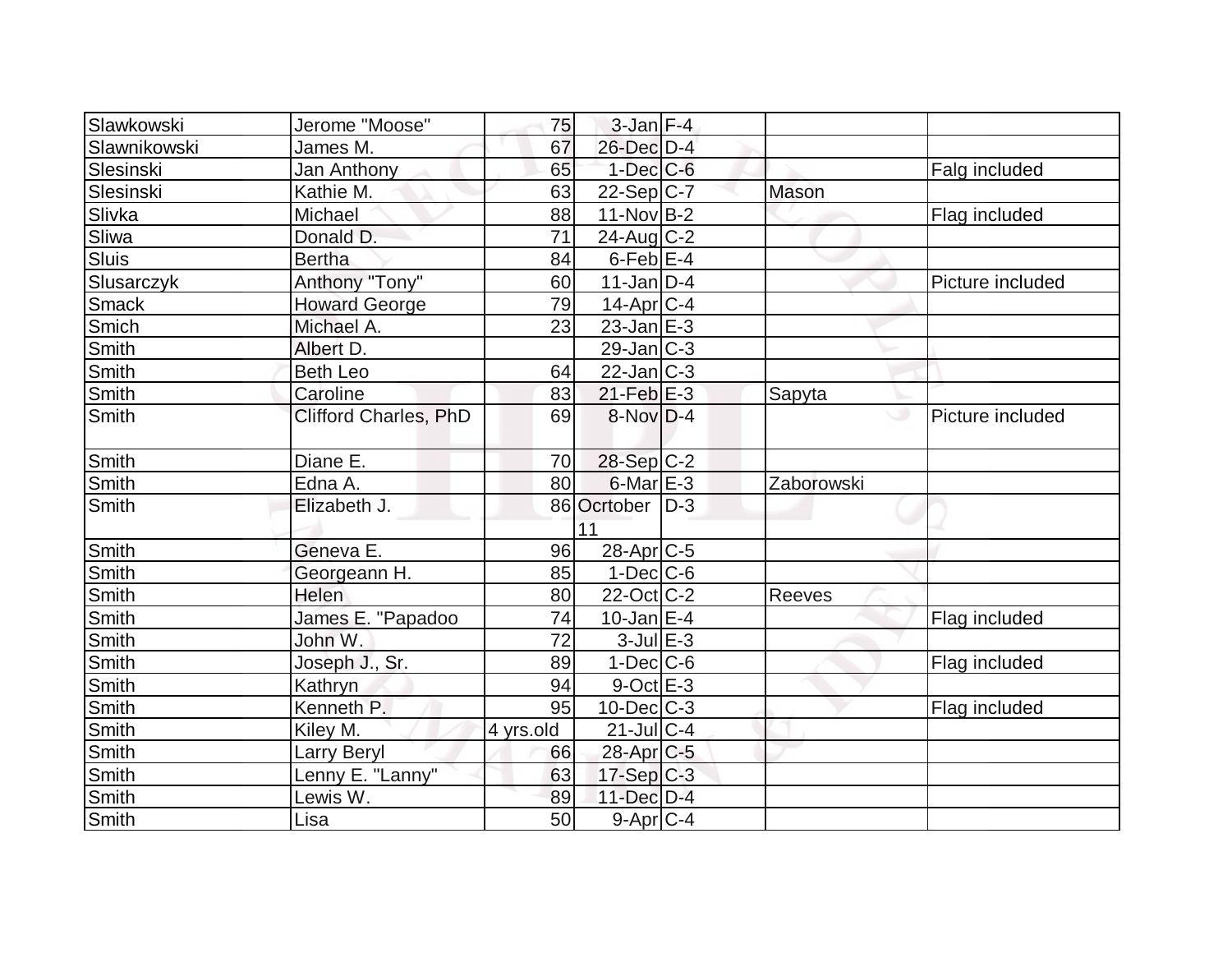| Smith            | Lois Rose               | 94 | $4$ -Jan E-4      | Main             |                                        |
|------------------|-------------------------|----|-------------------|------------------|----------------------------------------|
| Smith            | Marjorie E. "Margie"    | 89 | $9$ -May $E-4$    | <b>Hendricks</b> |                                        |
| <b>Smith</b>     | Mary L.                 | 84 | $4$ -Nov $B-3$    | <b>Hopkins</b>   |                                        |
| Smith            | Mary Rita               | 86 | $17$ -Nov $ C-5 $ | Germann          |                                        |
| Smith            | Michael A.              | 62 | $26$ -Dec $D-3$   |                  |                                        |
| Smith            | Michael D.              | 61 | $29-Sep C-4$      |                  |                                        |
| Smith            | Michael L               | 53 | $7-Nov$ D-4       |                  |                                        |
| Smith            | Ned K. "Smitty"         | 85 | 20-Mar E-4        |                  |                                        |
| Smith            | <b>Nellie Gertrude</b>  | 84 | $14$ -Apr $ C-4 $ |                  |                                        |
|                  | "Trudy"                 |    |                   |                  |                                        |
| Smith            | Norma Jean              | 76 | $16$ -Nov $ D-3 $ |                  |                                        |
| Smith            | Olive Elizabeth "Ollie" |    | $15$ -Jun $D-2$   | Fallardeau       | Picture included                       |
| <b>Smith</b>     | Rev. Marilyn L.         | 82 | $6$ -Mar $E-4$    |                  |                                        |
| <b>Smith</b>     | Richard F.              | 63 | $24$ -Nov $C$ -6  |                  |                                        |
| Smith            | Sarah Louise            | 82 | $6$ -Aug $C$ -3   | Thompson         | Picture included                       |
| Smith            | Tracy                   | 48 | 14-Mar E-2        |                  |                                        |
| Smith            | Yvonne H. "Bobbie"      | 89 | $21$ -Jul C-5     |                  |                                        |
| Smithe           | <b>Nancy Sue</b>        | 57 | $9$ -May $E-3$    | Ludington        | Picture / Nancy Sue<br>(Smith) McClure |
| Smith-Schnurlein | Kristin L.              | 43 | $5-Apr D-4$       | Paper            |                                        |
| Smolek           | Juanita Mary            | 92 | $16$ -Jan E-4     | Holmes           |                                        |
| Smoljan          | Ann                     | 92 | $10$ -Nov $ C-5 $ | <b>Boravich</b>  | Ann Lane Smoljan                       |
| Smoot            | Kathleen Ann            | 52 | $11$ -JulD-3      |                  |                                        |
| <b>Smothers</b>  | Nyla Jeanne             | 64 | 13-Feb $E-3$      | <b>Bult</b>      |                                        |
| Smoucha          | Sue Ellen               | 54 | $14$ -Feb $E-3$   |                  |                                        |
| Smrt             | Robert E.               | 91 | $20-Sep D-2$      |                  |                                        |
| Smundin          | Alice                   | 95 | $10$ -Jan $E-3$   | Fonzari          |                                        |
| Smurdon          | David A.                | 65 | 18-Apr E-4        |                  |                                        |
| Smurdon          | Donald E.               | 82 | $10$ -Dec $C$ -3  |                  |                                        |
| Snay             | George Bennet           | 76 | 20-Oct C-4        |                  |                                        |
| Snemis           | Gay M. "GG"             | 79 | $26$ -Nov $ C-3 $ | Stafford         |                                        |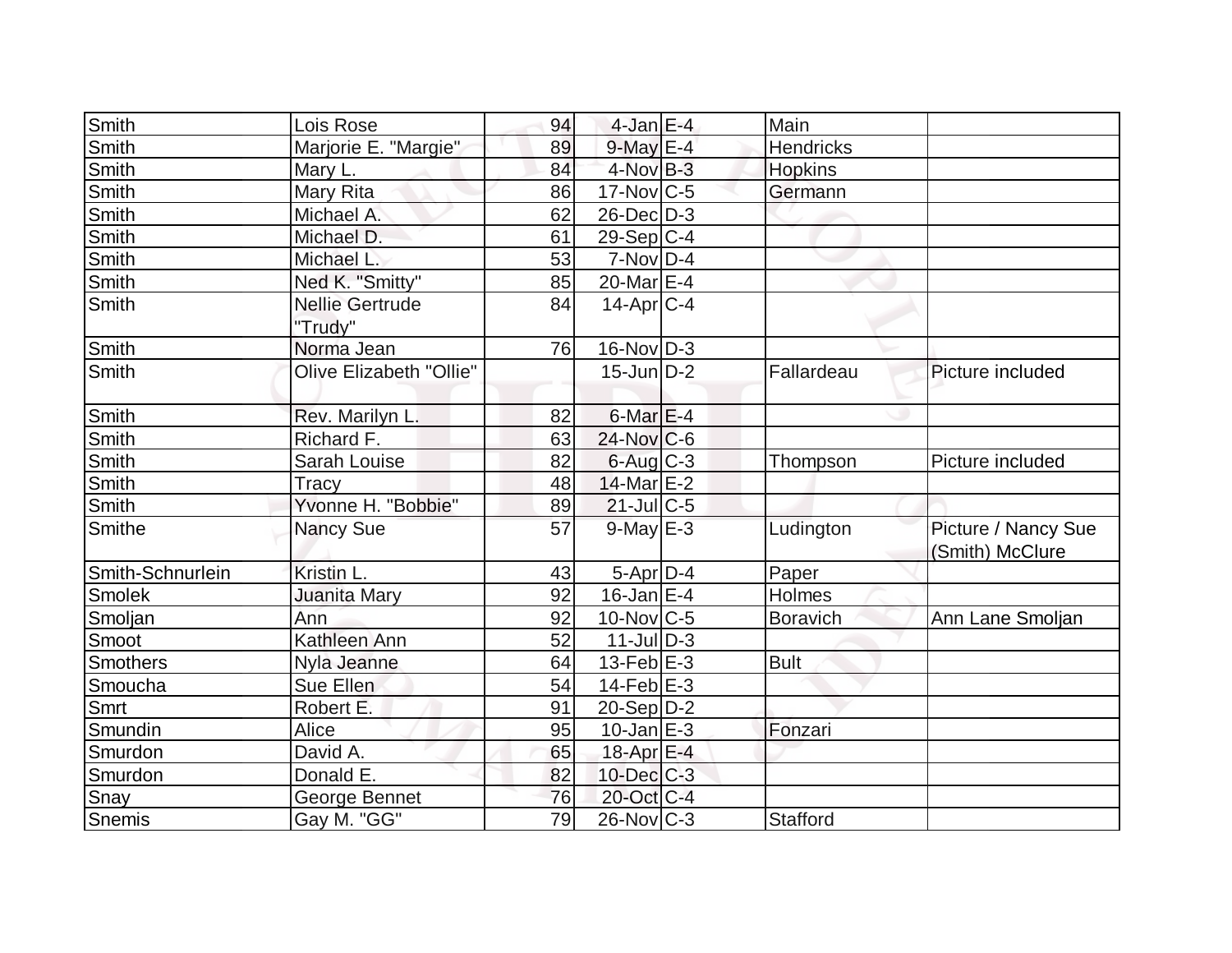| Snip          | Daryla                      | 56           | $4$ -Jul $F-3$    |               |                              |
|---------------|-----------------------------|--------------|-------------------|---------------|------------------------------|
| Snow          | Anita G.                    | 86           | 7-Apr C-5         |               |                              |
| Snow          | Clifford N.                 | 68           | 31-Oct D-3        |               |                              |
| Snow          | <b>Frances Anna</b>         | 84           | $16$ -Apr $C-3$   |               |                              |
| Snow          | Joyce E.                    | 68           | 31-Oct D-3        |               |                              |
| Snyder        | John Arnold                 | 84           | $4$ -Aug C-5      |               |                              |
| Sobilo        | <b>Ronald Edward</b>        | 60           | 14-Apr C-4        |               | Picture included             |
| Sohacki       | Michael Frank "Mike"        | 96           | $27$ -Apr $D-8$   |               |                              |
| Sohaney       | Olivia Grace                | 10<br>months | $9$ -Jul $C-3$    |               |                              |
| Solaya        | Dorothy "Drugi"             |              | $20$ -Dec $D-3$   |               |                              |
| Soliday       | Grace L.                    | 94           | $23$ -Jun $ C-4 $ |               |                              |
| Soliday       | Paul Rodney                 | 44           | $21$ -Feb $E-4$   |               | Flag and picture<br>included |
| <b>Soltis</b> | <b>Mary Francis</b>         | 84           | 14-May C-3        |               | Picture included             |
| Soltysinski   | Alice M.                    | 87           | $20$ -Feb $ E-4 $ | <b>Miller</b> |                              |
| Somenzi       | Alfred A. "Grandpa<br>Fred" |              | $11$ -May D-9     |               | Flag included                |
| Somlek        | Juanita Mary                | 92           | $17 - Jan$ E-4    | Holmes        |                              |
| Soper         | Matthew M.                  | 16           | $2$ -Apr $ C-4$   |               |                              |
| Sopher        | <b>Russell</b>              | 61           | $25$ -Jun $C-3$   |               |                              |
| Sopko         | Paul R.                     | 51           | $27-Sep D-3$      |               |                              |
| Sopko         | Stephen, Jr.                | 74           | $1$ -Jun $D-9$    |               | Flag included                |
| Soplanda      | Martha M.                   | 102          | $8$ -May $E-4$    |               |                              |
| Sosa          | Hilda                       | 64           | $4$ -May $D-8$    | Andrade       |                              |
| Sosh          | Michael P.                  | 83           | $5$ -Jan $ C$ -5  |               |                              |
| Sosnowski     | Shirley A.                  | 75           | $22$ -Oct C-3     | <b>Pitlik</b> |                              |
| Soto          | Alfredo                     | 55           | $8$ -Jan $C-2$    |               |                              |
| Soto          | <b>Elvira</b>               | 63           | $10$ -Apr $E-3$   |               |                              |
| Soto          | German (Herman)             | 103          | $9$ -Jul $C-3$    |               |                              |
| Soto          | Mrytle Arlene               | 98           | $14$ -Feb $E-3$   |               |                              |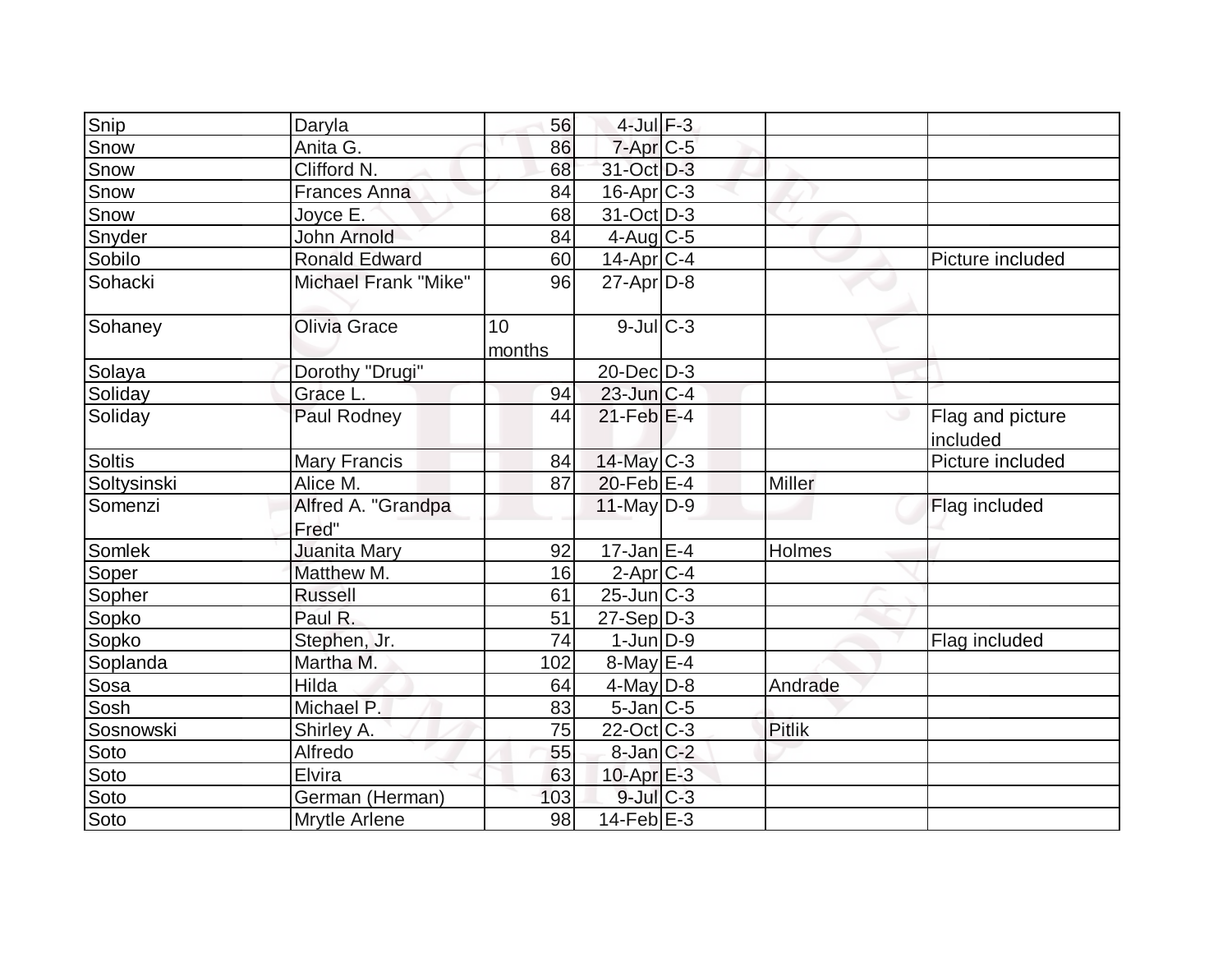| Sourounis | Tom                                  | 78 | $28$ -Jun $D-4$        |                | Flag included                 |
|-----------|--------------------------------------|----|------------------------|----------------|-------------------------------|
| Souza     | Earl R.                              | 83 | 19-May C-5             |                | Flag included                 |
| Sovich    | Carolyn                              | 72 | $4$ -Nov $B-3$         | <b>Dille</b>   |                               |
| Sowa      | Theodore Leonard,<br>Sr.             | 93 | $28$ -Aug $E-4$        |                | Flag and Picture<br>included  |
| Sowinski  | Joseph L.                            | 59 | $4$ -Dec $D-3$         |                |                               |
| Sowula    | Elizabeth G.                         | 85 | $7 - Aug$ E-3          | Adamkiewicz    |                               |
| Spain     | Patricia                             | 86 | $28$ -Jul C-5          | <b>Dibblee</b> |                               |
| Spangler  | Lana G.                              | 62 | $23-Sep B-3$           | <b>Burich</b>  |                               |
| Spangler  | Ronald T.                            | 91 | 31-Mar <sub>IC-4</sub> |                | Flag included                 |
| Spann     | Tom "Dirty Red" aka<br>"Chicago Red" | 81 | $21$ -Mar $E-3$        |                | Picture included              |
| Spear     | Carson A., Jr.                       | 69 | $2$ -Jul $C-3$         |                | Flag included                 |
| Spear     | Carson Allen, Sr.                    | 94 | $15$ -Jan $C-2$        |                | Flag included                 |
| Spearman  | Mildred H.                           | 93 | 30-Oct E-3             |                |                               |
| Spears    | Frances J.                           | 94 | $8-Sep C-4$            |                |                               |
| Specyal   | Adeline                              | 85 | $1$ -Jul $B-3$         | Hejnar         | Picture included              |
| Spelde    | Anthony, Sr. "Tony"                  | 85 | $8$ -Jan $ C-3 $       |                | Flag included                 |
| Spence    | Annette Marie "Nan"                  | 46 | 30-May E-7             |                |                               |
| Spencer   | Clara M.                             | 87 | $5$ -Dec $D-4$         | Alton          | Clara M. Stringer-<br>Spencer |
| Spencer   | Dwayne E. "Head"                     | 55 | $13-Sep\overline{D-3}$ |                | Picture included              |
| Spencer   | James Allen "Jim"                    | 62 | $7 - Aug$ E-3          |                |                               |
| Spencer   | Joshua Anthony<br>"Joshie"           | 13 | $5-Sep$ F-4            |                | Picture included              |
| Spencer   | Kendall Allan                        | 74 | 30-Apr <sub>C-3</sub>  |                |                               |
| Spencer   | Laura E.                             | 97 | $25$ -Oct $D-3$        | Rogers         |                               |
| Spencer   | Nancy L.                             | 74 | $23-Oct$ $E-4$         | Crosby         | Picture included              |
| Spencer   | Paul J.                              | 72 | $4$ -Dec $D-4$         |                |                               |
| Spencer   | Sasha Lastarr "Sugar<br>Bear"        | 20 | $9$ -Feb $D$ -6        |                | Picture included              |
| Speranza  | Dominick V.                          | 85 | $6$ -Jan $ C$ -5       |                | Flag included                 |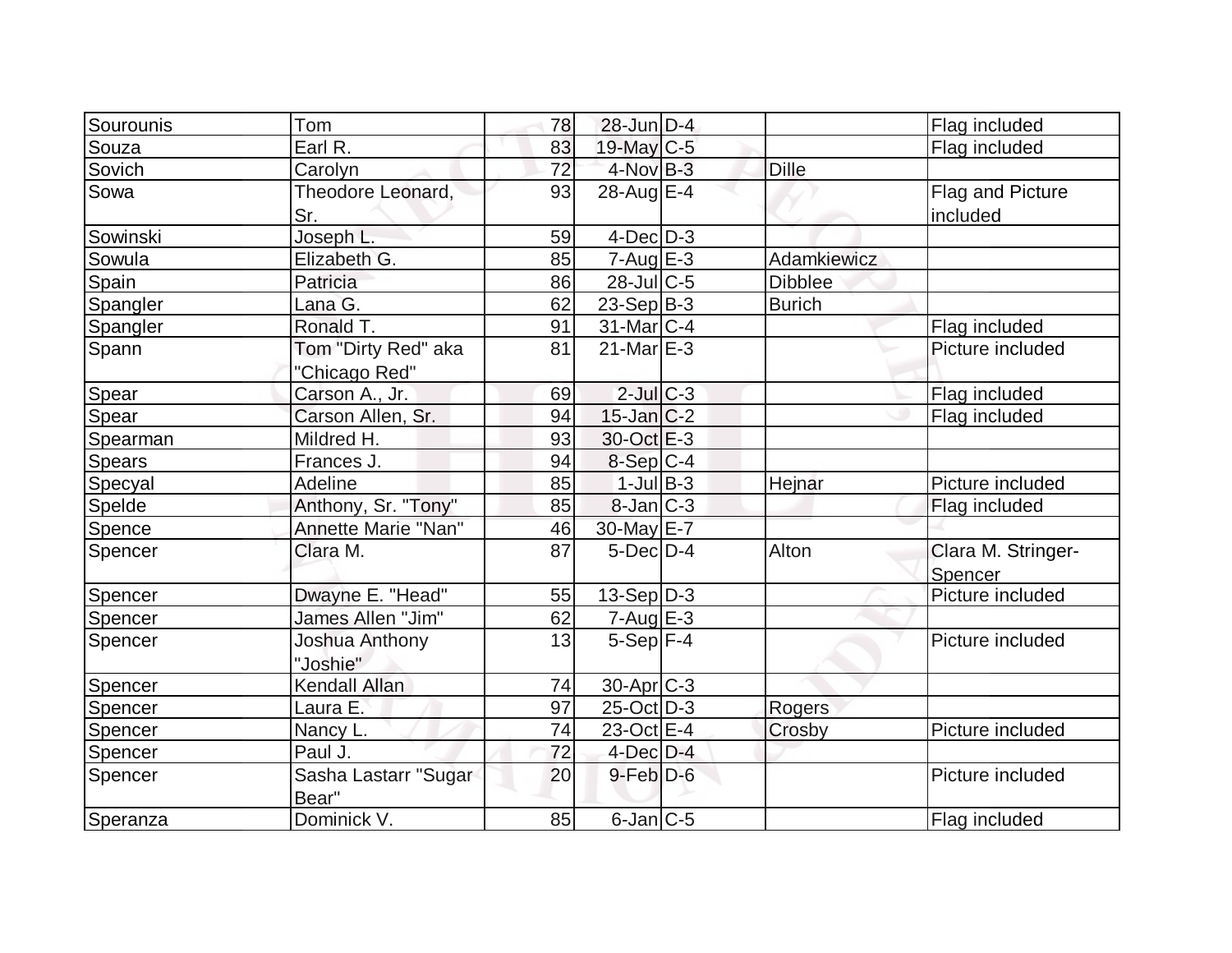| Spiccia       | Joseph C.               | 75  | 23-Nov D-5        |               |                                                                 |
|---------------|-------------------------|-----|-------------------|---------------|-----------------------------------------------------------------|
| Spiegel       | Martha Ann              | 91  | $10$ -Feb $ C-4 $ |               |                                                                 |
| Spiegel       | Martha Ann              | 91  | $9$ -Feb $D-7$    |               |                                                                 |
| <b>Spies</b>  | Dorothy                 | 91  | $24$ -Dec $C$ -3  | <b>Brands</b> |                                                                 |
| <b>Spiess</b> | John L. "Jack"          | 81  | $27 -$ Jul D-2    |               | Flag included                                                   |
| Spiher        | <b>Henrietta Claire</b> | 100 | $10$ -Jan $E-2$   |               | <b>Henriett Claire Spiher</b><br><b>McCoy</b>                   |
| Spitzer       | <b>Esther Louise</b>    | 86  | $5-Sep$ F-4       |               |                                                                 |
| Sponberg      | Arvid F. "Gus"          | 68  | $9$ -Aug $D-4$    |               |                                                                 |
| Spoor         | Norman D., Sr.          | 83  | $19-Sep$ $E-3$    |               | Flag included                                                   |
| Spoor         | Sidney T.               | 68  | $20$ -Feb $E-4$   |               | Flag and picture<br>included                                    |
| Spore         | Dianna L.               | 57  | $19$ -Feb $ C-2 $ |               |                                                                 |
| Sporinsky     | David J.                |     | $14$ -Jun $D-2$   |               | <b>Celebration of Life</b><br>(Passed away<br>January 24, 2013) |
| Sporinsky     | David J.                | 58  | $3-Feb C-5$       |               |                                                                 |
| Spowart       | <b>Robert Noel</b>      | 65  | $17$ -Nov $ C-5 $ |               |                                                                 |
| Spretnjak     | <b>Bettie Jane</b>      | 82  | $11$ -Nov $B-3$   |               |                                                                 |
| Springer      | David A.                | 65  | $16$ -Jan $E-4$   |               | Picture included                                                |
| Springer      | Jerry M.                | 81  | 14-Nov D-4        |               |                                                                 |
| Springer      | Richard                 | 83  | 31-Mar C-4        |               | Flag included                                                   |
| Springsteen   | Phyllis Jean            | 78  | $2$ -May $F-3$    |               |                                                                 |
| Spry          | Janet M.                | 59  | $25$ -Jan $E-4$   |               |                                                                 |
| Spry          | Robert W.               | 85  | 10-May $E-4$      |               | Flag included                                                   |
| Spudic        | Joseph, Jr. "Butch"     | 64  | $4$ -Oct $D-2$    |               |                                                                 |
| Spurling      | Marilyn J.              | 76  | $4$ -Jun $ C-3 $  | Kirby         |                                                                 |
| Spurlock      | David                   | 66  | $31$ -Oct D-3     |               |                                                                 |
| St. Clair     | Willie Anderson         | 95  | $7$ -Jun $D-3$    |               | Flag included                                                   |
| <b>Stack</b>  | Thomas                  | 70  | $6$ -May $B-2$    |               |                                                                 |
| <b>Stack</b>  | Valentina B. "Val"      | 90  | 22-May E-4        | Rusina        |                                                                 |
| <b>Stage</b>  | <b>Betty Lee</b>        | 81  | $19$ -Jan $D-3$   | Pinkstaff     | Picture included                                                |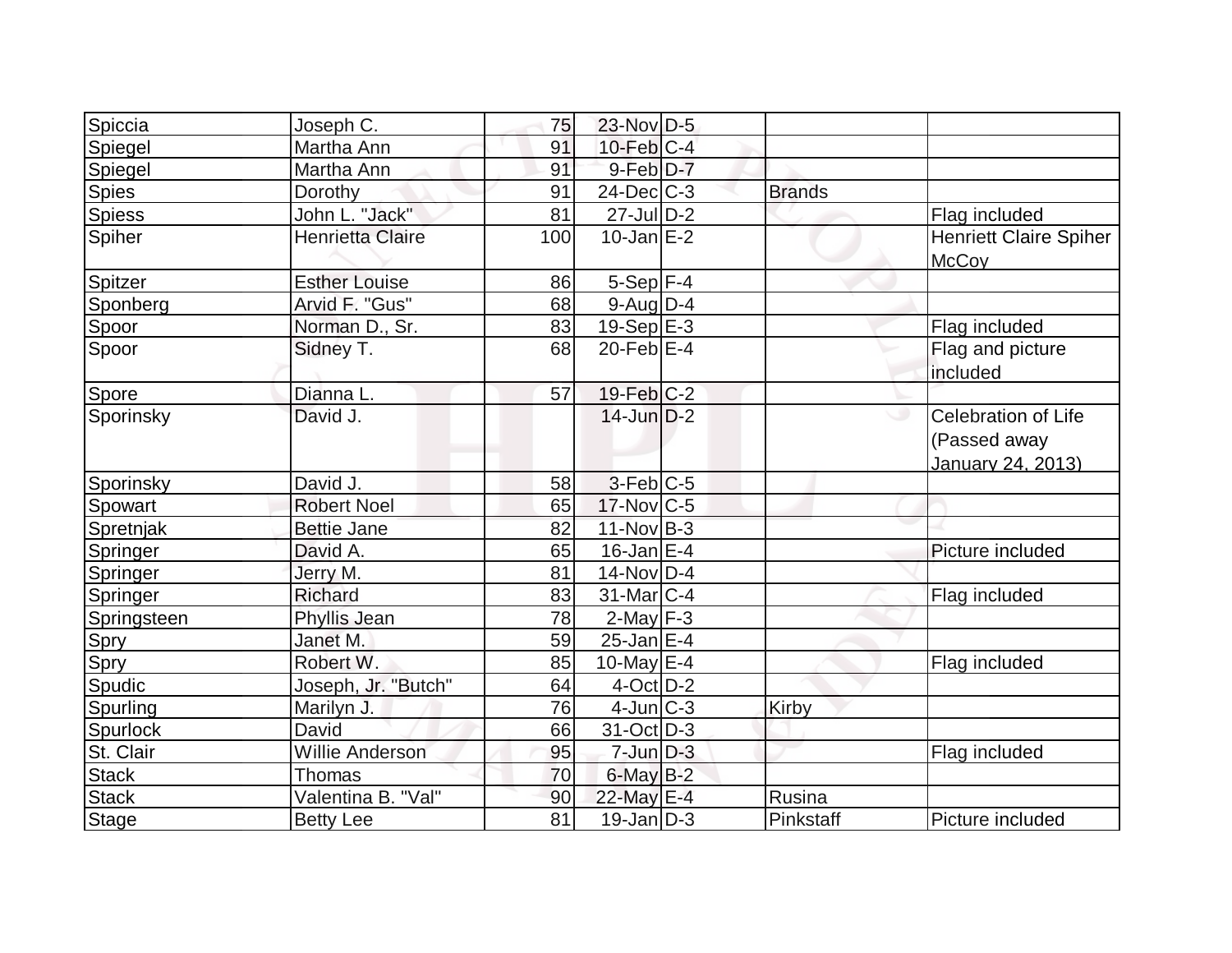| Stah               | Angelo T.                           | 65              | $6$ -Aug $C$ -2   |                | <b>Cross and Picture</b> |
|--------------------|-------------------------------------|-----------------|-------------------|----------------|--------------------------|
|                    |                                     |                 |                   |                | included                 |
| Stahl              | Dimple Mae                          | 74              | $2$ -May $F-4$    | Reynolds       | Picture included         |
| Stalbaum           | <b>Brady Patrick "Lil</b><br>Brady" |                 | $6$ -Jul $D$ -6   |                |                          |
| <b>Stalion</b>     | John W.                             | 70              | $1-Jan$ $C-3$     |                |                          |
| Stamper            | <b>Billie</b>                       | 83              | $4$ -Jan $E-4$    |                | Flag included            |
| Standridge         | Frederick Lee "Pastor<br>Fred"      | 81              | $19-Sep$ $E-3$    |                | Cross included           |
| Staniszeski        | Evelyn M. "Evie"                    | 50              | $15$ -Aug $E-4$   |                |                          |
| Staniszeski        | Jacqueline A.                       | 55              | $21$ -Jan $ B-3 $ | <b>Roberts</b> |                          |
| <b>Stanley</b>     | Rodney O.                           | 65              | $12$ -Mar $ C-3 $ |                | Flag included            |
| Stanton            | Dennis J.                           | 77              | $1-Nov$ D-3       |                |                          |
| Stapinski          | <b>Michael Leonard</b>              | 91              | $31$ -Jan $E-4$   |                | Flag included            |
| <b>Stark</b>       | Carl N. W.                          | 88              | $11$ -Dec $D-4$   |                | Flag included            |
| <b>Stark</b>       | Charles J., Dr.<br>"Chuck"          | 68              | $7$ -Mar $F-4$    |                |                          |
| <b>Stark</b>       | Leona M.                            | 92              | $19$ -Jan $D-3$   |                |                          |
| <b>Starke</b>      | Marabeth                            | 64              | 16-Jun C-3        | Maggio         |                          |
| <b>Stasiak</b>     | Allan J.                            | 68              | $9$ -Aug $D-2$    |                |                          |
| Stasny             | Rose C.                             | 86              | 10-May $E-3$      | Kallas         | Picture included         |
| Stavitzke          | <b>Donald Ernest</b>                | 75              | $22$ -Apr $B$ -2  |                |                          |
| <b>Steele</b>      | Jay                                 | 70              | 24-Oct D-3        |                |                          |
| <b>Steffens</b>    | Shari                               | 70              | $6$ -Jun $F-4$    | Powell         | Picture included         |
| <b>Steiner</b>     | James Fredrick "Fred"               | 61              | $12$ -Mar $ C-3 $ |                |                          |
| <b>Steinkraus</b>  | Norma Jean                          | 92              | 18-Sep $E-4$      | Hopp           | Cross included           |
| Stengel            | James F., Sr.                       | 68              | $14$ -Mar $E-3$   |                |                          |
| Stenger            | James A.                            | 82              | 13-Mar E-4        |                | Flag included            |
| Stephan            | Catherine                           | 83              | $3-Mar$ $C-4$     |                |                          |
| Stephan            | Dorothy Lee                         | 95              | $18$ -May $D-3$   |                |                          |
| <b>Stephanites</b> | Alvina J. "Dollie"                  | $\overline{82}$ | $31-Oct$ D-3      | Zaremba        |                          |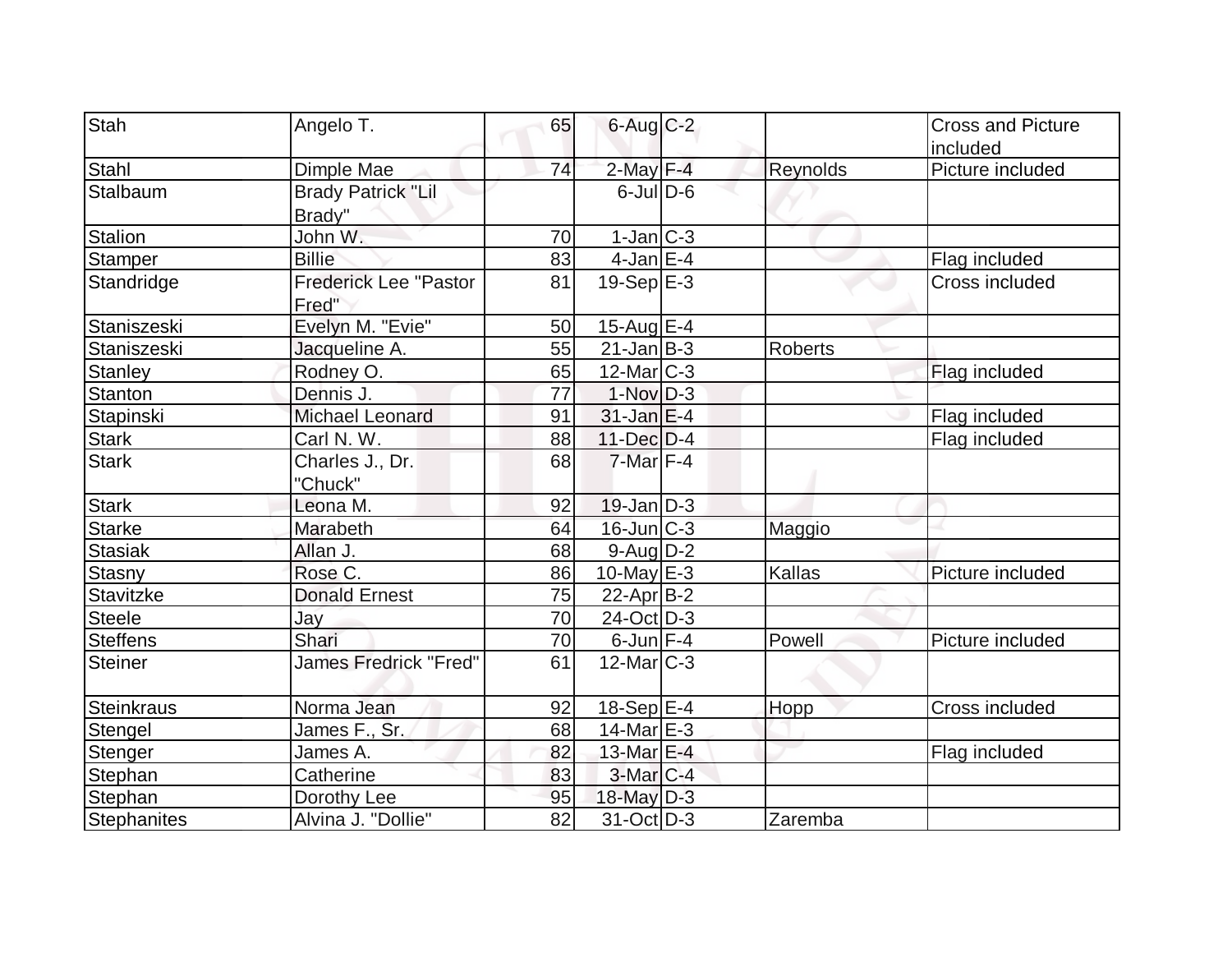| Stephens           | Shawn M.          | 42  | 14-Oct B-2         |                   |                  |
|--------------------|-------------------|-----|--------------------|-------------------|------------------|
| Stephenson         | Marilyn M.        | 78  | $9$ -Oct $E-4$     |                   |                  |
| <b>Steponaitis</b> | Emma              | 94  | 22-Oct C-3         |                   |                  |
| Sterbenc           | Thomas            | 69  | $1-Dec$ $C-5$      |                   |                  |
| Stevens            | Donna C.          | 65  | $8$ -May $E-4$     |                   |                  |
| Stevens            | Robert J.         | 80  | $15$ -Jun $ D-3 $  |                   |                  |
| <b>Stewart</b>     | Anna May          | 78  | $10-Sep C-3$       |                   |                  |
| Stewart            | Betty J.          | 81  | $9$ -Jun $C-4$     |                   |                  |
| <b>Stewart</b>     | Donald L.         | 86  | $23$ -Jul C-3      |                   |                  |
| <b>Stewart</b>     | Georgia W.        | 89  | $14$ -Nov $ D-4$   |                   |                  |
| <b>Stewart</b>     | Goldie L.         | 89  | $14$ -Feb $ E-3$   |                   |                  |
| Stewart            | James E. "Paw Paw | 65  | $2$ -Jan $E-4$     |                   |                  |
|                    | Jim"              |     |                    |                   |                  |
| <b>Stewart</b>     | Marcella M.       | 90  | $28$ -May C-2      | Frohmader         |                  |
| <b>Stewart</b>     | Suann Ruth        | 77  | $28$ -Apr $ C$ -5  |                   |                  |
| <b>Stewart</b>     | William L., Jr.   | 75  | 18-Sep E-4         |                   |                  |
| <b>Stiehler</b>    | Eleanor J.        | 87  | $29-Sep C-4$       |                   |                  |
| Stiga              | Olga E.           | 101 | $1-AprB-3$         | Vanek             |                  |
| Stigall            | <b>Helen Mae</b>  | 91  | $2$ -Apr $C$ -3    |                   |                  |
| <b>Stiles</b>      | Helen M.          | 91  | $11-Auq$ $C-3$     |                   |                  |
| <b>Stiles</b>      | Mary Elizabeth    | 80  | $19$ -Mar $ C-4$   | <b>DeKock</b>     | Picture included |
| Stiles             | Walter B.         | 90  | 26-May C-4         |                   |                  |
| Stipancic          | Kathryn M.        | 92  | $13$ -Dec $ D-3 $  | <b>Tomkutonis</b> |                  |
| Stob               | John              | 64  | $17 - Dec$ $C - 4$ |                   | Flag included    |
| Stockham           | <b>John</b>       | 89  | $7$ -Mar $ F-4 $   |                   | Flag included    |
| Stoddard           | Phyllis Irene     | 84  | $25$ -Jan $E$ -5   |                   | Picture included |
| Stokoski           | Gail Lynn         | 58  | $8$ -Mar $E-3$     | Joseph            |                  |
| Stolarz            | Walter Joseph     | 89  | $5$ -May $C$ -5    |                   | Flag and Picture |
|                    | "Dziadzia"        |     |                    |                   | included         |
| Stoll              | Mary Jane         | 91  | 5-Nov C-4          | Sauer             |                  |
| Stone              | Judith M.         | 75  | $13$ -Jul $D-3$    |                   | Picture included |
| <b>Stone</b>       | Omer              | 81  | $27$ -Aug C-4      |                   |                  |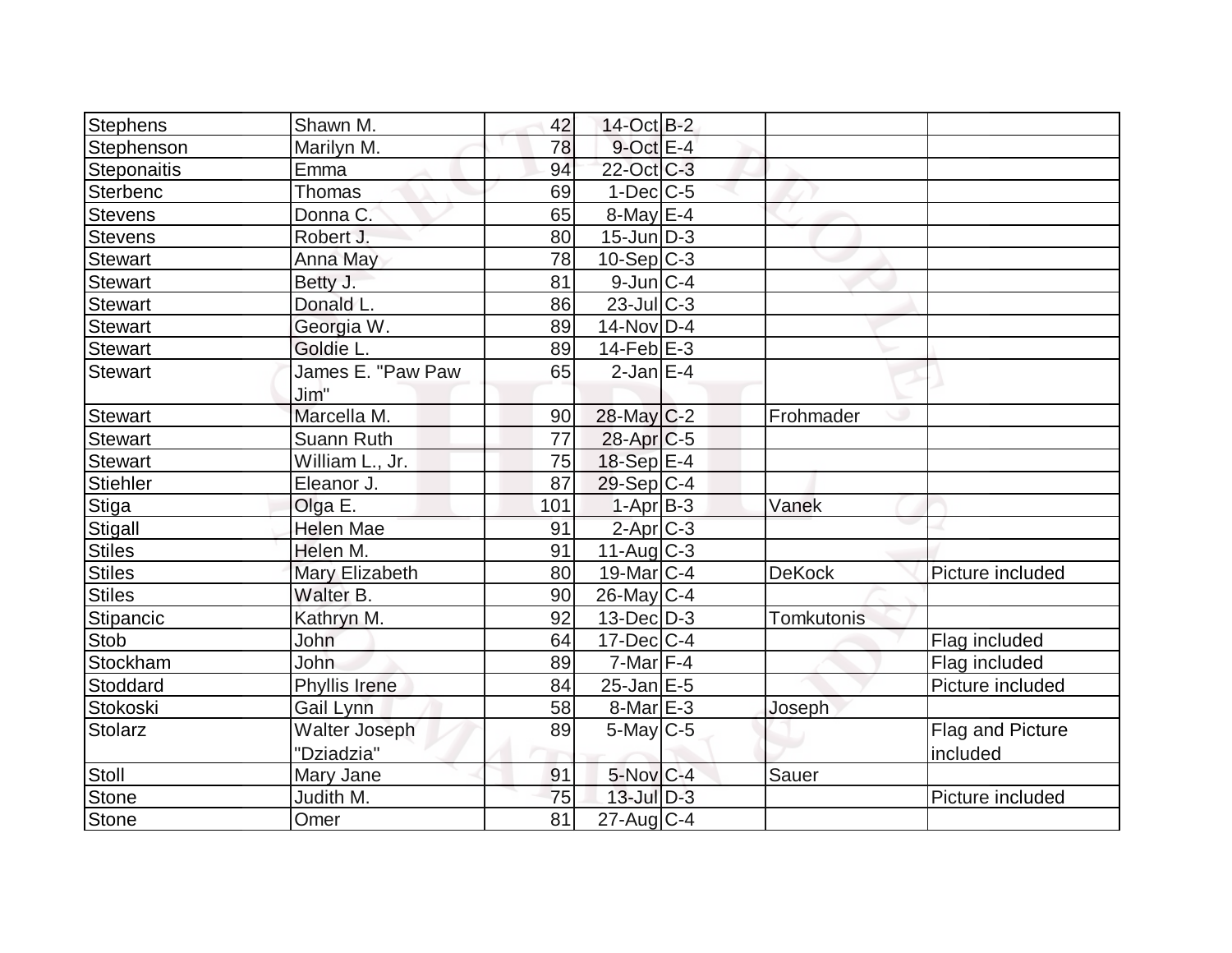| Stonehouse       | <b>Mary Margaret</b>  | 83 | $12$ -Jan D-5     | Becker          |                  |
|------------------|-----------------------|----|-------------------|-----------------|------------------|
| <b>Stoner</b>    | Teresa Augusta        | 90 | $4-Sep$ $E-4$     | <b>Michiels</b> |                  |
| Stood            | Frances E.            | 93 | $23$ -Feb $D-5$   | Cartwright      | Picture included |
| <b>Storey</b>    | Bruce A.              | 67 | $14$ -Aug $E-4$   |                 | Flag included    |
| Storey-Carson    | Jessica L.            | 29 | $14$ -Nov $ D-4$  |                 |                  |
| <b>Stotts</b>    | Marsha K.             | 60 | $23$ -Jun $ C-4$  |                 |                  |
| <b>Stout</b>     | Shirley M.            | 79 | $9$ -May $E - 4$  | Wanicki         |                  |
| <b>Stout</b>     | <b>Verland Delmar</b> | 79 | $27$ -Aug $C$ -4  |                 |                  |
| Stoyakovich      | Jacob "Jake"          | 77 | $21$ -Feb $E-3$   |                 |                  |
| Stoyakovich      | Jeanette B.           | 76 | $27-Sep D-2$      |                 |                  |
| Stozek           | Henry F. "Hank"       | 88 | $28$ -Feb $E-4$   |                 | Flag included    |
| <b>Strain</b>    | Bethel P.             | 89 | $21$ -Feb $E-4$   |                 |                  |
| <b>Strain</b>    | Victor S.             | 43 | $13-Sep D-3$      |                 |                  |
| Strandberg       | Dorothy "Jan"         | 95 | $13$ -Aug C-3     |                 |                  |
| Strantz          | <b>Thomas Edward</b>  | 57 | $8-Sep C-3$       |                 |                  |
| <b>Strbiak</b>   | Lucia A.              | 86 | $25$ -Apr $E-4$   |                 | Picture included |
| <b>Streck</b>    | Jeno "Butch" Jr.      | 51 | $9$ -Jun $C-4$    |                 |                  |
| Stribbling       | Sean M.               | 36 | $27$ -Mar $E-2$   |                 |                  |
| <b>Stribiak</b>  | Lucia A.              | 86 | 26-Apr D-3        |                 | Picture included |
| Strickland       | George, Jr. "Freddie" | 62 | $10$ -Oct $E - 3$ |                 |                  |
| Strickland       | Norma J.              | 83 | $11-Aug$ C-5      |                 | Picture included |
| <b>Stricklin</b> | Florence              | 82 | $31$ -Jan $E-3$   | Kujawa          |                  |
| Stricklin        | Roger Michael         | 44 | $31$ -Jan $E-4$   |                 |                  |
| Strimbu          | Thomas                | 87 | 28-Feb $E-4$      |                 | Flag included    |
| Stringer-Spencer | Clara M.              | 87 | $5$ -Dec $D-4$    | Alton           |                  |
| Stringfellow     | Norma K.              | 74 | $16$ -Apr $C-3$   | VanScoy         |                  |
| Stringham        | Virginia R.           | 91 | $20$ -Jun $E-3$   |                 |                  |
| Strohmeyer       | Jeffrey Allen         | 49 | $10$ -Nov $ C-4 $ |                 |                  |
| Strong           | Emil, Jr.             | 84 | 29-Jun D-5        |                 |                  |
| <b>Struhs</b>    | Bridget A.            | 63 | 10-Apr $E-3$      | Gonsiorowski    |                  |
| <b>Struss</b>    | Eileen                | 67 | $19$ -May C-5     |                 |                  |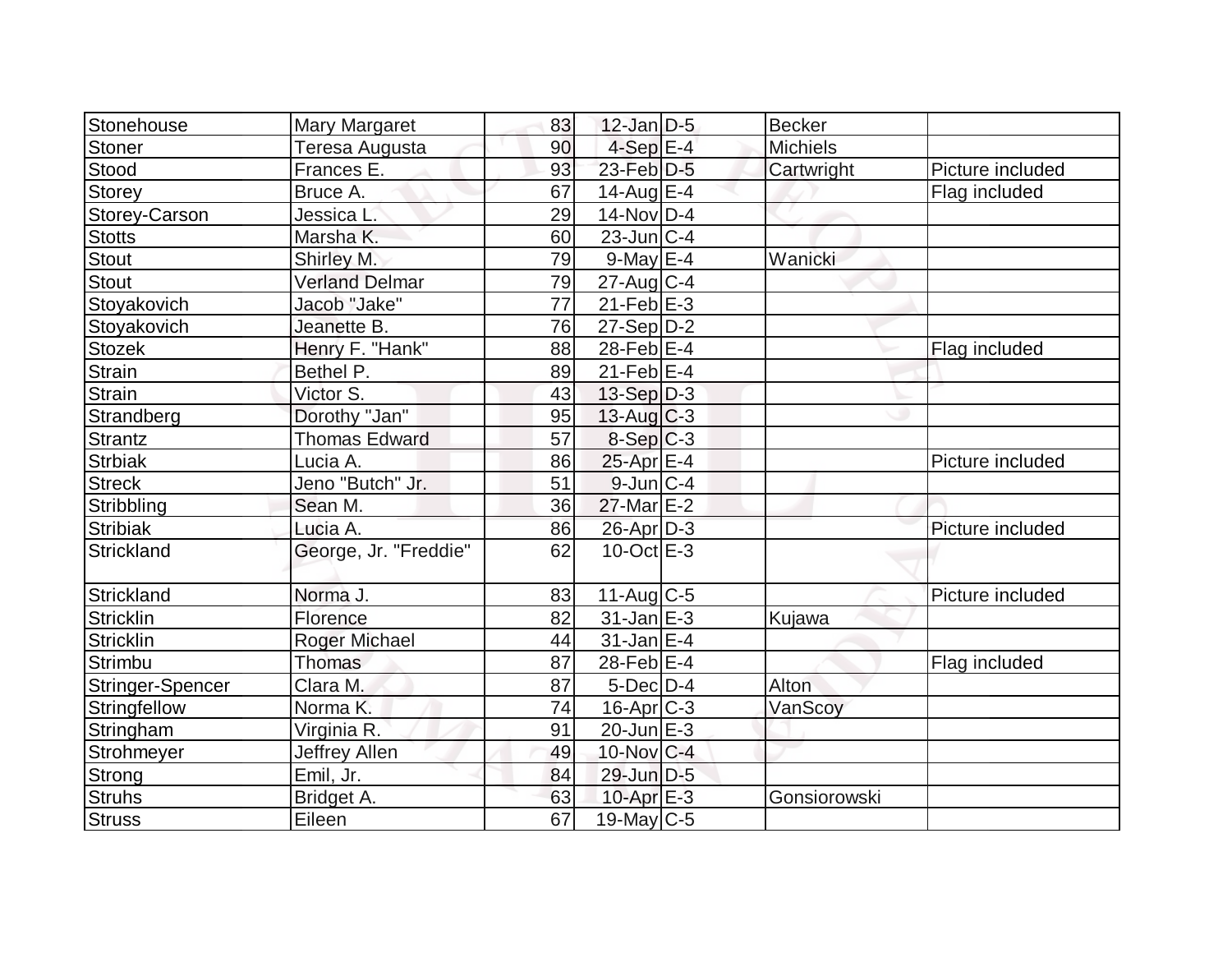| Strzelinski     | Rose                   | 94 | $21$ -Aug E-3     | <b>Trzeciak</b> |                                              |
|-----------------|------------------------|----|-------------------|-----------------|----------------------------------------------|
| <b>Stutz</b>    | Mark J.                | 54 | $11$ -Jul $D-2$   |                 |                                              |
| Stypula         | Wilma Rose Meredith    | 79 | 19-Nov C-3        |                 | Picture included                             |
| <b>Sualrz</b>   | Lois Ruth              | 89 | 22-Oct C-3        | Klahn           | Lois Ruth (Douglas)<br><b>Sularz</b>         |
| Suffel          | <b>Bessie "Millie"</b> | 68 | $26-Sep D-4$      | Fleshman        | Picture / Bessie Suffel<br>(Choat)           |
| <b>Sukta</b>    | Olga                   | 82 | $5$ -Jul $D-3$    |                 |                                              |
| <b>Sularz</b>   | Lois Ruth              | 89 | $21-Oct$ B-3      | Klahn           | Lois Ruth (Douglas)<br><b>Silarz</b>         |
| <b>Sulek</b>    | Marcel "Al"            | 78 | $25$ -Oct $ D-3 $ |                 | Flag included                                |
| <b>Sulewski</b> | Helen                  | 95 | 3-Nov C-6         | Sliwa           |                                              |
| Sulich          | Mark A.                | 44 | $29$ -Aug E-4     |                 |                                              |
| <b>Sulitz</b>   | Lois Ann               | 60 | $10$ -Aug $D-8$   | Denhart         | Picture / Lois Ann<br>Vichinsky-Sulitz       |
| Sullivan        | Christena E.           | 92 | $23$ -Nov D-5     |                 |                                              |
| Sullivan        | Darrell G.             | 72 | $1-Feb D-4$       |                 |                                              |
| Sullivan        | James L. "Sully"       | 76 | 28-Jul C-5        |                 | Picture included                             |
| Sullivan        | Joanne                 | 79 | $25$ -Dec $E-3$   | Kvachkoff       | Picture included                             |
| Sullivan        | John L., Sr.           | 84 | $4$ -Dec $D-4$    |                 | <b>Picture and Police</b><br>emblem included |
| Sullivan        | Michael                | 73 | $4$ -Dec $D-4$    |                 | Flag included                                |
| Sullivan        | Michael                | 73 | $1-Dec$ $C-6$     |                 | Flag included                                |
| Sullivan        | Therese M.             | 82 | $17-Sep C-3$      | Marinak         |                                              |
| Sulski          | Stephan A.             | 84 | 30-Sep B-3        |                 | Flag included                                |
| Summerlott      | Linda S.               | 55 | $11$ -Jun $ C-4 $ |                 |                                              |
| <b>Summers</b>  | Dawn M.                | 55 | $29$ -Jan $ C-3 $ | <b>Buehler</b>  | Picture / Dawn M.<br>Walsh (Summers)         |
| <b>Summers</b>  | Gordon G.              | 87 | 26-Jun E-3        |                 | Picture included                             |
| Summers         | Randy L.               | 55 | 22-Mar E-3        |                 |                                              |
| Summey          | Timothy L.             | 53 | $3-Feb$ C-5       |                 |                                              |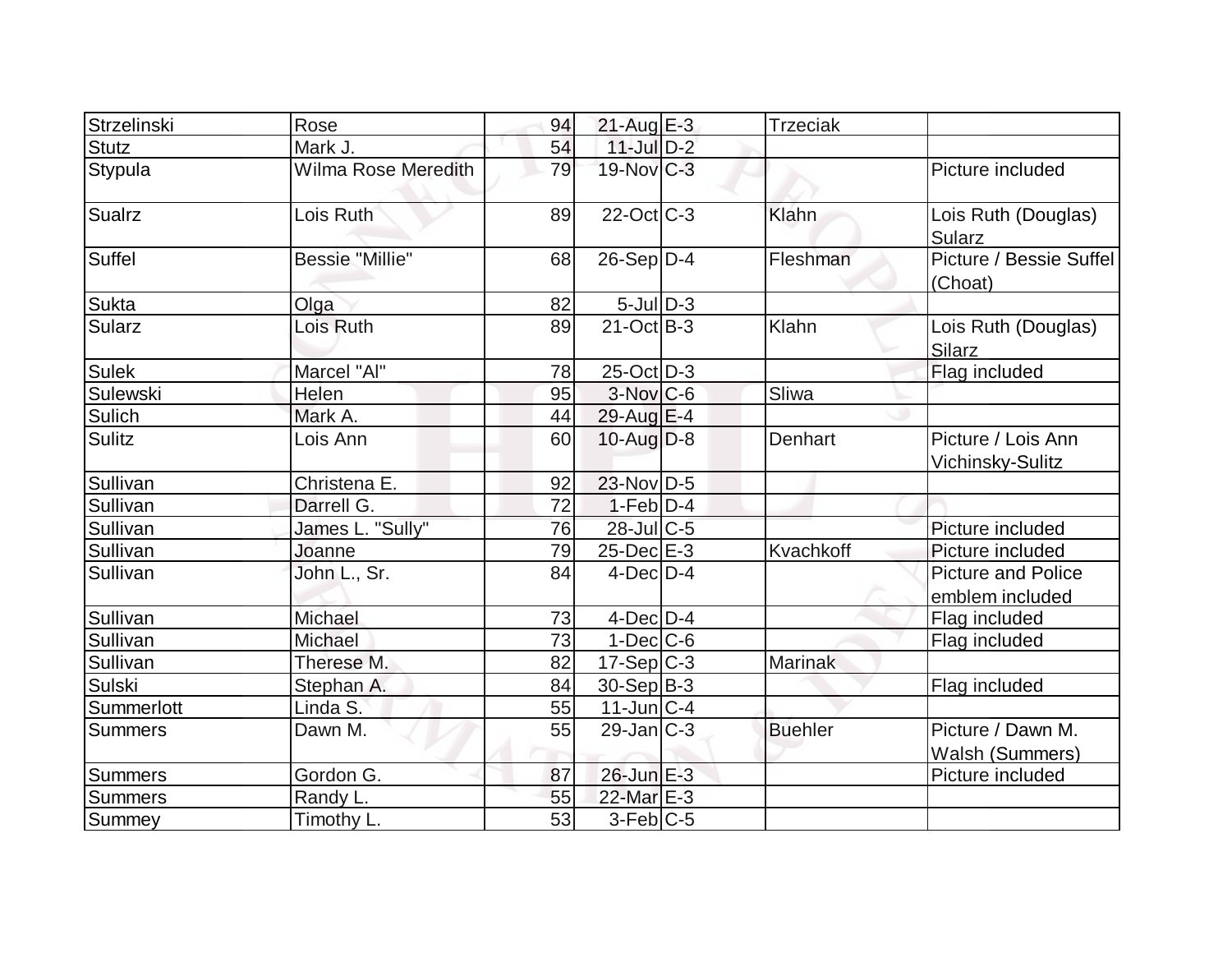| Sunny          | Denise L.              | 57 | $14$ -Mar $E-3$        | <b>Bradley</b> | Picture included                    |
|----------------|------------------------|----|------------------------|----------------|-------------------------------------|
| Supe           | Anna Genevieve         | 86 | $21$ -May C-3          |                |                                     |
| Supp           | <b>Shirley Ann</b>     | 81 | $3$ -Dec $C-3$         |                |                                     |
| <b>Surma</b>   | Kathleen               | 53 | 25-Mar <sub>B</sub> -2 | <b>Bush</b>    |                                     |
| Surrett        | Howard W, Sr.          | 91 | $8$ -Feb $E-3$         |                | Flag included                       |
| Surufka        | Ann                    |    | $8$ -Jul B-3           | Dasovich       |                                     |
| Surufka        | <b>Chester Charles</b> | 84 | 28-Nov D-3             |                | Flag included                       |
| Suszynski      | Thaddeus S.            | 88 | $24$ -May D-2          |                | Flag included                       |
| Sutherland     | Donald J.              | 84 | $15$ -Oct $ C-3 $      |                |                                     |
| Sutkowski      | Leonard F.             | 72 | $30$ -Mar $ D-2 $      |                |                                     |
| Suto           | David W., Sr.          | 73 | $27$ -May B-2          |                |                                     |
| Sutter         | Corinne R.             | 86 | $10$ -Feb $ C-5$       |                | Picture included                    |
| <b>Sutter</b>  | Corinne R. "Connee"    | 86 | $14$ -Apr $C$ -5       | <b>Dibblee</b> | Picturte included                   |
| Sutter         | <b>Erlis</b>           | 92 | $30$ -Nov D-6          |                |                                     |
| Sutton         | Herman Kelly, M.D.     | 84 | $8-Sep C-3$            |                | Picture included                    |
| Sutton         | Theodore L. "Papa"     | 73 | $7$ -Oct B-3           |                |                                     |
| Svec           | <b>Sharon Anne</b>     | 60 | $4$ -Aug C-5           | Phegley        |                                     |
| Svetcoff       | Mark C.                | 42 | $6$ -Jan $ C$ -5       |                | Flag included                       |
| Svetlecich     | Elizabeth A.           | 90 | $22-Sep C-7$           |                | Picture included                    |
| <b>Svetlik</b> | Dolores "Dolly"        | 80 | $22$ -Jan $ C-4 $      | Pieczynski     | Dolores Michalski<br><b>Svetlik</b> |
| Svitko         | Lorraine T.            | 84 | $7$ -Mar $ F-4 $       |                |                                     |
| <b>Swaim</b>   | Gene M.                | 91 | $26$ -Jun $E-3$        |                | Picture included                    |
| Swank          | James Michael "Jim"    | 67 | $26$ -Jun $E-3$        |                | Picture included                    |
| Swanson        | Joan A.                | 94 | $3$ -Jan $ F-3 $       | Carstens       | Polish emblem<br>included           |
| Swanson        | Laverne M.             | 88 | 16-Aug $D-4$           | Elliott        |                                     |
| Swanson        | Randall G. "Randy"     | 63 | $25$ -Apr $E-4$        |                | Picture included                    |
| <b>Swart</b>   | Ashley Ann             | 20 | $2$ -Oct $E-4$         |                | Picture included                    |
| Swart          | John H.                | 70 | 18-Dec D-4             |                |                                     |
| <b>Swart</b>   | Sylvia                 | 97 | 1-May $E-3$            | Terpstra       |                                     |
| Swarthout      | Patricia E.            | 88 | $26$ -Jul $ D-3 $      |                |                                     |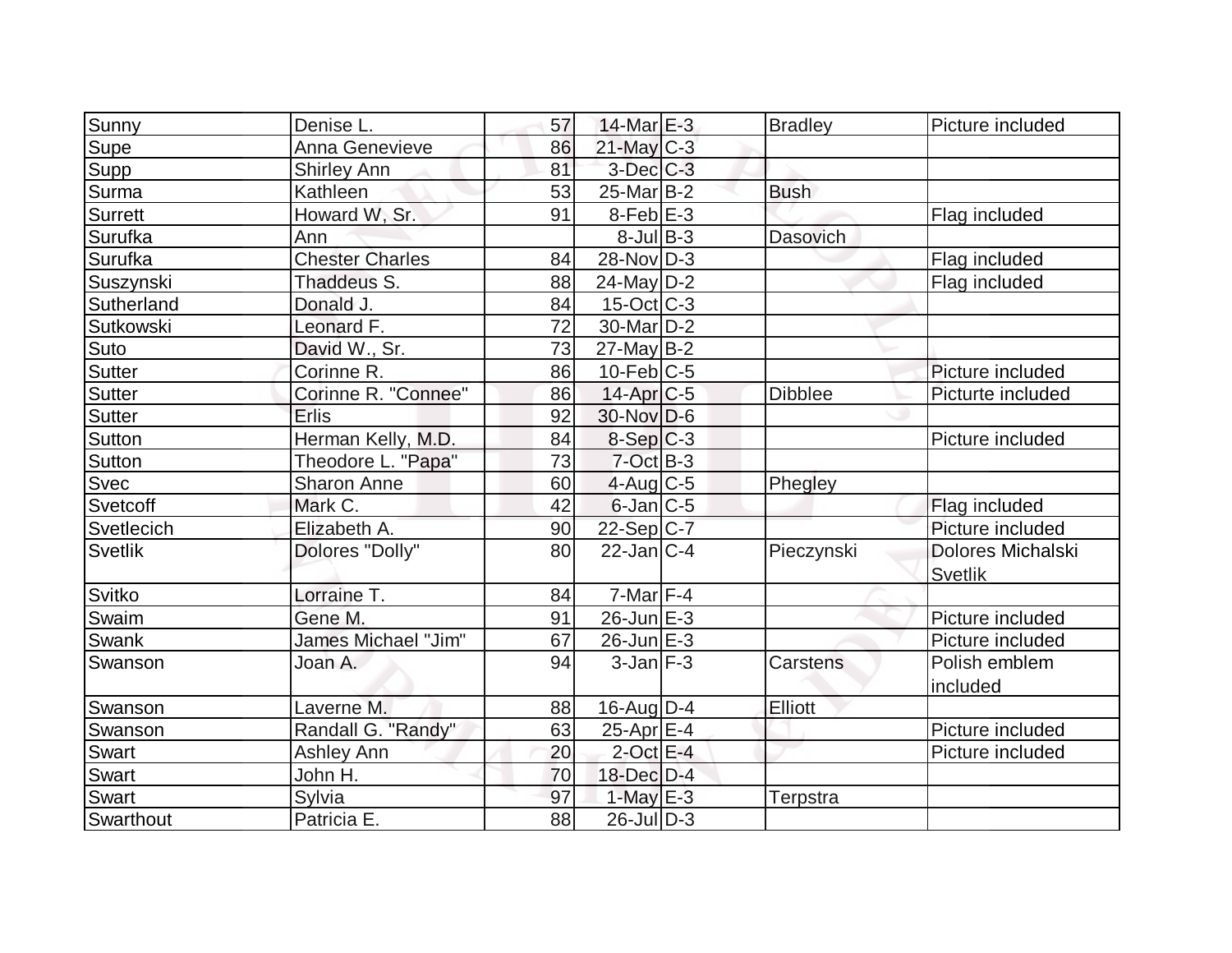| <b>Sweatt</b>  | Evelyn J.               | 81 | $21-Apr$ $C-6$    | Petersen         |                   |
|----------------|-------------------------|----|-------------------|------------------|-------------------|
| Sweet          | <b>Barbara</b>          | 66 | 14-Sep C-2        | <b>Badovinac</b> |                   |
| Swetky         | <b>Victor August</b>    | 56 | 28-Dec D-3        |                  |                   |
| <b>Swetlik</b> | Babara A.               | 70 | $19$ -Aug B-2     | Peltz            |                   |
| Swierenga      | Katie                   | 93 | $14$ -Jul C-4     | Van Drunen       |                   |
| Swindle        | William "Bill"          | 80 | $13$ -Jun $E-4$   |                  | Picture included  |
| Swinehart      | Barry R.                | 66 | $16$ -Jul $C-3$   |                  |                   |
| Swinehart      | Marian L.               | 98 | $13-Nov$ E-4      |                  | Flag included     |
| Swing          | Nina E.                 | 51 | $29$ -Dec $C$ -6  |                  |                   |
| Swiontek       | Jane A.                 | 78 | $30$ -Jan $E-3$   |                  | Pictrure included |
| <b>Swyters</b> | <b>Anthony Marinus</b>  | 79 | $16$ -Dec $B$ -2  |                  | Flag included     |
|                | "Tony"                  |    |                   |                  |                   |
| Sykora         | Richard J.              | 58 | 30-May E-7        |                  |                   |
| Sylvester      | Kathy J.                | 51 | $24-Sep C-2$      | Swiderski        |                   |
| Symanski       | Frank J.                | 86 | $22-Sep C-7$      |                  |                   |
| Syvertsen      | Patricia J. "Patty"     | 49 | $11-Sep$ E-4      | <b>Schlink</b>   |                   |
| Szafarczyk     | Raymond P.              | 92 | $13$ -Apr $ D-8$  |                  | Flag included     |
| <b>Szafasz</b> | Richard L.              | 85 | $15$ -Feb $E$ -4  |                  | Flag included     |
| Szalbierz      | Palmera V.              | 92 | $26$ -Feb $ C-3 $ | Zuccarelli       |                   |
| Szanyi         | Rita J.                 | 87 | $31$ -Dec $ C-3 $ |                  |                   |
| Szarmach       | <b>Brandon</b>          | 22 | $27$ -Oct $ C$ -5 |                  |                   |
| Szasz          | Victor A. "Arnie"       | 70 | $31$ -Oct $ D-3 $ |                  |                   |
| Szczepaniak    | Helen A.                | 96 | $15$ -Nov $ D-4$  | <b>Stasiak</b>   |                   |
| Szczepanski    | John                    | 82 | $15$ -Jan $ C-4 $ |                  | Cross included    |
| Szczerbowski   | John W.                 | 83 | $23$ -Jun $ C-4 $ |                  |                   |
| Szczerbowski   | John W.                 | 83 | 18-Aug C-3        |                  |                   |
| <b>Szczur</b>  | Francis, Sister, O.S.F. | 93 | $23$ -Jun $ C-4 $ |                  | Cross included    |
|                |                         |    |                   |                  |                   |
| Szemplinski    | Helen M.                | 97 | $30$ -Jun $C-5$   |                  | Cross included    |
| Szewczyk       | Stephanie H.            | 87 | $12$ -Dec $ C-4 $ | Pikul            |                   |
| Szewczyk       | Theresa R. "Terri"      | 76 | 10-Jan $E-4$      | <b>Bliznik</b>   |                   |
| Szikora        | Mildred M., "Millie"    | 91 | $15$ -Jan $ C-4$  | Peterson         |                   |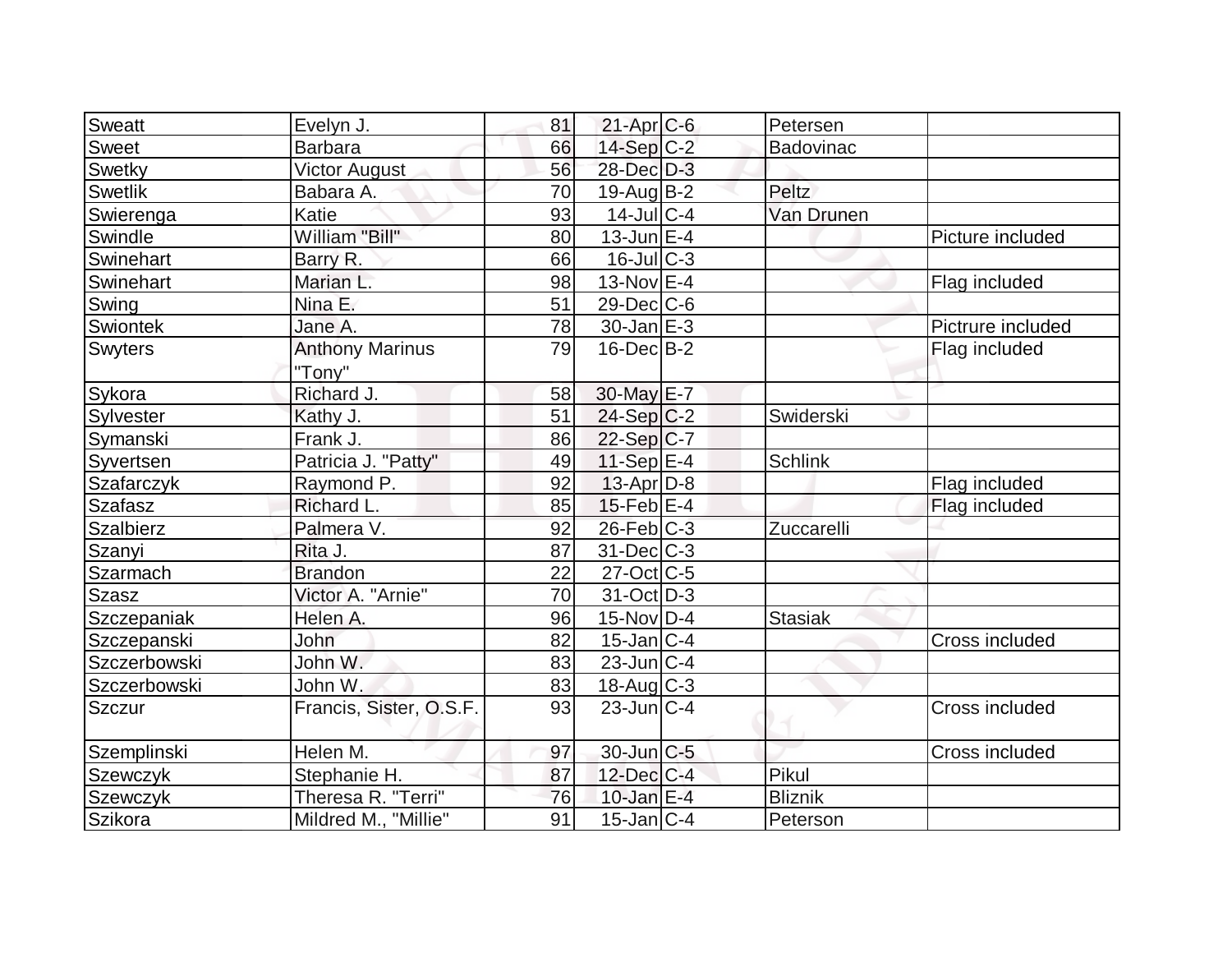| Szot              | Joanne                    | 68 | $9$ -Mar $D-5$           | Swearingen |                              |
|-------------------|---------------------------|----|--------------------------|------------|------------------------------|
| Szpejnowski       | Donald R., Sr.            | 73 | $6-Sep D-4$              |            |                              |
| Szumelda          | Carrie                    | 91 | $2$ -Aug $D-3$           |            |                              |
| <b>Szumlas</b>    | Edward J.                 | 76 | $9$ -May $E-2$           |            | Flag included                |
| <b>Szwet</b>      | Rosemarie E.              | 83 | $27$ -Jun $D-3$          | Gunska     |                              |
| Szydlowski        | <b>Frances</b>            | 71 | $1-Feb$ $D-3$            |            |                              |
| Szymanski         | Edward L. "Snowball"      | 91 | 29-May $E-3$             |            | Flag included                |
| Szymanski         | Gerald A.                 | 78 | $11$ -Jan $D-2$          |            |                              |
| Szymanski         | Harvey A.                 | 67 | 14-Nov D-4               |            |                              |
| Szymanski         | James C.                  | 71 | $27$ -JulD-3             |            |                              |
| Szymanski         | Julia                     | 89 | 11-Sep $E$ -4            | Dolasinski |                              |
| Szyndrowski       | Mark J.                   | 61 | 8-Mar E-3                |            |                              |
| <b>Tabers</b>     | Brady D.                  | 60 | $21$ -Feb $E$ -4         |            | Cross included               |
| <b>Tabion</b>     | Consuelo C.               | 97 | $14$ -Jul $C$ -4         |            |                              |
| Taliani           | Josephine H.              | 91 | $7$ -May $C-3$           |            |                              |
| Tall              | Josephine J.              | 82 | $26$ -Aug $B-3$          | Augustynek | Picture included             |
| <b>Tamosaitis</b> | Betty L.                  | 83 | $30$ -Jan $E-3$          |            |                              |
| Tampauskas        | Vyto M.                   | 54 | $6$ -Mar $E-4$           |            |                              |
| Tangeman          | Georgia Mae               | 76 | $30$ -Nov $D-6$          |            |                              |
| Tanke             | Mary Jean                 | 86 | $25$ -Feb $ B-3$         | Pierson    |                              |
| <b>Tarkington</b> | Harriet S.                | 88 | $12$ -Jul $D-4$          |            | Picture included             |
| Tarne             | Evelyn A.                 | 88 | $2$ -Apr $C$ -4          | Thompson   |                              |
| Tarpley           | Oran Mae                  | 79 | $1$ -Jan $IC-4$          | Boyer      | Ora Mae Valocik<br>(Tarpley) |
| Tarver            | <b>Earnestine "Stine"</b> | 50 | $3-Feb$ $C-5$            |            | Picture included             |
| Tarver            | Vera Mae                  | 75 | $12$ -May C-6            |            |                              |
| <b>Tatousek</b>   | Patricia L. "Pat"         | 87 | $18-Sep$ E-4             | Bergman    |                              |
| Tauber            | James "Jim"               | 69 | $17 - Jan \, \text{E-4}$ |            |                              |
| Tauber            | Maura A.                  | 67 | $4$ -Apr $F-3$           |            |                              |
| Taylor            | Anna "Blanche"            | 86 | $3$ -Jul $E-3$           |            |                              |
| Taylor            | Clayton T.                | 84 | $31$ -Jan E-4            |            |                              |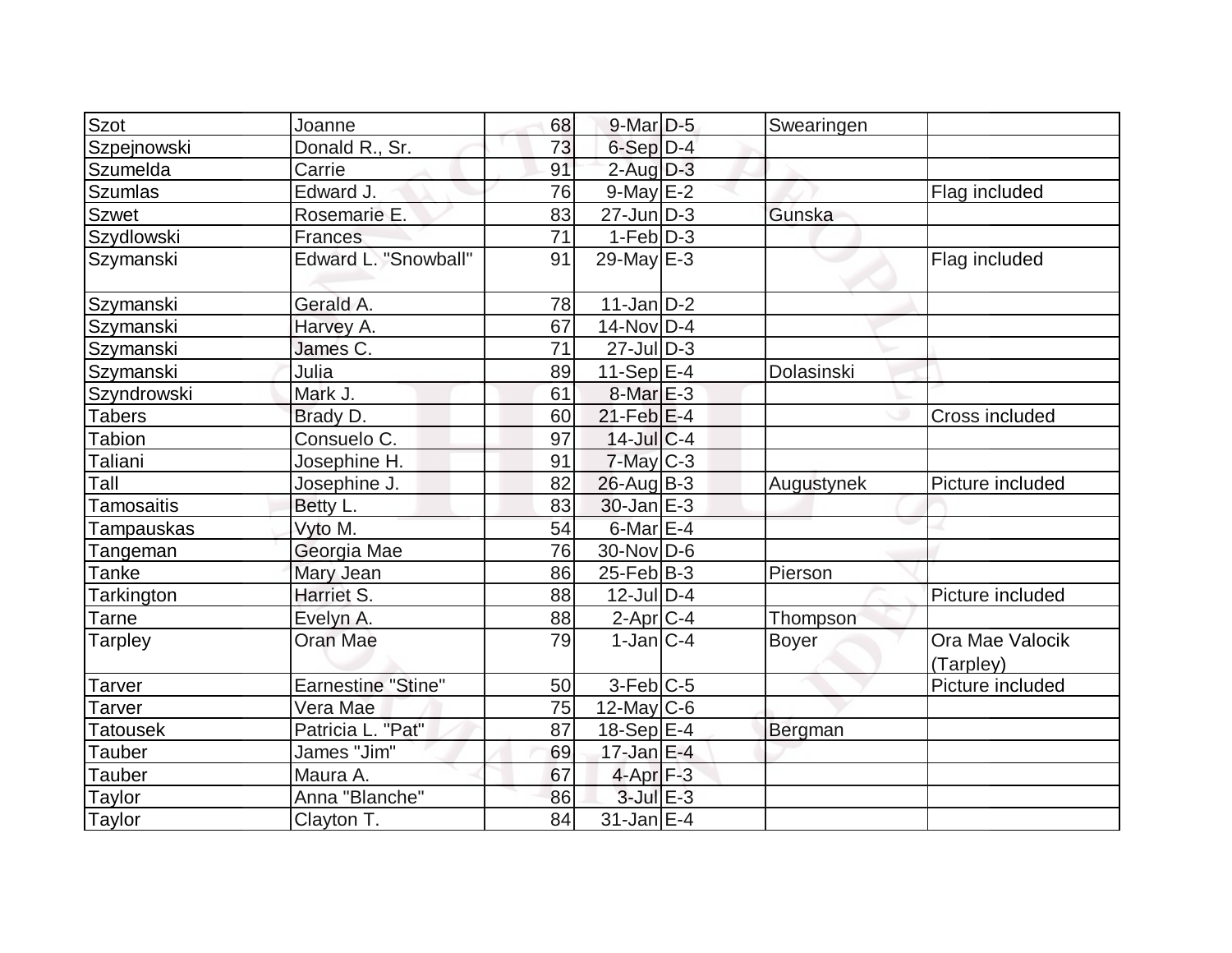| Taylor           | Fern                         | 95 | $3-Nov$ $C-6$     |                |                        |
|------------------|------------------------------|----|-------------------|----------------|------------------------|
| Taylor           | Fred "Fritz"                 | 70 | 7-Apr C-5         |                | Picture included       |
| Taylor           | George J.                    | 92 | $14$ -Aug $E-4$   |                | Flag included          |
| Taylor           | Julia Agnes                  | 90 | $9-Dec B-3$       | Turoci         |                        |
| Taylor           | Ralph Murray                 | 86 | $11$ -JulD-4      |                |                        |
| Taylor           | <b>Scott Alan</b>            | 59 | $7$ -Jul $C$ -5   |                |                        |
| Tebo             | Catherine                    | 83 | $3-Apr$ $E-4$     |                |                        |
| Tegtman          | William E.                   | 84 | 22-Aug $E-4$      |                | Flag included          |
| Teitge           | <b>Cheril Ann</b>            | 68 | $19$ -Dec $ C-4 $ | <b>Viers</b>   | Picture included       |
| <b>Tellez</b>    | Paul "Poli"                  | 76 | $2$ -May $F-4$    |                | Picture included       |
| Teneyuca         | Pedro "Pete"                 | 67 | $19$ -Feb $ C-3$  |                |                        |
| Terrana          | <b>Donald Edward</b>         | 82 | $29$ -Jan $ C-3 $ |                |                        |
|                  | "Hoss"                       |    |                   |                |                        |
| <b>Terriquez</b> | Michaelene V.                |    | $21$ -Feb $E-3$   | Penn           |                        |
|                  | "Mickey"                     |    |                   |                |                        |
| Terry            | Dorothy L.                   | 79 | $11$ -Dec $D-4$   | Chandler       |                        |
| Terry            | John F., III "Jack"          | 61 | $18$ -Jun $ C-3 $ |                | Flag included          |
| Tessling         | John C.                      | 64 | $16$ -May $E-3$   |                | Picture included       |
| <b>Tetzloff</b>  | <b>Lizette Amelia Muriel</b> | 89 | 5-Mar C-3         | Ericksen       | Flag included          |
| Tharp            | Connie R.                    | 51 | $29$ -Apr $ B-2 $ | Rush           |                        |
| Thatcher         | Norma E.                     | 89 | $1-Feb D-4$       | <b>Buckner</b> |                        |
| Thews            | <b>Diane</b>                 | 71 | $1-Oct$ B-2       |                |                        |
| <b>Thiery</b>    | Lucille J.                   | 83 | $29-Sep C-5$      |                |                        |
| Thiesen          | Lila Lee                     | 84 | $12$ -Feb $ C-3 $ |                |                        |
| Thill            | Kathleen M. "Kaye"           | 89 | 30-May E-7        |                | Kathleen M. Schiller-  |
|                  |                              |    |                   |                | Thill                  |
| Thilmont         | Marjorie B.                  |    | $18$ -Jun $ C-3 $ | Benson         |                        |
| Thomas           | Aurelia                      | 99 | $15$ -Jun $D-2$   | Bogdan         |                        |
| Thomas           | <b>Bennye</b>                | 75 | 20-Oct C-3        |                |                        |
| Thomas           | Charlotta                    | 59 | $2$ -JulC-3       |                |                        |
| Thomas           | <b>Esther</b>                | 85 | $9$ -Feb $D-5$    | <b>Bultema</b> | <b>Esther Boender-</b> |
|                  |                              |    |                   |                | Thomas                 |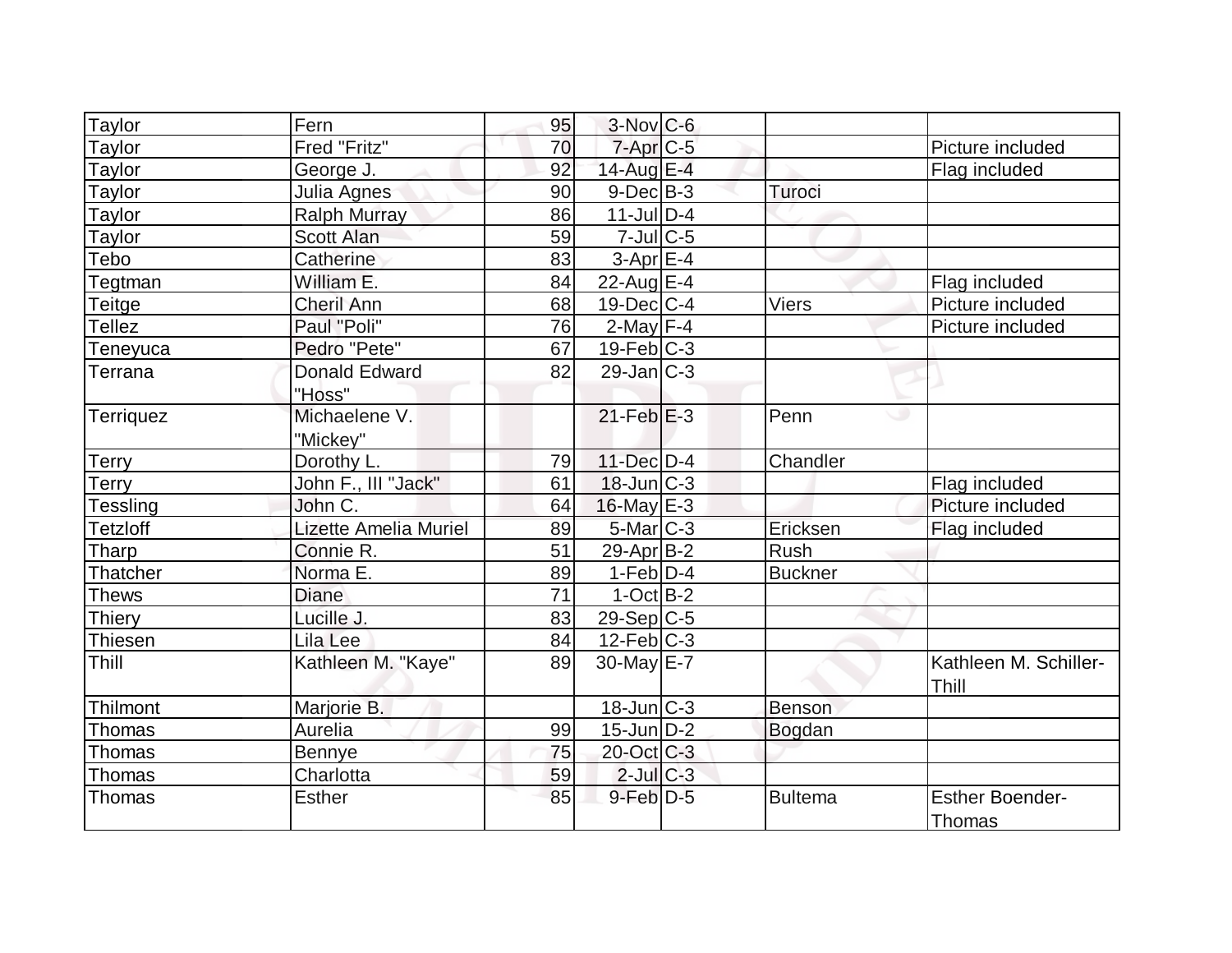| Thomas               | Helen B.                   | 93 | $20$ -Jul $D-3$       |                 |                    |
|----------------------|----------------------------|----|-----------------------|-----------------|--------------------|
| Thomas               | Hubert "Sonny" "Bear"      | 71 | $11$ -Jan $D-4$       |                 |                    |
|                      |                            |    |                       |                 |                    |
| Thomas               | Ida Mae                    | 87 | $2$ -May $F-4$        |                 | Picture included   |
| Thomas               | <b>Myrna</b>               | 75 | $1-Feb D-4$           |                 |                    |
| Thomas               | William "Bill"             | 73 | $11$ -JulD-4          |                 |                    |
| <b>Thomas-Grulke</b> | Michele Lynn               | 39 | $20$ -Mar $E-3$       |                 |                    |
| Thompson             | Franklin Gray, Jr.         | 58 | $9-Feb D-7$           |                 | Picture included   |
| Thompson             | Helen E.                   | 87 | 26-Sep D-4            | Lundquist       | Picture included   |
| Thompson             | James R.                   |    | 23-Aug $E-3$          |                 | Firefighter emblem |
|                      |                            |    |                       |                 | and Flag included  |
| Thompson             | Jean Elizabeth             | 91 | 28-Apr <sub>C-5</sub> | <b>McCulley</b> | Picture included   |
| Thompson             | Michael W.                 | 57 | 29-Aug E-4            |                 |                    |
| Thompson             | Opal                       | 95 | $5$ -May $C$ -5       |                 | Picture included   |
| Thompson             | Ruth A.                    | 95 | $1-Nov$ D-3           |                 |                    |
| Thomsen              | <b>Gerald David "Dave"</b> | 81 | $5 - Apr$ $D-3$       |                 | Flag included      |
| Thontlin             | Robert L. "Bob"            | 86 | $30$ -May $E-7$       |                 | Picture included   |
| Thorgren             | <b>Betty Jane</b>          | 85 | $25$ -Jun $ C-3 $     | Clough          |                    |
| Thorn                | Patricia Ann               | 67 | $1-Jan C-4$           | <b>Seifert</b>  |                    |
| Thornberry           | Susan L.                   | 53 | $8$ -Dec $C$ -5       |                 |                    |
| Thorton              | Homer Lee, Jr.             | 68 | $7 - Aug$ $E-4$       |                 |                    |
|                      | "Champ"                    |    |                       |                 |                    |
| Thorton              | Theodore "Ted"             |    | $12$ -Feb $ C-4 $     |                 | Picture included   |
| <b>Tibbets</b>       | Debra A.                   | 60 | 22-Mar E-4            |                 |                    |
| Tiemersma            | Timothy N.                 | 53 | $13-Oct$ $C-4$        |                 |                    |
| <b>Tiffany</b>       | Sandra J.                  | 61 | 15-Aug $E-3$          | Kowalski        |                    |
| Tijerina             | Ofelia                     | 92 | $7$ -Jul $ C$ -5      |                 |                    |
| Timko                | Helen                      | 91 | $24$ -Jan E-4         | Chervenyak      |                    |
| <b>Tinglof</b>       | Marjorie P.                | 83 | $10$ -Oct $E - 3$     |                 |                    |
| <b>Tinnel</b>        | Joyce Elaine               | 65 | 20-Nov D-3            |                 |                    |
| Tinoco               | Susan "Susie"              | 52 | $21$ -Aug E-3         |                 |                    |
| Tinsley              | Barbara "Barb"             |    | $3-Oct$ F-3           |                 | Picture included   |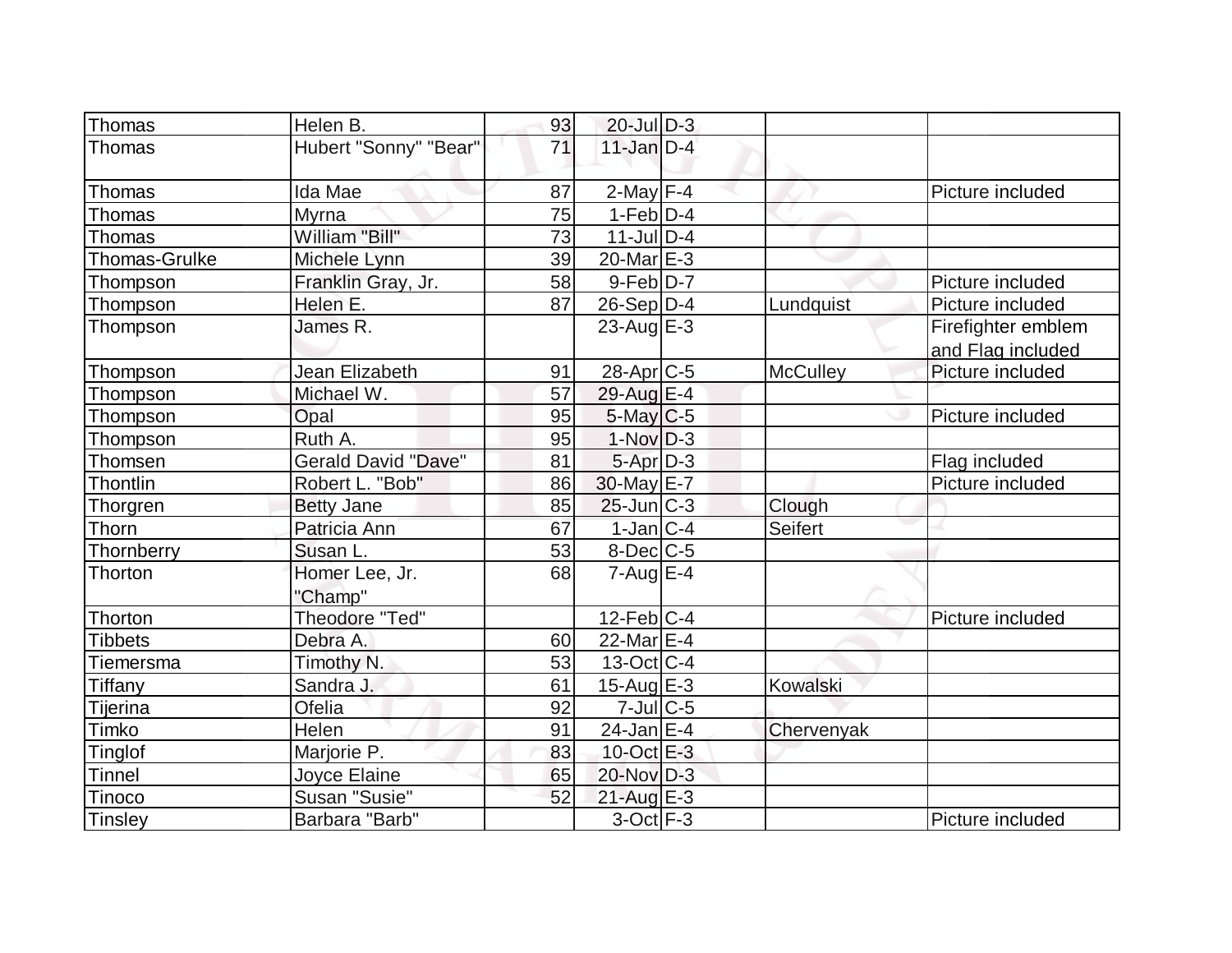| Tinsley           | James                 | 80  | 18-Oct D-2        |                 | <b>Memorial Service</b> |
|-------------------|-----------------------|-----|-------------------|-----------------|-------------------------|
| <b>Tittle</b>     | Esther L.             | 95  | $17$ -Jan E-4     |                 |                         |
| <b>Titus</b>      | Richard D.            | 57  | $4$ -Jun $C-4$    |                 |                         |
| Tivadar           | Madeline A.           | 84  | $7$ -Apr $C$ -5   | <b>Matanic</b>  |                         |
| Tobey             | Joan                  | 83  | $4$ -Jul $F-3$    |                 | Picture included        |
| Tocci             | Peter J. "Pete"       | 49  | $16$ -Feb $D-6$   |                 | Picture included        |
| Todd              | Eva                   |     | $7$ -Jul $C$ -5   |                 | Picture included        |
| Todd              | William C.            | 65  | $1$ -Jul $B-3$    |                 |                         |
| Todorovich        | <b>Milan</b>          | 56  | $29$ -Jan $ C-3 $ |                 |                         |
| <b>Tod-Stempf</b> | Tyler J.              | 13  | $10$ -Oct $E - 3$ |                 |                         |
| Toigo             | Patrick D.            | 40  | $14$ -Jan $ B-3 $ |                 |                         |
| Tokarski          | <b>Marie</b>          | 89  | $3$ -Jan $F-4$    | <b>Dubowski</b> | Emblem included and     |
|                   |                       |     |                   |                 | Picture included        |
| Tokarski          | Marion J.             | 81  | $23$ -Jun $C-4$   | Fillmon         |                         |
| <b>Tokarz</b>     | Gerald R. "Jerry"     | 65  | $16$ -Aug $D-4$   |                 | Flag included           |
| <b>Tokoly</b>     | Ludmilla "Mil"        | 90  | 16-Nov D-4        | <b>Drapac</b>   |                         |
| <b>Tolbert</b>    | Ben D.                | 74  | $19$ -Jun $E-4$   |                 | Picture included        |
| <b>Toler</b>      | Charles M. "Honest    | 72  | $12-Sep D-3$      |                 |                         |
|                   | Charlie T."           |     |                   |                 |                         |
| Tomaszewski       | Anna M.               | 83  | $17$ -Mar $ C-4 $ | Romanchik       |                         |
| Tomaszewski       | John W., Sr.          | 85  | $15$ -Oct $ C-2 $ |                 |                         |
| Tomic             | Vukasin               | 89  | $24$ -Jun $B-3$   |                 | Cross included          |
| Tomich            | Emil T.               | 90  | $31$ -Mar $ C-4 $ |                 | Flag included           |
| Tomporowski       | Rose                  | 100 | $7$ -May $C$ -4   | Biedrzycki      | Picture included        |
| Tonelli           | Remo                  | 70  | $4-Apr$ F-3       |                 |                         |
| Tornabene         | Janice E.             | 76  | $13-Oct$ $C-5$    | <b>Bell</b>     |                         |
| <b>Torres</b>     | Antonio Julio "Tony"  | 38  | $25$ -Dec $E-3$   |                 | Cross included          |
| <b>Torres</b>     | Gorgonia M. "Goning"  | 81  | $17$ -Nov $ C-5 $ |                 |                         |
|                   |                       |     |                   |                 |                         |
| <b>Torres</b>     | <b>James Matthias</b> | 49  | $12-Sep D-3$      |                 |                         |
| Torres            | Matilda "Tillie"      | 89  | 14-Aug E-4        |                 | Cross included          |
| Torres            | Robert, Sr.           | 51  | $2$ -Oct $E-4$    |                 |                         |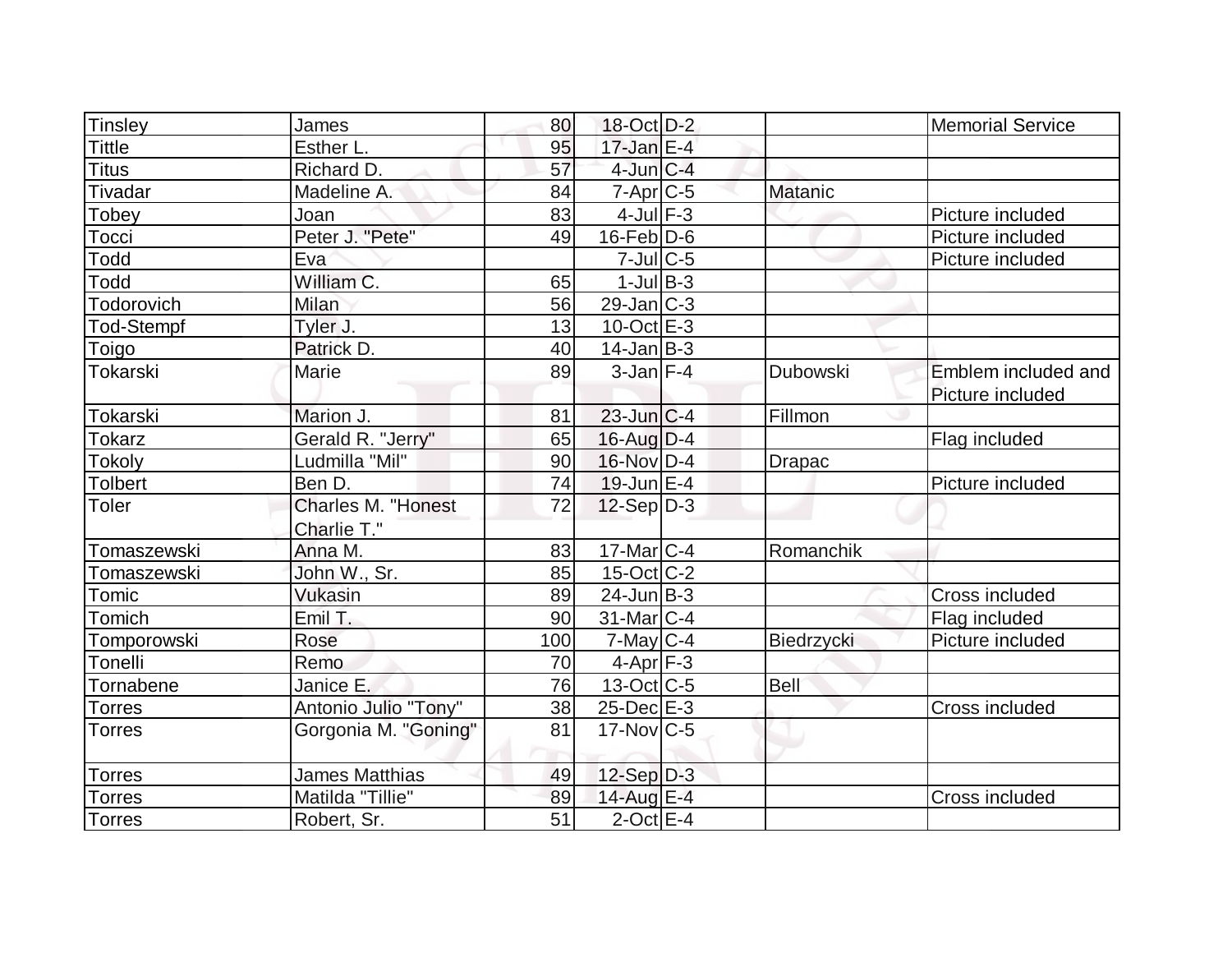| <b>Torres</b>   | Victoria "Vicky"          | 86    | $17$ -Apr $E-3$   |                 |                                                                 |
|-----------------|---------------------------|-------|-------------------|-----------------|-----------------------------------------------------------------|
| Toscani         | James N.                  | 74    | $4$ -Nov B-3      |                 | Flag included                                                   |
| Toth            | Anita E.                  | 84    | $29$ -Jun $D-5$   |                 |                                                                 |
| Toth            | Ann "Gee Gee"             | 97    | $14$ -Feb $E$ -4  |                 | Picture included                                                |
| Toth            | James                     | 66    | $23-Sep B-3$      |                 |                                                                 |
| Tovsen          | Kathryn                   | 91    | 15-Feb $E-3$      | Kucera          |                                                                 |
| Townsend        | John Henry, V "JT"        | $9\,$ | $17$ -Apr $E-3$   |                 |                                                                 |
| <b>Townsend</b> | Kathine Rene "Kathy"      | 36    | $17$ -Apr $E-3$   |                 |                                                                 |
| Townsend        | Roberta                   | 63    | $5-Aug B-3$       | Mincer          |                                                                 |
| Tracy           | <b>Alfred</b>             | 83    | $26$ -Jan D-7     |                 | Picture included                                                |
| Traicoff        | George Leonard            | 59    | $18$ -Dec $D-4$   |                 | Picture included                                                |
| Traicoff        | Shirley A.                | 93    | $3$ -Oct $F-3$    | <b>Iliff</b>    | Eastern Star included                                           |
| Trajkosi        | Miloska S. "Millie"       | 81    | $16$ -Nov $D-4$   |                 |                                                                 |
| <b>Travis</b>   | Daniel C., Sr.            | 77    | $5$ -Dec $D-3$    |                 | Flag included                                                   |
| <b>Travis</b>   | Jonathon James<br>Randall | 27    | $4$ -Mar $ B-3 $  |                 | Full name Jonathon<br><b>James Travis</b><br><b>Blankenship</b> |
| <b>Travis</b>   | Patricia L. "Grammie"     | 66    | $8$ -Mar $E - 3$  |                 |                                                                 |
| <b>Trayne</b>   | Leona H.                  | 65    | $11-Sep$ $E-4$    | DeRousseau      |                                                                 |
| <b>Trbovic</b>  | Milica "Mika"             | 84    | $17$ -Nov $ C-5 $ |                 | Cross included                                                  |
| Trembcynski     | <b>Stephen Michael</b>    | 56    | $3-Feb C-5$       |                 | Picture included                                                |
| Tresnowski      | Joseph A.                 | 99    | $22$ -Dec $C$ -6  |                 |                                                                 |
| <b>Trevisol</b> | Charlotte                 | 82    | 28-Feb E-4        | <b>Heistand</b> |                                                                 |
| Trgovich        | Jean                      | 89    | $8$ -May $E - 4$  | Kwasny          |                                                                 |
| Triezenberg     | Herman P.                 | 73    | $1-Dec$ $C-7$     |                 |                                                                 |
| Trimble         | Thomas D.                 | 65    | $1$ -Dec $ C-7 $  |                 | Flag included                                                   |
| Trkulja         | Helen                     | 62    | $2$ -Apr $C-4$    | Vuletic         | Cross included                                                  |
| Trojanowski     | Joan E.                   | 79    | 13-Nov E-4        |                 |                                                                 |
| Trombett        | Regina K.                 | 70    | $2$ -Oct $E - 4$  | Johnson         |                                                                 |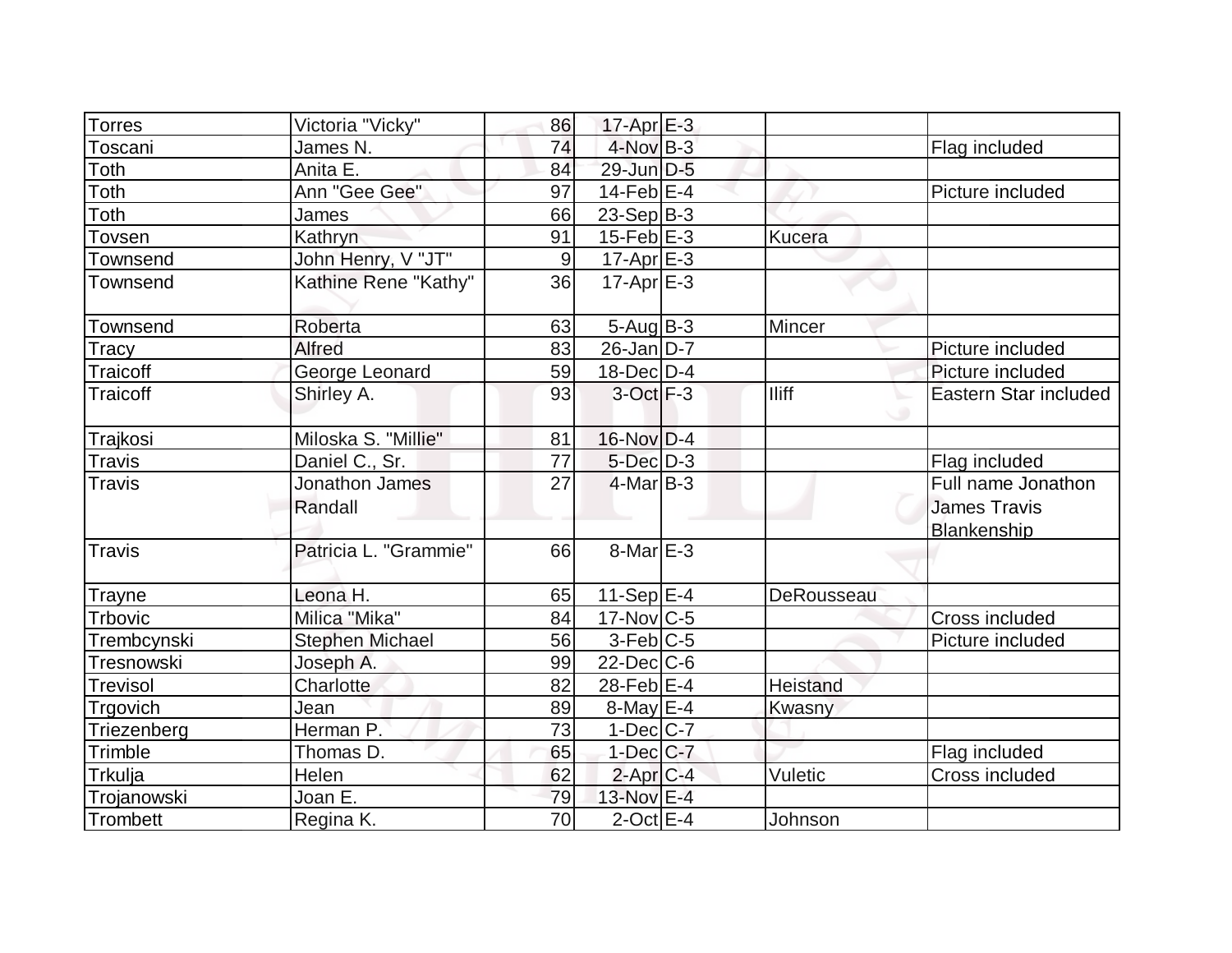|                   | Clarence "Bud"         |    |                   |            | Picture included             |
|-------------------|------------------------|----|-------------------|------------|------------------------------|
| Troppman          |                        | 91 | $13$ -Feb $E-4$   |            |                              |
| <b>Trottier</b>   | Thomas J.              | 89 | $10$ -Jul $D-3$   |            | Flag included                |
| Trtan             | Helen B.               | 78 | $21$ -May C-3     | Silaj      |                              |
| Trtan             | <b>Ronald Mark</b>     | 69 | $31$ -Mar $ C-4 $ |            | Flag included                |
| Trudo             | Adrienne               | 72 | $11-Aug$ C-5      |            |                              |
| Truelove          | Kesler E., Jr.         | 76 | $9-Feb$ $D-7$     |            | Picture included             |
| <b>Truitt</b>     | Judy V.                | 56 | $9$ -Jun $C-4$    |            |                              |
| <b>Trulley</b>    | Anthony A.             | 78 | $31$ -Dec $C-3$   |            | Flag and Picture<br>included |
| <b>Trzupek</b>    | Dorothy A.             | 89 | $21-Nov D-3$      | Gora       |                              |
| <b>Tucker</b>     | Mayzie L. "Sandy"      | 76 | $8$ -Jun $D$ -6   | Martin     |                              |
| <b>Tucker</b>     | Robert E.              | 79 | $13$ -Feb $E-2$   |            |                              |
|                   |                        |    |                   |            | Flag and Picture<br>included |
| Tulk              | Daniel J.              | 66 | $21$ -Apr $C$ -6  |            | Flag included                |
| <b>Tullis</b>     | Carol Lynne            | 70 | $26$ -Feb $C-4$   |            |                              |
| Tumbas            | Nancy J.               | 80 | $6$ -Dec $D-3$    | Fowler     |                              |
| Tunis             | Arlene                 | 86 | $18$ -Jun $ C-3 $ | Shell      |                              |
| <b>Turcotte</b>   | Mary Ann               | 93 | $9$ -Jun $C-4$    |            |                              |
| Turczi            | Patricia Marie "Trish" | 66 | $1$ -May $E-3$    | Pieters    |                              |
| Turnbull          | Andrew V.              | 62 | $12$ -Apr $E-3$   |            |                              |
| Turner            | Bobby E.               | 76 | 13-Mar $E-4$      |            | Picture included             |
| Turner            | James P.               | 86 | $24$ -Jan E-4     |            | Flag included                |
| Turner            | Lakeisha N. "Keisha"   |    | $7$ -Mar $ F-4 $  |            | Picture included             |
| <b>Turner</b>     | Linda Diane            | 54 | $12$ -Jun $E-4$   | Poturalski |                              |
| <b>Turnipseed</b> | MaryAnne               | 67 | $6$ -Feb $E-4$    | Trzcinski  |                              |
| Turpin            | Amanda Lenore          | 36 | $25$ -Nov B-3     |            |                              |
| Tuskan            | Eva                    | 94 | 17-Mar C-4        |            |                              |
| <b>Tutacko</b>    | Anne A.                | 89 | 5-May C-5         |            |                              |
| Tutor             | John H. "Harvey"       | 91 | $4$ -Feb $ B-4 $  |            | Flag included                |
| <b>Tuttle</b>     | Raymond G.             | 58 | $16$ -Dec $B$ -3  |            |                              |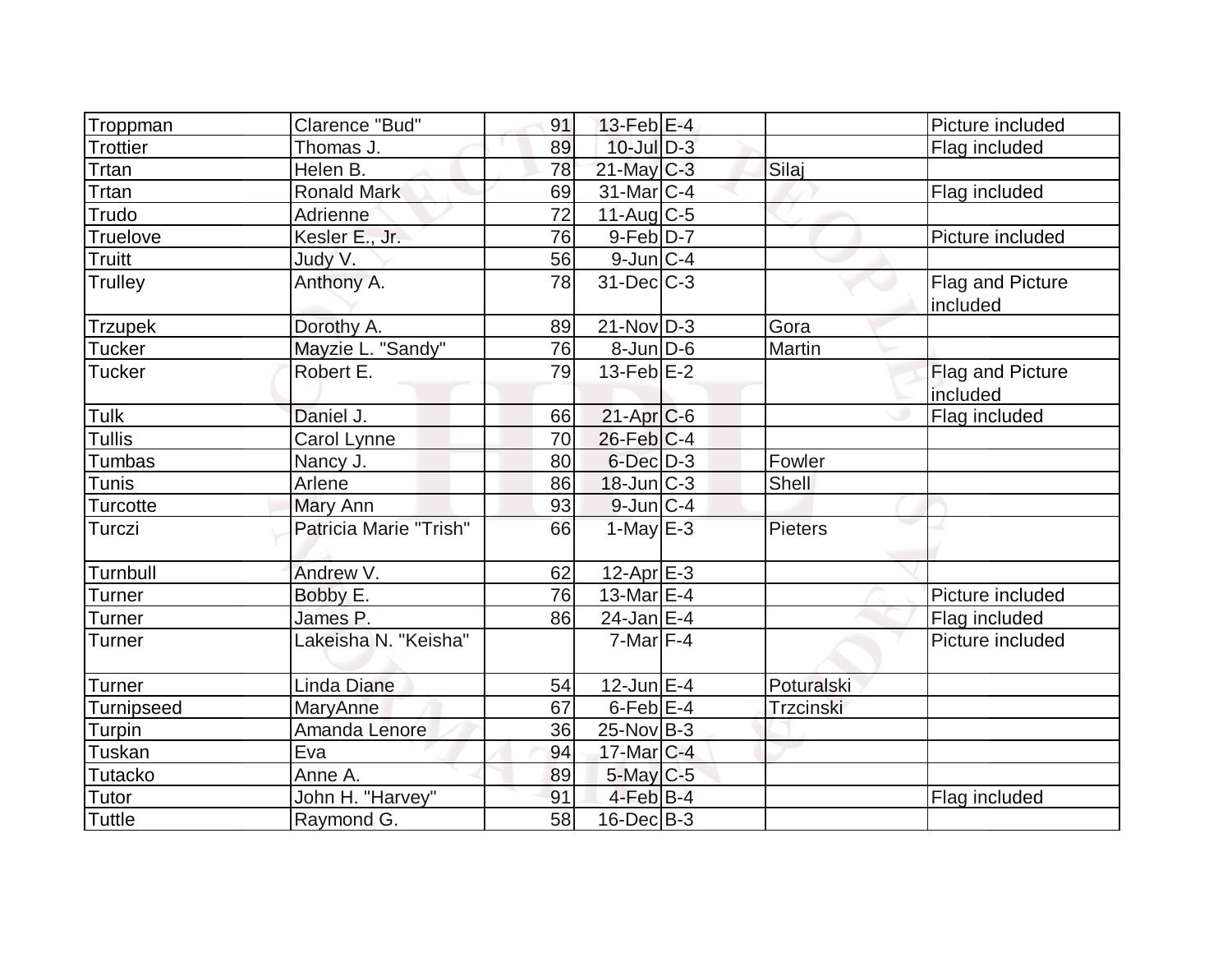| Twardosz       | Denise W.             | 60              | $1$ -Dec $ C$ -5        |              |                            |
|----------------|-----------------------|-----------------|-------------------------|--------------|----------------------------|
| Twardosz       | Wayne M.              | 63              | $4$ -Oct $D-2$          |              |                            |
| <b>Tybik</b>   | Veronica "Vera"       | 82              | $12$ -Jun $E-4$         |              |                            |
| Tydd           | Daniel E.             | 64              | $3-Mar$ C-4             |              | Flag included              |
| Tyler          | G. Bernandine         | 91              | $18$ -Mar $B$ -3        |              |                            |
| Ugland         | Gracecaryl            | 95              | $16$ -Mar $ D-4$        | Lantz        |                            |
| Uhron          | Rosella A.            | 88              | $22$ -May $E-3$         |              |                            |
| Uhter          | <b>David Fred</b>     | 70              | $16$ -Apr $C-3$         |              |                            |
| Ulber          | Margaret "Peggy"      | 86              | $22-Sep C-7$            |              |                            |
| Ulm            | Albert H., Jr.        | 86              | $4$ -Jan $E-4$          |              | Flag included              |
| Ulrich         | Virginia I.           | 97              | $24$ -Jul $E-3$         |              |                            |
| Umlauf         | Mildred               | 87              | $7$ -Jun $D-3$          | Kollada      |                            |
| Umlauft        | Shirley M.            | 75              | 28-Mar D-3              |              |                            |
| Underwood      | Loren E. "Bud"        | 84              | $26-Sep D-4$            |              |                            |
| Unger          | Kenneth C.            | 88              | $1-Apr$ B-3             |              | Flag included              |
| Upchurch       | John W.               | 62              | 8-Mar E-3               |              |                            |
| Upshaw         | Lila B.               | 89              | $6$ -Aug $C$ -2         |              | Picture included           |
| Upshaw         | Vivian Margarite      | 89              | $4$ -Oct $D-3$          | Bozonier     | Picture included           |
| <b>Uram</b>    | Florence M. "Mickey"  | 95              | 30-Jan E-4              |              |                            |
| Urba           | Vytautas Victor, M.D. |                 | $11-Sep$ $E-4$          |              |                            |
| <b>Urbanek</b> | Martha                | 92              | $17-Feb$ C-4            | Paszko       |                            |
| Urbano         | Emeteria              | 93              | $15$ -Nov $ D-4 $       | Perez        |                            |
| <b>Urbanos</b> | Judith "Judy"         | 73              | $16$ -Jun $ C-3 $       |              |                            |
| Urbasezewski   | Melody L.             | 54              | $8-Sep C-4$             |              |                            |
| Usselman       | Doreen                | 102             | $17-Feb$ <sub>C-4</sub> | Prohaska     | Picture included           |
| Utley          | Karen                 | 63              | $26$ -Feb $ C-4 $       |              |                            |
| Uylaki         | Kathleen C.           | 47              | 22-Nov D-4              | <b>Kucer</b> |                            |
| <b>Uzelac</b>  | Milan "Mitch"         | 83              | $7 - Jan$ B-4           |              | Cross and Flag<br>included |
| <b>Uzelac</b>  | Rose "Zora"           | 94              | $4$ -Feb $B$ -4         | Lulich       |                            |
| Vacendak       | <b>James Paul</b>     | $\overline{72}$ | $2$ -Mar $C-2$          |              |                            |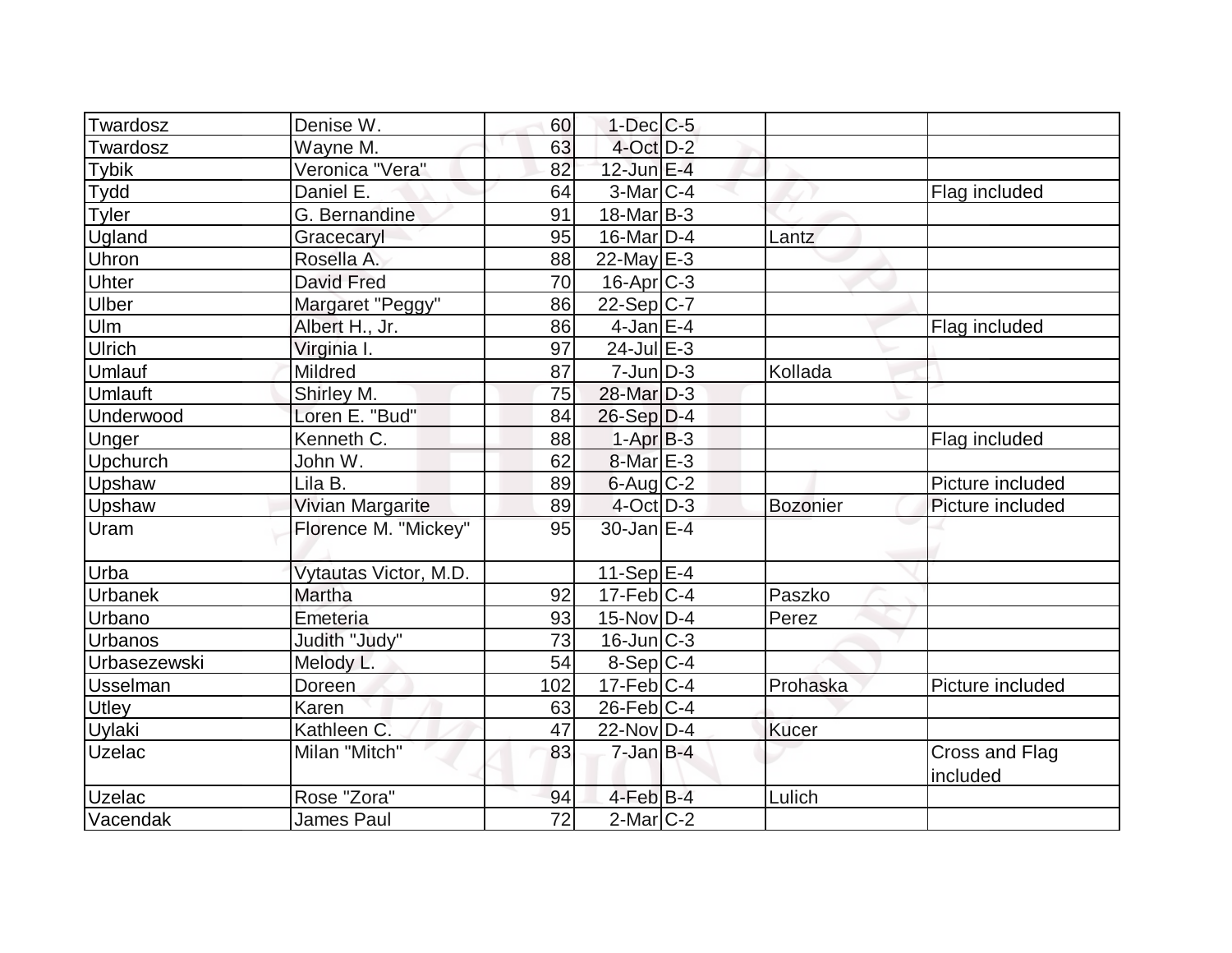| Vahey            | Thomas N., Sr.            | 93  | 20-Mar E-4        |                 | Flag included                   |
|------------------|---------------------------|-----|-------------------|-----------------|---------------------------------|
| Vaile            | Helen                     | 103 | 30-Jan E-4        |                 | Picture included                |
| Valade           | Anna                      | 88  | $11$ -Jul $D-4$   | Korej           | Anna Kary Valade                |
| Valenti          | Shirley A.                | 82  | $1$ -Jun $D-9$    | Hamer           |                                 |
| Valerio          | Lanette M.                | 64  | $22-Sep C-7$      | <b>Phillips</b> | Picture included                |
| Vallangeon       | Harriet A.                | 83  | $16$ -Jan $E-3$   | <b>Dust</b>     | Harriet A. Huff<br>(Vallangeon) |
| Vallone          | Diane                     | 72  | $31$ -Dec $C$ -3  |                 | Picture included                |
| Valocik          | John                      | 77  | $7-Feb$ $F-4$     |                 |                                 |
| Valocik          | Ora Mae                   | 79  | $1-Jan C-4$       | <b>Boyer</b>    | Ora Mae Valocik<br>(Tarpley)    |
| Van Duyn         | Helen                     | 83  | $21$ -Aug $E-3$   |                 |                                 |
| Van Gorp         | <b>Ethel "Marion"</b>     | 89  | $25$ -Jun $C-3$   |                 |                                 |
| Van Gorp         | <b>Mildred Delores</b>    | 90  | $10-Sep C-3$      | Liming          |                                 |
| Van Gorp         | <b>Sheila Mary Leslie</b> | 85  | $3-May$ $E-3$     |                 |                                 |
| Van Kanegan      | Clarence F.               | 93  | $20$ -Jan $ C-5 $ |                 |                                 |
| Van Namen        | Jacob                     | 90  | $3-Apr$ $E-5$     |                 | Picture included                |
| Van Natter       | John Harrison, Jr.        | 35  | $25$ -Jul $E-3$   |                 | Picture included                |
| Van Noort        | Grace E.                  | 94  | $10$ -Jan $ E-4 $ |                 |                                 |
| Van Schouwen     | Jennie                    | 93  | $19$ -Mar $ C-4$  | Scholten        | Picture included                |
| Van Someren      | Franklin C.               | 84  | $9$ -Mar $D-5$    |                 |                                 |
| Van Stedum       | Marion J.                 | 87  | $11-Mar$ B-3      | Folgers         |                                 |
| Van Volkenburgh  | Jay                       | 58  | $13-Oct$ $C-5$    |                 |                                 |
| Van Wienen       | Douglas James             | 38  | $16$ -Jul $C-3$   |                 |                                 |
| Vance            | Leroy                     | 80  | $27-Sep D-3$      |                 | Picture included                |
| Vance (Vacendak) | <b>Bernard "Bernie"</b>   | 74  | $8$ -Dec $C$ -4   |                 |                                 |
| VanCleef         | Erik                      | 31  | $7-Apr$ $C-5$     |                 |                                 |
| VanCuren         | Arthur Allen Sr. "Art"    | 73  | $9$ -Jun $ C-5$   |                 |                                 |
| Vander Hoogt     | Scott A.                  | 38  | 20-Mar E-4        |                 | Picture included                |
| Vander Meer      | <b>Rink</b>               | 83  | 28-Feb E-4        |                 | Picture included                |
| Vander Woude     | Grace                     | 94  | 28-Jul C-5        | <b>Kats</b>     |                                 |
| Vanderbilt       | Mary E.                   | 69  | $19$ -Aug B-2     | Gastaut         |                                 |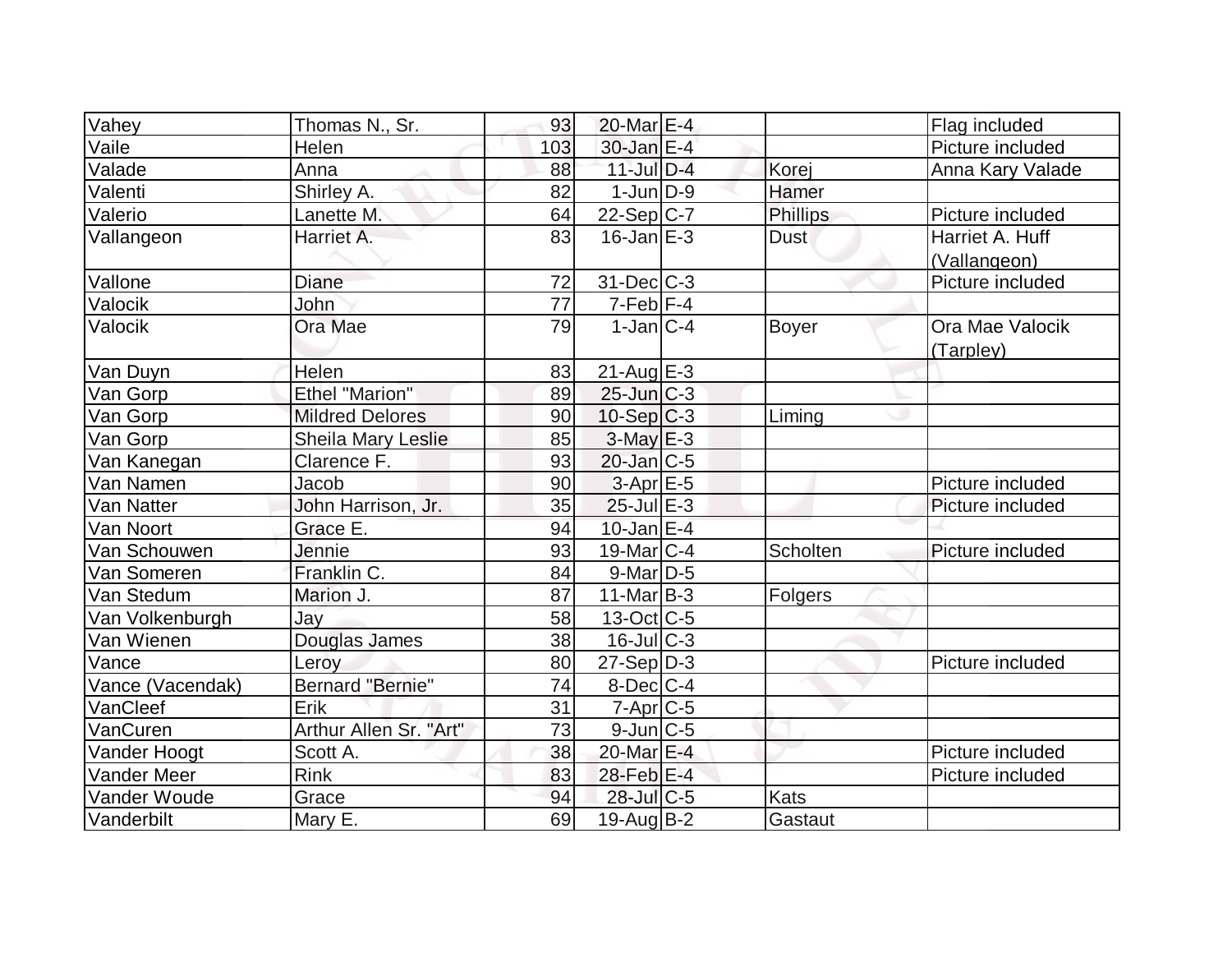| VanderLaan   | Ruby M.                | 92       | $13$ -May B-3          | Greenfield   |                                     |
|--------------|------------------------|----------|------------------------|--------------|-------------------------------------|
| Vandermeer   | Louise                 | 83       | $19$ -Jul $D-4$        |              | Picture included                    |
| Vandermolen  | Janet*                 | 71       | 10-Oct E-3             |              |                                     |
| Vandermolen  | Janet *                | 71       | $31-Oct$ D-3           |              |                                     |
| Vandermolen  | Pearl V.               | 85       | $18$ -Jan $E-3$        |              |                                     |
| Vandernoord  | Harry                  | 71       | $8$ -Feb $E$ -4        |              |                                     |
| VanDerNoord  | Julia                  | 92       | 29-May $E-3$           |              |                                     |
| Vanderveen   | Conrad                 | 93       | $29$ -Jan $ C-3 $      |              |                                     |
| VanderWoude  | Jason R.               | 42       | $25$ -Apr $E-4$        |              |                                     |
| VanderZee    | Arlene J.              | 58       | $4$ -Aug C-5           | Stienstra    |                                     |
| VanDrunen    | <b>Jean Marie</b>      | 81       | $5$ -Jun $E-4$         |              |                                     |
| Vanecek      | Dennis W. "Red"        | 65       | $4$ -May $D-8$         |              |                                     |
| Vanes        | James L.               | 88       | $6$ -Nov $E-4$         |              | <b>Flag and Picture</b><br>included |
| VanHorssen   | Mary E.                | 70       | $10$ -Aug $D-8$        |              |                                     |
| Vann         | Lola Michelle          | 2 months | 13-May B-3             |              |                                     |
| Vanni        | Angelo                 | 56       | $21-Oct$ B-3           |              |                                     |
| VanVleet     | Charles R. "Charlie"   | 63       | 30-Apr <sub>C-2</sub>  |              |                                     |
| VanVynckt    | John A., Jr.           | 88       | 14-Aug E-4             |              | Flag and Picture<br>included        |
| Vanzo        | Vigle, Jr.             | 85       | $9$ -Oct $E - 2$       |              |                                     |
| Varela       | Jason                  | 39       | $22$ -Jun $D-2$        |              |                                     |
| <u>Varga</u> | <b>Isabelle</b>        |          | 20-Mar <sub>IE-4</sub> | Kovach       |                                     |
| Vargas       | Frank U.               | 87       | $22$ -Jun $D-2$        |              | Flag icluded                        |
| Vargas       | William B.             | 52       | $5$ -Mar $ C-3 $       |              |                                     |
| Vargo        | <b>Irene Elizabeth</b> | 90       | $14$ -Feb $E-3$        |              |                                     |
| Vargo        | Irma                   | 92       | 30-Oct E-3             | <b>Balog</b> |                                     |
| Vargo        | Mary                   | 96       | $20$ -Jan $ C-5 $      | Ordanik      | <b>Cross included</b>               |
| Vargo        | Ruth Ann               | 54       | 24-Jan E-4             | Tinyo        |                                     |
| Varner       | Susan                  |          | $31$ -Jul $E-2$        | Wyrwa        |                                     |
| Vasas        | John                   | 84       | $8-Sep C-4$            |              | Flag included                       |
| Vasas        | Judie                  | 76       | $10$ -Jan $E-4$        |              |                                     |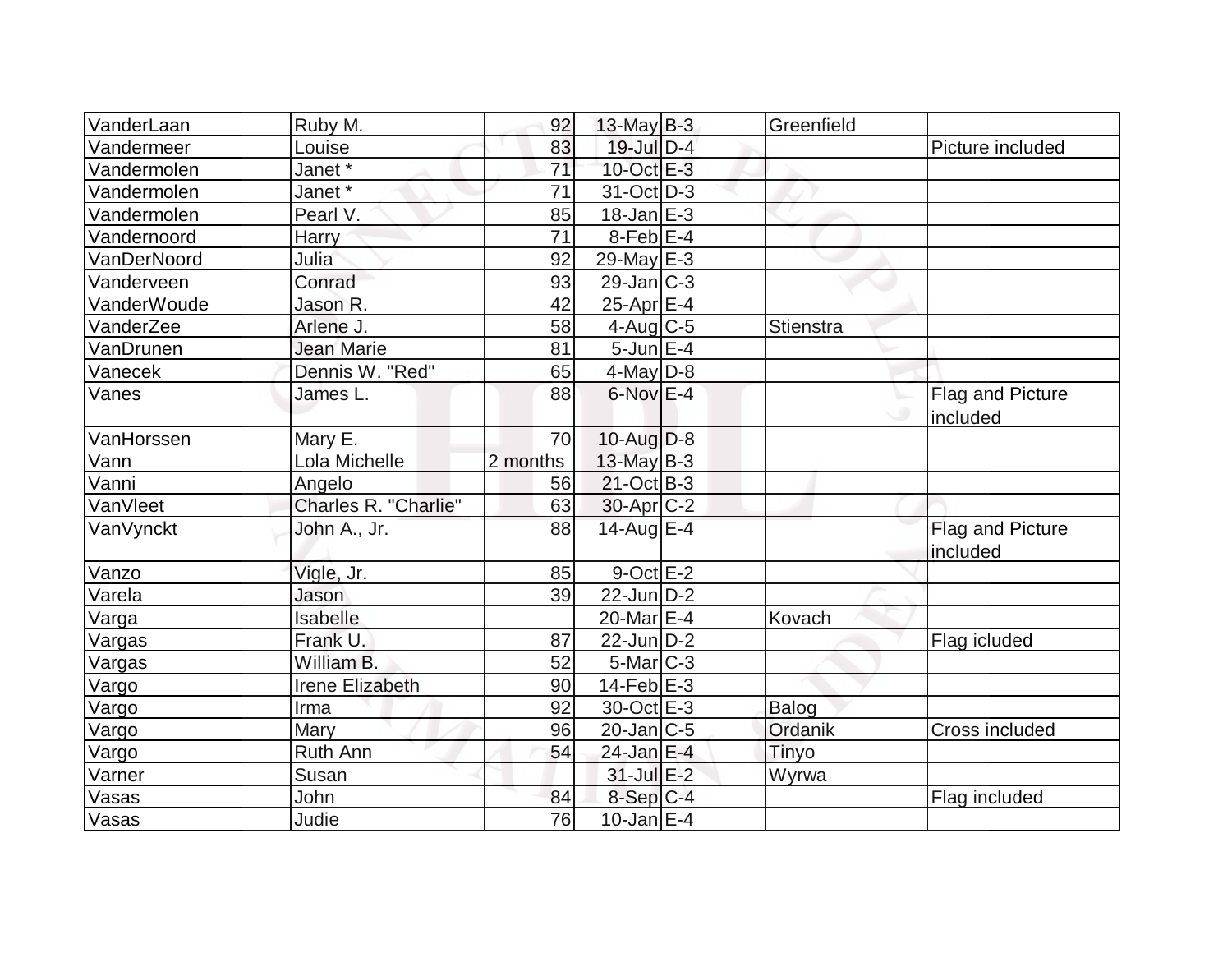| Vasilak     | Elizabeth M. "Betty"  | 88 | $26$ -Jan $D-6$        | Monyok         | Picture included                 |
|-------------|-----------------------|----|------------------------|----------------|----------------------------------|
| Vasilak     | John R. "Jack"        | 89 | $13$ -Aug C-3          |                | Flag included                    |
| Vass        | Michael J., Jr.       | 81 | 30-May E-7             |                | Flag included                    |
| Vassar      | Lawrence M. "Larry"   |    | $9-Nov$ <sub>C-3</sub> |                |                                  |
| Vassil      | <b>Heather Dawn</b>   | 30 | 29-Aug $E-4$           |                |                                  |
| Vatterodt   | Barbara J.            | 81 | $2-Sep B-2$            | Roennau        | Barbara J. Wilson<br>(Vatterodt) |
| Vatterrodt  | Barbara J.            | 81 | $19-Sep$ $E-4$         | Roennau        | Barbara J. Wilson<br>(Vatterodt) |
| Vaughn      | Claude                | 52 | 15-May $E-4$           |                |                                  |
| Vavercan    | Loretta M.            | 78 | $24$ -Jul $E-3$        | Parker         |                                  |
| Vega        | Basilio D. "J.R."     | 66 | 28-Oct B-3             |                |                                  |
| Vega        | Charles M. "Charley"  | 69 | $9$ -Jul $C-4$         |                | Flag included                    |
| Vega        | Dominga               | 63 | $10$ -Jul $D-4$        |                |                                  |
| Vega        | George, Sr.           | 63 | $4-Apr$ F-3            |                | Picture included                 |
| Vega        | Jesus M. "Jesse"      | 53 | $3$ -Mar $ C-4$        |                |                                  |
| Velasquez   | Albert S.             | 90 | $11-Apr \, E-6$        |                | Purple heart symbol<br>included  |
| Velasquez   | Theodora "Dora"       | 90 | $16$ -Jan $E-4$        | <b>Borjas</b>  |                                  |
| Velazquez   | Miguel A., Jr. "Mico" | 38 | $6$ -Feb $E-4$         |                |                                  |
| Velazquez   | <b>William Viera</b>  | 67 | $30$ -Apr $ C-3 $      |                |                                  |
| Veld        | Sandra L.             | 49 | $15$ -Jul B-3          | <b>Stevens</b> |                                  |
| Velez       | Carlos                |    | $16$ -May $E-3$        |                |                                  |
| Velgos      | Patricia E.           | 72 | $29$ -Dec $C$ -7       | Ciszewski      | Picture included                 |
| Vellines    | Robert P., Jr. "Bob"  | 71 | $29-Sep C-5$           |                | Flag included                    |
| Venkus      | Nina Marie            | 93 | $20$ -Aug $C-3$        | Gregg          | Nina Marie Walter-<br>Venkus     |
| Ventimiglia | Dorothy Ann "Dory"    | 77 | $23-Oct$ $E-4$         | Soja           | Picture included                 |
| Vera        | <b>Marguerite</b>     | 85 | $3-Nov$ <sub>C-6</sub> |                |                                  |
| Verbich     | John A.               | 86 | 20-Nov D-3             |                |                                  |
| Verble      | Wayne H.              | 86 | $15$ -Apr $B$ -3       |                |                                  |
| Verburg     | Arthur J., Rev.       | 85 | 28-Aug E-4             |                |                                  |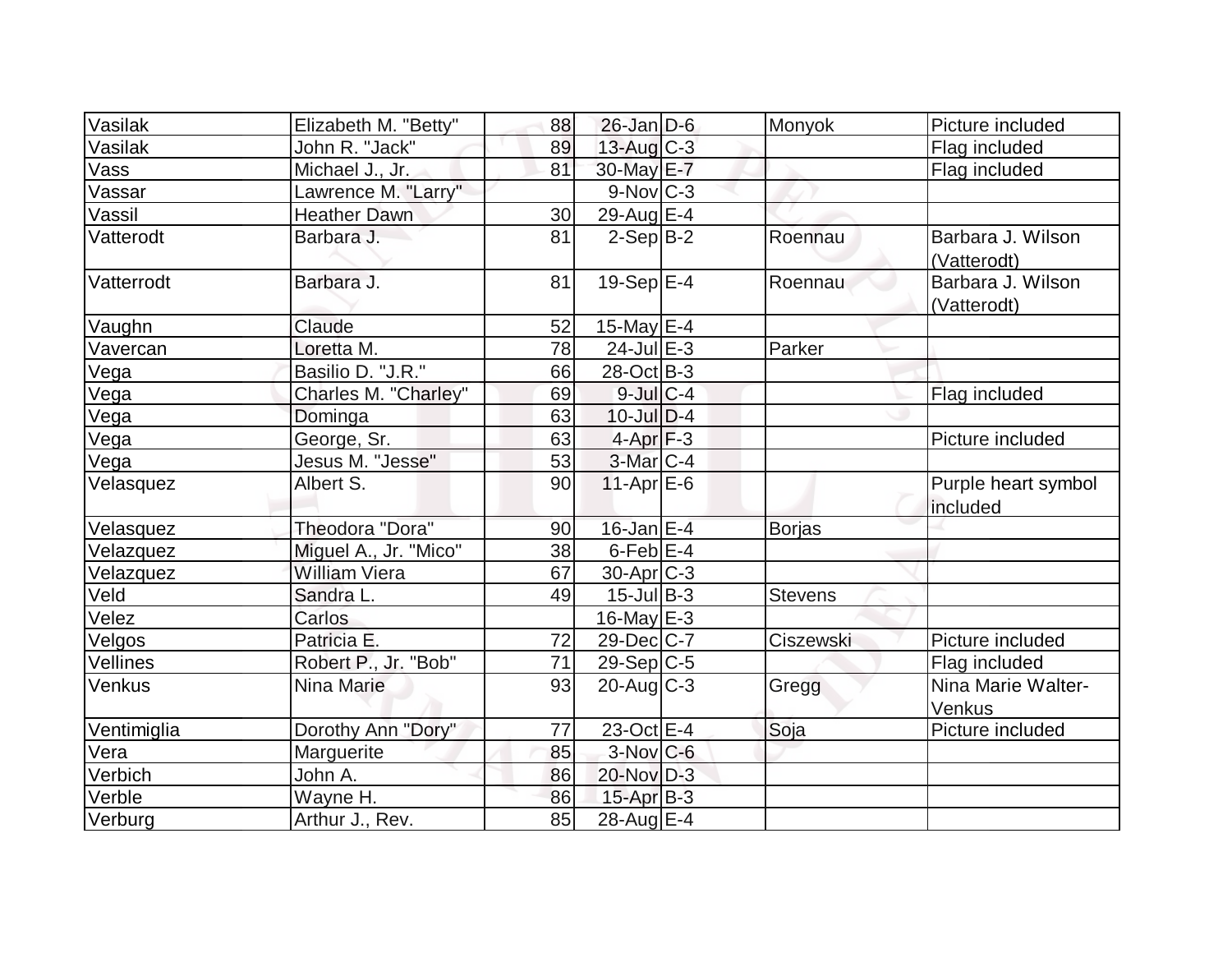| Verburg          | Gertrude J. "Trudy"   |    | $25$ -Jul $E-4$             | Zylstra      |                  |
|------------------|-----------------------|----|-----------------------------|--------------|------------------|
| Verduin          | Betty                 | 59 | $22$ -Jan $ C-4 $           | Pavilanis    |                  |
| Verduzco         | Raymond               | 78 | $16$ -Apr $C-3$             |              | Flag included    |
| Vert             | John E.               | 65 | $10$ -Oct $E - 4$           |              | Flag included    |
| Vestal           | Juanita               | 91 | $2$ -Oct E-4                |              |                  |
| Vezey            | Richard L.            | 76 | $20$ -Jun $E-4$             |              | Picture included |
| Vezmar           | Nikola "Nick"         | 94 | $17$ -Jan $ E-4$            |              | Cross included   |
| Viar             | <b>Mable Lucille</b>  | 91 | $22$ -Jul B-2               |              |                  |
| Vicari           | Dominic, Jr.          | 82 | $1-Auq$ F-3                 |              | Picture included |
| Vichinsky-Sulitz | Lois Ann              | 60 | $10$ -Aug $D-8$             | Denhart      | Picture included |
| Vickery          | Dale "Vic"            | 67 | $3$ -Oct $F-3$              |              |                  |
| Vidal            | Ubaldina (Evelyn)     | 83 | 23-Oct $E-4$                |              |                  |
| Vidimos          | Audrey                | 83 | 22-Oct C-2                  | Forrorescher | Picture included |
| Vido             | Helen                 | 85 | 25-Jul E-4                  | Knezevich    |                  |
| Vileta           | George E.             | 66 | $21$ -JulC-3                |              |                  |
| Villa            | Jess                  |    | $14$ -Jul $C-3$             |              |                  |
| Villa            | Rochelle A.           | 59 | $21$ -Feb $E-4$             | Press        |                  |
| Villa            | Rochelle A. "Shellie" | 59 | $22$ -Feb $ E-4$            |              |                  |
| Villarreal       | Evalia B.             | 84 | $18$ -May D-2               | <b>Bravo</b> |                  |
| Vinke            | John Louis            | 89 | 22-Aug E-4                  |              | Flag included    |
| Vinson           | Margaret (Peg)        | 86 | $29-Sep C-5$                |              |                  |
| Viront           | Frank A.              | 95 | $23$ -Feb $\overline{D}$ -5 |              |                  |
| Vitoux           | Ferne                 | 91 | $25-Sep$ $E-3$              | Fausen       |                  |
| Vlasich          | Mary Ann              | 72 | $18$ -Aug C-5               | Macenski     |                  |
| Vlassopoulos     | Maria "Mary"          | 68 | 10-May $E-2$                |              |                  |
| Voges            | <b>Scott Thomas</b>   | 63 | 26-Mar C-3                  |              | Flag included    |
| Volom            | Mary A.               | 89 | $8$ -Jul B-4                | Bendzsa      |                  |
| Vomish           | George M.             | 78 | $3$ -Oct $F-3$              |              |                  |
| Von Almen        | Rose                  | 89 | 13-Feb $E-4$                | Chestovich   | Rose Von Almen   |
| Von Olson        | Cindy                 | 62 | 26-Mar <sub>IC-3</sub>      | McCammon     | (Kolander)       |
| Von Willer       | William H. "Bill"     | 69 | $21$ -Jul $C$ -5            |              | Flag included    |
|                  |                       |    |                             |              |                  |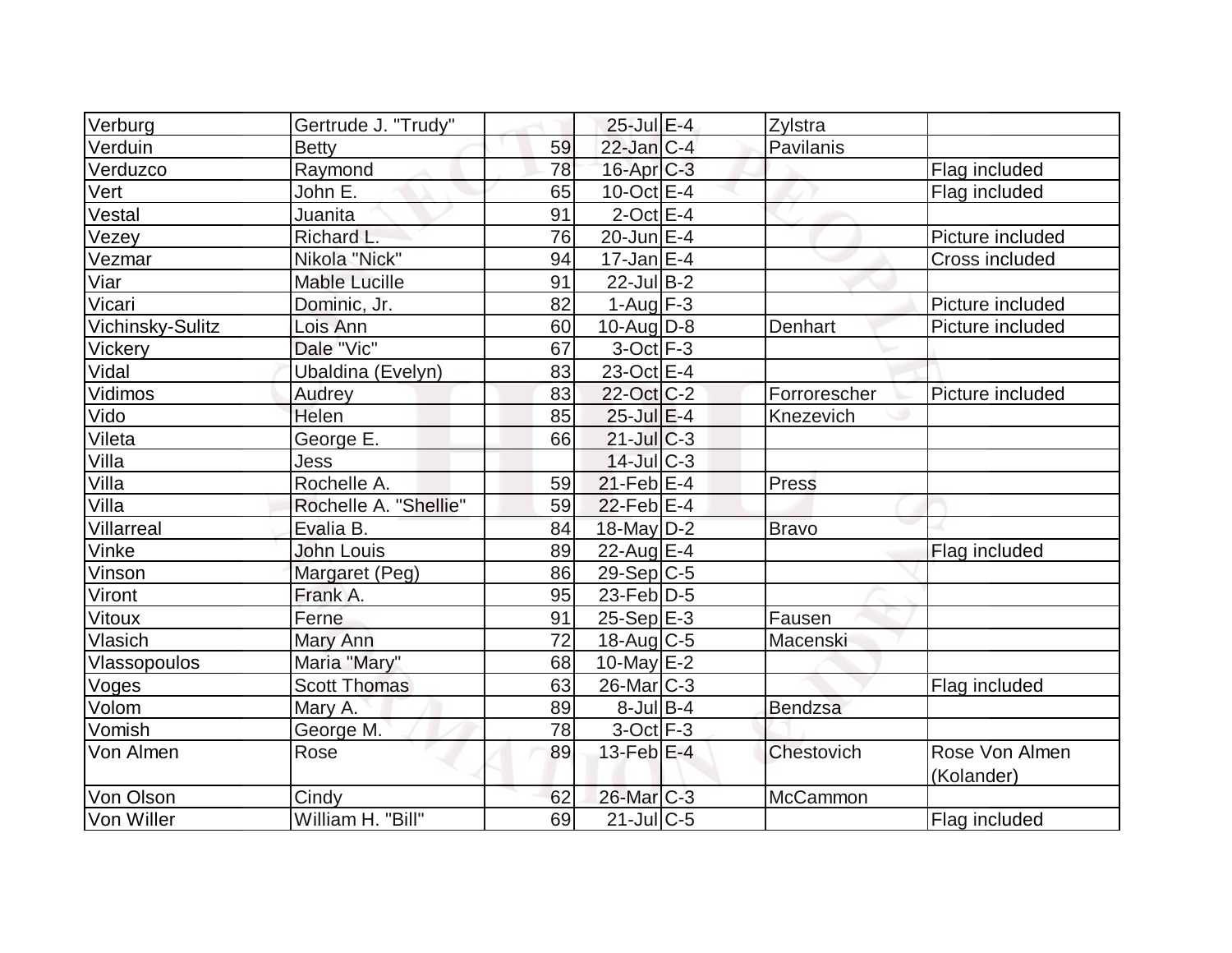| Voris         | James D.                 | 63 | 14-Mar E-4        |               |                              |
|---------------|--------------------------|----|-------------------|---------------|------------------------------|
| Voss          | Dolores R.               | 81 | $3$ -Jan $F-2$    |               | Picture included             |
| Voss          | Teresa Hope              | 82 | $6$ -May $B-3$    | Solomon       |                              |
| Voyt          | Dorothy V.               | 86 | $31-Oct$ D-3      | <b>Jarek</b>  |                              |
| Vozar         | Andrew J.                | 83 | 15-May $E-4$      |               |                              |
|               | "Andy/Drew"              |    |                   |               |                              |
| Vujicich      | Margita                  |    | $15$ -Jan $ C-4 $ |               | Cross included               |
| Vujisic       | Gloria                   | 70 | $26$ -Feb $ C-4 $ |               |                              |
| Vukas         | Gojko                    | 66 | $3-Feb$ C-5       |               | Cross included               |
| Vukasovic     | Michael J.               |    | $14-Sep C-2$      |               |                              |
| Vukobratovich | Steven M. "Vuko"         | 60 | $24-Sep C-3$      |               |                              |
| Vukotich      | Rose                     | 86 | $10$ -Jan $E-4$   |               | <b>Cross included</b>        |
| Vukovich      | Connie J.                | 63 | 29-Aug E-4        |               |                              |
| Wacnik        | John Walter              | 72 | $1-Feb D-4$       |               |                              |
| Wade          | Lorraine C.              | 77 | $12$ -Jul $D-4$   | Vuletich      |                              |
| Wade          | Tommy F.                 | 85 | $23$ -Jun $ C-5$  |               | Flag included                |
| Wagner        | Betty L.                 | 79 | $16$ -Oct $E-4$   | <b>Kupke</b>  |                              |
| Wagner        | Delebert F. "Del"        | 87 | $24$ -Nov $ C-6 $ |               | Flag included                |
| Wagner        | Frances A.               | 93 | $27$ -May B-2     |               |                              |
| Wagner        | James L.                 | 75 | $28$ -May C-3     |               | Flag included                |
| Wagner        | Johnny D.                | 64 | $24$ -Nov $ C$ -6 |               |                              |
| Wagner        | Joseph Cyril, Sr. "Jeff" | 95 | $14$ -Mar $E-4$   |               | Flag and picture<br>included |
| Wagner        | Marjorie L. "Marge"      | 88 | $28$ -Apr $C$ -5  | Knoerzer      |                              |
| Wagner        | Marsha C.                | 48 | $7-Sep C-3$       | <b>Kaszak</b> |                              |
| Wagner        | Walter                   | 83 | $26$ -Apr $D-3$   |               | Flag included                |
| Wagoner       | Charles S. "Sam"         | 83 | $25$ -Apr $E-2$   |               |                              |
| Wahlman       | Hilda C.                 | 85 | $21$ -Aug $E-3$   |               |                              |
| Wahlman       | Mark E.                  | 60 | $14$ -Jul C-4     |               |                              |
| Waichulis     | Marguerite "Marge"       | 89 | 24-Oct D-4        | <b>Bellis</b> |                              |
| Wainscott     | Raydeane                 | 87 | 18-May D-2        |               | Raydeane Brown<br>Wainscott  |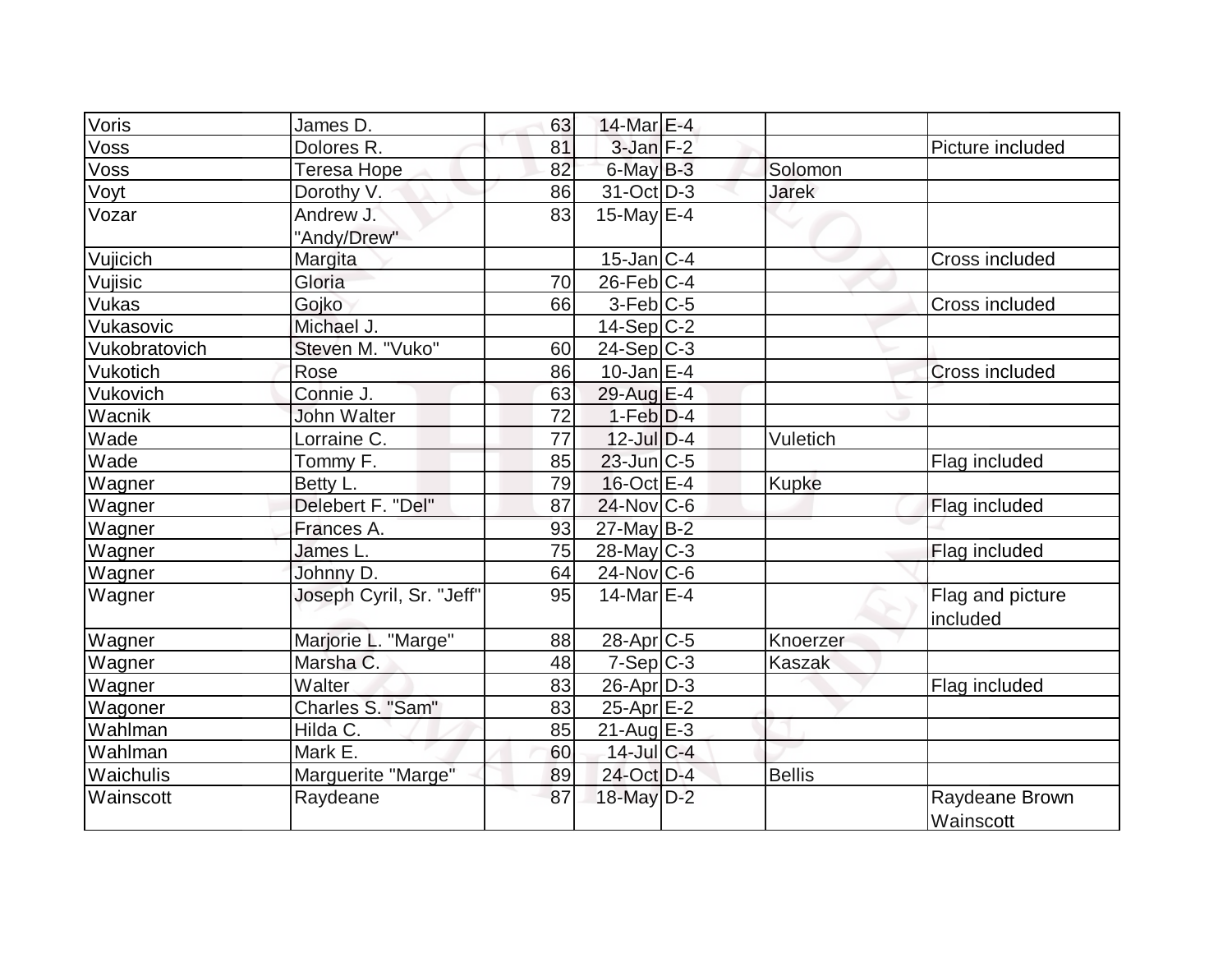| Wajvoda      | Andrew              | 72              | $23$ -Apr $ C-3 $           |                |                        |
|--------------|---------------------|-----------------|-----------------------------|----------------|------------------------|
| Walberg      | Josuha Anthony      | 21              | 3-Nov C-6                   |                | Picture included       |
| Walbridge    | David K.            | 48              | $10$ -Feb $C-4$             |                |                        |
| Walden       | Jimmy               | 57              | $28$ -Jun $D-4$             |                |                        |
| Waldron      | Dorothy R.          | 87              | $7-Sep$ $C-3$               |                |                        |
| Walker       | Darryl Lee, Sr.     | 55              | $1-Feb$ $D-4$               |                | Flag included          |
| Walker       | Elizabeth "Tibby"   | 83              | $20$ -Jan $ C-5 $           | <b>Biegel</b>  |                        |
| Walker       | Elsie Jean          | $\overline{73}$ | $21$ -JulC-5                |                |                        |
| Walker       | Esther M.           | 88              | $21-Apr$ $C-6$              |                |                        |
| Walker       | John D.             | 77              | $30$ -Jun $ C-5 $           |                |                        |
| Walker       | Lee                 | 86              | $\overline{14}$ -Feb $ E-4$ |                | Picture included       |
| Walker       | Lela "Molly"        | 86              | $19-Apr D-3$                |                |                        |
| Walker       | Virginia T.         | 64              | 26-Nov C-3                  |                |                        |
| Walkowski    | Susan J.            | 65              | $29$ -Aug E-4               |                |                        |
| Wall         | <b>John Charles</b> | 48              | $31$ -Dec $ C-4 $           |                |                        |
| Wall         | Mary Joan           | 83              | $20$ -Jul $D-3$             | Shepard        |                        |
| Wall         | Slyvia O.           | 96              | $11$ -Dec $D-4$             | <b>Bryant</b>  | Picture included       |
| Wallace      | Betty S.            | 84              | $6$ -Jun $F-3$              |                |                        |
| Wallace      | Opal R. "Mamaw"     | 82              | 20-Jan C-5                  | Graham         | Picture included       |
| Wallin       | Raymond L. "Red"    | 92              | $10 -$ Jul $D - 4$          |                | Flag and Picture       |
|              |                     |                 |                             |                | included               |
| Walsh        | Dawn M.             | 55              | $29$ -Jan $C-3$             | <b>Buehler</b> | Picture / Dawn M.      |
|              |                     |                 |                             |                | Walsh (Summers)        |
| Walter       | Edward F.           | 70              | $9$ -Jan $E-3$              |                |                        |
| Walters      | Ruth                | 76              | $1$ -Jan $ C-4 $            |                |                        |
| Wampler      | Diane               | 50              | $14$ -Aug $E-3$             | Kassner        | Star of David included |
| Wandachowicz | Shirley C.          | 80              | $29$ -Jan $ C-3 $           |                |                        |
| Wantola      | Leo J.              | 75              | $7$ -May $C$ -4             |                |                        |
| Warburton    | Janice J.           | 86              | 28-Aug E-4                  | Ritchie        |                        |
| Ward         | Karen L.            | 64              | 13-Nov E-4                  | Beringham      |                        |
| Warfel       | Marcella "Sally"    | 84              | 20-Mar E-4                  |                |                        |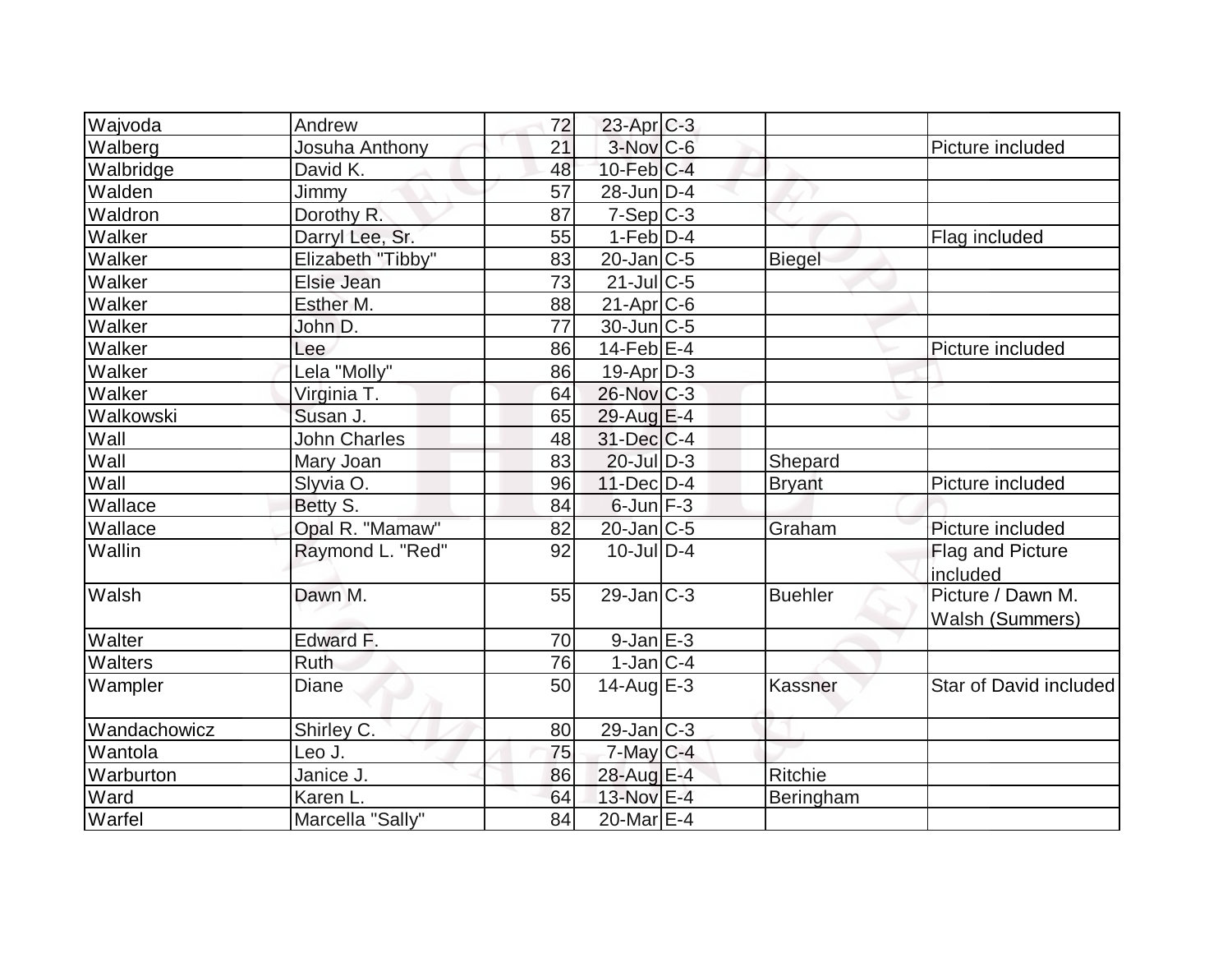| Warman                | Katharine            | 83              | $7-Feb$ $F-4$            |                |                  |
|-----------------------|----------------------|-----------------|--------------------------|----------------|------------------|
| Warner                | James A.             | 81              | $2$ -Nov $C$ -6          |                | Flag included    |
| Warner                | Pete                 | 75              | 18-Sep E-4               |                |                  |
| Warner                | Ruth A.              | 60              | $29$ -Oct C-4            | <b>Xanders</b> |                  |
| Warot                 | Stephen B. "Ben"     | 76              | 30-May E-7               |                | Praying hands    |
|                       | "Steve"              |                 |                          |                | included         |
| Warquier              | James J.             | 61              | $3-Dec$ $C-2$            |                |                  |
| Warran                | Joyce M.             | 60              | 29-Aug $E-4$             |                |                  |
| Wasemann              | Ruth E.              | 85              | 30-Oct E-4               |                |                  |
| Wash                  | Ethel Mae "Mae"      | 87              | $1-Nov D-4$              |                |                  |
| Washausen             | <b>Frances Gayle</b> | 66              | $18$ -Aug C-5            | Herrin         |                  |
| Wasiak                | Eva                  | 97              | $12$ -Nov $ C-4 $        | Cmilewski      |                  |
| Waterman              | Elinor J.            | 76              | $11-Apr$ E-6             | Kosmatka       | Picture included |
| <b>Waters</b>         | Barbara C.           | 88              | $24$ -Mar $ C-6 $        | Goeb           |                  |
| Waters                | Bernice C.           | 92              | $5$ -Jan $C$ -6          |                |                  |
| Waters                | Kenneth Alan         | 49              | $9$ -Jan $E-3$           |                |                  |
| Waters                | Lonnie, Jr.          | $\overline{77}$ | $7-Nov D-4$              |                | Flag included    |
| Watkins               | Emmett D.            | 98              | $25$ -Apr $E-4$          |                | Picture included |
| Watkins               | Wilbert "Webb"       | 86              | $26$ -Mar $C-3$          |                | Flag included    |
| Watson                | Patty                | 61              | 22-May E-4               | Novotny        |                  |
| <b>Watson-Simmons</b> | <b>Sharae Nicole</b> | 40              | $12$ -Oct $ C-4 $        |                |                  |
| Watt                  | <b>James Charles</b> | 95              | $19-Sep$ $E-4$           |                | Flag included    |
| Watt                  | James L.             | 82              | $7$ -Jun $D-2$           |                | Picture included |
| Watt                  | William G.           | 89              | $6$ -JulD-6              |                | Flag included    |
| Wauro                 | Florence             | 81              | $4$ -Aug C-4             |                |                  |
| Wauro                 | Muriel K.            | 85              | $2$ -Feb $ C-4 $         |                |                  |
| Way                   | Rosemary             | 70              | $26$ -Aug $B-3$          |                |                  |
| Weatherford           | Robert "Bob"         | 49              | $15$ -Mar $E-3$          |                |                  |
| Weatherford           | William E.           | 71              | $23$ -Jul C-4            |                |                  |
| Weaver                | Billy J. "PJ"        | 77              | $4$ -Mar $B-3$           |                |                  |
| Webb                  | Dianne L.            | 74              | $9-Nov$ <sub>C-3</sub>   |                |                  |
| Webb                  | Esther E.            | 86              | $\overline{2}$ 1-May C-3 | Schreiber      |                  |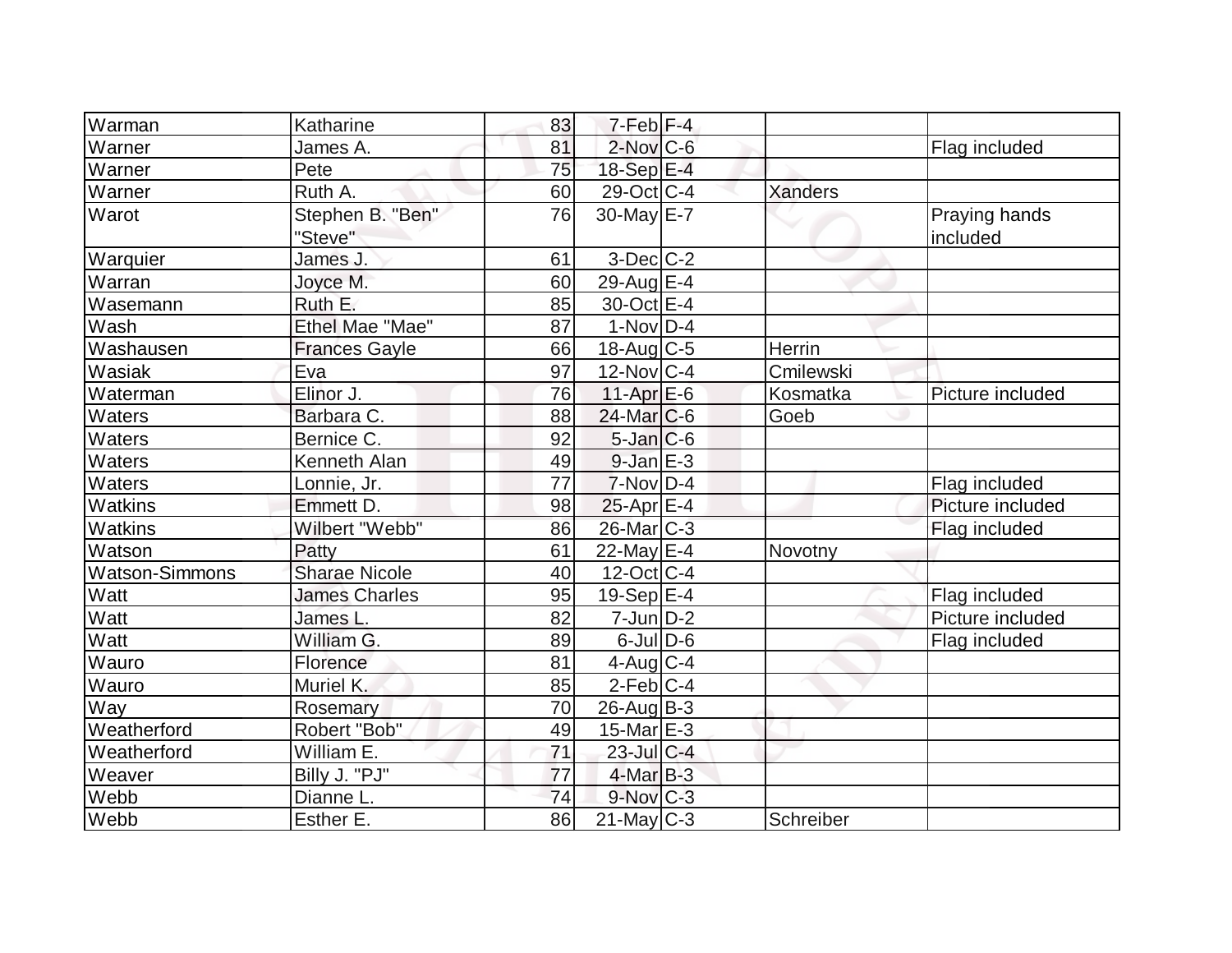| Weber      | Catherine E.                        | 72 | $24$ -May D-3     | Pitrowski      |                                                   |
|------------|-------------------------------------|----|-------------------|----------------|---------------------------------------------------|
| Weber      | Robert A.                           | 65 | $6$ -Dec $D-3$    |                |                                                   |
| Weber      | Steven E.                           | 63 | 26-Apr D-4        |                |                                                   |
| Weck       | Herman                              | 92 | $7-Apr$ $C-5$     |                |                                                   |
| Weeks      | Carol "C.J."                        | 65 | $18$ -Oct $D-3$   |                |                                                   |
| Wegner     | Wendell A.                          | 83 | $17$ -Nov $ C-5 $ |                | Picture included                                  |
| Wegrzyn    | Janina "Jean"                       | 89 | 6-Mar $E-4$       | Tomasczewska   |                                                   |
| Weidger    | <b>Allie Marie</b>                  | 87 | $17$ -May D-4     | Minton         | Picture included                                  |
| Weigand    | May (Mayme Balko)                   | 90 | $22$ -Feb $E-4$   |                |                                                   |
| Weigand    | Robert E.                           | 74 | 6-Mar $E-4$       |                |                                                   |
| Weis       | Gerald                              | 74 | $29$ -Jun $D-5$   |                |                                                   |
| Weisbrodt  | Thomas A.                           | 65 | $25$ -Jan $E-4$   |                |                                                   |
| Weiss      | Marlene                             | 80 | $3$ -Feb $ C-5$   |                | Star of David included                            |
| Weissman   | John L.                             | 61 | $21-Apr$ $C-6$    |                |                                                   |
| Weitbrock  | <b>Dollie</b>                       | 79 | $13$ -Feb $E-4$   |                |                                                   |
| Welch      | Earl L., Sr.                        |    | $14$ -May C-3     |                |                                                   |
| Welch      | Joyce M.                            |    | $19$ -Jul $D-2$   | <b>Babbitt</b> |                                                   |
| Welch      | Thomas E., Sr.                      | 84 | $12$ -Jan D-5     |                |                                                   |
| Weller     | Catherine F.                        | 87 | $5$ -Nov $ C-3 $  |                | Picture included                                  |
| Wells      | Christina                           |    | $27-Sep D-3$      | Berry          |                                                   |
| Wells      | James E.                            | 79 | $18$ -Aug C-5     |                | Flag included                                     |
| Wells      | Marjorie E.                         | 83 | $21$ -Feb $E$ -4  | Crowel         |                                                   |
| Wells      | Ruthann                             | 74 | $15$ -Jun $ D-3 $ | Webber         |                                                   |
| Welsch     | Mary Lucille                        | 93 | $9-Sep B-3$       |                |                                                   |
| Welsh      | <b>Elizabeth Rae "Betty</b><br>Rae" | 79 | $19$ -Mar $C-4$   | Holmgren       |                                                   |
| Welter     | Donna                               | 89 | $20$ -Jun $E-4$   | <b>Draper</b>  | Picture included                                  |
| Welter     | Elsie E.                            | 97 | 11-Dec D-4        |                | Picture included                                  |
| Wendling   | <b>Robert Earl</b>                  | 67 | $1$ -Jan $ C-4 $  |                |                                                   |
| Wennerberg | <b>Elizabeth Anne</b>               | 78 | $23$ -Jun $C-3$   | Pierce         | <b>Elizabeth Anne</b><br><b>Wennerberg Dennis</b> |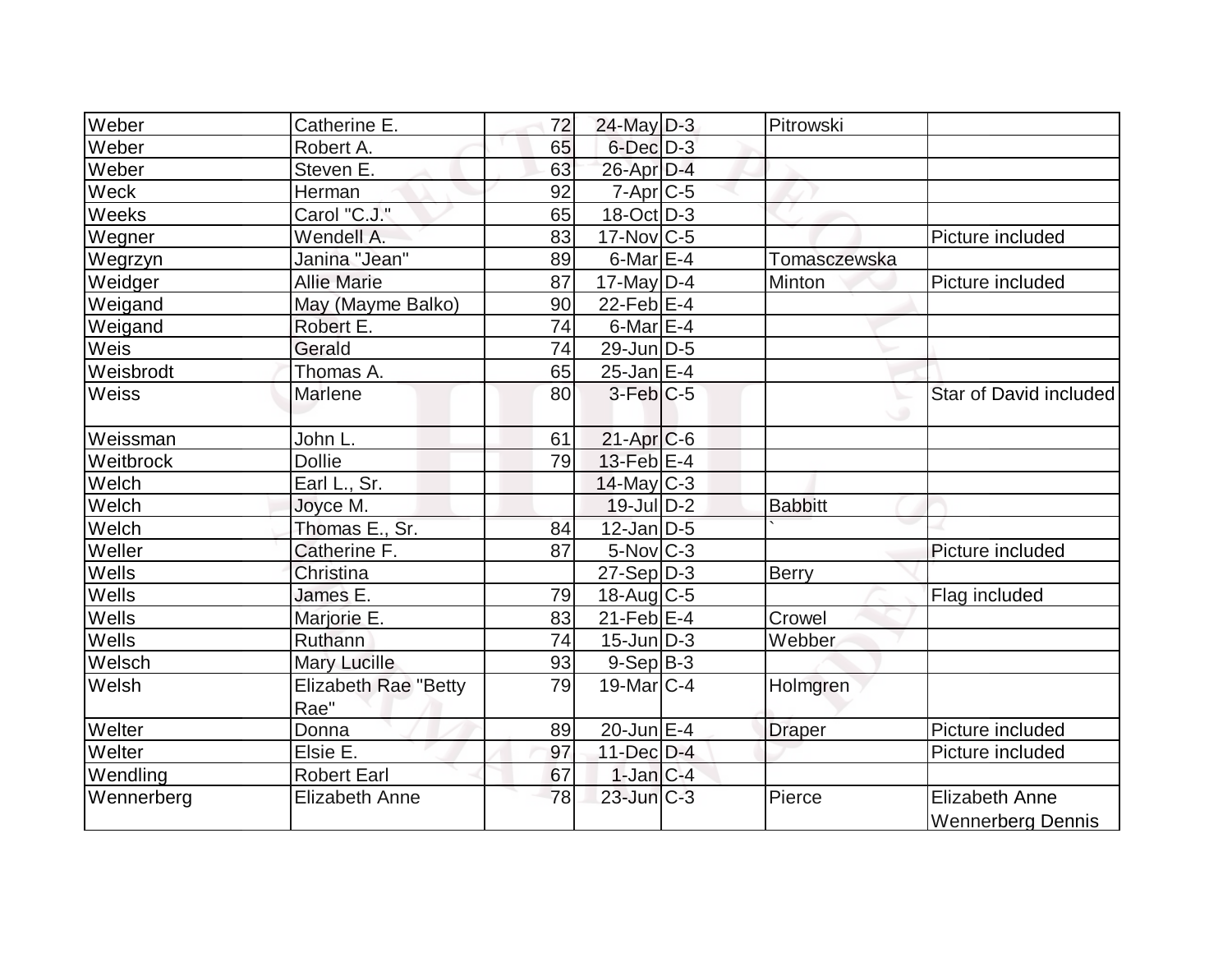| Werbel       | Manfred "Fred"        | 85              | 9-Apr C-4         |              |                                          |
|--------------|-----------------------|-----------------|-------------------|--------------|------------------------------------------|
| Werblo       | <b>Beulah Bernice</b> | 100             | $24$ -Feb $ C-5 $ | Rans         |                                          |
| Werner       | Donald Lee            | 79              | $12$ -Jan D-5     |              |                                          |
| Werner       | <b>Forrest Lee</b>    | 83              | $16$ -Jul $C-4$   |              | Flag included                            |
| Wesbecher    | <b>Mary June</b>      | 91              | $22$ -Nov D-4     | Walsh        |                                          |
| Wesley       | Neil E:               | 74              | $12$ -Apr $E-3$   |              |                                          |
| West         | <b>Alton</b>          | 73              | $20$ -Nov $ D-4 $ |              | Picture included                         |
| West         | <b>Bane Charles</b>   | Infant          | $21$ -Aug $E-3$   |              | Angel / See Ryker<br>Jameson West        |
| West         | <b>James Norman</b>   | 89              | $6$ -Jan $ C$ -5  |              | <b>Flag and Picture</b><br>included      |
| West         | Jesse A.              | 50              | $2$ -Jul $C-2$    |              |                                          |
| West         | $Lynn \tE.$           | 65              | $4$ -Dec $C$ -3   |              |                                          |
| West         | <b>Ryker Jameson</b>  | Infant          | $21$ -Aug $E-3$   |              | Anglel / See Bane<br><b>Charles West</b> |
| Westerhausen | Rosemary R.           | 83              | $25$ -Apr $E-4$   |              |                                          |
| Westerhoff   | lla Jo                | 82              | $15$ -Apr $B$ -3  |              |                                          |
| Westmoreland | Daniel "General"      | 73              | $11$ -Dec $D-4$   |              |                                          |
| Weston       | Lawrence L.           | 89              | 28-Mar D-3        |              | Flag included                            |
| Weston       | Robert M. "Bobby"     | 40              | $9$ -Aug $D-4$    |              |                                          |
| Wetmore      | Dorothy               | 92              | $25$ -Mar $ B-3 $ |              |                                          |
| Wezlowski    | Vivian                | 93              | $17$ -Jan $ E-4 $ | <b>Bissa</b> | Picture included                         |
| Wheeler      | David, Sr.            | 59              | $10$ -Apr $E-2$   |              | Picture included                         |
| Wheeler      | Robert G., Jr.        | 88              | $21-Oct$ B-3      |              |                                          |
| Whelan       | Chalres A.            | 86              | $5-Nov C-4$       |              |                                          |
| Whelan       | Mary M.               | 72              | 29-Oct C-4        | Welsby       |                                          |
| Whisenant    | <b>Brian</b>          | $\overline{57}$ | $19$ -Jun $E-2$   |              |                                          |
| Whisler      | Billy D.              | 86              | $3-Apr$ $E-4$     |              | Picture included                         |
| Whitaker     | Christine A.          | 87              | 27-Oct C-5        |              |                                          |
| Whitaker     | James T.              | 74              | $22$ -Jun $D-2$   |              | Picture included                         |
| White        | <b>Clara Pauline</b>  | 83              | $14$ -May C-3     | Riddlebarger |                                          |
| White        | David Gordon          | 52              | $5-Sep$ F-4       |              |                                          |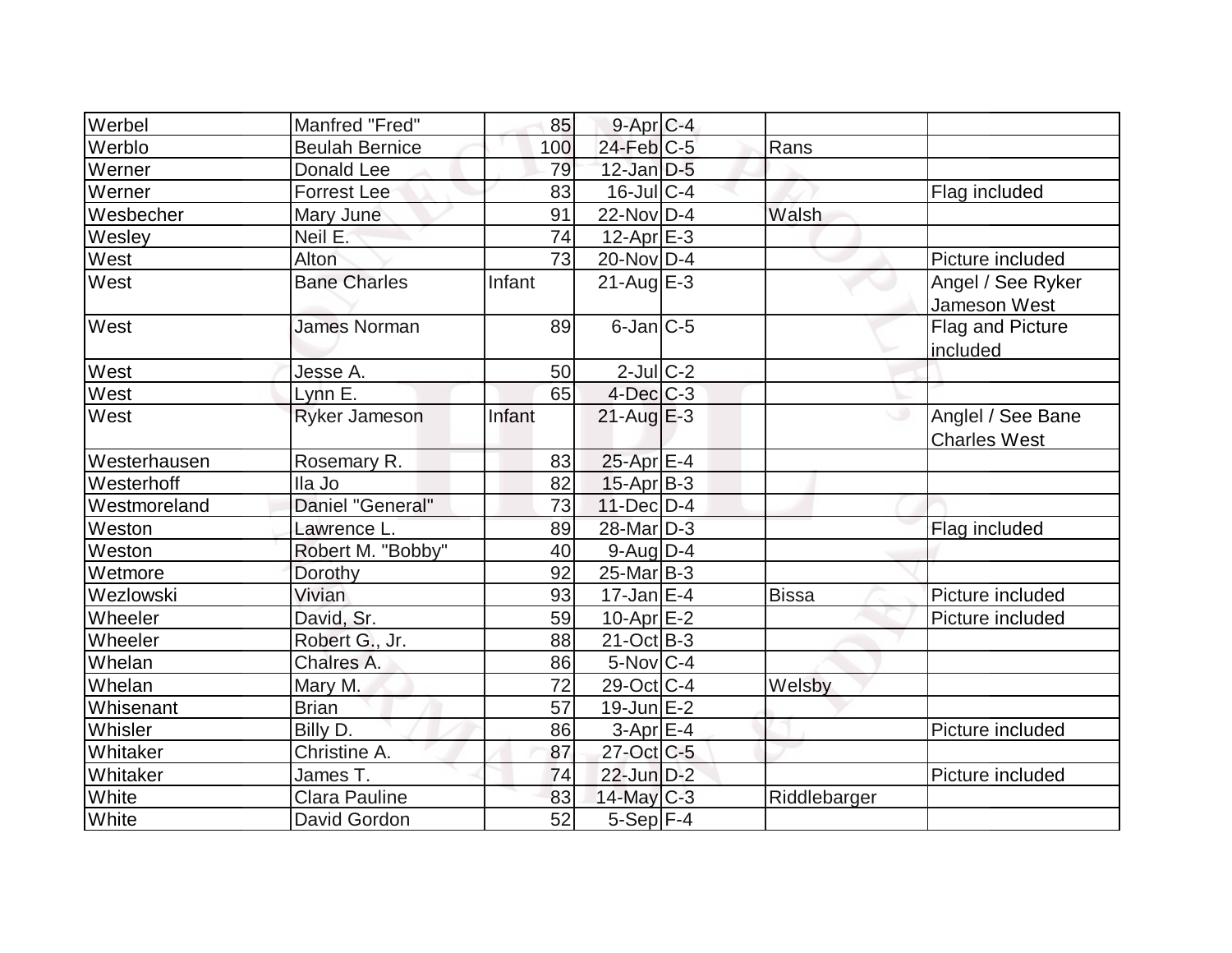| <b>White</b> | Douglas Michael                 | 46 | 4-Apr F-4         |             | Picture included             |
|--------------|---------------------------------|----|-------------------|-------------|------------------------------|
| White        | <b>Edward Lee</b>               | 74 | $1-AprB-3$        |             | Flag included                |
| White        | Emory Carl, Jr. "Carl"          | 63 | 23-Nov D-5        |             |                              |
| White        | Gustave J. "Gus"                | 93 | $6$ -Apr $D-5$    |             |                              |
| White        | <b>Margaret Anne</b><br>"Peggy" | 86 | 23-May $E-3$      |             |                              |
| White        | Shelly D. "Tiny Boo"            | 62 | $6$ -Nov $E-4$    |             | Picture included             |
| White        | Theresa C.                      | 83 | 22-May $E-4$      |             |                              |
| White        | Thomas G.                       | 62 | $8$ -Jul B-4      |             |                              |
| White        | Vioilet L.                      | 95 | $3-Mar$ C-4       |             |                              |
| Whitfield    | Barbara Lynn                    | 59 | 19-May $C-5$      |             | Picture included             |
| Whitman      | George C.                       | 92 | $5-Apr D-4$       |             |                              |
| Whittemore   | Steven P.                       | 22 | 23-Feb D-5        |             | Picture included             |
| Whitworth    | Pamela                          | 56 | $26$ -Nov $ C-3 $ |             |                              |
| Wickbert     | Frank                           | 96 | 19-Oct C-2        |             | Flag included                |
| Widiger      | Donald R.                       | 83 | $14$ -Nov $ D-4$  |             | Flag and Picture<br>included |
| Wieland      | Charles O.                      | 69 | $11$ -Oct $ D-4 $ |             |                              |
| Wielogorski  | Edward M.                       | 70 | $10$ -JulD-4      |             |                              |
| Wierbinski   | Charles J.                      | 96 | $30$ -Jun $ C-5$  |             | Flag included                |
| Wiers        | Alma A.                         | 75 | $5$ -Oct C-2      | Sjoerdsma   |                              |
| Wiers        | Andrew                          | 95 | $27$ -Feb $E-3$   |             |                              |
| Wiesjahn     | Thelma M.                       | 84 | $30$ -May $E$ -7  | Mockler-Bos |                              |
| Wietbrock    | <b>Dollie</b>                   | 79 | $12$ -Feb $ C-4$  |             |                              |
| Wietecha     | Edwin                           | 78 | $27$ -Aug C-4     |             |                              |
| Wiewiora     | <b>Edward Walter</b>            | 86 | $18$ -Aug C-5     |             | Flag included                |
| Wigley       | Daniel                          | 85 | $21$ -Aug $E-3$   |             | Flag included                |
| Wigsmoen     | Carole J.                       | 78 | $27 - Dec$ $D-3$  |             |                              |
| Wigsmoen     | Carole J.                       | 78 | 28-Dec D-4        |             |                              |
| Wilber       | <b>Mark Anthony</b>             | 56 | 15-Nov D-2        |             |                              |
| Wilbur       | <b>Benita Marie</b>             | 52 | $2-Sep B-2$       |             |                              |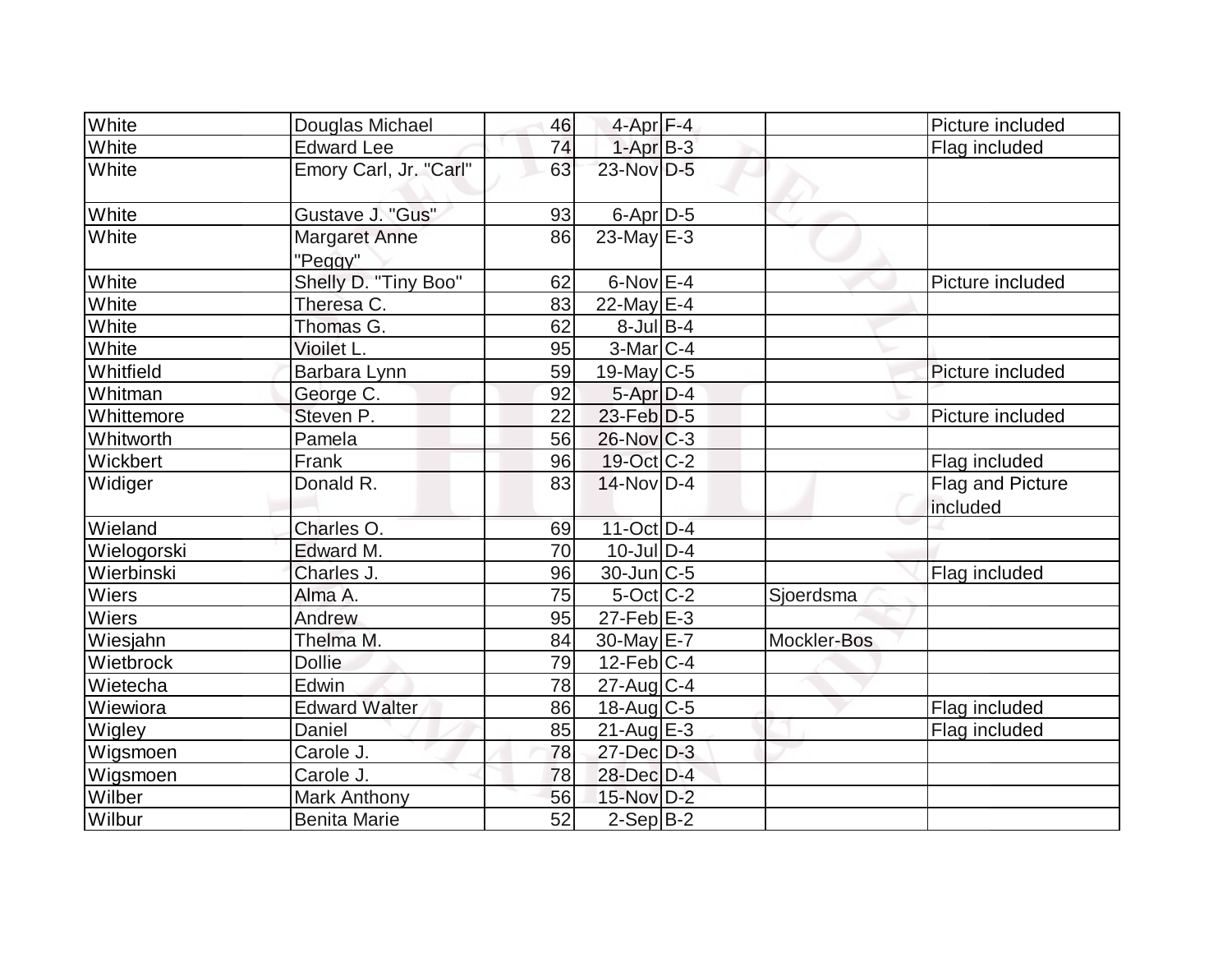| Wilczynski      | Marion J.                         | 79  | $22$ -Jun $D-3$        |              |                               |
|-----------------|-----------------------------------|-----|------------------------|--------------|-------------------------------|
| Wilczynski      | Phillip M.                        | 58  | $2$ -Mar $C-2$         |              |                               |
| <b>Wilk</b>     | Jane L.                           | 94  | 27-Mar E-3             | Krynicki     | Picture included              |
| Wilkerson       | Florence J. "Flo"                 | 86  | $22$ -Apr $ B-2 $      | <b>Wiens</b> |                               |
| Wilkerson       | Ova J. "Dude"                     | 89  | $24-Sep C-3$           |              | Picture included              |
| Wilkins         | Dewey D.                          | 82  | $3$ -Aug D-7           |              | Flag included                 |
| <b>Wilkins</b>  | Luther John, III "Willie<br>Earl" | 37  | $3-Nov$ <sub>C-7</sub> |              |                               |
| <b>Wilkins</b>  | <b>Patty Rue</b>                  | 84  | $9$ -Aug $D-4$         | Marimen      |                               |
| <b>Wilkins</b>  | Robert E.                         | 84  | $26$ -May C-4          |              |                               |
| Will            | Helen                             | 76  | $3-Mar$ C-4            |              |                               |
| Willey          | Gevenva                           | 91  | $6$ -May $B-3$         | Pogue        |                               |
| Willhoite       | Marion E.                         | 82  | $13$ -Jun $E-4$        |              | Marion E. Willhoite<br>(Drew) |
| Williams        | Aretha T.                         | 78  | $25$ -Jun $C-3$        |              |                               |
| Williams        | <b>Billy Fay</b>                  | 70  | $7$ -May $C$ -4        |              | Picture included              |
| Williams        | Clarence W.                       | 95  | $9$ -Dec $B$ -2        |              |                               |
| Williams        | Courtney                          | 74  | $16$ -Apr $C-3$        |              |                               |
| <b>Williams</b> | Dean                              | 76  | $1-Dec C-7 $           |              |                               |
| Williams        | Dorothy M.                        | 85  | $11-Apr$ $E-6$         | Nogaj        | Picture included              |
| Williams        | Douglas Allen                     | 65  | $13$ -Jan $ C-5 $      |              |                               |
| Williams        | Edwin E.                          | 86  | $28$ -Jun $D-4$        |              | Flag included                 |
| Williams        | Gomer "Bill"                      | 71  | $19$ -Aug $B - 3$      |              |                               |
| Williams        | Ida Lee                           | 98  | $21$ -Jun $E-2$        |              | Picture included              |
| Williams        | James F.                          | 74  | $21$ -Aug $E-4$        |              |                               |
| Williams        | Lois S.                           | 85  | $14$ -Jul $C-4$        |              | Picture included              |
| Williams        | Loretta F.                        | 84  | 20-Nov D-4             |              |                               |
| Williams        | <b>Michelle Monet</b>             | 58  | $3$ -Jan $F-4$         | Williams     | Picture included              |
| Williams        | Verna "Nana"                      | 61  | $3$ -Jun $B-2$         |              |                               |
| Williams        | Vivian L.                         | 77  | $2$ -May $F-4$         |              | Picture included              |
| Willingham      | Wanda                             | 57  | $14$ -Feb $E-4$        |              |                               |
| Wills           | Margaret J.                       | 102 | $27$ -Dec $D-4$        |              | Picture included              |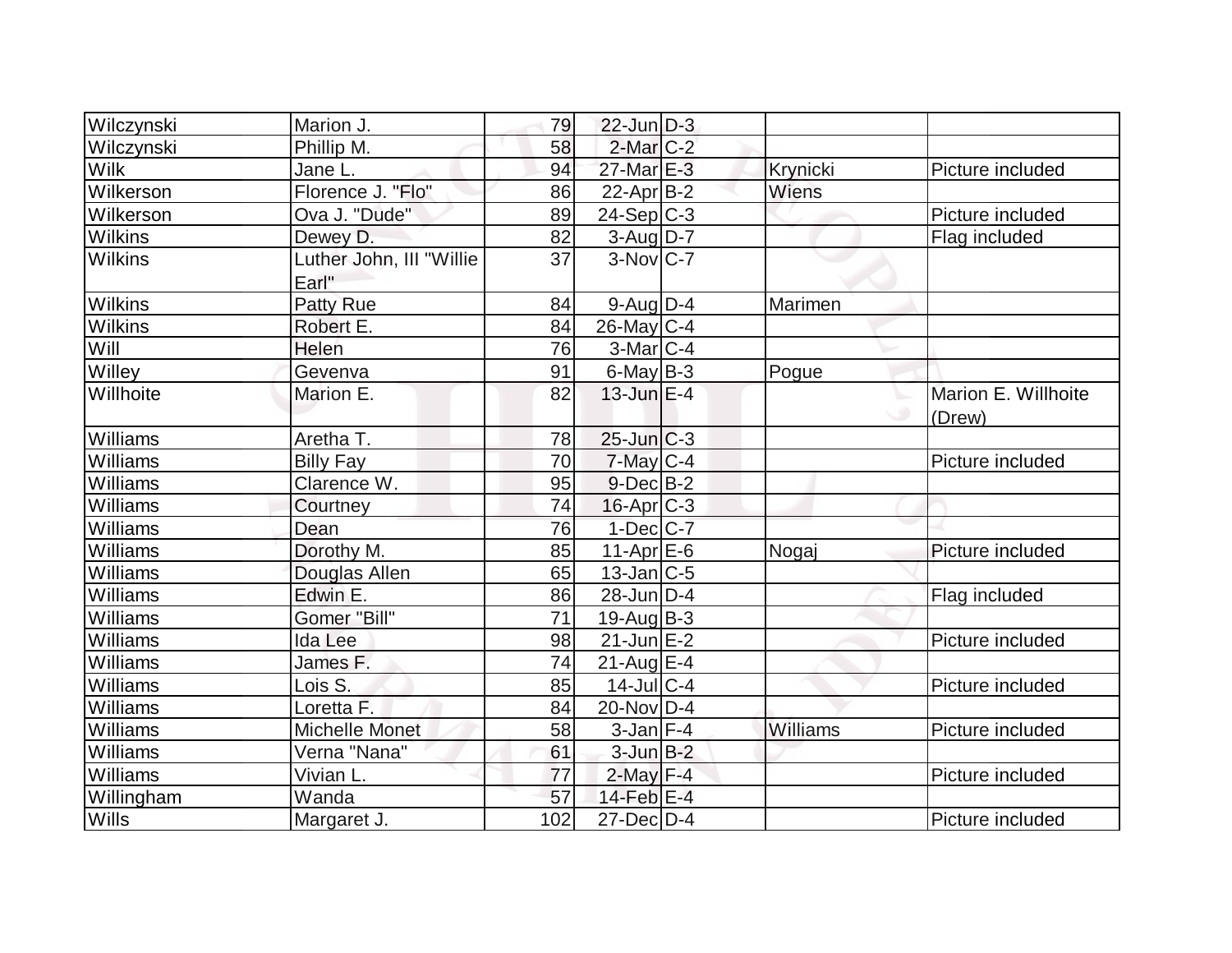| Wilmart       | Michael                | 21 | $30$ -Jun $C-4$      |              |                            |
|---------------|------------------------|----|----------------------|--------------|----------------------------|
| <b>Wilson</b> | Amber I.               | 21 | $12$ -Dec $ C-4 $    |              | Picture included           |
| Wilson        | Barbara J.             | 81 | $2-Sep$ $B-2$        | Roennau      | Barbara J. Wilson          |
|               |                        |    |                      |              | (Vatterodt)                |
| Wilson        | Charles O.             | 70 | $6$ -JulD-8          |              | Picture included           |
| Wilson        | Danny                  | 56 | $11$ -Dec $D-4$      |              |                            |
| Wilson        | Harvey, Jr.            | 81 | $19$ -Jul $D-4$      |              |                            |
| Wilson        | <b>Misty Rose</b>      | 36 | $12$ -May C-6        |              |                            |
| Wilson        | Patricia M. "Pat"      | 74 | $26-Sep D-4$         |              |                            |
| Wilson        | Rachel                 | 75 | $4$ -Jun $ C-4 $     | Clark        | Picture included           |
| Wilson        | Sonny Lee              | 65 | $31$ -Jul $E-4$      |              | Picture included           |
| Wilson        | Warren H.              | 86 | $22$ -Apr $ B-2 $    |              |                            |
| Wiltfang      | Benjamin               | 92 | $16$ -Jan E-4        |              |                            |
| Wimmer        | Josef                  | 85 | $5$ -Jan $C$ -6      |              |                            |
| Winchell      | Donald L.              | 80 | $3$ -Jan $F-4$       |              |                            |
| Winchester    | <b>Shirley "Alice"</b> | 73 | $7$ -Jan $B-4$       | <b>Black</b> |                            |
| Wineland      | Robert L.              | 82 | 13-Mar $E-4$         |              | Flag included              |
| Winfield      | Tempa A.               | 54 | $23$ -Oct $E-4$      |              | Picture included           |
| Winkler       | <b>Betty Rose</b>      |    | $3-Feb C-5$          | Jaeger       |                            |
| Winn          | Richard J.             | 66 | $8-Oct$ B-3          |              | Flag and Picture           |
|               |                        |    |                      |              | included                   |
| Wiott         | <b>Frances</b>         | 77 | $1-Nov D-3$          | Bolton       | <b>Frances Moore Wiott</b> |
| Wireman       | Lorenza M. "Lorry"     | 56 | $21$ -Feb $E-3$      | Garcia       |                            |
| Wireman       | Shirley F.             | 89 | $5$ -Dec $D-4$       |              |                            |
| <b>Wirick</b> | Barbara J.             | 66 | $18-Nov B-3$         |              |                            |
| Wirick        | George E.              | 83 | $19$ -Mar $ C-4 $    |              |                            |
| Wirostko      | <b>Nick</b>            | 92 | 13-Mar $E-4$         |              | Flag and cross             |
|               |                        |    |                      |              | included                   |
| Wirth         | Martha "Peggy"         | 93 | 6-Feb <sup>E-4</sup> |              |                            |
| Wirtz         | Anthony Leo "Tony"     | 72 | $23$ -Jun $C-5$      |              |                            |
| Wise          | <b>Gene Burr</b>       | 85 | $10$ -Oct $E - 4$    |              | Flag included              |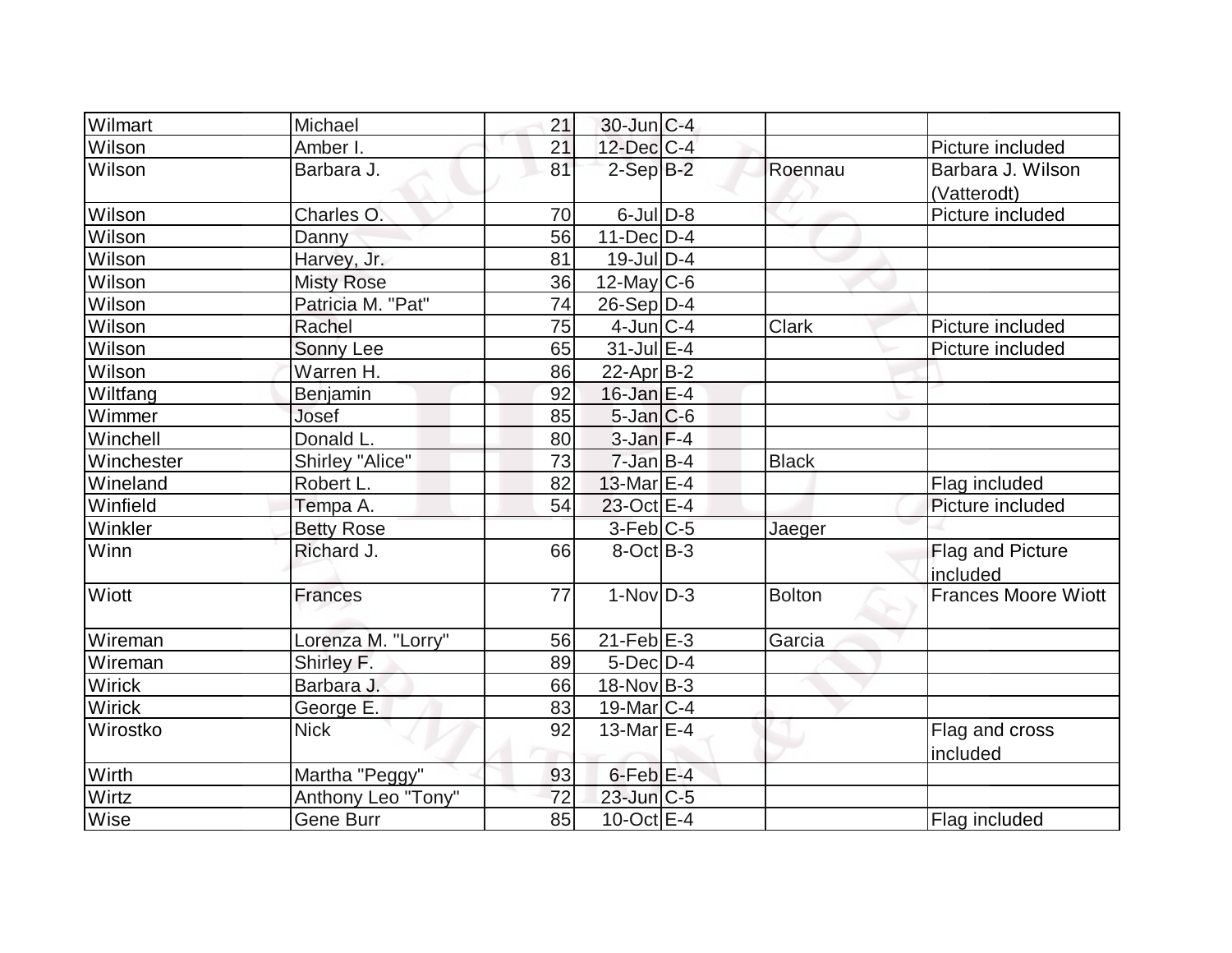| Wise          | <b>Helen May</b>      | 93 | $1-Jun$ $D-9$     |              | Picture included          |
|---------------|-----------------------|----|-------------------|--------------|---------------------------|
| Wise          | Theresa M.            | 46 | $6$ -May $B-3$    | Murphy       |                           |
| Wisner        | <b>Violet Ann</b>     | 96 | $21$ -Feb $E-4$   | Vinovich     |                           |
| Witke         | Anne M.               | 90 | $14$ -Feb $E-3$   | Fileccia     |                           |
| Witkowski     | Alan D.               | 46 | $1-Dec$ $C-7$     |              | Flag included             |
| Witkowski     | David "PO"            |    | $7 - Aug$ $E-3$   |              | <b>Memorial Gathering</b> |
| Witkowski     | David "Po"            | 80 | 13-Mar $E-2$      |              |                           |
| <b>Witos</b>  | Rudolph T., Jr.       | 60 | $22-Sep C-7$      |              |                           |
| Witovet       | William B.            | 58 | $2$ -Oct $E - 3$  |              |                           |
| Witt          | Larry A.              | 72 | $29-Nov$ C-3      |              |                           |
| Witte         | <b>Edward Lee</b>     | 74 | $2$ -Apr $C-3$    |              | Flag included             |
| Witter        | Walter E.             | 99 | $7 - Apr$ $C - 4$ |              |                           |
| Witvoet       | Frank G.              | 84 | $9$ -Apr $C$ -4   |              |                           |
| Wlodarczyk    | Dennis A.             | 93 | $22-Sep C-7$      |              | Flag included             |
| Wojas         | Evelyn L.             | 75 | $16$ -Oct $E - 4$ | Kluga        |                           |
| Wojciehowski  | Helen P.              | 77 | $16$ -Oct $E - 4$ | Chmiellewski |                           |
| <b>Wojcik</b> | Edward M.             | 85 | $9$ -Jun $ C-5$   |              | Flag included             |
| Wojcik        | Mary Agnette, Sister, | 98 | $11-Nov B-2$      |              |                           |
|               | <b>SSJ TOSF</b>       |    |                   |              |                           |
| Wojcik        | Veronica Josephine    | 94 | $5-Feb$ C-3       | Ogorek       |                           |
| Wojcinski     | Raymond J.            | 90 | $18$ -Apr $E-4$   |              | Flag included             |
| Wolf          | Agnes M.              | 97 | $14$ -Feb $E-4$   |              | Picture included          |
| Wolf          | J. Gregory            | 65 | $8$ -Mar $E - 3$  |              |                           |
| Wolf          | James A.              | 76 | $21$ -Aug $E-4$   |              | Picture included          |
| Wolfe         | Carl M.               | 58 | $4$ -Dec $D-4$    |              |                           |
| Wolfe         | Dolores R.            | 76 | $9$ -Apr $C$ -4   | Cundiff      | Picture included          |
| Wolfe         | <b>Kelly David</b>    | 52 | $30$ -Jan $ E-4 $ |              | Picture included          |
| Wolff         | Vernon A. "Bud"       | 90 | $16$ -Oct $E - 4$ |              | Picture included          |
| Woloch        | Anthony J. "Mr.       | 91 | 10-Oct E-4        |              | Picture included          |
|               | Pierogi"              |    |                   |              |                           |
| Woloch        | Anthony Joseph        | 91 | 11-Oct D-2        |              |                           |
|               | "Tony"                |    |                   |              |                           |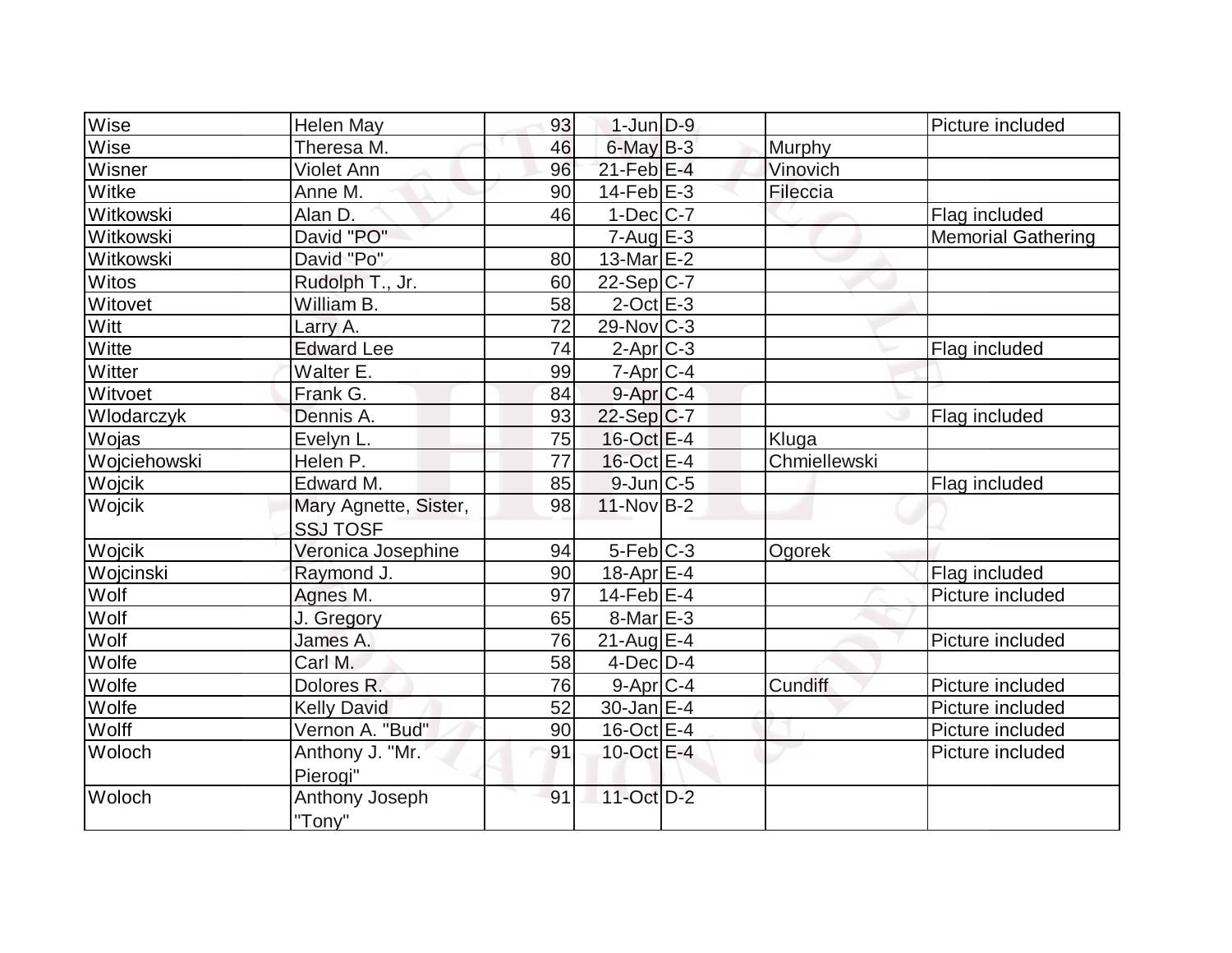| Wood        | Betty M.              | 86     | 13-Mar $E-4$               |             |                       |
|-------------|-----------------------|--------|----------------------------|-------------|-----------------------|
| Wood        | Leona S.              | 94     | $20$ -May B-3              | <b>Beam</b> |                       |
| Wood        | Louise E. "Lizzie"    | 89     | $7$ -Oct $B-3$             | Campbell    |                       |
| Wood        | Martha Loree          | 83     | $15$ -Oct $ C-2 $          |             |                       |
| Wood        | Mary Ann              | 69     | $11-Nov B-2$               | Gateka      |                       |
| Wood        | <b>Rita Lorraine</b>  | 90     | $15$ -Nov $ D-4 $          | Margraf     |                       |
| Wood        | Sheila R.             | 77     | $14$ -Jul $C-4$            |             |                       |
| Wooden      | Michael W.            | 51     | 11-Sep $E-4$               |             | Picture included      |
| Woodke      | Lisa A.               | 51     | $6$ -Mar $E$ -4            | Cardenas    |                       |
| Woods       | Arthur Henry, Sr.     | 93     | $7$ -May $C-2$             |             | Picture included      |
| Woods       | Dennis                | 69     | $10$ -Jan $ E-4 $          |             | Picture included      |
| Woods       | Mattie "Moochie"      | 74     | $17$ -Jan $E-2$            |             | Picture included      |
| Woods       | Nova Lolene           | 92     | $22$ -Jan $ C-4 $          | Partain     | Picture included      |
| Wools       | Gerald "Gary"         | 67     | $7 - Jim$ $D-2$            |             |                       |
| Woosley     | <b>Elizabeth Olna</b> | 71     | $16$ -Dec $B$ -3           | Burns       | <b>Elizabeth Olna</b> |
|             |                       |        |                            |             | Woosley (Pettit)      |
| Woosley     | Wayne Sr.             | 79     | $20$ -Feb $E-4$            |             |                       |
| Worker      | Ron S.                | 46     | $17$ -Feb $ C-4 $          |             |                       |
| Workman     | Roan Royce            | Infant | $31$ -Dec $C-3$            |             |                       |
| Worley      | Douglas Edward        | 52     | $11$ -Mar $ B-3 $          |             |                       |
| Worthington | <b>Bonney</b>         | 79     | $31$ -Mar $C-5$            |             |                       |
| Worthington | Edward M.             | 80     | $15$ -Dec $ C$ -6          |             |                       |
| Worthington | John D.               | 76     | $5$ -Jul $\overline{D}$ -3 |             |                       |
| Worthington | Mary A.               | 88     | $7-Mar$ F-3                |             |                       |
| Woryn       | John R. Jr.           | 63     | 1-Mar $E-2$                |             |                       |
| Woycik      | Barney M.             | 87     | $10-Sep$ $C-3$             |             |                       |
| Wright      | Alma J.               | 86     | $11-Feb B-2$               | Johnson     |                       |
| Wright      | Bruce D.              | 85     | $10$ -Jan $ E-4 $          |             |                       |
| Wright      | <b>Cedell Leon</b>    | 45     | 12-Mar C-3                 |             |                       |
| Wright      | Christine             |        | $5$ -Jan $C$ -6            |             |                       |
| Wright      | <b>Frances Jean</b>   | 63     | $21$ -Mar $E-3$            | Chernota    |                       |
| Wright      | Judith                | 73     | $10$ -Jan $ E-4 $          |             |                       |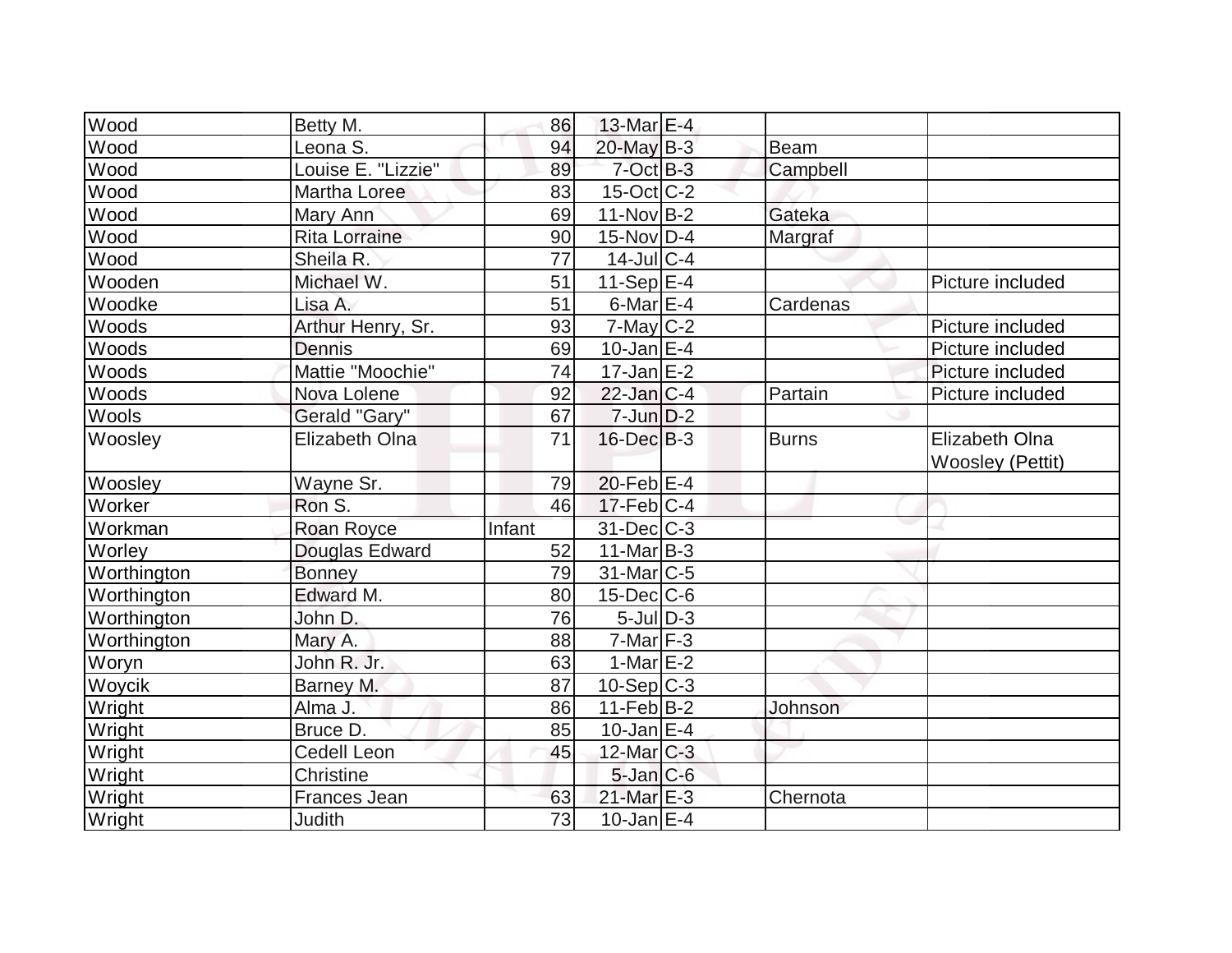| Wright    | Kenneth R., Sr. "Bob"                 | 79           | $9$ -Apr $C$ -4            |                 | Picture included             |
|-----------|---------------------------------------|--------------|----------------------------|-----------------|------------------------------|
| Writt     | Eileen Mary "Mickey"                  | 72           | 26-Oct C-5                 | Colgan          |                              |
| Writt     | Susan T.                              | 90           | $18$ -May D-3              | <b>Izzo</b>     |                              |
| Wrona     | <b>Eleanor Katherine</b>              | 95           | $19$ -Jun $E-4$            |                 | Picture included             |
| Wrona     | Stanley J., Sr.<br>"Sparky"           | 86           | $23$ -Jan $E-3$            |                 | Flag included                |
| Wszolek   | Frank                                 | 81           | $16$ -Mar $ D-4 $          |                 | Picture included             |
| Wuenn     | Liam T.                               | 14<br>months | $6$ -Jan $ C$ -5           |                 |                              |
| Wulf      | <b>Germaine "Gerri"</b>               | 73           | $12$ -Nov $ C-4 $          | Mroz            |                              |
| Wycoff    | Helen Jean                            | 95           | $2$ -Aug $D-3$             |                 | Picture included             |
| Wynarczyk | Anna                                  | 90           | $12$ -Oct $ C-3 $          |                 |                              |
| Wyrwa     | <b>Bernadette</b>                     | 73           | $17$ -Jan $E-3$            | <b>Sulski</b>   |                              |
| Yamada    | Thomas G.                             | 89           | $5$ -Jul $\overline{D}$ -3 |                 | Flag included                |
| Yaros     | Terry D.                              | 59           | $31$ -Mar $ C-5 $          |                 | Picture included             |
| Yates     | <b>Ryan Andrew</b>                    | 19           | $4$ -Dec $C-3$             |                 |                              |
| Yazvec    | James F.                              | 82           | $28$ -Aug $E-3$            |                 | Picture included             |
| Yazvec    | Rita J.                               | 77           | $20$ -Oct $ C-4 $          | <b>DeSutter</b> | Picture included             |
| Yeager    | Charles William, III<br>"Bill"        | 63           | $7 - Apr$ $C - 5$          |                 |                              |
| Yenchus   | Dorothy Anne                          | 86           | $16$ -Apr $C-3$            |                 |                              |
| Yiankes   | Peggy                                 | 55           | $31$ -Mar $ C-5 $          |                 |                              |
| Yingling  | Robert D., SSG.                       | 58           | $3-Nov$ <sub>C-6</sub>     |                 | Flag and Picture<br>included |
| Yocum     | <b>Agmes Darlene</b><br>"Mema Tootie" | 72           | $22$ -Oct $ C-4 $          |                 | Picture included             |
| Yoder     | David F.                              | 66           | $21$ -May C-3              |                 | Flag included                |
| Yoder     | Karen Ann                             | 62           | $17$ -Apr $E-4$            |                 |                              |
| Yohe      | Irma H.                               | 94           | $2$ -Apr $C-3$             |                 |                              |
| Yonke     | Juanita                               | 86           | $14$ -Apr $ C$ -5          |                 |                              |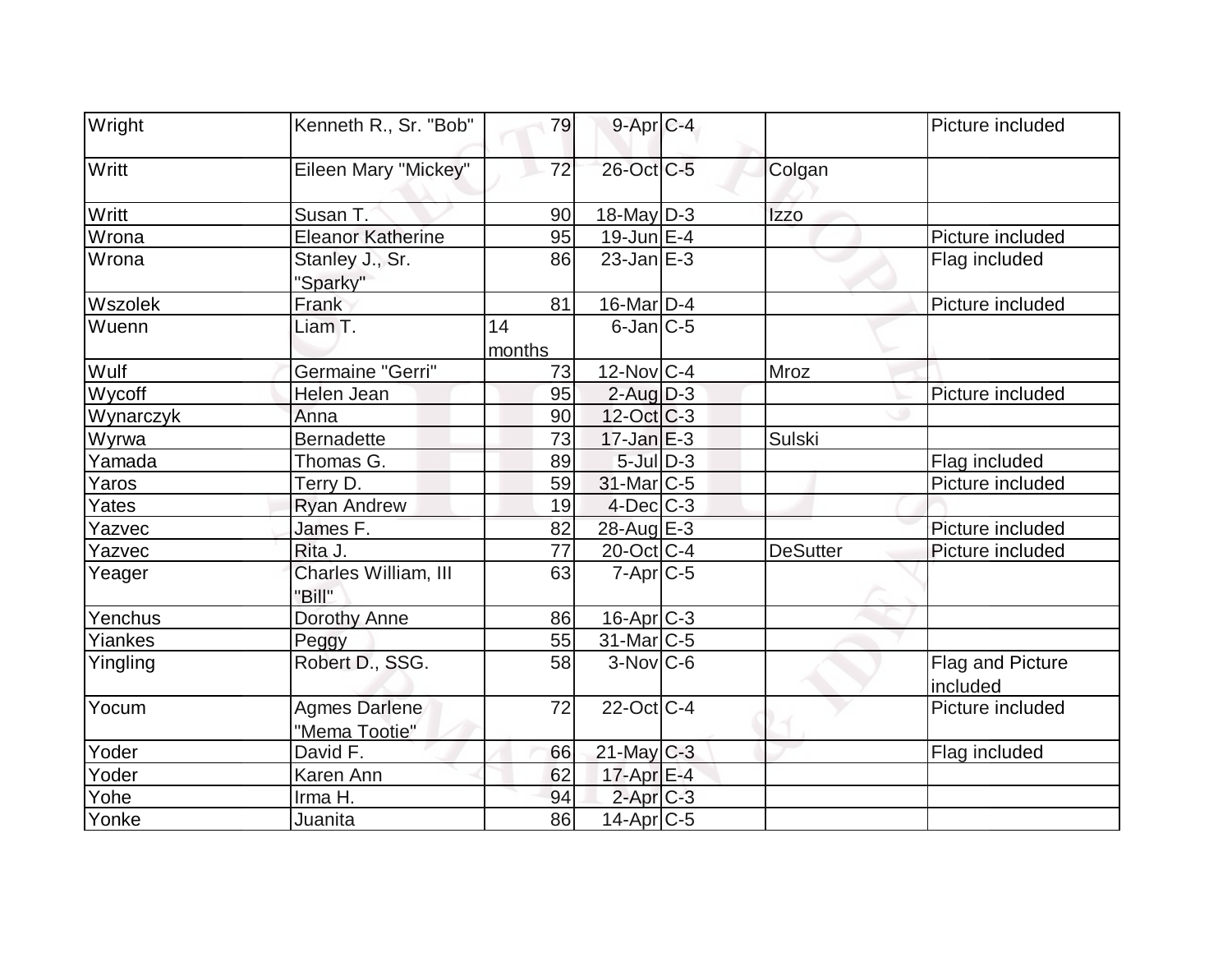| Yonushatis | Helen J.             | 84 | $13$ -Jun $E-4$   | Knautz         |                                      |
|------------|----------------------|----|-------------------|----------------|--------------------------------------|
| York       | Freddie              | 82 | $5 - Aug$ $B-3$   |                | Flag included                        |
| York       | <b>Lillian Belle</b> | 92 | $3-Feb$ $C-5$     | Pastor         |                                      |
| Yos        | Isabel R.            | 89 | $26$ -Apr $D-4$   | Sliva          |                                      |
| Yosai      | Evelyn A.            | 85 | $17$ -Apr $E-4$   |                |                                      |
| Yothment   | Margaret             |    | $13$ -Feb $E-4$   |                | <b>Cross and Picture</b><br>included |
| Yothment   | William "Bill"       |    | $22$ -Oct C-3     |                | Flag and Picture<br>included         |
| Young      | Arthur "Skeets"      | 86 | $24$ -Apr $E-4$   |                |                                      |
| Young      | Bennett C.           | 82 | $25$ -Aug C-5     |                |                                      |
| Young      | Bruce H.             | 60 | $11$ -Dec $ D-4 $ |                |                                      |
| Young      | Edward L.            | 53 | $21$ -May C-4     |                |                                      |
| Young      | Helen E.             | 64 | $16$ -Jun $C-3$   |                |                                      |
| Young      | Rose                 | 67 | $15$ -Oct $ C-3 $ |                |                                      |
| Young      | Veda Y.              | 66 | 27-Sep D-3        |                |                                      |
| Young      | Willie L.            | 72 | $20$ -Jan $ C-4 $ |                |                                      |
| Youngberg  | Vicki A.             | 54 | $3$ -Jan $F-4$    | Geary          | Picture included                     |
| Youngman   | Theodore C.          | 96 | 19-Mar $ C-4 $    |                |                                      |
| Yugo       | Mike                 | 66 | $6$ -Aug $C$ -4   |                | Flag included                        |
| Yurkanin   | Anne A.              | 91 | $27$ -JulD-3      | Kavor          |                                      |
| Yurkas     | Paul W.              | 75 | $7 - Apr$ $C - 5$ |                |                                      |
| Yurkus     | Mary E.              | 85 | $20$ -JulD-3      |                |                                      |
| Zabinski   | Harry J.             | 71 | $11$ -Oct D-4     |                |                                      |
| Zablo      | <b>John Michael</b>  | 59 | $14$ -Feb $ E-4 $ |                |                                      |
| Zabrecky   | Dorothy F.           | 88 | $18$ -May D-3     | <b>McSemek</b> | Picture included                     |
| Zabroski   | Stephen R.           | 55 | 20-Mar $E-4$      |                |                                      |
| Zacek      | Genevieve L. "Genny" | 81 | $16$ -Apr $ C-3 $ | Trulley        |                                      |
| Zachar     | George T. "Bud"      | 85 | $12$ -Apr $E-3$   |                | Flag and Picture<br>included         |
| Zachocki   | Steve M.             | 78 | $11$ -Dec $ D-4 $ |                |                                      |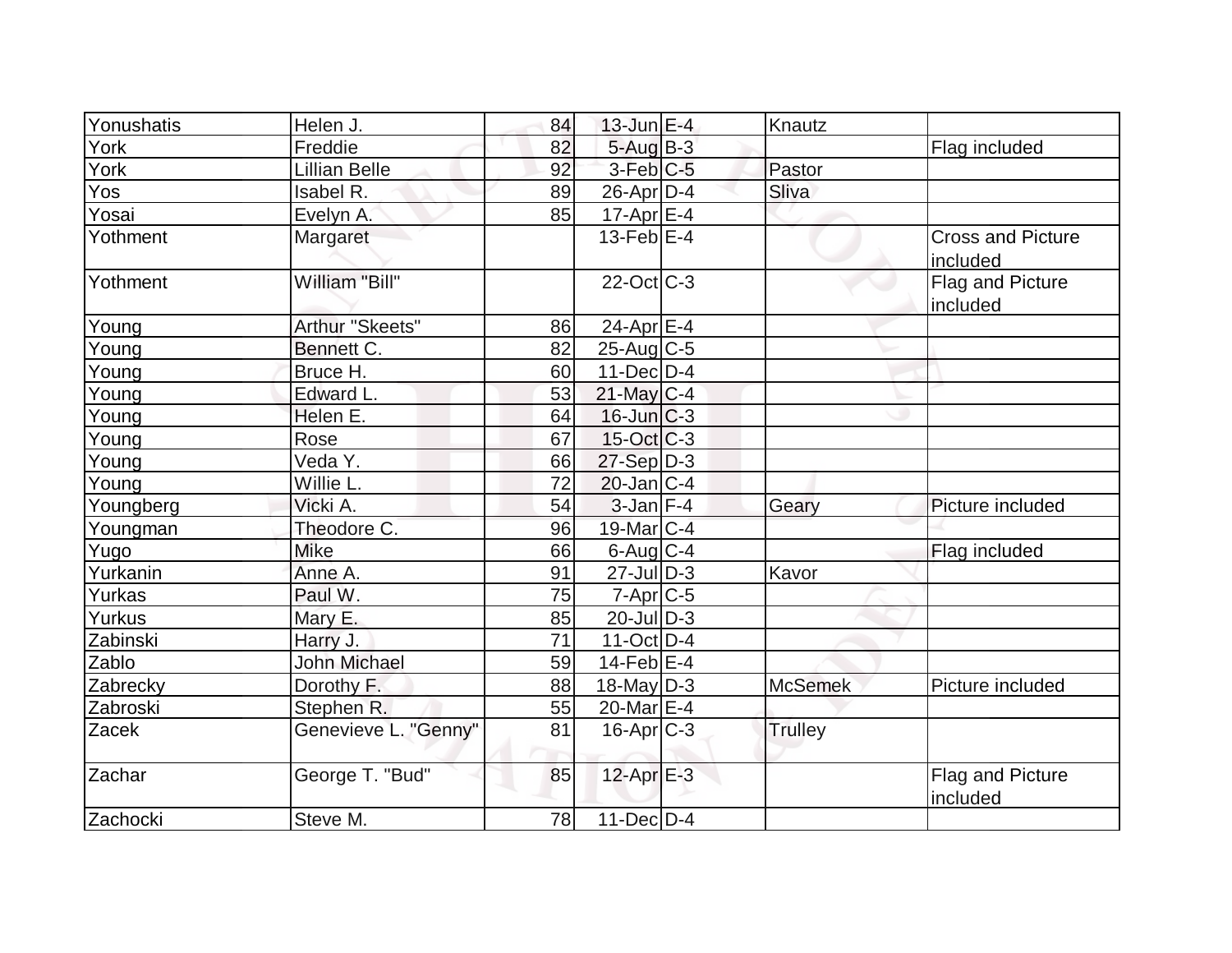| Zack        | Vera P.               | 79              | 26-May C-4        | Kaniewski       |                  |
|-------------|-----------------------|-----------------|-------------------|-----------------|------------------|
| Zaehring    | Mary                  | 73              | $3$ -May $E-3$    |                 |                  |
| Zahrn       | Nancy L.              | 58              | $4$ -Oct $D-3$    |                 |                  |
| Zajac       | Annette D.            | 83              | $14$ -Apr $ C-4$  | Howaniec        |                  |
| Zajac       | John T., Jr.          | 89              | 1-May $E-4$       |                 | Flag included    |
| Zajac       | Walter E, Jr. "Sonny" | 67              | $22$ -Dec $C$ -6  |                 | Cross included   |
| Zakrzewski  | Chester F.            | 85              | $15$ -Jul B-3     |                 | Flag included    |
| Zalazar     | Ofelia                | 81              | $29$ -Jul B-3     |                 |                  |
| Zander      | Madeline              | 93              | 22-May $E-4$      |                 |                  |
| Zandstra    | <b>Bartel</b>         | 84              | $24-Sep C-3$      |                 |                  |
| Zandstra    | John A.               | 75              | $1-Dec$ $C-7$     |                 |                  |
| Zapata      | Tomas T.              | 64              | $3-Apr$ $E-5$     |                 | Picture included |
| Zarik       | Katherine             | 82              | 30-May E-7        |                 |                  |
| Zarowny     | Gladys H."Grandma     | 90              | $16$ -Apr $C$ -3  | <b>Stromske</b> |                  |
|             | Z/Nana"               |                 |                   |                 |                  |
| Zarowny     | Stanley P.            | 89              | $9$ -Mar $D-5$    |                 | Flag included    |
| Zasada      | Doris H.              | 94              | $26$ -Apr $D-4$   | Sankey          |                  |
| Zavala      | Edward C.             | 81              | 20-Oct C-4        |                 | Flag included    |
| Zdanky      | Evelyn                | 87              | 8-Dec C-5         | Smolen          |                  |
| Zdonek      | Zofia                 | 91              | $1-Nov$ D-4       |                 |                  |
| Zeha        | John "Junior"         | 77              | 30-May E-7        |                 | Flag included    |
| Zelazo      | Anne M.               | $\overline{71}$ | $13$ -Aug $ C-3 $ | Dabrowski       |                  |
| Zelencik    | Lorraine G.           | 86              | $28$ -Jun $D-4$   | Gall            |                  |
| Zembala     | Thomas F. "Coach"     | 63              | $26$ -Jun $E-3$   |                 | Flag included    |
| Zentz       | Donald S.             | 87              | $3-Feb$ C-5       |                 |                  |
| Zepeda      | Jennie                | 83              | $28$ -Mar $ D-3 $ | Sabala          |                  |
| Ziak        | Stephen J., Jr.       | 62              | $19-Sep$ $E-4$    |                 | Picture included |
| Ziegelmaier | Roger W.              | 74              | $17-Oct$ $E-2$    |                 |                  |
| Zielinski   | Edward                | 93              | 18-Sep E-4        |                 | Flag included    |
| Zielinski   | Robert V. "Fat"       | 75              | $24$ -Jul $E-3$   |                 | Flag includled   |
| Ziembicki   | Margaret G.           | 79              | $20$ -Feb $E-4$   | <b>Clark</b>    |                  |
| Zienty      | Paul R.               | 59              | $1$ -Jun $D-9$    |                 |                  |